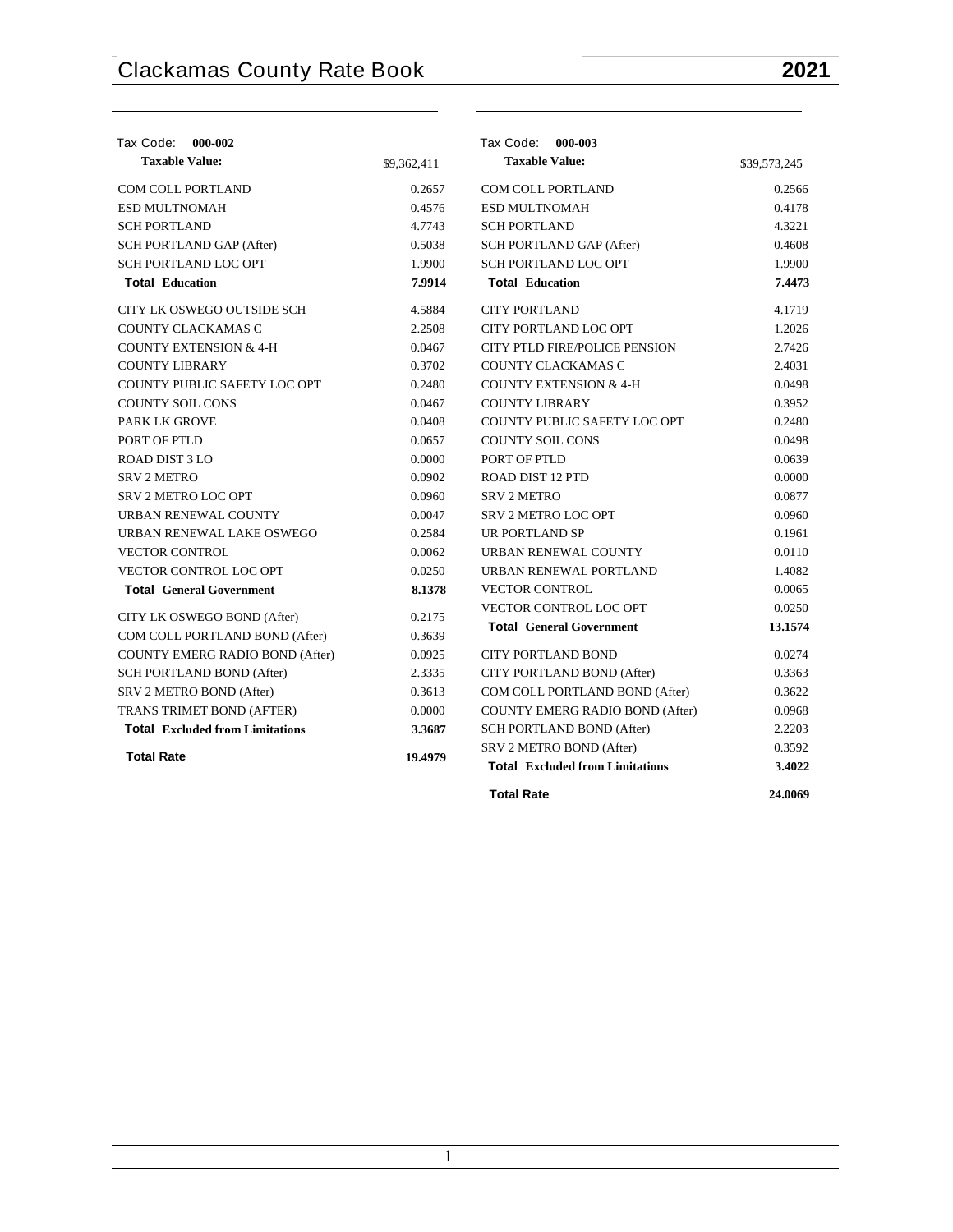| Tax Code: 003-002                      |                 | Tax Code: 003-004                      |                 |
|----------------------------------------|-----------------|----------------------------------------|-----------------|
| <b>Taxable Value:</b>                  | \$4,118,141,725 | <b>Taxable Value:</b>                  | \$1,124,129,246 |
| <b>COM COLL CLACK</b>                  | 0.5540          | <b>COM COLL CLACK</b>                  | 0.5540          |
| <b>ESD CLACKAMAS</b>                   | 0.3666          | <b>ESD CLACKAMAS</b>                   | 0.3666          |
| <b>SCH WLINN/WILS</b>                  | 4.8684          | <b>SCH WLINN/WILS</b>                  | 4.8684          |
| SCH WLINN/WILS LOC OPT                 | 1.5000          | SCH WLINN/WILS LOC OPT                 | 1.5000          |
| <b>Total Education</b>                 | 7.2890          | <b>Total Education</b>                 | 7.2890          |
| <b>CITY WEST LINN</b>                  | 2.1200          | <b>COUNTY CLACKAMAS R</b>              | 2.9414          |
| COUNTY CLACKAMAS C                     | 2.4031          | <b>COUNTY EXTENSION &amp; 4-H</b>      | 0.0498          |
| <b>COUNTY EXTENSION &amp; 4-H</b>      | 0.0498          | <b>COUNTY LIBRARY</b>                  | 0.3952          |
| <b>COUNTY LIBRARY</b>                  | 0.3952          | COUNTY PUBLIC SAFETY LOC OPT           | 0.2480          |
| COUNTY PUBLIC SAFETY LOC OPT           | 0.2480          | <b>COUNTY SOIL CONS</b>                | 0.0498          |
| <b>COUNTY SOIL CONS</b>                | 0.0498          | FD64 TVF&R                             | 1.5252          |
| FD64 TVF&R                             | 1.5252          | FD64 TVF&R LOC OPT                     | 0.4500          |
| FD64 TVF&R LOC OPT                     | 0.4500          | PORT OF PTLD                           | 0.0698          |
| PORT OF PTLD                           | 0.0698          | <b>SRV 2 METRO</b>                     | 0.0959          |
| <b>ROAD DIST 2 WL</b>                  | 0.0000          | SRV 2 METRO LOC OPT                    | 0.0960          |
| <b>SRV 2 METRO</b>                     | 0.0959          | URBAN RENEWAL COUNTY                   | 0.0451          |
| <b>SRV 2 METRO LOC OPT</b>             | 0.0960          | <b>VECTOR CONTROL</b>                  | 0.0065          |
| URBAN RENEWAL COUNTY                   | 0.0110          | VECTOR CONTROL LOC OPT                 | 0.0250          |
| <b>VECTOR CONTROL</b>                  | 0.0065          | <b>Total General Government</b>        | 5.9977          |
| VECTOR CONTROL LOC OPT                 | 0.0250          | COM COLL CLACK BOND (After)            | 0.1622          |
| <b>Total General Government</b>        | 7.5453          | COUNTY EMERG RADIO BOND (After)        | 0.0968          |
| <b>CITY WEST LINN BOND</b>             | 0.4168          | FD64 TVF&R BOND (After)                | 0.1411          |
| COM COLL CLACK BOND (After)            | 0.1622          | SCH WLINN/WILS BOND (after)            | 2.6782          |
| COUNTY EMERG RADIO BOND (After)        | 0.0968          | SRV 2 METRO BOND (After)               | 0.3774          |
| FD64 TVF&R BOND (After)                | 0.1411          | <b>Total Excluded from Limitations</b> | 3.4557          |
| SCH WLINN/WILS BOND (after)            | 2.6782          |                                        |                 |
| SRV 2 METRO BOND (After)               | 0.3774          | <b>Total Rate</b>                      | 16.7424         |
| <b>SRV 4 TRICITY BOND</b>              | 0.0000          |                                        |                 |
| <b>Total Excluded from Limitations</b> | 3.8725          |                                        |                 |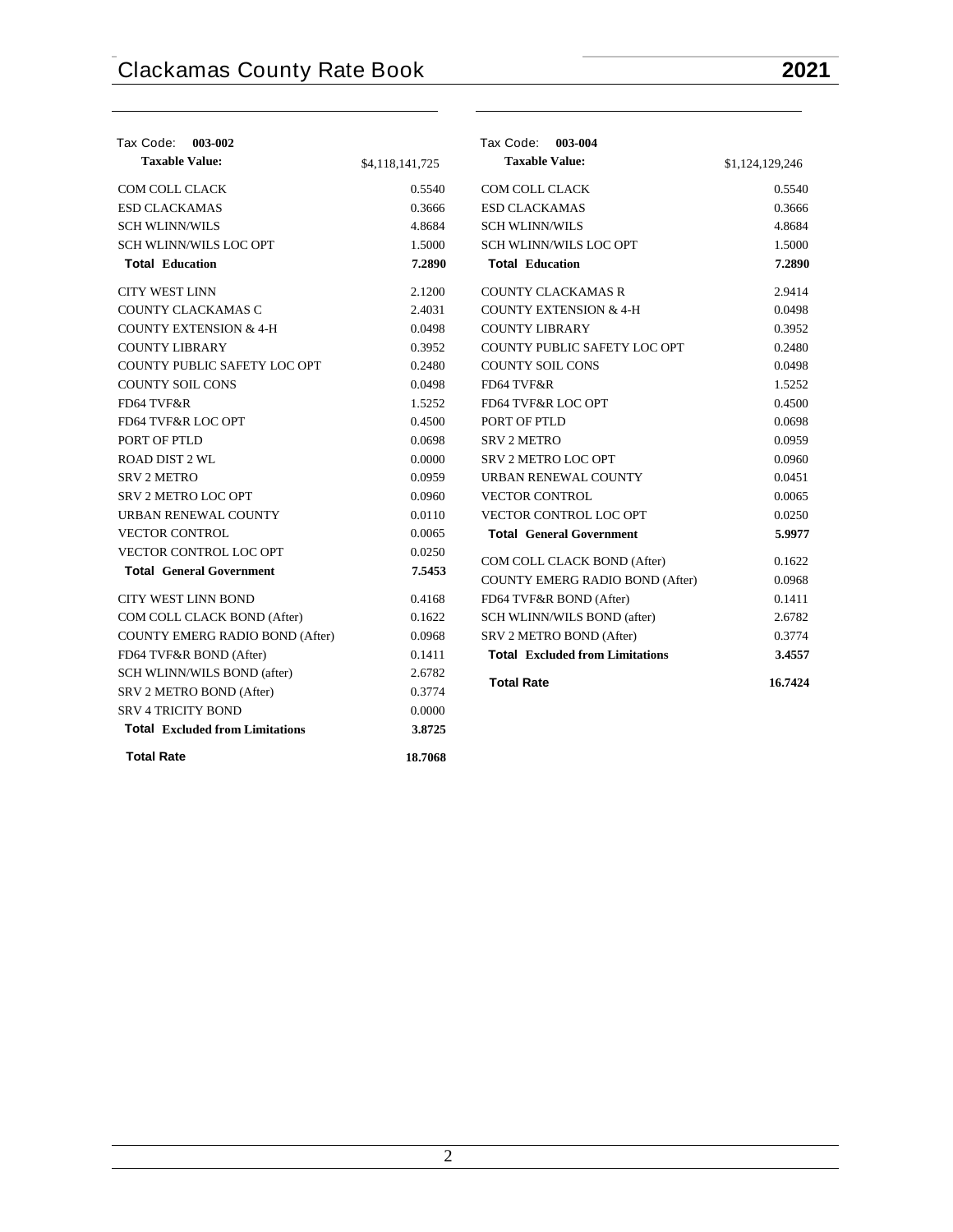| Tax Code: 003-005                      |               | Tax Code: 003-015                      |              |
|----------------------------------------|---------------|----------------------------------------|--------------|
| <b>Taxable Value:</b>                  | \$445,353,023 | <b>Taxable Value:</b>                  | \$18,703,033 |
| COM COLL CLACK                         | 0.5540        | COM COLL CLACK                         | 0.5540       |
| <b>ESD CLACKAMAS</b>                   | 0.3666        | <b>ESD CLACKAMAS</b>                   | 0.3666       |
| <b>SCH WLINN/WILS</b>                  | 4.8684        | <b>SCH WLINN/WILS</b>                  | 4.8684       |
| <b>SCH WLINN/WILS LOC OPT</b>          | 1.5000        | <b>SCH WLINN/WILS LOC OPT</b>          | 1.5000       |
| <b>Total Education</b>                 | 7.2890        | <b>Total Education</b>                 | 7.2890       |
| <b>COUNTY CLACKAMAS R</b>              | 2.9414        | <b>COUNTY CLACKAMAS R</b>              | 2.9414       |
| <b>COUNTY EXTENSION &amp; 4-H</b>      | 0.0498        | <b>COUNTY EXTENSION &amp; 4-H</b>      | 0.0498       |
| <b>COUNTY LIBRARY</b>                  | 0.3952        | <b>COUNTY LIBRARY</b>                  | 0.3952       |
| COUNTY PUBLIC SAFETY LOC OPT           | 0.2480        | COUNTY PUBLIC SAFETY LOC OPT           | 0.2480       |
| <b>COUNTY SOIL CONS</b>                | 0.0498        | <b>COUNTY SOIL CONS</b>                | 0.0498       |
| FD64 TVF&R                             | 1.5252        | FD64 TVF&R                             | 1.5252       |
| FD64 TVF&R LOC OPT                     | 0.4500        | FD64 TVF&R LOC OPT                     | 0.4500       |
| PORT OF PTLD                           | 0.0698        | PORT OF PTLD                           | 0.0698       |
| URBAN RENEWAL COUNTY                   | 0.0444        | <b>SRV 2 METRO</b>                     | 0.0959       |
| <b>VECTOR CONTROL</b>                  | 0.0065        | SRV 2 METRO LOC OPT                    | 0.0960       |
| <b>VECTOR CONTROL LOC OPT</b>          | 0.0250        | URBAN RENEWAL COUNTY                   | 0.0451       |
| <b>Total General Government</b>        | 5.8051        | <b>VECTOR CONTROL</b>                  | 0.0065       |
| COM COLL CLACK BOND (After)            | 0.1622        | VECTOR CONTROL LOC OPT                 | 0.0250       |
| COUNTY EMERG RADIO BOND (After)        | 0.0968        | <b>WTR12 MOSSY BRAE</b>                | 0.0000       |
| FD64 TVF&R BOND (After)                | 0.1411        | <b>Total General Government</b>        | 5.9977       |
|                                        | 2.6782        |                                        | 0.1622       |
| SCH WLINN/WILS BOND (after)            |               | COM COLL CLACK BOND (After)            |              |
| <b>Total</b> Excluded from Limitations | 3.0783        | <b>COUNTY EMERG RADIO BOND (After)</b> | 0.0968       |
| <b>Total Rate</b>                      | 16.1724       | FD64 TVF&R BOND (After)                | 0.1411       |
|                                        |               | SCH WLINN/WILS BOND (after)            | 2.6782       |
|                                        |               | SRV 2 METRO BOND (After)               | 0.3774       |
|                                        |               | <b>Total</b> Excluded from Limitations | 3.4557       |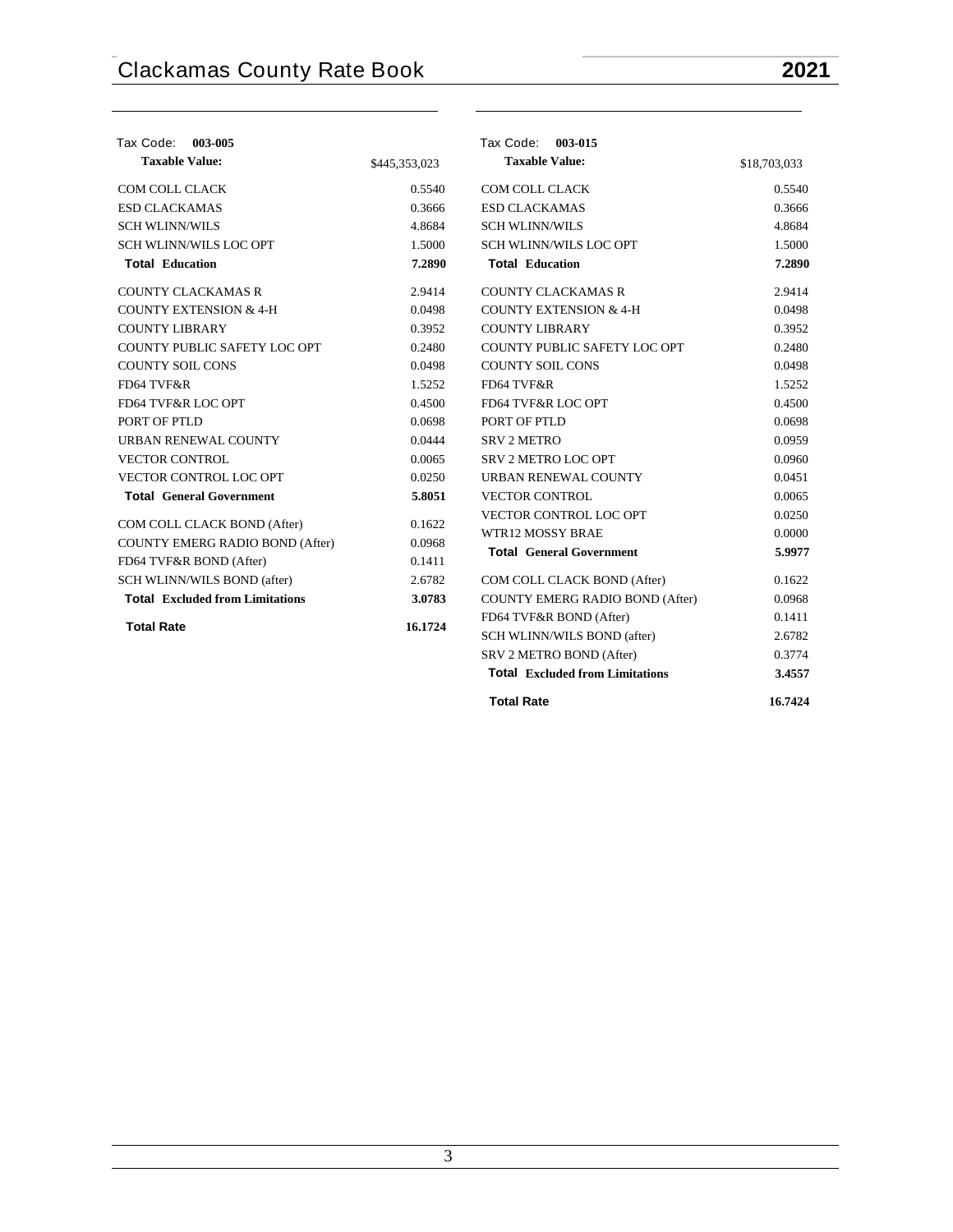| <b>Tax Code:</b><br>003-023            |                 | Tax Code: 003-026                      |               |
|----------------------------------------|-----------------|----------------------------------------|---------------|
| <b>Taxable Value:</b>                  | \$2,104,463,532 | <b>Taxable Value:</b>                  | \$104,617,704 |
| <b>COM COLL CLACK</b>                  | 0.4540          | <b>COM COLL CLACK</b>                  | 0.5540        |
| <b>ESD CLACKAMAS</b>                   | 0.3022          | <b>ESD CLACKAMAS</b>                   | 0.3666        |
| <b>SCH WLINN/WILS</b>                  | 3.8786          | <b>SCH WLINN/WILS</b>                  | 4.8684        |
| SCH WLINN/WILS LOC OPT                 | 1.5000          | <b>SCH WLINN/WILS LOC OPT</b>          | 1.5000        |
| <b>Total Education</b>                 | 6.1348          | <b>Total Education</b>                 | 7.2890        |
| <b>CITY WILSONVILLE</b>                | 2.0919          | <b>CITY TUALATIN</b>                   | 2.2665        |
| COUNTY CLACKAMAS C                     | 1.9720          | COUNTY CLACKAMAS C                     | 2.4031        |
| <b>COUNTY EXTENSION &amp; 4-H</b>      | 0.0410          | <b>COUNTY EXTENSION &amp; 4-H</b>      | 0.0498        |
| <b>COUNTY LIBRARY</b>                  | 0.3240          | <b>COUNTY LIBRARY</b>                  | 0.3952        |
| COUNTY PUBLIC SAFETY LOC OPT           | 0.2480          | COUNTY PUBLIC SAFETY LOC OPT           | 0.2480        |
| <b>COUNTY SOIL CONS</b>                | 0.0410          | <b>COUNTY SOIL CONS</b>                | 0.0498        |
| FD64 TVF&R                             | 1.2644          | FD64 TVF&R                             | 1.5252        |
| <b>FD64 TVF&amp;R LOC OPT</b>          | 0.4500          | FD64 TVF&R LOC OPT                     | 0.4500        |
| PORT OF PTLD                           | 0.0580          | PORT OF PTLD                           | 0.0698        |
| <b>ROAD DIST 15 WILS</b>               | 0.0000          | <b>ROAD DIST 14 TUA</b>                | 0.0000        |
| <b>SRV 2 METRO</b>                     | 0.0796          | <b>SRV 2 METRO</b>                     | 0.0959        |
| <b>SRV 2 METRO LOC OPT</b>             | 0.0960          | SRV 2 METRO LOC OPT                    | 0.0960        |
| URBAN RENEWAL COUNTY                   | 0.0110          | URBAN RENEWAL COUNTY                   | 0.0110        |
| URBAN RENEWAL WILSONVILLE              | 2.3928          | <b>VECTOR CONTROL</b>                  | 0.0065        |
| <b>VECTOR CONTROL</b>                  | 0.0054          | VECTOR CONTROL LOC OPT                 | 0.0250        |
| <b>VECTOR CONTROL LOC OPT</b>          | 0.0250          | <b>Total General Government</b>        | 7.6918        |
| <b>Total General Government</b>        | 9.1001          | CITY TUALATIN BOND (after)             | 0.5980        |
| COM COLL CLACK BOND (After)            | 0.1622          | COM COLL CLACK BOND (After)            | 0.1622        |
| COUNTY EMERG RADIO BOND (After)        | 0.0968          | COUNTY EMERG RADIO BOND (After)        | 0.0968        |
| FD64 TVF&R BOND (After)                | 0.1411          | FD64 TVF&R BOND (After)                | 0.1411        |
| SCH WLINN/WILS BOND (after)            | 2.6782          | SCH WLINN/WILS BOND (after)            | 2.6782        |
| SRV 2 METRO BOND (After)               | 0.3774          | SRV 2 METRO BOND (After)               | 0.3774        |
| <b>Total Excluded from Limitations</b> | 3.4557          | <b>SRV CLEAN WATER BOND</b>            | 0.0000        |
| <b>Total Rate</b>                      | 18.6906         | <b>Total Excluded from Limitations</b> | 4.0537        |
|                                        |                 | <b>Total Rate</b>                      | 19.0345       |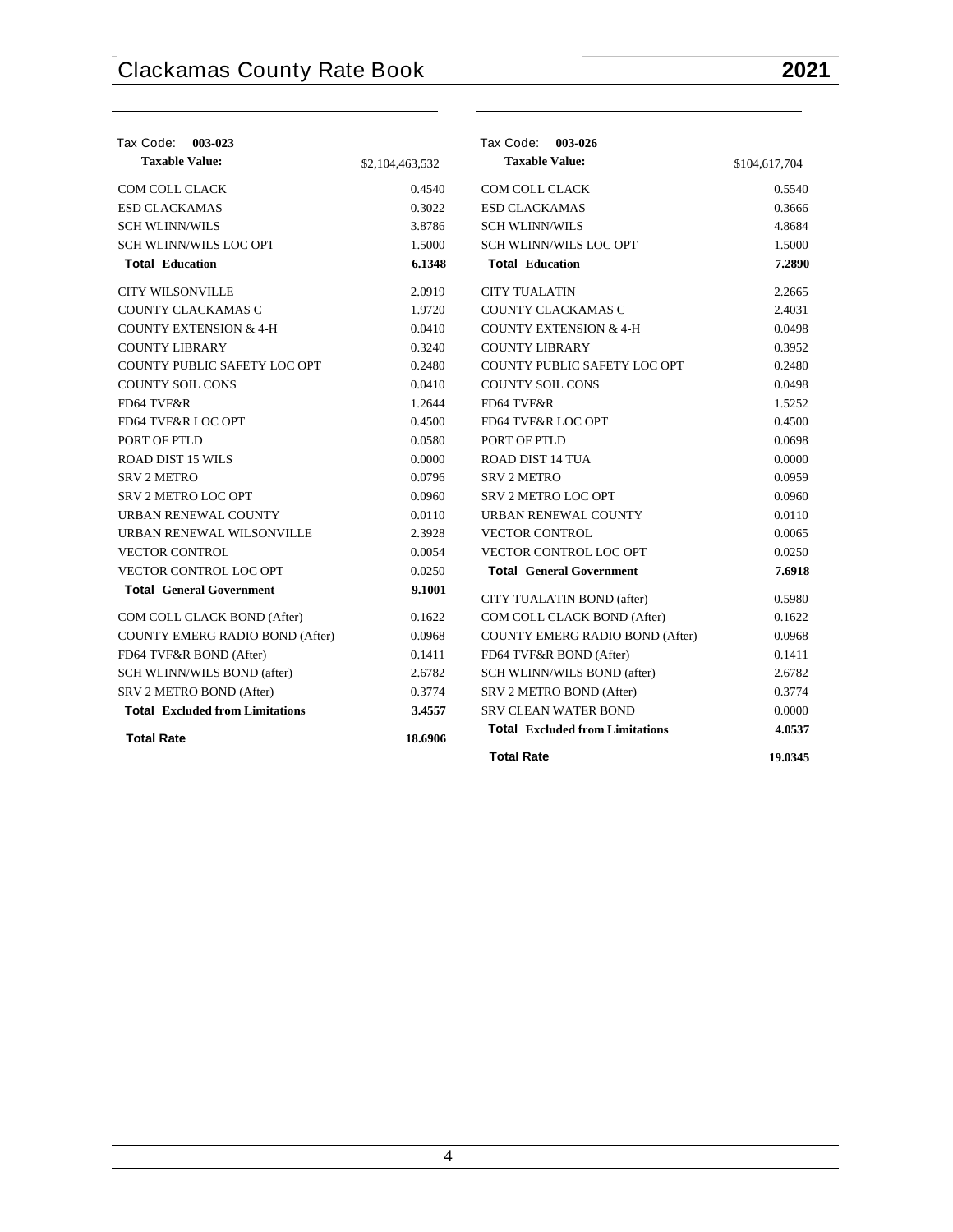| Tax Code: 003-027                      |               | Tax Code: 003-028                      |              |
|----------------------------------------|---------------|----------------------------------------|--------------|
| <b>Taxable Value:</b>                  | \$549,064,365 | <b>Taxable Value:</b>                  | \$71,469,903 |
| COM COLL CLACK                         | 0.4540        | COM COLL CLACK                         | 0.5540       |
| <b>ESD CLACKAMAS</b>                   | 0.3022        | <b>ESD CLACKAMAS</b>                   | 0.3666       |
| <b>SCH WLINN/WILS</b>                  | 3.8786        | <b>SCH WLINN/WILS</b>                  | 4.8684       |
| <b>SCH WLINN/WILS LOC OPT</b>          | 1.5000        | <b>SCH WLINN/WILS LOC OPT</b>          | 1.5000       |
| <b>Total Education</b>                 | 6.1348        | <b>Total Education</b>                 | 7.2890       |
| <b>CITY WILSONVILLE</b>                | 2.0919        | <b>COUNTY CLACKAMAS R</b>              | 2.9414       |
| COUNTY CLACKAMAS C                     | 1.9720        | <b>COUNTY EXTENSION &amp; 4-H</b>      | 0.0498       |
| <b>COUNTY EXTENSION &amp; 4-H</b>      | 0.0410        | <b>COUNTY LIBRARY</b>                  | 0.3952       |
| <b>COUNTY LIBRARY</b>                  | 0.3240        | COUNTY PUBLIC SAFETY LOC OPT           | 0.2480       |
| COUNTY PUBLIC SAFETY LOC OPT           | 0.2480        | <b>COUNTY SOIL CONS</b>                | 0.0498       |
| <b>COUNTY SOIL CONS</b>                | 0.0410        | FD64 TVF&R                             | 1.5252       |
| FD64 TVF&R                             | 1.2644        | FD64 TVF&R LOC OPT                     | 0.4500       |
| FD64 TVF&R LOC OPT                     | 0.4500        | PORT OF PTLD                           | 0.0698       |
| PORT OF PTLD                           | 0.0580        | URBAN RENEWAL COUNTY                   | 0.0444       |
| <b>ROAD DIST 15 WILS</b>               | 0.0000        | <b>VECTOR CONTROL</b>                  | 0.0065       |
| <b>SRV 2 METRO</b>                     | 0.0796        | VECTOR CONTROL LOC OPT                 | 0.0250       |
| SRV 2 METRO LOC OPT                    | 0.0960        | <b>Total General Government</b>        | 5.8051       |
| URBAN RENEWAL COUNTY                   | 0.0110        | COM COLL CLACK BOND (After)            | 0.1622       |
| URBAN RENEWAL WILSONVILLE              | 2.3928        | <b>COUNTY EMERG RADIO BOND (After)</b> | 0.0968       |
| <b>VECTOR CONTROL</b>                  | 0.0054        | FD64 TVF&R BOND (After)                | 0.1411       |
| VECTOR CONTROL LOC OPT                 | 0.0250        | SCH WLINN/WILS BOND (after)            | 2.6782       |
| <b>Total General Government</b>        | 9.1001        | <b>Total Excluded from Limitations</b> | 3.0783       |
| COM COLL CLACK BOND (After)            | 0.1622        |                                        |              |
| COUNTY EMERG RADIO BOND (After)        | 0.0968        | <b>Total Rate</b>                      | 16.1724      |
| FD64 TVF&R BOND (After)                | 0.1411        |                                        |              |
| SCH WLINN/WILS BOND (after)            | 2.6782        |                                        |              |
| SRV 2 METRO BOND (After)               | 0.3774        |                                        |              |
| <b>Total Excluded from Limitations</b> | 3.4557        |                                        |              |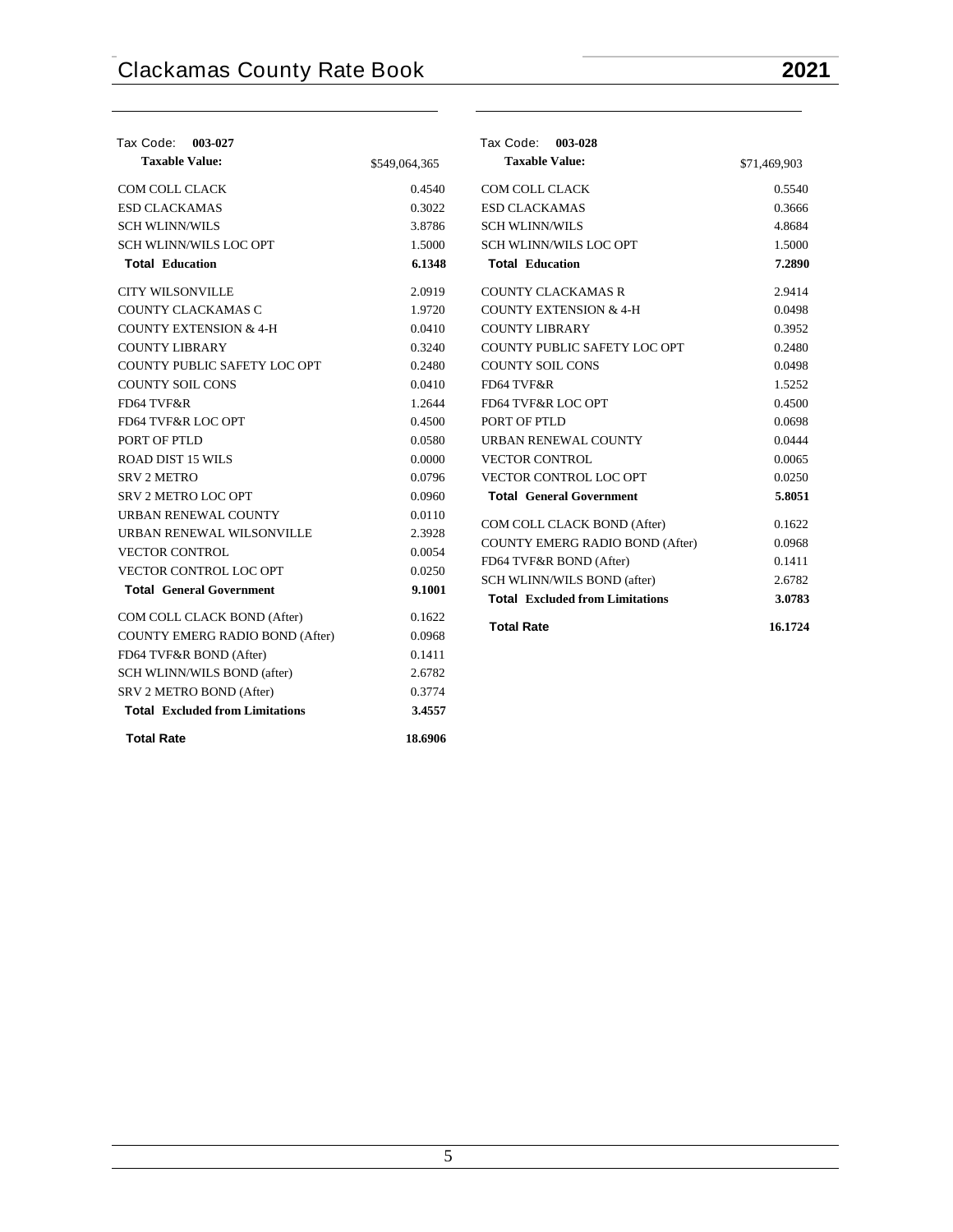| Tax Code:<br>003-029                   |             | Tax Code: 003-031                      |              |
|----------------------------------------|-------------|----------------------------------------|--------------|
| <b>Taxable Value:</b>                  | \$7,910,637 | <b>Taxable Value:</b>                  | \$13,870,755 |
| <b>COM COLL CLACK</b>                  | 0.4540      | <b>COM COLL CLACK</b>                  | 0.5540       |
| <b>ESD CLACKAMAS</b>                   | 0.3022      | <b>ESD CLACKAMAS</b>                   | 0.3666       |
| <b>SCH WLINN/WILS</b>                  | 3.8786      | <b>SCH WLINN/WILS</b>                  | 4.8684       |
| SCH WLINN/WILS LOC OPT                 | 1.5000      | SCH WLINN/WILS LOC OPT                 | 1.5000       |
| <b>Total Education</b>                 | 6.1348      | <b>Total Education</b>                 | 7.2890       |
| <b>CITY WILSONVILLE</b>                | 2.0919      | <b>COUNTY CLACKAMAS R</b>              | 2.9414       |
| COUNTY CLACKAMAS C                     | 1.9720      | <b>COUNTY EXTENSION &amp; 4-H</b>      | 0.0498       |
| <b>COUNTY EXTENSION &amp; 4-H</b>      | 0.0410      | <b>COUNTY LAW ENHANCED</b>             | 0.7004       |
| <b>COUNTY LIBRARY</b>                  | 0.3240      | <b>COUNTY LIBRARY</b>                  | 0.3952       |
| COUNTY PUBLIC SAFETY LOC OPT           | 0.2480      | COUNTY PUBLIC SAFETY LOC OPT           | 0.2480       |
| <b>COUNTY SOIL CONS</b>                | 0.0410      | <b>COUNTY SOIL CONS</b>                | 0.0498       |
| FD64 TVF&R                             | 1.2644      | FD64 TVF&R                             | 1.5252       |
| FD64 TVF&R LOC OPT                     | 0.4500      | FD64 TVF&R LOC OPT                     | 0.4500       |
| PORT OF PTLD                           | 0.0580      | PORT OF PTLD                           | 0.0698       |
| <b>ROAD DIST 15 WILS</b>               | 0.0000      | <b>SRV 2 METRO</b>                     | 0.0959       |
| <b>SRV 2 METRO</b>                     | 0.0796      | <b>SRV 2 METRO LOC OPT</b>             | 0.0960       |
| <b>SRV 2 METRO LOC OPT</b>             | 0.0960      | URBAN RENEWAL COUNTY                   | 0.0645       |
| URBAN RENEWAL COUNTY                   | 0.0110      | <b>VECTOR CONTROL</b>                  | 0.0065       |
| URBAN RENEWAL WILSONVILLE              | 2.3928      | VECTOR CONTROL LOC OPT                 | 0.0250       |
| <b>VECTOR CONTROL</b>                  | 0.0054      | <b>Total General Government</b>        | 6.7175       |
| <b>VECTOR CONTROL LOC OPT</b>          | 0.0250      | COM COLL CLACK BOND (After)            | 0.1622       |
| <b>Total General Government</b>        | 9.1001      | COUNTY EMERG RADIO BOND (After)        | 0.0968       |
| COM COLL CLACK BOND (After)            | 0.1622      | FD64 TVF&R BOND (After)                | 0.1411       |
| COUNTY EMERG RADIO BOND (After)        | 0.0968      | SCH WLINN/WILS BOND (after)            | 2.6782       |
| FD64 TVF&R BOND (After)                | 0.1411      | SRV 2 METRO BOND (After)               | 0.3774       |
| SCH WLINN/WILS BOND (after)            | 2.6782      | <b>Total Excluded from Limitations</b> | 3.4557       |
| SRV 2 METRO BOND (After)               | 0.3774      |                                        |              |
| TRANS TRIMET BOND (AFTER)              | 0.0000      | <b>Total Rate</b>                      | 17.4622      |
| <b>Total Excluded from Limitations</b> | 3.4557      |                                        |              |
| <b>Total Rate</b>                      | 18.6906     |                                        |              |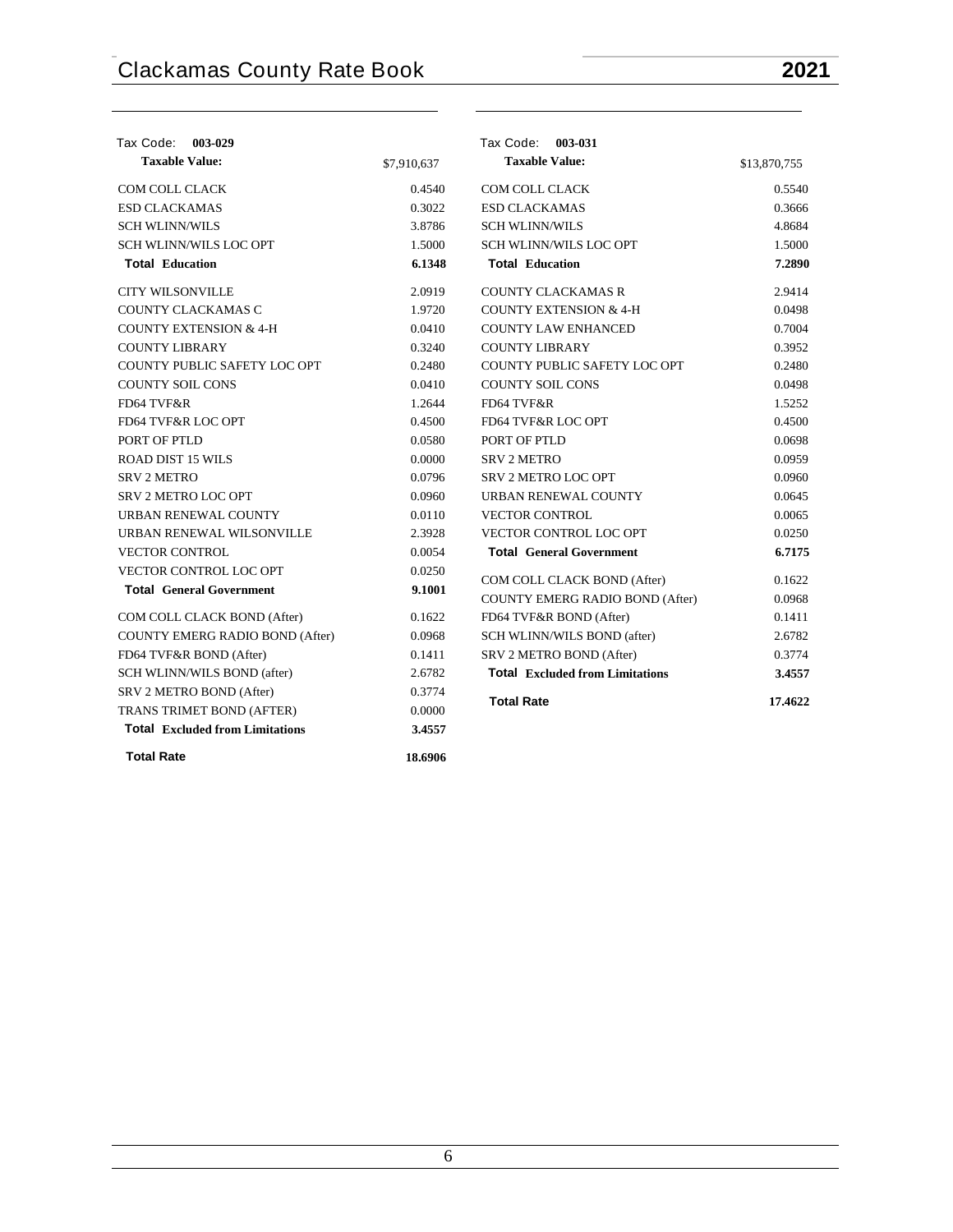| Tax Code: 003-033                      |               | Tax Code: 003-034                      |           |
|----------------------------------------|---------------|----------------------------------------|-----------|
| <b>Taxable Value:</b>                  | \$597,418,035 | <b>Taxable Value:</b>                  | \$146,900 |
| COM COLL CLACK                         | 0.4540        | COM COLL CLACK                         | 0.4985    |
| <b>ESD CLACKAMAS</b>                   | 0.3022        | <b>ESD CLACKAMAS</b>                   | 0.3309    |
| <b>SCH WLINN/WILS</b>                  | 3.8786        | <b>SCH WLINN/WILS</b>                  | 4.3193    |
| <b>SCH WLINN/WILS LOC OPT</b>          | 1.5000        | <b>SCH WLINN/WILS LOC OPT</b>          | 1.5000    |
| <b>Total Education</b>                 | 6.1348        | <b>Total Education</b>                 | 6.6487    |
| <b>CITY WILSONVILLE</b>                | 2.0919        | <b>COUNTY CLACKAMAS R</b>              | 2.9414    |
| COUNTY CLACKAMAS C                     | 1.9720        | <b>COUNTY EXTENSION &amp; 4-H</b>      | 0.0449    |
| <b>COUNTY EXTENSION &amp; 4-H</b>      | 0.0410        | <b>COUNTY LIBRARY</b>                  | 0.3557    |
| <b>COUNTY LIBRARY</b>                  | 0.3240        | COUNTY PUBLIC SAFETY LOC OPT           | 0.2480    |
| COUNTY PUBLIC SAFETY LOC OPT           | 0.2480        | <b>COUNTY SOIL CONS</b>                | 0.0449    |
| <b>COUNTY SOIL CONS</b>                | 0.0410        | FD64 TVF&R                             | 1.3861    |
| FD64 TVF&R                             | 1.2644        | FD64 TVF&R LOC OPT                     | 0.4500    |
| FD64 TVF&R LOC OPT                     | 0.4500        | PORT OF PTLD                           | 0.0635    |
| PORT OF PTLD                           | 0.0580        | <b>SRV 2 METRO</b>                     | 0.0871    |
| <b>ROAD DIST 15 WILS</b>               | 0.0000        | SRV 2 METRO LOC OPT                    | 0.0960    |
| <b>SRV 2 METRO</b>                     | 0.0796        | URBAN RENEWAL COUNTY                   | 0.0451    |
| SRV 2 METRO LOC OPT                    | 0.0960        | URBAN RENEWAL WILSONVILLE              | 0.8444    |
| URBAN RENEWAL COUNTY                   | 0.0110        | <b>VECTOR CONTROL</b>                  | 0.0059    |
| URBAN RENEWAL WILSONVILLE              | 2.3928        | VECTOR CONTROL LOC OPT                 | 0.0250    |
| <b>VECTOR CONTROL</b>                  | 0.0054        | <b>Total General Government</b>        | 6.6380    |
| VECTOR CONTROL LOC OPT                 | 0.0250        | COM COLL CLACK BOND (After)            | 0.1622    |
| <b>Total General Government</b>        | 9.1001        | COUNTY EMERG RADIO BOND (After)        | 0.0968    |
| COM COLL CLACK BOND (After)            | 0.1622        | FD64 TVF&R BOND (After)                | 0.1411    |
| COUNTY EMERG RADIO BOND (After)        | 0.0968        | SCH WLINN/WILS BOND (after)            | 2.6782    |
| FD64 TVF&R BOND (After)                | 0.1411        | SRV 2 METRO BOND (After)               | 0.3774    |
| SCH WLINN/WILS BOND (after)            | 2.6782        | <b>Total Excluded from Limitations</b> | 3.4557    |
| SRV 2 METRO BOND (After)               | 0.3774        |                                        |           |
| <b>Total Excluded from Limitations</b> | 3.4557        | <b>Total Rate</b>                      | 16.7424   |
| <b>Total Rate</b>                      | 18.6906       |                                        |           |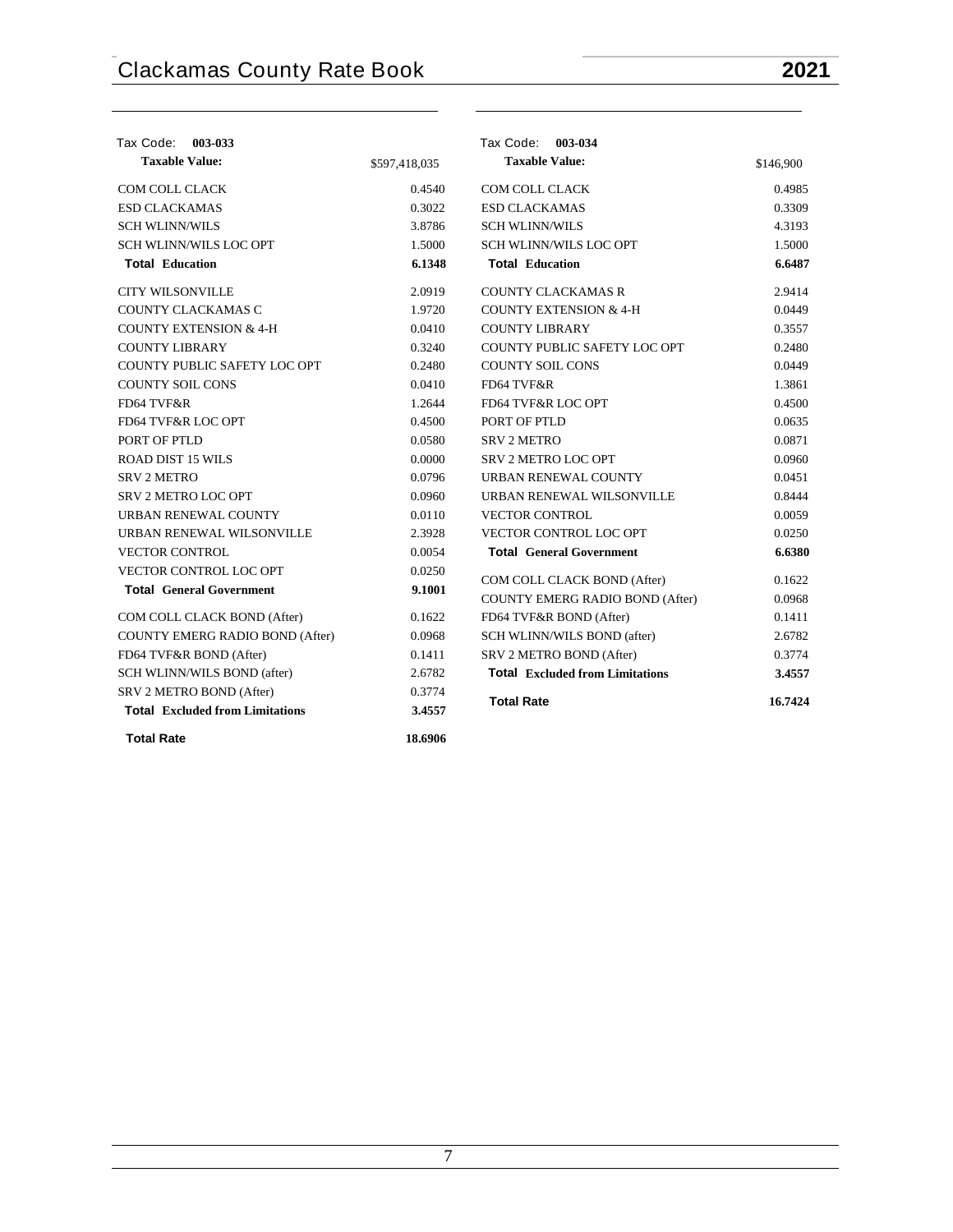| Tax Code: 003-040                      |          | Tax Code: 003-041                      |           |
|----------------------------------------|----------|----------------------------------------|-----------|
| <b>Taxable Value:</b>                  | \$22,100 | <b>Taxable Value:</b>                  | \$447,439 |
| <b>COM COLL CLACK</b>                  | 0.5540   | <b>COM COLL CLACK</b>                  | 0.5540    |
| <b>ESD CLACKAMAS</b>                   | 0.3434   | <b>ESD CLACKAMAS</b>                   | 0.3666    |
| <b>SCH WLINN/WILS</b>                  | 4.8684   | <b>SCH WLINN/WILS</b>                  | 4.8684    |
| SCH WLINN/WILS LOC OPT                 | 1.5000   | <b>SCH WLINN/WILS LOC OPT</b>          | 1.5000    |
| <b>Total Education</b>                 | 7.2658   | <b>Total Education</b>                 | 7.2890    |
| CITY LK OSWEGO OUTSIDE SCH             | 4.5884   | <b>CITY TUALATIN</b>                   | 2.2665    |
| COUNTY CLACKAMAS C                     | 2.2508   | COUNTY CLACKAMAS C                     | 2.4031    |
| <b>COUNTY EXTENSION &amp; 4-H</b>      | 0.0467   | <b>COUNTY EXTENSION &amp; 4-H</b>      | 0.0498    |
| <b>COUNTY LIBRARY</b>                  | 0.3702   | <b>COUNTY LIBRARY</b>                  | 0.3952    |
| COUNTY PUBLIC SAFETY LOC OPT           | 0.2480   | COUNTY PUBLIC SAFETY LOC OPT           | 0.2480    |
| <b>COUNTY SOIL CONS</b>                | 0.0467   | <b>COUNTY SOIL CONS</b>                | 0.0498    |
| PORT OF PTLD                           | 0.0657   | FD64 TVF&R                             | 1.5252    |
| ROAD DIST 3 LO                         | 0.0000   | FD64 TVF&R LOC OPT                     | 0.4500    |
| <b>SRV 2 METRO</b>                     | 0.0902   | PORT OF PTLD                           | 0.0698    |
| SRV 2 METRO LOC OPT                    | 0.0960   | <b>ROAD DIST 14 TUA</b>                | 0.0000    |
| URBAN RENEWAL COUNTY                   | 0.0110   | <b>SRV 2 METRO</b>                     | 0.0959    |
| URBAN RENEWAL LAKE OSWEGO              | 0.2469   | SRV 2 METRO LOC OPT                    | 0.0960    |
| <b>VECTOR CONTROL</b>                  | 0.0062   | URBAN RENEWAL COUNTY                   | 0.0110    |
| <b>VECTOR CONTROL LOC OPT</b>          | 0.0250   | <b>VECTOR CONTROL</b>                  | 0.0065    |
| <b>Total General Government</b>        | 8.0918   | VECTOR CONTROL LOC OPT                 | 0.0250    |
| CITY LK OSWEGO BOND (After)            | 0.2175   | <b>Total General Government</b>        | 7.6918    |
| COM COLL CLACK BOND (After)            | 0.1622   | CITY TUALATIN BOND (after)             | 0.5980    |
| COUNTY EMERG RADIO BOND (After)        | 0.0925   | COM COLL CLACK BOND (After)            | 0.1622    |
| SCH WLINN/WILS BOND (after)            | 2.6782   | COUNTY EMERG RADIO BOND (After)        | 0.0968    |
| SRV 2 METRO BOND (After)               | 0.3613   | FD64 TVF&R BOND (After)                | 0.1411    |
| <b>TRANS TRIMET BOND (AFTER)</b>       | 0.0000   | SCH WLINN/WILS BOND (after)            | 2.6782    |
| <b>Total Excluded from Limitations</b> | 3.5117   | SRV 2 METRO BOND (After)               | 0.3774    |
| <b>Total Rate</b>                      | 18.8693  | <b>Total Excluded from Limitations</b> | 4.0537    |
|                                        |          | <b>Total Rate</b>                      | 19.0345   |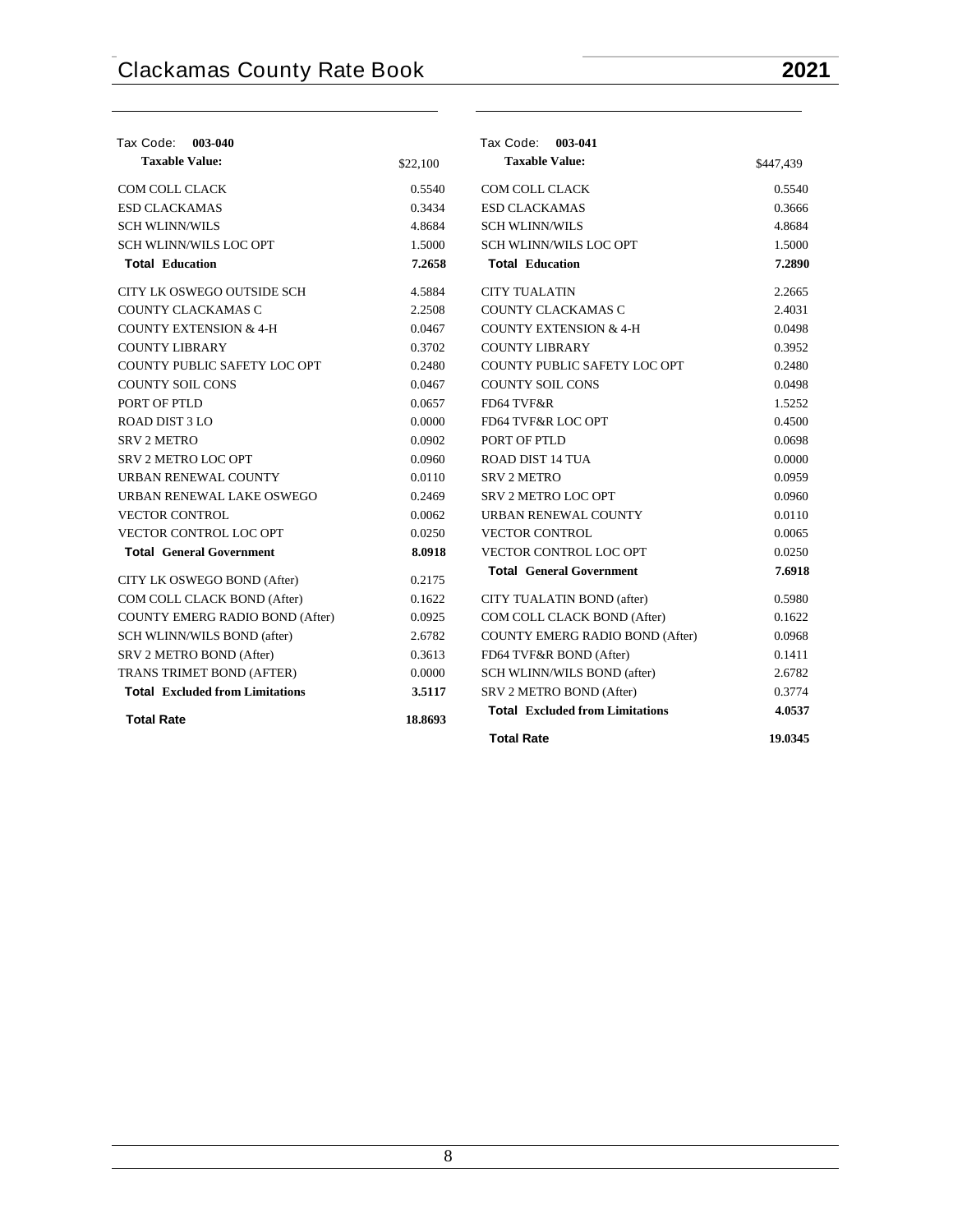| Tax Code: 003-042                      |         | Tax Code: 003-044                      |               |
|----------------------------------------|---------|----------------------------------------|---------------|
| <b>Taxable Value:</b>                  | \$7,400 | <b>Taxable Value:</b>                  | \$142,683,069 |
| <b>COM COLL CLACK</b>                  | 0.4540  | COM COLL CLACK                         | 0.4540        |
| <b>ESD CLACKAMAS</b>                   | 0.3022  | <b>ESD CLACKAMAS</b>                   | 0.3022        |
| <b>SCH WLINN/WILS</b>                  | 3.8786  | <b>SCH WLINN/WILS</b>                  | 3.8786        |
| <b>SCH WLINN/WILS LOC OPT</b>          | 1.5000  | <b>SCH WLINN/WILS LOC OPT</b>          | 1.5000        |
| <b>Total Education</b>                 | 6.1348  | <b>Total Education</b>                 | 6.1348        |
| <b>CITY WILSONVILLE</b>                | 2.0919  | <b>CITY WILSONVILLE</b>                | 2.0919        |
| COUNTY CLACKAMAS C                     | 1.9720  | COUNTY CLACKAMAS C                     | 1.9720        |
| <b>COUNTY EXTENSION &amp; 4-H</b>      | 0.0410  | <b>COUNTY EXTENSION &amp; 4-H</b>      | 0.0410        |
| <b>COUNTY LIBRARY</b>                  | 0.3240  | <b>COUNTY LIBRARY</b>                  | 0.3240        |
| COUNTY PUBLIC SAFETY LOC OPT           | 0.2480  | COUNTY PUBLIC SAFETY LOC OPT           | 0.2480        |
| <b>COUNTY SOIL CONS</b>                | 0.0410  | <b>COUNTY SOIL CONS</b>                | 0.0410        |
| FD64 TVF&R                             | 1.2644  | FD64 TVF&R                             | 1.2644        |
| FD64 TVF&R LOC OPT                     | 0.4500  | FD64 TVF&R LOC OPT                     | 0.4500        |
| PORT OF PTLD                           | 0.0580  | PORT OF PTLD                           | 0.0580        |
| <b>ROAD DIST 15 WILS</b>               | 0.0000  | <b>ROAD DIST 15 WILS</b>               | 0.0000        |
| <b>SRV 2 METRO</b>                     | 0.0796  | <b>SRV 2 METRO</b>                     | 0.0796        |
| <b>SRV 2 METRO LOC OPT</b>             | 0.0960  | SRV 2 METRO LOC OPT                    | 0.0960        |
| URBAN RENEWAL COUNTY                   | 0.0110  | URBAN RENEWAL COUNTY                   | 0.0110        |
| URBAN RENEWAL WILSONVILLE              | 2.3928  | URBAN RENEWAL WILSONVILLE              | 2.3928        |
| <b>VECTOR CONTROL</b>                  | 0.0054  | <b>VECTOR CONTROL</b>                  | 0.0054        |
| VECTOR CONTROL LOC OPT                 | 0.0250  | VECTOR CONTROL LOC OPT                 | 0.0250        |
| <b>Total General Government</b>        | 9.1001  | <b>Total General Government</b>        | 9.1001        |
| COM COLL CLACK BOND (After)            | 0.1622  | COM COLL CLACK BOND (After)            | 0.1622        |
| COUNTY EMERG RADIO BOND (After)        | 0.0968  | COUNTY EMERG RADIO BOND (After)        | 0.0968        |
| FD64 TVF&R BOND (After)                | 0.1411  | FD64 TVF&R BOND (After)                | 0.1411        |
| SCH WLINN/WILS BOND (after)            | 2.6782  | SCH WLINN/WILS BOND (after)            | 2.6782        |
| SRV 2 METRO BOND (After)               | 0.3774  | SRV 2 METRO BOND (After)               | 0.3774        |
| <b>Total Excluded from Limitations</b> | 3.4557  | <b>Total Excluded from Limitations</b> | 3.4557        |
| <b>Total Rate</b>                      | 18.6906 | <b>Total Rate</b>                      | 18.6906       |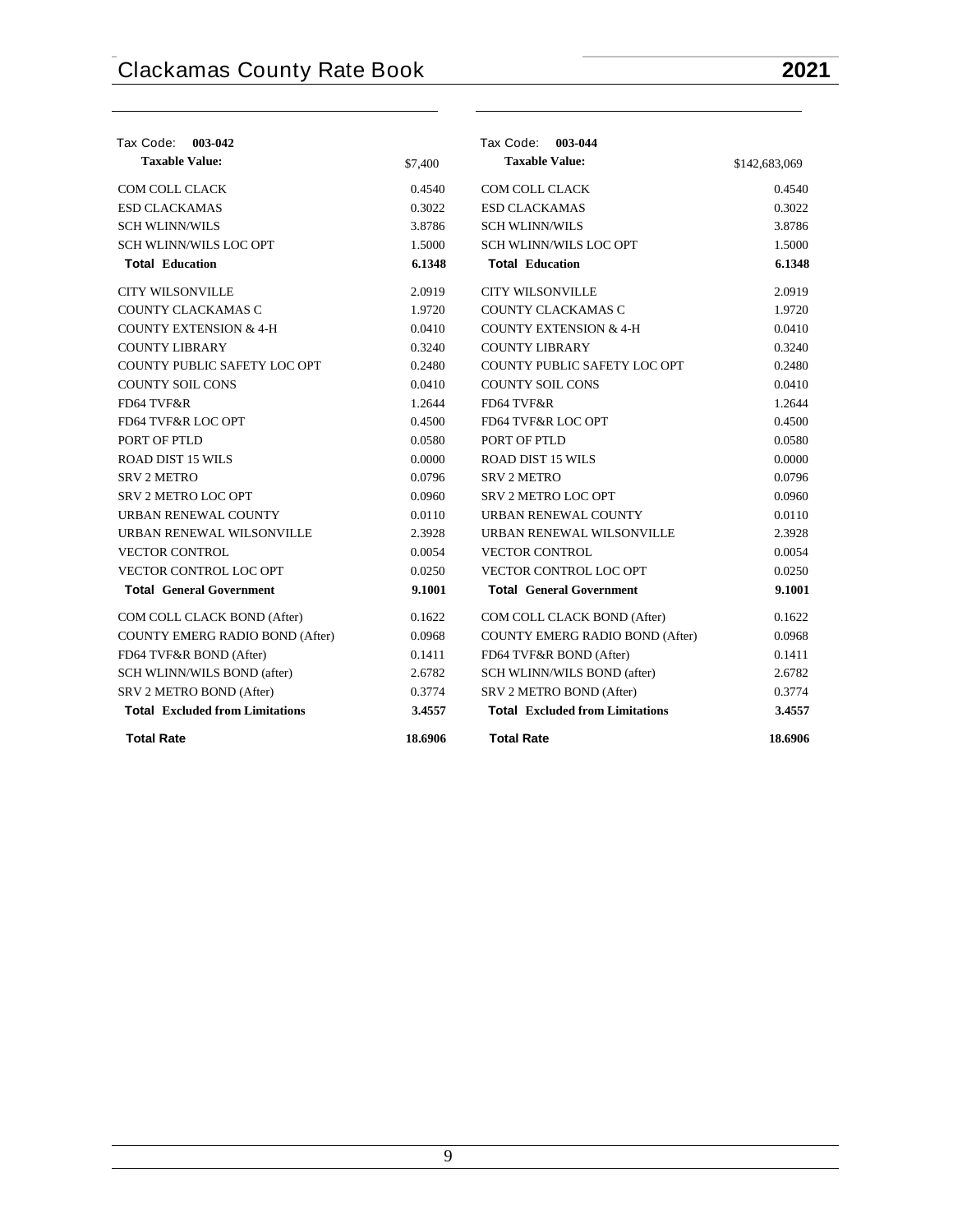| Tax Code: 003-046                      |             | Tax Code: 003-047                      |              |
|----------------------------------------|-------------|----------------------------------------|--------------|
| <b>Taxable Value:</b>                  | \$2,032,170 | <b>Taxable Value:</b>                  | \$20,183,903 |
| COM COLL CLACK                         | 0.5540      | COM COLL CLACK                         | 0.4540       |
| <b>ESD CLACKAMAS</b>                   | 0.3666      | <b>ESD CLACKAMAS</b>                   | 0.3022       |
| <b>SCH WLINN/WILS</b>                  | 4.8684      | <b>SCH WLINN/WILS</b>                  | 3.8786       |
| <b>SCH WLINN/WILS LOC OPT</b>          | 1.5000      | <b>SCH WLINN/WILS LOC OPT</b>          | 1.5000       |
| <b>Total Education</b>                 | 7.2890      | <b>Total Education</b>                 | 6.1348       |
| <b>CITY WEST LINN</b>                  | 2.1200      | <b>CITY WILSONVILLE</b>                | 2.0919       |
| COUNTY CLACKAMAS C                     | 2.4031      | COUNTY CLACKAMAS C                     | 1.9720       |
| <b>COUNTY EXTENSION &amp; 4-H</b>      | 0.0498      | <b>COUNTY EXTENSION &amp; 4-H</b>      | 0.0410       |
| <b>COUNTY LIBRARY</b>                  | 0.3952      | <b>COUNTY LIBRARY</b>                  | 0.3240       |
| COUNTY PUBLIC SAFETY LOC OPT           | 0.2480      | COUNTY PUBLIC SAFETY LOC OPT           | 0.2480       |
| <b>COUNTY SOIL CONS</b>                | 0.0498      | <b>COUNTY SOIL CONS</b>                | 0.0410       |
| FD64 TVF&R                             | 1.5252      | FD64 TVF&R                             | 1.2644       |
| <b>FD64 TVF&amp;R LOC OPT</b>          | 0.4500      | FD64 TVF&R LOC OPT                     | 0.4500       |
| PORT OF PTLD                           | 0.0698      | PORT OF PTLD                           | 0.0580       |
| <b>ROAD DIST 2 WL</b>                  | 0.0000      | <b>ROAD DIST 15 WILS</b>               | 0.0000       |
| <b>SRV 2 METRO</b>                     | 0.0959      | <b>SRV 2 METRO</b>                     | 0.0796       |
| SRV 2 METRO LOC OPT                    | 0.0960      | SRV 2 METRO LOC OPT                    | 0.0960       |
| URBAN RENEWAL COUNTY                   | 0.0110      | URBAN RENEWAL COUNTY                   | 0.0110       |
| <b>VECTOR CONTROL</b>                  | 0.0065      | URBAN RENEWAL WILSONVILLE              | 2.3928       |
| VECTOR CONTROL LOC OPT                 | 0.0250      | <b>VECTOR CONTROL</b>                  | 0.0054       |
| <b>Total General Government</b>        | 7.5453      | VECTOR CONTROL LOC OPT                 | 0.0250       |
| <b>CITY WEST LINN BOND</b>             | 0.4168      | <b>Total General Government</b>        | 9.1001       |
| COM COLL CLACK BOND (After)            | 0.1622      | COM COLL CLACK BOND (After)            | 0.1622       |
| COUNTY EMERG RADIO BOND (After)        | 0.0968      | COUNTY EMERG RADIO BOND (After)        | 0.0968       |
| FD64 TVF&R BOND (After)                | 0.1411      | FD64 TVF&R BOND (After)                | 0.1411       |
| SCH WLINN/WILS BOND (after)            | 2.6782      | SCH WLINN/WILS BOND (after)            | 2.6782       |
| SRV 2 METRO BOND (After)               | 0.3774      | SRV 2 METRO BOND (After)               | 0.3774       |
| <b>Total Excluded from Limitations</b> | 3.8725      | <b>Total Excluded from Limitations</b> | 3.4557       |
| <b>Total Rate</b>                      | 18.7068     | <b>Total Rate</b>                      | 18.6906      |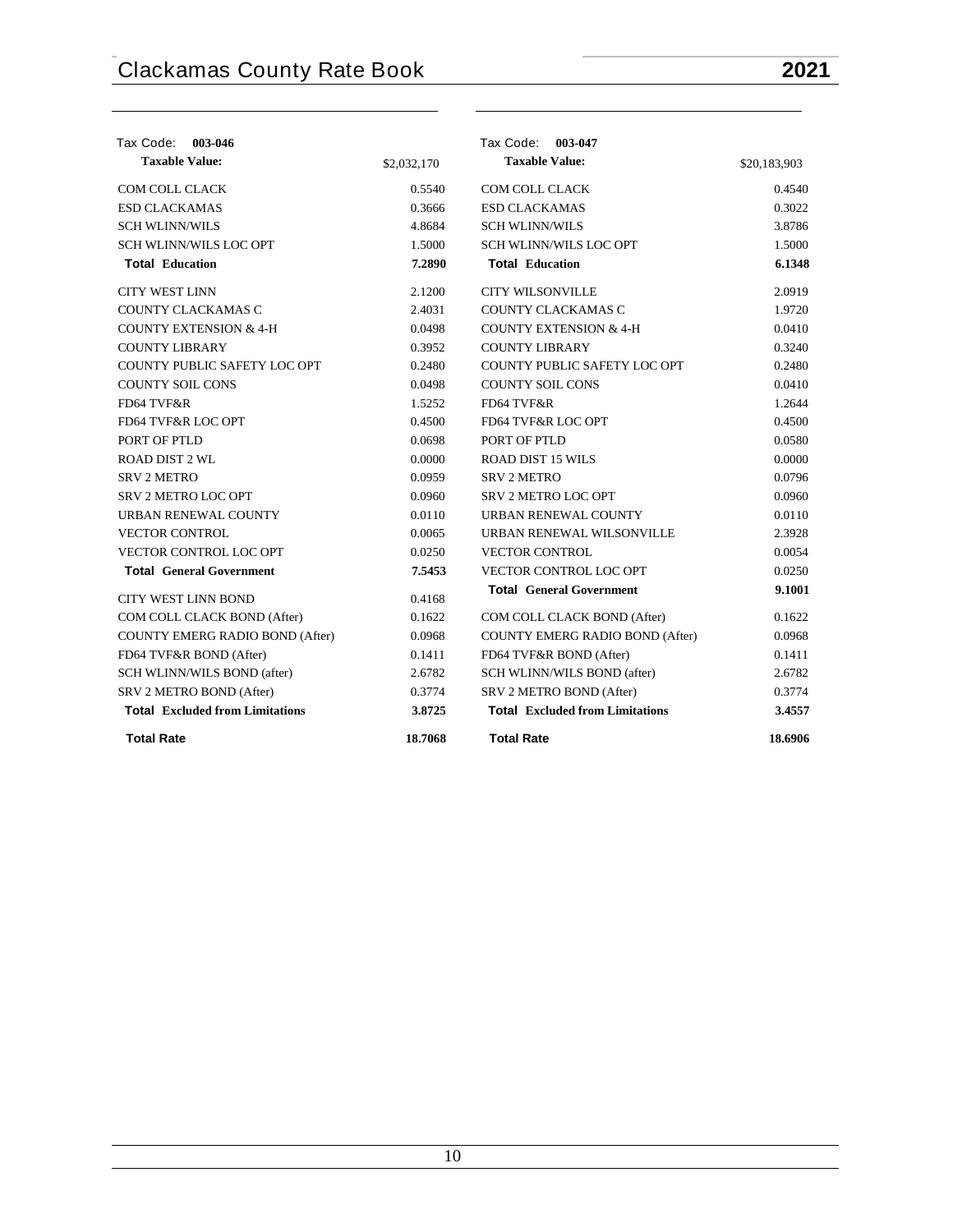| Tax Code: 003-049                      |              | Tax Code: 003-051                      |              |
|----------------------------------------|--------------|----------------------------------------|--------------|
| <b>Taxable Value:</b>                  | \$33,675,977 | <b>Taxable Value:</b>                  | \$16,007,612 |
| COM COLL CLACK                         | 0.4540       | COM COLL CLACK                         | 0.4540       |
| <b>ESD CLACKAMAS</b>                   | 0.3022       | <b>ESD CLACKAMAS</b>                   | 0.3022       |
| <b>SCH WLINN/WILS</b>                  | 3.8786       | <b>SCH WLINN/WILS</b>                  | 3.8786       |
| <b>SCH WLINN/WILS LOC OPT</b>          | 1.5000       | SCH WLINN/WILS LOC OPT                 | 1.5000       |
| <b>Total Education</b>                 | 6.1348       | <b>Total Education</b>                 | 6.1348       |
| <b>CITY WILSONVILLE</b>                | 2.0919       | <b>CITY WILSONVILLE</b>                | 2.0919       |
| COUNTY CLACKAMAS C                     | 1.9720       | COUNTY CLACKAMAS C                     | 1.9720       |
| <b>COUNTY EXTENSION &amp; 4-H</b>      | 0.0410       | <b>COUNTY EXTENSION &amp; 4-H</b>      | 0.0410       |
| <b>COUNTY LIBRARY</b>                  | 0.3240       | <b>COUNTY LIBRARY</b>                  | 0.3240       |
| COUNTY PUBLIC SAFETY LOC OPT           | 0.2480       | COUNTY PUBLIC SAFETY LOC OPT           | 0.2480       |
| <b>COUNTY SOIL CONS</b>                | 0.0410       | <b>COUNTY SOIL CONS</b>                | 0.0410       |
| FD64 TVF&R                             | 1.2644       | FD64 TVF&R                             | 1.2644       |
| FD64 TVF&R LOC OPT                     | 0.4500       | FD64 TVF&R LOC OPT                     | 0.4500       |
| PORT OF PTLD                           | 0.0580       | PORT OF PTLD                           | 0.0580       |
| <b>ROAD DIST 15 WILS</b>               | 0.0000       | <b>ROAD DIST 15 WILS</b>               | 0.0000       |
| <b>SRV 2 METRO</b>                     | 0.0796       | <b>SRV 2 METRO</b>                     | 0.0796       |
| SRV 2 METRO LOC OPT                    | 0.0960       | SRV 2 METRO LOC OPT                    | 0.0960       |
| URBAN RENEWAL COUNTY                   | 0.0110       | URBAN RENEWAL COUNTY                   | 0.0110       |
| URBAN RENEWAL WILSONVILLE              | 2.3928       | URBAN RENEWAL WILSONVILLE              | 2.3928       |
| <b>VECTOR CONTROL</b>                  | 0.0054       | <b>VECTOR CONTROL</b>                  | 0.0054       |
| VECTOR CONTROL LOC OPT                 | 0.0250       | VECTOR CONTROL LOC OPT                 | 0.0250       |
| <b>Total General Government</b>        | 9.1001       | <b>Total General Government</b>        | 9.1001       |
| COM COLL CLACK BOND (After)            | 0.1622       | COM COLL CLACK BOND (After)            | 0.1622       |
| <b>COUNTY EMERG RADIO BOND (After)</b> | 0.0968       | COUNTY EMERG RADIO BOND (After)        | 0.0968       |
| FD64 TVF&R BOND (After)                | 0.1411       | FD64 TVF&R BOND (After)                | 0.1411       |
| SCH WLINN/WILS BOND (after)            | 2.6782       | SCH WLINN/WILS BOND (after)            | 2.6782       |
| SRV 2 METRO BOND (After)               | 0.3774       | SRV 2 METRO BOND (After)               | 0.3774       |
| <b>Total Excluded from Limitations</b> | 3.4557       | <b>Total Excluded from Limitations</b> | 3.4557       |
| <b>Total Rate</b>                      | 18.6906      | <b>Total Rate</b>                      | 18.6906      |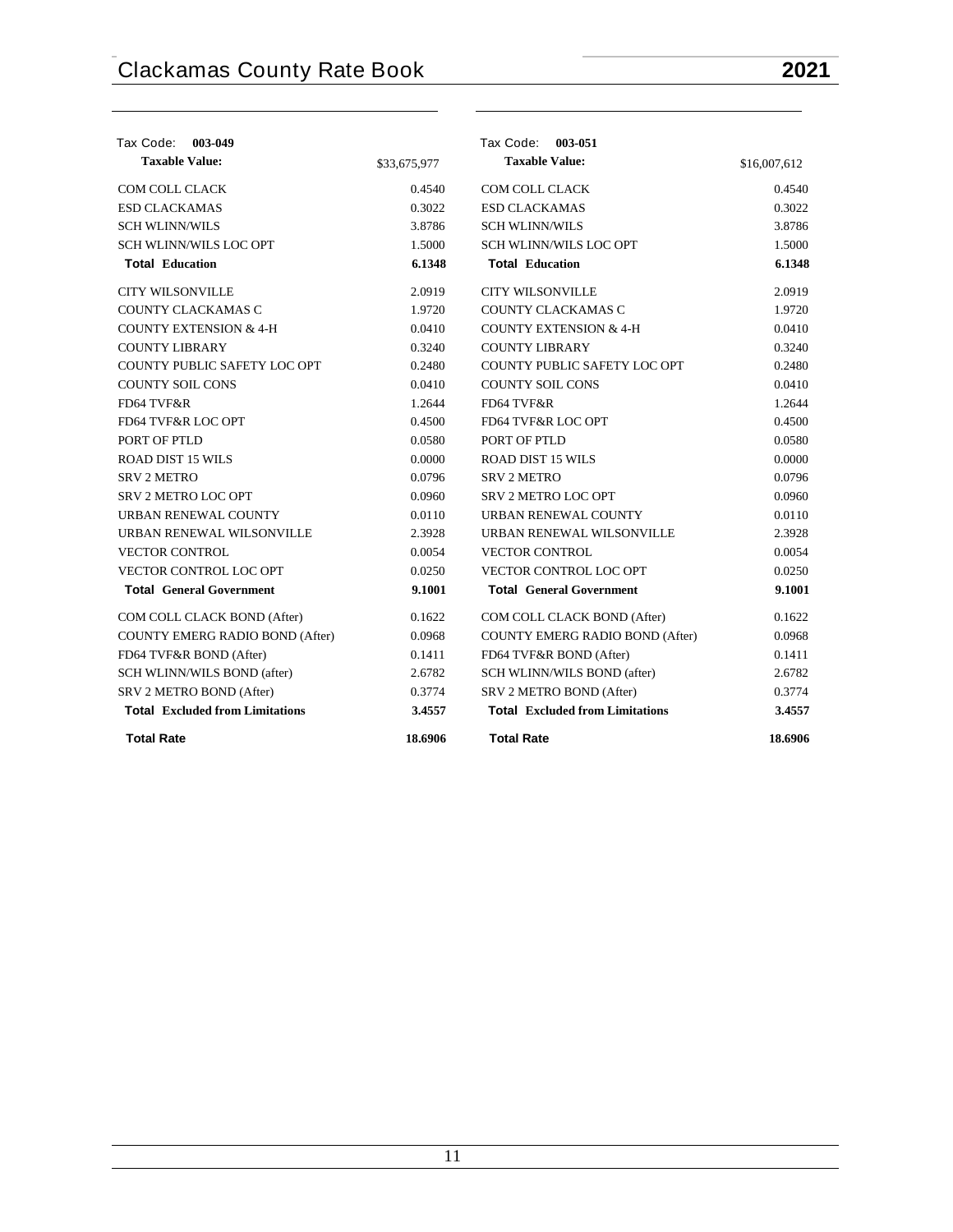| Tax Code:<br>003-052                   |          | Tax Code: 003-053                      |             |
|----------------------------------------|----------|----------------------------------------|-------------|
| <b>Taxable Value:</b>                  | \$47,000 | <b>Taxable Value:</b>                  | \$1,397,117 |
| COM COLL CLACK                         | 0.4540   | COM COLL CLACK                         | 0.4540      |
| <b>ESD CLACKAMAS</b>                   | 0.3022   | <b>ESD CLACKAMAS</b>                   | 0.3022      |
| <b>SCH WLINN/WILS</b>                  | 3.8786   | <b>SCH WLINN/WILS</b>                  | 3.8786      |
| <b>SCH WLINN/WILS LOC OPT</b>          | 1.5000   | <b>SCH WLINN/WILS LOC OPT</b>          | 1.5000      |
| <b>Total Education</b>                 | 6.1348   | <b>Total Education</b>                 | 6.1348      |
| <b>CITY WILSONVILLE</b>                | 2.0919   | <b>CITY WILSONVILLE</b>                | 2.0919      |
| COUNTY CLACKAMAS C                     | 1.9720   | COUNTY CLACKAMAS C                     | 1.9720      |
| <b>COUNTY EXTENSION &amp; 4-H</b>      | 0.0410   | <b>COUNTY EXTENSION &amp; 4-H</b>      | 0.0410      |
| <b>COUNTY LIBRARY</b>                  | 0.3240   | <b>COUNTY LIBRARY</b>                  | 0.3240      |
| COUNTY PUBLIC SAFETY LOC OPT           | 0.2480   | COUNTY PUBLIC SAFETY LOC OPT           | 0.2480      |
| <b>COUNTY SOIL CONS</b>                | 0.0410   | <b>COUNTY SOIL CONS</b>                | 0.0410      |
| FD64 TVF&R                             | 1.2644   | FD64 TVF&R                             | 1.2644      |
| <b>FD64 TVF&amp;R LOC OPT</b>          | 0.4500   | FD64 TVF&R LOC OPT                     | 0.4500      |
| PORT OF PTLD                           | 0.0580   | PORT OF PTLD                           | 0.0580      |
| <b>ROAD DIST 15 WILS</b>               | 0.0000   | <b>ROAD DIST 15 WILS</b>               | 0.0000      |
| URBAN RENEWAL COUNTY                   | 0.0103   | <b>SRV 2 METRO</b>                     | 0.0796      |
| URBAN RENEWAL WILSONVILLE              | 2.3765   | <b>SRV 2 METRO LOC OPT</b>             | 0.0960      |
| <b>VECTOR CONTROL</b>                  | 0.0054   | URBAN RENEWAL COUNTY                   | 0.0110      |
| <b>VECTOR CONTROL LOC OPT</b>          | 0.0250   | URBAN RENEWAL WILSONVILLE              | 2.3928      |
| <b>Total General Government</b>        | 8.9075   | <b>VECTOR CONTROL</b>                  | 0.0054      |
| COM COLL CLACK BOND (After)            | 0.1622   | VECTOR CONTROL LOC OPT                 | 0.0250      |
| COUNTY EMERG RADIO BOND (After)        | 0.0968   | <b>Total General Government</b>        | 9.1001      |
| FD64 TVF&R BOND (After)                | 0.1411   | COM COLL CLACK BOND (After)            | 0.1622      |
| SCH WLINN/WILS BOND (after)            | 2.6782   | COUNTY EMERG RADIO BOND (After)        | 0.0968      |
| <b>TRANS TRIMET BOND (AFTER)</b>       | 0.0000   | FD64 TVF&R BOND (After)                | 0.1411      |
| <b>Total Excluded from Limitations</b> | 3.0783   | SCH WLINN/WILS BOND (after)            | 2.6782      |
|                                        |          | SRV 2 METRO BOND (After)               | 0.3774      |
| <b>Total Rate</b>                      | 18.1206  | <b>Total Excluded from Limitations</b> | 3.4557      |
|                                        |          | <b>Total Rate</b>                      | 18.6906     |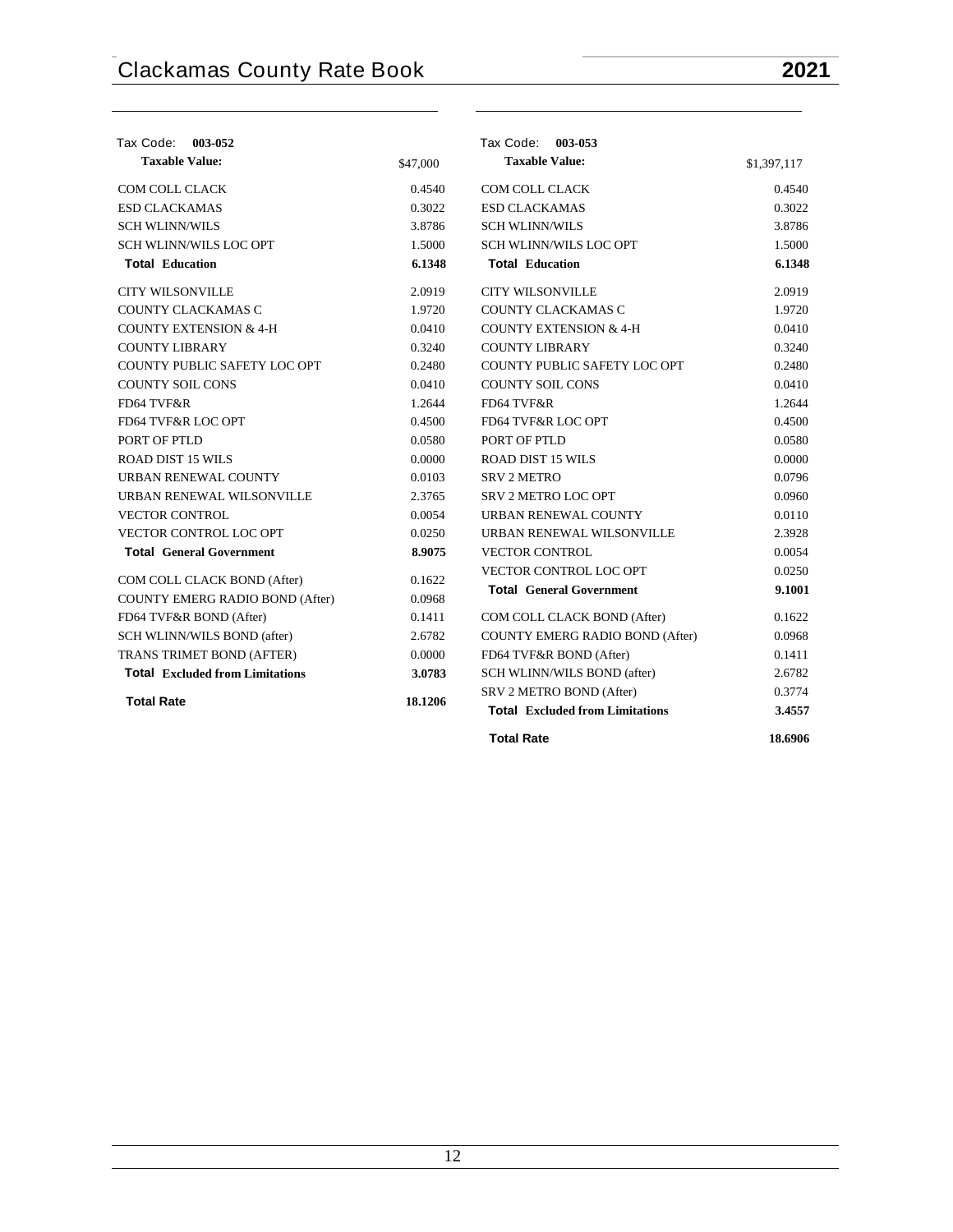| Tax Code: 003-054                      |             | Tax Code: 003-055                      |           |
|----------------------------------------|-------------|----------------------------------------|-----------|
| <b>Taxable Value:</b>                  | \$7,239,909 | <b>Taxable Value:</b>                  | \$993,009 |
| <b>COM COLL CLACK</b>                  | 0.4540      | COM COLL CLACK                         | 0.4540    |
| <b>ESD CLACKAMAS</b>                   | 0.3022      | <b>ESD CLACKAMAS</b>                   | 0.3022    |
| <b>SCH WLINN/WILS</b>                  | 3.8786      | <b>SCH WLINN/WILS</b>                  | 3.8786    |
| <b>SCH WLINN/WILS LOC OPT</b>          | 1.5000      | <b>SCH WLINN/WILS LOC OPT</b>          | 1.5000    |
| <b>Total Education</b>                 | 6.1348      | <b>Total Education</b>                 | 6.1348    |
| <b>CITY WILSONVILLE</b>                | 2.0919      | <b>CITY WILSONVILLE</b>                | 2.0919    |
| COUNTY CLACKAMAS C                     | 1.9720      | COUNTY CLACKAMAS C                     | 1.9720    |
| <b>COUNTY EXTENSION &amp; 4-H</b>      | 0.0410      | <b>COUNTY EXTENSION &amp; 4-H</b>      | 0.0410    |
| <b>COUNTY LIBRARY</b>                  | 0.3240      | <b>COUNTY LIBRARY</b>                  | 0.3240    |
| COUNTY PUBLIC SAFETY LOC OPT           | 0.2480      | COUNTY PUBLIC SAFETY LOC OPT           | 0.2480    |
| <b>COUNTY SOIL CONS</b>                | 0.0410      | <b>COUNTY SOIL CONS</b>                | 0.0410    |
| FD64 TVF&R                             | 1.2644      | FD64 TVF&R                             | 1.2644    |
| FD64 TVF&R LOC OPT                     | 0.4500      | FD64 TVF&R LOC OPT                     | 0.4500    |
| PORT OF PTLD                           | 0.0580      | PORT OF PTLD                           | 0.0580    |
| ROAD DIST 15 WILS                      | 0.0000      | <b>ROAD DIST 15 WILS</b>               | 0.0000    |
| <b>SRV 2 METRO</b>                     | 0.0796      | URBAN RENEWAL COUNTY                   | 0.0103    |
| SRV 2 METRO LOC OPT                    | 0.0960      | URBAN RENEWAL WILSONVILLE              | 2.3765    |
| URBAN RENEWAL COUNTY                   | 0.0110      | <b>VECTOR CONTROL</b>                  | 0.0054    |
| URBAN RENEWAL WILSONVILLE              | 2.3928      | VECTOR CONTROL LOC OPT                 | 0.0250    |
| <b>VECTOR CONTROL</b>                  | 0.0054      | <b>Total General Government</b>        | 8.9075    |
| VECTOR CONTROL LOC OPT                 | 0.0250      | COM COLL CLACK BOND (After)            | 0.1622    |
| <b>Total General Government</b>        | 9.1001      | COUNTY EMERG RADIO BOND (After)        | 0.0968    |
| COM COLL CLACK BOND (After)            | 0.1622      | FD64 TVF&R BOND (After)                | 0.1411    |
| COUNTY EMERG RADIO BOND (After)        | 0.0968      | SCH WLINN/WILS BOND (after)            | 2.6782    |
| FD64 TVF&R BOND (After)                | 0.1411      | <b>Total</b> Excluded from Limitations | 3.0783    |
| SCH WLINN/WILS BOND (after)            | 2.6782      |                                        |           |
| SRV 2 METRO BOND (After)               | 0.3774      | <b>Total Rate</b>                      | 18.1206   |
| <b>Total Excluded from Limitations</b> | 3.4557      |                                        |           |
| <b>Total Rate</b>                      | 18.6906     |                                        |           |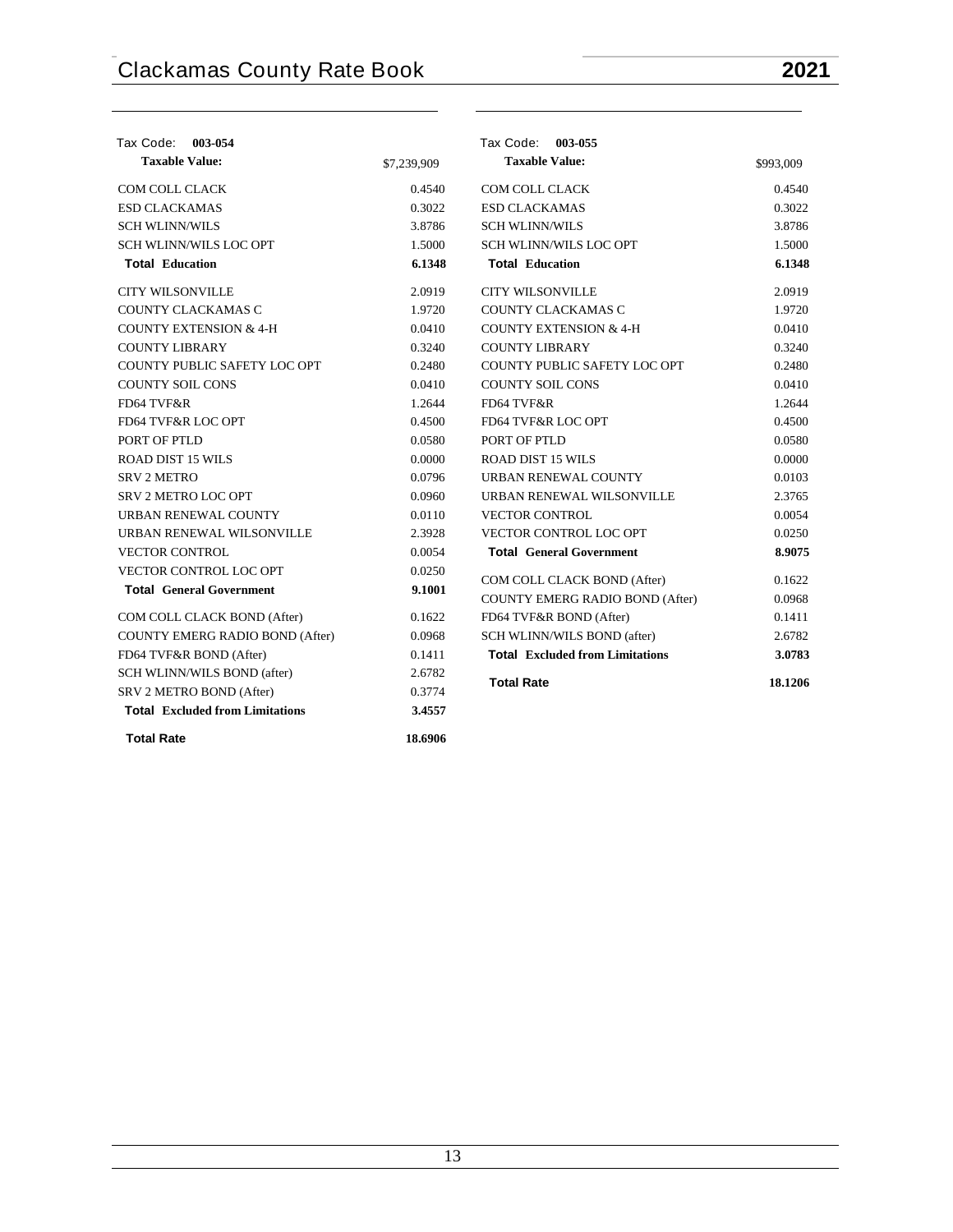| Tax Code: 007-002                      |                 | Tax Code: 007-003                      |          |
|----------------------------------------|-----------------|----------------------------------------|----------|
| <b>Taxable Value:</b>                  | \$2,678,246,093 | <b>Taxable Value:</b>                  | \$44,516 |
| <b>COM COLL PORTLAND</b>               | 0.2657          | <b>COM COLL PORTLAND</b>               | 0.2828   |
| <b>ESD CLACKAMAS</b>                   | 0.3434          | <b>ESD CLACKAMAS</b>                   | 0.3666   |
| <b>SCHLK OSWEGO</b>                    | 4.1885          | <b>SCHLK OSWEGO</b>                    | 4.4707   |
| <b>SCH LK OSWEGO LOC OPT</b>           | 1.6400          | <b>SCH LK OSWEGO LOC OPT</b>           | 1.6400   |
| <b>Total Education</b>                 | 6.4376          | <b>Total Education</b>                 | 6.7601   |
| CITY LK OSWEGO INSIDE SCH              | 4.6566          | <b>COUNTY CLACKAMAS R</b>              | 2.9414   |
| COUNTY CLACKAMAS C                     | 2.2508          | <b>COUNTY EXTENSION &amp; 4-H</b>      | 0.0498   |
| <b>COUNTY EXTENSION &amp; 4-H</b>      | 0.0467          | <b>COUNTY LAW ENHANCED</b>             | 0.7004   |
| <b>COUNTY LIBRARY</b>                  | 0.3702          | <b>COUNTY LIBRARY</b>                  | 0.3952   |
| COUNTY PUBLIC SAFETY LOC OPT           | 0.2480          | COUNTY PUBLIC SAFETY LOC OPT           | 0.2480   |
| <b>COUNTY SOIL CONS</b>                | 0.0467          | <b>COUNTY SOIL CONS</b>                | 0.0498   |
| PORT OF PTLD                           | 0.0657          | FD 1 CLACK CO                          | 2.3711   |
| <b>ROAD DIST 3 LO</b>                  | 0.0000          | PORT OF PTLD                           | 0.0698   |
| <b>SRV 2 METRO</b>                     | 0.0902          | <b>SRV 2 METRO</b>                     | 0.0959   |
| <b>SRV 2 METRO LOC OPT</b>             | 0.0960          | SRV 2 METRO LOC OPT                    | 0.0960   |
| URBAN RENEWAL COUNTY                   | 0.0068          | URBAN RENEWAL COUNTY                   | 0.0904   |
| URBAN RENEWAL LAKE OSWEGO              | 0.9826          | <b>VECTOR CONTROL</b>                  | 0.0065   |
| <b>VECTOR CONTROL</b>                  | 0.0062          | VECTOR CONTROL LOC OPT                 | 0.0250   |
| VECTOR CONTROL LOC OPT                 | 0.0250          | <b>Total General Government</b>        | 7.1393   |
| <b>Total General Government</b>        | 8.8915          | COM COLL PORTLAND BOND (After)         | 0.3803   |
| CITY LK OSWEGO BOND (After)            | 0.2175          | COUNTY EMERG RADIO BOND (After)        | 0.0968   |
| COM COLL PORTLAND BOND (After)         | 0.3639          | FD 1 CLACK CO BOND (After)             | 0.0790   |
| <b>COUNTY EMERG RADIO BOND (After)</b> | 0.0925          | <b>SCHLK OSWEGO BOND</b>               | 0.9129   |
| <b>SCH LK OSWEGO BOND</b>              | 0.8554          | SCH LK OSWEGO BOND (After)             | 1.0878   |
| SCH LK OSWEGO BOND (After)             | 1.0390          | SRV 2 METRO BOND (After)               | 0.3774   |
| SRV 2 METRO BOND (After)               | 0.3613          | <b>Total Excluded from Limitations</b> | 2.9342   |
| TRANS TRIMET BOND (AFTER)              | 0.0000          |                                        |          |
| <b>Total Excluded from Limitations</b> | 2.9296          | <b>Total Rate</b>                      | 16.8336  |
| <b>Total Rate</b>                      | 18.2587         |                                        |          |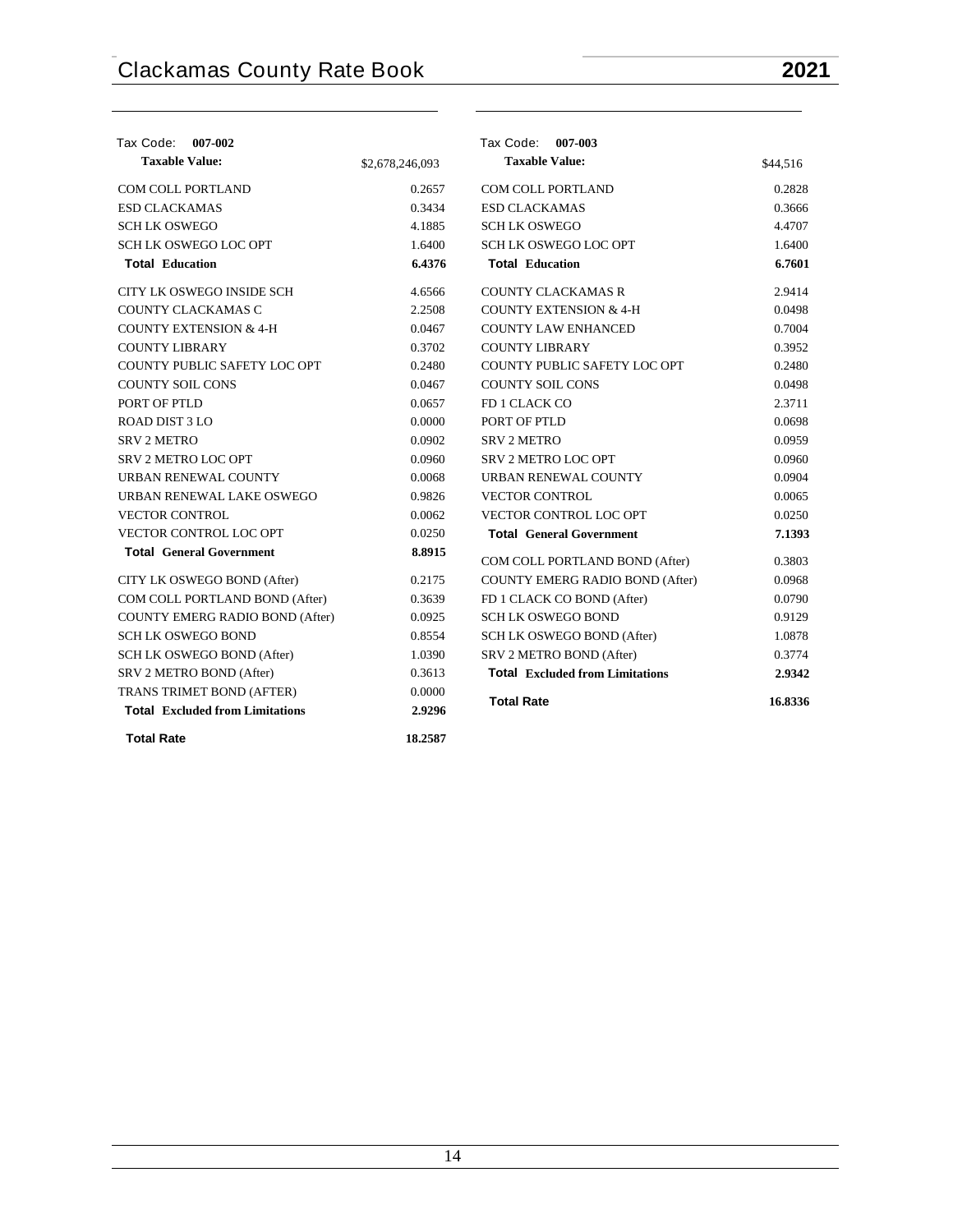| Tax Code:<br>007-005                   |              | Tax Code: 007-008                      |              |
|----------------------------------------|--------------|----------------------------------------|--------------|
| <b>Taxable Value:</b>                  | \$51,252,972 | <b>Taxable Value:</b>                  | \$15,794,188 |
| <b>COM COLL PORTLAND</b>               | 0.2828       | <b>COM COLL PORTLAND</b>               | 0.2828       |
| <b>ESD CLACKAMAS</b>                   | 0.3666       | <b>ESD CLACKAMAS</b>                   | 0.3666       |
| <b>SCHLK OSWEGO</b>                    | 4.4707       | <b>SCHLK OSWEGO</b>                    | 4.4707       |
| <b>SCH LK OSWEGO LOC OPT</b>           | 1.6400       | <b>SCH LK OSWEGO LOC OPT</b>           | 1.6400       |
| <b>Total Education</b>                 | 6.7601       | <b>Total Education</b>                 | 6.7601       |
| <b>COUNTY CLACKAMAS R</b>              | 2.9414       | <b>COUNTY CLACKAMAS R</b>              | 2.9414       |
| <b>COUNTY EXTENSION &amp; 4-H</b>      | 0.0498       | <b>COUNTY EXTENSION &amp; 4-H</b>      | 0.0498       |
| <b>COUNTY LAW ENHANCED</b>             | 0.7004       | <b>COUNTY LAW ENHANCED</b>             | 0.7004       |
| <b>COUNTY LIBRARY</b>                  | 0.3952       | <b>COUNTY LIBRARY</b>                  | 0.3952       |
| COUNTY PUBLIC SAFETY LOC OPT           | 0.2480       | COUNTY PUBLIC SAFETY LOC OPT           | 0.2480       |
| <b>COUNTY SOIL CONS</b>                | 0.0498       | <b>COUNTY SOIL CONS</b>                | 0.0498       |
| <b>FD60 RIVERDALE</b>                  | 1.2361       | <b>FD57 LK GROVE</b>                   | 1.9092       |
| FD60 RIVERDALE LOC OPT                 | 0.2500       | FD57 LK GROVE LOC OPT                  | 0.1500       |
| PORT OF PTLD                           | 0.0698       | PORT OF PTLD                           | 0.0698       |
| <b>SRV 2 METRO</b>                     | 0.0959       | <b>SRV 2 METRO</b>                     | 0.0959       |
| SRV 2 METRO LOC OPT                    | 0.0960       | <b>SRV 2 METRO LOC OPT</b>             | 0.0960       |
| URBAN RENEWAL COUNTY                   | 0.0603       | URBAN RENEWAL COUNTY                   | 0.0603       |
| <b>VECTOR CONTROL</b>                  | 0.0065       | <b>VECTOR CONTROL</b>                  | 0.0065       |
| VECTOR CONTROL LOC OPT                 | 0.0250       | VECTOR CONTROL LOC OPT                 | 0.0250       |
| <b>Total General Government</b>        | 6.2242       | <b>Total General Government</b>        | 6.7973       |
| COM COLL PORTLAND BOND (After)         | 0.3803       | COM COLL PORTLAND BOND (After)         | 0.3803       |
| COUNTY EMERG RADIO BOND (After)        | 0.0968       | COUNTY EMERG RADIO BOND (After)        | 0.0968       |
| <b>SCH LK OSWEGO BOND</b>              | 0.9129       | <b>SCH LK OSWEGO BOND</b>              | 0.9129       |
| SCH LK OSWEGO BOND (After)             | 1.0878       | SCH LK OSWEGO BOND (After)             | 1.0878       |
| SRV 2 METRO BOND (After)               | 0.3774       | SRV 2 METRO BOND (After)               | 0.3774       |
| <b>Total Excluded from Limitations</b> | 2.8552       | <b>Total Excluded from Limitations</b> | 2.8552       |
| <b>Total Rate</b>                      | 15.8395      | <b>Total Rate</b>                      | 16.4126      |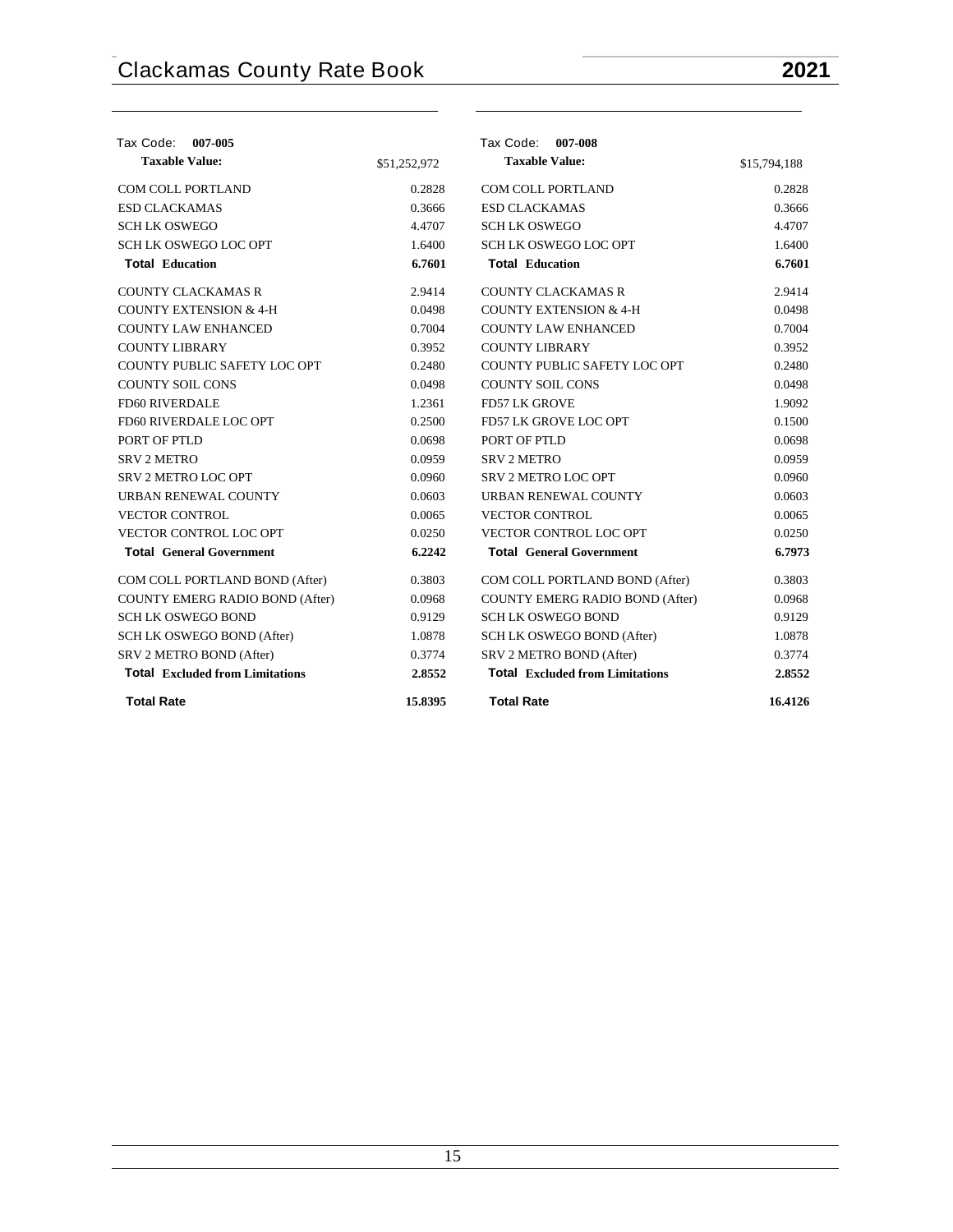| Tax Code: 007-009                      |              | Tax Code: 007-016                      |              |
|----------------------------------------|--------------|----------------------------------------|--------------|
| <b>Taxable Value:</b>                  | \$39,384,765 | <b>Taxable Value:</b>                  | \$35,915,500 |
| <b>COM COLL PORTLAND</b>               | 0.2828       | COM COLL PORTLAND                      | 0.2828       |
| <b>ESD CLACKAMAS</b>                   | 0.3666       | <b>ESD CLACKAMAS</b>                   | 0.3666       |
| <b>SCHLK OSWEGO</b>                    | 4.4707       | <b>SCHLK OSWEGO</b>                    | 4.4707       |
| <b>SCH LK OSWEGO LOC OPT</b>           | 1.6400       | <b>SCH LK OSWEGO LOC OPT</b>           | 1.6400       |
| <b>Total Education</b>                 | 6.7601       | <b>Total Education</b>                 | 6.7601       |
| <b>CITY WEST LINN</b>                  | 2.1200       | <b>COUNTY CLACKAMAS R</b>              | 2.9414       |
| COUNTY CLACKAMAS C                     | 2.4031       | <b>COUNTY EXTENSION &amp; 4-H</b>      | 0.0498       |
| <b>COUNTY EXTENSION &amp; 4-H</b>      | 0.0498       | <b>COUNTY LIBRARY</b>                  | 0.3952       |
| <b>COUNTY LIBRARY</b>                  | 0.3952       | COUNTY PUBLIC SAFETY LOC OPT           | 0.2480       |
| COUNTY PUBLIC SAFETY LOC OPT           | 0.2480       | <b>COUNTY SOIL CONS</b>                | 0.0498       |
| <b>COUNTY SOIL CONS</b>                | 0.0498       | FD64 TVF&R                             | 1.5252       |
| FD64 TVF&R                             | 1.5252       | FD64 TVF&R LOC OPT                     | 0.4500       |
| FD64 TVF&R LOC OPT                     | 0.4500       | PORT OF PTLD                           | 0.0698       |
| PORT OF PTLD                           | 0.0698       | <b>SRV 2 METRO</b>                     | 0.0959       |
| <b>ROAD DIST 2 WL</b>                  | 0.0000       | SRV 2 METRO LOC OPT                    | 0.0960       |
| <b>SRV 2 METRO</b>                     | 0.0959       | URBAN RENEWAL COUNTY                   | 0.0409       |
| SRV 2 METRO LOC OPT                    | 0.0960       | <b>VECTOR CONTROL</b>                  | 0.0065       |
| URBAN RENEWAL COUNTY                   | 0.0068       | <b>VECTOR CONTROL LOC OPT</b>          | 0.0250       |
| <b>VECTOR CONTROL</b>                  | 0.0065       | <b>Total General Government</b>        | 5.9935       |
| <b>VECTOR CONTROL LOC OPT</b>          | 0.0250       | COM COLL PORTLAND BOND (After)         | 0.3803       |
| <b>Total General Government</b>        | 7.5411       | <b>COUNTY EMERG RADIO BOND (After)</b> | 0.0968       |
| <b>CITY WEST LINN BOND</b>             | 0.4168       | FD64 TVF&R BOND (After)                | 0.1411       |
| COM COLL PORTLAND BOND (After)         | 0.3803       | <b>SCH LK OSWEGO BOND</b>              | 0.9129       |
| COUNTY EMERG RADIO BOND (After)        | 0.0968       | SCH LK OSWEGO BOND (After)             | 1.0878       |
| FD64 TVF&R BOND (After)                | 0.1411       | SRV 2 METRO BOND (After)               | 0.3774       |
| <b>SCH LK OSWEGO BOND</b>              | 0.9129       | <b>Total Excluded from Limitations</b> | 2.9963       |
| SCH LK OSWEGO BOND (After)             | 1.0878       |                                        |              |
| SRV 2 METRO BOND (After)               | 0.3774       | <b>Total Rate</b>                      | 15.7499      |
| <b>SRV 4 TRICITY BOND</b>              | 0.0000       |                                        |              |
| <b>Total Excluded from Limitations</b> | 3.4131       |                                        |              |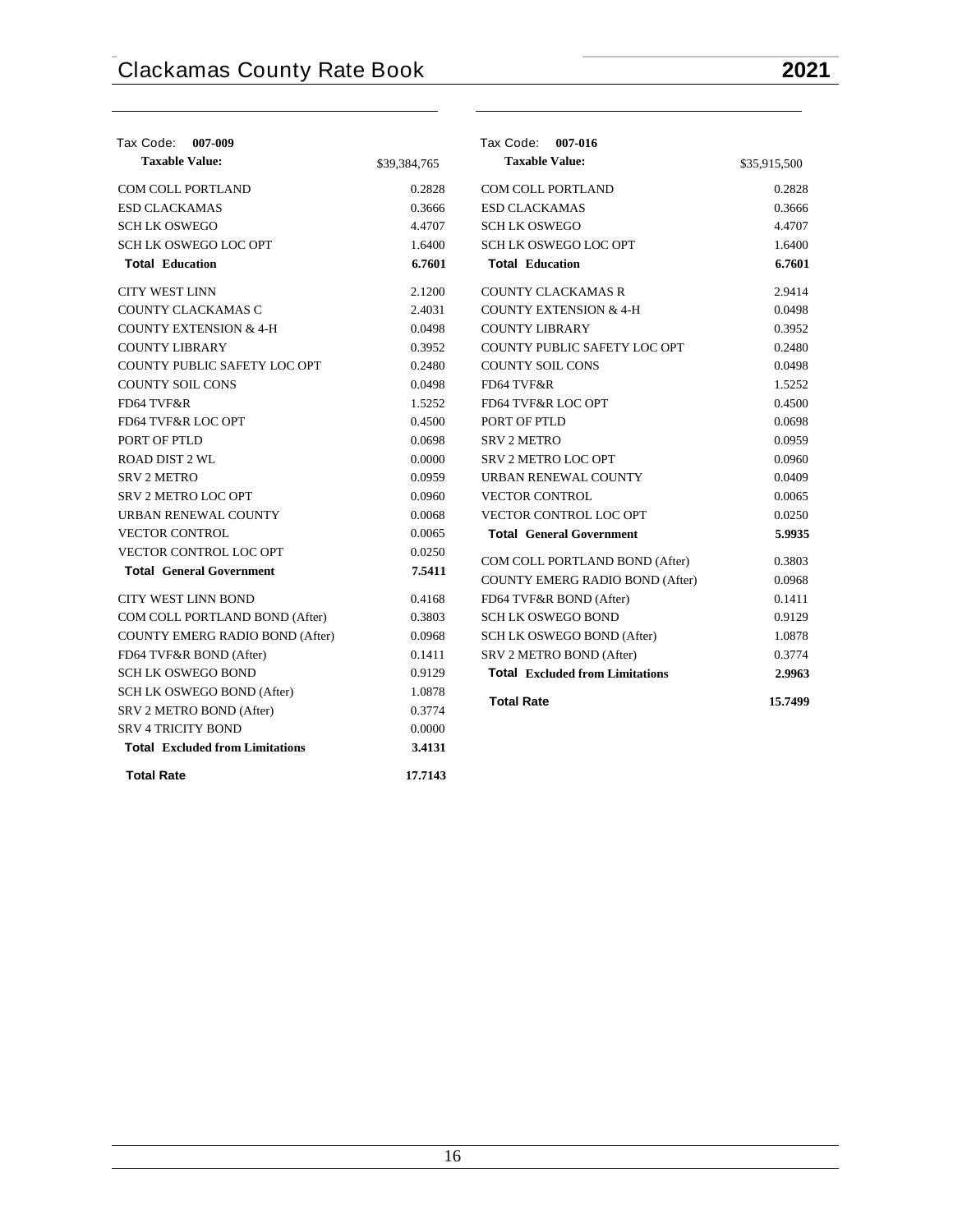| Tax Code: 007-017                      |              | Tax Code: 007-019                      |           |
|----------------------------------------|--------------|----------------------------------------|-----------|
| <b>Taxable Value:</b>                  | \$64,860,508 | <b>Taxable Value:</b>                  | \$399,930 |
| <b>COM COLL PORTLAND</b>               | 0.2828       | <b>COM COLL PORTLAND</b>               | 0.2828    |
| <b>ESD CLACKAMAS</b>                   | 0.3666       | <b>ESD CLACKAMAS</b>                   | 0.3666    |
| <b>SCHLK OSWEGO</b>                    | 4.4707       | <b>SCHLK OSWEGO</b>                    | 4.4707    |
| <b>SCH LK OSWEGO LOC OPT</b>           | 1.6400       | <b>SCH LK OSWEGO LOC OPT</b>           | 1.6400    |
| <b>Total Education</b>                 | 6.7601       | <b>Total Education</b>                 | 6.7601    |
| COUNTY CLACKAMAS R                     | 2.9414       | COUNTY CLACKAMAS R                     | 2.9414    |
| <b>COUNTY EXTENSION &amp; 4-H</b>      | 0.0498       | <b>COUNTY EXTENSION &amp; 4-H</b>      | 0.0498    |
| <b>COUNTY LAW ENHANCED</b>             | 0.7004       | <b>COUNTY LAW ENHANCED</b>             | 0.7004    |
| <b>COUNTY LIBRARY</b>                  | 0.3952       | COUNTY LIBRARY                         | 0.3952    |
| COUNTY PUBLIC SAFETY LOC OPT           | 0.2480       | COUNTY PUBLIC SAFETY LOC OPT           | 0.2480    |
| <b>COUNTY SOIL CONS</b>                | 0.0498       | <b>COUNTY SOIL CONS</b>                | 0.0498    |
| <b>FD57 LK GROVE</b>                   | 1.9092       | FD64 TVF&R                             | 1.5252    |
| FD57 LK GROVE LOC OPT                  | 0.1500       | FD64 TVF&R LOC OPT                     | 0.4500    |
| PARK LK GROVE                          | 0.0420       | <b>PARK LK GROVE</b>                   | 0.0420    |
| PORT OF PTLD                           | 0.0698       | PORT OF PTLD                           | 0.0698    |
| <b>SRV 2 METRO</b>                     | 0.0959       | <b>SRV 2 METRO</b>                     | 0.0959    |
| <b>SRV 2 METRO LOC OPT</b>             | 0.0960       | <b>SRV 2 METRO LOC OPT</b>             | 0.0960    |
| URBAN RENEWAL COUNTY                   | 0.0603       | URBAN RENEWAL COUNTY                   | 0.0603    |
| <b>VECTOR CONTROL</b>                  | 0.0065       | <b>VECTOR CONTROL</b>                  | 0.0065    |
| VECTOR CONTROL LOC OPT                 | 0.0250       | <b>VECTOR CONTROL LOC OPT</b>          | 0.0250    |
| <b>Total General Government</b>        | 6.8393       | <b>WTR14 RIVERGROVE</b>                | 0.0000    |
| COM COLL PORTLAND BOND (After)         | 0.3803       | <b>Total General Government</b>        | 6.7553    |
| COUNTY EMERG RADIO BOND (After)        | 0.0968       | COM COLL PORTLAND BOND (After)         | 0.3803    |
| <b>SCH LK OSWEGO BOND</b>              | 0.9129       | COUNTY EMERG RADIO BOND (After)        | 0.0968    |
| SCH LK OSWEGO BOND (After)             | 1.0878       | FD64 TVF&R BOND (After)                | 0.1411    |
| SRV 2 METRO BOND (After)               | 0.3774       | <b>SCH LK OSWEGO BOND</b>              | 0.9129    |
| <b>Total Excluded from Limitations</b> | 2.8552       | SCH LK OSWEGO BOND (After)             | 1.0878    |
|                                        |              | SRV 2 METRO BOND (After)               | 0.3774    |
| <b>Total Rate</b>                      | 16.4546      | <b>Total Excluded from Limitations</b> | 2.9963    |
|                                        |              | <b>Total Rate</b>                      | 16.5117   |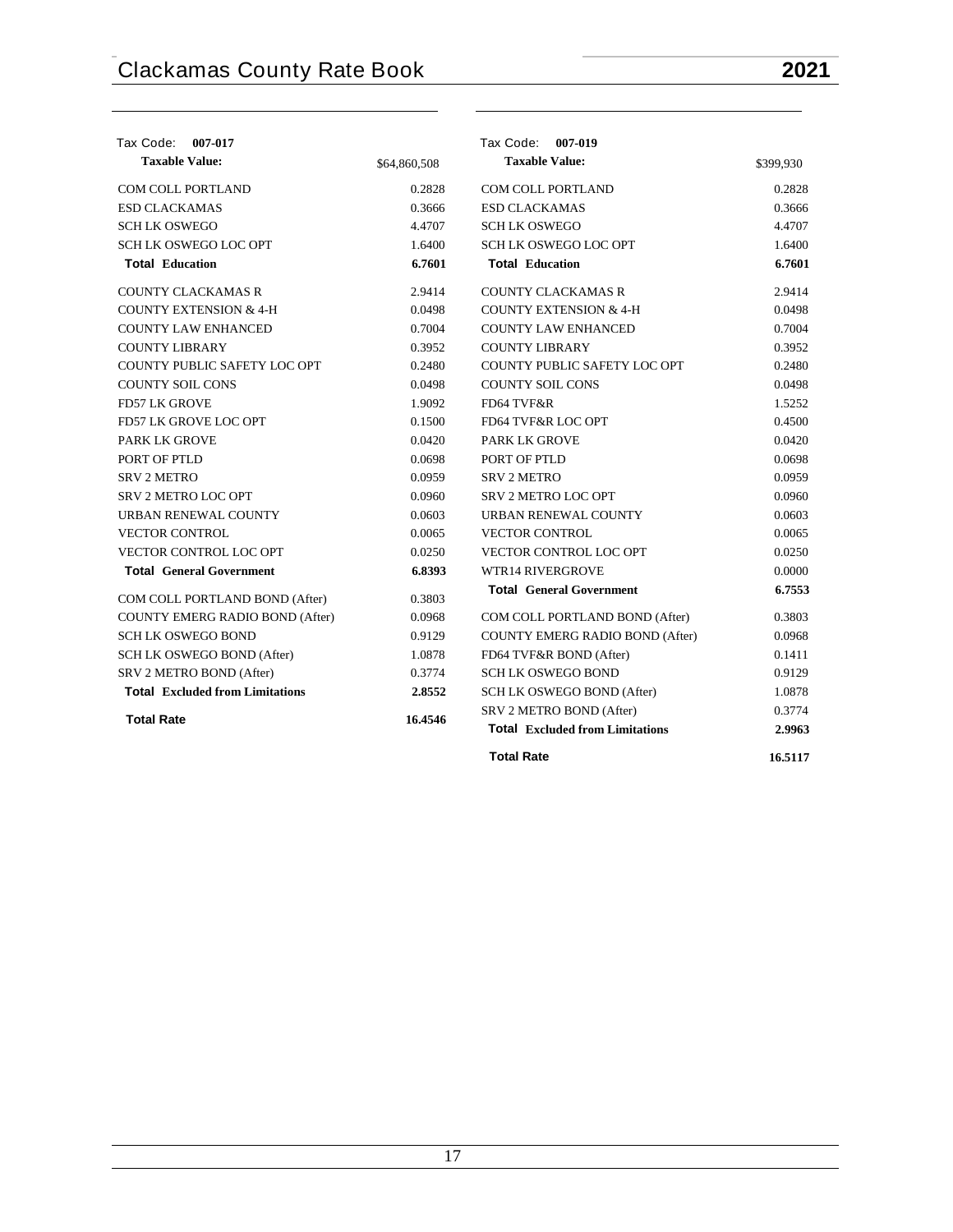| Tax Code: 007-020                      |               | Tax Code: 007-021                      |                 |
|----------------------------------------|---------------|----------------------------------------|-----------------|
| <b>Taxable Value:</b>                  | \$205,541,237 | <b>Taxable Value:</b>                  | \$4,107,081,695 |
| COM COLL PORTLAND                      | 0.2828        | COM COLL PORTLAND                      | 0.2657          |
| <b>ESD CLACKAMAS</b>                   | 0.3666        | <b>ESD CLACKAMAS</b>                   | 0.3434          |
| <b>SCHLK OSWEGO</b>                    | 4.4707        | <b>SCHLK OSWEGO</b>                    | 4.1885          |
| <b>SCH LK OSWEGO LOC OPT</b>           | 1.6400        | <b>SCH LK OSWEGO LOC OPT</b>           | 1.6400          |
| <b>Total Education</b>                 | 6.7601        | <b>Total Education</b>                 | 6.4376          |
| <b>COUNTY CLACKAMAS R</b>              | 2.9414        | CITY LK OSWEGO INSIDE SCH              | 4.6566          |
| <b>COUNTY EXTENSION &amp; 4-H</b>      | 0.0498        | COUNTY CLACKAMAS C                     | 2.2508          |
| <b>COUNTY LAW ENHANCED</b>             | 0.7004        | <b>COUNTY EXTENSION &amp; 4-H</b>      | 0.0467          |
| <b>COUNTY LIBRARY</b>                  | 0.3952        | <b>COUNTY LIBRARY</b>                  | 0.3702          |
| COUNTY PUBLIC SAFETY LOC OPT           | 0.2480        | COUNTY PUBLIC SAFETY LOC OPT           | 0.2480          |
| <b>COUNTY SOIL CONS</b>                | 0.0498        | <b>COUNTY SOIL CONS</b>                | 0.0467          |
| <b>FD57 LK GROVE</b>                   | 1.9092        | <b>PARK LK GROVE</b>                   | 0.0408          |
| FD57 LK GROVE LOC OPT                  | 0.1500        | PORT OF PTLD                           | 0.0657          |
| <b>PARK LK GROVE</b>                   | 0.0420        | <b>ROAD DIST 3 LO</b>                  | 0.0000          |
| PORT OF PTLD                           | 0.0698        | <b>SRV 2 METRO</b>                     | 0.0902          |
| <b>SRV 2 METRO</b>                     | 0.0959        | SRV 2 METRO LOC OPT                    | 0.0960          |
| <b>SRV 2 METRO LOC OPT</b>             | 0.0960        | URBAN RENEWAL COUNTY                   | 0.0068          |
| URBAN RENEWAL COUNTY                   | 0.0603        | URBAN RENEWAL LAKE OSWEGO              | 0.9838          |
| <b>VECTOR CONTROL</b>                  | 0.0065        | <b>VECTOR CONTROL</b>                  | 0.0062          |
| VECTOR CONTROL LOC OPT                 | 0.0250        | VECTOR CONTROL LOC OPT                 | 0.0250          |
| <b>WTR14 RIVERGROVE</b>                | 0.0000        | <b>Total General Government</b>        | 8.9335          |
| <b>Total General Government</b>        | 6.8393        | CITY LK OSWEGO BOND (After)            | 0.2175          |
| COM COLL PORTLAND BOND (After)         | 0.3803        | COM COLL PORTLAND BOND (After)         | 0.3639          |
| COUNTY EMERG RADIO BOND (After)        | 0.0968        | COUNTY EMERG RADIO BOND (After)        | 0.0925          |
| <b>SCH LK OSWEGO BOND</b>              | 0.9129        | <b>SCH LK OSWEGO BOND</b>              | 0.8554          |
| SCH LK OSWEGO BOND (After)             | 1.0878        | SCH LK OSWEGO BOND (After)             | 1.0390          |
| SRV 2 METRO BOND (After)               | 0.3774        | SRV 2 METRO BOND (After)               | 0.3613          |
| <b>Total Excluded from Limitations</b> | 2.8552        | TRANS TRIMET BOND (AFTER)              | 0.0000          |
| <b>Total Rate</b>                      | 16.4546       | <b>Total Excluded from Limitations</b> | 2.9296          |
|                                        |               | <b>Total Rate</b>                      | 18.3007         |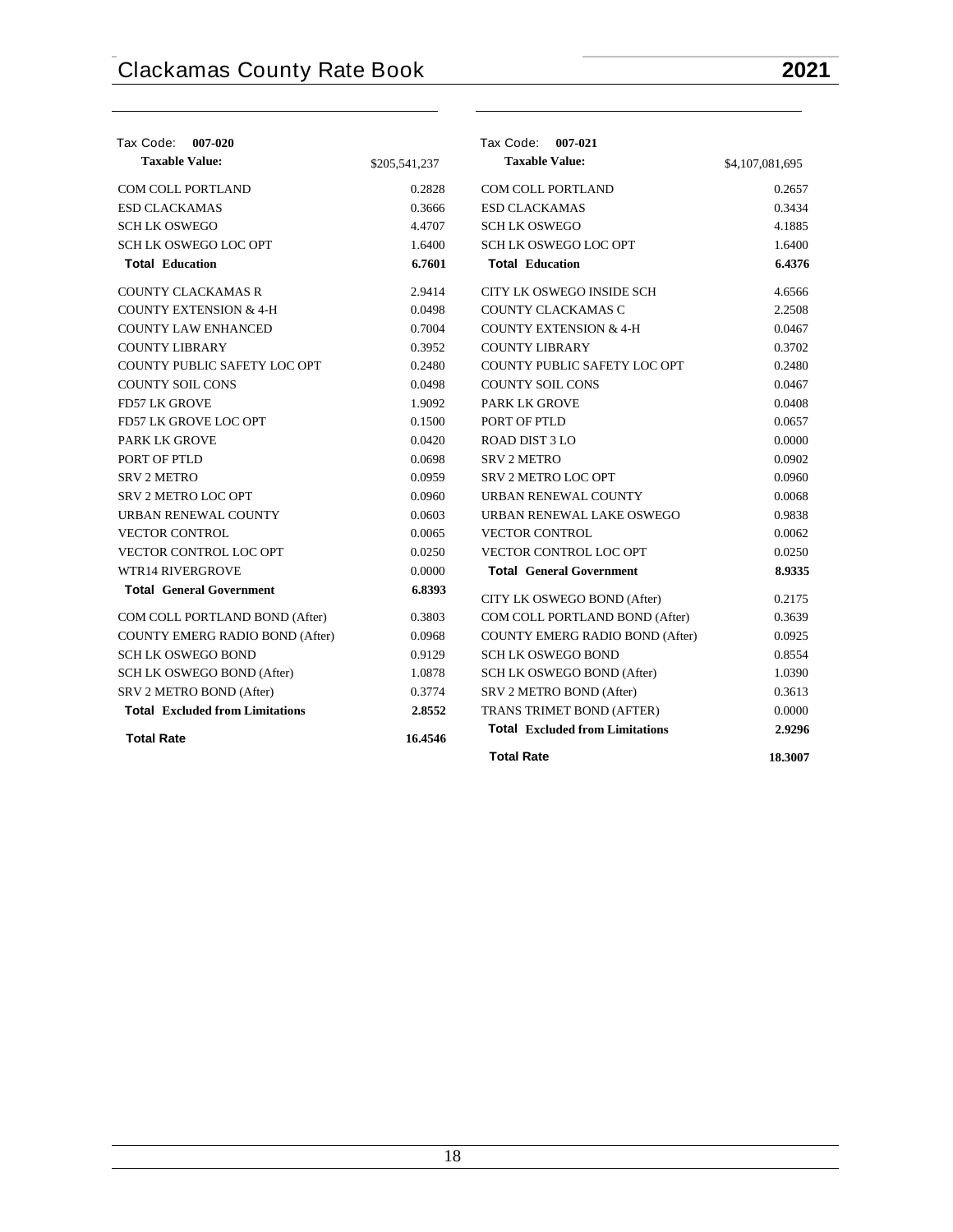| Tax Code: 007-022                      |               | Tax Code: 007-023                      |              |
|----------------------------------------|---------------|----------------------------------------|--------------|
| <b>Taxable Value:</b>                  | \$148,844,802 | <b>Taxable Value:</b>                  | \$15,697,402 |
| COM COLL PORTLAND                      | 0.2828        | COM COLL PORTLAND                      | 0.2828       |
| <b>ESD CLACKAMAS</b>                   | 0.3666        | <b>ESD CLACKAMAS</b>                   | 0.3666       |
| <b>SCHLK OSWEGO</b>                    | 4.4707        | <b>SCHLK OSWEGO</b>                    | 4.4707       |
| <b>SCH LK OSWEGO LOC OPT</b>           | 1.6400        | <b>SCH LK OSWEGO LOC OPT</b>           | 1.6400       |
| <b>Total Education</b>                 | 6.7601        | <b>Total Education</b>                 | 6.7601       |
| <b>COUNTY CLACKAMAS R</b>              | 2.9414        | <b>COUNTY CLACKAMAS R</b>              | 2.9414       |
| <b>COUNTY EXTENSION &amp; 4-H</b>      | 0.0498        | <b>COUNTY EXTENSION &amp; 4-H</b>      | 0.0498       |
| <b>COUNTY LAW ENHANCED</b>             | 0.7004        | <b>COUNTY LAW ENHANCED</b>             | 0.7004       |
| <b>COUNTY LIBRARY</b>                  | 0.3952        | <b>COUNTY LIBRARY</b>                  | 0.3952       |
| COUNTY PUBLIC SAFETY LOC OPT           | 0.2480        | COUNTY PUBLIC SAFETY LOC OPT           | 0.2480       |
| <b>COUNTY SOIL CONS</b>                | 0.0498        | <b>COUNTY SOIL CONS</b>                | 0.0498       |
| <b>FD57 LK GROVE</b>                   | 1.9092        | FD64 TVF&R                             | 1.5252       |
| FD57 LK GROVE LOC OPT                  | 0.1500        | FD64 TVF&R LOC OPT                     | 0.4500       |
| PARK LK GROVE                          | 0.0420        | <b>PARK LK GROVE</b>                   | 0.0420       |
| PORT OF PTLD                           | 0.0698        | PORT OF PTLD                           | 0.0698       |
| <b>SRV 2 METRO</b>                     | 0.0959        | <b>SRV 2 METRO</b>                     | 0.0959       |
| <b>SRV 2 METRO LOC OPT</b>             | 0.0960        | <b>SRV 2 METRO LOC OPT</b>             | 0.0960       |
| URBAN RENEWAL COUNTY                   | 0.0603        | URBAN RENEWAL COUNTY                   | 0.0603       |
| <b>VECTOR CONTROL</b>                  | 0.0065        | <b>VECTOR CONTROL</b>                  | 0.0065       |
| VECTOR CONTROL LOC OPT                 | 0.0250        | VECTOR CONTROL LOC OPT                 | 0.0250       |
| <b>WTR15 LK GROVE</b>                  | 0.0000        | WTR15 LK GROVE                         | 0.0000       |
| <b>Total General Government</b>        | 6.8393        | <b>Total General Government</b>        | 6.7553       |
| COM COLL PORTLAND BOND (After)         | 0.3803        | COM COLL PORTLAND BOND (After)         | 0.3803       |
| COUNTY EMERG RADIO BOND (After)        | 0.0968        | COUNTY EMERG RADIO BOND (After)        | 0.0968       |
| <b>SCH LK OSWEGO BOND</b>              | 0.9129        | FD64 TVF&R BOND (After)                | 0.1411       |
| SCH LK OSWEGO BOND (After)             | 1.0878        | <b>SCH LK OSWEGO BOND</b>              | 0.9129       |
| SRV 2 METRO BOND (After)               | 0.3774        | SCH LK OSWEGO BOND (After)             | 1.0878       |
| <b>Total Excluded from Limitations</b> | 2.8552        | SRV 2 METRO BOND (After)               | 0.3774       |
| <b>Total Rate</b>                      | 16.4546       | <b>Total Excluded from Limitations</b> | 2.9963       |
|                                        |               | <b>Total Rate</b>                      | 16.5117      |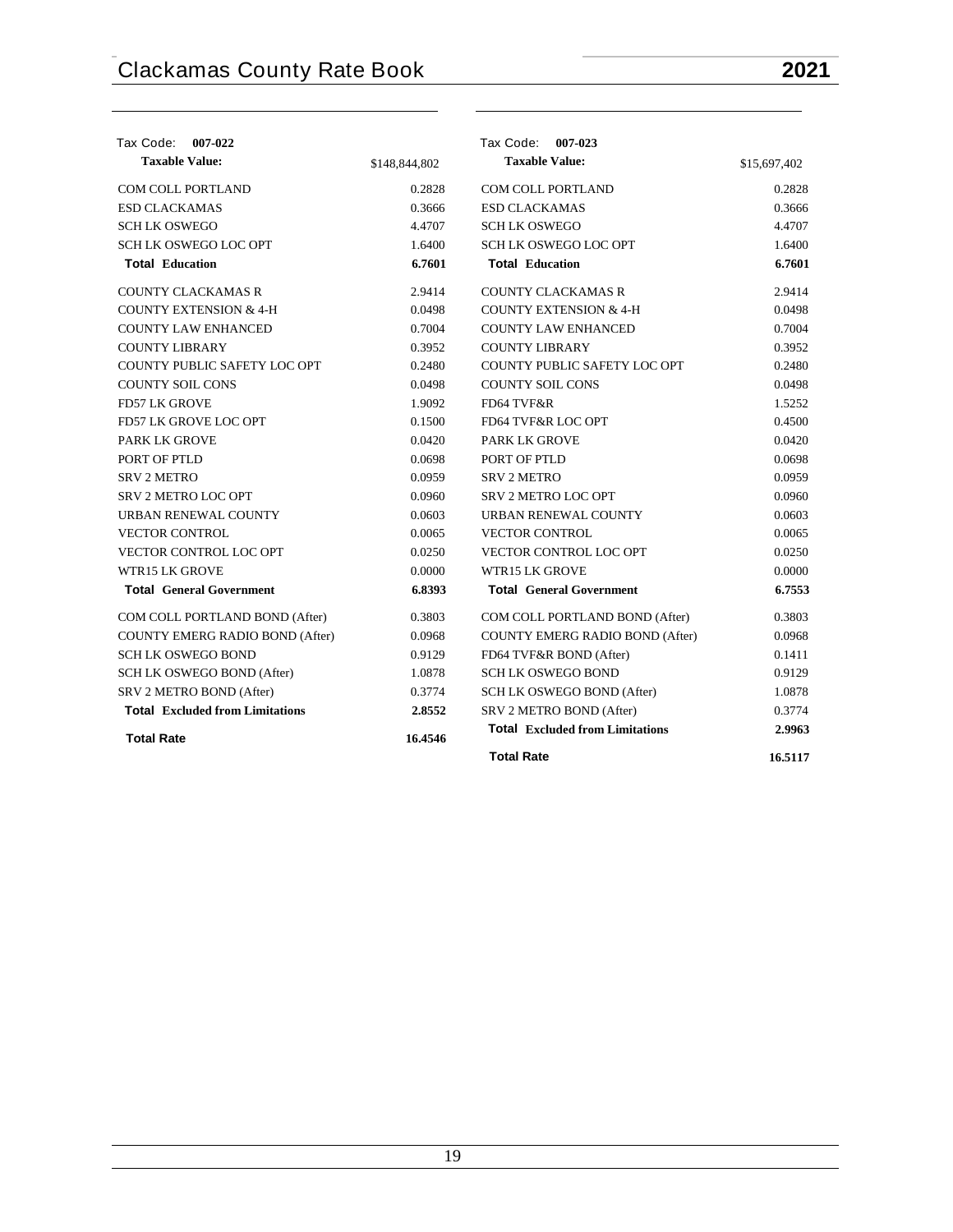| Tax Code: 007-024                      |              | Tax Code: 007-027                      |           |
|----------------------------------------|--------------|----------------------------------------|-----------|
| <b>Taxable Value:</b>                  | \$74,821,895 | <b>Taxable Value:</b>                  | \$151,488 |
| <b>COM COLL PORTLAND</b>               | 0.2828       | <b>COM COLL PORTLAND</b>               | 0.2828    |
| <b>ESD CLACKAMAS</b>                   | 0.3666       | <b>ESD CLACKAMAS</b>                   | 0.3666    |
| SCH LK OSWEGO                          | 4.4707       | <b>SCHLK OSWEGO</b>                    | 4.4707    |
| SCH LK OSWEGO LOC OPT                  | 1.6400       | <b>SCH LK OSWEGO LOC OPT</b>           | 1.6400    |
| <b>Total Education</b>                 | 6.7601       | <b>Total Education</b>                 | 6.7601    |
| <b>COUNTY CLACKAMAS R</b>              | 2.9414       | <b>COUNTY CLACKAMAS R</b>              | 2.9414    |
| <b>COUNTY EXTENSION &amp; 4-H</b>      | 0.0498       | <b>COUNTY EXTENSION &amp; 4-H</b>      | 0.0498    |
| <b>COUNTY LAW ENHANCED</b>             | 0.7004       | <b>COUNTY LAW ENHANCED</b>             | 0.7004    |
| <b>COUNTY LIBRARY</b>                  | 0.3952       | <b>COUNTY LIBRARY</b>                  | 0.3952    |
| <b>COUNTY PUBLIC SAFETY LOC OPT</b>    | 0.2480       | COUNTY PUBLIC SAFETY LOC OPT           | 0.2480    |
| <b>COUNTY SOIL CONS</b>                | 0.0498       | <b>COUNTY SOIL CONS</b>                | 0.0498    |
| <b>FD57 LK GROVE</b>                   | 1.9092       | <b>FD57 LK GROVE</b>                   | 1.9092    |
| FD57 LK GROVE LOC OPT                  | 0.1500       | FD57 LK GROVE LOC OPT                  | 0.1500    |
| <b>PARK LK GROVE</b>                   | 0.0420       | PORT OF PTLD                           | 0.0698    |
| PORT OF PTLD                           | 0.0698       | <b>SRV 2 METRO</b>                     | 0.0959    |
| <b>SRV 2 METRO</b>                     | 0.0959       | SRV 2 METRO LOC OPT                    | 0.0960    |
| SRV 2 METRO LOC OPT                    | 0.0960       | URBAN RENEWAL COUNTY                   | 0.0603    |
| URBAN RENEWAL COUNTY                   | 0.0603       | <b>VECTOR CONTROL</b>                  | 0.0065    |
| <b>VECTOR CONTROL</b>                  | 0.0065       | VECTOR CONTROL LOC OPT                 | 0.0250    |
| VECTOR CONTROL LOC OPT                 | 0.0250       | <b>WTR14 RIVERGROVE</b>                | 0.0000    |
| WTR21 SOUTHWOOD PK                     | 0.0000       | <b>Total General Government</b>        | 6.7973    |
| <b>Total General Government</b>        | 6.8393       | COM COLL PORTLAND BOND (After)         | 0.3803    |
| COM COLL PORTLAND BOND (After)         | 0.3803       | COUNTY EMERG RADIO BOND (After)        | 0.0968    |
| COUNTY EMERG RADIO BOND (After)        | 0.0968       | <b>SCH LK OSWEGO BOND</b>              | 0.9129    |
| SCH LK OSWEGO BOND                     | 0.9129       | SCH LK OSWEGO BOND (After)             | 1.0878    |
| SCH LK OSWEGO BOND (After)             | 1.0878       | SRV 2 METRO BOND (After)               | 0.3774    |
| SRV 2 METRO BOND (After)               | 0.3774       | <b>Total Excluded from Limitations</b> | 2.8552    |
| <b>SRV CLEAN WATER BOND</b>            | 0.0000       | <b>Total Rate</b>                      | 16.4126   |
| <b>Total Excluded from Limitations</b> | 2.8552       |                                        |           |
| <b>Total Rate</b>                      | 16.4546      |                                        |           |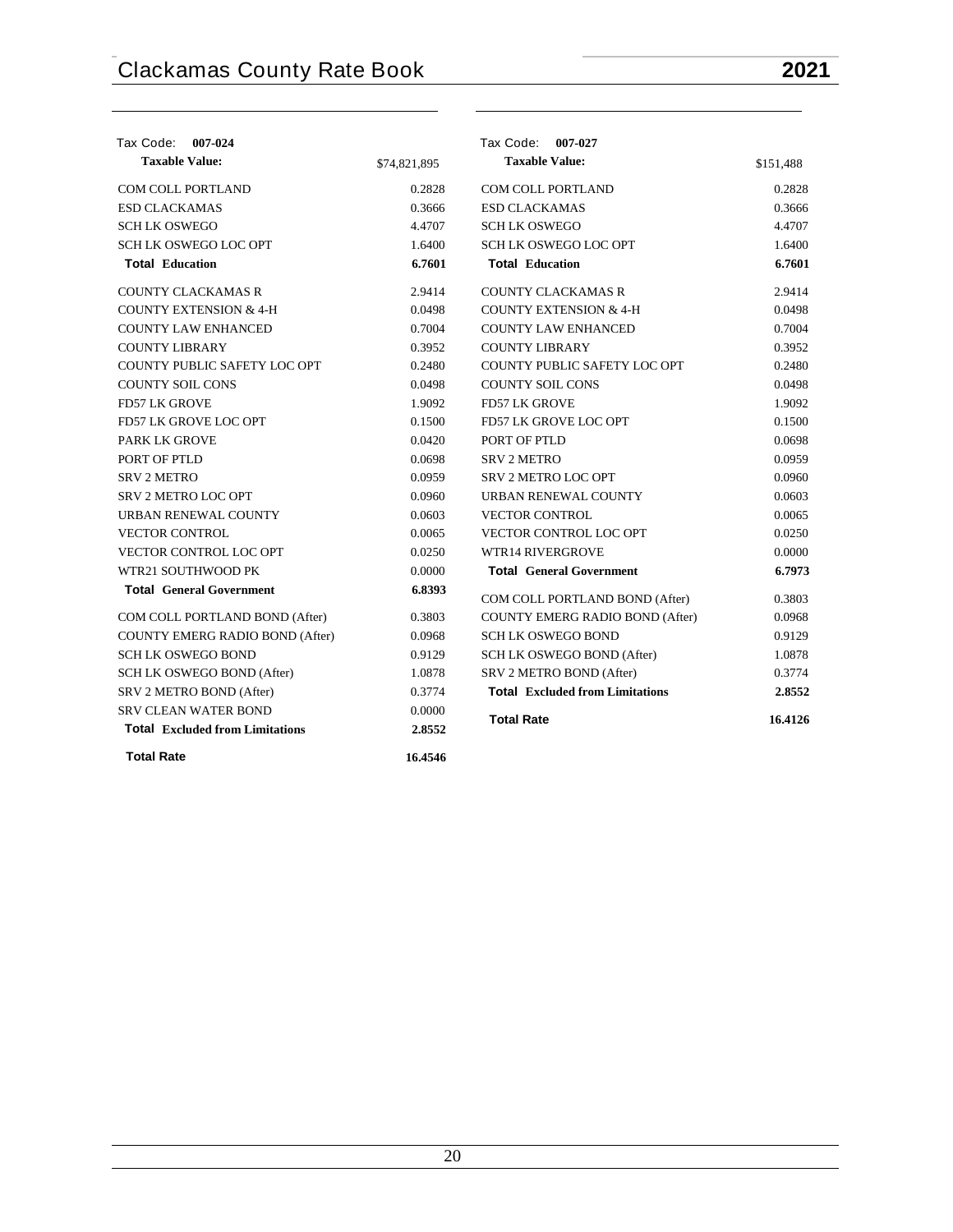| Tax Code: 007-044                      |              | Tax Code: 007-045                      |              |
|----------------------------------------|--------------|----------------------------------------|--------------|
| <b>Taxable Value:</b>                  | \$92,430,609 | <b>Taxable Value:</b>                  | \$12,739,684 |
| <b>COM COLL PORTLAND</b>               | 0.2828       | <b>COM COLL PORTLAND</b>               | 0.2828       |
| <b>ESD CLACKAMAS</b>                   | 0.3666       | <b>ESD CLACKAMAS</b>                   | 0.3666       |
| <b>SCHLK OSWEGO</b>                    | 4.4707       | <b>SCHLK OSWEGO</b>                    | 4.4707       |
| <b>SCH LK OSWEGO LOC OPT</b>           | 1.6400       | <b>SCH LK OSWEGO LOC OPT</b>           | 1.6400       |
| <b>Total Education</b>                 | 6.7601       | <b>Total Education</b>                 | 6.7601       |
| <b>CITY RIVERGROVE</b>                 | 0.0000       | <b>CITY RIVERGROVE</b>                 | 0.0000       |
| <b>COUNTY CLACKAMAS R</b>              | 2.9414       | <b>COUNTY CLACKAMAS R</b>              | 2.9414       |
| <b>COUNTY EXTENSION &amp; 4-H</b>      | 0.0498       | <b>COUNTY EXTENSION &amp; 4-H</b>      | 0.0498       |
| <b>COUNTY LIBRARY</b>                  | 0.3952       | <b>COUNTY LIBRARY</b>                  | 0.3952       |
| <b>COUNTY PUBLIC SAFETY LOC OPT</b>    | 0.2480       | <b>COUNTY PUBLIC SAFETY LOC OPT</b>    | 0.2480       |
| <b>COUNTY SOIL CONS</b>                | 0.0498       | <b>COUNTY SOIL CONS</b>                | 0.0498       |
| FD64 TVF&R                             | 1.5252       | <b>FD57 LK GROVE</b>                   | 1.9092       |
| FD64 TVF&R LOC OPT                     | 0.4500       | <b>FD57 LK GROVE LOC OPT</b>           | 0.1500       |
| <b>PARK LK GROVE</b>                   | 0.0420       | <b>PARK LK GROVE</b>                   | 0.0420       |
| PORT OF PTLD                           | 0.0698       | PORT OF PTLD                           | 0.0698       |
| <b>ROAD DIST 17 RG</b>                 | 0.0000       | ROAD DIST 17 RG                        | 0.0000       |
| <b>SRV 2 METRO</b>                     | 0.0959       | <b>SRV 2 METRO</b>                     | 0.0959       |
| <b>SRV 2 METRO LOC OPT</b>             | 0.0960       | <b>SRV 2 METRO LOC OPT</b>             | 0.0960       |
| URBAN RENEWAL COUNTY                   | 0.0409       | URBAN RENEWAL COUNTY                   | 0.0409       |
| <b>VECTOR CONTROL</b>                  | 0.0065       | <b>VECTOR CONTROL</b>                  | 0.0065       |
| <b>VECTOR CONTROL LOC OPT</b>          | 0.0250       | <b>VECTOR CONTROL LOC OPT</b>          | 0.0250       |
| <b>WTR14 RIVERGROVE</b>                | 0.0000       | <b>WTR14 RIVERGROVE</b>                | 0.0000       |
| <b>Total General Government</b>        | 6.0355       | <b>Total General Government</b>        | 6.1195       |
| COM COLL PORTLAND BOND (After)         | 0.3803       | COM COLL PORTLAND BOND (After)         | 0.3803       |
| COUNTY EMERG RADIO BOND (After)        | 0.0968       | <b>COUNTY EMERG RADIO BOND (After)</b> | 0.0968       |
| FD64 TVF&R BOND (After)                | 0.1411       | <b>SCH LK OSWEGO BOND</b>              | 0.9129       |
| <b>SCH LK OSWEGO BOND</b>              | 0.9129       | SCH LK OSWEGO BOND (After)             | 1.0878       |
| SCH LK OSWEGO BOND (After)             | 1.0878       | SRV 2 METRO BOND (After)               | 0.3774       |
| SRV 2 METRO BOND (After)               | 0.3774       | <b>Total Excluded from Limitations</b> | 2.8552       |
| <b>Total Excluded from Limitations</b> | 2.9963       | <b>Total Rate</b>                      | 15.7348      |
| <b>Total Rate</b>                      | 15.7919      |                                        |              |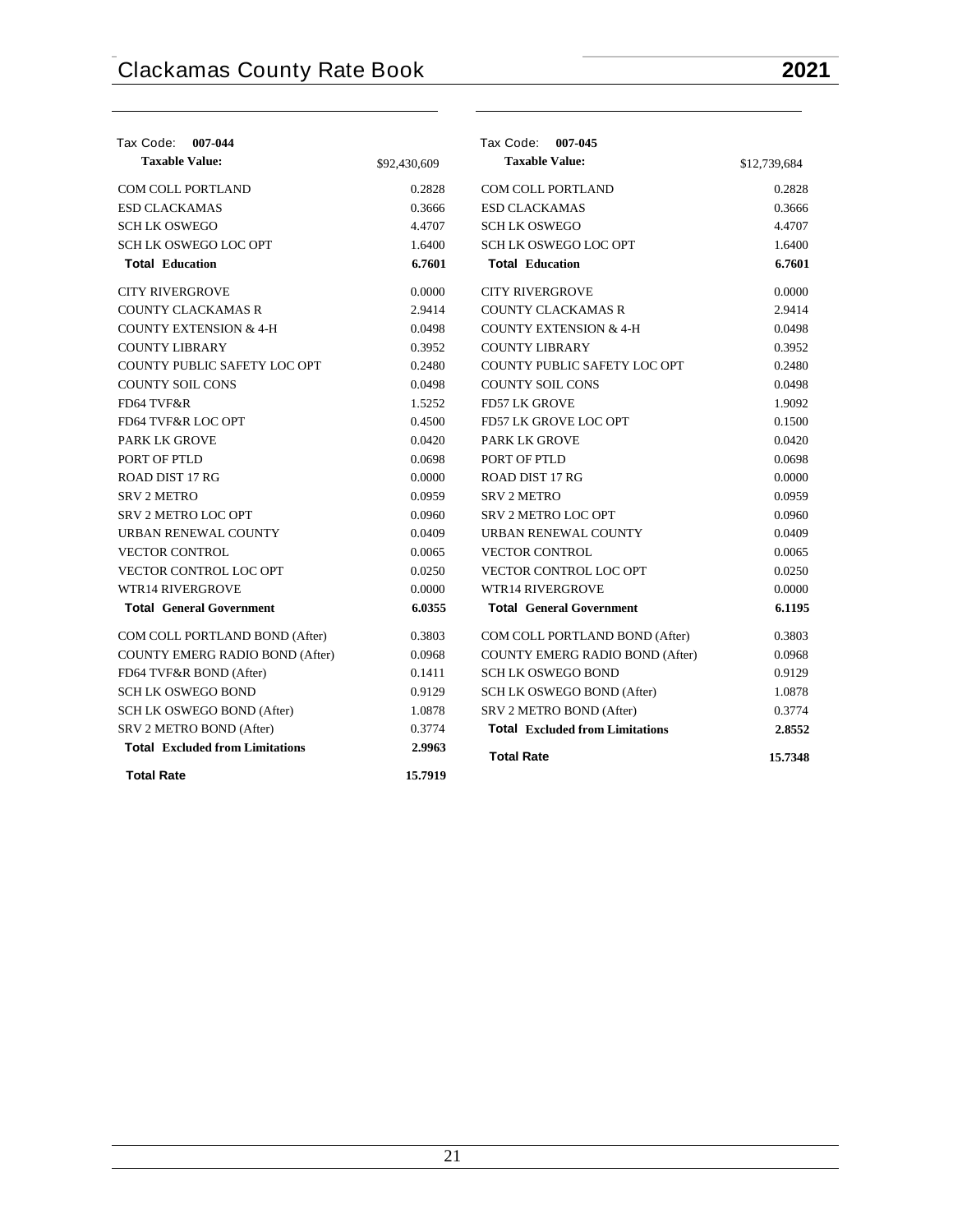| Tax Code: 007-049                      |              | Tax Code: 007-050                      |             |
|----------------------------------------|--------------|----------------------------------------|-------------|
| <b>Taxable Value:</b>                  | \$47,773,409 | <b>Taxable Value:</b>                  | \$1,892,907 |
| <b>COM COLL PORTLAND</b>               | 0.2828       | <b>COM COLL PORTLAND</b>               | 0.2657      |
| <b>ESD CLACKAMAS</b>                   | 0.3666       | <b>ESD CLACKAMAS</b>                   | 0.3434      |
| <b>SCH LK OSWEGO</b>                   | 4.4707       | <b>SCH LK OSWEGO</b>                   | 4.1885      |
| <b>SCH LK OSWEGO LOC OPT</b>           | 1.6400       | <b>SCH LK OSWEGO LOC OPT</b>           | 1.6400      |
| <b>Total Education</b>                 | 6.7601       | <b>Total Education</b>                 | 6.4376      |
| <b>COUNTY CLACKAMAS R</b>              | 2.9414       | CITY LK OSWEGO INSIDE SCH              | 4.6566      |
| <b>COUNTY EXTENSION &amp; 4-H</b>      | 0.0498       | COUNTY CLACKAMAS C                     | 2.2508      |
| <b>COUNTY LAW ENHANCED</b>             | 0.7004       | <b>COUNTY EXTENSION &amp; 4-H</b>      | 0.0467      |
| <b>COUNTY LIBRARY</b>                  | 0.3952       | <b>COUNTY LIBRARY</b>                  | 0.3702      |
| COUNTY PUBLIC SAFETY LOC OPT           | 0.2480       | COUNTY PUBLIC SAFETY LOC OPT           | 0.2480      |
| <b>COUNTY SOIL CONS</b>                | 0.0498       | <b>COUNTY SOIL CONS</b>                | 0.0467      |
| <b>FD60 RIVERDALE</b>                  | 1.2361       | PORT OF PTLD                           | 0.0657      |
| FD60 RIVERDALE LOC OPT                 | 0.2500       | <b>ROAD DIST 3 LO</b>                  | 0.0000      |
| PORT OF PTLD                           | 0.0698       | <b>SRV 2 METRO</b>                     | 0.0902      |
| <b>SRV 2 METRO</b>                     | 0.0959       | <b>SRV 2 METRO LOC OPT</b>             | 0.0960      |
| <b>SRV 2 METRO LOC OPT</b>             | 0.0960       | URBAN RENEWAL COUNTY                   | 0.0068      |
| URBAN RENEWAL COUNTY                   | 0.0603       | URBAN RENEWAL LAKE OSWEGO              | 0.9826      |
| <b>VECTOR CONTROL</b>                  | 0.0065       | <b>VECTOR CONTROL</b>                  | 0.0062      |
| <b>VECTOR CONTROL LOC OPT</b>          | 0.0250       | <b>VECTOR CONTROL LOC OPT</b>          | 0.0250      |
| <b>WTR26 PALATINE HILL</b>             | 0.0000       | <b>WTR26 PALATINE HILL</b>             | 0.0000      |
| <b>Total General Government</b>        | 6.2242       | <b>Total General Government</b>        | 8.8915      |
| COM COLL PORTLAND BOND (After)         | 0.3803       | CITY LK OSWEGO BOND (After)            | 0.2175      |
| COUNTY EMERG RADIO BOND (After)        | 0.0968       | COM COLL PORTLAND BOND (After)         | 0.3639      |
| <b>SCH LK OSWEGO BOND</b>              | 0.9129       | <b>COUNTY EMERG RADIO BOND (After)</b> | 0.0925      |
| SCH LK OSWEGO BOND (After)             | 1.0878       | <b>SCH LK OSWEGO BOND</b>              | 0.8554      |
| SRV 2 METRO BOND (After)               | 0.3774       | SCH LK OSWEGO BOND (After)             | 1.0390      |
| <b>Total Excluded from Limitations</b> | 2.8552       | SRV 2 METRO BOND (After)               | 0.3613      |
|                                        |              | TRANS TRIMET BOND (AFTER)              | 0.0000      |
| <b>Total Rate</b>                      | 15.8395      | <b>Total Excluded from Limitations</b> | 2.9296      |
|                                        |              | <b>Total Rate</b>                      | 18.2587     |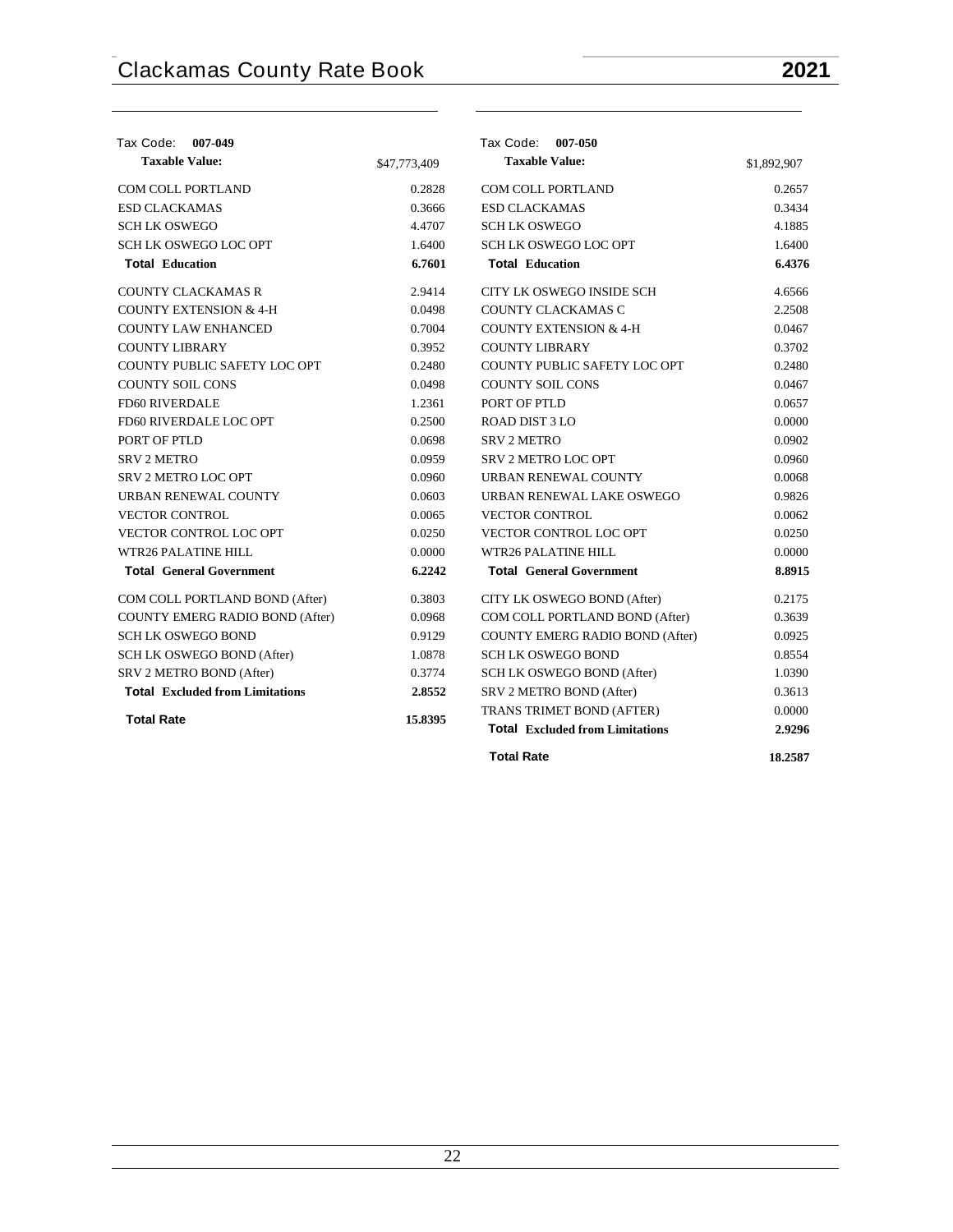| Tax Code:<br>007-055                   |             | Tax Code: 007-057                      |               |
|----------------------------------------|-------------|----------------------------------------|---------------|
| <b>Taxable Value:</b>                  | \$2,106,024 | <b>Taxable Value:</b>                  | \$131,181,657 |
| COM COLL PORTLAND                      | 0.2566      | COM COLL PORTLAND                      | 0.2657        |
| <b>ESD CLACKAMAS</b>                   | 0.3666      | <b>ESD CLACKAMAS</b>                   | 0.3434        |
| <b>SCHLK OSWEGO</b>                    | 4.4707      | <b>SCHLK OSWEGO</b>                    | 4.1885        |
| <b>SCH LK OSWEGO LOC OPT</b>           | 1.6400      | SCH LK OSWEGO LOC OPT                  | 1.6400        |
| <b>Total Education</b>                 | 6.7339      | <b>Total Education</b>                 | 6.4376        |
| <b>CITY PORTLAND</b>                   | 4.1719      | CITY LK OSWEGO INSIDE SCH              | 4.6566        |
| CITY PORTLAND LOC OPT                  | 1.2026      | COUNTY CLACKAMAS C                     | 2.2508        |
| CITY PTLD FIRE/POLICE PENSION          | 2.7426      | <b>COUNTY EXTENSION &amp; 4-H</b>      | 0.0467        |
| COUNTY CLACKAMAS C                     | 2.4031      | <b>COUNTY LIBRARY</b>                  | 0.3702        |
| <b>COUNTY EXTENSION &amp; 4-H</b>      | 0.0498      | COUNTY PUBLIC SAFETY LOC OPT           | 0.2480        |
| <b>COUNTY LIBRARY</b>                  | 0.3952      | <b>COUNTY SOIL CONS</b>                | 0.0467        |
| COUNTY PUBLIC SAFETY LOC OPT           | 0.2480      | <b>PARK LK GROVE</b>                   | 0.0408        |
| <b>COUNTY SOIL CONS</b>                | 0.0498      | PORT OF PTLD                           | 0.0657        |
| <b>PARK LK GROVE</b>                   | 0.0420      | <b>ROAD DIST 3 LO</b>                  | 0.0000        |
| PORT OF PTLD                           | 0.0639      | <b>SRV 2 METRO</b>                     | 0.0902        |
| ROAD DIST 12 PTD                       | 0.0000      | <b>SRV 2 METRO LOC OPT</b>             | 0.0960        |
| <b>SRV 2 METRO</b>                     | 0.0877      | URBAN RENEWAL COUNTY                   | 0.0068        |
| <b>SRV 2 METRO LOC OPT</b>             | 0.0960      | URBAN RENEWAL LAKE OSWEGO              | 0.9838        |
| <b>UR PORTLAND SP</b>                  | 0.1961      | <b>VECTOR CONTROL</b>                  | 0.0062        |
| URBAN RENEWAL COUNTY                   | 0.0131      | VECTOR CONTROL LOC OPT                 | 0.0250        |
| URBAN RENEWAL PORTLAND                 | 0.7600      | <b>WTR14 RIVERGROVE</b>                | 0.0000        |
| <b>VECTOR CONTROL</b>                  | 0.0065      | <b>Total General Government</b>        | 8.9335        |
| VECTOR CONTROL LOC OPT                 | 0.0250      | CITY LK OSWEGO BOND (After)            | 0.2175        |
| <b>Total General Government</b>        | 12.5533     | COM COLL PORTLAND BOND (After)         | 0.3639        |
| <b>CITY PORTLAND BOND</b>              | 0.0274      | <b>COUNTY EMERG RADIO BOND (After)</b> | 0.0925        |
| CITY PORTLAND BOND (After)             | 0.3363      | <b>SCH LK OSWEGO BOND</b>              | 0.8554        |
| COM COLL PORTLAND BOND (After)         | 0.3622      | SCH LK OSWEGO BOND (After)             | 1.0390        |
| COUNTY EMERG RADIO BOND (After)        | 0.0968      | SRV 2 METRO BOND (After)               | 0.3613        |
| <b>SCH LK OSWEGO BOND</b>              | 0.9129      | TRANS TRIMET BOND (AFTER)              | 0.0000        |
| SCH LK OSWEGO BOND (After)             | 1.0878      | <b>Total Excluded from Limitations</b> | 2.9296        |
| SRV 2 METRO BOND (After)               | 0.3592      |                                        |               |
| <b>Total Excluded from Limitations</b> | 3.1826      | <b>Total Rate</b>                      | 18.3007       |
| <b>Total Rate</b>                      | 22.4698     |                                        |               |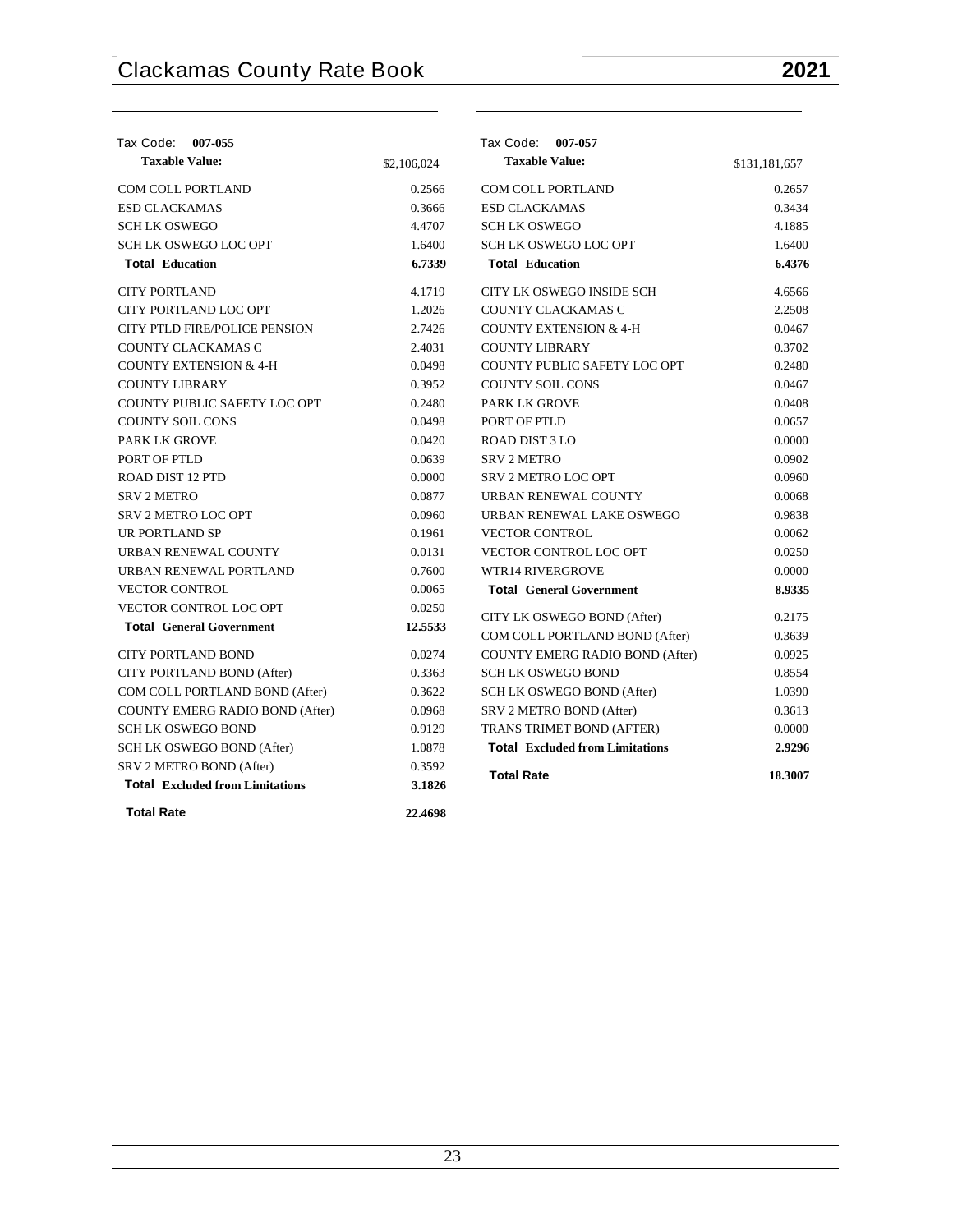| Tax Code: 007-058                      |              | Tax Code: 007-059                      |               |
|----------------------------------------|--------------|----------------------------------------|---------------|
| <b>Taxable Value:</b>                  | \$89,772,553 | <b>Taxable Value:</b>                  | \$106,863,870 |
| <b>COM COLL PORTLAND</b>               | 0.2657       | <b>COM COLL PORTLAND</b>               | 0.2828        |
| <b>ESD CLACKAMAS</b>                   | 0.3434       | <b>ESD CLACKAMAS</b>                   | 0.3666        |
| <b>SCHLK OSWEGO</b>                    | 4.1885       | <b>SCHLK OSWEGO</b>                    | 4.4707        |
| SCH LK OSWEGO LOC OPT                  | 1.6400       | SCH LK OSWEGO LOC OPT                  | 1.6400        |
| <b>Total Education</b>                 | 6.4376       | <b>Total Education</b>                 | 6.7601        |
| CITY LK OSWEGO INSIDE SCH              | 4.6566       | <b>COUNTY CLACKAMAS R</b>              | 2.9414        |
| COUNTY CLACKAMAS C                     | 2.2508       | <b>COUNTY EXTENSION &amp; 4-H</b>      | 0.0498        |
| <b>COUNTY EXTENSION &amp; 4-H</b>      | 0.0467       | <b>COUNTY LAW ENHANCED</b>             | 0.7004        |
| <b>COUNTY LIBRARY</b>                  | 0.3702       | <b>COUNTY LIBRARY</b>                  | 0.3952        |
| COUNTY PUBLIC SAFETY LOC OPT           | 0.2480       | COUNTY PUBLIC SAFETY LOC OPT           | 0.2480        |
| <b>COUNTY SOIL CONS</b>                | 0.0467       | <b>COUNTY SOIL CONS</b>                | 0.0498        |
| <b>PARK LK GROVE</b>                   | 0.0408       | FD64 TVF&R                             | 1.5252        |
| PORT OF PTLD                           | 0.0657       | FD64 TVF&R LOC OPT                     | 0.4500        |
| <b>ROAD DIST 3 LO</b>                  | 0.0000       | <b>PARK LK GROVE</b>                   | 0.0420        |
| <b>SRV 2 METRO</b>                     | 0.0902       | PORT OF PTLD                           | 0.0698        |
| <b>SRV 2 METRO LOC OPT</b>             | 0.0960       | <b>SRV 2 METRO</b>                     | 0.0959        |
| URBAN RENEWAL COUNTY                   | 0.0068       | <b>SRV 2 METRO LOC OPT</b>             | 0.0960        |
| URBAN RENEWAL LAKE OSWEGO              | 0.9838       | URBAN RENEWAL COUNTY                   | 0.0603        |
| <b>VECTOR CONTROL</b>                  | 0.0062       | <b>VECTOR CONTROL</b>                  | 0.0065        |
| <b>VECTOR CONTROL LOC OPT</b>          | 0.0250       | <b>VECTOR CONTROL LOC OPT</b>          | 0.0250        |
| <b>WTR15 LK GROVE</b>                  | 0.0000       | <b>WTR15 LK GROVE</b>                  | 0.0000        |
| <b>Total General Government</b>        | 8.9335       | <b>Total General Government</b>        | 6.7553        |
| CITY LK OSWEGO BOND (After)            | 0.2175       | COM COLL PORTLAND BOND (After)         | 0.3803        |
| COM COLL PORTLAND BOND (After)         | 0.3639       | <b>COUNTY EMERG RADIO BOND (After)</b> | 0.0968        |
| COUNTY EMERG RADIO BOND (After)        | 0.0925       | FD64 TVF&R BOND (After)                | 0.1411        |
| <b>SCH LK OSWEGO BOND</b>              | 0.8554       | <b>SCH LK OSWEGO BOND</b>              | 0.9129        |
| SCH LK OSWEGO BOND (After)             | 1.0390       | SCH LK OSWEGO BOND (After)             | 1.0878        |
| SRV 2 METRO BOND (After)               | 0.3613       | SRV 2 METRO BOND (After)               | 0.3774        |
| <b>SRV CLEAN WATER BOND</b>            | 0.0000       | <b>SRV CLEAN WATER BOND</b>            | 0.0000        |
| TRANS TRIMET BOND (AFTER)              | 0.0000       | <b>Total Excluded from Limitations</b> | 2.9963        |
| <b>Total Excluded from Limitations</b> | 2.9296       | <b>Total Rate</b>                      | 16.5117       |
| <b>Total Rate</b>                      | 18.3007      |                                        |               |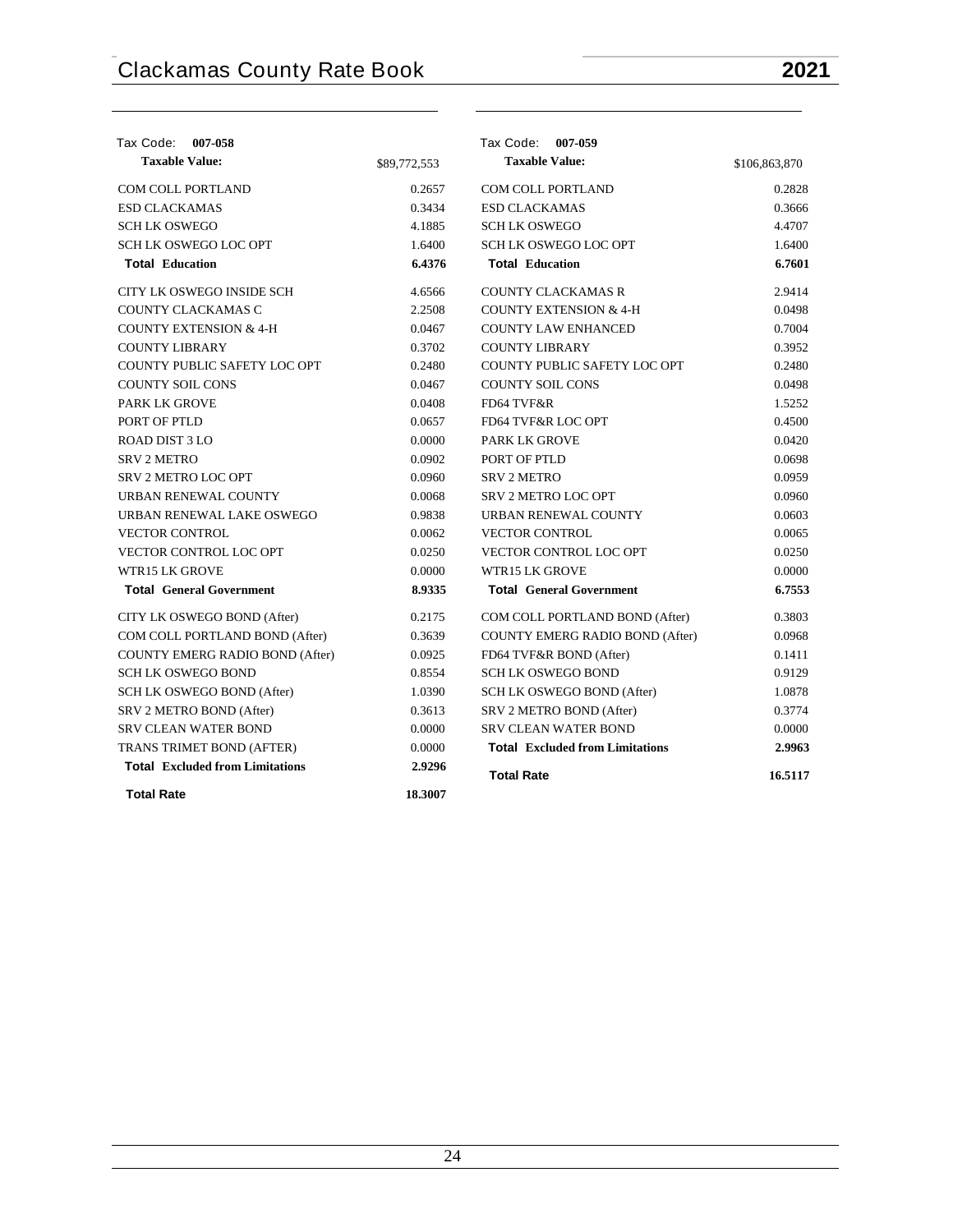| Tax Code: 007-068                      |             | Tax Code: 007-069                      |              |
|----------------------------------------|-------------|----------------------------------------|--------------|
| <b>Taxable Value:</b>                  | \$4,371,334 | <b>Taxable Value:</b>                  | \$17,007,919 |
| <b>COM COLL CLACK</b>                  | 0.5540      | COM COLL CLACK                         | 0.5540       |
| <b>ESD CLACKAMAS</b>                   | 0.3666      | <b>ESD CLACKAMAS</b>                   | 0.3666       |
| <b>SCHLK OSWEGO</b>                    | 4.4707      | <b>SCHLK OSWEGO</b>                    | 4.4707       |
| <b>SCH LK OSWEGO LOC OPT</b>           | 1.6400      | <b>SCH LK OSWEGO LOC OPT</b>           | 1.6400       |
| <b>Total Education</b>                 | 7.0313      | <b>Total Education</b>                 | 7.0313       |
| <b>COUNTY CLACKAMAS R</b>              | 2.9414      | <b>COUNTY CLACKAMAS R</b>              | 2.9414       |
| <b>COUNTY EXTENSION &amp; 4-H</b>      | 0.0498      | <b>COUNTY EXTENSION &amp; 4-H</b>      | 0.0498       |
| <b>COUNTY LAW ENHANCED</b>             | 0.7004      | <b>COUNTY LIBRARY</b>                  | 0.3952       |
| <b>COUNTY LIBRARY</b>                  | 0.3952      | COUNTY PUBLIC SAFETY LOC OPT           | 0.2480       |
| COUNTY PUBLIC SAFETY LOC OPT           | 0.2480      | <b>COUNTY SOIL CONS</b>                | 0.0498       |
| <b>COUNTY SOIL CONS</b>                | 0.0498      | FD64 TVF&R                             | 1.5252       |
| FD64 TVF&R                             | 1.5252      | FD64 TVF&R LOC OPT                     | 0.4500       |
| FD64 TVF&R LOC OPT                     | 0.4500      | PORT OF PTLD                           | 0.0698       |
| PORT OF PTLD                           | 0.0698      | <b>SRV 2 METRO</b>                     | 0.0959       |
| <b>SRV 2 METRO</b>                     | 0.0959      | <b>SRV 2 METRO LOC OPT</b>             | 0.0960       |
| SRV 2 METRO LOC OPT                    | 0.0960      | URBAN RENEWAL COUNTY                   | 0.0451       |
| URBAN RENEWAL COUNTY                   | 0.0645      | <b>VECTOR CONTROL</b>                  | 0.0065       |
| <b>VECTOR CONTROL</b>                  | 0.0065      | VECTOR CONTROL LOC OPT                 | 0.0250       |
| VECTOR CONTROL LOC OPT                 | 0.0250      | <b>Total General Government</b>        | 5.9977       |
| <b>WTR14 RIVERGROVE</b>                | 0.0000      | COM COLL CLACK BOND (After)            | 0.1622       |
| <b>Total General Government</b>        | 6.7175      | COUNTY EMERG RADIO BOND (After)        | 0.0968       |
| COM COLL CLACK BOND (After)            | 0.1622      | FD64 TVF&R BOND (After)                | 0.1411       |
| <b>COUNTY EMERG RADIO BOND (After)</b> | 0.0968      | <b>SCHLK OSWEGO BOND</b>               | 0.9129       |
| FD64 TVF&R BOND (After)                | 0.1411      | SCH LK OSWEGO BOND (After)             | 1.0878       |
| <b>SCH LK OSWEGO BOND</b>              | 0.9129      | SRV 2 METRO BOND (After)               | 0.3774       |
| SCH LK OSWEGO BOND (After)             | 1.0878      | <b>Total Excluded from Limitations</b> | 2.7782       |
| SRV 2 METRO BOND (After)               | 0.3774      |                                        |              |
| <b>Total Excluded from Limitations</b> | 2.7782      | <b>Total Rate</b>                      | 15.8072      |
| <b>Total Rate</b>                      | 16.5270     |                                        |              |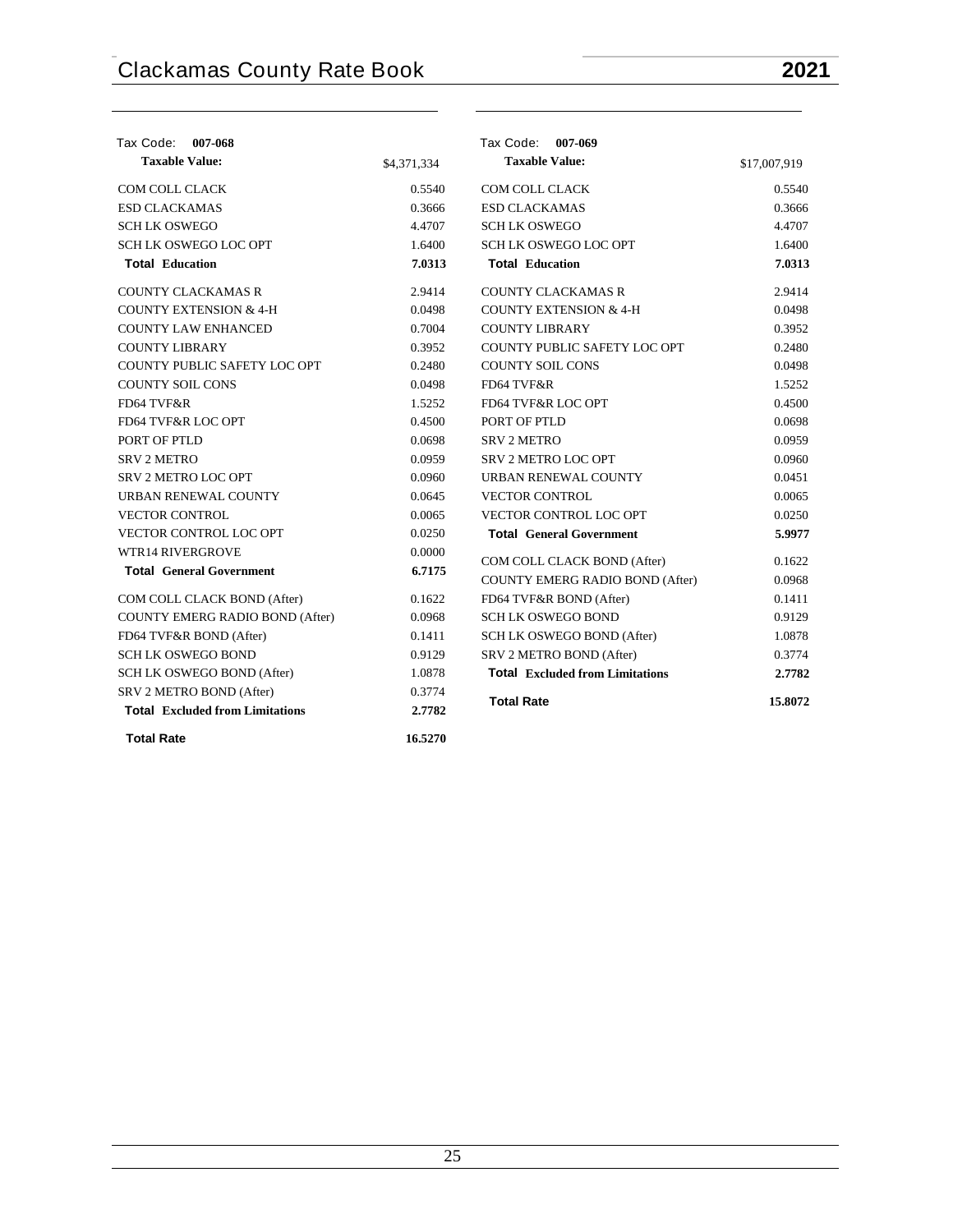| Tax Code: 007-074                      |              | Tax Code: 007-075                      |              |
|----------------------------------------|--------------|----------------------------------------|--------------|
| <b>Taxable Value:</b>                  | \$85,088,420 | <b>Taxable Value:</b>                  | \$58,184,767 |
| <b>COM COLL PORTLAND</b>               | 0.2828       | COM COLL CLACK                         | 0.5540       |
| <b>ESD CLACKAMAS</b>                   | 0.3666       | <b>ESD CLACKAMAS</b>                   | 0.3434       |
| <b>SCHLK OSWEGO</b>                    | 4.4707       | <b>SCHLK OSWEGO</b>                    | 4.1885       |
| SCH LK OSWEGO LOC OPT                  | 1.6400       | <b>SCH LK OSWEGO LOC OPT</b>           | 1.6400       |
| <b>Total Education</b>                 | 6.7601       | <b>Total Education</b>                 | 6.7259       |
| <b>CITY TUALATIN</b>                   | 2.2665       | CITY LK OSWEGO INSIDE SCH              | 4.6566       |
| COUNTY CLACKAMAS C                     | 2.4031       | COUNTY CLACKAMAS C                     | 2.2508       |
| <b>COUNTY EXTENSION &amp; 4-H</b>      | 0.0498       | <b>COUNTY EXTENSION &amp; 4-H</b>      | 0.0467       |
| <b>COUNTY LIBRARY</b>                  | 0.3952       | <b>COUNTY LIBRARY</b>                  | 0.3702       |
| COUNTY PUBLIC SAFETY LOC OPT           | 0.2480       | COUNTY PUBLIC SAFETY LOC OPT           | 0.2480       |
| <b>COUNTY SOIL CONS</b>                | 0.0498       | <b>COUNTY SOIL CONS</b>                | 0.0467       |
| FD64 TVF&R                             | 1.5252       | PORT OF PTLD                           | 0.0657       |
| FD64 TVF&R LOC OPT                     | 0.4500       | <b>ROAD DIST 3 LO</b>                  | 0.0000       |
| <b>PARK LK GROVE</b>                   | 0.0420       | <b>SRV 2 METRO</b>                     | 0.0902       |
| PORT OF PTLD                           | 0.0698       | <b>SRV 2 METRO LOC OPT</b>             | 0.0960       |
| ROAD DIST 14 TUA                       | 0.0000       | URBAN RENEWAL COUNTY                   | 0.0110       |
| <b>SRV 2 METRO</b>                     | 0.0959       | URBAN RENEWAL LAKE OSWEGO              | 0.9491       |
| <b>SRV 2 METRO LOC OPT</b>             | 0.0960       | <b>VECTOR CONTROL</b>                  | 0.0062       |
| URBAN RENEWAL COUNTY                   | 0.0068       | VECTOR CONTROL LOC OPT                 | 0.0250       |
| <b>VECTOR CONTROL</b>                  | 0.0065       | <b>WTR14 RIVERGROVE</b>                | 0.0000       |
| VECTOR CONTROL LOC OPT                 | 0.0250       | <b>Total General Government</b>        | 8.8622       |
| <b>Total General Government</b>        | 7.7296       | CITY LK OSWEGO BOND (After)            | 0.2175       |
| CITY TUALATIN BOND (after)             | 0.5980       | COM COLL CLACK BOND (After)            | 0.1622       |
| COM COLL PORTLAND BOND (After)         | 0.3803       | COUNTY EMERG RADIO BOND (After)        | 0.0925       |
| <b>COUNTY EMERG RADIO BOND (After)</b> | 0.0968       | <b>SCH LK OSWEGO BOND</b>              | 0.8554       |
| FD64 TVF&R BOND (After)                | 0.1411       | SCH LK OSWEGO BOND (After)             | 1.0390       |
| <b>SCH LK OSWEGO BOND</b>              | 0.9129       | SRV 2 METRO BOND (After)               | 0.3613       |
| SCH LK OSWEGO BOND (After)             | 1.0878       | TRANS TRIMET BOND (AFTER)              | 0.0000       |
| SRV 2 METRO BOND (After)               | 0.3774       | <b>Total Excluded from Limitations</b> | 2.7279       |
| <b>Total Excluded from Limitations</b> | 3.5943       | <b>Total Rate</b>                      | 18.3160      |
| <b>Total Rate</b>                      | 18.0840      |                                        |              |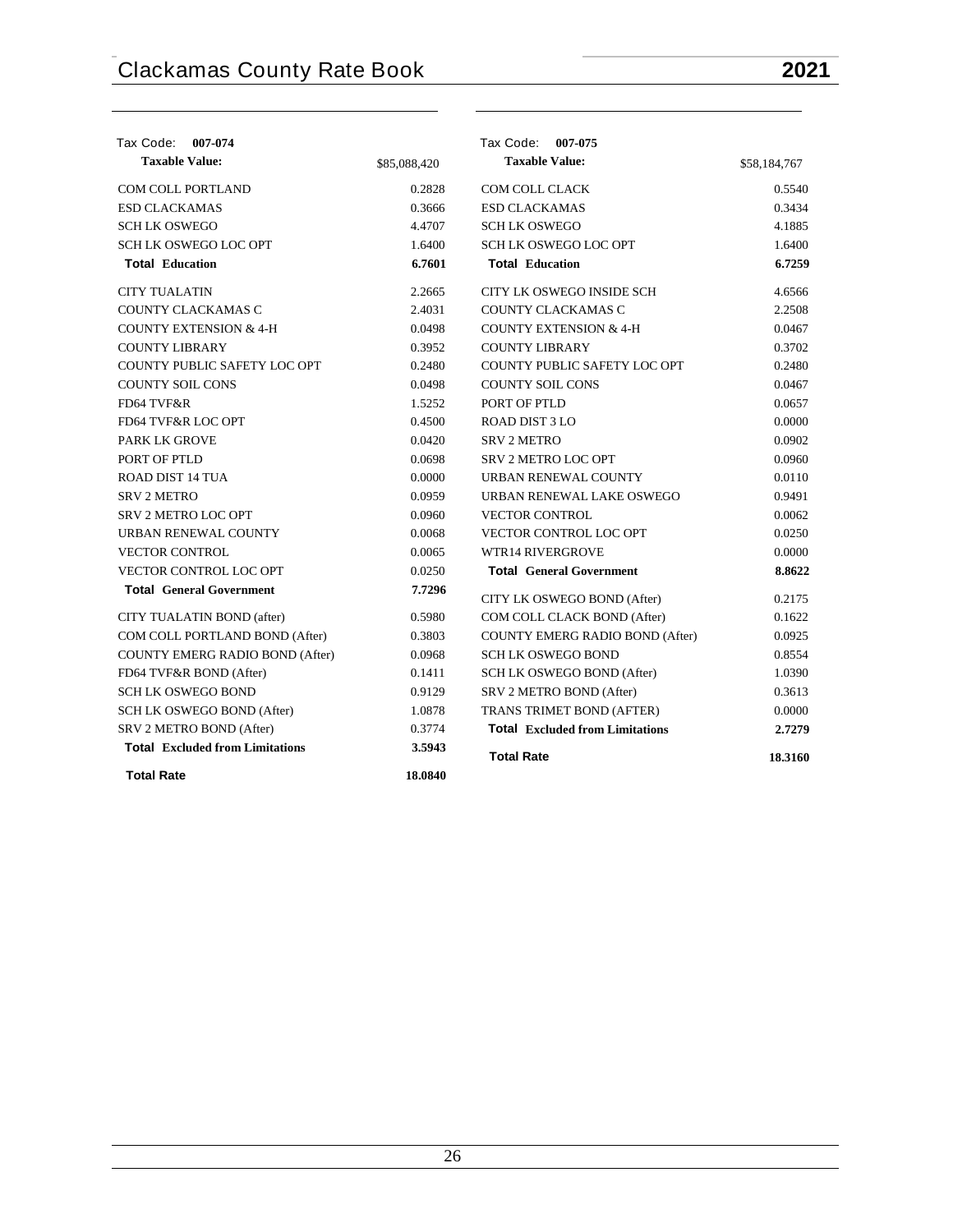| Tax Code: 007-076                      |              | Tax Code: 007-077                      |               |
|----------------------------------------|--------------|----------------------------------------|---------------|
| <b>Taxable Value:</b>                  | \$34,447,247 | <b>Taxable Value:</b>                  | \$475,142,486 |
| <b>COM COLL CLACK</b>                  | 0.5540       | <b>COM COLL PORTLAND</b>               | 0.2657        |
| <b>ESD CLACKAMAS</b>                   | 0.3434       | <b>ESD CLACKAMAS</b>                   | 0.3434        |
| <b>SCHLK OSWEGO</b>                    | 4.1885       | <b>SCHLK OSWEGO</b>                    | 4.1885        |
| <b>SCH LK OSWEGO LOC OPT</b>           | 1.6400       | <b>SCH LK OSWEGO LOC OPT</b>           | 1.6400        |
| <b>Total Education</b>                 | 6.7259       | <b>Total Education</b>                 | 6.4376        |
| CITY LK OSWEGO INSIDE SCH              | 4.6566       | CITY LK OSWEGO INSIDE SCH              | 4.6566        |
| COUNTY CLACKAMAS C                     | 2.2508       | COUNTY CLACKAMAS C                     | 2.2508        |
| <b>COUNTY EXTENSION &amp; 4-H</b>      | 0.0467       | <b>COUNTY EXTENSION &amp; 4-H</b>      | 0.0467        |
| <b>COUNTY LIBRARY</b>                  | 0.3702       | <b>COUNTY LIBRARY</b>                  | 0.3702        |
| COUNTY PUBLIC SAFETY LOC OPT           | 0.2480       | COUNTY PUBLIC SAFETY LOC OPT           | 0.2480        |
| <b>COUNTY SOIL CONS</b>                | 0.0467       | <b>COUNTY SOIL CONS</b>                | 0.0467        |
| PORT OF PTLD                           | 0.0657       | <b>PARK LK GROVE</b>                   | 0.0408        |
| ROAD DIST 3 LO                         | 0.0000       | PORT OF PTLD                           | 0.0657        |
| <b>SRV 2 METRO</b>                     | 0.0902       | <b>ROAD DIST 3 LO</b>                  | 0.0000        |
| <b>SRV 2 METRO LOC OPT</b>             | 0.0960       | <b>SRV 2 METRO</b>                     | 0.0902        |
| URBAN RENEWAL COUNTY                   | 0.0110       | <b>SRV 2 METRO LOC OPT</b>             | 0.0960        |
| URBAN RENEWAL LAKE OSWEGO              | 0.9491       | URBAN RENEWAL COUNTY                   | 0.0068        |
| <b>VECTOR CONTROL</b>                  | 0.0062       | URBAN RENEWAL LAKE OSWEGO              | 0.9838        |
| <b>VECTOR CONTROL LOC OPT</b>          | 0.0250       | <b>VECTOR CONTROL</b>                  | 0.0062        |
| <b>Total General Government</b>        | 8.8622       | <b>VECTOR CONTROL LOC OPT</b>          | 0.0250        |
| CITY LK OSWEGO BOND (After)            | 0.2175       | <b>WTR15 LK GROVE</b>                  | 0.0000        |
| COM COLL CLACK BOND (After)            | 0.1622       | <b>Total General Government</b>        | 8.9335        |
| <b>COUNTY EMERG RADIO BOND (After)</b> | 0.0925       | CITY LK OSWEGO BOND (After)            | 0.2175        |
| <b>SCH LK OSWEGO BOND</b>              | 0.8554       | COM COLL PORTLAND BOND (After)         | 0.3639        |
| SCH LK OSWEGO BOND (After)             | 1.0390       | COUNTY EMERG RADIO BOND (After)        | 0.0925        |
| SRV 2 METRO BOND (After)               | 0.3613       | <b>SCH LK OSWEGO BOND</b>              | 0.8554        |
| TRANS TRIMET BOND (AFTER)              | 0.0000       | SCH LK OSWEGO BOND (After)             | 1.0390        |
| <b>Total Excluded from Limitations</b> | 2.7279       | SRV 2 METRO BOND (After)               | 0.3613        |
|                                        |              | TRANS TRIMET BOND (AFTER)              | 0.0000        |
| <b>Total Rate</b>                      | 18.3160      | <b>Total Excluded from Limitations</b> | 2.9296        |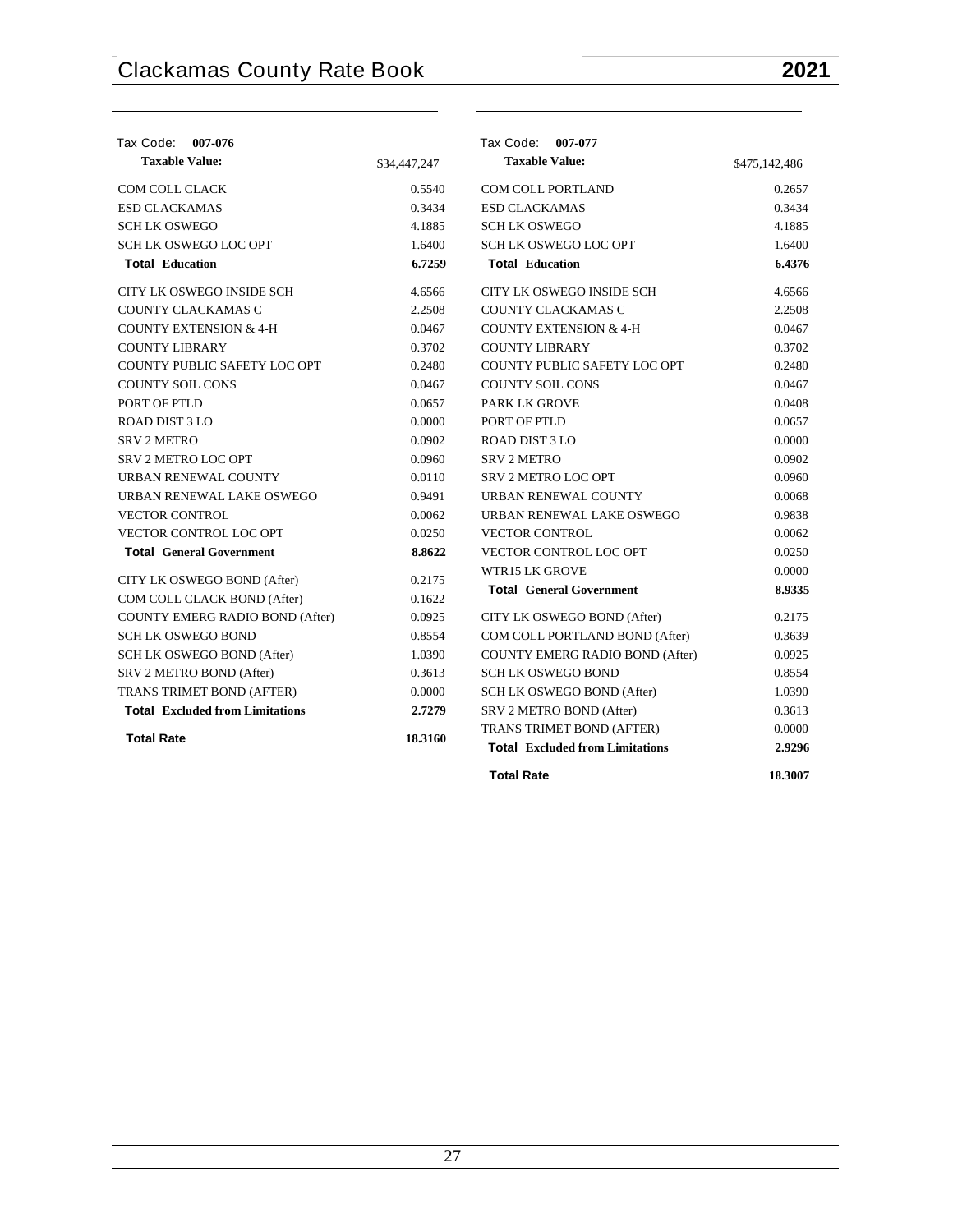| Tax Code: 007-078                      |              | Tax Code: 007-083                      |               |
|----------------------------------------|--------------|----------------------------------------|---------------|
| <b>Taxable Value:</b>                  | \$30,009,158 | <b>Taxable Value:</b>                  | \$418,415,838 |
| COM COLL PORTLAND                      | 0.2657       | COM COLL PORTLAND                      | 0.2657        |
| <b>ESD CLACKAMAS</b>                   | 0.3434       | <b>ESD CLACKAMAS</b>                   | 0.3434        |
| <b>SCHLK OSWEGO</b>                    | 4.1885       | <b>SCHLK OSWEGO</b>                    | 4.1885        |
| <b>SCH LK OSWEGO LOC OPT</b>           | 1.6400       | <b>SCH LK OSWEGO LOC OPT</b>           | 1.6400        |
| <b>Total Education</b>                 | 6.4376       | <b>Total Education</b>                 | 6.4376        |
| CITY LK OSWEGO INSIDE SCH              | 4.6566       | CITY LK OSWEGO INSIDE SCH              | 4.6566        |
| COUNTY CLACKAMAS C                     | 2.2508       | COUNTY CLACKAMAS C                     | 2.2508        |
| <b>COUNTY EXTENSION &amp; 4-H</b>      | 0.0467       | <b>COUNTY EXTENSION &amp; 4-H</b>      | 0.0467        |
| <b>COUNTY LIBRARY</b>                  | 0.3702       | <b>COUNTY LIBRARY</b>                  | 0.3702        |
| COUNTY PUBLIC SAFETY LOC OPT           | 0.2480       | COUNTY PUBLIC SAFETY LOC OPT           | 0.2480        |
| <b>COUNTY SOIL CONS</b>                | 0.0467       | <b>COUNTY SOIL CONS</b>                | 0.0467        |
| PORT OF PTLD                           | 0.0657       | PORT OF PTLD                           | 0.0657        |
| ROAD DIST 3 LO                         | 0.0000       | <b>ROAD DIST 3 LO</b>                  | 0.0000        |
| <b>SRV 2 METRO</b>                     | 0.0902       | <b>SRV 2 METRO</b>                     | 0.0902        |
| <b>SRV 2 METRO LOC OPT</b>             | 0.0960       | <b>SRV 2 METRO LOC OPT</b>             | 0.0960        |
| URBAN RENEWAL COUNTY                   | 0.0068       | URBAN RENEWAL COUNTY                   | 0.0068        |
| URBAN RENEWAL LAKE OSWEGO              | 0.9826       | URBAN RENEWAL LAKE OSWEGO              | 0.9826        |
| <b>VECTOR CONTROL</b>                  | 0.0062       | <b>VECTOR CONTROL</b>                  | 0.0062        |
| VECTOR CONTROL LOC OPT                 | 0.0250       | VECTOR CONTROL LOC OPT                 | 0.0250        |
| <b>WTR14 RIVERGROVE</b>                | 0.0000       | <b>Total General Government</b>        | 8.8915        |
| <b>Total General Government</b>        | 8.8915       | CITY LK OSWEGO BOND (After)            | 0.2175        |
| CITY LK OSWEGO BOND (After)            | 0.2175       | COM COLL PORTLAND BOND (After)         | 0.3639        |
| COM COLL PORTLAND BOND (After)         | 0.3639       | COUNTY EMERG RADIO BOND (After)        | 0.0925        |
| COUNTY EMERG RADIO BOND (After)        | 0.0925       | <b>SCH LK OSWEGO BOND</b>              | 0.8554        |
| <b>SCH LK OSWEGO BOND</b>              | 0.8554       | SCH LK OSWEGO BOND (After)             | 1.0390        |
| SCH LK OSWEGO BOND (After)             | 1.0390       | SRV 2 METRO BOND (After)               | 0.3613        |
| SRV 2 METRO BOND (After)               | 0.3613       | TRANS TRIMET BOND (AFTER)              | 0.0000        |
| TRANS TRIMET BOND (AFTER)              | 0.0000       | <b>Total Excluded from Limitations</b> | 2.9296        |
| <b>Total Excluded from Limitations</b> | 2.9296       | <b>Total Rate</b>                      | 18.2587       |
| <b>Total Rate</b>                      | 18.2587      |                                        |               |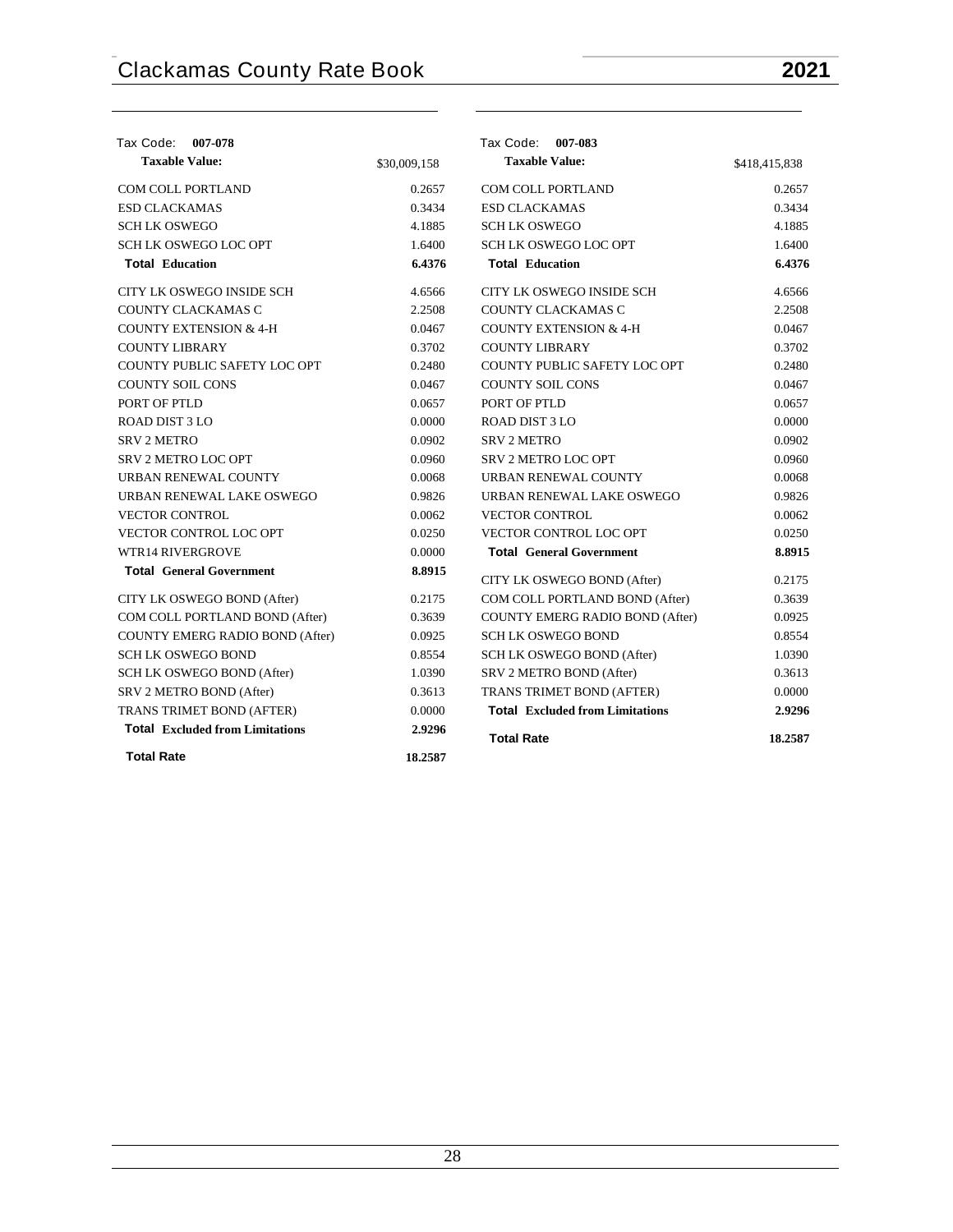| Tax Code: 007-084                      |             | Tax Code: 007-085                      |        |
|----------------------------------------|-------------|----------------------------------------|--------|
| <b>Taxable Value:</b>                  | \$3,469,380 | <b>Taxable Value:</b>                  | \$0    |
| <b>COM COLL PORTLAND</b>               | 0.2828      | <b>COM COLL PORTLAND</b>               | 0.2657 |
| <b>ESD CLACKAMAS</b>                   | 0.3666      | <b>ESD CLACKAMAS</b>                   | 0.3434 |
| <b>SCH LK OSWEGO</b>                   | 4.4707      | <b>SCH LK OSWEGO</b>                   | 4.1885 |
| <b>SCH LK OSWEGO LOC OPT</b>           | 1.6400      | <b>SCH LK OSWEGO LOC OPT</b>           | 1.6400 |
| <b>Total Education</b>                 | 6.7601      | <b>Total Education</b>                 | 6.4376 |
| <b>COUNTY CLACKAMAS R</b>              | 2.9414      | CITY LK OSWEGO INSIDE SCH              | 4.6566 |
| <b>COUNTY EXTENSION &amp; 4-H</b>      | 0.0498      | COUNTY CLACKAMAS C                     | 2.2508 |
| <b>COUNTY LAW ENHANCED</b>             | 0.7004      | <b>COUNTY EXTENSION &amp; 4-H</b>      | 0.0467 |
| <b>COUNTY LIBRARY</b>                  | 0.3952      | <b>COUNTY LIBRARY</b>                  | 0.3702 |
| COUNTY PUBLIC SAFETY LOC OPT           | 0.2480      | COUNTY PUBLIC SAFETY LOC OPT           | 0.2480 |
| <b>COUNTY SOIL CONS</b>                | 0.0498      | <b>COUNTY SOIL CONS</b>                | 0.0467 |
| <b>FD60 RIVERDALE</b>                  | 1.2361      | PARK LK GROVE                          | 0.0408 |
| FD60 RIVERDALE LOC OPT                 | 0.2500      | PORT OF PTLD                           | 0.0657 |
| PORT OF PTLD                           | 0.0698      | ROAD DIST 3 LO                         | 0.0000 |
| <b>SRV 2 METRO</b>                     | 0.0959      | <b>SRV 2 METRO</b>                     | 0.0902 |
| <b>SRV 2 METRO LOC OPT</b>             | 0.0960      | <b>SRV 2 METRO LOC OPT</b>             | 0.0960 |
| <b>SRV 5 DUNTHORP RIVERDALE</b>        | 0.0000      | URBAN RENEWAL COUNTY                   | 0.0068 |
| URBAN RENEWAL COUNTY                   | 0.0603      | URBAN RENEWAL LAKE OSWEGO              | 0.9838 |
| <b>VECTOR CONTROL</b>                  | 0.0065      | <b>VECTOR CONTROL</b>                  | 0.0062 |
| <b>VECTOR CONTROL LOC OPT</b>          | 0.0250      | <b>VECTOR CONTROL LOC OPT</b>          | 0.0250 |
| WTR26 PALATINE HILL                    | 0.0000      | WTR21 SOUTHWOOD PK                     | 0.0000 |
| <b>Total General Government</b>        | 6.2242      | <b>Total General Government</b>        | 8.9335 |
| COM COLL PORTLAND BOND (After)         | 0.3803      | CITY LK OSWEGO BOND (After)            | 0.2175 |
| COUNTY EMERG RADIO BOND (After)        | 0.0968      | COM COLL PORTLAND BOND (After)         | 0.3639 |
| <b>SCH LK OSWEGO BOND</b>              | 0.9129      | COUNTY EMERG RADIO BOND (After)        | 0.0925 |
| SCH LK OSWEGO BOND (After)             | 1.0878      | <b>SCH LK OSWEGO BOND</b>              | 0.8554 |
| SRV 2 METRO BOND (After)               | 0.3774      | SCH LK OSWEGO BOND (After)             | 1.0390 |
| <b>Total Excluded from Limitations</b> | 2.8552      | SRV 2 METRO BOND (After)               | 0.3613 |
| <b>Total Rate</b>                      | 15.8395     | TRANS TRIMET BOND (AFTER)              | 0.0000 |
|                                        |             | <b>Total Excluded from Limitations</b> | 2.9296 |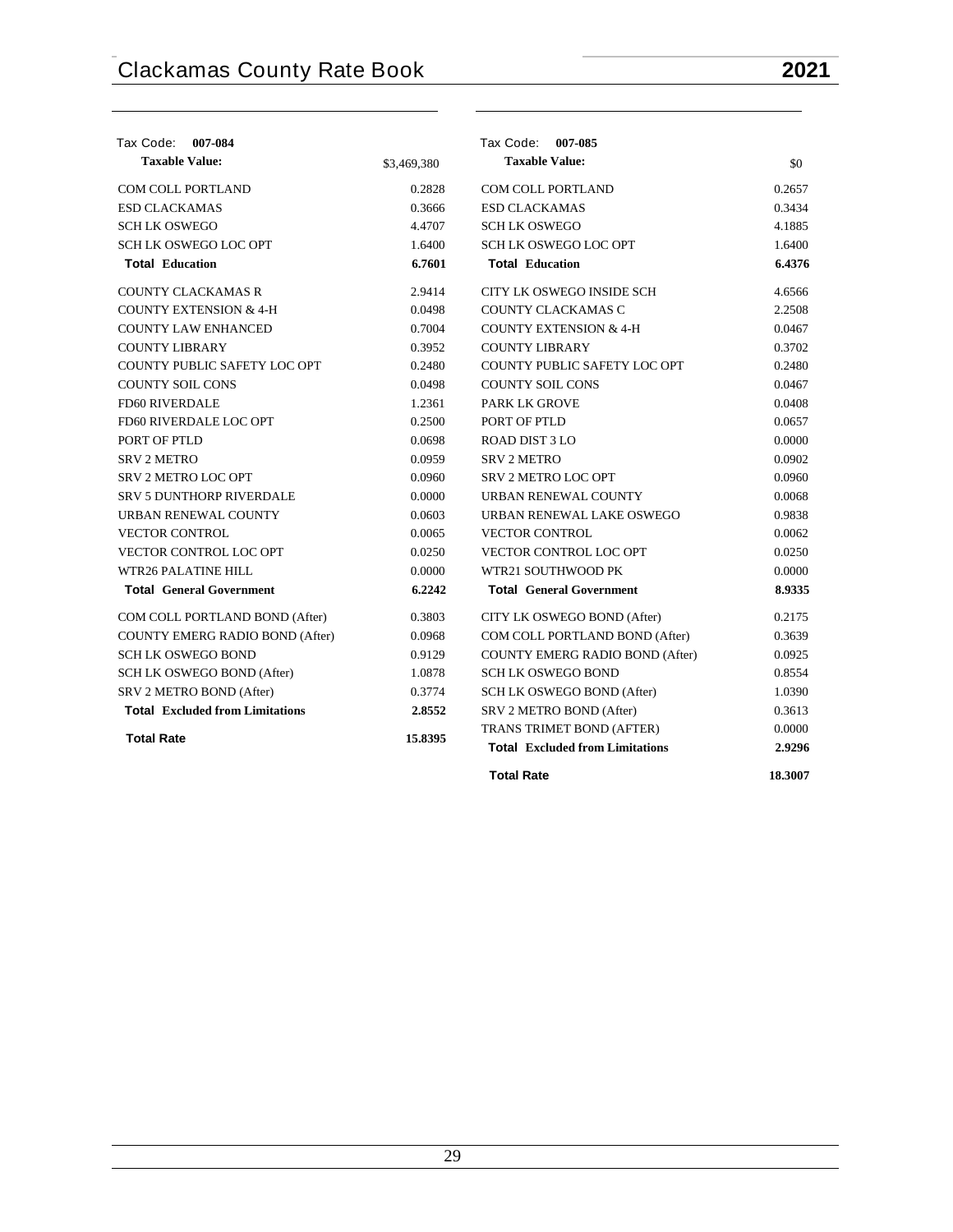| Tax Code:<br>007-087                   |              | Tax Code: 007-089                      |              |
|----------------------------------------|--------------|----------------------------------------|--------------|
| <b>Taxable Value:</b>                  | \$20,011,026 | <b>Taxable Value:</b>                  | \$68,063,081 |
| COM COLL CLACK                         | 0.5540       | <b>COM COLL PORTLAND</b>               | 0.2828       |
| <b>ESD CLACKAMAS</b>                   | 0.3666       | <b>ESD CLACKAMAS</b>                   | 0.3666       |
| <b>SCHLK OSWEGO</b>                    | 4.4707       | <b>SCHLK OSWEGO</b>                    | 4.4707       |
| <b>SCH LK OSWEGO LOC OPT</b>           | 1.6400       | <b>SCH LK OSWEGO LOC OPT</b>           | 1.6400       |
| <b>Total Education</b>                 | 7.0313       | <b>Total Education</b>                 | 6.7601       |
| <b>COUNTY CLACKAMAS R</b>              | 2.9414       | <b>COUNTY CLACKAMAS R</b>              | 2.9414       |
| <b>COUNTY EXTENSION &amp; 4-H</b>      | 0.0498       | <b>COUNTY EXTENSION &amp; 4-H</b>      | 0.0498       |
| <b>COUNTY LAW ENHANCED</b>             | 0.7004       | <b>COUNTY LAW ENHANCED</b>             | 0.7004       |
| <b>COUNTY LIBRARY</b>                  | 0.3952       | <b>COUNTY LIBRARY</b>                  | 0.3952       |
| COUNTY PUBLIC SAFETY LOC OPT           | 0.2480       | COUNTY PUBLIC SAFETY LOC OPT           | 0.2480       |
| <b>COUNTY SOIL CONS</b>                | 0.0498       | <b>COUNTY SOIL CONS</b>                | 0.0498       |
| FD64 TVF&R                             | 1.5252       | FD64 TVF&R                             | 1.5252       |
| FD64 TVF&R LOC OPT                     | 0.4500       | FD64 TVF&R LOC OPT                     | 0.4500       |
| PORT OF PTLD                           | 0.0698       | PORT OF PTLD                           | 0.0698       |
| <b>SRV 2 METRO</b>                     | 0.0959       | <b>SRV 2 METRO</b>                     | 0.0959       |
| <b>SRV 2 METRO LOC OPT</b>             | 0.0960       | SRV 2 METRO LOC OPT                    | 0.0960       |
| URBAN RENEWAL COUNTY                   | 0.0645       | URBAN RENEWAL COUNTY                   | 0.0603       |
| <b>VECTOR CONTROL</b>                  | 0.0065       | <b>VECTOR CONTROL</b>                  | 0.0065       |
| <b>VECTOR CONTROL LOC OPT</b>          | 0.0250       | VECTOR CONTROL LOC OPT                 | 0.0250       |
| <b>Total General Government</b>        | 6.7175       | <b>Total General Government</b>        | 6.7133       |
| COM COLL CLACK BOND (After)            | 0.1622       | COM COLL PORTLAND BOND (After)         | 0.3803       |
| COUNTY EMERG RADIO BOND (After)        | 0.0968       | COUNTY EMERG RADIO BOND (After)        | 0.0968       |
| FD64 TVF&R BOND (After)                | 0.1411       | FD64 TVF&R BOND (After)                | 0.1411       |
| <b>SCH LK OSWEGO BOND</b>              | 0.9129       | <b>SCH LK OSWEGO BOND</b>              | 0.9129       |
| SCH LK OSWEGO BOND (After)             | 1.0878       | SCH LK OSWEGO BOND (After)             | 1.0878       |
| SRV 2 METRO BOND (After)               | 0.3774       | SRV 2 METRO BOND (After)               | 0.3774       |
| <b>Total Excluded from Limitations</b> | 2.7782       | <b>Total Excluded from Limitations</b> | 2.9963       |
| <b>Total Rate</b>                      | 16.5270      | <b>Total Rate</b>                      | 16.4697      |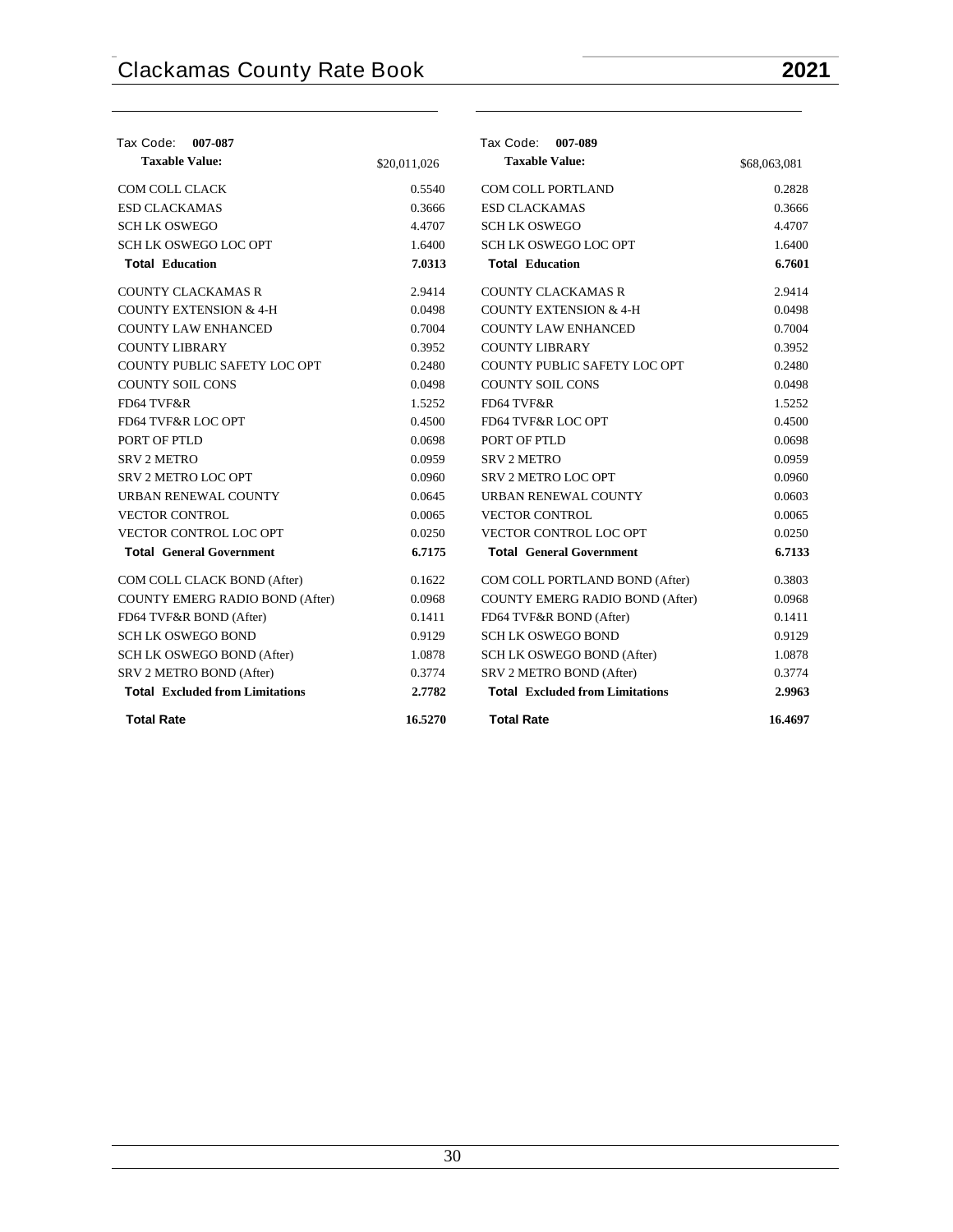| Tax Code: 007-090                      |           | Tax Code: 007-091                      |             |
|----------------------------------------|-----------|----------------------------------------|-------------|
| <b>Taxable Value:</b>                  | \$606,815 | <b>Taxable Value:</b>                  | \$1,885,926 |
| COM COLL PORTLAND                      | 0.2828    | <b>COM COLL PORTLAND</b>               | 0.2828      |
| <b>ESD CLACKAMAS</b>                   | 0.3666    | <b>ESD CLACKAMAS</b>                   | 0.3666      |
| <b>SCHLK OSWEGO</b>                    | 4.4707    | <b>SCHLK OSWEGO</b>                    | 4.4707      |
| <b>SCH LK OSWEGO LOC OPT</b>           | 1.6400    | <b>SCH LK OSWEGO LOC OPT</b>           | 1.6400      |
| <b>Total Education</b>                 | 6.7601    | <b>Total Education</b>                 | 6.7601      |
| <b>COUNTY CLACKAMAS R</b>              | 2.9414    | <b>COUNTY CLACKAMAS R</b>              | 2.9414      |
| <b>COUNTY EXTENSION &amp; 4-H</b>      | 0.0498    | <b>COUNTY EXTENSION &amp; 4-H</b>      | 0.0498      |
| <b>COUNTY LAW ENHANCED</b>             | 0.7004    | <b>COUNTY LIBRARY</b>                  | 0.3952      |
| <b>COUNTY LIBRARY</b>                  | 0.3952    | COUNTY PUBLIC SAFETY LOC OPT           | 0.2480      |
| COUNTY PUBLIC SAFETY LOC OPT           | 0.2480    | <b>COUNTY SOIL CONS</b>                | 0.0498      |
| <b>COUNTY SOIL CONS</b>                | 0.0498    | FD64 TVF&R                             | 1.5252      |
| FD60 RIVERDALE                         | 1.2361    | FD64 TVF&R LOC OPT                     | 0.4500      |
| FD60 RIVERDALE LOC OPT                 | 0.2500    | PORT OF PTLD                           | 0.0698      |
| PORT OF PTLD                           | 0.0698    | <b>SRV 2 METRO</b>                     | 0.0959      |
| <b>SRV 2 METRO</b>                     | 0.0959    | SRV 2 METRO LOC OPT                    | 0.0960      |
| SRV 2 METRO LOC OPT                    | 0.0960    | URBAN RENEWAL COUNTY                   | 0.0409      |
| <b>SRV 5 DUNTHORP RIVERDALE</b>        | 0.0000    | <b>VECTOR CONTROL</b>                  | 0.0065      |
| URBAN RENEWAL COUNTY                   | 0.0603    | VECTOR CONTROL LOC OPT                 | 0.0250      |
| <b>VECTOR CONTROL</b>                  | 0.0065    | <b>WTR14 RIVERGROVE</b>                | 0.0000      |
| VECTOR CONTROL LOC OPT                 | 0.0250    | <b>Total General Government</b>        | 5.9935      |
| <b>Total General Government</b>        | 6.2242    | COM COLL PORTLAND BOND (After)         | 0.3803      |
| COM COLL PORTLAND BOND (After)         | 0.3803    | <b>COUNTY EMERG RADIO BOND (After)</b> | 0.0968      |
| COUNTY EMERG RADIO BOND (After)        | 0.0968    | FD64 TVF&R BOND (After)                | 0.1411      |
| <b>SCH LK OSWEGO BOND</b>              | 0.9129    | <b>SCH LK OSWEGO BOND</b>              | 0.9129      |
| SCH LK OSWEGO BOND (After)             | 1.0878    | SCH LK OSWEGO BOND (After)             | 1.0878      |
| SRV 2 METRO BOND (After)               | 0.3774    | SRV 2 METRO BOND (After)               | 0.3774      |
| <b>Total Excluded from Limitations</b> | 2.8552    | <b>Total Excluded from Limitations</b> | 2.9963      |
| <b>Total Rate</b>                      | 15.8395   | <b>Total Rate</b>                      | 15.7499     |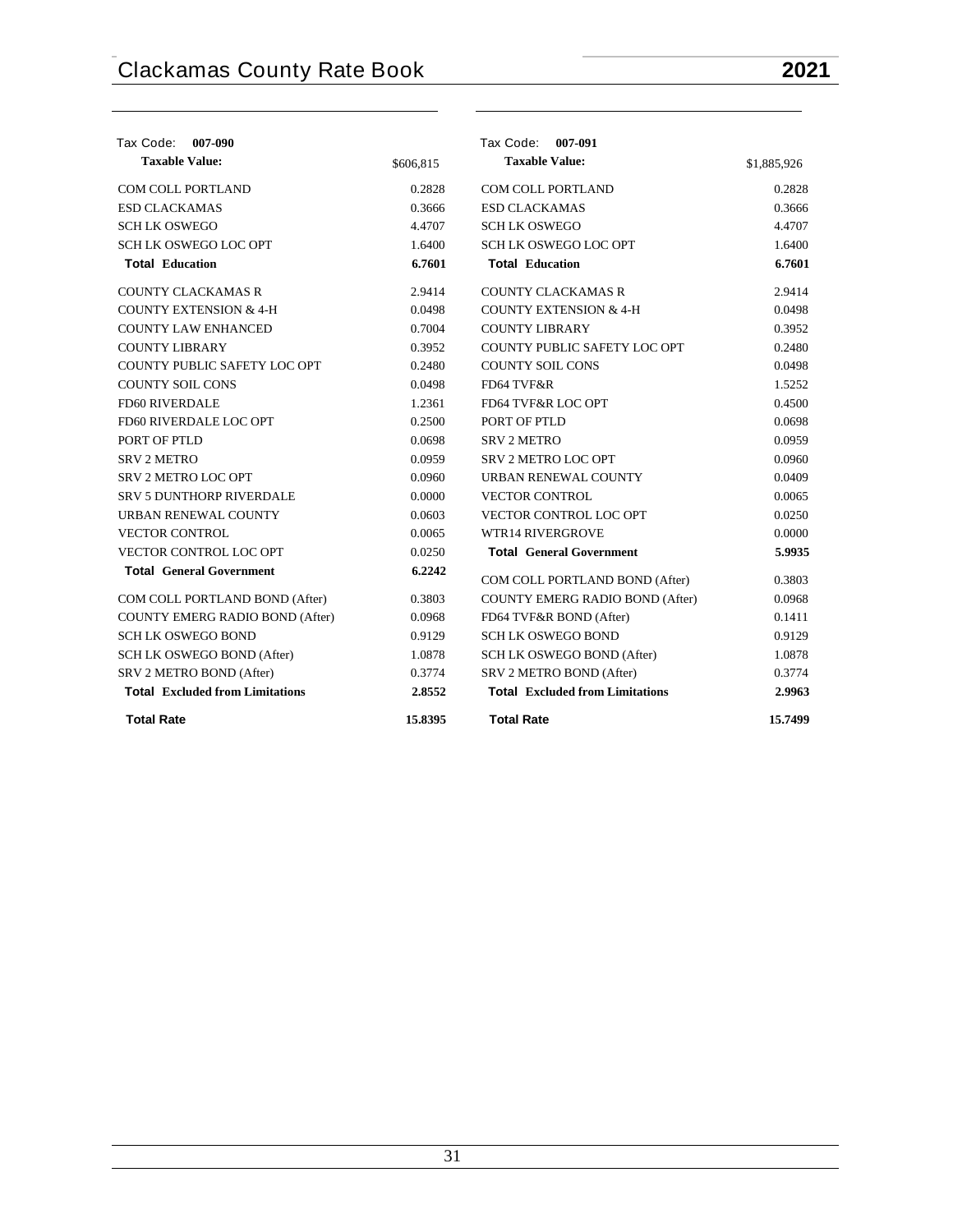| Tax Code: 007-092                      |             | Tax Code: 007-093                      |               |
|----------------------------------------|-------------|----------------------------------------|---------------|
| <b>Taxable Value:</b>                  | \$3,341,304 | <b>Taxable Value:</b>                  | \$227,633,056 |
| <b>COM COLL CLACK</b>                  | 0.5540      | <b>COM COLL PORTLAND</b>               | 0.2657        |
| <b>ESD CLACKAMAS</b>                   | 0.3666      | <b>ESD CLACKAMAS</b>                   | 0.3434        |
| <b>SCH LK OSWEGO</b>                   | 4.4707      | <b>SCH LK OSWEGO</b>                   | 4.1885        |
| <b>SCH LK OSWEGO LOC OPT</b>           | 1.6400      | <b>SCH LK OSWEGO LOC OPT</b>           | 1.6400        |
| <b>Total Education</b>                 | 7.0313      | <b>Total Education</b>                 | 6.4376        |
| <b>COUNTY CLACKAMAS R</b>              | 2.9414      | CITY LK OSWEGO INSIDE SCH              | 4.6566        |
| <b>COUNTY EXTENSION &amp; 4-H</b>      | 0.0498      | COUNTY CLACKAMAS C                     | 2.2508        |
| <b>COUNTY LIBRARY</b>                  | 0.3952      | <b>COUNTY EXTENSION &amp; 4-H</b>      | 0.0467        |
| COUNTY PUBLIC SAFETY LOC OPT           | 0.2480      | <b>COUNTY LIBRARY</b>                  | 0.3702        |
| <b>COUNTY SOIL CONS</b>                | 0.0498      | COUNTY PUBLIC SAFETY LOC OPT           | 0.2480        |
| FD64 TVF&R                             | 1.5252      | <b>COUNTY SOIL CONS</b>                | 0.0467        |
| FD64 TVF&R LOC OPT                     | 0.4500      | <b>PARK LK GROVE</b>                   | 0.0408        |
| PORT OF PTLD                           | 0.0698      | PORT OF PTLD                           | 0.0657        |
| <b>SRV 2 METRO</b>                     | 0.0959      | ROAD DIST 3 LO                         | 0.0000        |
| <b>SRV 2 METRO LOC OPT</b>             | 0.0960      | <b>SRV 2 METRO</b>                     | 0.0902        |
| URBAN RENEWAL COUNTY                   | 0.0451      | <b>SRV 2 METRO LOC OPT</b>             | 0.0960        |
| <b>VECTOR CONTROL</b>                  | 0.0065      | URBAN RENEWAL COUNTY                   | 0.0068        |
| VECTOR CONTROL LOC OPT                 | 0.0250      | URBAN RENEWAL LAKE OSWEGO              | 0.9838        |
| <b>WTR14 RIVERGROVE</b>                | 0.0000      | <b>VECTOR CONTROL</b>                  | 0.0062        |
| <b>Total General Government</b>        | 5.9977      | VECTOR CONTROL LOC OPT                 | 0.0250        |
| COM COLL CLACK BOND (After)            | 0.1622      | <b>Total General Government</b>        | 8.9335        |
| COUNTY EMERG RADIO BOND (After)        | 0.0968      | CITY LK OSWEGO BOND (After)            | 0.2175        |
| FD64 TVF&R BOND (After)                | 0.1411      | COM COLL PORTLAND BOND (After)         | 0.3639        |
| <b>SCH LK OSWEGO BOND</b>              | 0.9129      | COUNTY EMERG RADIO BOND (After)        | 0.0925        |
| SCH LK OSWEGO BOND (After)             | 1.0878      | <b>SCH LK OSWEGO BOND</b>              | 0.8554        |
| SRV 2 METRO BOND (After)               | 0.3774      | SCH LK OSWEGO BOND (After)             | 1.0390        |
| <b>Total Excluded from Limitations</b> | 2.7782      | SRV 2 METRO BOND (After)               | 0.3613        |
|                                        |             | TRANS TRIMET BOND (AFTER)              | 0.0000        |
| <b>Total Rate</b>                      | 15.8072     | <b>Total Excluded from Limitations</b> | 2.9296        |
|                                        |             | <b>Total Rate</b>                      | 18.3007       |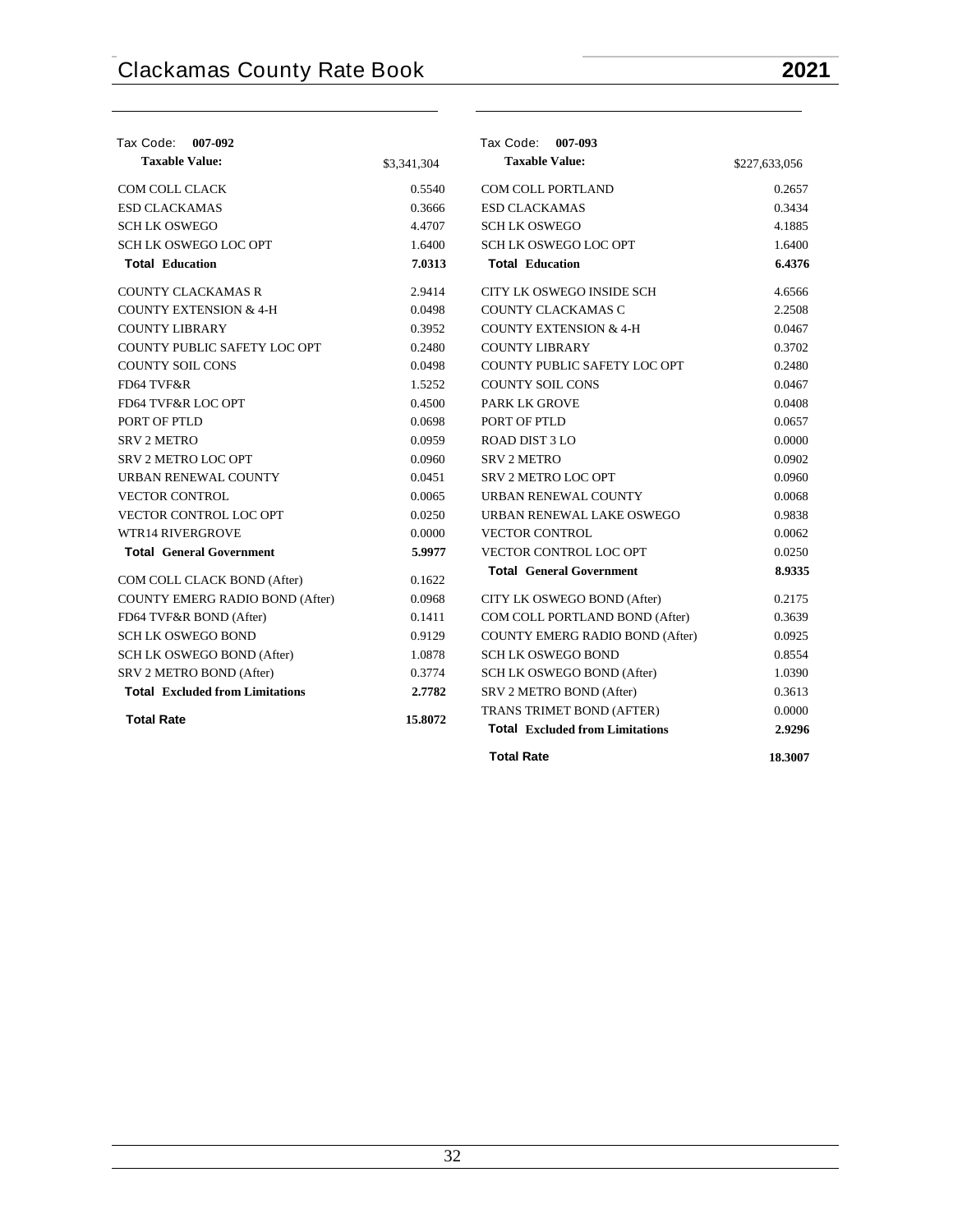| Tax Code:<br>007-094                   |              | Tax Code: 007-095                      |              |
|----------------------------------------|--------------|----------------------------------------|--------------|
| <b>Taxable Value:</b>                  | \$23,152,694 | <b>Taxable Value:</b>                  | \$35,748,603 |
| <b>COM COLL PORTLAND</b>               | 0.2657       | <b>COM COLL PORTLAND</b>               | 0.2657       |
| <b>ESD CLACKAMAS</b>                   | 0.3434       | <b>ESD CLACKAMAS</b>                   | 0.3434       |
| <b>SCHLK OSWEGO</b>                    | 4.1885       | <b>SCHLK OSWEGO</b>                    | 4.1885       |
| SCH LK OSWEGO LOC OPT                  | 1.6400       | SCH LK OSWEGO LOC OPT                  | 1.6400       |
| <b>Total Education</b>                 | 6.4376       | <b>Total Education</b>                 | 6.4376       |
| CITY LK OSWEGO INSIDE SCH              | 4.6566       | CITY LK OSWEGO INSIDE SCH              | 4.6566       |
| COUNTY CLACKAMAS C                     | 2.2508       | COUNTY CLACKAMAS C                     | 2.2508       |
| <b>COUNTY EXTENSION &amp; 4-H</b>      | 0.0467       | <b>COUNTY EXTENSION &amp; 4-H</b>      | 0.0467       |
| <b>COUNTY LIBRARY</b>                  | 0.3702       | <b>COUNTY LIBRARY</b>                  | 0.3702       |
| COUNTY PUBLIC SAFETY LOC OPT           | 0.2480       | COUNTY PUBLIC SAFETY LOC OPT           | 0.2480       |
| <b>COUNTY SOIL CONS</b>                | 0.0467       | <b>COUNTY SOIL CONS</b>                | 0.0467       |
| <b>PARK LK GROVE</b>                   | 0.0408       | <b>PARK LK GROVE</b>                   | 0.0408       |
| PORT OF PTLD                           | 0.0657       | PORT OF PTLD                           | 0.0657       |
| ROAD DIST 3 LO                         | 0.0000       | <b>ROAD DIST 3 LO</b>                  | 0.0000       |
| <b>SRV 2 METRO</b>                     | 0.0902       | <b>SRV 2 METRO</b>                     | 0.0902       |
| <b>SRV 2 METRO LOC OPT</b>             | 0.0960       | <b>SRV 2 METRO LOC OPT</b>             | 0.0960       |
| URBAN RENEWAL COUNTY                   | 0.0068       | URBAN RENEWAL COUNTY                   | 0.0068       |
| URBAN RENEWAL LAKE OSWEGO              | 0.9838       | URBAN RENEWAL LAKE OSWEGO              | 0.9838       |
| <b>VECTOR CONTROL</b>                  | 0.0062       | <b>VECTOR CONTROL</b>                  | 0.0062       |
| VECTOR CONTROL LOC OPT                 | 0.0250       | VECTOR CONTROL LOC OPT                 | 0.0250       |
| WTR15 LK GROVE                         | 0.0000       | WTR15 LK GROVE                         | 0.0000       |
| <b>Total General Government</b>        | 8.9335       | <b>Total General Government</b>        | 8.9335       |
| CITY LK OSWEGO BOND (After)            | 0.2175       | CITY LK OSWEGO BOND (After)            | 0.2175       |
| COM COLL PORTLAND BOND (After)         | 0.3639       | COM COLL PORTLAND BOND (After)         | 0.3639       |
| COUNTY EMERG RADIO BOND (After)        | 0.0925       | <b>COUNTY EMERG RADIO BOND (After)</b> | 0.0925       |
| <b>SCH LK OSWEGO BOND</b>              | 0.8554       | <b>SCH LK OSWEGO BOND</b>              | 0.8554       |
| SCH LK OSWEGO BOND (After)             | 1.0390       | SCH LK OSWEGO BOND (After)             | 1.0390       |
| SRV 2 METRO BOND (After)               | 0.3613       | SRV 2 METRO BOND (After)               | 0.3613       |
| <b>SRV CLEAN WATER BOND</b>            | 0.0000       | TRANS TRIMET BOND (AFTER)              | 0.0000       |
| TRANS TRIMET BOND (AFTER)              | 0.0000       | <b>Total Excluded from Limitations</b> | 2.9296       |
| <b>Total Excluded from Limitations</b> | 2.9296       | <b>Total Rate</b>                      | 18.3007      |
| <b>Total Rate</b>                      | 18.3007      |                                        |              |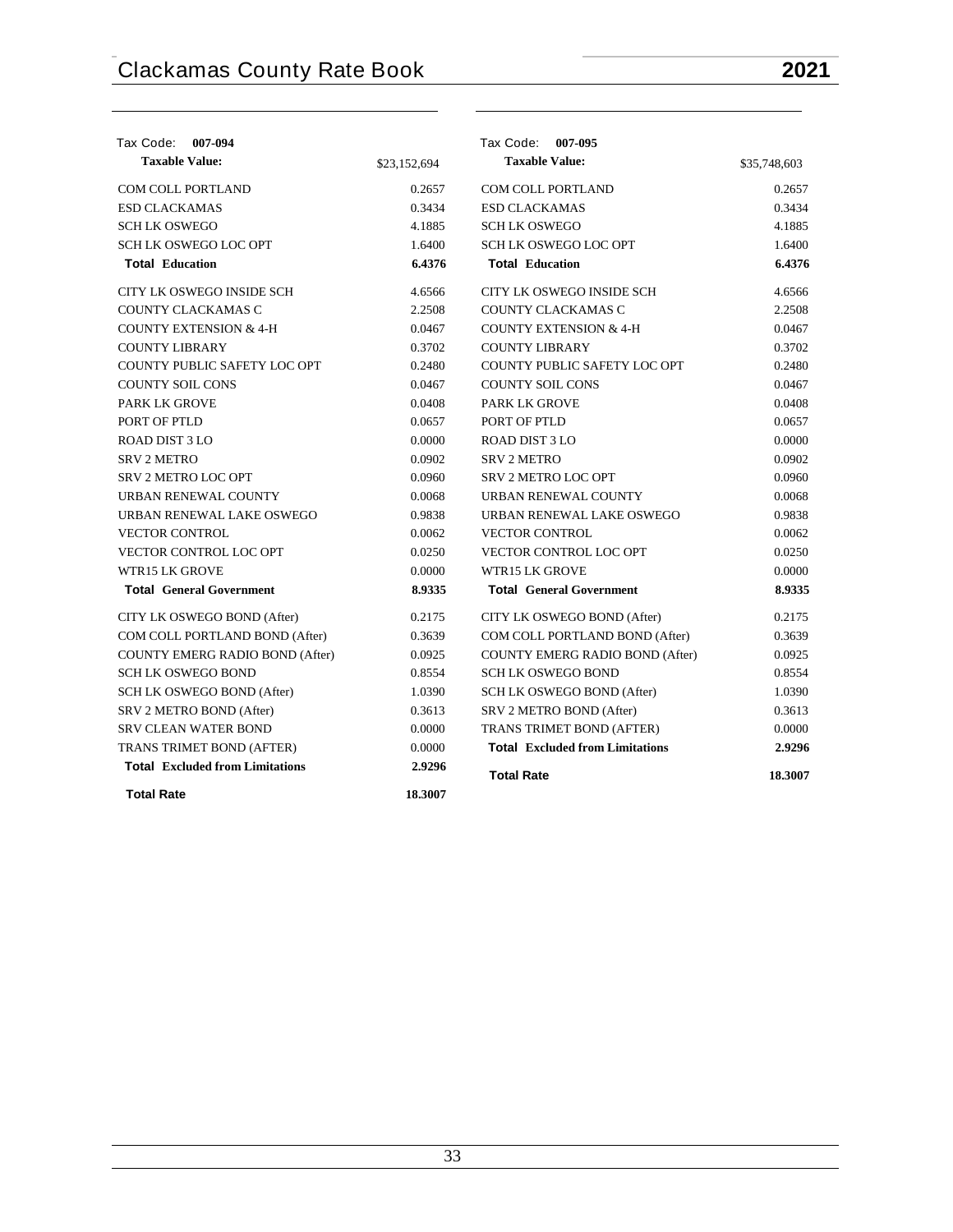| Tax Code: 007-096                      |             | Tax Code: 007-097                      |              |
|----------------------------------------|-------------|----------------------------------------|--------------|
| <b>Taxable Value:</b>                  | \$9,558,062 | <b>Taxable Value:</b>                  | \$17,516,048 |
| COM COLL PORTLAND                      | 0.2657      | COM COLL PORTLAND                      | 0.2657       |
| <b>ESD CLACKAMAS</b>                   | 0.3434      | <b>ESD CLACKAMAS</b>                   | 0.3434       |
| <b>SCHLK OSWEGO</b>                    | 4.1885      | <b>SCHLK OSWEGO</b>                    | 4.1885       |
| <b>SCH LK OSWEGO LOC OPT</b>           | 1.6400      | <b>SCH LK OSWEGO LOC OPT</b>           | 1.6400       |
| <b>Total Education</b>                 | 6.4376      | <b>Total Education</b>                 | 6.4376       |
| CITY LK OSWEGO INSIDE SCH              | 4.6566      | CITY LK OSWEGO INSIDE SCH              | 4.6566       |
| COUNTY CLACKAMAS C                     | 2.2508      | COUNTY CLACKAMAS C                     | 2.2508       |
| <b>COUNTY EXTENSION &amp; 4-H</b>      | 0.0467      | <b>COUNTY EXTENSION &amp; 4-H</b>      | 0.0467       |
| <b>COUNTY LIBRARY</b>                  | 0.3702      | <b>COUNTY LIBRARY</b>                  | 0.3702       |
| COUNTY PUBLIC SAFETY LOC OPT           | 0.2480      | COUNTY PUBLIC SAFETY LOC OPT           | 0.2480       |
| <b>COUNTY SOIL CONS</b>                | 0.0467      | <b>COUNTY SOIL CONS</b>                | 0.0467       |
| PORT OF PTLD                           | 0.0657      | <b>PARK LK GROVE</b>                   | 0.0408       |
| ROAD DIST 3 LO                         | 0.0000      | PORT OF PTLD                           | 0.0657       |
| <b>SRV 2 METRO</b>                     | 0.0902      | <b>ROAD DIST 3 LO</b>                  | 0.0000       |
| <b>SRV 2 METRO LOC OPT</b>             | 0.0960      | <b>SRV 2 METRO</b>                     | 0.0902       |
| URBAN RENEWAL COUNTY                   | 0.0068      | SRV 2 METRO LOC OPT                    | 0.0960       |
| URBAN RENEWAL LAKE OSWEGO              | 0.9826      | URBAN RENEWAL COUNTY                   | 0.0068       |
| <b>VECTOR CONTROL</b>                  | 0.0062      | URBAN RENEWAL LAKE OSWEGO              | 0.9838       |
| <b>VECTOR CONTROL LOC OPT</b>          | 0.0250      | <b>VECTOR CONTROL</b>                  | 0.0062       |
| <b>Total General Government</b>        | 8.8915      | VECTOR CONTROL LOC OPT                 | 0.0250       |
| CITY LK OSWEGO BOND (After)            | 0.2175      | <b>Total General Government</b>        | 8.9335       |
| COM COLL PORTLAND BOND (After)         | 0.3639      | CITY LK OSWEGO BOND (After)            | 0.2175       |
| COUNTY EMERG RADIO BOND (After)        | 0.0925      | COM COLL PORTLAND BOND (After)         | 0.3639       |
| <b>SCH LK OSWEGO BOND</b>              | 0.8554      | COUNTY EMERG RADIO BOND (After)        | 0.0925       |
| SCH LK OSWEGO BOND (After)             | 1.0390      | <b>SCH LK OSWEGO BOND</b>              | 0.8554       |
| SRV 2 METRO BOND (After)               | 0.3613      | SCH LK OSWEGO BOND (After)             | 1.0390       |
| TRANS TRIMET BOND (AFTER)              | 0.0000      | SRV 2 METRO BOND (After)               | 0.3613       |
| <b>Total Excluded from Limitations</b> | 2.9296      | TRANS TRIMET BOND (AFTER)              | 0.0000       |
| <b>Total Rate</b>                      | 18.2587     | <b>Total Excluded from Limitations</b> | 2.9296       |
|                                        |             | <b>Total Rate</b>                      | 18.3007      |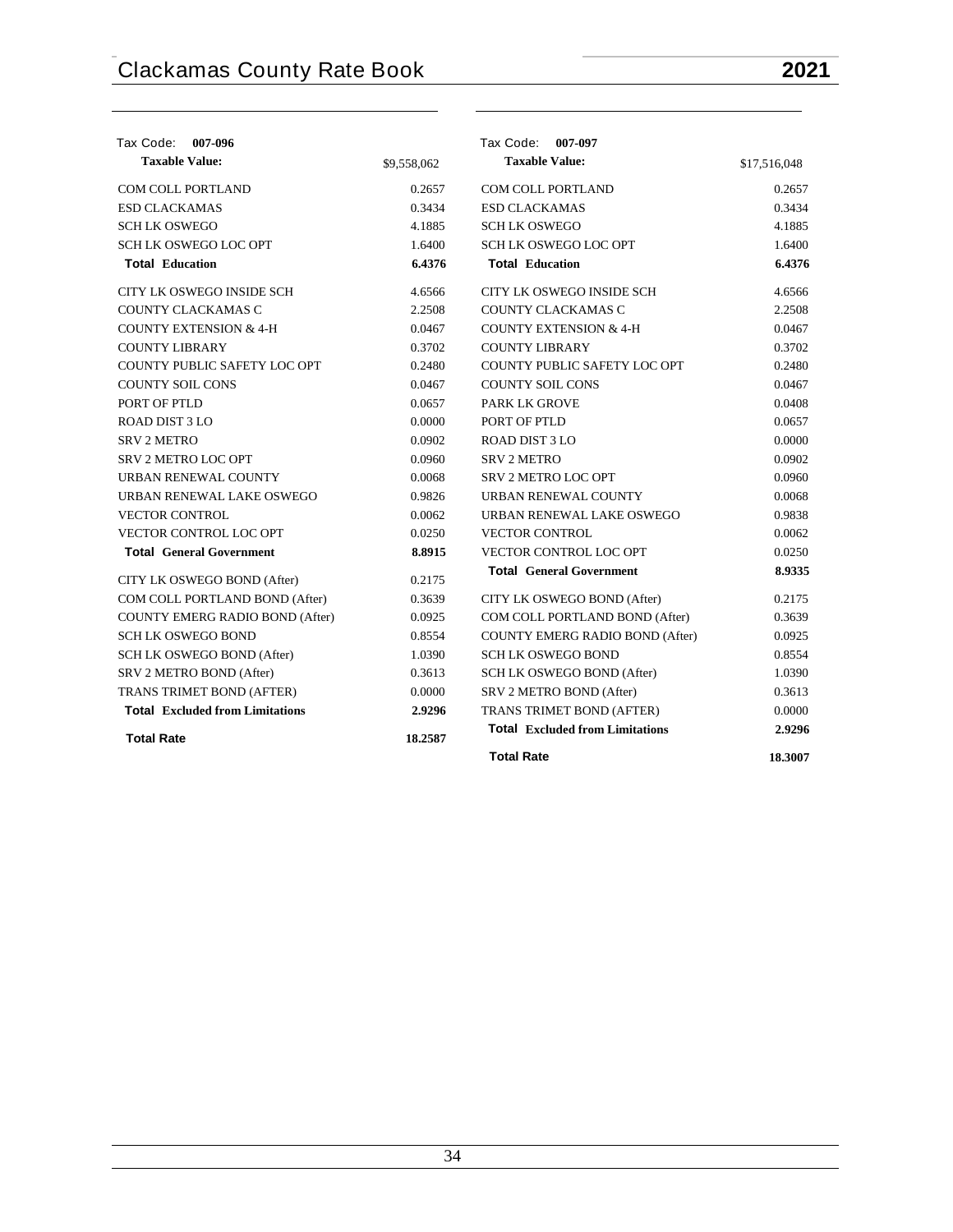| Tax Code: 012-002                      |                 | Tax Code: 012-017                      |              |
|----------------------------------------|-----------------|----------------------------------------|--------------|
| <b>Taxable Value:</b>                  | \$2,083,157,482 | <b>Taxable Value:</b>                  | \$39,590,178 |
| COM COLL CLACK                         | 0.5467          | COM COLL CLACK                         | 0.5142       |
| <b>ESD CLACKAMAS</b>                   | 0.3618          | <b>ESD CLACKAMAS</b>                   | 0.3403       |
| <b>SCH NORTH CLACK</b>                 | 4.7088          | <b>SCH NORTH CLACK</b>                 | 4.7731       |
| SCH NORTH CLACK LOC OPT                | 1.6300          | SCH NORTH CLACK LOC OPT                | 1.6300       |
| <b>Total Education</b>                 | 7.2473          | <b>Total Education</b>                 | 7.2576       |
| <b>CITY MILWAUKIE</b>                  | 4.0551          | <b>CITY GLADSTONE</b>                  | 4.4732       |
| COUNTY CLACKAMAS C                     | 2.3714          | CITY GLADSTONE LOC OPT                 | 0.9900       |
| <b>COUNTY EXTENSION &amp; 4-H</b>      | 0.0492          | COUNTY CLACKAMAS C                     | 2.2314       |
| <b>COUNTY LIBRARY</b>                  | 0.3900          | <b>COUNTY EXTENSION &amp; 4-H</b>      | 0.0463       |
| COUNTY PUBLIC SAFETY LOC OPT           | 0.2480          | <b>COUNTY LIBRARY</b>                  | 0.3669       |
| <b>COUNTY SOIL CONS</b>                | 0.0492          | COUNTY PUBLIC SAFETY LOC OPT           | 0.2480       |
| FD 1 CLACK CO                          | 2.3282          | <b>COUNTY SOIL CONS</b>                | 0.0463       |
| PARK N CLACKAMAS                       | 0.5177          | PORT OF PTLD                           | 0.0648       |
| PORT OF PTLD                           | 0.0689          | <b>ROAD DIST 5 GLD</b>                 | 0.0000       |
| ROAD DIST 4 MIL                        | 0.0000          | <b>SRV 2 METRO</b>                     | 0.0890       |
| <b>SRV 2 METRO</b>                     | 0.0947          | <b>SRV 2 METRO LOC OPT</b>             | 0.0960       |
| <b>SRV 2 METRO LOC OPT</b>             | 0.0960          | URBAN RENEWAL COUNTY                   | 0.1080       |
| URBAN RENEWAL COUNTY                   | 0.1788          | URBAN RENEWAL GLADSTONE                | 0.6296       |
| URBAN RENEWAL MILWAUKIE                | 0.2209          | <b>VECTOR CONTROL</b>                  | 0.0061       |
| <b>VECTOR CONTROL</b>                  | 0.0065          | VECTOR CONTROL LOC OPT                 | 0.0250       |
| <b>VECTOR CONTROL LOC OPT</b>          | 0.0250          | <b>Total General Government</b>        | 9.4206       |
| <b>Total General Government</b>        | 10.6996         | COM COLL CLACK BOND (After)            | 0.1622       |
| CITY MILWAUKIE BOND (After)            | 0.3577          | <b>COUNTY EMERG RADIO BOND (After)</b> | 0.0968       |
| COM COLL CLACK BOND (After)            | 0.1622          | SCH NORTH CLACK BOND (After)           | 2.2932       |
| <b>COUNTY EMERG RADIO BOND (After)</b> | 0.0968          | SRV 2 METRO BOND (After)               | 0.3774       |
| FD 1 CLACK CO BOND (After)             | 0.0790          | <b>SRV 4 TRICITY BOND</b>              | 0.0000       |
| SCH NORTH CLACK BOND (After)           | 2.2932          | <b>Total Excluded from Limitations</b> | 2.9296       |
| SRV 2 METRO BOND (After)               | 0.3774          |                                        |              |
| TRANS TRIMET BOND (AFTER)              | 0.0000          | <b>Total Rate</b>                      | 19.6078      |
| <b>Total Excluded from Limitations</b> | 3.3663          |                                        |              |
| <b>Total Rate</b>                      | 21.3132         |                                        |              |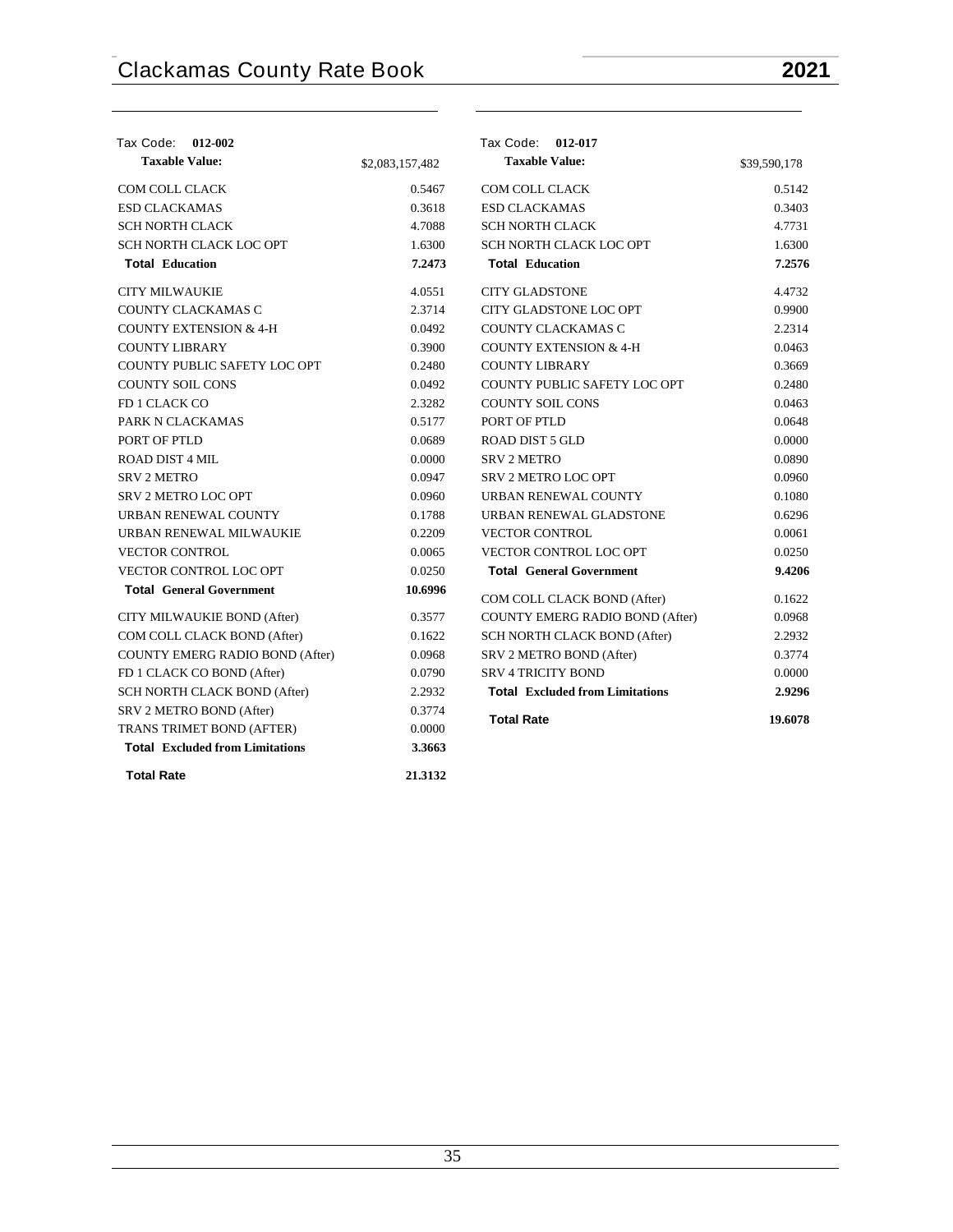**Total Rate 23.1670**

| Tax Code: 012-019                      |              | Tax Code: 012-045                      |           |
|----------------------------------------|--------------|----------------------------------------|-----------|
| <b>Taxable Value:</b>                  | \$91,126,051 | <b>Taxable Value:</b>                  | \$238,909 |
| COM COLL CLACK                         | 0.5540       | <b>COM COLL CLACK</b>                  | 0.5540    |
| <b>ESD CLACKAMAS</b>                   | 0.3666       | <b>ESD CLACKAMAS</b>                   | 0.3666    |
| <b>SCH NORTH CLACK</b>                 | 4.7731       | <b>SCH NORTH CLACK</b>                 | 4.7731    |
| SCH NORTH CLACK LOC OPT                | 1.6300       | SCH NORTH CLACK LOC OPT                | 1.6300    |
| <b>Total Education</b>                 | 7.3237       | <b>Total Education</b>                 | 7.3237    |
| <b>CITY PORTLAND</b>                   | 4.1719       | <b>COUNTY CLACKAMAS R</b>              | 2.9414    |
| CITY PORTLAND LOC OPT                  | 1.2026       | <b>COUNTY EXTENSION &amp; 4-H</b>      | 0.0498    |
| CITY PTLD FIRE/POLICE PENSION          | 2.7426       | <b>COUNTY LIBRARY</b>                  | 0.3952    |
| COUNTY CLACKAMAS C                     | 2.4031       | COUNTY PUBLIC SAFETY LOC OPT           | 0.2480    |
| <b>COUNTY EXTENSION &amp; 4-H</b>      | 0.0498       | <b>COUNTY SOIL CONS</b>                | 0.0498    |
| <b>COUNTY LIBRARY</b>                  | 0.3952       | FD 1 CLACK CO                          | 2.3711    |
| COUNTY PUBLIC SAFETY LOC OPT           | 0.2480       | PARK N CLACKAMAS                       | 0.5248    |
| <b>COUNTY SOIL CONS</b>                | 0.0498       | PORT OF PTLD                           | 0.0698    |
| PORT OF PTLD                           | 0.0639       | <b>SRV 2 METRO</b>                     | 0.0959    |
| <b>ROAD DIST 12 PTD</b>                | 0.0000       | SRV 2 METRO LOC OPT                    | 0.0960    |
| <b>SRV 2 METRO</b>                     | 0.0877       | URBAN RENEWAL COUNTY                   | 0.1856    |
| <b>SRV 2 METRO LOC OPT</b>             | 0.0960       | <b>VECTOR CONTROL</b>                  | 0.0065    |
| <b>UR PORTLAND SP</b>                  | 0.1961       | <b>VECTOR CONTROL LOC OPT</b>          | 0.0250    |
| URBAN RENEWAL COUNTY                   | 0.1143       | <b>Total General Government</b>        | 7.0589    |
| URBAN RENEWAL PORTLAND                 | 0.7157       | COM COLL CLACK BOND (After)            | 0.1622    |
| <b>VECTOR CONTROL</b>                  | 0.0065       | <b>COUNTY EMERG RADIO BOND (After)</b> | 0.0968    |
| VECTOR CONTROL LOC OPT                 | 0.0250       | FD 1 CLACK CO BOND (After)             | 0.0790    |
| <b>Total General Government</b>        | 12.5682      | SCH NORTH CLACK BOND (After)           | 2.2932    |
| <b>CITY PORTLAND BOND</b>              | 0.0274       | SRV 2 METRO BOND (After)               | 0.3774    |
| CITY PORTLAND BOND (After)             | 0.3363       | <b>WTR2 CLK RVR BOND</b>               | 0.0000    |
| COM COLL CLACK BOND (After)            | 0.1622       | <b>Total Excluded from Limitations</b> | 3.0086    |
| <b>COUNTY EMERG RADIO BOND (After)</b> | 0.0968       |                                        |           |
| SCH NORTH CLACK BOND (After)           | 2.2932       | <b>Total Rate</b>                      | 17.3912   |
| SRV 2 METRO BOND (After)               | 0.3592       |                                        |           |
| <b>Total Excluded from Limitations</b> | 3.2751       |                                        |           |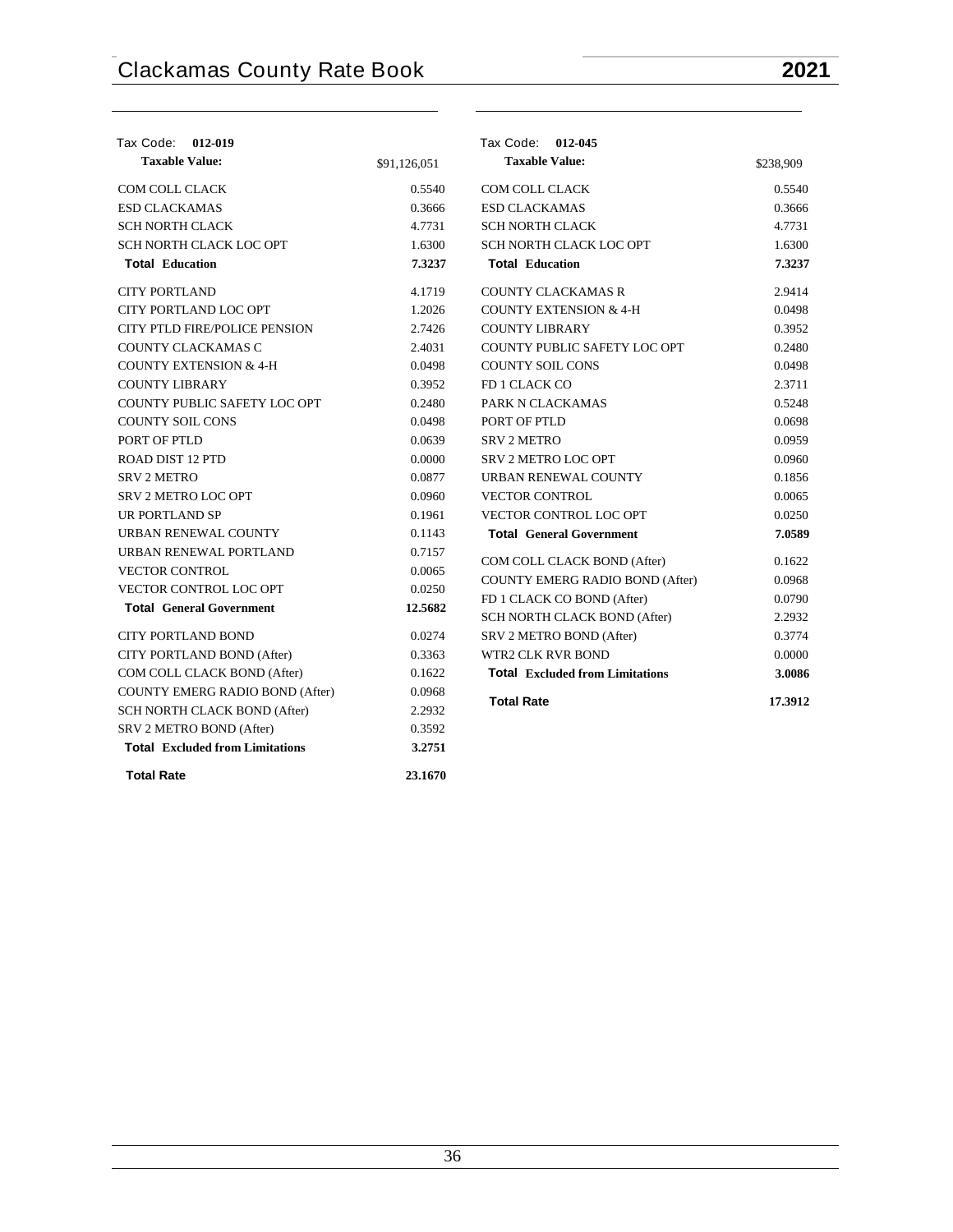| Tax Code: 012-047                      |               | Tax Code: 012-051                      |                 |
|----------------------------------------|---------------|----------------------------------------|-----------------|
| <b>Taxable Value:</b>                  | \$402,067,799 | <b>Taxable Value:</b>                  | \$4,207,899,764 |
| <b>COM COLL CLACK</b>                  | 0.5540        | COM COLL CLACK                         | 0.5540          |
| <b>ESD CLACKAMAS</b>                   | 0.3666        | <b>ESD CLACKAMAS</b>                   | 0.3666          |
| <b>SCH NORTH CLACK</b>                 | 4.7731        | <b>SCH NORTH CLACK</b>                 | 4.7731          |
| SCH NORTH CLACK LOC OPT                | 1.6300        | SCH NORTH CLACK LOC OPT                | 1.6300          |
| <b>Total Education</b>                 | 7.3237        | <b>Total Education</b>                 | 7.3237          |
| <b>COUNTY CLACKAMAS R</b>              | 2.9414        | <b>COUNTY CLACKAMAS R</b>              | 2.9414          |
| <b>COUNTY EXTENSION &amp; 4-H</b>      | 0.0498        | <b>COUNTY EXTENSION &amp; 4-H</b>      | 0.0498          |
| <b>COUNTY LAW ENHANCED</b>             | 0.7004        | <b>COUNTY LAW ENHANCED</b>             | 0.7004          |
| <b>COUNTY LIBRARY</b>                  | 0.3952        | <b>COUNTY LIBRARY</b>                  | 0.3952          |
| COUNTY PUBLIC SAFETY LOC OPT           | 0.2480        | COUNTY PUBLIC SAFETY LOC OPT           | 0.2480          |
| <b>COUNTY SOIL CONS</b>                | 0.0498        | <b>COUNTY SOIL CONS</b>                | 0.0498          |
| FD 1 CLACK CO                          | 2.3711        | FD 1 CLACK CO                          | 2.3711          |
| PARK N CLACKAMAS                       | 0.5248        | PARK N CLACKAMAS                       | 0.5248          |
| PORT OF PTLD                           | 0.0698        | PORT OF PTLD                           | 0.0698          |
| <b>SRV 2 METRO</b>                     | 0.0959        | <b>SRV 2 METRO</b>                     | 0.0959          |
| SRV 2 METRO LOC OPT                    | 0.0960        | <b>SRV 2 METRO LOC OPT</b>             | 0.0960          |
| URBAN RENEWAL COUNTY                   | 0.2050        | URBAN RENEWAL COUNTY                   | 0.2050          |
| <b>VECTOR CONTROL</b>                  | 0.0065        | <b>VECTOR CONTROL</b>                  | 0.0065          |
| <b>VECTOR CONTROL LOC OPT</b>          | 0.0250        | VECTOR CONTROL LOC OPT                 | 0.0250          |
| <b>Total General Government</b>        | 7.7787        | <b>Total General Government</b>        | 7.7787          |
| COM COLL CLACK BOND (After)            | 0.1622        | COM COLL CLACK BOND (After)            | 0.1622          |
| <b>COUNTY EMERG RADIO BOND (After)</b> | 0.0968        | COUNTY EMERG RADIO BOND (After)        | 0.0968          |
| FD 1 CLACK CO BOND (After)             | 0.0790        | FD 1 CLACK CO BOND (After)             | 0.0790          |
| SCH NORTH CLACK BOND (After)           | 2.2932        | SCH NORTH CLACK BOND (After)           | 2.2932          |
| SRV 1 CO BOND                          | 0.0000        | SRV 1 CO BOND                          | 0.0000          |
| SRV 2 METRO BOND (After)               | 0.3774        | SRV 2 METRO BOND (After)               | 0.3774          |
| <b>Total Excluded from Limitations</b> | 3.0086        | <b>WTR2 CLK RVR BOND</b>               | 0.0000          |
| <b>Total Rate</b>                      | 18.1110       | <b>Total Excluded from Limitations</b> | 3.0086          |
|                                        |               | <b>Total Rate</b>                      | 18.1110         |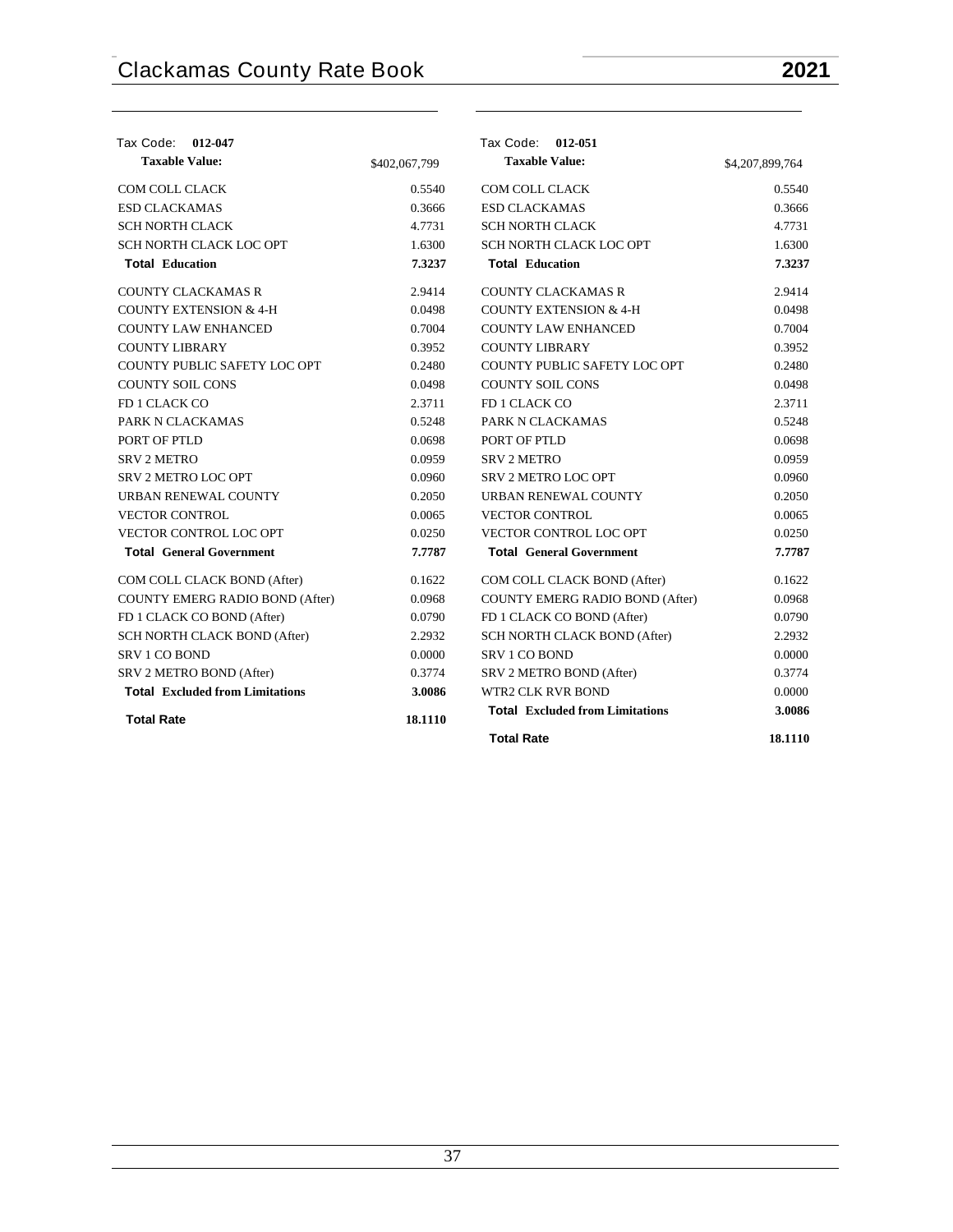| Tax Code: 012-054                      |              | Tax Code: 012-057                      |                 |
|----------------------------------------|--------------|----------------------------------------|-----------------|
| <b>Taxable Value:</b>                  | \$42,748,884 | <b>Taxable Value:</b>                  | \$1,845,312,157 |
| COM COLL CLACK                         | 0.5540       | COM COLL CLACK                         | 0.5540          |
| <b>ESD CLACKAMAS</b>                   | 0.3666       | <b>ESD CLACKAMAS</b>                   | 0.3666          |
| <b>SCH NORTH CLACK</b>                 | 4.7731       | <b>SCH NORTH CLACK</b>                 | 4.7731          |
| SCH NORTH CLACK LOC OPT                | 1.6300       | SCH NORTH CLACK LOC OPT                | 1.6300          |
| <b>Total Education</b>                 | 7.3237       | <b>Total Education</b>                 | 7.3237          |
| <b>COUNTY CLACKAMAS R</b>              | 2.9414       | <b>COUNTY CLACKAMAS R</b>              | 2.9414          |
| <b>COUNTY EXTENSION &amp; 4-H</b>      | 0.0498       | <b>COUNTY EXTENSION &amp; 4-H</b>      | 0.0498          |
| <b>COUNTY LAW ENHANCED</b>             | 0.7004       | <b>COUNTY LAW ENHANCED</b>             | 0.7004          |
| <b>COUNTY LIBRARY</b>                  | 0.3952       | <b>COUNTY LIBRARY</b>                  | 0.3952          |
| COUNTY PUBLIC SAFETY LOC OPT           | 0.2480       | COUNTY PUBLIC SAFETY LOC OPT           | 0.2480          |
| <b>COUNTY SOIL CONS</b>                | 0.0498       | <b>COUNTY SOIL CONS</b>                | 0.0498          |
| FD 1 CLACK CO                          | 2.3711       | FD 1 CLACK CO                          | 2.3711          |
| PARK N CLACKAMAS                       | 0.5248       | PARK N CLACKAMAS                       | 0.5248          |
| PORT OF PTLD                           | 0.0698       | PORT OF PTLD                           | 0.0698          |
| <b>SRV 2 METRO</b>                     | 0.0959       | <b>SRV 2 METRO</b>                     | 0.0959          |
| SRV 2 METRO LOC OPT                    | 0.0960       | SRV 2 METRO LOC OPT                    | 0.0960          |
| URBAN RENEWAL COUNTY                   | 0.2050       | URBAN RENEWAL COUNTY                   | 0.2050          |
| <b>VECTOR CONTROL</b>                  | 0.0065       | <b>VECTOR CONTROL</b>                  | 0.0065          |
| VECTOR CONTROL LOC OPT                 | 0.0250       | VECTOR CONTROL LOC OPT                 | 0.0250          |
| WTR3 SUNRISE AUTH                      | 0.0000       | <b>Total General Government</b>        | 7.7787          |
| <b>Total General Government</b>        | 7.7787       | COM COLL CLACK BOND (After)            | 0.1622          |
| COM COLL CLACK BOND (After)            | 0.1622       | COUNTY EMERG RADIO BOND (After)        | 0.0968          |
| <b>COUNTY EMERG RADIO BOND (After)</b> | 0.0968       | FD 1 CLACK CO BOND (After)             | 0.0790          |
| FD 1 CLACK CO BOND (After)             | 0.0790       | SCH NORTH CLACK BOND (After)           | 2.2932          |
| SCH NORTH CLACK BOND (After)           | 2.2932       | SRV 2 METRO BOND (After)               | 0.3774          |
| SRV 2 METRO BOND (After)               | 0.3774       | <b>Total Excluded from Limitations</b> | 3.0086          |
| <b>Total Excluded from Limitations</b> | 3.0086       | <b>Total Rate</b>                      | 18.1110         |
| <b>Total Rate</b>                      | 18.1110      |                                        |                 |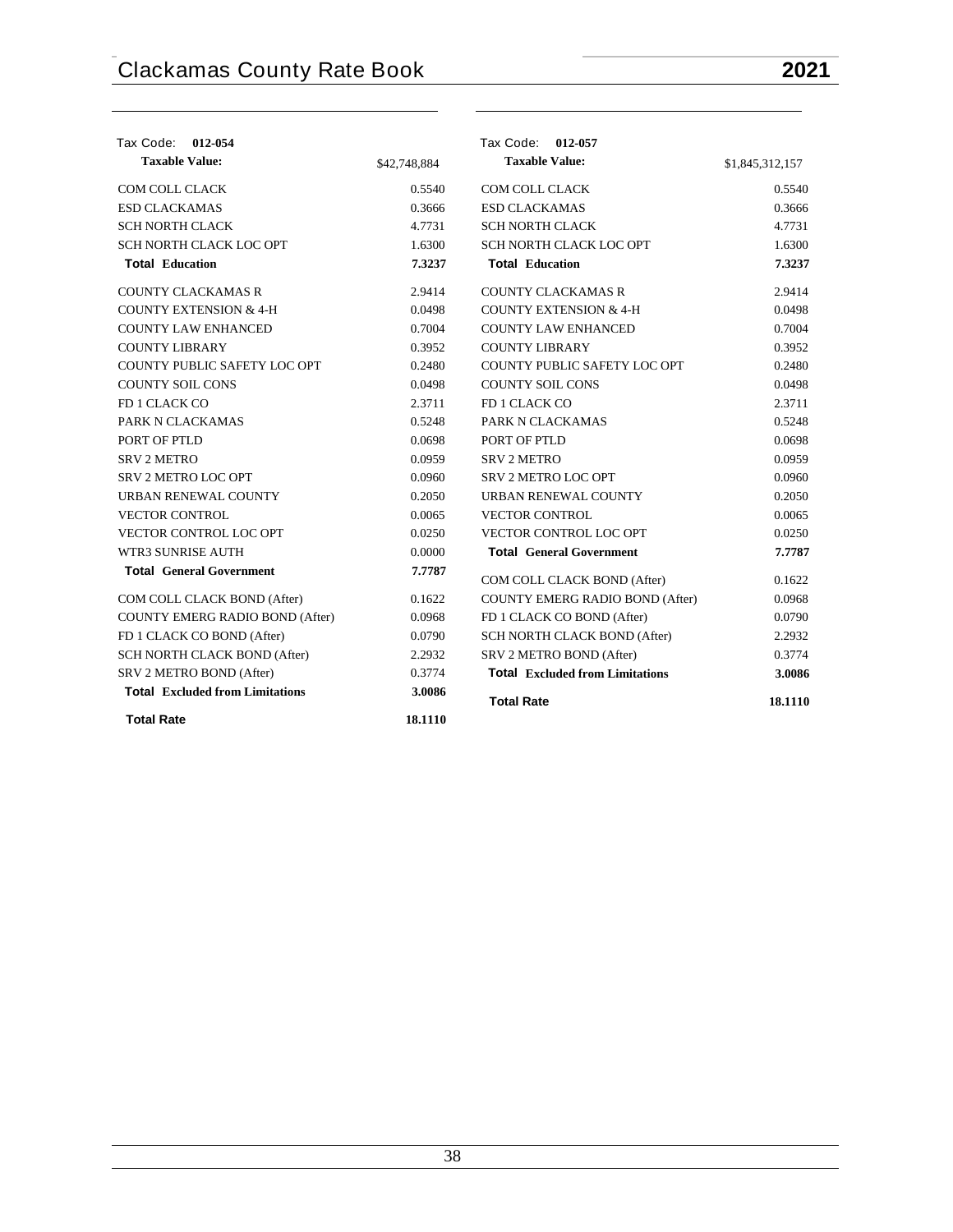| Tax Code: 012-058                      |             | Tax Code: 012-073                      |                 |
|----------------------------------------|-------------|----------------------------------------|-----------------|
| <b>Taxable Value:</b>                  | \$2,121,339 | <b>Taxable Value:</b>                  | \$2,590,618,685 |
| COM COLL CLACK                         | 0.5540      | COM COLL CLACK                         | 0.5540          |
| <b>ESD CLACKAMAS</b>                   | 0.3666      | <b>ESD CLACKAMAS</b>                   | 0.3666          |
| <b>SCH NORTH CLACK</b>                 | 4.7731      | <b>SCH NORTH CLACK</b>                 | 4.7731          |
| SCH NORTH CLACK LOC OPT                | 1.6300      | SCH NORTH CLACK LOC OPT                | 1.6300          |
| <b>Total Education</b>                 | 7.3237      | <b>Total Education</b>                 | 7.3237          |
| <b>COUNTY CLACKAMAS R</b>              | 2.9414      | <b>COUNTY CLACKAMAS R</b>              | 2.9414          |
| <b>COUNTY EXTENSION &amp; 4-H</b>      | 0.0498      | <b>COUNTY EXTENSION &amp; 4-H</b>      | 0.0498          |
| <b>COUNTY LAW ENHANCED</b>             | 0.7004      | <b>COUNTY LAW ENHANCED</b>             | 0.7004          |
| <b>COUNTY LIBRARY</b>                  | 0.3952      | <b>COUNTY LIBRARY</b>                  | 0.3952          |
| COUNTY PUBLIC SAFETY LOC OPT           | 0.2480      | COUNTY PUBLIC SAFETY LOC OPT           | 0.2480          |
| <b>COUNTY SOIL CONS</b>                | 0.0498      | <b>COUNTY SOIL CONS</b>                | 0.0498          |
| FD 1 CLACK CO                          | 2.3711      | FD 1 CLACK CO                          | 2.3711          |
| PARK N CLACKAMAS                       | 0.5248      | PARK N CLACKAMAS                       | 0.5248          |
| PORT OF PTLD                           | 0.0698      | PORT OF PTLD                           | 0.0698          |
| <b>SRV 2 METRO</b>                     | 0.0959      | <b>SRV 2 METRO</b>                     | 0.0959          |
| <b>SRV 2 METRO LOC OPT</b>             | 0.0960      | SRV 2 METRO LOC OPT                    | 0.0960          |
| URBAN RENEWAL COUNTY                   | 0.2050      | URBAN RENEWAL COUNTY                   | 0.2050          |
| <b>VECTOR CONTROL</b>                  | 0.0065      | <b>VECTOR CONTROL</b>                  | 0.0065          |
| VECTOR CONTROL LOC OPT                 | 0.0250      | VECTOR CONTROL LOC OPT                 | 0.0250          |
| <b>Total General Government</b>        | 7.7787      | WTR3 SUNRISE AUTH                      | 0.0000          |
| COM COLL CLACK BOND (After)            | 0.1622      | <b>Total General Government</b>        | 7.7787          |
| COUNTY EMERG RADIO BOND (After)        | 0.0968      | COM COLL CLACK BOND (After)            | 0.1622          |
| FD 1 CLACK CO BOND (After)             | 0.0790      | COUNTY EMERG RADIO BOND (After)        | 0.0968          |
| SCH NORTH CLACK BOND (After)           | 2.2932      | FD 1 CLACK CO BOND (After)             | 0.0790          |
| SRV 2 METRO BOND (After)               | 0.3774      | SCH NORTH CLACK BOND (After)           | 2.2932          |
| <b>Total Excluded from Limitations</b> | 3.0086      | <b>SRV 1 CO BOND</b>                   | 0.0000          |
|                                        |             | SRV 2 METRO BOND (After)               | 0.3774          |
| <b>Total Rate</b>                      | 18.1110     | <b>Total Excluded from Limitations</b> | 3.0086          |
|                                        |             | <b>Total Rate</b>                      | 18.1110         |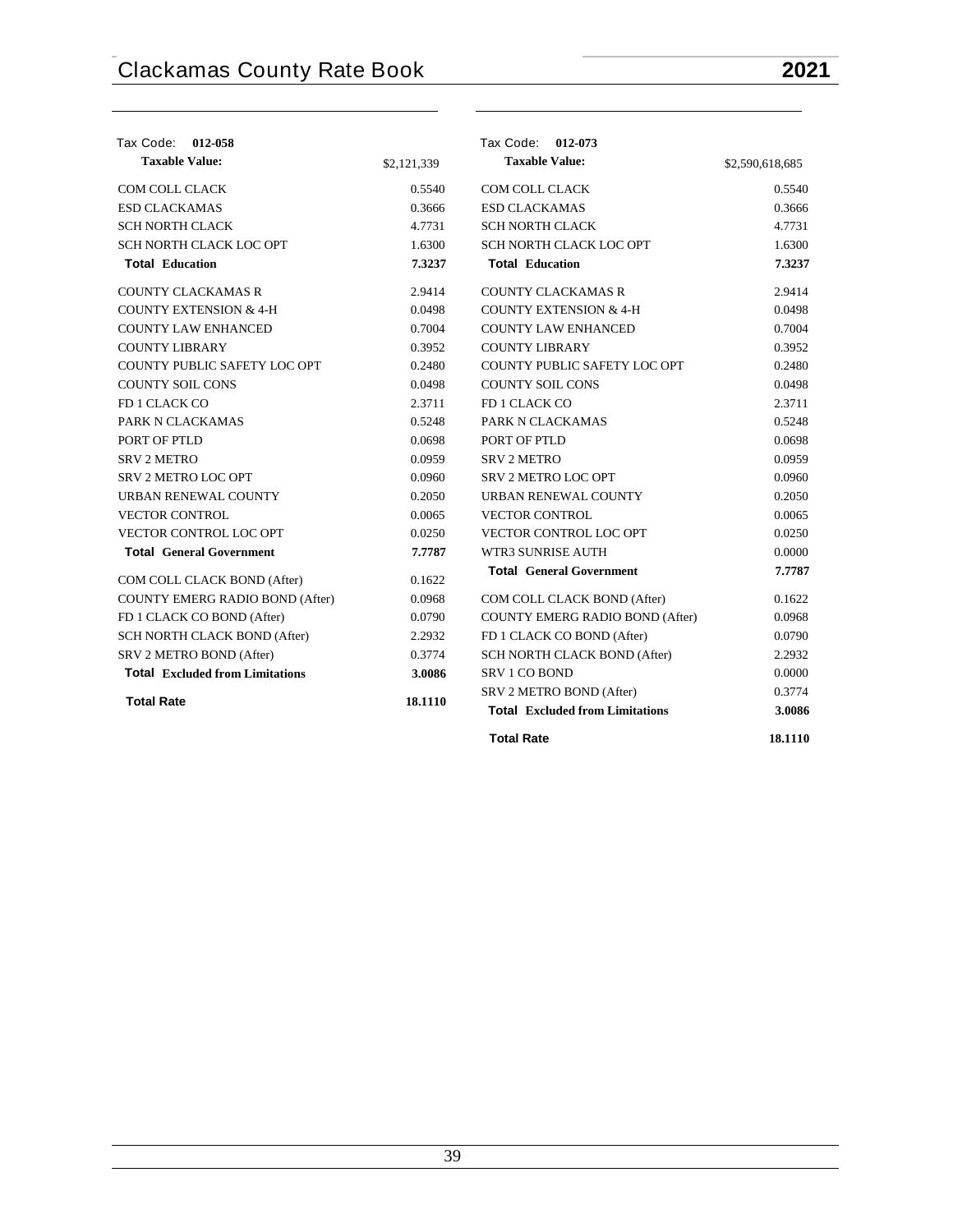| Tax Code: 012-080                      |              | Tax Code: 012-081                      |          |
|----------------------------------------|--------------|----------------------------------------|----------|
| <b>Taxable Value:</b>                  | \$25,530,773 | <b>Taxable Value:</b>                  | \$59,898 |
| COM COLL CLACK                         | 0.5540       | COM COLL CLACK                         | 0.5540   |
| <b>ESD CLACKAMAS</b>                   | 0.3666       | <b>ESD CLACKAMAS</b>                   | 0.3666   |
| <b>SCH NORTH CLACK</b>                 | 4.7731       | <b>SCH NORTH CLACK</b>                 | 4.7731   |
| SCH NORTH CLACK LOC OPT                | 1.6300       | SCH NORTH CLACK LOC OPT                | 1.6300   |
| <b>Total Education</b>                 | 7.3237       | <b>Total Education</b>                 | 7.3237   |
| <b>COUNTY CLACKAMAS R</b>              | 2.9414       | <b>COUNTY CLACKAMAS R</b>              | 2.9414   |
| <b>COUNTY EXTENSION &amp; 4-H</b>      | 0.0498       | <b>COUNTY EXTENSION &amp; 4-H</b>      | 0.0498   |
| <b>COUNTY LIBRARY</b>                  | 0.3952       | <b>COUNTY LIBRARY</b>                  | 0.3952   |
| COUNTY PUBLIC SAFETY LOC OPT           | 0.2480       | COUNTY PUBLIC SAFETY LOC OPT           | 0.2480   |
| <b>COUNTY SOIL CONS</b>                | 0.0498       | <b>COUNTY SOIL CONS</b>                | 0.0498   |
| FD 1 CLACK CO                          | 2.3711       | FD 1 CLACK CO                          | 2.3711   |
| PORT OF PTLD                           | 0.0698       | PARK N CLACKAMAS                       | 0.5248   |
| URBAN RENEWAL COUNTY                   | 0.1715       | PORT OF PTLD                           | 0.0698   |
| <b>VECTOR CONTROL</b>                  | 0.0065       | <b>SRV 2 METRO</b>                     | 0.0959   |
| VECTOR CONTROL LOC OPT                 | 0.0250       | <b>SRV 2 METRO LOC OPT</b>             | 0.0960   |
| <b>Total General Government</b>        | 6.3281       | URBAN RENEWAL COUNTY                   | 0.1856   |
| COM COLL CLACK BOND (After)            | 0.1622       | <b>VECTOR CONTROL</b>                  | 0.0065   |
| COUNTY EMERG RADIO BOND (After)        | 0.0968       | VECTOR CONTROL LOC OPT                 | 0.0250   |
| FD 1 CLACK CO BOND (After)             | 0.0790       | <b>Total General Government</b>        | 7.0589   |
| SCH NORTH CLACK BOND (After)           | 2.2932       | COM COLL CLACK BOND (After)            | 0.1622   |
| <b>Total Excluded from Limitations</b> | 2.6312       | <b>COUNTY EMERG RADIO BOND (After)</b> | 0.0968   |
|                                        |              | FD 1 CLACK CO BOND (After)             | 0.0790   |
| <b>Total Rate</b>                      | 16.2830      | SCH NORTH CLACK BOND (After)           | 2.2932   |
|                                        |              | SRV 2 METRO BOND (After)               | 0.3774   |
|                                        |              | <b>Total Excluded from Limitations</b> | 3.0086   |
|                                        |              | <b>Total Rate</b>                      | 17.3912  |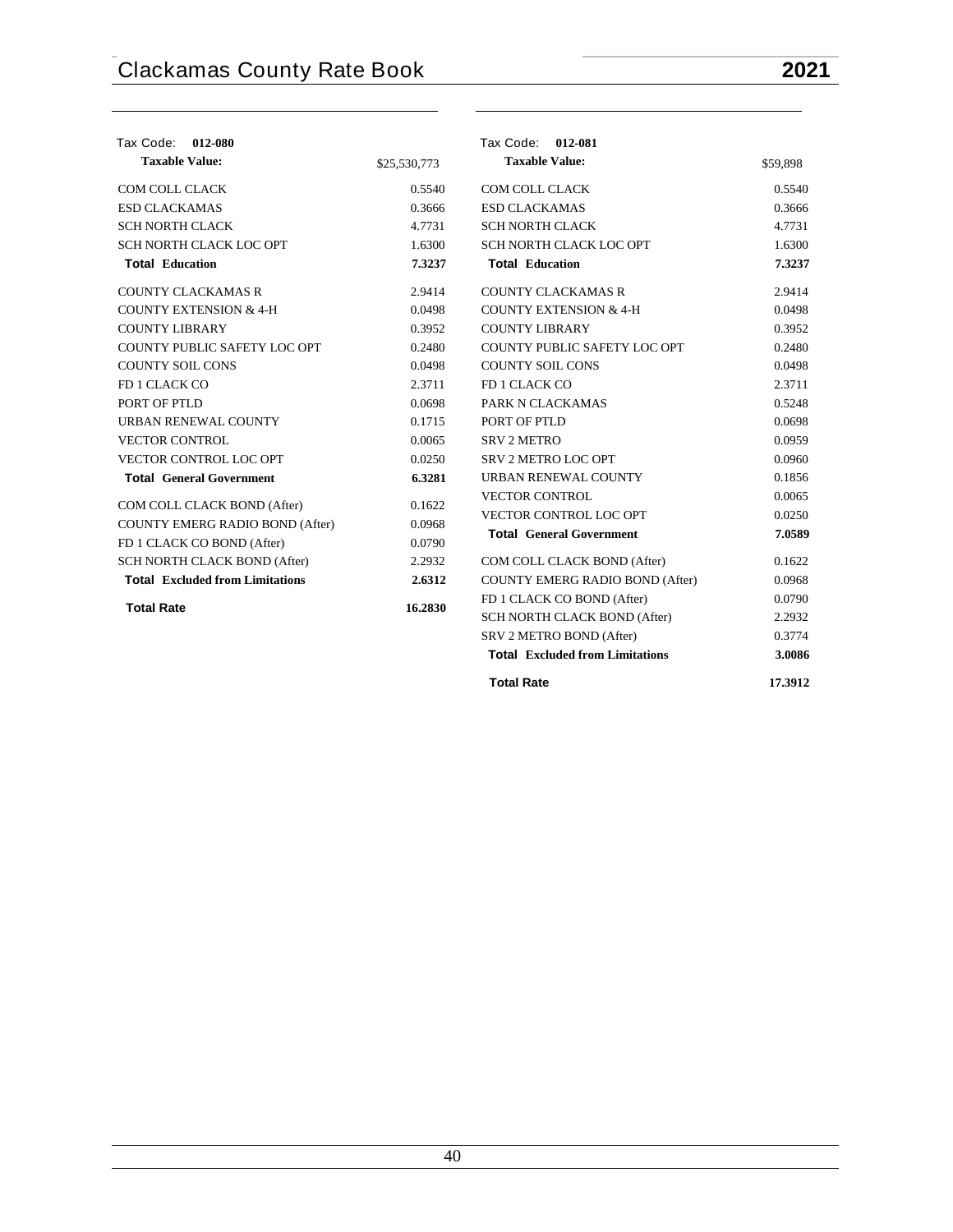| Tax Code: 012-083                      |             | Tax Code: 012-088                      |              |
|----------------------------------------|-------------|----------------------------------------|--------------|
| <b>Taxable Value:</b>                  | \$1,408,129 | <b>Taxable Value:</b>                  | \$26,972,051 |
| COM COLL CLACK                         | 0.5540      | COM COLL CLACK                         | 0.5540       |
| <b>ESD CLACKAMAS</b>                   | 0.3666      | <b>ESD CLACKAMAS</b>                   | 0.3666       |
| <b>SCH NORTH CLACK</b>                 | 4.7731      | <b>SCH NORTH CLACK</b>                 | 4.7731       |
| SCH NORTH CLACK LOC OPT                | 1.6300      | SCH NORTH CLACK LOC OPT                | 1.6300       |
| <b>Total Education</b>                 | 7.3237      | <b>Total Education</b>                 | 7.3237       |
| <b>COUNTY CLACKAMAS R</b>              | 2.9414      | <b>CITY DAMASCUS</b>                   | 0.0000       |
| <b>COUNTY EXTENSION &amp; 4-H</b>      | 0.0498      | <b>COUNTY CLACKAMAS R</b>              | 2.9414       |
| <b>COUNTY LIBRARY</b>                  | 0.3952      | <b>COUNTY EXTENSION &amp; 4-H</b>      | 0.0498       |
| COUNTY PUBLIC SAFETY LOC OPT           | 0.2480      | <b>COUNTY LIBRARY</b>                  | 0.3952       |
| <b>COUNTY SOIL CONS</b>                | 0.0498      | COUNTY PUBLIC SAFETY LOC OPT           | 0.2480       |
| FD 1 CLACK CO                          | 2.3711      | <b>COUNTY SOIL CONS</b>                | 0.0498       |
| PARK N CLACKAMAS                       | 0.5248      | FD 1 CLACK CO                          | 2.3711       |
| PORT OF PTLD                           | 0.0698      | PORT OF PTLD                           | 0.0698       |
| <b>SRV 2 METRO</b>                     | 0.0959      | URBAN RENEWAL COUNTY                   | 0.1715       |
| SRV 2 METRO LOC OPT                    | 0.0960      | <b>VECTOR CONTROL</b>                  | 0.0065       |
| URBAN RENEWAL COUNTY                   | 0.1856      | VECTOR CONTROL LOC OPT                 | 0.0250       |
| <b>VECTOR CONTROL</b>                  | 0.0065      | <b>WTR3 SUNRISE AUTH</b>               | 0.0000       |
| <b>VECTOR CONTROL LOC OPT</b>          | 0.0250      | <b>Total General Government</b>        | 6.3281       |
| WTR CTL 4 CLACK RIVER                  | 0.0000      | COM COLL CLACK BOND (After)            | 0.1622       |
| <b>Total General Government</b>        | 7.0589      | COUNTY EMERG RADIO BOND (After)        | 0.0968       |
| COM COLL CLACK BOND (After)            | 0.1622      | FD 1 CLACK CO BOND (After)             | 0.0790       |
| COUNTY EMERG RADIO BOND (After)        | 0.0968      | SCH NORTH CLACK BOND (After)           | 2.2932       |
| FD 1 CLACK CO BOND (After)             | 0.0790      | <b>Total</b> Excluded from Limitations | 2.6312       |
| <b>SCH NORTH CLACK BOND (After)</b>    | 2.2932      |                                        |              |
| SRV 2 METRO BOND (After)               | 0.3774      | <b>Total Rate</b>                      | 16.2830      |
| <b>Total Excluded from Limitations</b> | 3.0086      |                                        |              |
| <b>Total Rate</b>                      | 17.3912     |                                        |              |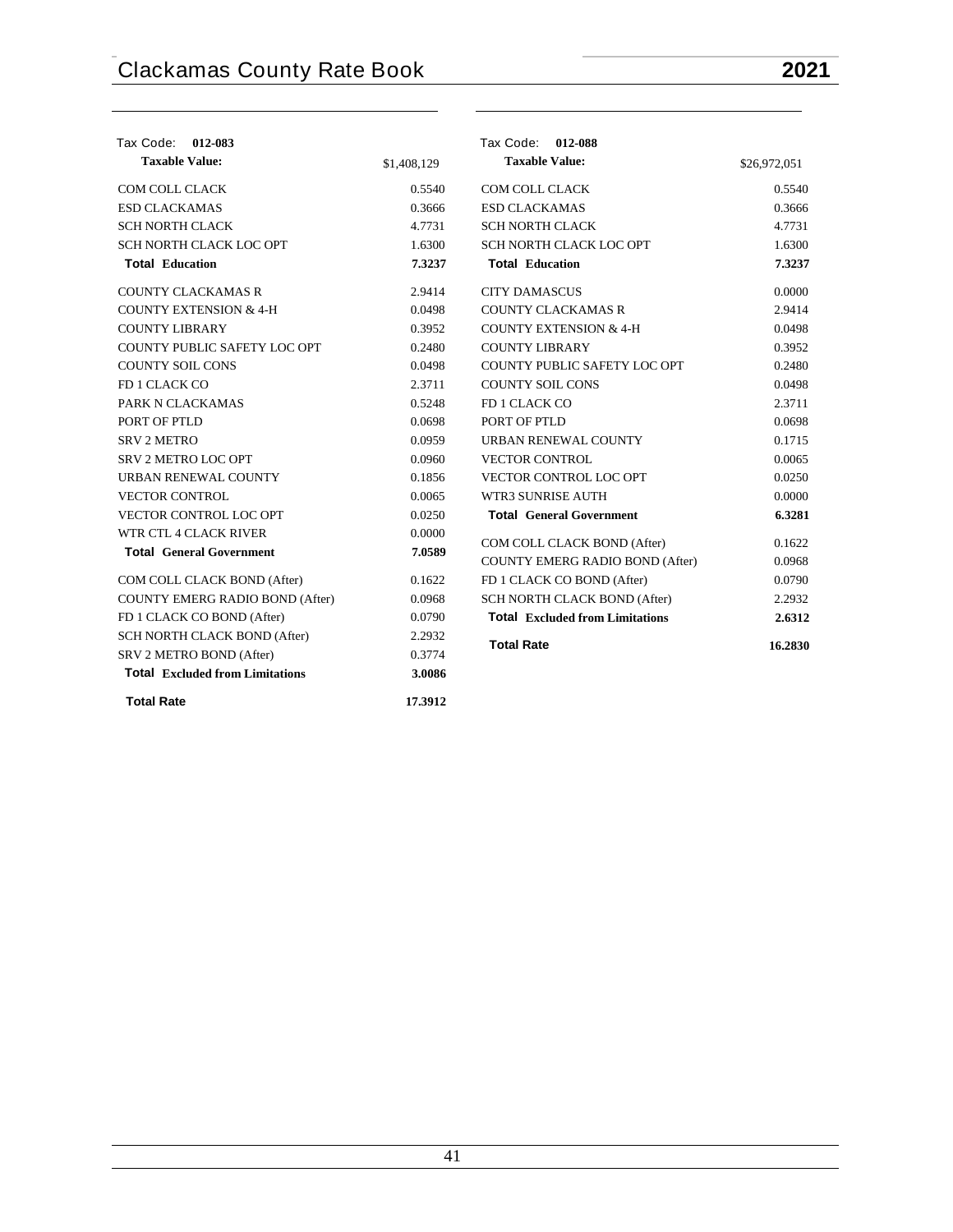| Tax Code:<br>012-089                   |              | Tax Code: 012-091                      |              |
|----------------------------------------|--------------|----------------------------------------|--------------|
| <b>Taxable Value:</b>                  | \$31,979,394 | <b>Taxable Value:</b>                  | \$39,007,695 |
| COM COLL CLACK                         | 0.5540       | COM COLL CLACK                         | 0.5540       |
| <b>ESD CLACKAMAS</b>                   | 0.3666       | <b>ESD CLACKAMAS</b>                   | 0.3666       |
| <b>SCH NORTH CLACK</b>                 | 4.7731       | <b>SCH NORTH CLACK</b>                 | 4.7731       |
| SCH NORTH CLACK LOC OPT                | 1.6300       | SCH NORTH CLACK LOC OPT                | 1.6300       |
| <b>Total Education</b>                 | 7.3237       | <b>Total Education</b>                 | 7.3237       |
| <b>COUNTY CLACKAMAS R</b>              | 2.9414       | <b>COUNTY CLACKAMAS R</b>              | 2.9414       |
| <b>COUNTY EXTENSION &amp; 4-H</b>      | 0.0498       | <b>COUNTY EXTENSION &amp; 4-H</b>      | 0.0498       |
| <b>COUNTY LIBRARY</b>                  | 0.3952       | <b>COUNTY LIBRARY</b>                  | 0.3952       |
| COUNTY PUBLIC SAFETY LOC OPT           | 0.2480       | COUNTY PUBLIC SAFETY LOC OPT           | 0.2480       |
| <b>COUNTY SOIL CONS</b>                | 0.0498       | <b>COUNTY SOIL CONS</b>                | 0.0498       |
| FD 1 CLACK CO                          | 2.3711       | FD 1 CLACK CO                          | 2.3711       |
| PORT OF PTLD                           | 0.0698       | PORT OF PTLD                           | 0.0698       |
| <b>URBAN RENEWAL COUNTY</b>            | 0.1715       | URBAN RENEWAL COUNTY                   | 0.1715       |
| <b>VECTOR CONTROL</b>                  | 0.0065       | <b>VECTOR CONTROL</b>                  | 0.0065       |
| VECTOR CONTROL LOC OPT                 | 0.0250       | VECTOR CONTROL LOC OPT                 | 0.0250       |
| <b>Total General Government</b>        | 6.3281       | WTR CTL 4 CLACK RIVER                  | 0.0000       |
| COM COLL CLACK BOND (After)            | 0.1622       | <b>Total General Government</b>        | 6.3281       |
| COUNTY EMERG RADIO BOND (After)        | 0.0968       | COM COLL CLACK BOND (After)            | 0.1622       |
| FD 1 CLACK CO BOND (After)             | 0.0790       | COUNTY EMERG RADIO BOND (After)        | 0.0968       |
| SCH NORTH CLACK BOND (After)           | 2.2932       | FD 1 CLACK CO BOND (After)             | 0.0790       |
| WTR2 CLK RVR BOND                      | 0.0000       | SCH NORTH CLACK BOND (After)           | 2.2932       |
| <b>Total</b> Excluded from Limitations | 2.6312       | <b>Total Excluded from Limitations</b> | 2.6312       |
| <b>Total Rate</b>                      | 16.2830      | <b>Total Rate</b>                      | 16.2830      |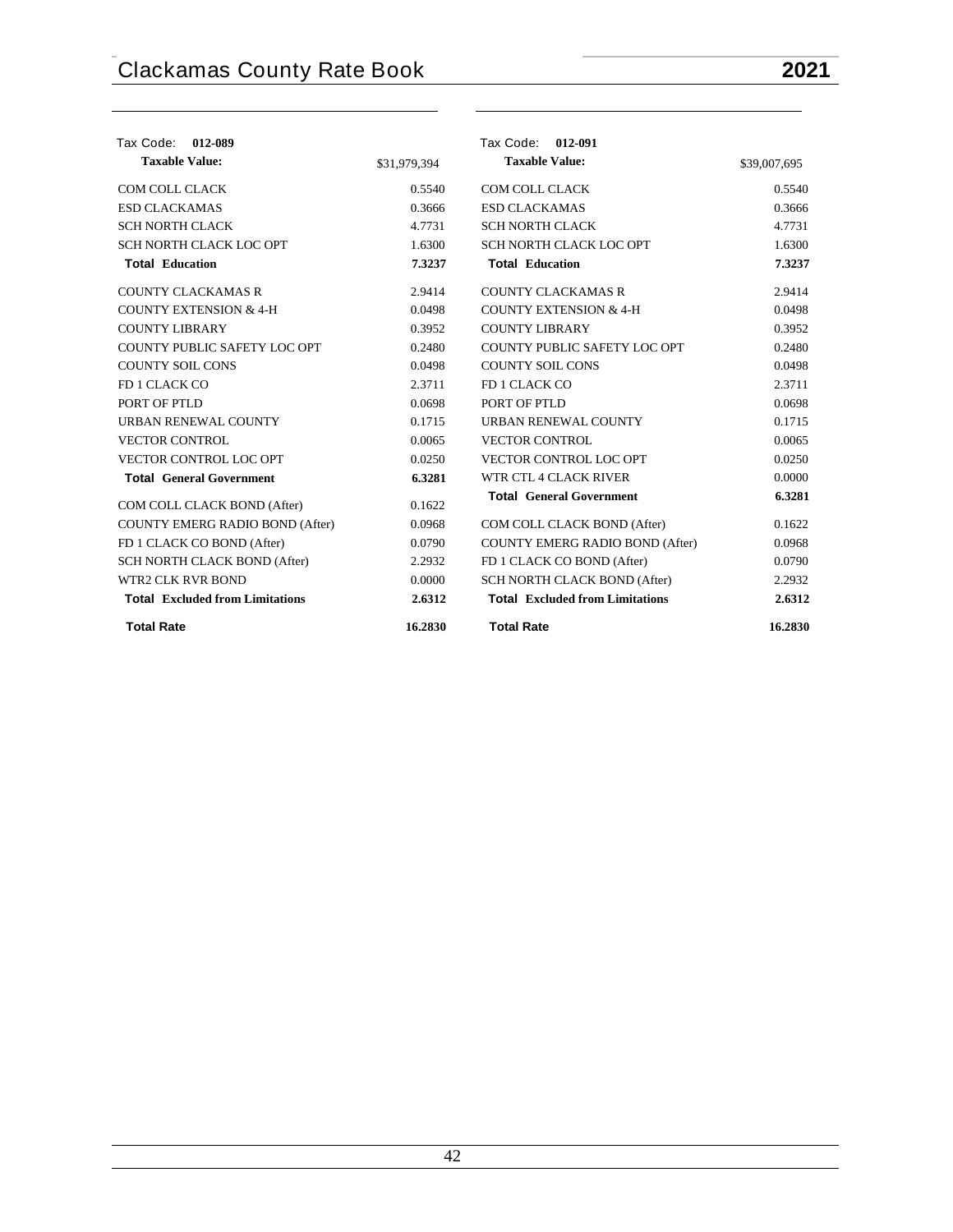| Tax Code:<br>012-092                   |          | Tax Code: 012-093                      |             |
|----------------------------------------|----------|----------------------------------------|-------------|
| <b>Taxable Value:</b>                  | \$91,733 | <b>Taxable Value:</b>                  | \$1,659,792 |
| COM COLL CLACK                         | 0.5540   | COM COLL CLACK                         | 0.5540      |
| <b>ESD CLACKAMAS</b>                   | 0.3666   | <b>ESD CLACKAMAS</b>                   | 0.3666      |
| <b>SCH NORTH CLACK</b>                 | 4.7731   | <b>SCH NORTH CLACK</b>                 | 4.7731      |
| SCH NORTH CLACK LOC OPT                | 1.6300   | SCH NORTH CLACK LOC OPT                | 1.6300      |
| <b>Total Education</b>                 | 7.3237   | <b>Total Education</b>                 | 7.3237      |
| <b>COUNTY CLACKAMAS R</b>              | 2.9414   | <b>COUNTY CLACKAMAS R</b>              | 2.9414      |
| <b>COUNTY EXTENSION &amp; 4-H</b>      | 0.0498   | <b>COUNTY EXTENSION &amp; 4-H</b>      | 0.0498      |
| <b>COUNTY LIBRARY</b>                  | 0.3952   | <b>COUNTY LIBRARY</b>                  | 0.3952      |
| COUNTY PUBLIC SAFETY LOC OPT           | 0.2480   | COUNTY PUBLIC SAFETY LOC OPT           | 0.2480      |
| <b>COUNTY SOIL CONS</b>                | 0.0498   | <b>COUNTY SOIL CONS</b>                | 0.0498      |
| FD 1 CLACK CO                          | 2.3711   | FD 1 CLACK CO                          | 2.3711      |
| PORT OF PTLD                           | 0.0698   | PARK N CLACKAMAS                       | 0.5248      |
| URBAN RENEWAL COUNTY                   | 0.1715   | PORT OF PTLD                           | 0.0698      |
| <b>VECTOR CONTROL</b>                  | 0.0065   | <b>SRV 2 METRO</b>                     | 0.0959      |
| VECTOR CONTROL LOC OPT                 | 0.0250   | SRV 2 METRO LOC OPT                    | 0.0960      |
| WTR CTL 4 CLACK RIVER                  | 0.0000   | URBAN RENEWAL COUNTY                   | 0.1856      |
| <b>Total General Government</b>        | 6.3281   | <b>VECTOR CONTROL</b>                  | 0.0065      |
|                                        | 0.1622   | VECTOR CONTROL LOC OPT                 | 0.0250      |
| COM COLL CLACK BOND (After)            |          | WTR CTL 4 CLACK RIVER                  | 0.0000      |
| COUNTY EMERG RADIO BOND (After)        | 0.0968   | <b>Total General Government</b>        | 7.0589      |
| FD 1 CLACK CO BOND (After)             | 0.0790   |                                        |             |
| SCH NORTH CLACK BOND (After)           | 2.2932   | COM COLL CLACK BOND (After)            | 0.1622      |
| WTR2 CLK RVR BOND                      | 0.0000   | COUNTY EMERG RADIO BOND (After)        | 0.0968      |
| <b>Total Excluded from Limitations</b> | 2.6312   | FD 1 CLACK CO BOND (After)             | 0.0790      |
| <b>Total Rate</b>                      | 16.2830  | SCH NORTH CLACK BOND (After)           | 2.2932      |
|                                        |          | SRV 2 METRO BOND (After)               | 0.3774      |
|                                        |          | <b>WTR2 CLK RVR BOND</b>               | 0.0000      |
|                                        |          | <b>Total Excluded from Limitations</b> | 3.0086      |

| <b>Total Rate</b> | 17.3912 |
|-------------------|---------|
|                   |         |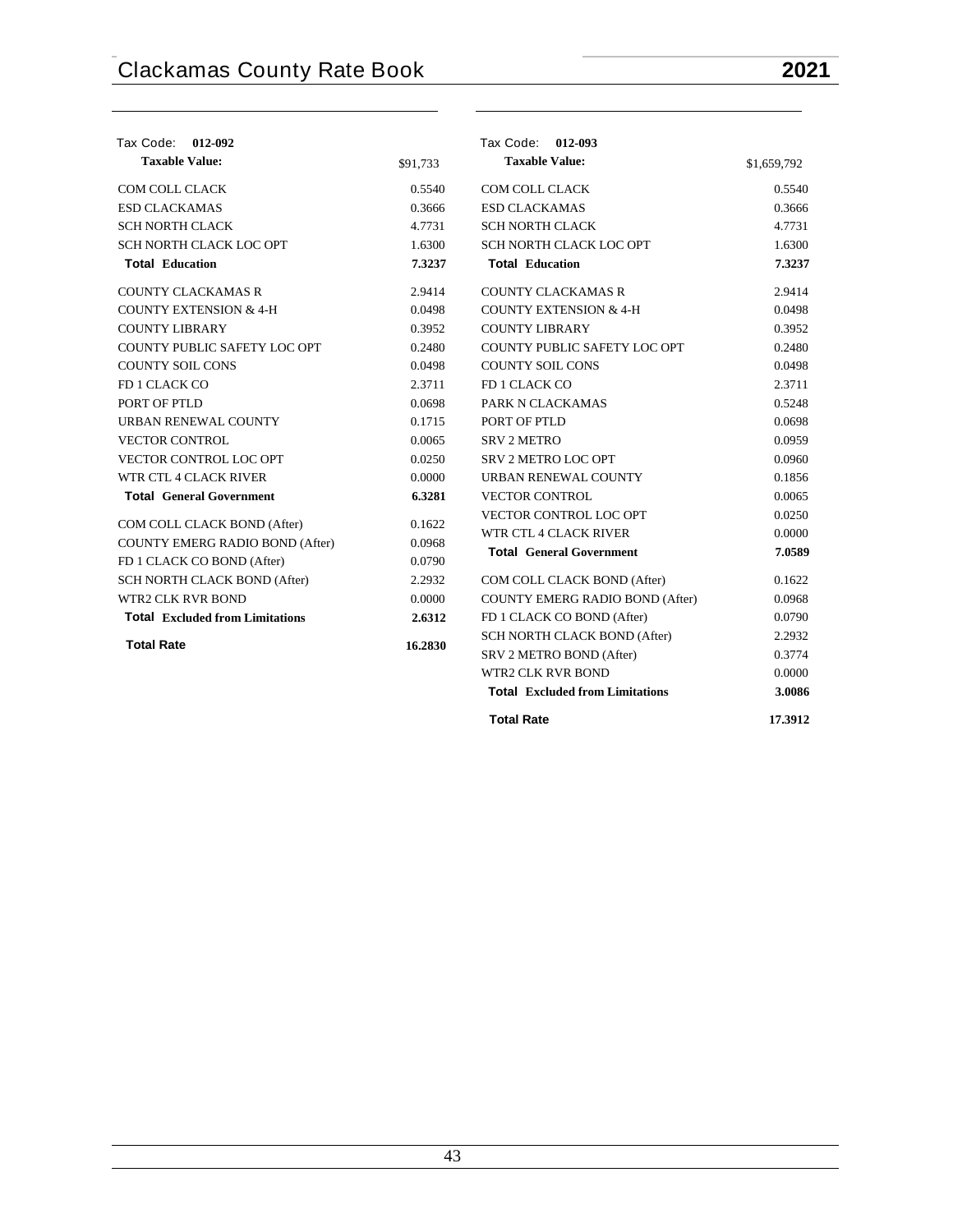| Tax Code: 012-094                      |              | Tax Code: 012-103                      |          |
|----------------------------------------|--------------|----------------------------------------|----------|
| <b>Taxable Value:</b>                  | \$18,016,600 | <b>Taxable Value:</b>                  | \$16,000 |
| COM COLL CLACK                         | 0.5540       | <b>COM COLL CLACK</b>                  | 0.5540   |
| <b>ESD CLACKAMAS</b>                   | 0.3666       | <b>ESD CLACKAMAS</b>                   | 0.3666   |
| <b>SCH NORTH CLACK</b>                 | 4.7731       | <b>SCH NORTH CLACK</b>                 | 4.7731   |
| <b>SCH NORTH CLACK LOC OPT</b>         | 1.6300       | SCH NORTH CLACK LOC OPT                | 1.6300   |
| <b>Total Education</b>                 | 7.3237       | <b>Total Education</b>                 | 7.3237   |
| <b>COUNTY CLACKAMAS R</b>              | 2.9414       | <b>COUNTY CLACKAMAS R</b>              | 2.9414   |
| <b>COUNTY EXTENSION &amp; 4-H</b>      | 0.0498       | <b>COUNTY EXTENSION &amp; 4-H</b>      | 0.0498   |
| <b>COUNTY LAW ENHANCED</b>             | 0.7004       | <b>COUNTY LIBRARY</b>                  | 0.3952   |
| <b>COUNTY LIBRARY</b>                  | 0.3952       | COUNTY PUBLIC SAFETY LOC OPT           | 0.2480   |
| COUNTY PUBLIC SAFETY LOC OPT           | 0.2480       | <b>COUNTY SOIL CONS</b>                | 0.0498   |
| <b>COUNTY SOIL CONS</b>                | 0.0498       | FD 1 CLACK CO                          | 2.3711   |
| FD 1 CLACK CO                          | 2.3711       | PARK N CLACKAMAS                       | 0.5248   |
| PARK N CLACKAMAS                       | 0.5248       | PORT OF PTLD                           | 0.0698   |
| PORT OF PTLD                           | 0.0698       | <b>SRV 2 METRO</b>                     | 0.0959   |
| <b>SRV 2 METRO</b>                     | 0.0959       | <b>SRV 2 METRO LOC OPT</b>             | 0.0960   |
| SRV 2 METRO LOC OPT                    | 0.0960       | URBAN RENEWAL COUNTY                   | 0.1856   |
| URBAN RENEWAL COUNTY                   | 0.2050       | <b>VECTOR CONTROL</b>                  | 0.0065   |
| <b>VECTOR CONTROL</b>                  | 0.0065       | VECTOR CONTROL LOC OPT                 | 0.0250   |
| VECTOR CONTROL LOC OPT                 | 0.0250       | WTR CTL 4 CLACK RIVER                  | 0.0000   |
| <b>Total General Government</b>        | 7.7787       | <b>Total General Government</b>        | 7.0589   |
| COM COLL CLACK BOND (After)            | 0.1622       | COM COLL CLACK BOND (After)            | 0.1622   |
| COUNTY EMERG RADIO BOND (After)        | 0.0968       | COUNTY EMERG RADIO BOND (After)        | 0.0968   |
| FD 1 CLACK CO BOND (After)             | 0.0790       | FD 1 CLACK CO BOND (After)             | 0.0790   |
| SCH NORTH CLACK BOND (After)           | 2.2932       | SCH NORTH CLACK BOND (After)           | 2.2932   |
| <b>SRV 1 CO BOND</b>                   | 0.0000       | <b>SRV 1 CO BOND</b>                   | 0.0000   |
| SRV 2 METRO BOND (After)               | 0.3774       | SRV 2 METRO BOND (After)               | 0.3774   |
| <b>Total Excluded from Limitations</b> | 3.0086       | <b>WTR2 CLK RVR BOND</b>               | 0.0000   |
| <b>Total Rate</b>                      | 18.1110      | <b>Total Excluded from Limitations</b> | 3.0086   |
|                                        |              | <b>Total Rate</b>                      | 17.3912  |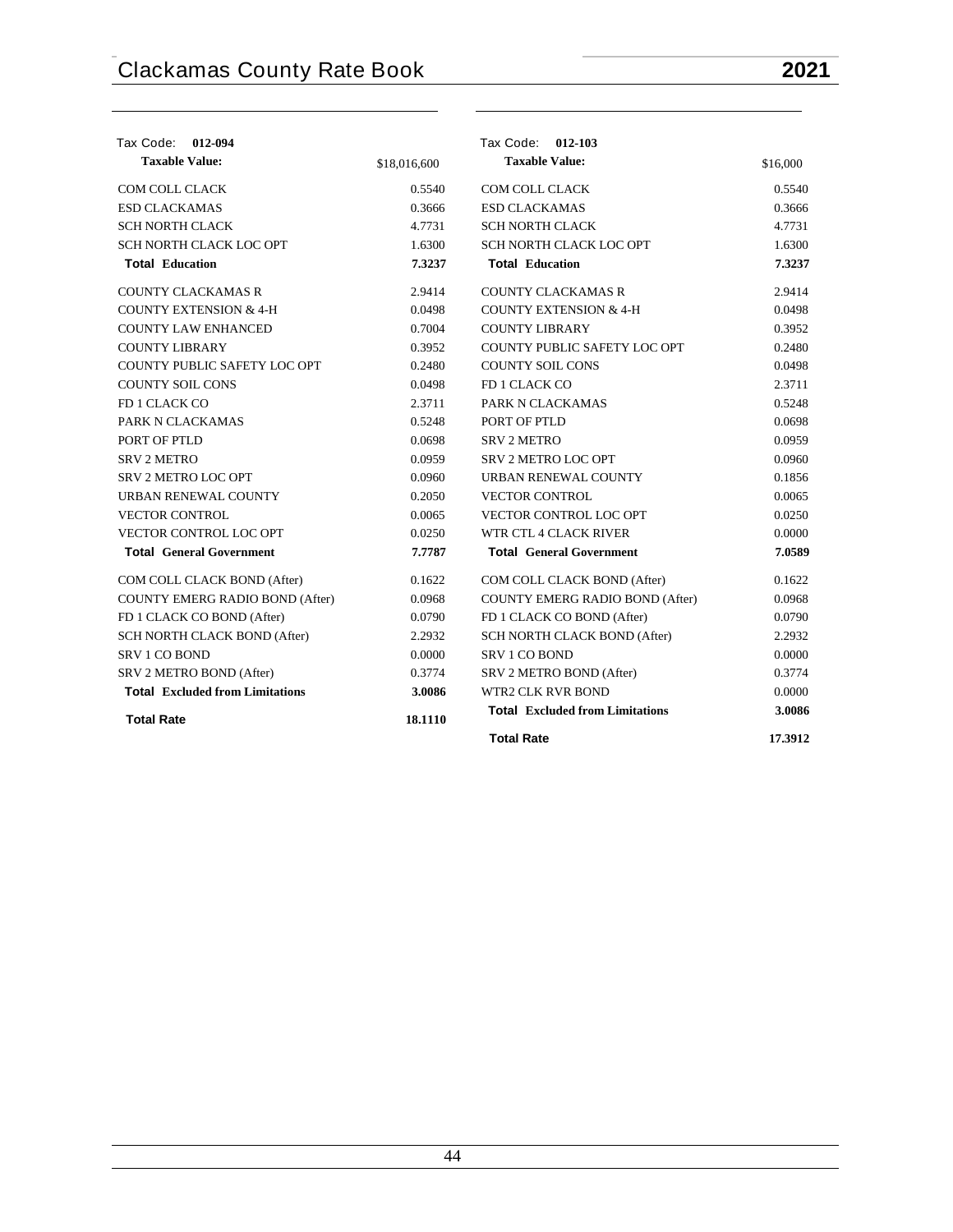| Tax Code: 012-115                      |              | Tax Code: 012-118                      |              |
|----------------------------------------|--------------|----------------------------------------|--------------|
| <b>Taxable Value:</b>                  | \$10,007,734 | <b>Taxable Value:</b>                  | \$72,172,011 |
| <b>COM COLL CLACK</b>                  | 0.5540       | <b>COM COLL CLACK</b>                  | 0.5467       |
| <b>ESD CLACKAMAS</b>                   | 0.3666       | <b>ESD CLACKAMAS</b>                   | 0.3618       |
| <b>SCH NORTH CLACK</b>                 | 4.7731       | <b>SCH NORTH CLACK</b>                 | 4.7088       |
| SCH NORTH CLACK LOC OPT                | 1.6300       | SCH NORTH CLACK LOC OPT                | 1.6300       |
| <b>Total Education</b>                 | 7.3237       | <b>Total Education</b>                 | 7.2473       |
| <b>COUNTY CLACKAMAS R</b>              | 2.9414       | <b>CITY MILWAUKIE</b>                  | 4.0551       |
| <b>COUNTY EXTENSION &amp; 4-H</b>      | 0.0498       | COUNTY CLACKAMAS C                     | 2.3714       |
| <b>COUNTY LIBRARY</b>                  | 0.3952       | <b>COUNTY EXTENSION &amp; 4-H</b>      | 0.0492       |
| COUNTY PUBLIC SAFETY LOC OPT           | 0.2480       | <b>COUNTY LIBRARY</b>                  | 0.3900       |
| <b>COUNTY SOIL CONS</b>                | 0.0498       | COUNTY PUBLIC SAFETY LOC OPT           | 0.2480       |
| FD 1 CLACK CO                          | 2.3711       | <b>COUNTY SOIL CONS</b>                | 0.0492       |
| PORT OF PTLD                           | 0.0698       | FD 1 CLACK CO                          | 2.3282       |
| <b>SRV 2 METRO</b>                     | 0.0959       | PARK N CLACKAMAS                       | 0.5177       |
| <b>SRV 2 METRO LOC OPT</b>             | 0.0960       | PORT OF PTLD                           | 0.0689       |
| URBAN RENEWAL COUNTY                   | 0.1722       | <b>ROAD DIST 4 MIL</b>                 | 0.0000       |
| <b>VECTOR CONTROL</b>                  | 0.0065       | <b>SRV 2 METRO</b>                     | 0.0947       |
| <b>VECTOR CONTROL LOC OPT</b>          | 0.0250       | <b>SRV 2 METRO LOC OPT</b>             | 0.0960       |
| WTR3 SUNRISE AUTH                      | 0.0000       | URBAN RENEWAL COUNTY                   | 0.1788       |
| <b>Total General Government</b>        | 6.5207       | URBAN RENEWAL MILWAUKIE                | 0.2209       |
| COM COLL CLACK BOND (After)            | 0.1622       | <b>VECTOR CONTROL</b>                  | 0.0065       |
| COUNTY EMERG RADIO BOND (After)        | 0.0968       | <b>VECTOR CONTROL LOC OPT</b>          | 0.0250       |
| FD 1 CLACK CO BOND (After)             | 0.0790       | <b>Total General Government</b>        | 10.6996      |
| SCH NORTH CLACK BOND (After)           | 2.2932       | CITY MILWAUKIE BOND (After)            | 0.3577       |
| SRV 2 METRO BOND (After)               | 0.3774       | COM COLL CLACK BOND (After)            | 0.1622       |
| <b>Total Excluded from Limitations</b> | 3.0086       | COUNTY EMERG RADIO BOND (After)        | 0.0968       |
|                                        |              | FD 1 CLACK CO BOND (After)             | 0.0790       |
| <b>Total Rate</b>                      | 16.8530      | SCH NORTH CLACK BOND (After)           | 2.2932       |
|                                        |              | SRV 2 METRO BOND (After)               | 0.3774       |
|                                        |              | TRANS TRIMET BOND (AFTER)              | 0.0000       |
|                                        |              | <b>WTR2 CLK RVR BOND</b>               | 0.0000       |
|                                        |              | <b>Total Excluded from Limitations</b> | 3.3663       |
|                                        |              | <b>Total Rate</b>                      | 21.3132      |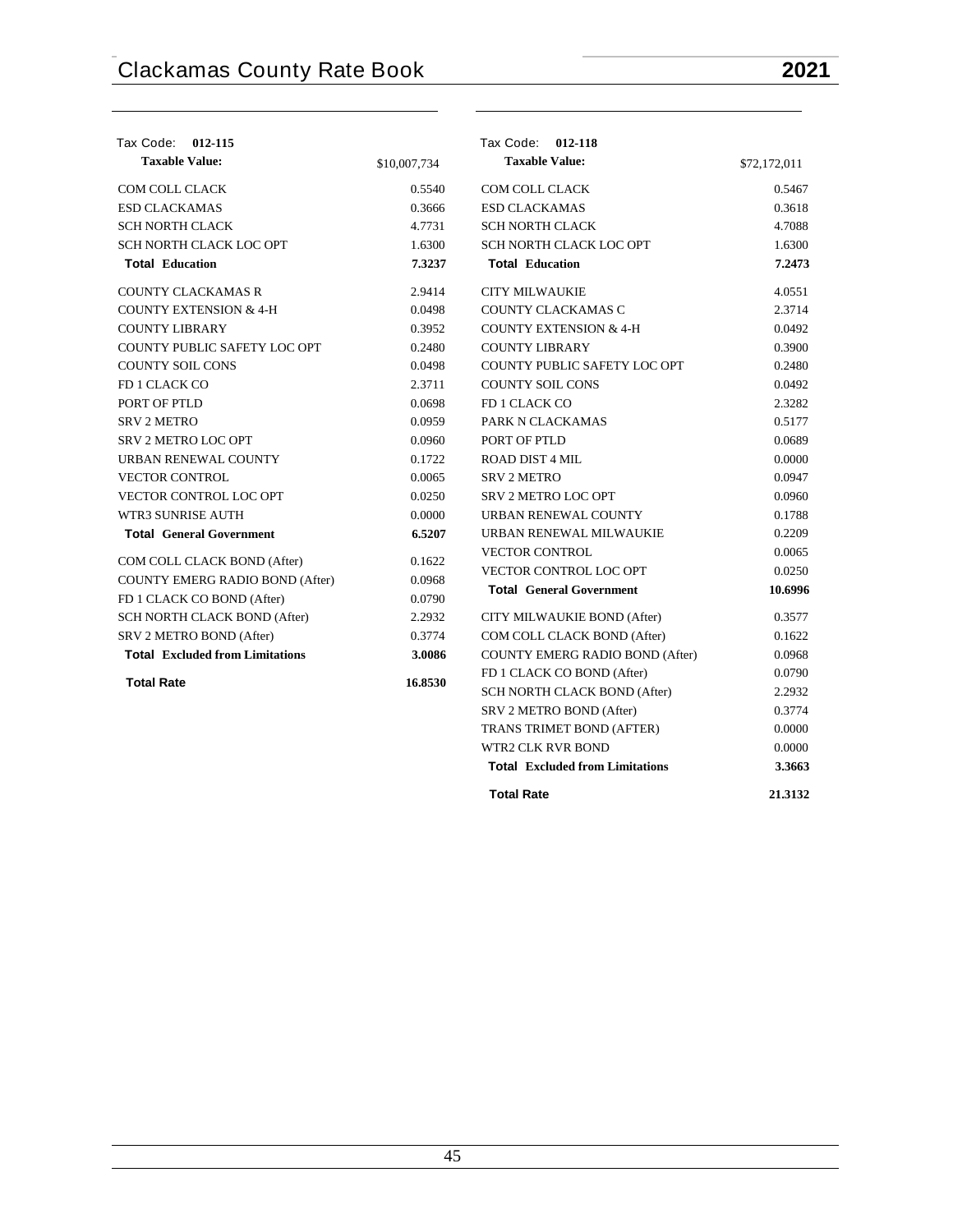| <b>Tax Code:</b><br>012-130            |              | Tax Code: 012-133                      |             |
|----------------------------------------|--------------|----------------------------------------|-------------|
| <b>Taxable Value:</b>                  | \$15,858,009 | <b>Taxable Value:</b>                  | \$6,736,268 |
| COM COLL CLACK                         | 0.5540       | COM COLL CLACK                         | 0.5467      |
| <b>ESD CLACKAMAS</b>                   | 0.3666       | <b>ESD CLACKAMAS</b>                   | 0.3618      |
| <b>SCH NORTH CLACK</b>                 | 4.7731       | <b>SCH NORTH CLACK</b>                 | 4.7088      |
| SCH NORTH CLACK LOC OPT                | 1.6300       | SCH NORTH CLACK LOC OPT                | 1.6300      |
| <b>Total Education</b>                 | 7.3237       | <b>Total Education</b>                 | 7.2473      |
| <b>CITY JOHNSON</b>                    | 0.0000       | <b>CITY MILWAUKIE</b>                  | 4.0551      |
| <b>COUNTY CLACKAMAS R</b>              | 2.9414       | COUNTY CLACKAMAS C                     | 2.3714      |
| <b>COUNTY LAW ENHANCED</b>             | 0.7004       | <b>COUNTY EXTENSION &amp; 4-H</b>      | 0.0492      |
| COUNTY PUBLIC SAFETY LOC OPT           | 0.2480       | <b>COUNTY LIBRARY</b>                  | 0.3900      |
| <b>COUNTY SOIL CONS</b>                | 0.0498       | COUNTY PUBLIC SAFETY LOC OPT           | 0.2480      |
| FD 1 CLACK CO                          | 2.3711       | <b>COUNTY SOIL CONS</b>                | 0.0492      |
| PORT OF PTLD                           | 0.0698       | FD 1 CLACK CO                          | 2.3282      |
| ROAD DIST 16 JC                        | 0.0000       | PARK N CLACKAMAS                       | 0.5177      |
| <b>SRV 2 METRO</b>                     | 0.0959       | PORT OF PTLD                           | 0.0689      |
| SRV 2 METRO LOC OPT                    | 0.0960       | <b>ROAD DIST 4 MIL</b>                 | 0.0000      |
| URBAN RENEWAL COUNTY                   | 0.1892       | <b>SRV 2 METRO</b>                     | 0.0947      |
| <b>VECTOR CONTROL</b>                  | 0.0065       | SRV 2 METRO LOC OPT                    | 0.0960      |
| <b>VECTOR CONTROL LOC OPT</b>          | 0.0250       | URBAN RENEWAL COUNTY                   | 0.1788      |
| <b>Total General Government</b>        | 6.7931       | URBAN RENEWAL MILWAUKIE                | 0.2209      |
| COM COLL CLACK BOND (After)            | 0.1622       | <b>VECTOR CONTROL</b>                  | 0.0065      |
| <b>COUNTY EMERG RADIO BOND (After)</b> | 0.0968       | VECTOR CONTROL LOC OPT                 | 0.0250      |
| FD 1 CLACK CO BOND (After)             | 0.0790       | <b>Total General Government</b>        | 10.6996     |
| SCH NORTH CLACK BOND (After)           | 2.2932       | CITY MILWAUKIE BOND (After)            | 0.3577      |
| SRV 2 METRO BOND (After)               | 0.3774       | COM COLL CLACK BOND (After)            | 0.1622      |
| <b>WTR2 CLK RVR BOND</b>               | 0.0000       | COUNTY EMERG RADIO BOND (After)        | 0.0968      |
| <b>Total Excluded from Limitations</b> | 3.0086       | FD 1 CLACK CO BOND (After)             | 0.0790      |
|                                        |              | SCH NORTH CLACK BOND (After)           | 2.2932      |
| <b>Total Rate</b>                      | 17.1254      | SRV 2 METRO BOND (After)               | 0.3774      |
|                                        |              | TRANS TRIMET BOND (AFTER)              | 0.0000      |
|                                        |              | <b>Total Excluded from Limitations</b> | 3.3663      |
|                                        |              |                                        |             |

**Total Rate 21.3132**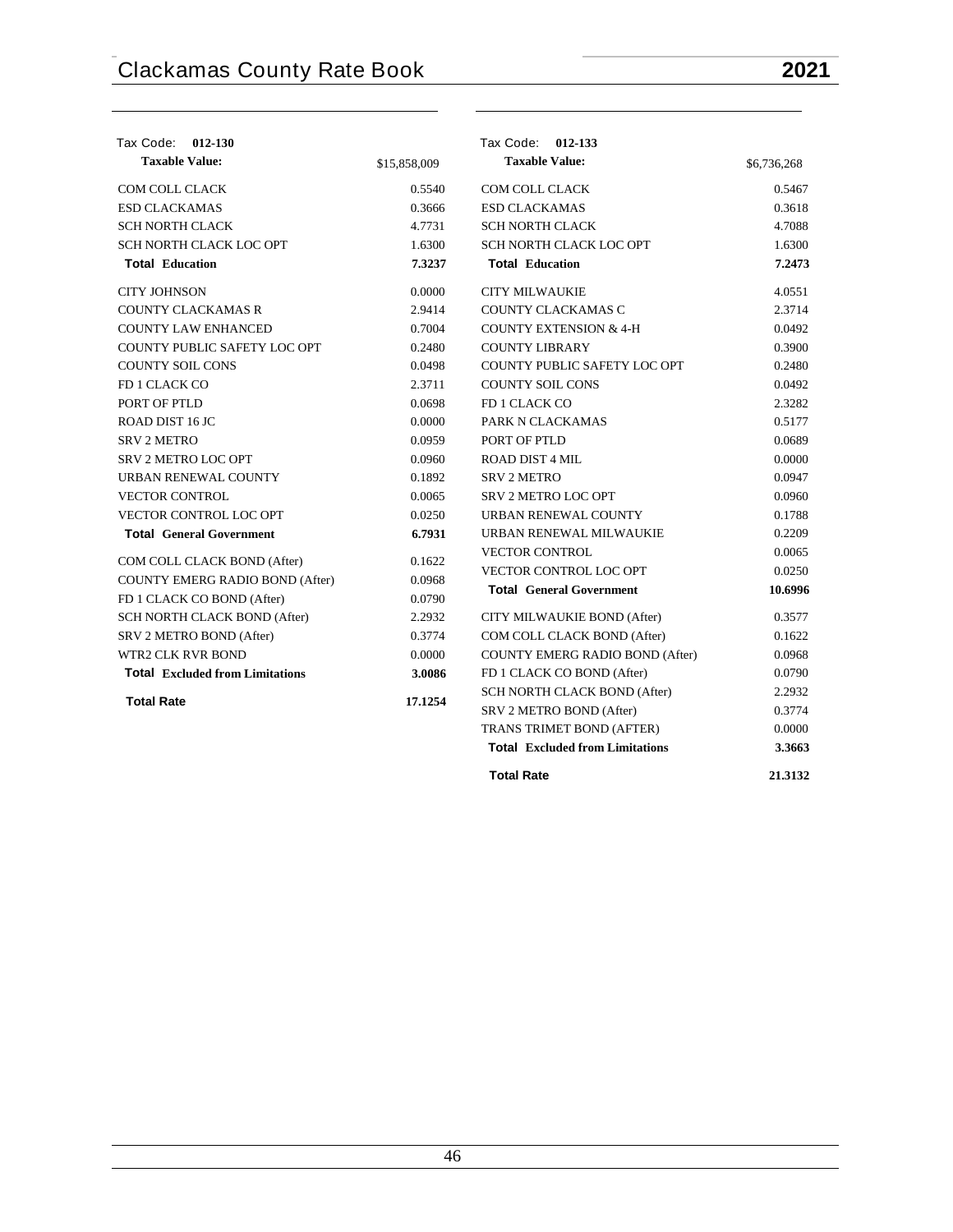| Tax Code:<br>012-149                   |                 | Tax Code:<br>012-151                                     |             |
|----------------------------------------|-----------------|----------------------------------------------------------|-------------|
| <b>Taxable Value:</b>                  | \$2,635,619,955 | <b>Taxable Value:</b>                                    | \$1,256,185 |
| COM COLL CLACK                         | 0.5355          | <b>COM COLL CLACK</b>                                    | 0.5540      |
| <b>ESD CLACKAMAS</b>                   | 0.3544          | <b>ESD CLACKAMAS</b>                                     | 0.3666      |
| <b>SCH NORTH CLACK</b>                 | 4.6114          | <b>SCH NORTH CLACK</b>                                   | 4.7731      |
| SCH NORTH CLACK LOC OPT                | 1.6300          | SCH NORTH CLACK LOC OPT                                  | 1.6300      |
| <b>Total Education</b>                 | 7.1313          | <b>Total Education</b>                                   | 7.3237      |
| CITY HAPPY VALLEY                      | 0.6494          | <b>COUNTY CLACKAMAS R</b>                                | 2.9414      |
| CITY HAPPY VALLEY LOC OPT              | 1.9200          | <b>COUNTY EXTENSION &amp; 4-H</b>                        | 0.0498      |
| COUNTY CLACKAMAS C                     | 2.3254          | <b>COUNTY LIBRARY</b>                                    | 0.3952      |
| <b>COUNTY EXTENSION &amp; 4-H</b>      | 0.0482          | COUNTY PUBLIC SAFETY LOC OPT                             | 0.2480      |
| <b>COUNTY LIBRARY</b>                  | 0.3824          | <b>COUNTY SOIL CONS</b>                                  | 0.0498      |
| COUNTY PUBLIC SAFETY LOC OPT           | 0.2480          | FD 1 CLACK CO                                            | 2.3711      |
| <b>COUNTY SOIL CONS</b>                | 0.0482          | PORT OF PTLD                                             | 0.0698      |
| FD 1 CLACK CO                          | 2.2935          | <b>SRV 2 METRO</b>                                       | 0.0959      |
| PORT OF PTLD                           | 0.0676          | <b>SRV 2 METRO LOC OPT</b>                               | 0.0960      |
| ROAD DIST 11 HV                        | 0.0000          | URBAN RENEWAL COUNTY                                     | 0.1722      |
| <b>SRV 2 METRO</b>                     | 0.0928          | <b>VECTOR CONTROL</b>                                    | 0.0065      |
| SRV 2 METRO LOC OPT                    | 0.0960          | VECTOR CONTROL LOC OPT                                   | 0.0250      |
| URBAN RENEWAL COUNTY                   | 0.1381          | <b>Total General Government</b>                          | 6.5207      |
| URBAN RENEWAL HAPPY VALLEY             | 0.3908          | COM COLL CLACK BOND (After)                              | 0.1622      |
| <b>VECTOR CONTROL</b>                  | 0.0063          | COUNTY EMERG RADIO BOND (After)                          | 0.0968      |
| VECTOR CONTROL LOC OPT                 | 0.0250          |                                                          | 0.0790      |
| WTR3 SUNRISE AUTH                      | 0.0000          | FD 1 CLACK CO BOND (After)                               | 2.2932      |
| <b>Total General Government</b>        | 8.7317          | SCH NORTH CLACK BOND (After)<br>SRV 2 METRO BOND (After) | 0.3774      |
| COM COLL CLACK BOND (After)            | 0.1622          | <b>Total Excluded from Limitations</b>                   | 3.0086      |
| COUNTY EMERG RADIO BOND (After)        | 0.0968          |                                                          |             |
| FD 1 CLACK CO BOND (After)             | 0.0790          | <b>Total Rate</b>                                        | 16.8530     |
| SCH NORTH CLACK BOND (After)           | 2.2932          |                                                          |             |
| <b>SRV 1 CO BOND</b>                   | 0.0000          |                                                          |             |
| SRV 2 METRO BOND (After)               | 0.3774          |                                                          |             |
| TRANS TRIMET BOND (AFTER)              | 0.0000          |                                                          |             |
| <b>Total Excluded from Limitations</b> | 3.0086          |                                                          |             |

**Total Rate 18.8716**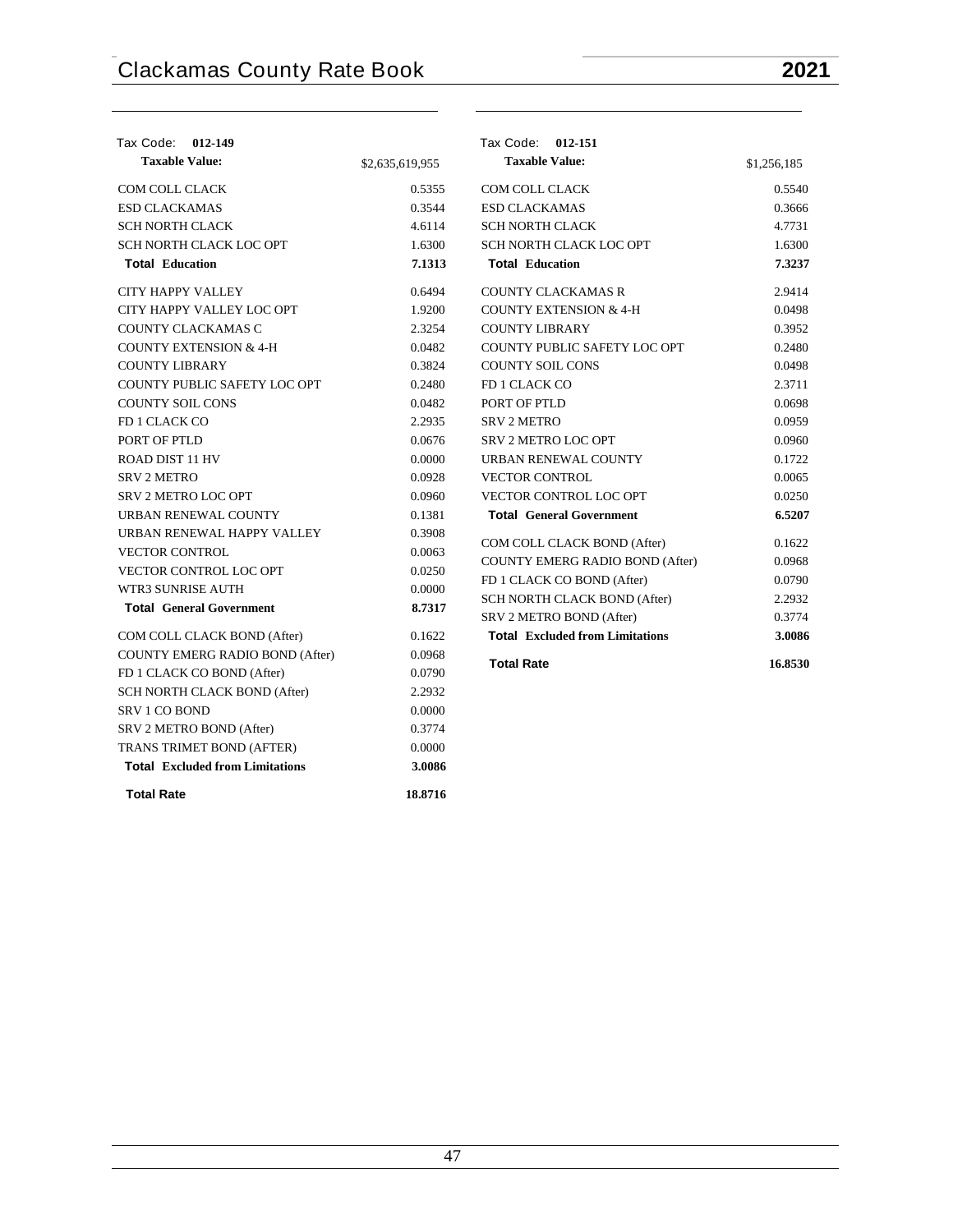| <b>Tax Code:</b><br>012-152            |           | Tax Code: 012-153                      |          |
|----------------------------------------|-----------|----------------------------------------|----------|
| <b>Taxable Value:</b>                  | \$334,530 | <b>Taxable Value:</b>                  | \$76,828 |
| COM COLL CLACK                         | 0.5540    | COM COLL CLACK                         | 0.5540   |
| <b>ESD CLACKAMAS</b>                   | 0.3666    | <b>ESD CLACKAMAS</b>                   | 0.3666   |
| <b>SCH NORTH CLACK</b>                 | 4.7731    | <b>SCH NORTH CLACK</b>                 | 4.7731   |
| SCH NORTH CLACK LOC OPT                | 1.6300    | SCH NORTH CLACK LOC OPT                | 1.6300   |
| <b>Total Education</b>                 | 7.3237    | <b>Total Education</b>                 | 7.3237   |
| <b>COUNTY CLACKAMAS R</b>              | 2.9414    | <b>CITY DAMASCUS</b>                   | 0.0000   |
| <b>COUNTY EXTENSION &amp; 4-H</b>      | 0.0498    | <b>COUNTY CLACKAMAS R</b>              | 2.9414   |
| <b>COUNTY LIBRARY</b>                  | 0.3952    | <b>COUNTY EXTENSION &amp; 4-H</b>      | 0.0498   |
| COUNTY PUBLIC SAFETY LOC OPT           | 0.2480    | <b>COUNTY LIBRARY</b>                  | 0.3952   |
| <b>COUNTY SOIL CONS</b>                | 0.0498    | COUNTY PUBLIC SAFETY LOC OPT           | 0.2480   |
| FD 1 CLACK CO                          | 2.3711    | <b>COUNTY SOIL CONS</b>                | 0.0498   |
| PORT OF PTLD                           | 0.0698    | FD 1 CLACK CO                          | 2.3711   |
| <b>SRV 2 METRO</b>                     | 0.0959    | PORT OF PTLD                           | 0.0698   |
| SRV 2 METRO LOC OPT                    | 0.0960    | <b>SRV 2 METRO</b>                     | 0.0959   |
| URBAN RENEWAL COUNTY                   | 0.1722    | <b>SRV 2 METRO LOC OPT</b>             | 0.0960   |
| <b>VECTOR CONTROL</b>                  | 0.0065    | URBAN RENEWAL COUNTY                   | 0.1722   |
| VECTOR CONTROL LOC OPT                 | 0.0250    | <b>VECTOR CONTROL</b>                  | 0.0065   |
| <b>Total General Government</b>        | 6.5207    | VECTOR CONTROL LOC OPT                 | 0.0250   |
| COM COLL CLACK BOND (After)            | 0.1622    | WTR CTL 4 CLACK RIVER                  | 0.0000   |
| COUNTY EMERG RADIO BOND (After)        | 0.0968    | <b>Total General Government</b>        | 6.5207   |
| FD 1 CLACK CO BOND (After)             | 0.0790    | COM COLL CLACK BOND (After)            | 0.1622   |
| SCH NORTH CLACK BOND (After)           | 2.2932    | COUNTY EMERG RADIO BOND (After)        | 0.0968   |
| SRV 2 METRO BOND (After)               | 0.3774    | FD 1 CLACK CO BOND (After)             | 0.0790   |
| <b>Total Excluded from Limitations</b> | 3.0086    | SCH NORTH CLACK BOND (After)           | 2.2932   |
|                                        |           | SRV 2 METRO BOND (After)               | 0.3774   |
| <b>Total Rate</b>                      | 16.8530   | <b>Total Excluded from Limitations</b> | 3.0086   |
|                                        |           |                                        |          |
|                                        |           | <b>Total Rate</b>                      | 16.8530  |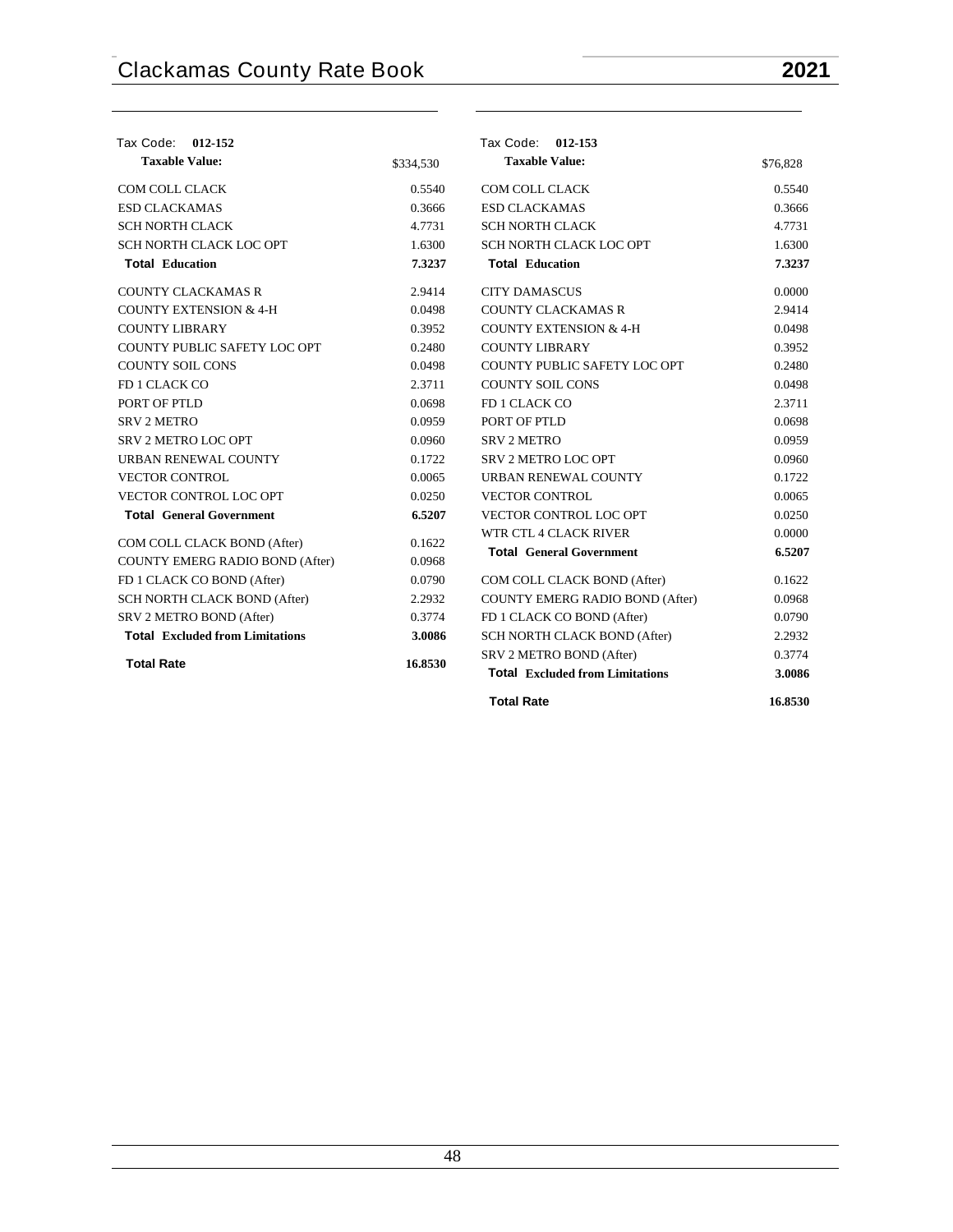| Tax Code: 012-158                      |               | Tax Code: 012-162                      |             |
|----------------------------------------|---------------|----------------------------------------|-------------|
| <b>Taxable Value:</b>                  | \$365,938,863 | <b>Taxable Value:</b>                  | \$7,101,425 |
| COM COLL CLACK                         | 0.5355        | COM COLL CLACK                         | 0.5540      |
| <b>ESD CLACKAMAS</b>                   | 0.3544        | <b>ESD CLACKAMAS</b>                   | 0.3666      |
| <b>SCH NORTH CLACK</b>                 | 4.6114        | <b>SCH NORTH CLACK</b>                 | 4.7731      |
| SCH NORTH CLACK LOC OPT                | 1.6300        | SCH NORTH CLACK LOC OPT                | 1.6300      |
| <b>Total Education</b>                 | 7.1313        | <b>Total Education</b>                 | 7.3237      |
| <b>CITY HAPPY VALLEY</b>               | 0.6494        | <b>COUNTY CLACKAMAS R</b>              | 2.9414      |
| CITY HAPPY VALLEY LOC OPT              | 1.9200        | <b>COUNTY EXTENSION &amp; 4-H</b>      | 0.0498      |
| COUNTY CLACKAMAS C                     | 2.3254        | <b>COUNTY LIBRARY</b>                  | 0.3952      |
| <b>COUNTY EXTENSION &amp; 4-H</b>      | 0.0482        | COUNTY PUBLIC SAFETY LOC OPT           | 0.2480      |
| <b>COUNTY LIBRARY</b>                  | 0.3824        | <b>COUNTY SOIL CONS</b>                | 0.0498      |
| COUNTY PUBLIC SAFETY LOC OPT           | 0.2480        | FD 1 CLACK CO                          | 2.3711      |
| <b>COUNTY SOIL CONS</b>                | 0.0482        | PORT OF PTLD                           | 0.0698      |
| FD 1 CLACK CO                          | 2.2935        | URBAN RENEWAL COUNTY                   | 0.1715      |
| PORT OF PTLD                           | 0.0676        | <b>VECTOR CONTROL</b>                  | 0.0065      |
| ROAD DIST 11 HV                        | 0.0000        | <b>VECTOR CONTROL LOC OPT</b>          | 0.0250      |
| <b>SRV 2 METRO</b>                     | 0.0928        | <b>Total General Government</b>        | 6.3281      |
| <b>SRV 2 METRO LOC OPT</b>             | 0.0960        |                                        |             |
| URBAN RENEWAL COUNTY                   | 0.1381        | COM COLL CLACK BOND (After)            | 0.1622      |
| URBAN RENEWAL HAPPY VALLEY             | 0.3908        | COUNTY EMERG RADIO BOND (After)        | 0.0968      |
| <b>VECTOR CONTROL</b>                  | 0.0063        | FD 1 CLACK CO BOND (After)             | 0.0790      |
| <b>VECTOR CONTROL LOC OPT</b>          | 0.0250        | SCH NORTH CLACK BOND (After)           | 2.2932      |
| WTR3 SUNRISE AUTH                      | 0.0000        | <b>Total Excluded from Limitations</b> | 2.6312      |
| <b>Total General Government</b>        | 8.7317        | <b>Total Rate</b>                      | 16.2830     |
| COM COLL CLACK BOND (After)            | 0.1622        |                                        |             |
| COUNTY EMERG RADIO BOND (After)        | 0.0968        |                                        |             |
| FD 1 CLACK CO BOND (After)             | 0.0790        |                                        |             |
| SCH NORTH CLACK BOND (After)           | 2.2932        |                                        |             |
| SRV 1 CO BOND                          | 0.0000        |                                        |             |
| SRV 2 METRO BOND (After)               | 0.3774        |                                        |             |
| <b>Total Excluded from Limitations</b> | 3.0086        |                                        |             |
| <b>Total Rate</b>                      | 18.8716       |                                        |             |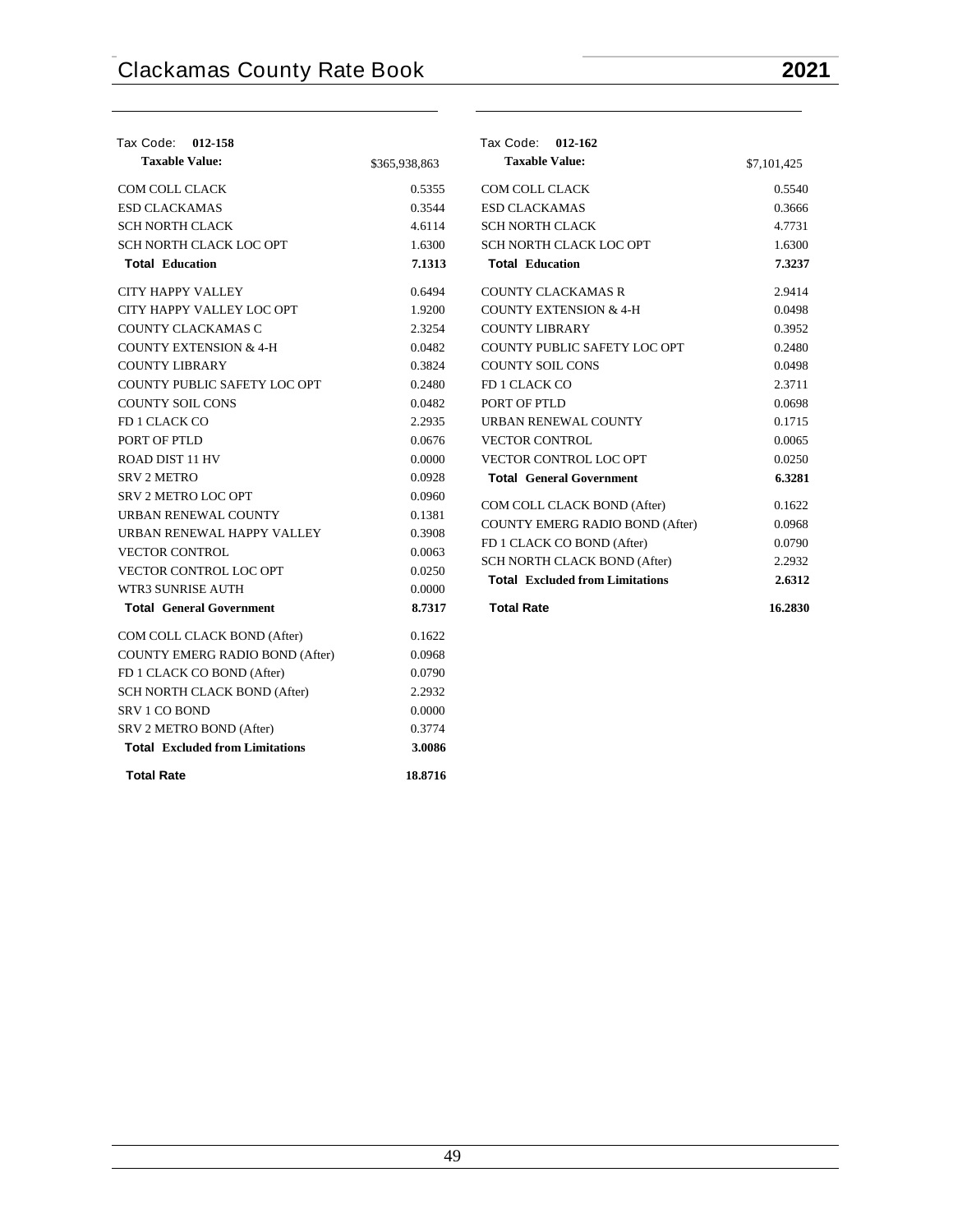| Tax Code: 012-163                      |              | Tax Code: 012-166                      |             |
|----------------------------------------|--------------|----------------------------------------|-------------|
| <b>Taxable Value:</b>                  | \$58,368,879 | <b>Taxable Value:</b>                  | \$1,904,065 |
| COM COLL CLACK                         | 0.5540       | COM COLL CLACK                         | 0.5540      |
| <b>ESD CLACKAMAS</b>                   | 0.3666       | <b>ESD CLACKAMAS</b>                   | 0.3666      |
| <b>SCH NORTH CLACK</b>                 | 4.7731       | <b>SCH NORTH CLACK</b>                 | 4.7731      |
| SCH NORTH CLACK LOC OPT                | 1.6300       | SCH NORTH CLACK LOC OPT                | 1.6300      |
| <b>Total Education</b>                 | 7.3237       | <b>Total Education</b>                 | 7.3237      |
| <b>COUNTY CLACKAMAS R</b>              | 2.9414       | <b>COUNTY CLACKAMAS R</b>              | 2.9414      |
| <b>COUNTY EXTENSION &amp; 4-H</b>      | 0.0498       | <b>COUNTY EXTENSION &amp; 4-H</b>      | 0.0498      |
| <b>COUNTY LIBRARY</b>                  | 0.3952       | <b>COUNTY LAW ENHANCED</b>             | 0.7004      |
| COUNTY PUBLIC SAFETY LOC OPT           | 0.2480       | <b>COUNTY LIBRARY</b>                  | 0.3952      |
| <b>COUNTY SOIL CONS</b>                | 0.0498       | COUNTY PUBLIC SAFETY LOC OPT           | 0.2480      |
| FD 1 CLACK CO                          | 2.3711       | <b>COUNTY SOIL CONS</b>                | 0.0498      |
| PORT OF PTLD                           | 0.0698       | FD 1 CLACK CO                          | 2.3711      |
| URBAN RENEWAL COUNTY                   | 0.1715       | PARK N CLACKAMAS                       | 0.5248      |
| <b>VECTOR CONTROL</b>                  | 0.0065       | PORT OF PTLD                           | 0.0698      |
| <b>VECTOR CONTROL LOC OPT</b>          | 0.0250       | <b>SRV 2 METRO</b>                     | 0.0959      |
| <b>Total General Government</b>        | 6.3281       | <b>SRV 2 METRO LOC OPT</b>             | 0.0960      |
| COM COLL CLACK BOND (After)            | 0.1622       | URBAN RENEWAL COUNTY                   | 0.2050      |
| COUNTY EMERG RADIO BOND (After)        | 0.0968       | <b>VECTOR CONTROL</b>                  | 0.0065      |
| FD 1 CLACK CO BOND (After)             | 0.0790       | <b>VECTOR CONTROL LOC OPT</b>          | 0.0250      |
| SCH NORTH CLACK BOND (After)           | 2.2932       | WTR CTL 4 CLACK RIVER                  | 0.0000      |
| <b>WTR2 CLK RVR BOND</b>               | 0.0000       | <b>WTR3 SUNRISE AUTH</b>               | 0.0000      |
| <b>Total Excluded from Limitations</b> | 2.6312       | <b>Total General Government</b>        | 7.7787      |
| <b>Total Rate</b>                      | 16.2830      | COM COLL CLACK BOND (After)            | 0.1622      |
|                                        |              | COUNTY EMERG RADIO BOND (After)        | 0.0968      |
|                                        |              | FD 1 CLACK CO BOND (After)             | 0.0790      |
|                                        |              | SCH NORTH CLACK BOND (After)           | 2.2932      |
|                                        |              | SRV 1 CO BOND                          | 0.0000      |
|                                        |              | SRV 2 METRO BOND (After)               | 0.3774      |
|                                        |              | <b>Total Excluded from Limitations</b> | 3.0086      |
|                                        |              | <b>Total Rate</b>                      | 18.1110     |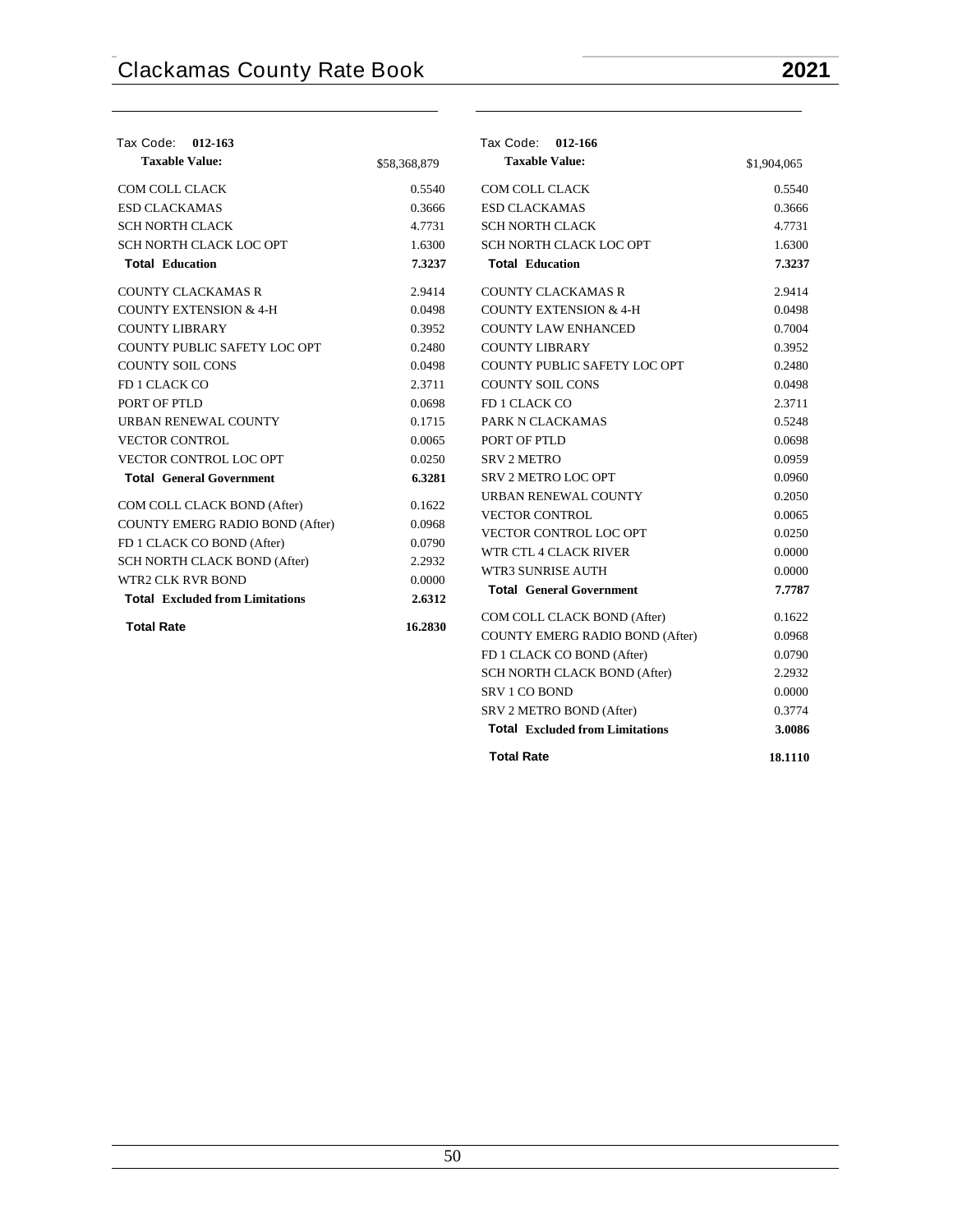| Tax Code: 012-169                      |              | Tax Code: 012-171                      |           |
|----------------------------------------|--------------|----------------------------------------|-----------|
| <b>Taxable Value:</b>                  | \$30,766,617 | <b>Taxable Value:</b>                  | \$848,734 |
| COM COLL CLACK                         | 0.5540       | <b>COM COLL CLACK</b>                  | 0.5540    |
| <b>ESD CLACKAMAS</b>                   | 0.3666       | <b>ESD CLACKAMAS</b>                   | 0.3666    |
| SCH NORTH CLACK                        | 4.7731       | <b>SCH NORTH CLACK</b>                 | 4.7731    |
| SCH NORTH CLACK LOC OPT                | 1.6300       | SCH NORTH CLACK LOC OPT                | 1.6300    |
| <b>Total Education</b>                 | 7.3237       | <b>Total Education</b>                 | 7.3237    |
| <b>COUNTY CLACKAMAS R</b>              | 2.9414       | <b>COUNTY CLACKAMAS R</b>              | 2.9414    |
| <b>COUNTY EXTENSION &amp; 4-H</b>      | 0.0498       | <b>COUNTY EXTENSION &amp; 4-H</b>      | 0.0498    |
| <b>COUNTY LAW ENHANCED</b>             | 0.7004       | <b>COUNTY LAW ENHANCED</b>             | 0.7004    |
| <b>COUNTY LIBRARY</b>                  | 0.3952       | <b>COUNTY LIBRARY</b>                  | 0.3952    |
| COUNTY PUBLIC SAFETY LOC OPT           | 0.2480       | COUNTY PUBLIC SAFETY LOC OPT           | 0.2480    |
| <b>COUNTY SOIL CONS</b>                | 0.0498       | <b>COUNTY SOIL CONS</b>                | 0.0498    |
| FD 1 CLACK CO                          | 2.3711       | FD 1 CLACK CO                          | 2.3711    |
| PARK N CLACKAMAS                       | 0.5248       | PARK N CLACKAMAS                       | 0.5248    |
| PORT OF PTLD                           | 0.0698       | PORT OF PTLD                           | 0.0698    |
| <b>SRV 2 METRO</b>                     | 0.0959       | <b>SRV 2 METRO</b>                     | 0.0959    |
| <b>SRV 2 METRO LOC OPT</b>             | 0.0960       | SRV 2 METRO LOC OPT                    | 0.0960    |
| URBAN RENEWAL COUNTY                   | 0.2050       | URBAN RENEWAL COUNTY                   | 0.2050    |
| <b>VECTOR CONTROL</b>                  | 0.0065       | <b>VECTOR CONTROL</b>                  | 0.0065    |
| VECTOR CONTROL LOC OPT                 | 0.0250       | VECTOR CONTROL LOC OPT                 | 0.0250    |
| <b>Total General Government</b>        | 7.7787       | WTR CTL 4 CLACK RIVER                  | 0.0000    |
| COM COLL CLACK BOND (After)            | 0.1622       | <b>Total General Government</b>        | 7.7787    |
| COUNTY EMERG RADIO BOND (After)        | 0.0968       | COM COLL CLACK BOND (After)            | 0.1622    |
| FD 1 CLACK CO BOND (After)             | 0.0790       | COUNTY EMERG RADIO BOND (After)        | 0.0968    |
| SCH NORTH CLACK BOND (After)           | 2.2932       | FD 1 CLACK CO BOND (After)             | 0.0790    |
| SRV 2 METRO BOND (After)               | 0.3774       | SCH NORTH CLACK BOND (After)           | 2.2932    |
| <b>WTR2 CLK RVR BOND</b>               | 0.0000       | SRV 2 METRO BOND (After)               | 0.3774    |
| <b>Total Excluded from Limitations</b> | 3.0086       | <b>WTR2 CLK RVR BOND</b>               | 0.0000    |
| <b>Total Rate</b>                      | 18.1110      | <b>Total Excluded from Limitations</b> | 3.0086    |
|                                        |              | <b>Total Rate</b>                      | 18.1110   |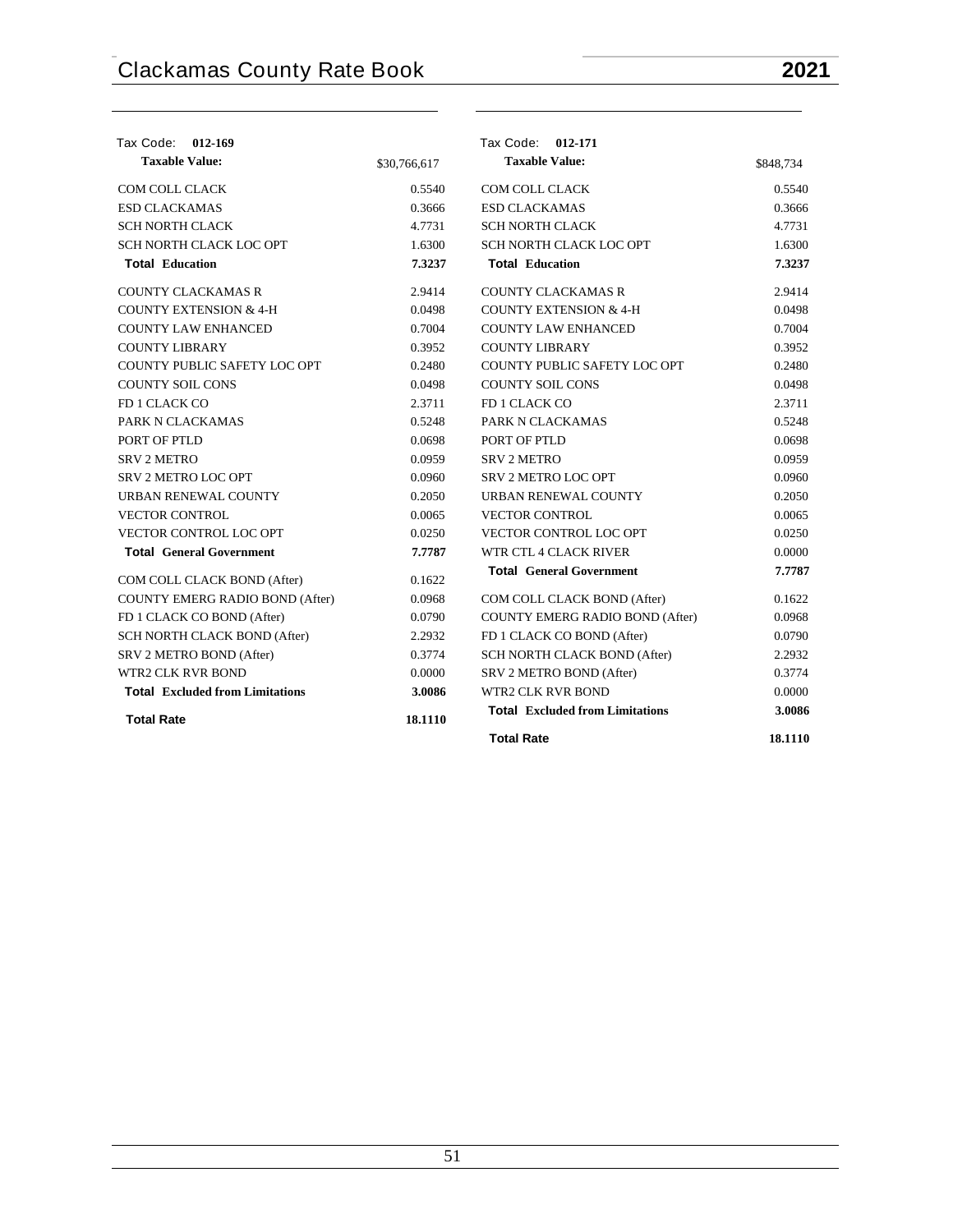| Tax Code: 012-172                      |              | Tax Code: 012-173                      |              |
|----------------------------------------|--------------|----------------------------------------|--------------|
| <b>Taxable Value:</b>                  | \$14,763,251 | <b>Taxable Value:</b>                  | \$14,035,359 |
| COM COLL CLACK                         | 0.5540       | COM COLL CLACK                         | 0.5540       |
| <b>ESD CLACKAMAS</b>                   | 0.3666       | <b>ESD CLACKAMAS</b>                   | 0.3666       |
| <b>SCH NORTH CLACK</b>                 | 4.7731       | <b>SCH NORTH CLACK</b>                 | 4.7731       |
| SCH NORTH CLACK LOC OPT                | 1.6300       | SCH NORTH CLACK LOC OPT                | 1.6300       |
| <b>Total Education</b>                 | 7.3237       | <b>Total Education</b>                 | 7.3237       |
| <b>COUNTY CLACKAMAS R</b>              | 2.9414       | COUNTY CLACKAMAS R                     | 2.9414       |
| <b>COUNTY EXTENSION &amp; 4-H</b>      | 0.0498       | <b>COUNTY EXTENSION &amp; 4-H</b>      | 0.0498       |
| <b>COUNTY LAW ENHANCED</b>             | 0.7004       | <b>COUNTY LAW ENHANCED</b>             | 0.7004       |
| <b>COUNTY LIBRARY</b>                  | 0.3952       | <b>COUNTY LIBRARY</b>                  | 0.3952       |
| COUNTY PUBLIC SAFETY LOC OPT           | 0.2480       | COUNTY PUBLIC SAFETY LOC OPT           | 0.2480       |
| <b>COUNTY SOIL CONS</b>                | 0.0498       | <b>COUNTY SOIL CONS</b>                | 0.0498       |
| FD 1 CLACK CO                          | 2.3711       | FD 1 CLACK CO                          | 2.3711       |
| PARK N CLACKAMAS                       | 0.5248       | PARK N CLACKAMAS                       | 0.5248       |
| PORT OF PTLD                           | 0.0698       | PORT OF PTLD                           | 0.0698       |
| <b>SRV 2 METRO</b>                     | 0.0959       | <b>SRV 2 METRO</b>                     | 0.0959       |
| SRV 2 METRO LOC OPT                    | 0.0960       | SRV 2 METRO LOC OPT                    | 0.0960       |
| URBAN RENEWAL COUNTY                   | 0.2050       | URBAN RENEWAL COUNTY                   | 0.2050       |
| <b>VECTOR CONTROL</b>                  | 0.0065       | <b>VECTOR CONTROL</b>                  | 0.0065       |
| VECTOR CONTROL LOC OPT                 | 0.0250       | VECTOR CONTROL LOC OPT                 | 0.0250       |
| <b>Total General Government</b>        | 7.7787       | WTR CTL 4 CLACK RIVER                  | 0.0000       |
| COM COLL CLACK BOND (After)            | 0.1622       | <b>Total General Government</b>        | 7.7787       |
| COUNTY EMERG RADIO BOND (After)        | 0.0968       | COM COLL CLACK BOND (After)            | 0.1622       |
| FD 1 CLACK CO BOND (After)             | 0.0790       | COUNTY EMERG RADIO BOND (After)        | 0.0968       |
| SCH NORTH CLACK BOND (After)           | 2.2932       | FD 1 CLACK CO BOND (After)             | 0.0790       |
| SRV 2 METRO BOND (After)               | 0.3774       | SCH NORTH CLACK BOND (After)           | 2.2932       |
| <b>Total Excluded from Limitations</b> | 3.0086       | <b>SRV 1 CO BOND</b>                   | 0.0000       |
|                                        |              | SRV 2 METRO BOND (After)               | 0.3774       |
| <b>Total Rate</b>                      | 18.1110      | WTR2 CLK RVR BOND                      | 0.0000       |
|                                        |              | <b>Total Excluded from Limitations</b> | 3.0086       |
|                                        |              | <b>Total Rate</b>                      | 18.1110      |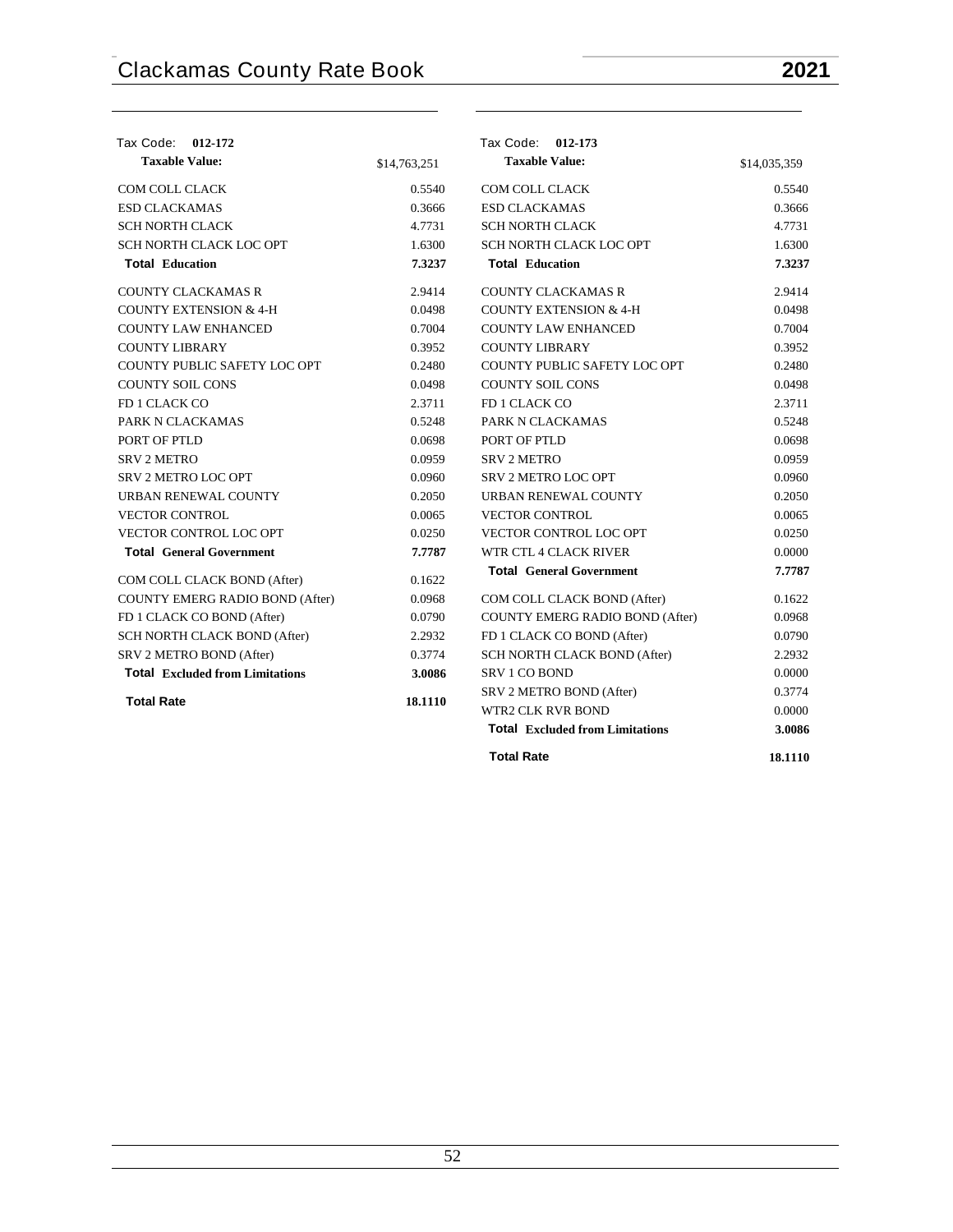| Tax Code: 012-183                      |           | Tax Code: 012-184                      |             |
|----------------------------------------|-----------|----------------------------------------|-------------|
| <b>Taxable Value:</b>                  | \$438,830 | <b>Taxable Value:</b>                  | \$2,019,606 |
| COM COLL CLACK                         | 0.5540    | COM COLL CLACK                         | 0.5540      |
| <b>ESD CLACKAMAS</b>                   | 0.3666    | <b>ESD CLACKAMAS</b>                   | 0.3666      |
| <b>SCH NORTH CLACK</b>                 | 4.7731    | <b>SCH NORTH CLACK</b>                 | 4.7731      |
| SCH NORTH CLACK LOC OPT                | 1.6300    | SCH NORTH CLACK LOC OPT                | 1.6300      |
| <b>Total Education</b>                 | 7.3237    | <b>Total Education</b>                 | 7.3237      |
| <b>CITY PORTLAND</b>                   | 4.1719    | <b>COUNTY CLACKAMAS R</b>              | 2.9414      |
| CITY PORTLAND LOC OPT                  | 1.2026    | <b>COUNTY EXTENSION &amp; 4-H</b>      | 0.0498      |
| CITY PTLD FIRE/POLICE PENSION          | 2.7426    | <b>COUNTY LIBRARY</b>                  | 0.3952      |
| COUNTY CLACKAMAS C                     | 2.4031    | COUNTY PUBLIC SAFETY LOC OPT           | 0.2480      |
| <b>COUNTY EXTENSION &amp; 4-H</b>      | 0.0498    | <b>COUNTY SOIL CONS</b>                | 0.0498      |
| <b>COUNTY LIBRARY</b>                  | 0.3952    | FD 1 CLACK CO                          | 2.3711      |
| COUNTY PUBLIC SAFETY LOC OPT           | 0.2480    | PORT OF PTLD                           | 0.0698      |
| <b>COUNTY SOIL CONS</b>                | 0.0498    | <b>SRV 2 METRO</b>                     | 0.0959      |
| PORT OF PTLD                           | 0.0639    | <b>SRV 2 METRO LOC OPT</b>             | 0.0960      |
| <b>ROAD DIST 12 PTD</b>                | 0.0000    | URBAN RENEWAL COUNTY                   | 0.1722      |
| <b>SRV 2 METRO</b>                     | 0.0877    | <b>VECTOR CONTROL</b>                  | 0.0065      |
| <b>SRV 2 METRO LOC OPT</b>             | 0.0960    | VECTOR CONTROL LOC OPT                 | 0.0250      |
| <b>UR PORTLAND SP</b>                  | 0.1961    | WTR3 SUNRISE AUTH                      | 0.0000      |
| URBAN RENEWAL COUNTY                   | 0.1143    | <b>Total General Government</b>        | 6.5207      |
| URBAN RENEWAL PORTLAND                 | 0.7157    | COM COLL CLACK BOND (After)            | 0.1622      |
| <b>VECTOR CONTROL</b>                  | 0.0065    | <b>COUNTY EMERG RADIO BOND (After)</b> | 0.0968      |
| <b>VECTOR CONTROL LOC OPT</b>          | 0.0250    | FD 1 CLACK CO BOND (After)             | 0.0790      |
| <b>Total General Government</b>        | 12.5682   | SCH NORTH CLACK BOND (After)           | 2.2932      |
| <b>CITY PORTLAND BOND</b>              | 0.0274    | SRV 2 METRO BOND (After)               | 0.3774      |
| CITY PORTLAND BOND (After)             | 0.3363    | <b>Total Excluded from Limitations</b> | 3.0086      |
| COM COLL CLACK BOND (After)            | 0.1622    |                                        |             |
| COUNTY EMERG RADIO BOND (After)        | 0.0968    | <b>Total Rate</b>                      | 16.8530     |
| SCH NORTH CLACK BOND (After)           | 2.2932    |                                        |             |
| SRV 2 METRO BOND (After)               | 0.3592    |                                        |             |
| <b>WTR2 CLK RVR BOND</b>               | 0.0000    |                                        |             |
| <b>Total</b> Excluded from Limitations | 3.2751    |                                        |             |

**Total Rate 23.1670**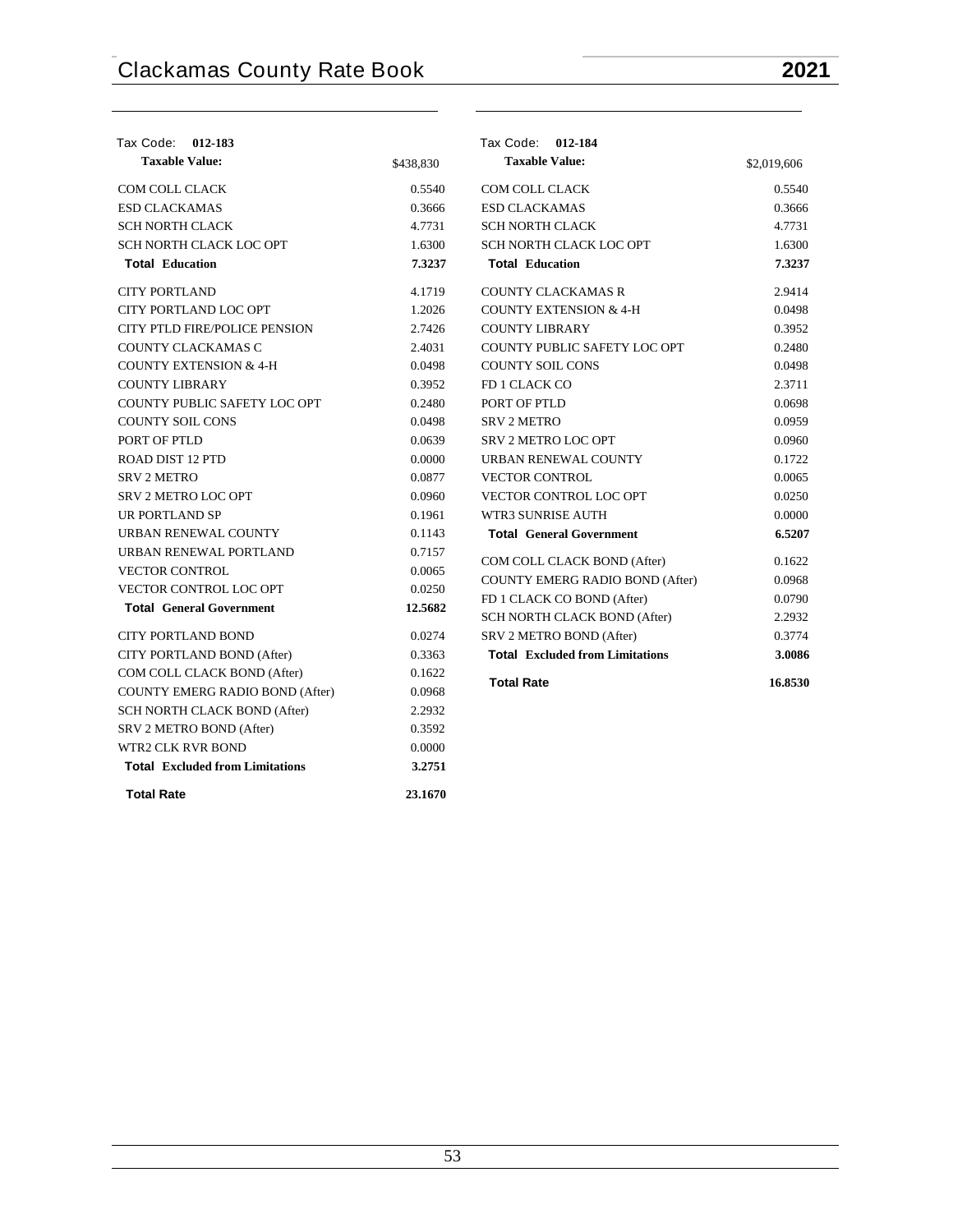| Tax Code: 012-188                      |              | Tax Code: 012-194                      |              |
|----------------------------------------|--------------|----------------------------------------|--------------|
| <b>Taxable Value:</b>                  | \$66,430,241 | <b>Taxable Value:</b>                  | \$47,798,317 |
| COM COLL CLACK                         | 0.5355       | COM COLL CLACK                         | 0.5355       |
| <b>ESD CLACKAMAS</b>                   | 0.3544       | <b>ESD CLACKAMAS</b>                   | 0.3544       |
| <b>SCH NORTH CLACK</b>                 | 4.6114       | <b>SCH NORTH CLACK</b>                 | 4.6114       |
| SCH NORTH CLACK LOC OPT                | 1.6300       | SCH NORTH CLACK LOC OPT                | 1.6300       |
| <b>Total Education</b>                 | 7.1313       | <b>Total Education</b>                 | 7.1313       |
| <b>CITY HAPPY VALLEY</b>               | 0.6494       | <b>CITY HAPPY VALLEY</b>               | 0.6494       |
| CITY HAPPY VALLEY LOC OPT              | 1.9200       | CITY HAPPY VALLEY LOC OPT              | 1.9200       |
| COUNTY CLACKAMAS C                     | 2.3254       | COUNTY CLACKAMAS C                     | 2.3254       |
| <b>COUNTY EXTENSION &amp; 4-H</b>      | 0.0482       | <b>COUNTY EXTENSION &amp; 4-H</b>      | 0.0482       |
| <b>COUNTY LIBRARY</b>                  | 0.3824       | <b>COUNTY LIBRARY</b>                  | 0.3824       |
| COUNTY PUBLIC SAFETY LOC OPT           | 0.2480       | COUNTY PUBLIC SAFETY LOC OPT           | 0.2480       |
| <b>COUNTY SOIL CONS</b>                | 0.0482       | <b>COUNTY SOIL CONS</b>                | 0.0482       |
| FD 1 CLACK CO                          | 2.2935       | FD 1 CLACK CO                          | 2.2935       |
| PORT OF PTLD                           | 0.0676       | PORT OF PTLD                           | 0.0676       |
| <b>ROAD DIST 11 HV</b>                 | 0.0000       | <b>ROAD DIST 11 HV</b>                 | 0.0000       |
| <b>SRV 2 METRO</b>                     | 0.0928       | <b>SRV 2 METRO</b>                     | 0.0928       |
| <b>SRV 2 METRO LOC OPT</b>             | 0.0960       | <b>SRV 2 METRO LOC OPT</b>             | 0.0960       |
| URBAN RENEWAL COUNTY                   | 0.1381       | URBAN RENEWAL COUNTY                   | 0.1381       |
| URBAN RENEWAL HAPPY VALLEY             | 0.3908       | URBAN RENEWAL HAPPY VALLEY             | 0.3908       |
| <b>VECTOR CONTROL</b>                  | 0.0063       | <b>VECTOR CONTROL</b>                  | 0.0063       |
| <b>VECTOR CONTROL LOC OPT</b>          | 0.0250       | <b>VECTOR CONTROL LOC OPT</b>          | 0.0250       |
| WTR3 SUNRISE AUTH                      | 0.0000       | WTR3 SUNRISE AUTH                      | 0.0000       |
| <b>Total General Government</b>        | 8.7317       | <b>Total</b> General Government        | 8.7317       |
| COM COLL CLACK BOND (After)            | 0.1622       | COM COLL CLACK BOND (After)            | 0.1622       |
| <b>COUNTY EMERG RADIO BOND (After)</b> | 0.0968       | <b>COUNTY EMERG RADIO BOND (After)</b> | 0.0968       |
| FD 1 CLACK CO BOND (After)             | 0.0790       | FD 1 CLACK CO BOND (After)             | 0.0790       |
| SCH NORTH CLACK BOND (After)           | 2.2932       | SCH NORTH CLACK BOND (After)           | 2.2932       |
| SRV 2 METRO BOND (After)               | 0.3774       | SRV 2 METRO BOND (After)               | 0.3774       |
| TRANS TRIMET BOND (AFTER)              | 0.0000       | <b>Total Excluded from Limitations</b> | 3.0086       |
| <b>Total Excluded from Limitations</b> | 3.0086       | <b>Total Rate</b>                      | 18.8716      |
| <b>Total Rate</b>                      | 18.8716      |                                        |              |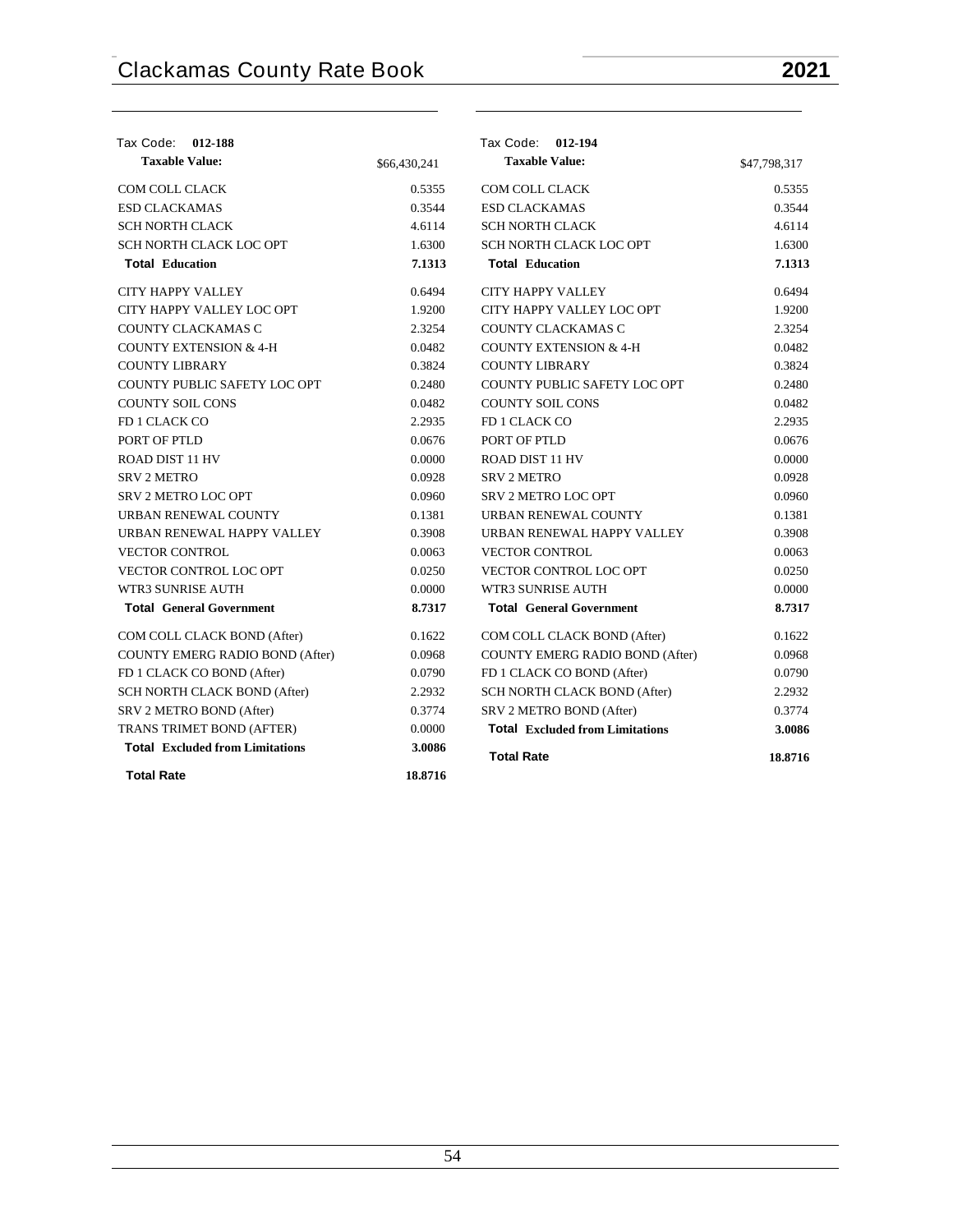| Tax Code: 012-195                      |             | Tax Code: 012-196                      |             |
|----------------------------------------|-------------|----------------------------------------|-------------|
| <b>Taxable Value:</b>                  | \$1,773,892 | <b>Taxable Value:</b>                  | \$7,262,859 |
| COM COLL CLACK                         | 0.5355      | COM COLL CLACK                         | 0.5355      |
| <b>ESD CLACKAMAS</b>                   | 0.3544      | <b>ESD CLACKAMAS</b>                   | 0.3544      |
| <b>SCH NORTH CLACK</b>                 | 4.6114      | <b>SCH NORTH CLACK</b>                 | 4.6114      |
| SCH NORTH CLACK LOC OPT                | 1.6300      | SCH NORTH CLACK LOC OPT                | 1.6300      |
| <b>Total Education</b>                 | 7.1313      | <b>Total Education</b>                 | 7.1313      |
| <b>CITY HAPPY VALLEY</b>               | 0.6494      | <b>CITY HAPPY VALLEY</b>               | 0.6494      |
| CITY HAPPY VALLEY LOC OPT              | 1.9200      | CITY HAPPY VALLEY LOC OPT              | 1.9200      |
| COUNTY CLACKAMAS C                     | 2.3254      | COUNTY CLACKAMAS C                     | 2.3254      |
| <b>COUNTY EXTENSION &amp; 4-H</b>      | 0.0482      | <b>COUNTY EXTENSION &amp; 4-H</b>      | 0.0482      |
| <b>COUNTY LIBRARY</b>                  | 0.3824      | <b>COUNTY LIBRARY</b>                  | 0.3824      |
| COUNTY PUBLIC SAFETY LOC OPT           | 0.2480      | COUNTY PUBLIC SAFETY LOC OPT           | 0.2480      |
| <b>COUNTY SOIL CONS</b>                | 0.0482      | <b>COUNTY SOIL CONS</b>                | 0.0482      |
| FD 1 CLACK CO                          | 2.2935      | FD 1 CLACK CO                          | 2.2935      |
| PORT OF PTLD                           | 0.0676      | PORT OF PTLD                           | 0.0676      |
| <b>ROAD DIST 11 HV</b>                 | 0.0000      | <b>ROAD DIST 11 HV</b>                 | 0.0000      |
| <b>SRV 2 METRO</b>                     | 0.0928      | <b>SRV 2 METRO</b>                     | 0.0928      |
| SRV 2 METRO LOC OPT                    | 0.0960      | <b>SRV 2 METRO LOC OPT</b>             | 0.0960      |
| URBAN RENEWAL COUNTY                   | 0.1381      | URBAN RENEWAL COUNTY                   | 0.1381      |
| URBAN RENEWAL HAPPY VALLEY             | 0.3908      | URBAN RENEWAL HAPPY VALLEY             | 0.3908      |
| <b>VECTOR CONTROL</b>                  | 0.0063      | <b>VECTOR CONTROL</b>                  | 0.0063      |
| <b>VECTOR CONTROL LOC OPT</b>          | 0.0250      | VECTOR CONTROL LOC OPT                 | 0.0250      |
| <b>Total General Government</b>        | 8.7317      | <b>Total General Government</b>        | 8.7317      |
| COM COLL CLACK BOND (After)            | 0.1622      | COM COLL CLACK BOND (After)            | 0.1622      |
| COUNTY EMERG RADIO BOND (After)        | 0.0968      | COUNTY EMERG RADIO BOND (After)        | 0.0968      |
| FD 1 CLACK CO BOND (After)             | 0.0790      | FD 1 CLACK CO BOND (After)             | 0.0790      |
| SCH NORTH CLACK BOND (After)           | 2.2932      | SCH NORTH CLACK BOND (After)           | 2.2932      |
| SRV 2 METRO BOND (After)               | 0.3774      | SRV 2 METRO BOND (After)               | 0.3774      |
| TRANS TRIMET BOND (AFTER)              | 0.0000      | <b>Total Excluded from Limitations</b> | 3.0086      |
| <b>Total Excluded from Limitations</b> | 3.0086      | <b>Total Rate</b>                      | 18.8716     |
| <b>Total Rate</b>                      | 18.8716     |                                        |             |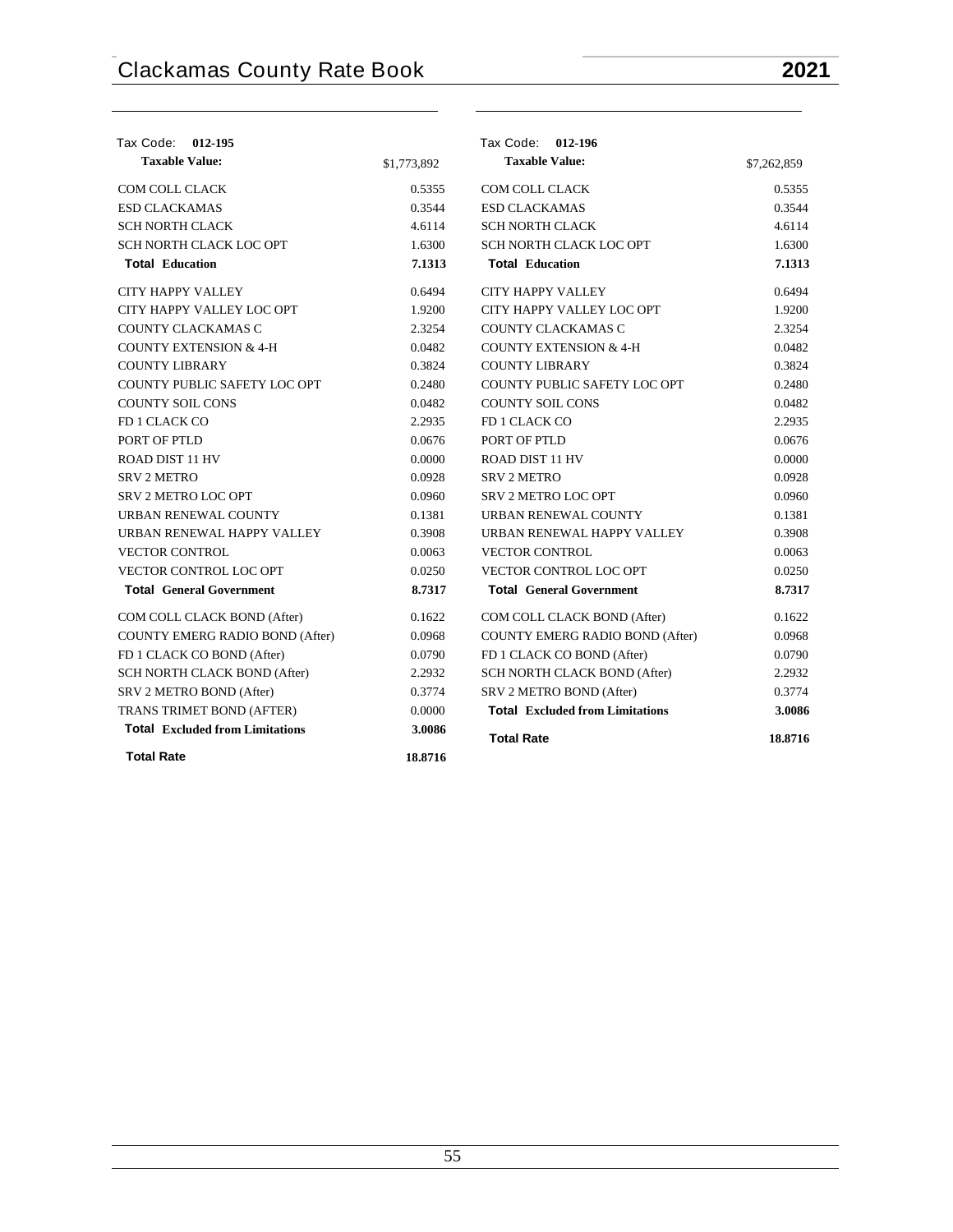| Tax Code:<br>012-199                   |             | Tax Code: 012-201                      |         |
|----------------------------------------|-------------|----------------------------------------|---------|
| <b>Taxable Value:</b>                  | \$9,582,858 | <b>Taxable Value:</b>                  | \$971   |
| COM COLL CLACK                         | 0.5540      | COM COLL CLACK                         | 0.5540  |
| <b>ESD CLACKAMAS</b>                   | 0.3666      | <b>ESD CLACKAMAS</b>                   | 0.3666  |
| <b>SCH NORTH CLACK</b>                 | 4.7731      | <b>SCH NORTH CLACK</b>                 | 4.7731  |
| SCH NORTH CLACK LOC OPT                | 1.6300      | SCH NORTH CLACK LOC OPT                | 1.6300  |
| <b>Total Education</b>                 | 7.3237      | <b>Total Education</b>                 | 7.3237  |
| <b>COUNTY CLACKAMAS R</b>              | 2.9414      | <b>COUNTY CLACKAMAS R</b>              | 2.9414  |
| <b>COUNTY EXTENSION &amp; 4-H</b>      | 0.0498      | <b>COUNTY EXTENSION &amp; 4-H</b>      | 0.0498  |
| <b>COUNTY LIBRARY</b>                  | 0.3952      | <b>COUNTY LIBRARY</b>                  | 0.3952  |
| COUNTY PUBLIC SAFETY LOC OPT           | 0.2480      | COUNTY PUBLIC SAFETY LOC OPT           | 0.2480  |
| <b>COUNTY SOIL CONS</b>                | 0.0498      | <b>COUNTY SOIL CONS</b>                | 0.0498  |
| FD 1 CLACK CO                          | 2.3711      | FD 1 CLACK CO                          | 2.3711  |
| PORT OF PTLD                           | 0.0698      | PORT OF PTLD                           | 0.0698  |
| URBAN RENEWAL COUNTY                   | 0.1715      | URBAN RENEWAL COUNTY                   | 0.1715  |
| <b>VECTOR CONTROL</b>                  | 0.0065      | <b>VECTOR CONTROL</b>                  | 0.0065  |
| <b>VECTOR CONTROL LOC OPT</b>          | 0.0250      | VECTOR CONTROL LOC OPT                 | 0.0250  |
| WTR CTL 6 LOW CLACK RIV                | 0.0000      | WTR CTL 6 LOW CLACK RIV                | 0.0000  |
| <b>Total General Government</b>        | 6.3281      | <b>Total General Government</b>        | 6.3281  |
| COM COLL CLACK BOND (After)            | 0.1622      | COM COLL CLACK BOND (After)            | 0.1622  |
| COUNTY EMERG RADIO BOND (After)        | 0.0968      | COUNTY EMERG RADIO BOND (After)        | 0.0968  |
| FD 1 CLACK CO BOND (After)             | 0.0790      | FD 1 CLACK CO BOND (After)             | 0.0790  |
| <b>SCH NORTH CLACK BOND (After)</b>    | 2.2932      | SCH NORTH CLACK BOND (After)           | 2.2932  |
| <b>Total</b> Excluded from Limitations | 2.6312      | <b>WTR2 CLK RVR BOND</b>               | 0.0000  |
| <b>Total Rate</b>                      | 16.2830     | <b>Total Excluded from Limitations</b> | 2.6312  |
|                                        |             | <b>Total Rate</b>                      | 16.2830 |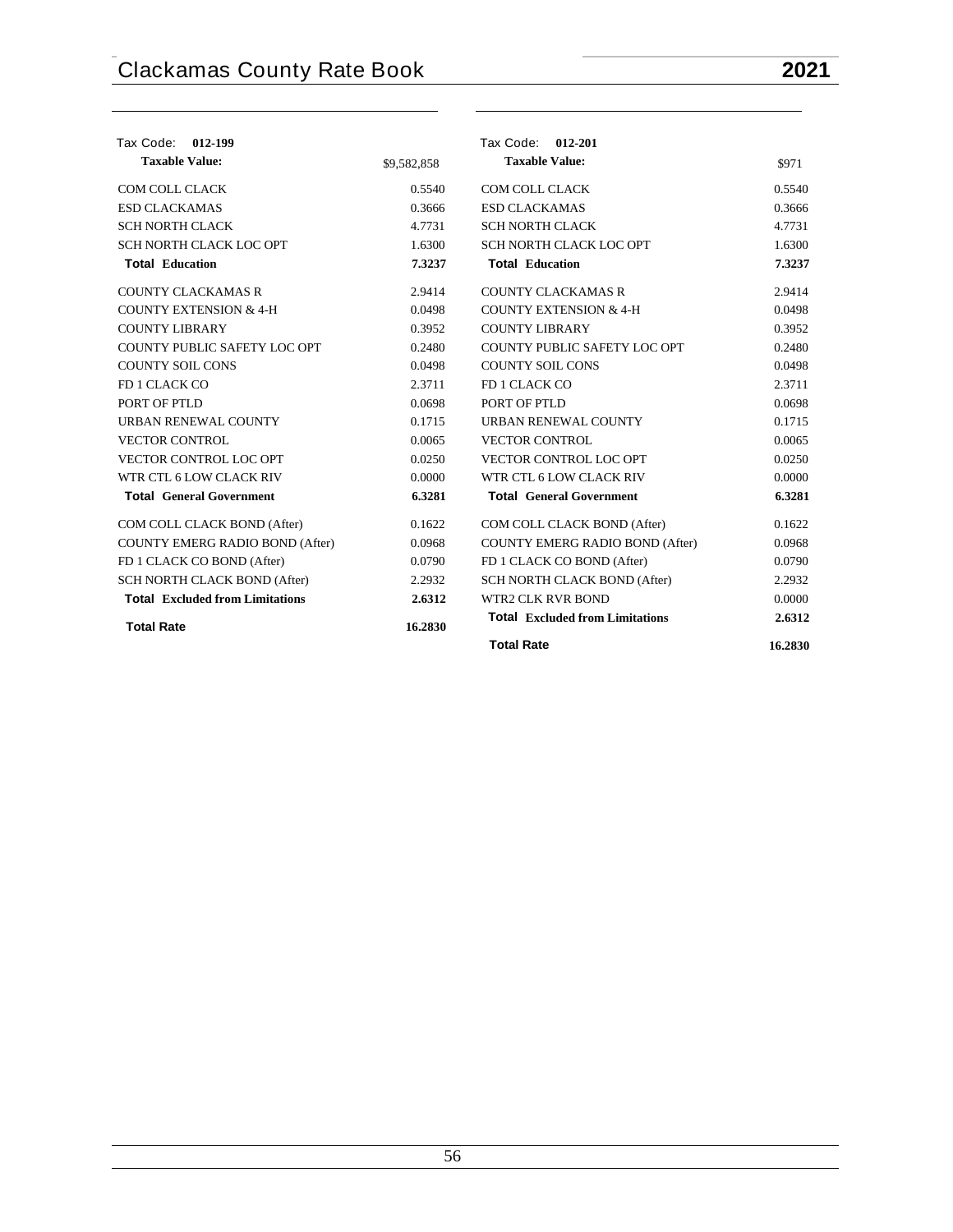| Tax Code: 012-207                      |          | Tax Code: 012-212                      |             |
|----------------------------------------|----------|----------------------------------------|-------------|
| <b>Taxable Value:</b>                  | \$41,790 | <b>Taxable Value:</b>                  | \$1,460,856 |
| COM COLL CLACK                         | 0.5540   | COM COLL CLACK                         | 0.5540      |
| <b>ESD CLACKAMAS</b>                   | 0.3666   | <b>ESD CLACKAMAS</b>                   | 0.3666      |
| <b>SCH NORTH CLACK</b>                 | 4.7731   | <b>SCH NORTH CLACK</b>                 | 4.7731      |
| SCH NORTH CLACK LOC OPT                | 1.6300   | SCH NORTH CLACK LOC OPT                | 1.6300      |
| <b>Total Education</b>                 | 7.3237   | <b>Total Education</b>                 | 7.3237      |
| <b>CITY DAMASCUS</b>                   | 0.0000   | <b>CITY DAMASCUS</b>                   | 0.0000      |
| <b>COUNTY CLACKAMAS R</b>              | 2.9414   | <b>COUNTY CLACKAMAS R</b>              | 2.9414      |
| <b>COUNTY EXTENSION &amp; 4-H</b>      | 0.0498   | <b>COUNTY EXTENSION &amp; 4-H</b>      | 0.0498      |
| <b>COUNTY LIBRARY</b>                  | 0.3952   | <b>COUNTY LIBRARY</b>                  | 0.3952      |
| COUNTY PUBLIC SAFETY LOC OPT           | 0.2480   | COUNTY PUBLIC SAFETY LOC OPT           | 0.2480      |
| <b>COUNTY SOIL CONS</b>                | 0.0498   | <b>COUNTY SOIL CONS</b>                | 0.0498      |
| FD 1 CLACK CO                          | 2.3711   | FD 1 CLACK CO                          | 2.3711      |
| PORT OF PTLD                           | 0.0698   | PORT OF PTLD                           | 0.0698      |
| <b>SRV 2 METRO</b>                     | 0.0959   | URBAN RENEWAL COUNTY                   | 0.1715      |
| <b>SRV 2 METRO LOC OPT</b>             | 0.0960   | <b>VECTOR CONTROL</b>                  | 0.0065      |
| URBAN RENEWAL COUNTY                   | 0.1722   | VECTOR CONTROL LOC OPT                 | 0.0250      |
| <b>VECTOR CONTROL</b>                  | 0.0065   | <b>Total General Government</b>        | 6.3281      |
| <b>VECTOR CONTROL LOC OPT</b>          | 0.0250   | COM COLL CLACK BOND (After)            | 0.1622      |
| WTR CTL 4 CLACK RIVER                  | 0.0000   | <b>COUNTY EMERG RADIO BOND (After)</b> | 0.0968      |
| <b>WTR3 SUNRISE AUTH</b>               | 0.0000   | FD 1 CLACK CO BOND (After)             | 0.0790      |
| <b>Total General Government</b>        | 6.5207   | SCH NORTH CLACK BOND (After)           | 2.2932      |
| COM COLL CLACK BOND (After)            | 0.1622   | <b>Total</b> Excluded from Limitations | 2.6312      |
| COUNTY EMERG RADIO BOND (After)        | 0.0968   |                                        |             |
| FD 1 CLACK CO BOND (After)             | 0.0790   | <b>Total Rate</b>                      | 16.2830     |
| <b>SCH NORTH CLACK BOND (After)</b>    | 2.2932   |                                        |             |
| SRV 2 METRO BOND (After)               | 0.3774   |                                        |             |
| <b>Total Excluded from Limitations</b> | 3.0086   |                                        |             |

**Total Rate 16.8530**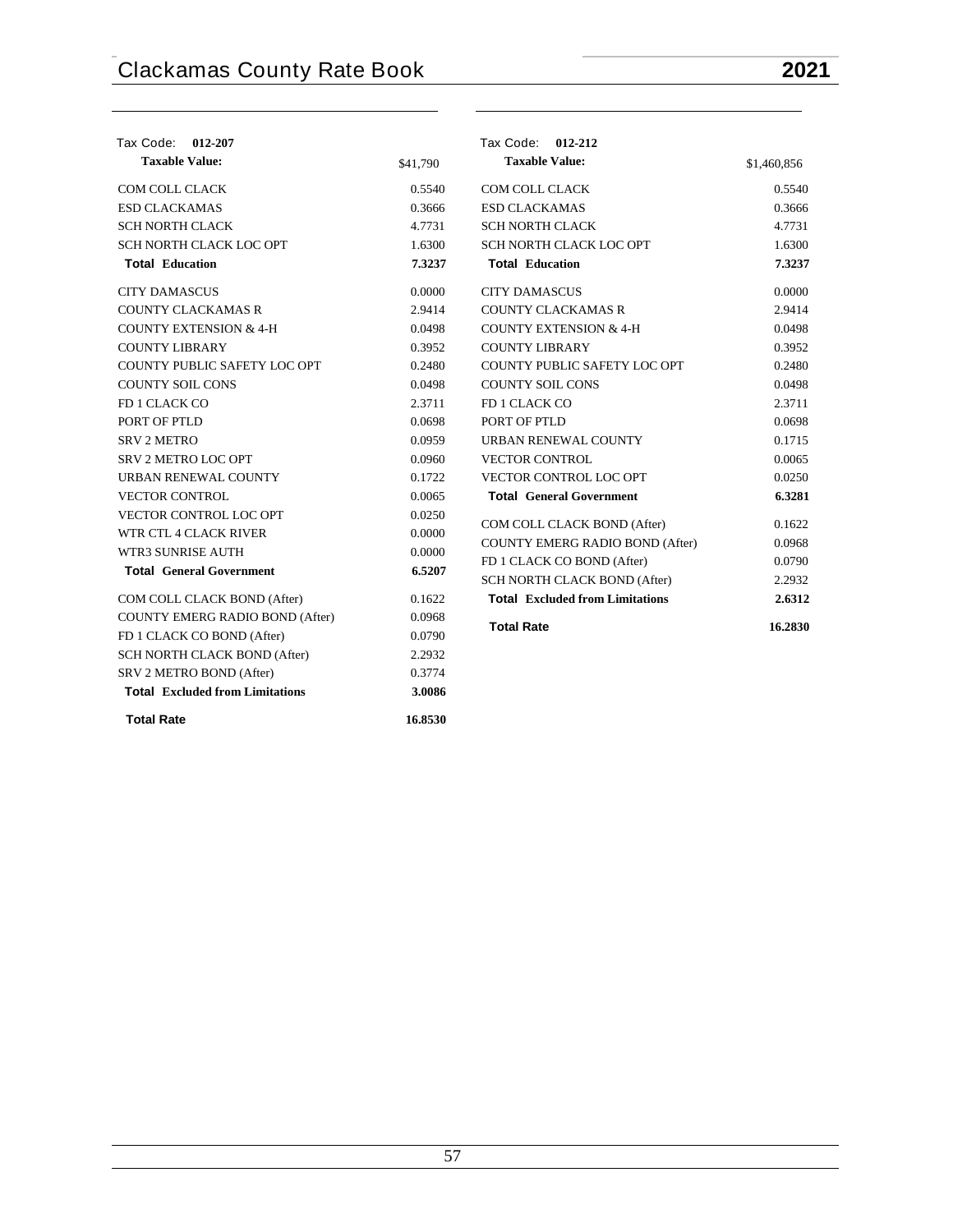| Tax Code: 012-214                      |              | Tax Code: 012-215                      |              |
|----------------------------------------|--------------|----------------------------------------|--------------|
| <b>Taxable Value:</b>                  | \$10,067,004 | <b>Taxable Value:</b>                  | \$19,247,376 |
| <b>COM COLL CLACK</b>                  | 0.5540       | <b>COM COLL CLACK</b>                  | 0.5540       |
| <b>ESD CLACKAMAS</b>                   | 0.3666       | <b>ESD CLACKAMAS</b>                   | 0.3666       |
| <b>SCH NORTH CLACK</b>                 | 4.7731       | <b>SCH NORTH CLACK</b>                 | 4.7731       |
| SCH NORTH CLACK LOC OPT                | 1.6300       | SCH NORTH CLACK LOC OPT                | 1.6300       |
| <b>Total Education</b>                 | 7.3237       | <b>Total Education</b>                 | 7.3237       |
| <b>CITY DAMASCUS</b>                   | 0.0000       | <b>CITY DAMASCUS</b>                   | 0.0000       |
| <b>COUNTY CLACKAMAS R</b>              | 2.9414       | <b>COUNTY CLACKAMAS R</b>              | 2.9414       |
| <b>COUNTY EXTENSION &amp; 4-H</b>      | 0.0498       | <b>COUNTY EXTENSION &amp; 4-H</b>      | 0.0498       |
| <b>COUNTY LIBRARY</b>                  | 0.3952       | <b>COUNTY LIBRARY</b>                  | 0.3952       |
| COUNTY PUBLIC SAFETY LOC OPT           | 0.2480       | COUNTY PUBLIC SAFETY LOC OPT           | 0.2480       |
| <b>COUNTY SOIL CONS</b>                | 0.0498       | <b>COUNTY SOIL CONS</b>                | 0.0498       |
| FD 1 CLACK CO                          | 2.3711       | FD 1 CLACK CO                          | 2.3711       |
| PORT OF PTLD                           | 0.0698       | PARK N CLACKAMAS                       | 0.5248       |
| URBAN RENEWAL COUNTY                   | 0.1715       | PORT OF PTLD                           | 0.0698       |
| <b>VECTOR CONTROL</b>                  | 0.0065       | <b>SRV 2 METRO</b>                     | 0.0959       |
| <b>VECTOR CONTROL LOC OPT</b>          | 0.0250       | <b>SRV 2 METRO LOC OPT</b>             | 0.0960       |
| WTR CTL 4 CLACK RIVER                  | 0.0000       | URBAN RENEWAL COUNTY                   | 0.1856       |
| <b>Total General Government</b>        | 6.3281       | <b>VECTOR CONTROL</b>                  | 0.0065       |
| COM COLL CLACK BOND (After)            | 0.1622       | VECTOR CONTROL LOC OPT                 | 0.0250       |
| <b>COUNTY EMERG RADIO BOND (After)</b> | 0.0968       | <b>Total General Government</b>        | 7.0589       |
| FD 1 CLACK CO BOND (After)             | 0.0790       | COM COLL CLACK BOND (After)            | 0.1622       |
| SCH NORTH CLACK BOND (After)           | 2.2932       | COUNTY EMERG RADIO BOND (After)        | 0.0968       |
| <b>Total Excluded from Limitations</b> | 2.6312       | FD 1 CLACK CO BOND (After)             | 0.0790       |
|                                        |              | SCH NORTH CLACK BOND (After)           | 2.2932       |
| <b>Total Rate</b>                      | 16.2830      | SRV 1 CO BOND                          | 0.0000       |
|                                        |              | SRV 2 METRO BOND (After)               | 0.3774       |
|                                        |              | <b>Total Excluded from Limitations</b> | 3.0086       |
|                                        |              | <b>Total Rate</b>                      | 17.3912      |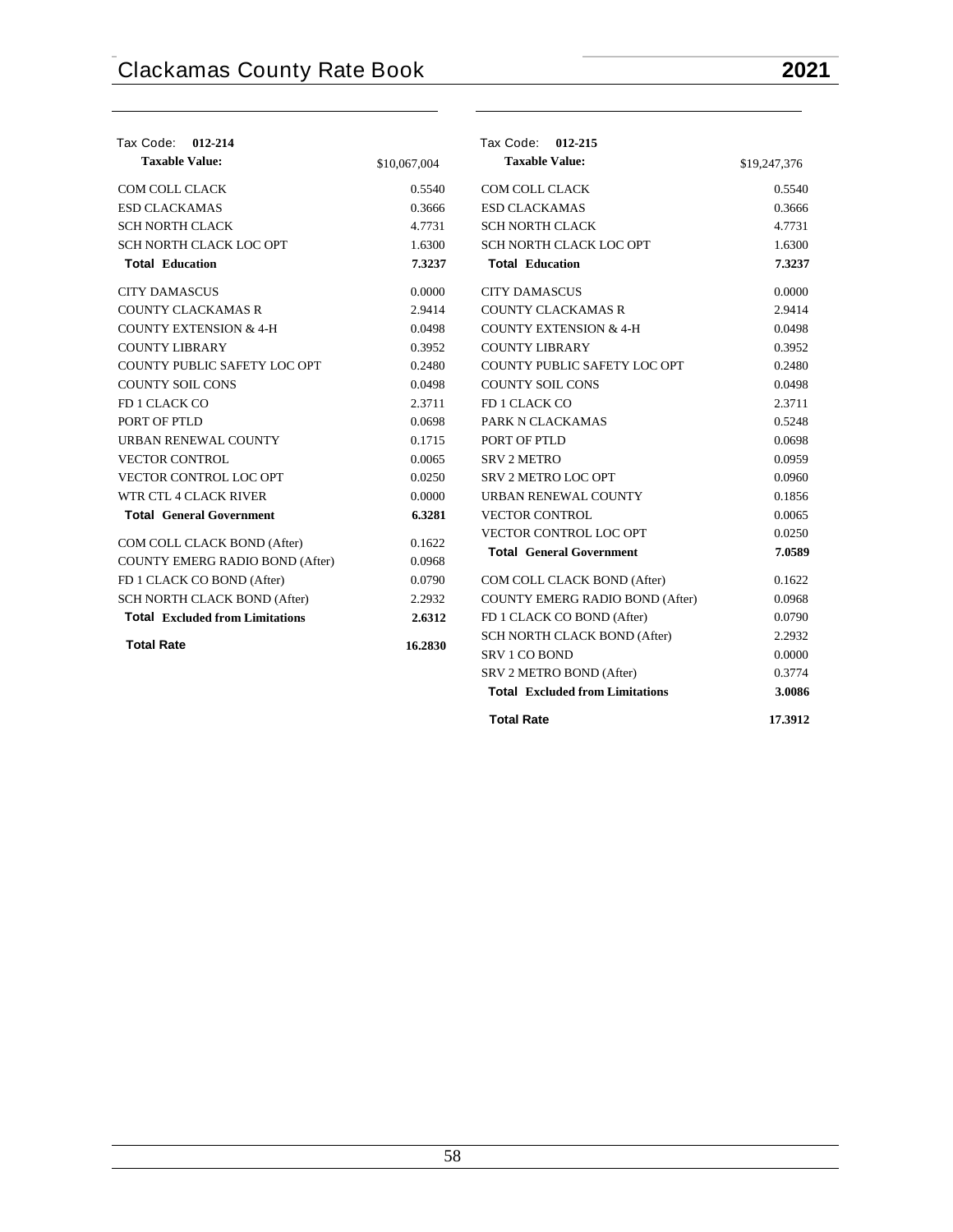| Tax Code: 012-216                      |              | Tax Code: 012-217                      |             |
|----------------------------------------|--------------|----------------------------------------|-------------|
| <b>Taxable Value:</b>                  | \$76,327,322 | <b>Taxable Value:</b>                  | \$3,201,354 |
| COM COLL CLACK                         | 0.5540       | <b>COM COLL CLACK</b>                  | 0.5540      |
| <b>ESD CLACKAMAS</b>                   | 0.3666       | <b>ESD CLACKAMAS</b>                   | 0.3666      |
| <b>SCH NORTH CLACK</b>                 | 4.7731       | <b>SCH NORTH CLACK</b>                 | 4.7731      |
| SCH NORTH CLACK LOC OPT                | 1.6300       | SCH NORTH CLACK LOC OPT                | 1.6300      |
| <b>Total Education</b>                 | 7.3237       | <b>Total Education</b>                 | 7.3237      |
| <b>CITY DAMASCUS</b>                   | 0.0000       | <b>CITY DAMASCUS</b>                   | 0.0000      |
| <b>COUNTY CLACKAMAS R</b>              | 2.9414       | <b>COUNTY CLACKAMAS R</b>              | 2.9414      |
| <b>COUNTY EXTENSION &amp; 4-H</b>      | 0.0498       | <b>COUNTY EXTENSION &amp; 4-H</b>      | 0.0498      |
| <b>COUNTY LIBRARY</b>                  | 0.3952       | <b>COUNTY LIBRARY</b>                  | 0.3952      |
| COUNTY PUBLIC SAFETY LOC OPT           | 0.2480       | COUNTY PUBLIC SAFETY LOC OPT           | 0.2480      |
| <b>COUNTY SOIL CONS</b>                | 0.0498       | <b>COUNTY SOIL CONS</b>                | 0.0498      |
| FD 1 CLACK CO                          | 2.3711       | FD 1 CLACK CO                          | 2.3711      |
| PORT OF PTLD                           | 0.0698       | PORT OF PTLD                           | 0.0698      |
| <b>SRV 2 METRO</b>                     | 0.0959       | <b>SRV 2 METRO</b>                     | 0.0959      |
| SRV 2 METRO LOC OPT                    | 0.0960       | <b>SRV 2 METRO LOC OPT</b>             | 0.0960      |
| URBAN RENEWAL COUNTY                   | 0.1722       | URBAN RENEWAL COUNTY                   | 0.1722      |
| <b>VECTOR CONTROL</b>                  | 0.0065       | <b>VECTOR CONTROL</b>                  | 0.0065      |
| VECTOR CONTROL LOC OPT                 | 0.0250       | VECTOR CONTROL LOC OPT                 | 0.0250      |
| WTR3 SUNRISE AUTH                      | 0.0000       | <b>Total General Government</b>        | 6.5207      |
| <b>Total General Government</b>        | 6.5207       | COM COLL CLACK BOND (After)            | 0.1622      |
| COM COLL CLACK BOND (After)            | 0.1622       | <b>COUNTY EMERG RADIO BOND (After)</b> | 0.0968      |
| <b>COUNTY EMERG RADIO BOND (After)</b> | 0.0968       | FD 1 CLACK CO BOND (After)             | 0.0790      |
| FD 1 CLACK CO BOND (After)             | 0.0790       | SCH NORTH CLACK BOND (After)           | 2.2932      |
| SCH NORTH CLACK BOND (After)           | 2.2932       | SRV 2 METRO BOND (After)               | 0.3774      |
| SRV 2 METRO BOND (After)               | 0.3774       | <b>Total</b> Excluded from Limitations | 3.0086      |
| <b>Total Excluded from Limitations</b> | 3.0086       | <b>Total Rate</b>                      | 16.8530     |
| <b>Total Rate</b>                      | 16.8530      |                                        |             |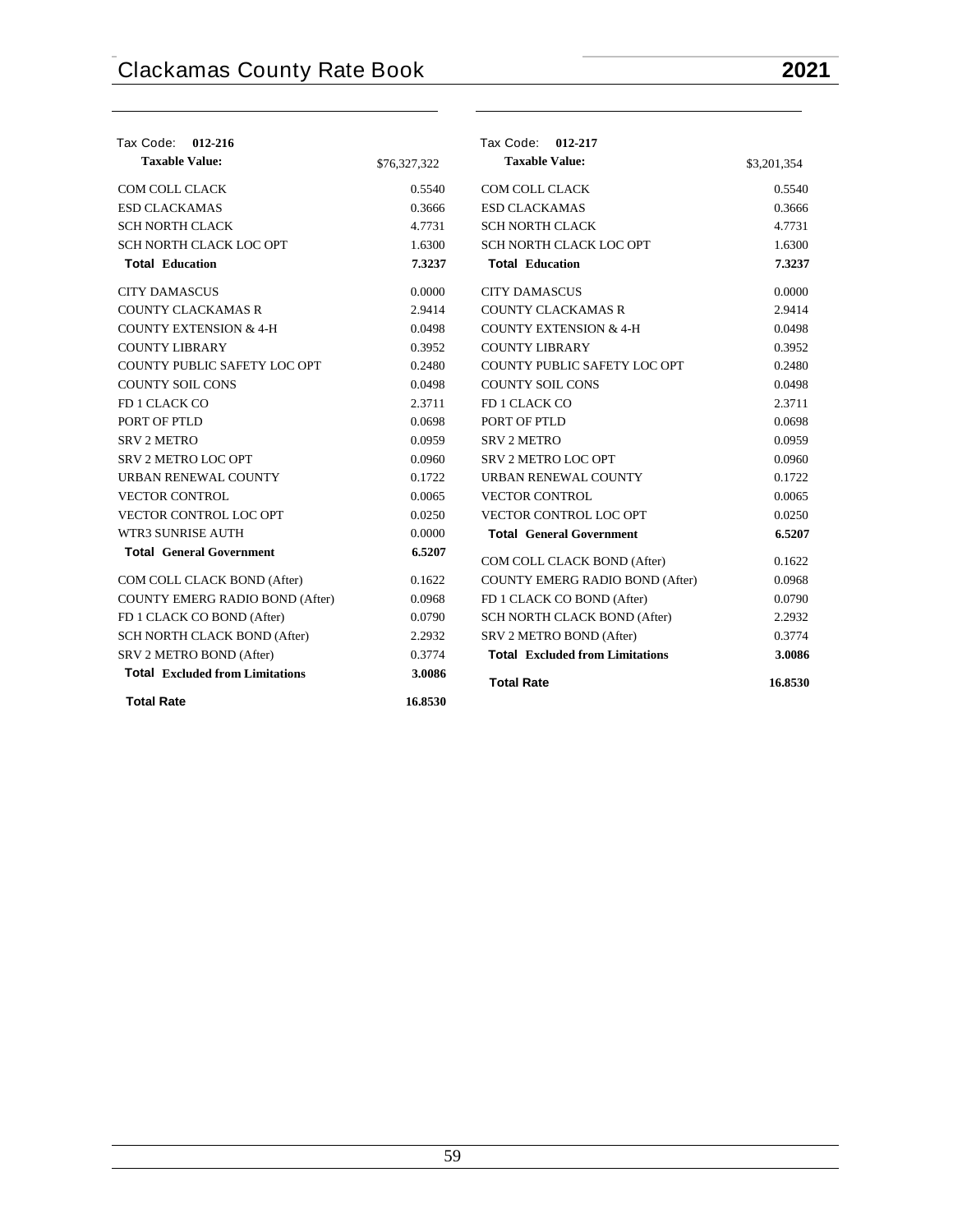| Tax Code: 012-219                      |              | Tax Code: 012-220                      |             |
|----------------------------------------|--------------|----------------------------------------|-------------|
| <b>Taxable Value:</b>                  | \$98,117,688 | <b>Taxable Value:</b>                  | \$1,037,590 |
| <b>COM COLL CLACK</b>                  | 0.5540       | <b>COM COLL CLACK</b>                  | 0.5540      |
| <b>ESD CLACKAMAS</b>                   | 0.3666       | <b>ESD CLACKAMAS</b>                   | 0.3666      |
| <b>SCH NORTH CLACK</b>                 | 4.7731       | <b>SCH NORTH CLACK</b>                 | 4.7731      |
| SCH NORTH CLACK LOC OPT                | 1.6300       | SCH NORTH CLACK LOC OPT                | 1.6300      |
| <b>Total Education</b>                 | 7.3237       | <b>Total Education</b>                 | 7.3237      |
| <b>CITY DAMASCUS</b>                   | 0.0000       | <b>CITY DAMASCUS</b>                   | 0.0000      |
| <b>COUNTY CLACKAMAS R</b>              | 2.9414       | <b>COUNTY CLACKAMAS R</b>              | 2.9414      |
| <b>COUNTY EXTENSION &amp; 4-H</b>      | 0.0498       | <b>COUNTY EXTENSION &amp; 4-H</b>      | 0.0498      |
| <b>COUNTY LIBRARY</b>                  | 0.3952       | COUNTY LIBRARY                         | 0.3952      |
| COUNTY PUBLIC SAFETY LOC OPT           | 0.2480       | COUNTY PUBLIC SAFETY LOC OPT           | 0.2480      |
| <b>COUNTY SOIL CONS</b>                | 0.0498       | <b>COUNTY SOIL CONS</b>                | 0.0498      |
| FD 1 CLACK CO                          | 2.3711       | FD 1 CLACK CO                          | 2.3711      |
| PARK N CLACKAMAS                       | 0.5248       | PARK N CLACKAMAS                       | 0.5248      |
| PORT OF PTLD                           | 0.0698       | PORT OF PTLD                           | 0.0698      |
| <b>SRV 2 METRO</b>                     | 0.0959       | <b>SRV 2 METRO</b>                     | 0.0959      |
| SRV 2 METRO LOC OPT                    | 0.0960       | <b>SRV 2 METRO LOC OPT</b>             | 0.0960      |
| URBAN RENEWAL COUNTY                   | 0.1856       | URBAN RENEWAL COUNTY                   | 0.1856      |
| <b>VECTOR CONTROL</b>                  | 0.0065       | <b>VECTOR CONTROL</b>                  | 0.0065      |
| <b>VECTOR CONTROL LOC OPT</b>          | 0.0250       | VECTOR CONTROL LOC OPT                 | 0.0250      |
| <b>WTR3 SUNRISE AUTH</b>               | 0.0000       | WTR CTL 4 CLACK RIVER                  | 0.0000      |
| <b>Total General Government</b>        | 7.0589       | <b>Total General Government</b>        | 7.0589      |
| COM COLL CLACK BOND (After)            | 0.1622       | COM COLL CLACK BOND (After)            | 0.1622      |
| <b>COUNTY EMERG RADIO BOND (After)</b> | 0.0968       | <b>COUNTY EMERG RADIO BOND (After)</b> | 0.0968      |
| FD 1 CLACK CO BOND (After)             | 0.0790       | FD 1 CLACK CO BOND (After)             | 0.0790      |
| <b>SCH NORTH CLACK BOND (After)</b>    | 2.2932       | SCH NORTH CLACK BOND (After)           | 2.2932      |
| <b>SRV 1 CO BOND</b>                   | 0.0000       | <b>SRV 1 CO BOND</b>                   | 0.0000      |
| SRV 2 METRO BOND (After)               | 0.3774       | SRV 2 METRO BOND (After)               | 0.3774      |
| <b>Total Excluded from Limitations</b> | 3.0086       | <b>Total Excluded from Limitations</b> | 3.0086      |
| <b>Total Rate</b>                      | 17.3912      | <b>Total Rate</b>                      | 17.3912     |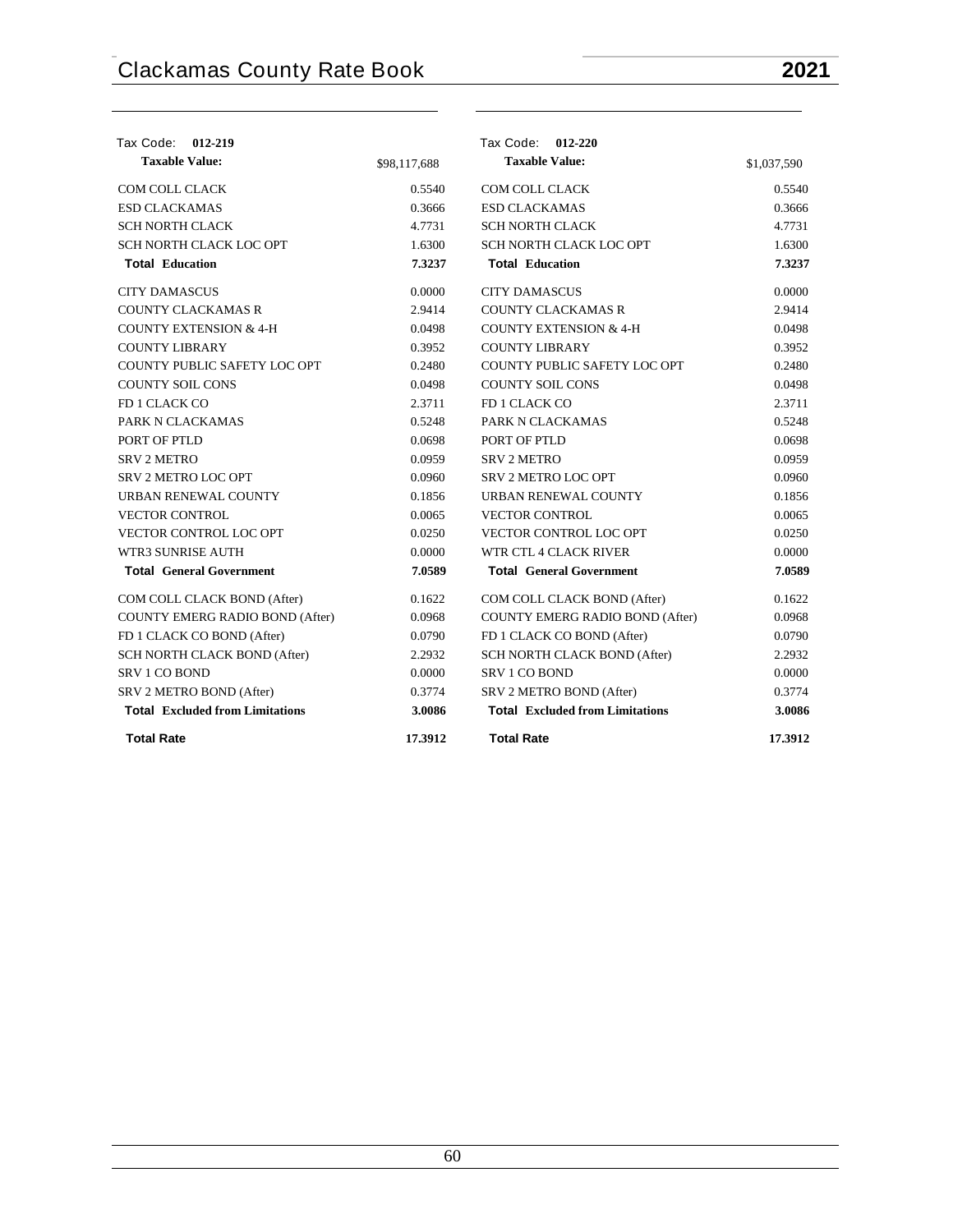| Tax Code: 012-221                      |               | Tax Code: 012-222                      |           |
|----------------------------------------|---------------|----------------------------------------|-----------|
| <b>Taxable Value:</b>                  | \$130,344,438 | <b>Taxable Value:</b>                  | \$379,863 |
| <b>COM COLL CLACK</b>                  | 0.5540        | <b>COM COLL CLACK</b>                  | 0.5540    |
| <b>ESD CLACKAMAS</b>                   | 0.3666        | <b>ESD CLACKAMAS</b>                   | 0.3666    |
| <b>SCH NORTH CLACK</b>                 | 4.7731        | <b>SCH NORTH CLACK</b>                 | 4.7731    |
| SCH NORTH CLACK LOC OPT                | 1.6300        | SCH NORTH CLACK LOC OPT                | 1.6300    |
| <b>Total Education</b>                 | 7.3237        | <b>Total Education</b>                 | 7.3237    |
| <b>CITY DAMASCUS</b>                   | 0.0000        | <b>CITY DAMASCUS</b>                   | 0.0000    |
| <b>COUNTY CLACKAMAS R</b>              | 2.9414        | <b>COUNTY CLACKAMAS R</b>              | 2.9414    |
| <b>COUNTY EXTENSION &amp; 4-H</b>      | 0.0498        | <b>COUNTY EXTENSION &amp; 4-H</b>      | 0.0498    |
| <b>COUNTY LIBRARY</b>                  | 0.3952        | <b>COUNTY LIBRARY</b>                  | 0.3952    |
| COUNTY PUBLIC SAFETY LOC OPT           | 0.2480        | COUNTY PUBLIC SAFETY LOC OPT           | 0.2480    |
| <b>COUNTY SOIL CONS</b>                | 0.0498        | <b>COUNTY SOIL CONS</b>                | 0.0498    |
| FD 1 CLACK CO                          | 2.3711        | FD 1 CLACK CO                          | 2.3711    |
| PARK N CLACKAMAS                       | 0.5248        | PARK N CLACKAMAS                       | 0.5248    |
| PORT OF PTLD                           | 0.0698        | PORT OF PTLD                           | 0.0698    |
| <b>SRV 2 METRO</b>                     | 0.0959        | <b>SRV 2 METRO</b>                     | 0.0959    |
| SRV 2 METRO LOC OPT                    | 0.0960        | <b>SRV 2 METRO LOC OPT</b>             | 0.0960    |
| URBAN RENEWAL COUNTY                   | 0.1856        | URBAN RENEWAL COUNTY                   | 0.1856    |
| <b>VECTOR CONTROL</b>                  | 0.0065        | <b>VECTOR CONTROL</b>                  | 0.0065    |
| VECTOR CONTROL LOC OPT                 | 0.0250        | <b>VECTOR CONTROL LOC OPT</b>          | 0.0250    |
| WTR3 SUNRISE AUTH                      | 0.0000        | <b>Total General Government</b>        | 7.0589    |
| <b>Total General Government</b>        | 7.0589        | COM COLL CLACK BOND (After)            | 0.1622    |
| COM COLL CLACK BOND (After)            | 0.1622        | COUNTY EMERG RADIO BOND (After)        | 0.0968    |
| COUNTY EMERG RADIO BOND (After)        | 0.0968        | FD 1 CLACK CO BOND (After)             | 0.0790    |
| FD 1 CLACK CO BOND (After)             | 0.0790        | SCH NORTH CLACK BOND (After)           | 2.2932    |
| SCH NORTH CLACK BOND (After)           | 2.2932        | SRV 2 METRO BOND (After)               | 0.3774    |
| <b>SRV 1 CO BOND</b>                   | 0.0000        | <b>Total Excluded from Limitations</b> | 3.0086    |
| SRV 2 METRO BOND (After)               | 0.3774        |                                        |           |
| <b>Total Excluded from Limitations</b> | 3.0086        | <b>Total Rate</b>                      | 17.3912   |
| <b>Total Rate</b>                      | 17.3912       |                                        |           |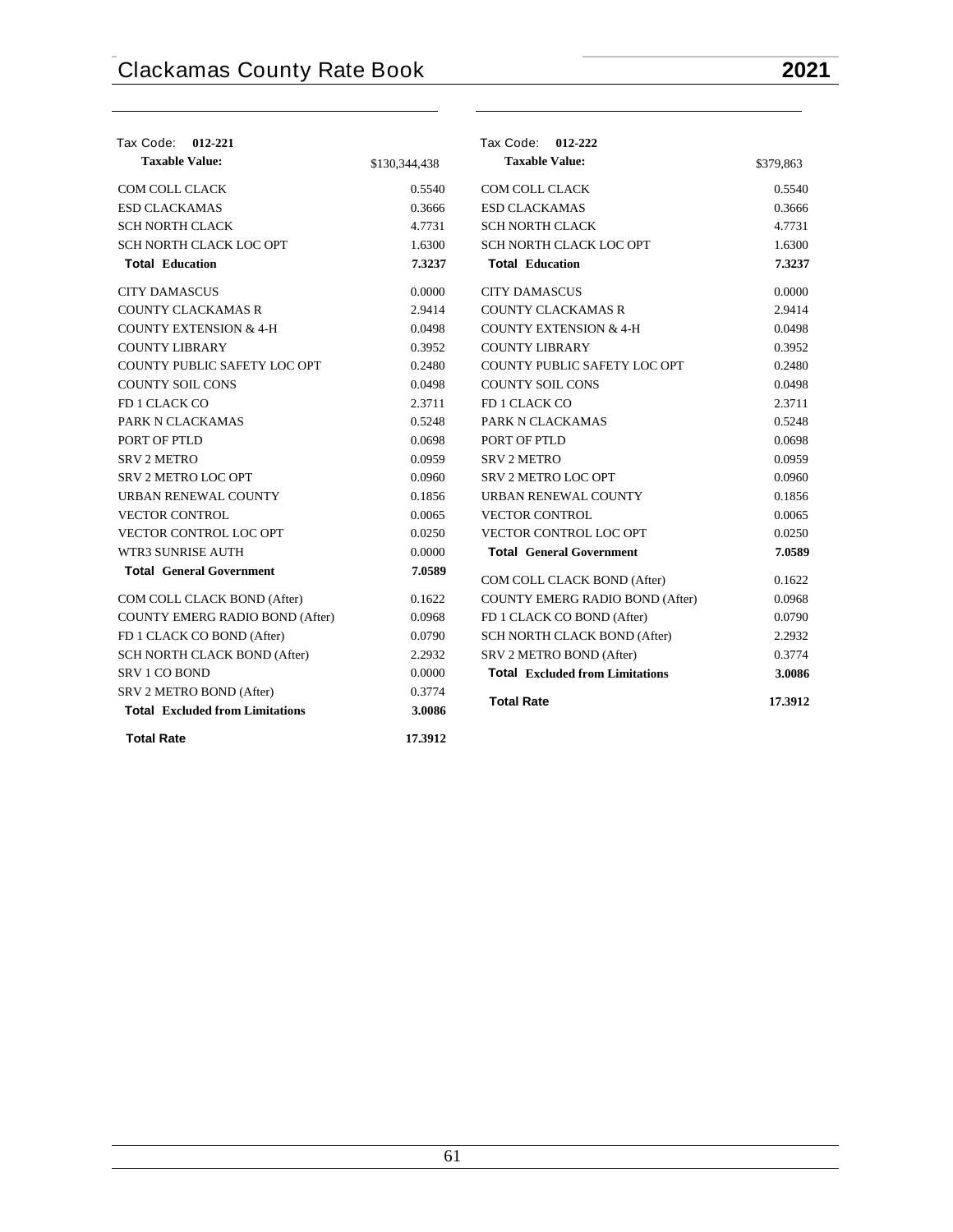| Tax Code: 012-223                      |             | Tax Code: 012-226                      |             |
|----------------------------------------|-------------|----------------------------------------|-------------|
| <b>Taxable Value:</b>                  | \$2,621,896 | <b>Taxable Value:</b>                  | \$3,007,802 |
| <b>COM COLL CLACK</b>                  | 0.5540      | <b>COM COLL CLACK</b>                  | 0.5540      |
| <b>ESD CLACKAMAS</b>                   | 0.3666      | <b>ESD CLACKAMAS</b>                   | 0.3666      |
| <b>SCH NORTH CLACK</b>                 | 4.7731      | <b>SCH NORTH CLACK</b>                 | 4.7731      |
| SCH NORTH CLACK LOC OPT                | 1.6300      | SCH NORTH CLACK LOC OPT                | 1.6300      |
| <b>Total Education</b>                 | 7.3237      | <b>Total Education</b>                 | 7.3237      |
| <b>CITY DAMASCUS</b>                   | 0.0000      | <b>CITY DAMASCUS</b>                   | 0.0000      |
| <b>COUNTY CLACKAMAS R</b>              | 2.9414      | <b>COUNTY CLACKAMAS R</b>              | 2.9414      |
| <b>COUNTY EXTENSION &amp; 4-H</b>      | 0.0498      | <b>COUNTY EXTENSION &amp; 4-H</b>      | 0.0498      |
| <b>COUNTY LIBRARY</b>                  | 0.3952      | <b>COUNTY LIBRARY</b>                  | 0.3952      |
| COUNTY PUBLIC SAFETY LOC OPT           | 0.2480      | COUNTY PUBLIC SAFETY LOC OPT           | 0.2480      |
| <b>COUNTY SOIL CONS</b>                | 0.0498      | <b>COUNTY SOIL CONS</b>                | 0.0498      |
| FD 1 CLACK CO                          | 2.3711      | FD 1 CLACK CO                          | 2.3711      |
| PORT OF PTLD                           | 0.0698      | PARK N CLACKAMAS                       | 0.5248      |
| <b>SRV 2 METRO</b>                     | 0.0959      | PORT OF PTLD                           | 0.0698      |
| <b>SRV 2 METRO LOC OPT</b>             | 0.0960      | <b>SRV 2 METRO</b>                     | 0.0959      |
| URBAN RENEWAL COUNTY                   | 0.1722      | SRV 2 METRO LOC OPT                    | 0.0960      |
| <b>VECTOR CONTROL</b>                  | 0.0065      | URBAN RENEWAL COUNTY                   | 0.1856      |
| VECTOR CONTROL LOC OPT                 | 0.0250      | <b>VECTOR CONTROL</b>                  | 0.0065      |
| <b>WTR3 SUNRISE AUTH</b>               | 0.0000      | VECTOR CONTROL LOC OPT                 | 0.0250      |
| <b>Total General Government</b>        | 6.5207      | WTR CTL 4 CLACK RIVER                  | 0.0000      |
| COM COLL CLACK BOND (After)            | 0.1622      | <b>WTR3 SUNRISE AUTH</b>               | 0.0000      |
| COUNTY EMERG RADIO BOND (After)        | 0.0968      | <b>Total General Government</b>        | 7.0589      |
| FD 1 CLACK CO BOND (After)             | 0.0790      | COM COLL CLACK BOND (After)            | 0.1622      |
| SCH NORTH CLACK BOND (After)           | 2.2932      | COUNTY EMERG RADIO BOND (After)        | 0.0968      |
| SRV 2 METRO BOND (After)               | 0.3774      | FD 1 CLACK CO BOND (After)             | 0.0790      |
| <b>Total Excluded from Limitations</b> | 3.0086      | SCH NORTH CLACK BOND (After)           | 2.2932      |
|                                        |             | <b>SRV 1 CO BOND</b>                   | 0.0000      |
| <b>Total Rate</b>                      | 16.8530     | SRV 2 METRO BOND (After)               | 0.3774      |
|                                        |             | <b>Total Excluded from Limitations</b> | 3.0086      |

**Total Rate 17.3912**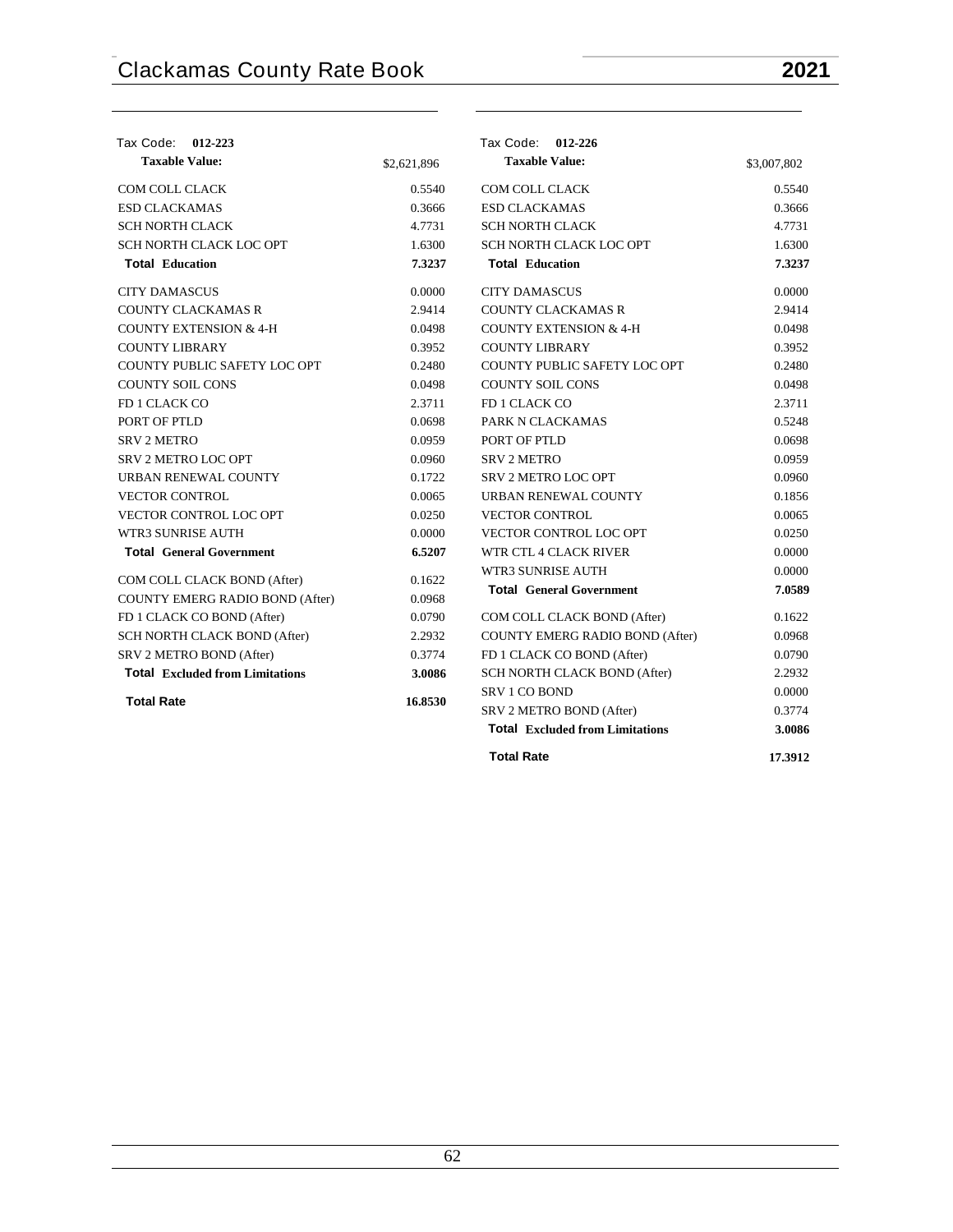| Tax Code: 012-228                      |           | Tax Code: 012-229                      |              |
|----------------------------------------|-----------|----------------------------------------|--------------|
| <b>Taxable Value:</b>                  | \$580,721 | <b>Taxable Value:</b>                  | \$21,873,326 |
| COM COLL CLACK                         | 0.5540    | COM COLL CLACK                         | 0.5540       |
| <b>ESD CLACKAMAS</b>                   | 0.3666    | <b>ESD CLACKAMAS</b>                   | 0.3666       |
| <b>SCH NORTH CLACK</b>                 | 4.7731    | <b>SCH NORTH CLACK</b>                 | 4.7731       |
| SCH NORTH CLACK LOC OPT                | 1.6300    | SCH NORTH CLACK LOC OPT                | 1.6300       |
| <b>Total Education</b>                 | 7.3237    | <b>Total Education</b>                 | 7.3237       |
| <b>COUNTY CLACKAMAS R</b>              | 2.9414    | <b>COUNTY CLACKAMAS R</b>              | 2.9414       |
| <b>COUNTY EXTENSION &amp; 4-H</b>      | 0.0498    | <b>COUNTY EXTENSION &amp; 4-H</b>      | 0.0498       |
| <b>COUNTY LIBRARY</b>                  | 0.3952    | <b>COUNTY LAW ENHANCED</b>             | 0.7004       |
| COUNTY PUBLIC SAFETY LOC OPT           | 0.2480    | <b>COUNTY LIBRARY</b>                  | 0.3952       |
| <b>COUNTY SOIL CONS</b>                | 0.0498    | COUNTY PUBLIC SAFETY LOC OPT           | 0.2480       |
| FD 1 CLACK CO                          | 2.3711    | <b>COUNTY SOIL CONS</b>                | 0.0498       |
| PORT OF PTLD                           | 0.0698    | FD 1 CLACK CO                          | 2.3711       |
| <b>SRV 2 METRO</b>                     | 0.0959    | PARK N CLACKAMAS                       | 0.5248       |
| <b>SRV 2 METRO LOC OPT</b>             | 0.0960    | PORT OF PTLD                           | 0.0698       |
| URBAN RENEWAL COUNTY                   | 0.1722    | <b>SRV 2 METRO</b>                     | 0.0959       |
| <b>VECTOR CONTROL</b>                  | 0.0065    | SRV 2 METRO LOC OPT                    | 0.0960       |
| <b>VECTOR CONTROL LOC OPT</b>          | 0.0250    | URBAN RENEWAL COUNTY                   | 0.2050       |
| WTR3 SUNRISE AUTH                      | 0.0000    | <b>VECTOR CONTROL</b>                  | 0.0065       |
| <b>Total General Government</b>        | 6.5207    | VECTOR CONTROL LOC OPT                 | 0.0250       |
| COM COLL CLACK BOND (After)            | 0.1622    | <b>Total General Government</b>        | 7.7787       |
| COUNTY EMERG RADIO BOND (After)        | 0.0968    | COM COLL CLACK BOND (After)            | 0.1622       |
| FD 1 CLACK CO BOND (After)             | 0.0790    | COUNTY EMERG RADIO BOND (After)        | 0.0968       |
| SCH NORTH CLACK BOND (After)           | 2.2932    | FD 1 CLACK CO BOND (After)             | 0.0790       |
| SRV 1 CO BOND                          | 0.0000    | SCH NORTH CLACK BOND (After)           | 2.2932       |
| SRV 2 METRO BOND (After)               | 0.3774    | SRV 2 METRO BOND (After)               | 0.3774       |
| <b>Total Excluded from Limitations</b> | 3.0086    | <b>WTR2 CLK RVR BOND</b>               | 0.0000       |
| <b>Total Rate</b>                      | 16.8530   | <b>Total Excluded from Limitations</b> | 3.0086       |
|                                        |           | <b>Total Rate</b>                      | 18.1110      |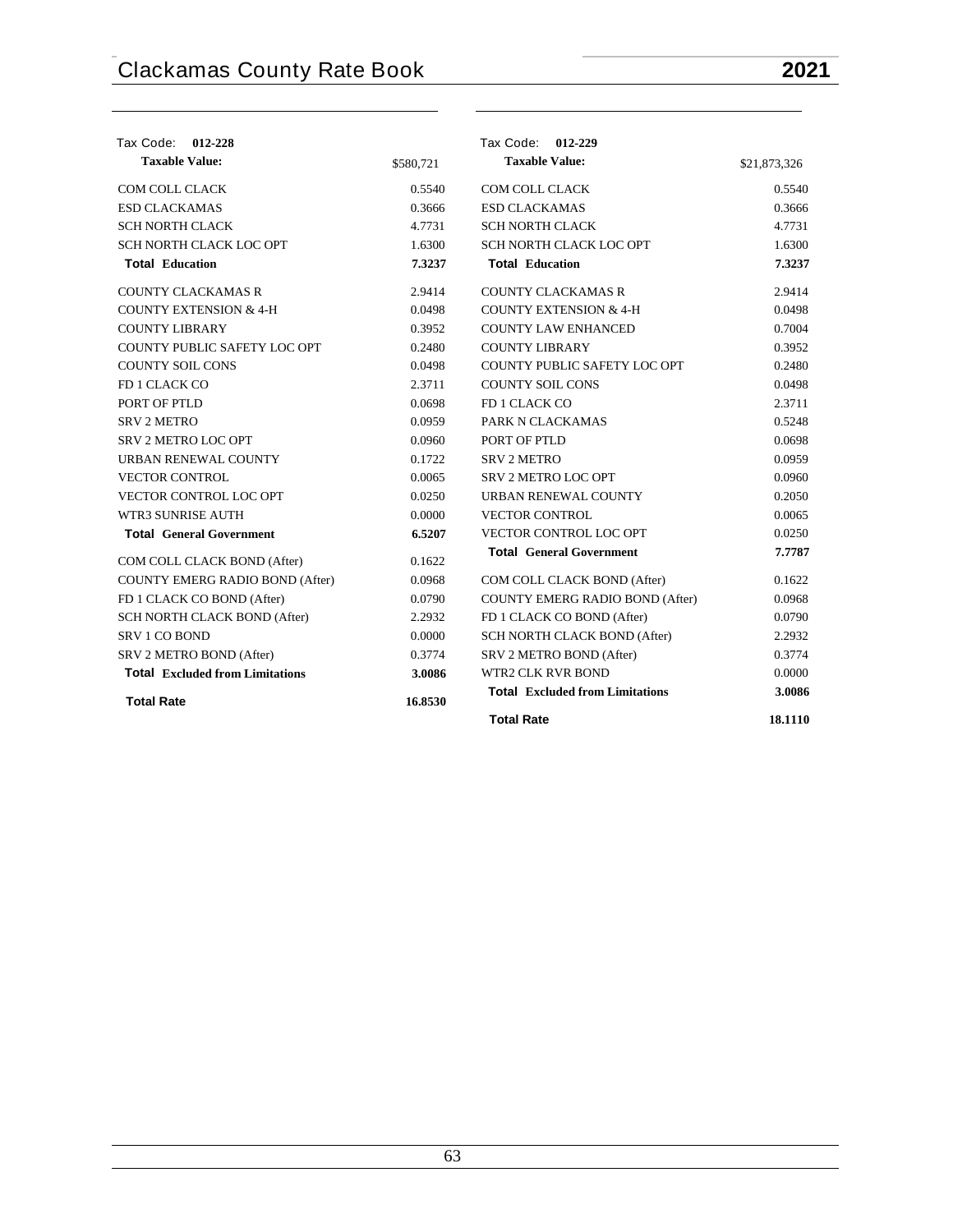| Tax Code: 012-230                      |               | Tax Code: 012-231                      |             |
|----------------------------------------|---------------|----------------------------------------|-------------|
| <b>Taxable Value:</b>                  | \$661,576,233 | <b>Taxable Value:</b>                  | \$7,873,219 |
| COM COLL CLACK                         | 0.5540        | <b>COM COLL CLACK</b>                  | 0.5540      |
| <b>ESD CLACKAMAS</b>                   | 0.3666        | <b>ESD CLACKAMAS</b>                   | 0.3666      |
| <b>SCH NORTH CLACK</b>                 | 4.7731        | <b>SCH NORTH CLACK</b>                 | 4.7731      |
| SCH NORTH CLACK LOC OPT                | 1.6300        | SCH NORTH CLACK LOC OPT                | 1.6300      |
| <b>Total Education</b>                 | 7.3237        | <b>Total Education</b>                 | 7.3237      |
| <b>COUNTY CLACKAMAS R</b>              | 2.9414        | <b>COUNTY CLACKAMAS R</b>              | 2.9414      |
| <b>COUNTY EXTENSION &amp; 4-H</b>      | 0.0498        | <b>COUNTY EXTENSION &amp; 4-H</b>      | 0.0498      |
| <b>COUNTY LAW ENHANCED</b>             | 0.7004        | <b>COUNTY LAW ENHANCED</b>             | 0.7004      |
| <b>COUNTY LIBRARY</b>                  | 0.3952        | <b>COUNTY LIBRARY</b>                  | 0.3952      |
| COUNTY PUBLIC SAFETY LOC OPT           | 0.2480        | COUNTY PUBLIC SAFETY LOC OPT           | 0.2480      |
| <b>COUNTY SOIL CONS</b>                | 0.0498        | <b>COUNTY SOIL CONS</b>                | 0.0498      |
| FD 1 CLACK CO                          | 2.3711        | FD 1 CLACK CO                          | 2.3711      |
| PARK N CLACKAMAS                       | 0.5248        | PARK N CLACKAMAS                       | 0.5248      |
| PORT OF PTLD                           | 0.0698        | PORT OF PTLD                           | 0.0698      |
| <b>SRV 2 METRO</b>                     | 0.0959        | <b>SRV 2 METRO</b>                     | 0.0959      |
| SRV 2 METRO LOC OPT                    | 0.0960        | SRV 2 METRO LOC OPT                    | 0.0960      |
| URBAN RENEWAL COUNTY                   | 0.2050        | URBAN RENEWAL COUNTY                   | 0.2050      |
| <b>VECTOR CONTROL</b>                  | 0.0065        | <b>VECTOR CONTROL</b>                  | 0.0065      |
| VECTOR CONTROL LOC OPT                 | 0.0250        | VECTOR CONTROL LOC OPT                 | 0.0250      |
| <b>Total General Government</b>        | 7.7787        | <b>Total General Government</b>        | 7.7787      |
| COM COLL CLACK BOND (After)            | 0.1622        | COM COLL CLACK BOND (After)            | 0.1622      |
| COUNTY EMERG RADIO BOND (After)        | 0.0968        | COUNTY EMERG RADIO BOND (After)        | 0.0968      |
| FD 1 CLACK CO BOND (After)             | 0.0790        | FD 1 CLACK CO BOND (After)             | 0.0790      |
| SCH NORTH CLACK BOND (After)           | 2.2932        | SCH NORTH CLACK BOND (After)           | 2.2932      |
| SRV 1 CO BOND                          | 0.0000        | SRV 2 METRO BOND (After)               | 0.3774      |
| SRV 2 METRO BOND (After)               | 0.3774        | <b>Total Excluded from Limitations</b> | 3.0086      |
| <b>WTR2 CLK RVR BOND</b>               | 0.0000        | <b>Total Rate</b>                      | 18.1110     |
| <b>Total Excluded from Limitations</b> | 3.0086        |                                        |             |
| <b>Total Rate</b>                      | 18.1110       |                                        |             |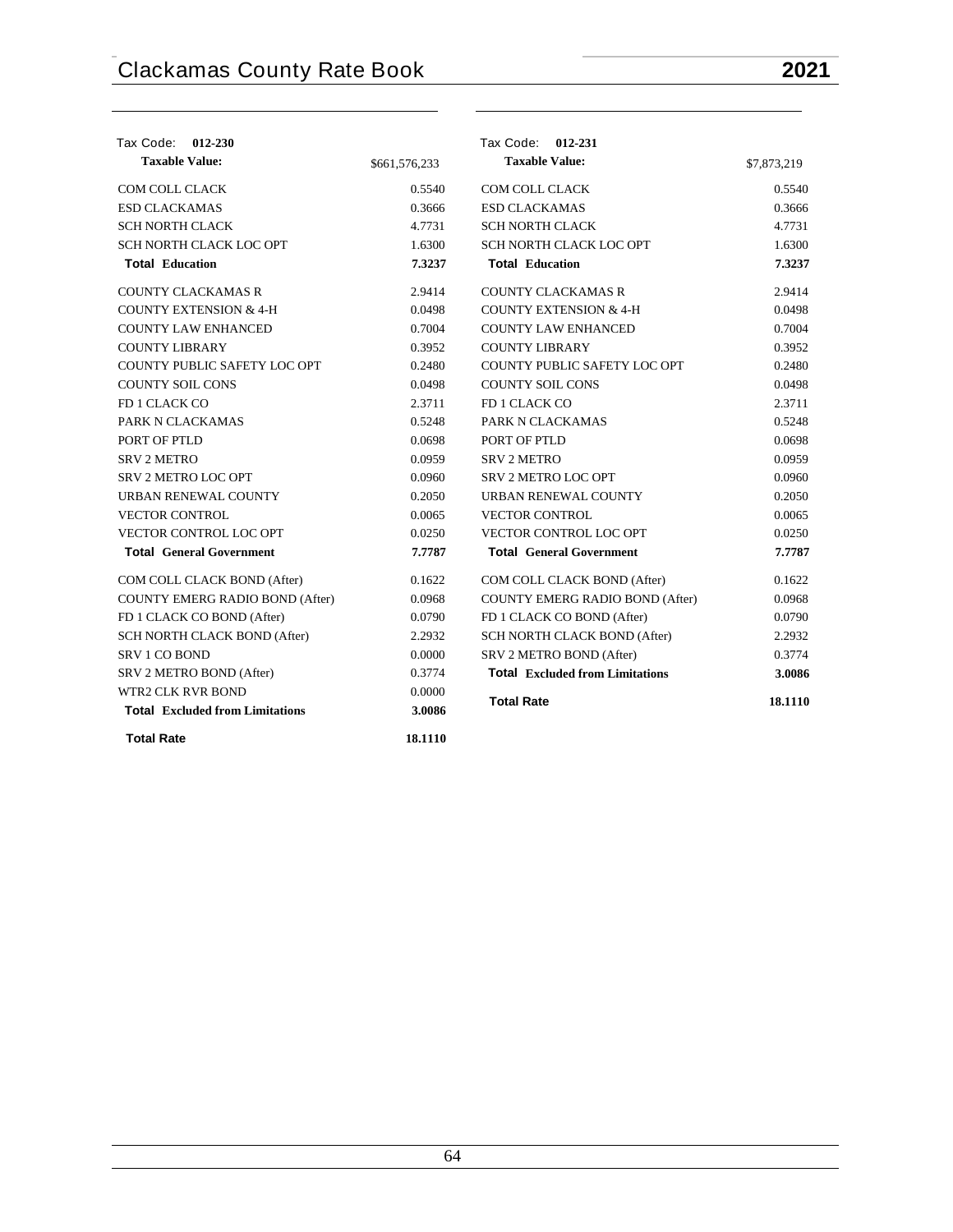| Tax Code:<br>012-235                   |              | Tax Code: 012-236                      |           |
|----------------------------------------|--------------|----------------------------------------|-----------|
| <b>Taxable Value:</b>                  | \$32,836,493 | <b>Taxable Value:</b>                  | \$909,734 |
| COM COLL CLACK                         | 0.5355       | <b>COM COLL CLACK</b>                  | 0.5355    |
| <b>ESD CLACKAMAS</b>                   | 0.3544       | <b>ESD CLACKAMAS</b>                   | 0.3544    |
| <b>SCH NORTH CLACK</b>                 | 4.6114       | <b>SCH NORTH CLACK</b>                 | 4.6114    |
| SCH NORTH CLACK LOC OPT                | 1.6300       | SCH NORTH CLACK LOC OPT                | 1.6300    |
| <b>Total Education</b>                 | 7.1313       | <b>Total Education</b>                 | 7.1313    |
| <b>CITY HAPPY VALLEY</b>               | 0.6494       | <b>CITY HAPPY VALLEY</b>               | 0.6494    |
| CITY HAPPY VALLEY LOC OPT              | 1.9200       | CITY HAPPY VALLEY LOC OPT              | 1.9200    |
| COUNTY CLACKAMAS C                     | 2.3254       | COUNTY CLACKAMAS C                     | 2.3254    |
| <b>COUNTY EXTENSION &amp; 4-H</b>      | 0.0482       | <b>COUNTY EXTENSION &amp; 4-H</b>      | 0.0482    |
| <b>COUNTY LIBRARY</b>                  | 0.3824       | <b>COUNTY LIBRARY</b>                  | 0.3824    |
| COUNTY PUBLIC SAFETY LOC OPT           | 0.2480       | COUNTY PUBLIC SAFETY LOC OPT           | 0.2480    |
| <b>COUNTY SOIL CONS</b>                | 0.0482       | <b>COUNTY SOIL CONS</b>                | 0.0482    |
| FD 1 CLACK CO                          | 2.2935       | FD 1 CLACK CO                          | 2.2935    |
| PORT OF PTLD                           | 0.0676       | PORT OF PTLD                           | 0.0676    |
| ROAD DIST 11 HV                        | 0.0000       | <b>ROAD DIST 11 HV</b>                 | 0.0000    |
| <b>SRV 2 METRO</b>                     | 0.0928       | <b>SRV 2 METRO</b>                     | 0.0928    |
| <b>SRV 2 METRO LOC OPT</b>             | 0.0960       | <b>SRV 2 METRO LOC OPT</b>             | 0.0960    |
| URBAN RENEWAL COUNTY                   | 0.1381       | URBAN RENEWAL COUNTY                   | 0.1381    |
| URBAN RENEWAL HAPPY VALLEY             | 0.3908       | URBAN RENEWAL HAPPY VALLEY             | 0.3908    |
| <b>VECTOR CONTROL</b>                  | 0.0063       | <b>VECTOR CONTROL</b>                  | 0.0063    |
| VECTOR CONTROL LOC OPT                 | 0.0250       | <b>VECTOR CONTROL LOC OPT</b>          | 0.0250    |
| WTR CTL 4 CLACK RIVER                  | 0.0000       | WTR CTL 4 CLACK RIVER                  | 0.0000    |
| <b>WTR3 SUNRISE AUTH</b>               | 0.0000       | <b>Total General Government</b>        | 8.7317    |
| <b>Total General Government</b>        | 8.7317       | COM COLL CLACK BOND (After)            | 0.1622    |
| COM COLL CLACK BOND (After)            | 0.1622       | COUNTY EMERG RADIO BOND (After)        | 0.0968    |
| <b>COUNTY EMERG RADIO BOND (After)</b> | 0.0968       | FD 1 CLACK CO BOND (After)             | 0.0790    |
| FD 1 CLACK CO BOND (After)             | 0.0790       | SCH NORTH CLACK BOND (After)           | 2.2932    |
| SCH NORTH CLACK BOND (After)           | 2.2932       | <b>SRV 1 CO BOND</b>                   | 0.0000    |
| <b>SRV 1 CO BOND</b>                   | 0.0000       | SRV 2 METRO BOND (After)               | 0.3774    |
| SRV 2 METRO BOND (After)               | 0.3774       | TRANS TRIMET BOND (AFTER)              | 0.0000    |
| TRANS TRIMET BOND (AFTER)              | 0.0000       | WTR2 CLK RVR BOND                      | 0.0000    |
| <b>Total</b> Excluded from Limitations | 3.0086       | <b>Total Excluded from Limitations</b> | 3.0086    |
| <b>Total Rate</b>                      | 18.8716      | <b>Total Rate</b>                      | 18.8716   |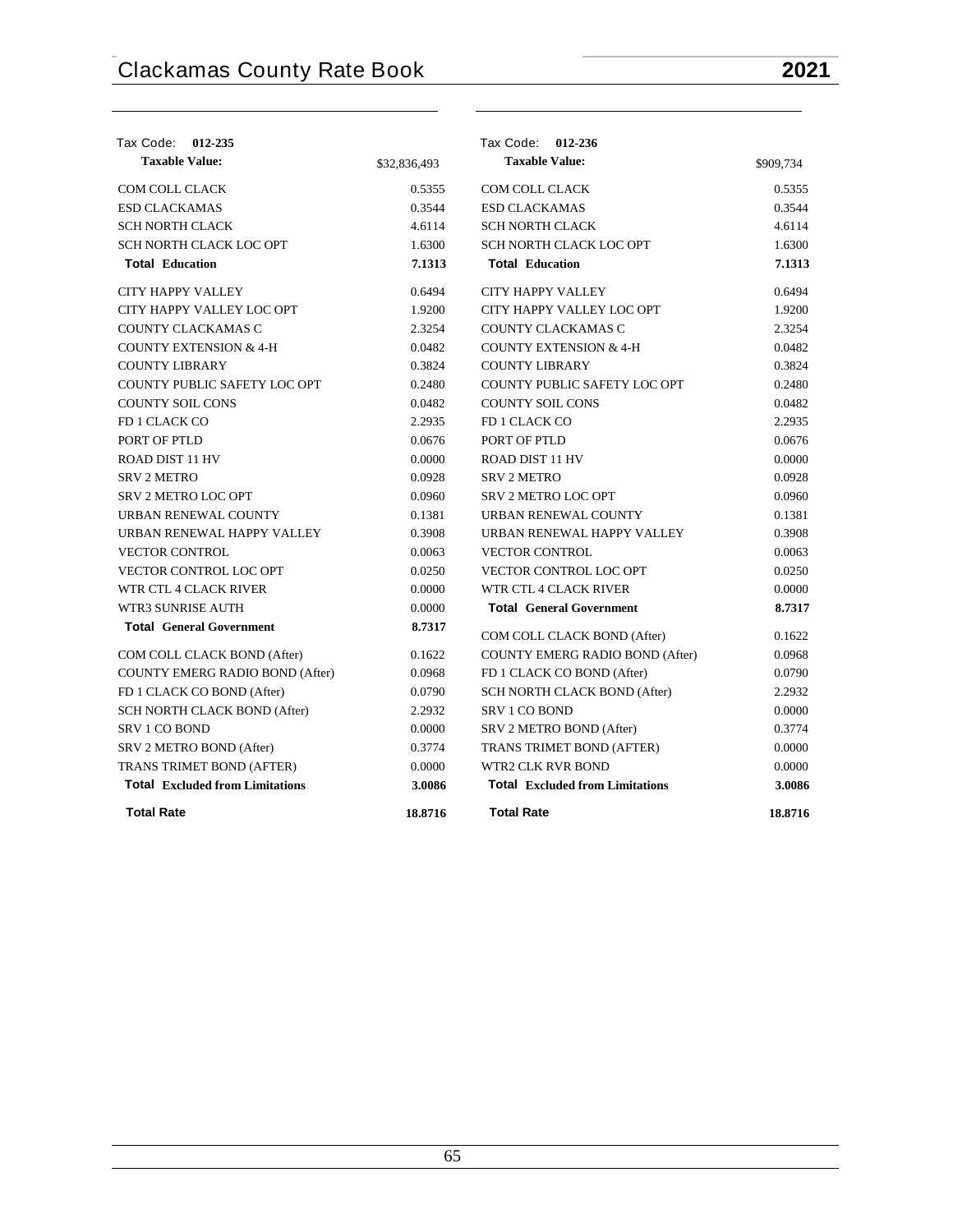| Tax Code: 012-237                      |             | Tax Code: 012-238                      |          |
|----------------------------------------|-------------|----------------------------------------|----------|
| <b>Taxable Value:</b>                  | \$1,722,763 | <b>Taxable Value:</b>                  | \$53,690 |
| <b>COM COLL CLACK</b>                  | 0.5355      | <b>COM COLL CLACK</b>                  | 0.5540   |
| <b>ESD CLACKAMAS</b>                   | 0.3544      | <b>ESD CLACKAMAS</b>                   | 0.3666   |
| <b>SCH NORTH CLACK</b>                 | 4.6114      | <b>SCH NORTH CLACK</b>                 | 4.7731   |
| SCH NORTH CLACK LOC OPT                | 1.6300      | SCH NORTH CLACK LOC OPT                | 1.6300   |
| <b>Total Education</b>                 | 7.1313      | <b>Total Education</b>                 | 7.3237   |
| CITY HAPPY VALLEY                      | 0.6494      | <b>CITY PORTLAND</b>                   | 4.1719   |
| CITY HAPPY VALLEY LOC OPT              | 1.9200      | CITY PORTLAND LOC OPT                  | 1.2026   |
| COUNTY CLACKAMAS C                     | 2.3254      | <b>CITY PTLD FIRE/POLICE PENSION</b>   | 2.7426   |
| <b>COUNTY EXTENSION &amp; 4-H</b>      | 0.0482      | COUNTY CLACKAMAS C                     | 2.4031   |
| <b>COUNTY LIBRARY</b>                  | 0.3824      | <b>COUNTY EXTENSION &amp; 4-H</b>      | 0.0498   |
| COUNTY PUBLIC SAFETY LOC OPT           | 0.2480      | <b>COUNTY LIBRARY</b>                  | 0.3952   |
| <b>COUNTY SOIL CONS</b>                | 0.0482      | COUNTY PUBLIC SAFETY LOC OPT           | 0.2480   |
| FD 1 CLACK CO                          | 2.2935      | <b>COUNTY SOIL CONS</b>                | 0.0498   |
| PORT OF PTLD                           | 0.0676      | PORT OF PTLD                           | 0.0639   |
| ROAD DIST 11 HV                        | 0.0000      | ROAD DIST 12 PTD                       | 0.0000   |
| <b>SRV 2 METRO</b>                     | 0.0928      | <b>SRV 2 METRO</b>                     | 0.0877   |
| <b>SRV 2 METRO LOC OPT</b>             | 0.0960      | <b>SRV 2 METRO LOC OPT</b>             | 0.0960   |
| URBAN RENEWAL COUNTY                   | 0.1381      | UR PORTLAND SP                         | 0.1961   |
| URBAN RENEWAL HAPPY VALLEY             | 0.3908      | URBAN RENEWAL COUNTY                   | 0.1143   |
| <b>VECTOR CONTROL</b>                  | 0.0063      | URBAN RENEWAL PORTLAND                 | 0.7157   |
| VECTOR CONTROL LOC OPT                 | 0.0250      | <b>VECTOR CONTROL</b>                  | 0.0065   |
| <b>Total General Government</b>        | 8.7317      | VECTOR CONTROL LOC OPT                 | 0.0250   |
| COM COLL CLACK BOND (After)            | 0.1622      | WTR3 SUNRISE AUTH                      | 0.0000   |
| COUNTY EMERG RADIO BOND (After)        | 0.0968      | <b>Total General Government</b>        | 12.5682  |
| FD 1 CLACK CO BOND (After)             | 0.0790      | <b>CITY PORTLAND BOND</b>              | 0.0274   |
| SCH NORTH CLACK BOND (After)           | 2.2932      | CITY PORTLAND BOND (After)             | 0.3363   |
| <b>SRV 1 CO BOND</b>                   | 0.0000      | COM COLL CLACK BOND (After)            | 0.1622   |
| SRV 2 METRO BOND (After)               | 0.3774      | COUNTY EMERG RADIO BOND (After)        | 0.0968   |
| TRANS TRIMET BOND (AFTER)              | 0.0000      | SCH NORTH CLACK BOND (After)           | 2.2932   |
| <b>Total Excluded from Limitations</b> | 3.0086      | SRV 2 METRO BOND (After)               | 0.3592   |
| <b>Total Rate</b>                      | 18.8716     | <b>Total Excluded from Limitations</b> | 3.2751   |
|                                        |             | <b>Total Rate</b>                      | 23.1670  |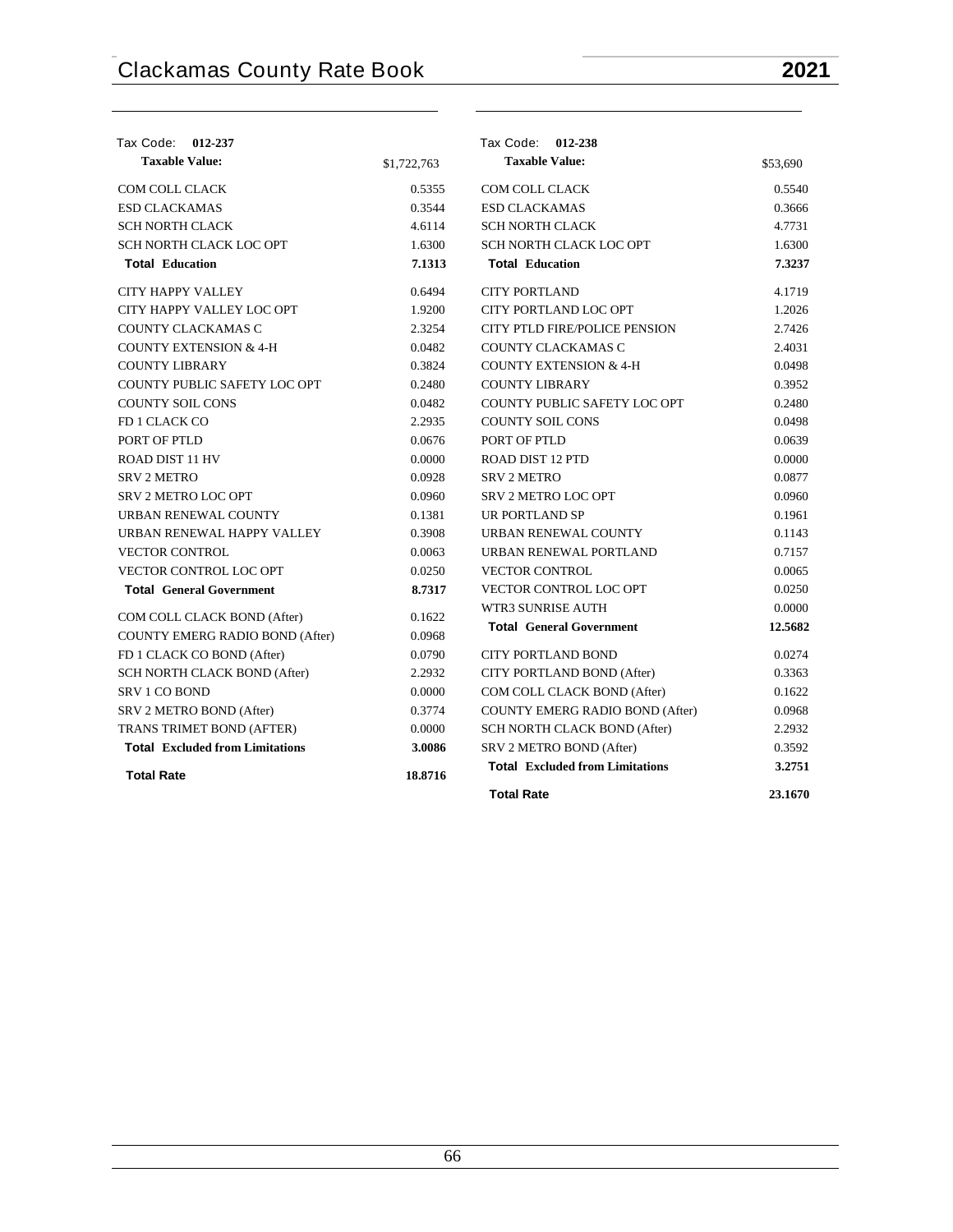| Tax Code: 012-239                      |           | Tax Code: 012-241                      |             |
|----------------------------------------|-----------|----------------------------------------|-------------|
| <b>Taxable Value:</b>                  | \$186,893 | <b>Taxable Value:</b>                  | \$1,254,262 |
| COM COLL CLACK                         | 0.5540    | COM COLL CLACK                         | 0.5540      |
| <b>ESD CLACKAMAS</b>                   | 0.3666    | <b>ESD CLACKAMAS</b>                   | 0.3666      |
| <b>SCH NORTH CLACK</b>                 | 4.7731    | <b>SCH NORTH CLACK</b>                 | 4.7731      |
| SCH NORTH CLACK LOC OPT                | 1.6300    | SCH NORTH CLACK LOC OPT                | 1.6300      |
| <b>Total Education</b>                 | 7.3237    | <b>Total Education</b>                 | 7.3237      |
| <b>CITY PORTLAND</b>                   | 4.1719    | <b>CITY DAMASCUS</b>                   | 0.0000      |
| CITY PORTLAND LOC OPT                  | 1.2026    | COUNTY CLACKAMAS R                     | 2.9414      |
| <b>CITY PTLD FIRE/POLICE PENSION</b>   | 2.7426    | <b>COUNTY EXTENSION &amp; 4-H</b>      | 0.0498      |
| COUNTY CLACKAMAS C                     | 2.4031    | <b>COUNTY LIBRARY</b>                  | 0.3952      |
| <b>COUNTY EXTENSION &amp; 4-H</b>      | 0.0498    | COUNTY PUBLIC SAFETY LOC OPT           | 0.2480      |
| <b>COUNTY LIBRARY</b>                  | 0.3952    | <b>COUNTY SOIL CONS</b>                | 0.0498      |
| COUNTY PUBLIC SAFETY LOC OPT           | 0.2480    | FD 1 CLACK CO                          | 2.3711      |
| <b>COUNTY SOIL CONS</b>                | 0.0498    | PORT OF PTLD                           | 0.0698      |
| PORT OF PTLD                           | 0.0639    | <b>SRV 2 METRO</b>                     | 0.0959      |
| <b>ROAD DIST 12 PTD</b>                | 0.0000    | <b>SRV 2 METRO LOC OPT</b>             | 0.0960      |
| <b>SRV 2 METRO</b>                     | 0.0877    | URBAN RENEWAL COUNTY                   | 0.1722      |
| <b>SRV 2 METRO LOC OPT</b>             | 0.0960    | <b>VECTOR CONTROL</b>                  | 0.0065      |
| UR PORTLAND SP                         | 0.1961    | <b>VECTOR CONTROL LOC OPT</b>          | 0.0250      |
| URBAN RENEWAL COUNTY                   | 0.1143    | <b>WTR3 SUNRISE AUTH</b>               | 0.0000      |
| URBAN RENEWAL PORTLAND                 | 0.7157    | <b>Total General Government</b>        | 6.5207      |
| <b>VECTOR CONTROL</b>                  | 0.0065    | COM COLL CLACK BOND (After)            | 0.1622      |
| <b>VECTOR CONTROL LOC OPT</b>          | 0.0250    | COUNTY EMERG RADIO BOND (After)        | 0.0968      |
| <b>Total General Government</b>        | 12.5682   | FD 1 CLACK CO BOND (After)             | 0.0790      |
| <b>CITY PORTLAND BOND</b>              | 0.0274    | SCH NORTH CLACK BOND (After)           | 2.2932      |
| CITY PORTLAND BOND (After)             | 0.3363    | <b>SRV 1 CO BOND</b>                   | 0.0000      |
| COM COLL CLACK BOND (After)            | 0.1622    | SRV 2 METRO BOND (After)               | 0.3774      |
| COUNTY EMERG RADIO BOND (After)        | 0.0968    | <b>Total Excluded from Limitations</b> | 3.0086      |
| SCH NORTH CLACK BOND (After)           | 2.2932    |                                        |             |
| SRV 2 METRO BOND (After)               | 0.3592    | <b>Total Rate</b>                      | 16.8530     |
| <b>Total Excluded from Limitations</b> | 3.2751    |                                        |             |
| <b>Total Rate</b>                      | 23.1670   |                                        |             |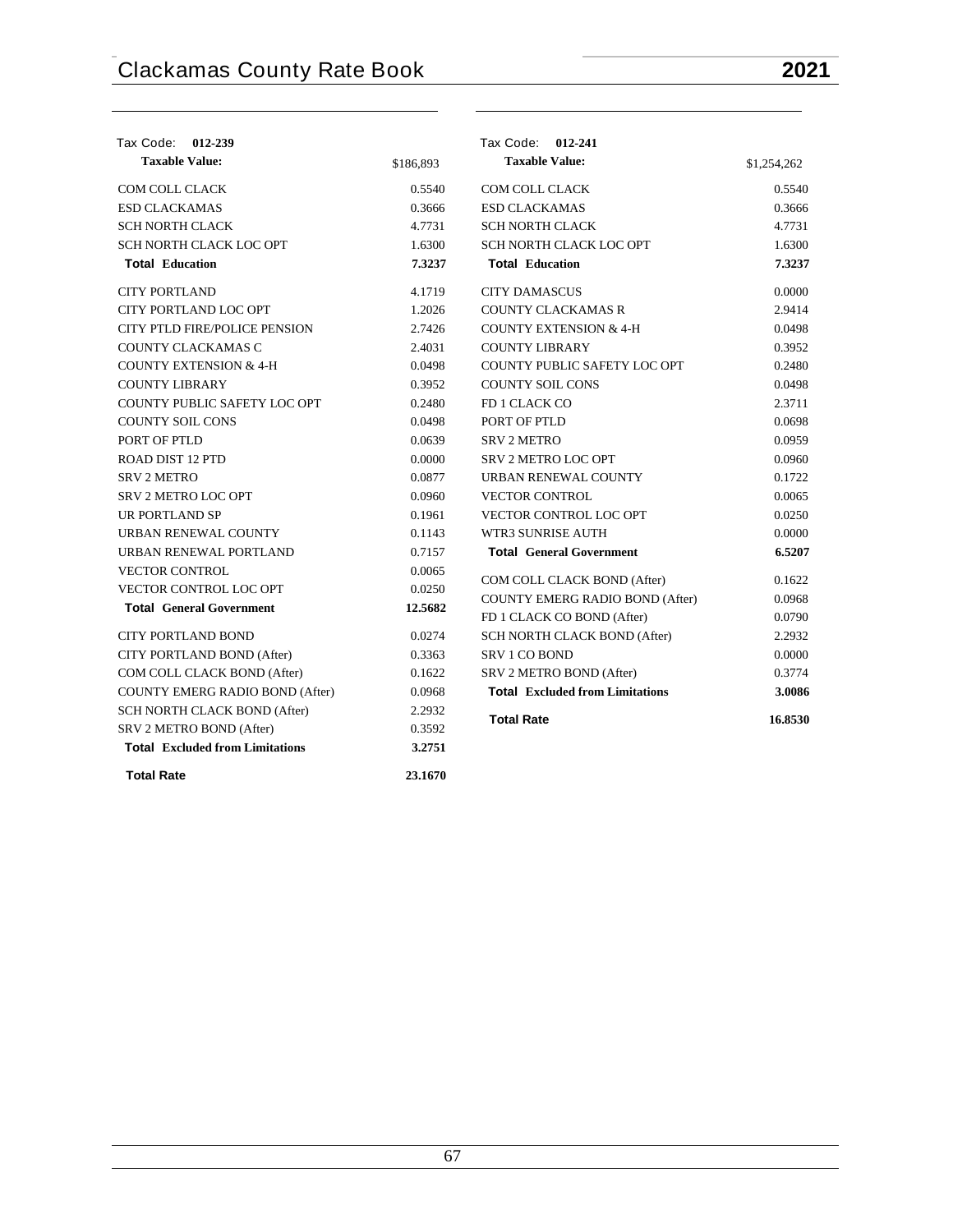| Tax Code: 012-242                      |           | Tax Code: 012-243                      |              |
|----------------------------------------|-----------|----------------------------------------|--------------|
| <b>Taxable Value:</b>                  | \$261,654 | <b>Taxable Value:</b>                  | \$17,694,216 |
| <b>COM COLL CLACK</b>                  | 0.5540    | <b>COM COLL CLACK</b>                  | 0.5355       |
| <b>ESD CLACKAMAS</b>                   | 0.3666    | <b>ESD CLACKAMAS</b>                   | 0.3544       |
| <b>SCH NORTH CLACK</b>                 | 4.7731    | <b>SCH NORTH CLACK</b>                 | 4.6114       |
| SCH NORTH CLACK LOC OPT                | 1.6300    | SCH NORTH CLACK LOC OPT                | 1.6300       |
| <b>Total Education</b>                 | 7.3237    | <b>Total Education</b>                 | 7.1313       |
| <b>CITY DAMASCUS</b>                   | 0.0000    | <b>CITY HAPPY VALLEY</b>               | 0.6494       |
| <b>COUNTY CLACKAMAS R</b>              | 2.9414    | CITY HAPPY VALLEY LOC OPT              | 1.9200       |
| <b>COUNTY EXTENSION &amp; 4-H</b>      | 0.0498    | COUNTY CLACKAMAS C                     | 2.3254       |
| <b>COUNTY LIBRARY</b>                  | 0.3952    | <b>COUNTY EXTENSION &amp; 4-H</b>      | 0.0482       |
| COUNTY PUBLIC SAFETY LOC OPT           | 0.2480    | <b>COUNTY LIBRARY</b>                  | 0.3824       |
| <b>COUNTY SOIL CONS</b>                | 0.0498    | COUNTY PUBLIC SAFETY LOC OPT           | 0.2480       |
| FD 1 CLACK CO                          | 2.3711    | <b>COUNTY SOIL CONS</b>                | 0.0482       |
| PORT OF PTLD                           | 0.0698    | FD 1 CLACK CO                          | 2.2935       |
| <b>SRV 2 METRO</b>                     | 0.0959    | PORT OF PTLD                           | 0.0676       |
| SRV 2 METRO LOC OPT                    | 0.0960    | ROAD DIST 11 HV                        | 0.0000       |
| URBAN RENEWAL COUNTY                   | 0.1722    | <b>SRV 2 METRO</b>                     | 0.0928       |
| <b>VECTOR CONTROL</b>                  | 0.0065    | <b>SRV 2 METRO LOC OPT</b>             | 0.0960       |
| <b>VECTOR CONTROL LOC OPT</b>          | 0.0250    | URBAN RENEWAL COUNTY                   | 0.1381       |
| WTR CTL 4 CLACK RIVER                  | 0.0000    | URBAN RENEWAL HAPPY VALLEY             | 0.3908       |
| WTR3 SUNRISE AUTH                      | 0.0000    | <b>VECTOR CONTROL</b>                  | 0.0063       |
| <b>Total General Government</b>        | 6.5207    | VECTOR CONTROL LOC OPT                 | 0.0250       |
| COM COLL CLACK BOND (After)            | 0.1622    | <b>Total General Government</b>        | 8.7317       |
| COUNTY EMERG RADIO BOND (After)        | 0.0968    | COM COLL CLACK BOND (After)            | 0.1622       |
| FD 1 CLACK CO BOND (After)             | 0.0790    | COUNTY EMERG RADIO BOND (After)        | 0.0968       |
| SCH NORTH CLACK BOND (After)           | 2.2932    | FD 1 CLACK CO BOND (After)             | 0.0790       |
| <b>SRV 1 CO BOND</b>                   | 0.0000    | SCH NORTH CLACK BOND (After)           | 2.2932       |
| SRV 2 METRO BOND (After)               | 0.3774    | SRV 1 CO BOND                          | 0.0000       |
| <b>Total Excluded from Limitations</b> | 3.0086    | SRV 2 METRO BOND (After)               | 0.3774       |
| <b>Total Rate</b>                      |           | TRANS TRIMET BOND (AFTER)              | 0.0000       |
|                                        | 16.8530   | <b>WTR2 CLK RVR BOND</b>               | 0.0000       |
|                                        |           | <b>Total Excluded from Limitations</b> | 3.0086       |
|                                        |           | <b>Total Rate</b>                      | 18.8716      |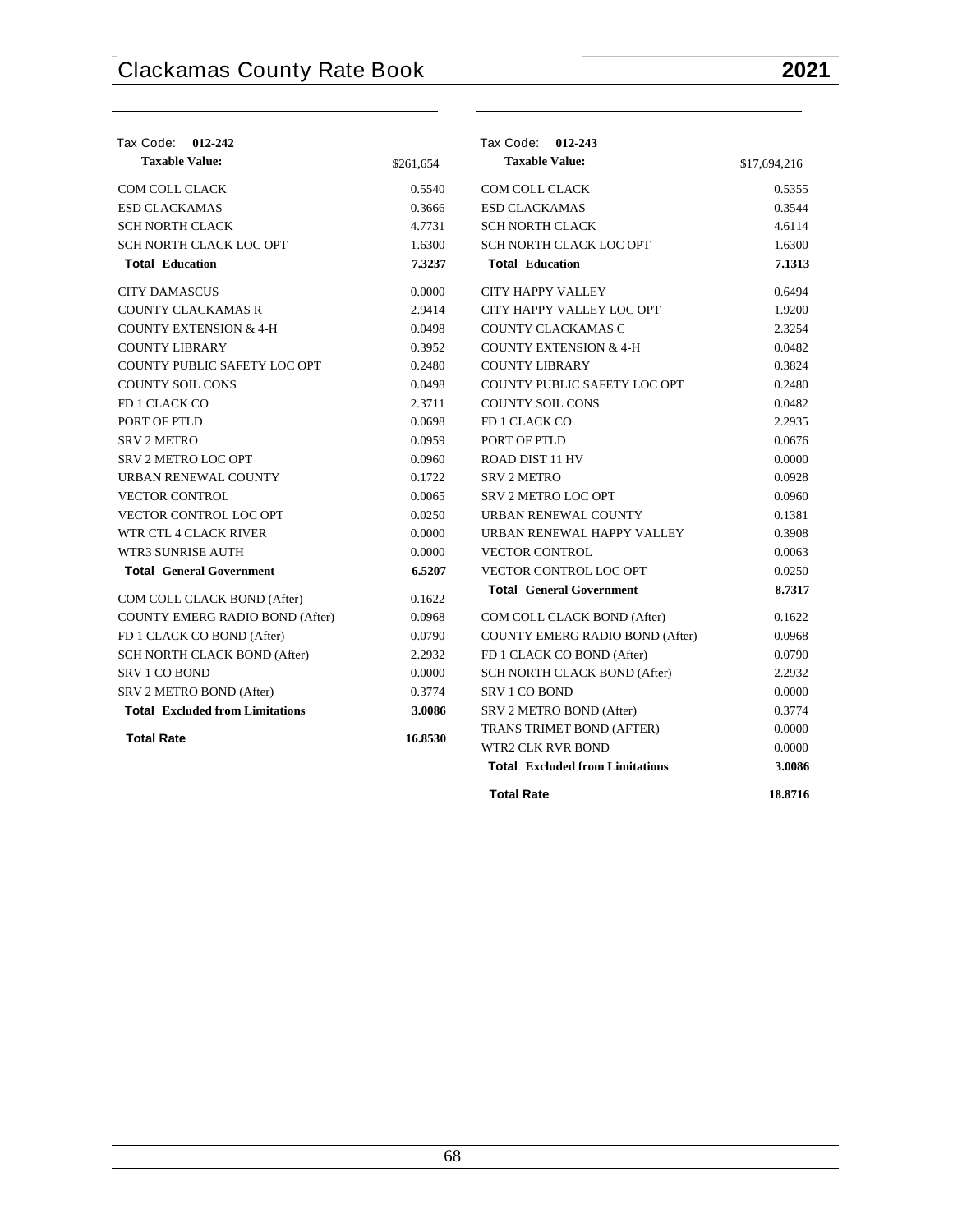| Tax Code: 012-245                      |         | Tax Code: 012-246                      |           |
|----------------------------------------|---------|----------------------------------------|-----------|
| <b>Taxable Value:</b>                  | \$0     | <b>Taxable Value:</b>                  | \$669,829 |
| COM COLL CLACK                         | 0.5142  | COM COLL CLACK                         | 0.5467    |
| <b>ESD CLACKAMAS</b>                   | 0.3403  | <b>ESD CLACKAMAS</b>                   | 0.3618    |
| <b>SCH NORTH CLACK</b>                 | 4.7731  | <b>SCH NORTH CLACK</b>                 | 4.7088    |
| SCH NORTH CLACK LOC OPT                | 1.6300  | SCH NORTH CLACK LOC OPT                | 1.6300    |
| <b>Total Education</b>                 | 7.2576  | <b>Total Education</b>                 | 7.2473    |
| <b>CITY GLADSTONE</b>                  | 4.4732  | <b>CITY MILWAUKIE</b>                  | 4.0551    |
| CITY GLADSTONE LOC OPT                 | 0.9900  | COUNTY CLACKAMAS C                     | 2.3714    |
| COUNTY CLACKAMAS C                     | 2.2314  | <b>COUNTY EXTENSION &amp; 4-H</b>      | 0.0492    |
| <b>COUNTY EXTENSION &amp; 4-H</b>      | 0.0463  | <b>COUNTY LIBRARY</b>                  | 0.3900    |
| <b>COUNTY LIBRARY</b>                  | 0.3669  | COUNTY PUBLIC SAFETY LOC OPT           | 0.2480    |
| COUNTY PUBLIC SAFETY LOC OPT           | 0.2480  | <b>COUNTY SOIL CONS</b>                | 0.0492    |
| <b>COUNTY SOIL CONS</b>                | 0.0463  | FD 1 CLACK CO                          | 2.3282    |
| FD 1 CLACK CO                          | 2.3711  | PARK N CLACKAMAS                       | 0.5177    |
| PARK N CLACKAMAS                       | 0.5248  | PORT OF PTLD                           | 0.0689    |
| PORT OF PTLD                           | 0.0648  | <b>ROAD DIST 4 MIL</b>                 | 0.0000    |
| <b>ROAD DIST 5 GLD</b>                 | 0.0000  | <b>SRV 2 METRO</b>                     | 0.0947    |
| <b>SRV 2 METRO</b>                     | 0.0890  | <b>SRV 2 METRO LOC OPT</b>             | 0.0960    |
| <b>SRV 2 METRO LOC OPT</b>             | 0.0960  | URBAN RENEWAL COUNTY                   | 0.1788    |
| URBAN RENEWAL COUNTY                   | 0.1515  | URBAN RENEWAL MILWAUKIE                | 0.2209    |
| URBAN RENEWAL GLADSTONE                | 0.6296  | <b>VECTOR CONTROL</b>                  | 0.0065    |
| <b>VECTOR CONTROL</b>                  | 0.0061  | VECTOR CONTROL LOC OPT                 | 0.0250    |
| VECTOR CONTROL LOC OPT                 | 0.0250  | <b>Total General Government</b>        | 10.6996   |
| <b>Total General Government</b>        | 12.3600 | CITY MILWAUKIE BOND (After)            | 0.3577    |
| COM COLL CLACK BOND (After)            | 0.1622  | COM COLL CLACK BOND (After)            | 0.1622    |
| COUNTY EMERG RADIO BOND (After)        | 0.0968  | <b>COUNTY EMERG RADIO BOND (After)</b> | 0.0968    |
| FD 1 CLACK CO BOND (After)             | 0.0790  | FD 1 CLACK CO BOND (After)             | 0.0790    |
| SCH NORTH CLACK BOND (After)           | 2.2932  | SCH NORTH CLACK BOND (After)           | 2.2932    |
| <b>SRV 1 CO BOND</b>                   | 0.0000  | <b>SRV 1 CO BOND</b>                   | 0.0000    |
| SRV 2 METRO BOND (After)               | 0.3774  | SRV 2 METRO BOND (After)               | 0.3774    |
| <b>WTR2 CLK RVR BOND</b>               | 0.0000  | TRANS TRIMET BOND (AFTER)              | 0.0000    |
| <b>Total Excluded from Limitations</b> | 3.0086  | WTR2 CLK RVR BOND                      | 0.0000    |
| <b>Total Rate</b>                      | 22.6262 | <b>Total Excluded from Limitations</b> | 3.3663    |
|                                        |         | <b>Total Rate</b>                      | 21.3132   |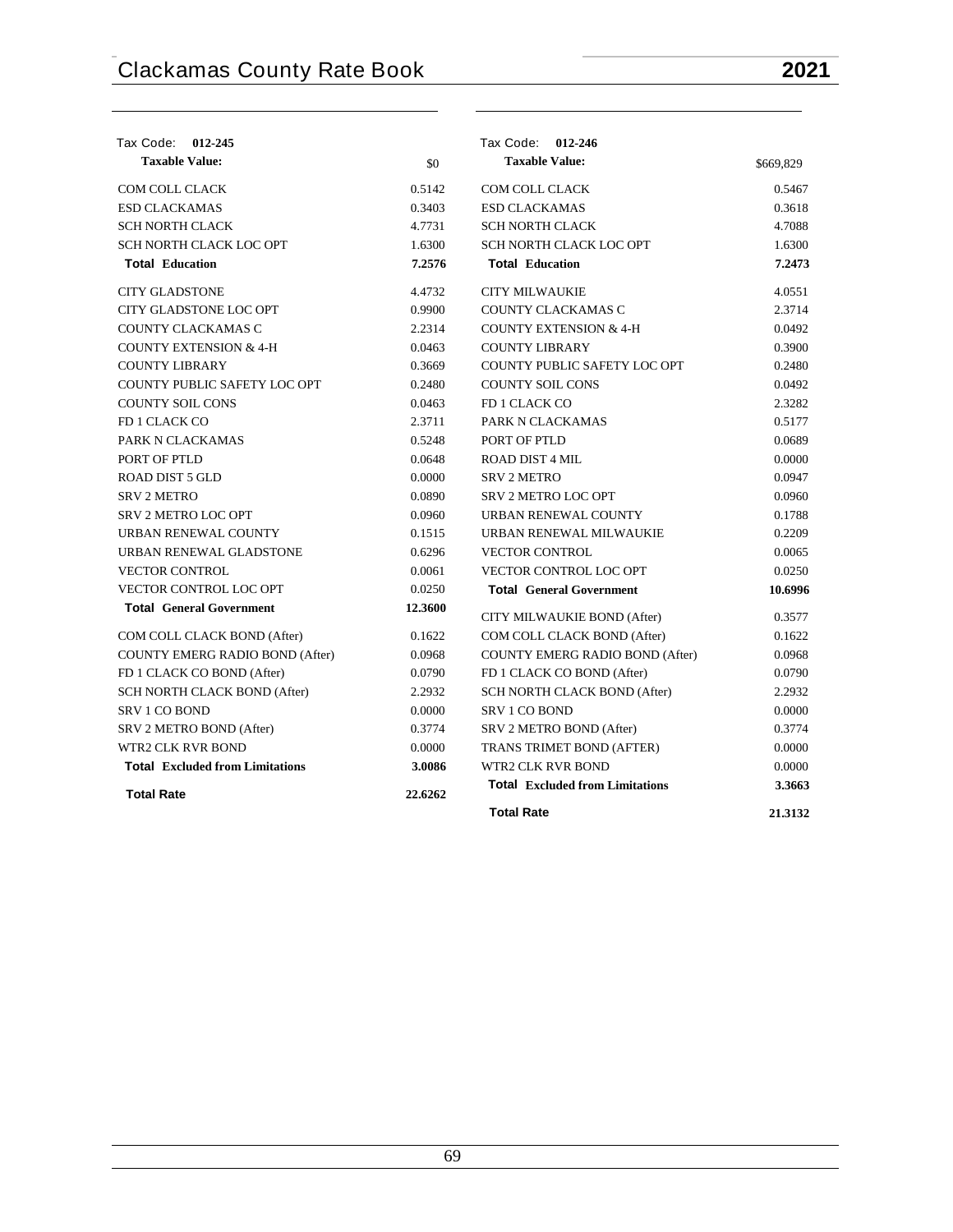| Tax Code: 012-247                      |             | Tax Code: 012-249                      |           |
|----------------------------------------|-------------|----------------------------------------|-----------|
| <b>Taxable Value:</b>                  | \$1,463,557 | <b>Taxable Value:</b>                  | \$701,962 |
| COM COLL CLACK                         | 0.5540      | COM COLL CLACK                         | 0.5540    |
| <b>ESD CLACKAMAS</b>                   | 0.3666      | <b>ESD CLACKAMAS</b>                   | 0.3666    |
| <b>SCH NORTH CLACK</b>                 | 4.7731      | <b>SCH NORTH CLACK</b>                 | 4.7731    |
| SCH NORTH CLACK LOC OPT                | 1.6300      | SCH NORTH CLACK LOC OPT                | 1.6300    |
| <b>Total Education</b>                 | 7.3237      | <b>Total Education</b>                 | 7.3237    |
| <b>COUNTY CLACKAMAS R</b>              | 2.9414      | <b>COUNTY CLACKAMAS R</b>              | 2.9414    |
| COUNTY EXTENSION & 4-H                 | 0.0498      | COUNTY EXTENSION & 4-H                 | 0.0498    |
| <b>COUNTY LAW ENHANCED</b>             | 0.7004      | <b>COUNTY LIBRARY</b>                  | 0.3952    |
| <b>COUNTY LIBRARY</b>                  | 0.3952      | COUNTY PUBLIC SAFETY LOC OPT           | 0.2480    |
| COUNTY PUBLIC SAFETY LOC OPT           | 0.2480      | <b>COUNTY SOIL CONS</b>                | 0.0498    |
| <b>COUNTY SOIL CONS</b>                | 0.0498      | FD 1 CLACK CO                          | 2.3711    |
| FD 1 CLACK CO                          | 2.3711      | PORT OF PTLD                           | 0.0698    |
| PARK N CLACKAMAS                       | 0.5248      | <b>SRV 2 METRO</b>                     | 0.0959    |
| PORT OF PTLD                           | 0.0698      | <b>SRV 2 METRO LOC OPT</b>             | 0.0960    |
| <b>SRV 2 METRO</b>                     | 0.0959      | URBAN RENEWAL COUNTY                   | 0.1722    |
| SRV 2 METRO LOC OPT                    | 0.0960      | <b>VECTOR CONTROL</b>                  | 0.0065    |
| URBAN RENEWAL COUNTY                   | 0.2050      | <b>VECTOR CONTROL LOC OPT</b>          | 0.0250    |
| <b>VECTOR CONTROL</b>                  | 0.0065      | WTR3 SUNRISE AUTH                      | 0.0000    |
| VECTOR CONTROL LOC OPT                 | 0.0250      | <b>Total General Government</b>        | 6.5207    |
| <b>Total General Government</b>        | 7.7787      | COM COLL CLACK BOND (After)            | 0.1622    |
| COM COLL CLACK BOND (After)            | 0.1622      | COUNTY EMERG RADIO BOND (After)        | 0.0968    |
| COUNTY EMERG RADIO BOND (After)        | 0.0968      | FD 1 CLACK CO BOND (After)             | 0.0790    |
| FD 1 CLACK CO BOND (After)             | 0.0790      | SCH NORTH CLACK BOND (After)           | 2.2932    |
| SCH NORTH CLACK BOND (After)           | 2.2932      | SRV 1 CO BOND                          | 0.0000    |
| <b>SRV 1 CO BOND</b>                   | 0.0000      | SRV 2 METRO BOND (After)               | 0.3774    |
| SRV 2 METRO BOND (After)               | 0.3774      | <b>Total Excluded from Limitations</b> | 3.0086    |
| <b>Total Excluded from Limitations</b> | 3.0086      | <b>Total Rate</b>                      | 16.8530   |
| <b>Total Rate</b>                      | 18.1110     |                                        |           |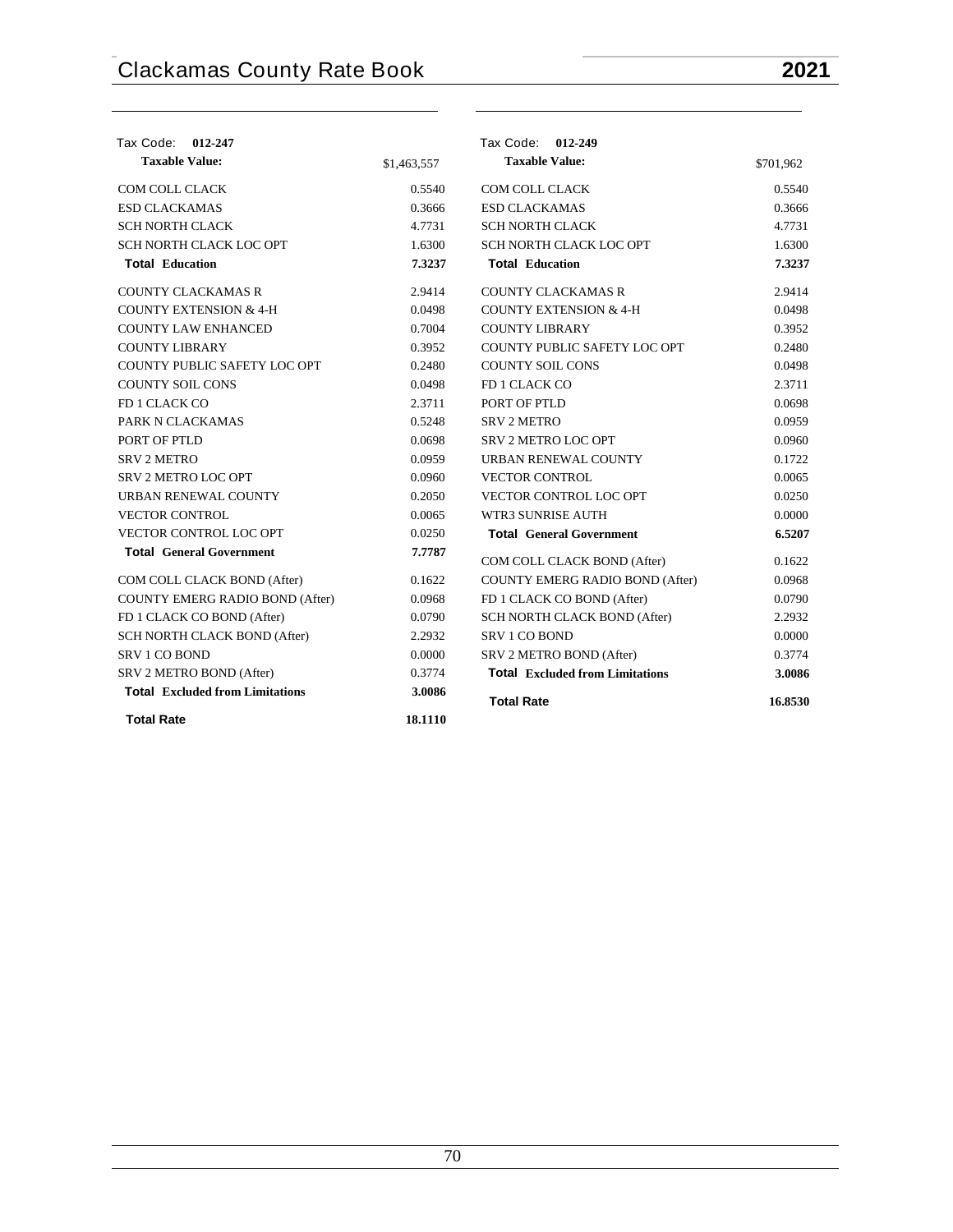| Tax Code: 012-250                      |                                                   | Tax Code: 012-252                      |              |
|----------------------------------------|---------------------------------------------------|----------------------------------------|--------------|
| <b>Taxable Value:</b>                  | \$1,989,105                                       | <b>Taxable Value:</b>                  | \$29,380,751 |
| <b>COM COLL CLACK</b>                  | 0.5355                                            | <b>COM COLL CLACK</b>                  | 0.5467       |
| <b>ESD CLACKAMAS</b>                   | 0.3544                                            | <b>ESD CLACKAMAS</b>                   | 0.3618       |
| <b>SCH NORTH CLACK</b>                 | 4.6114                                            | <b>SCH NORTH CLACK</b>                 | 4.7088       |
| SCH NORTH CLACK LOC OPT                | 1.6300                                            | SCH NORTH CLACK LOC OPT                | 1.6300       |
| <b>Total Education</b>                 | 7.1313                                            | <b>Total Education</b>                 | 7.2473       |
| <b>CITY HAPPY VALLEY</b>               | 0.6494                                            | <b>CITY MILWAUKIE</b>                  | 4.0551       |
| CITY HAPPY VALLEY LOC OPT              | 1.9200                                            | COUNTY CLACKAMAS C                     | 2.3714       |
| COUNTY CLACKAMAS C                     | 2.3254                                            | <b>COUNTY EXTENSION &amp; 4-H</b>      | 0.0492       |
| <b>COUNTY EXTENSION &amp; 4-H</b>      | 0.0482                                            | <b>COUNTY LIBRARY</b>                  | 0.3900       |
| <b>COUNTY LIBRARY</b>                  | 0.3824                                            | COUNTY PUBLIC SAFETY LOC OPT           | 0.2480       |
| COUNTY PUBLIC SAFETY LOC OPT           | 0.2480                                            | <b>COUNTY SOIL CONS</b>                | 0.0492       |
| <b>COUNTY SOIL CONS</b>                | 0.0482                                            | FD 1 CLACK CO                          | 2.3282       |
| FD 1 CLACK CO                          | 2.2935                                            | PARK N CLACKAMAS                       | 0.5177       |
| PORT OF PTLD                           | 0.0676                                            | PORT OF PTLD                           | 0.0689       |
| <b>ROAD DIST 11 HV</b>                 | 0.0000                                            | <b>ROAD DIST 4 MIL</b>                 | 0.0000       |
| <b>SRV 2 METRO</b>                     | 0.0928                                            | <b>SRV 2 METRO</b>                     | 0.0947       |
| <b>SRV 2 METRO LOC OPT</b>             | 0.0960                                            | <b>SRV 2 METRO LOC OPT</b>             | 0.0960       |
| URBAN RENEWAL COUNTY                   | 0.1381                                            | URBAN RENEWAL COUNTY                   | 0.1788       |
| URBAN RENEWAL HAPPY VALLEY             | 0.3908                                            | URBAN RENEWAL MILWAUKIE                | 0.2209       |
| <b>VECTOR CONTROL</b>                  | 0.0063                                            | <b>VECTOR CONTROL</b>                  | 0.0065       |
| VECTOR CONTROL LOC OPT                 | 0.0250                                            | <b>VECTOR CONTROL LOC OPT</b>          | 0.0250       |
| <b>Total General Government</b>        | 8.7317                                            | <b>Total General Government</b>        | 10.6996      |
| COM COLL CLACK BOND (After)            | 0.1622                                            | CITY MILWAUKIE BOND (After)            | 0.3577       |
| <b>COUNTY EMERG RADIO BOND (After)</b> | 0.0968                                            | COM COLL CLACK BOND (After)            | 0.1622       |
| FD 1 CLACK CO BOND (After)             | 0.0790                                            | <b>COUNTY EMERG RADIO BOND (After)</b> | 0.0968       |
| SCH NORTH CLACK BOND (After)           | 2.2932                                            | FD 1 CLACK CO BOND (After)             | 0.0790       |
| <b>SRV 1 CO BOND</b>                   | 0.0000                                            | SCH NORTH CLACK BOND (After)           | 2.2932       |
| SRV 2 METRO BOND (After)               | 0.3774                                            | SRV 2 METRO BOND (After)               | 0.3774       |
| <b>Total Excluded from Limitations</b> | 3.0086                                            | TRANS TRIMET BOND (AFTER)              | 0.0000       |
|                                        |                                                   | <b>WTR2 CLK RVR BOND</b>               | 0.0000       |
| <b>Total Rate</b>                      | 18.8716<br><b>Total Excluded from Limitations</b> |                                        |              |
|                                        |                                                   | <b>Total Rate</b>                      | 21.3132      |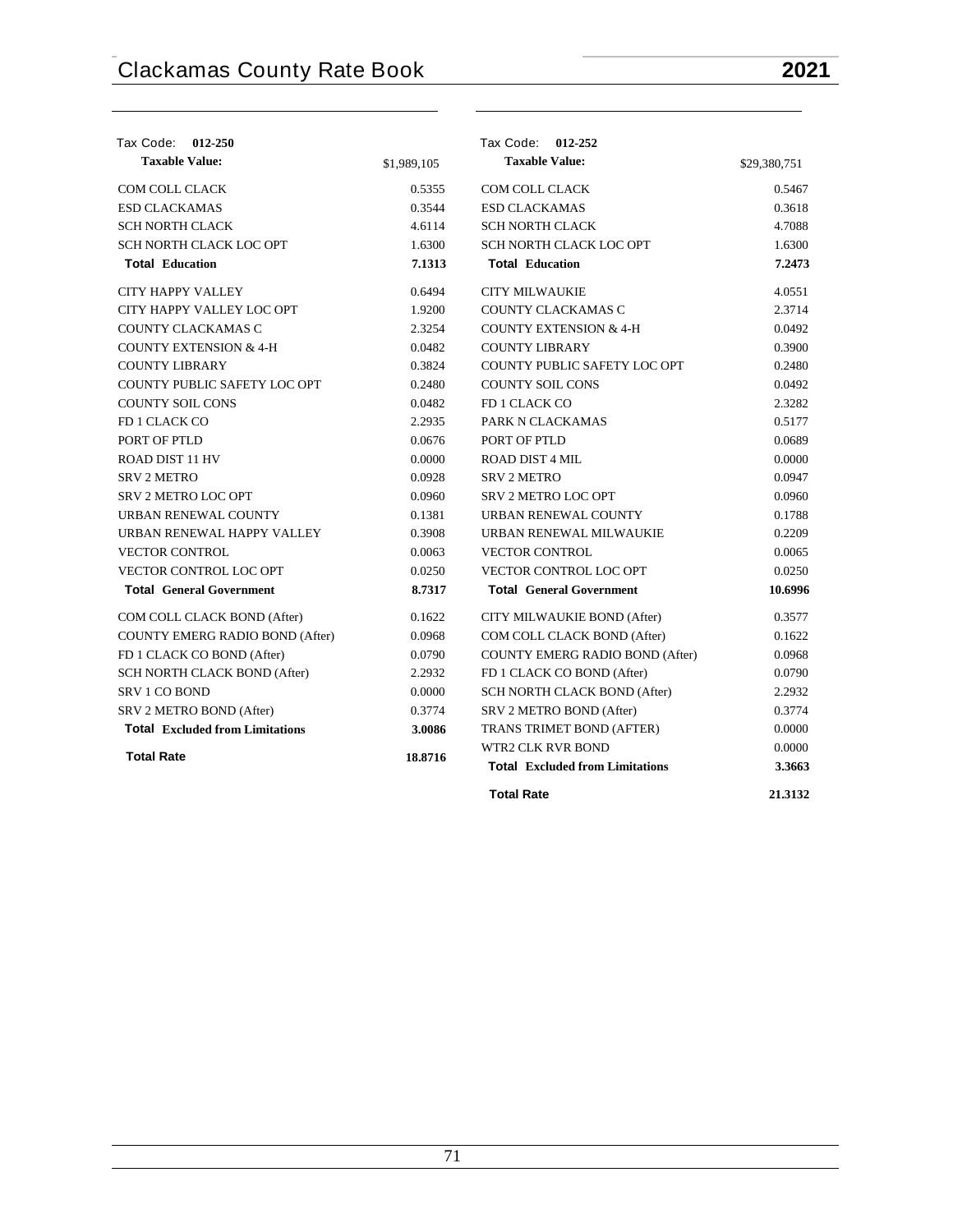| Tax Code: 012-253                      |                   | Tax Code: 012-255                      |           |
|----------------------------------------|-------------------|----------------------------------------|-----------|
| <b>Taxable Value:</b>                  | \$2,670,872       | <b>Taxable Value:</b>                  | \$655,523 |
| COM COLL CLACK                         | 0.5467            | <b>COM COLL CLACK</b>                  | 0.5355    |
| <b>ESD CLACKAMAS</b>                   | 0.3618            | <b>ESD CLACKAMAS</b>                   | 0.3544    |
| <b>SCH NORTH CLACK</b>                 | 4.7088            | <b>SCH NORTH CLACK</b>                 | 4.6114    |
| SCH NORTH CLACK LOC OPT                | 1.6300            | SCH NORTH CLACK LOC OPT                | 1.6300    |
| <b>Total Education</b>                 | 7.2473            | <b>Total Education</b>                 | 7.1313    |
| <b>CITY MILWAUKIE</b>                  | 4.0551            | <b>CITY HAPPY VALLEY</b>               | 0.6494    |
| COUNTY CLACKAMAS C                     | 2.3714            | CITY HAPPY VALLEY LOC OPT              | 1.9200    |
| <b>COUNTY EXTENSION &amp; 4-H</b>      | 0.0492            | COUNTY CLACKAMAS C                     | 2.3254    |
| <b>COUNTY LIBRARY</b>                  | 0.3900            | <b>COUNTY EXTENSION &amp; 4-H</b>      | 0.0482    |
| COUNTY PUBLIC SAFETY LOC OPT           | 0.2480            | <b>COUNTY LIBRARY</b>                  | 0.3824    |
| <b>COUNTY SOIL CONS</b>                | 0.0492            | COUNTY PUBLIC SAFETY LOC OPT           | 0.2480    |
| FD 1 CLACK CO                          | 2.3282            | <b>COUNTY SOIL CONS</b>                | 0.0482    |
| PARK N CLACKAMAS                       | 0.5177            | FD 1 CLACK CO                          | 2.2935    |
| PORT OF PTLD                           | 0.0689            | PORT OF PTLD                           | 0.0676    |
| ROAD DIST 4 MIL                        | 0.0000            | <b>ROAD DIST 11 HV</b>                 | 0.0000    |
| <b>SRV 2 METRO</b>                     | 0.0947            | <b>SRV 2 METRO</b>                     | 0.0928    |
| <b>SRV 2 METRO LOC OPT</b>             | 0.0960            | <b>SRV 2 METRO LOC OPT</b>             | 0.0960    |
| URBAN RENEWAL COUNTY                   | 0.1788            | URBAN RENEWAL COUNTY                   | 0.1381    |
| URBAN RENEWAL MILWAUKIE                | 0.2209            | URBAN RENEWAL HAPPY VALLEY             | 0.3908    |
| <b>VECTOR CONTROL</b>                  | 0.0065            | <b>VECTOR CONTROL</b>                  | 0.0063    |
| <b>VECTOR CONTROL LOC OPT</b>          | 0.0250            | <b>VECTOR CONTROL LOC OPT</b>          | 0.0250    |
| <b>Total General Government</b>        | 10.6996           | WTR CTL 4 CLACK RIVER                  | 0.0000    |
| CITY MILWAUKIE BOND (After)            | 0.3577            | <b>Total General Government</b>        | 8.7317    |
| COM COLL CLACK BOND (After)            | 0.1622            | COM COLL CLACK BOND (After)            | 0.1622    |
| <b>COUNTY EMERG RADIO BOND (After)</b> | 0.0968            | <b>COUNTY EMERG RADIO BOND (After)</b> | 0.0968    |
| FD 1 CLACK CO BOND (After)             | 0.0790            | FD 1 CLACK CO BOND (After)             | 0.0790    |
| SCH NORTH CLACK BOND (After)           | 2.2932            | SCH NORTH CLACK BOND (After)           | 2.2932    |
| SRV 2 METRO BOND (After)               | 0.3774            | SRV 2 METRO BOND (After)               | 0.3774    |
| TRANS TRIMET BOND (AFTER)              | 0.0000            | TRANS TRIMET BOND (AFTER)              | 0.0000    |
| <b>Total Excluded from Limitations</b> | 3.3663            | <b>WTR2 CLK RVR BOND</b>               | 0.0000    |
| <b>Total Rate</b>                      | 21.3132           | <b>Total Excluded from Limitations</b> | 3.0086    |
|                                        | <b>Total Rate</b> |                                        | 18.8716   |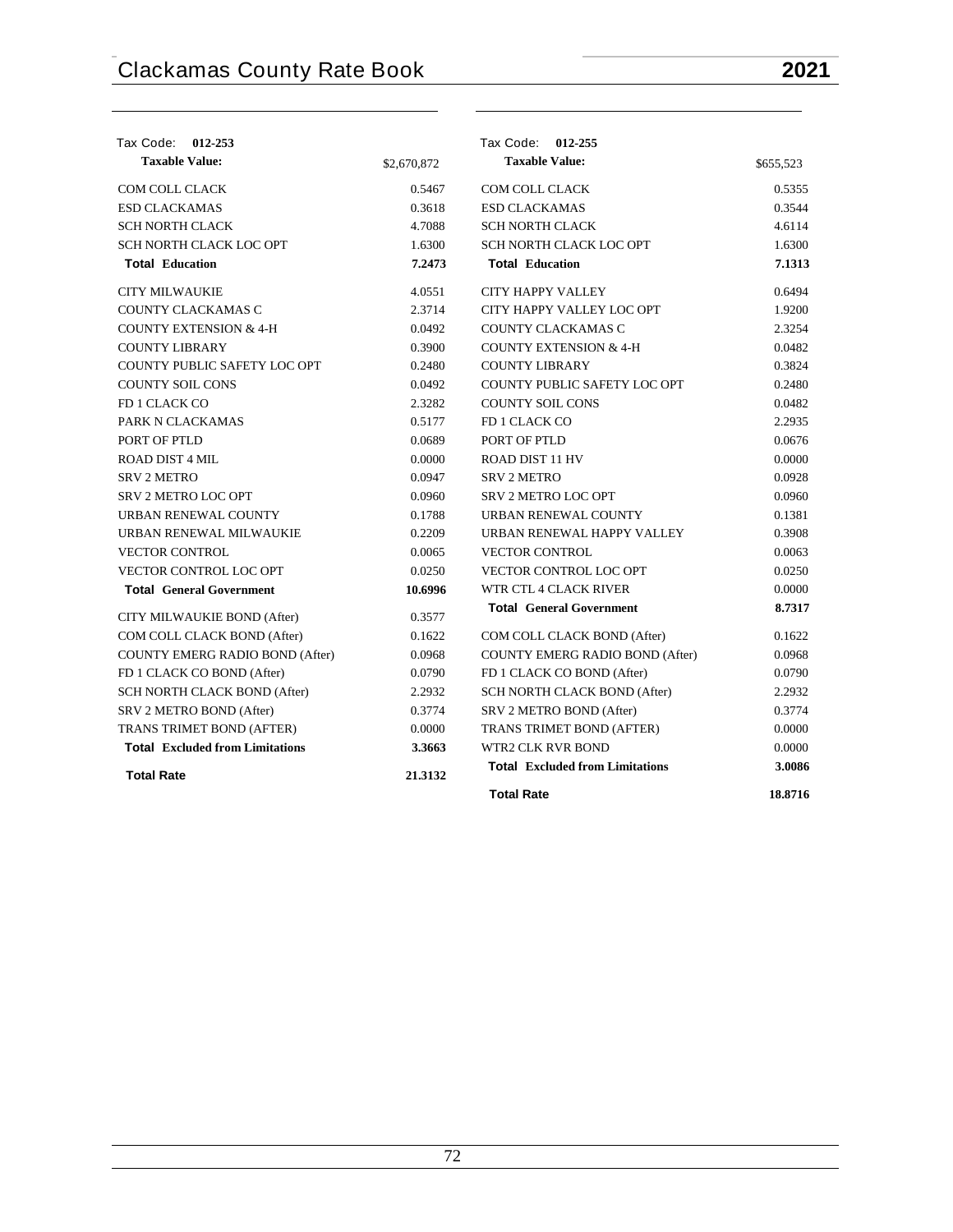| Tax Code: 012-256                      |          | Tax Code: 012-257                      |           |
|----------------------------------------|----------|----------------------------------------|-----------|
| <b>Taxable Value:</b>                  | \$24,886 | <b>Taxable Value:</b>                  | \$140,713 |
| <b>COM COLL CLACK</b>                  | 0.5540   | COM COLL CLACK                         | 0.5540    |
| <b>ESD CLACKAMAS</b>                   | 0.3666   | <b>ESD CLACKAMAS</b>                   | 0.3666    |
| <b>SCH NORTH CLACK</b>                 | 4.7731   | <b>SCH NORTH CLACK</b>                 | 4.7731    |
| SCH NORTH CLACK LOC OPT                | 1.6300   | SCH NORTH CLACK LOC OPT                | 1.6300    |
| <b>Total Education</b>                 | 7.3237   | <b>Total Education</b>                 | 7.3237    |
| <b>COUNTY CLACKAMAS R</b>              | 2.9414   | <b>COUNTY CLACKAMAS R</b>              | 2.9414    |
| <b>COUNTY EXTENSION &amp; 4-H</b>      | 0.0498   | <b>COUNTY EXTENSION &amp; 4-H</b>      | 0.0498    |
| <b>COUNTY LIBRARY</b>                  | 0.3952   | <b>COUNTY LIBRARY</b>                  | 0.3952    |
| COUNTY PUBLIC SAFETY LOC OPT           | 0.2480   | COUNTY PUBLIC SAFETY LOC OPT           | 0.2480    |
| <b>COUNTY SOIL CONS</b>                | 0.0498   | <b>COUNTY SOIL CONS</b>                | 0.0498    |
| FD 1 CLACK CO                          | 2.3711   | FD 1 CLACK CO                          | 2.3711    |
| PARK N CLACKAMAS                       | 0.5248   | PARK N CLACKAMAS                       | 0.5248    |
| PORT OF PTLD                           | 0.0698   | PORT OF PTLD                           | 0.0698    |
| <b>SRV 2 METRO</b>                     | 0.0959   | <b>SRV 2 METRO</b>                     | 0.0959    |
| SRV 2 METRO LOC OPT                    | 0.0960   | <b>SRV 2 METRO LOC OPT</b>             | 0.0960    |
| URBAN RENEWAL COUNTY                   | 0.1856   | URBAN RENEWAL COUNTY                   | 0.1856    |
| <b>VECTOR CONTROL</b>                  | 0.0065   | <b>VECTOR CONTROL</b>                  | 0.0065    |
| <b>VECTOR CONTROL LOC OPT</b>          | 0.0250   | VECTOR CONTROL LOC OPT                 | 0.0250    |
| WTR CTL 4 CLACK RIVER                  | 0.0000   | WTR CTL 4 CLACK RIVER                  | 0.0000    |
| <b>Total General Government</b>        | 7.0589   | <b>WTR3 SUNRISE AUTH</b>               | 0.0000    |
| COM COLL CLACK BOND (After)            | 0.1622   | <b>Total General Government</b>        | 7.0589    |
| <b>COUNTY EMERG RADIO BOND (After)</b> | 0.0968   | COM COLL CLACK BOND (After)            | 0.1622    |
| FD 1 CLACK CO BOND (After)             | 0.0790   | COUNTY EMERG RADIO BOND (After)        | 0.0968    |
| SCH NORTH CLACK BOND (After)           | 2.2932   | FD 1 CLACK CO BOND (After)             | 0.0790    |
| <b>SRV 1 CO BOND</b>                   | 0.0000   | SCH NORTH CLACK BOND (After)           | 2.2932    |
| SRV 2 METRO BOND (After)               | 0.3774   | <b>SRV 1 CO BOND</b>                   | 0.0000    |
| <b>Total Excluded from Limitations</b> | 3.0086   | SRV 2 METRO BOND (After)               | 0.3774    |
| <b>Total Rate</b>                      | 17.3912  | <b>Total Excluded from Limitations</b> | 3.0086    |
|                                        |          | <b>Total Rate</b>                      | 17.3912   |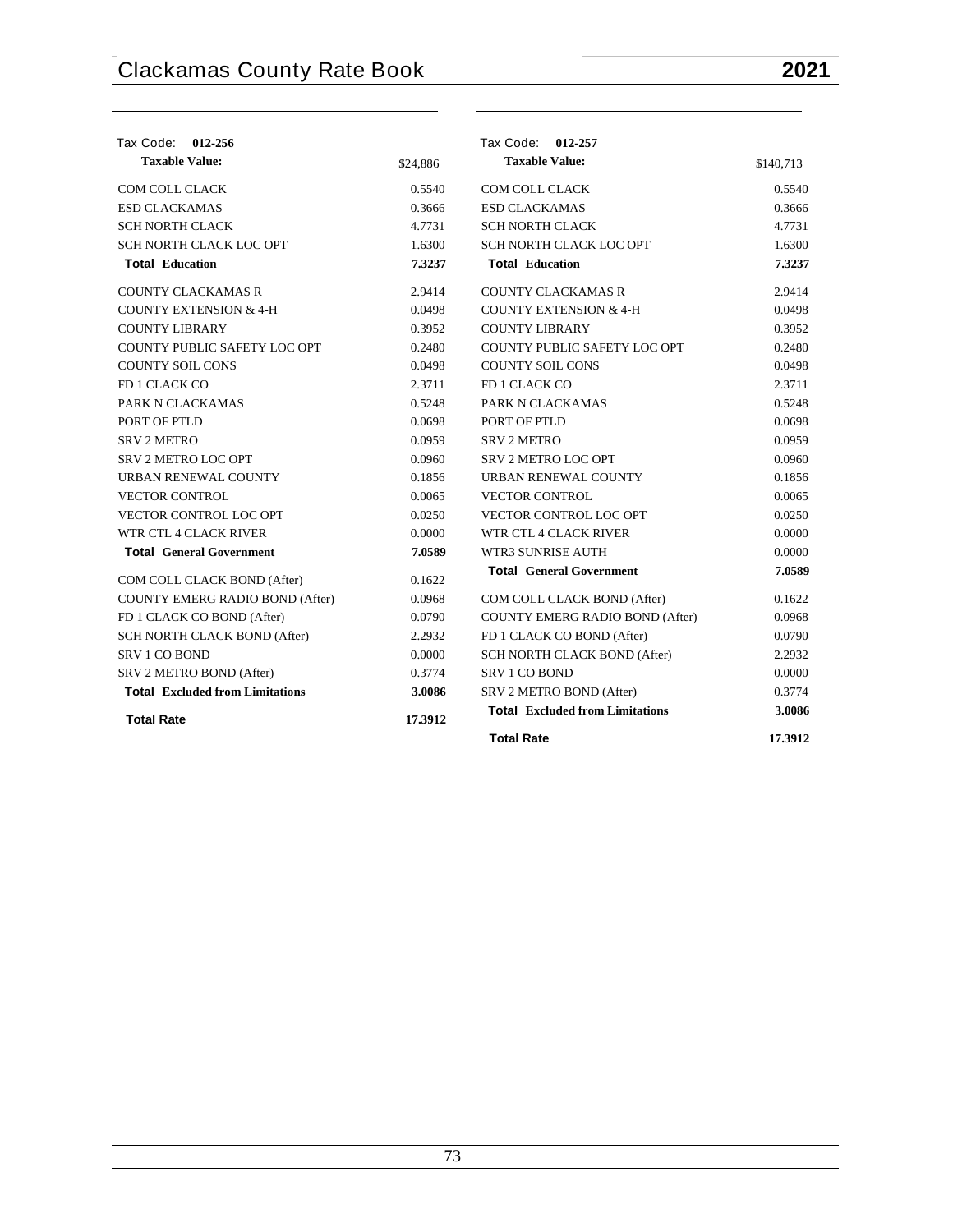| Tax Code: 012-258                      |             | Tax Code: 012-260                      |           |
|----------------------------------------|-------------|----------------------------------------|-----------|
| <b>Taxable Value:</b>                  | \$1,822,250 | <b>Taxable Value:</b>                  | \$716,237 |
| COM COLL CLACK                         | 0.5540      | COM COLL CLACK                         | 0.5540    |
| <b>ESD CLACKAMAS</b>                   | 0.3666      | <b>ESD CLACKAMAS</b>                   | 0.3666    |
| <b>SCH NORTH CLACK</b>                 | 4.7731      | <b>SCH NORTH CLACK</b>                 | 4.7731    |
| SCH NORTH CLACK LOC OPT                | 1.6300      | SCH NORTH CLACK LOC OPT                | 1.6300    |
| <b>Total Education</b>                 | 7.3237      | <b>Total Education</b>                 | 7.3237    |
| <b>COUNTY CLACKAMAS R</b>              | 2.9414      | <b>COUNTY CLACKAMAS R</b>              | 2.9414    |
| <b>COUNTY EXTENSION &amp; 4-H</b>      | 0.0498      | <b>COUNTY EXTENSION &amp; 4-H</b>      | 0.0498    |
| <b>COUNTY LIBRARY</b>                  | 0.3952      | <b>COUNTY LIBRARY</b>                  | 0.3952    |
| COUNTY PUBLIC SAFETY LOC OPT           | 0.2480      | COUNTY PUBLIC SAFETY LOC OPT           | 0.2480    |
| COUNTY SOIL CONS                       | 0.0498      | COUNTY SOIL CONS                       | 0.0498    |
| FD 1 CLACK CO                          | 2.3711      | FD 1 CLACK CO                          | 2.3711    |
| PARK N CLACKAMAS                       | 0.5248      | PARK N CLACKAMAS                       | 0.5248    |
| PORT OF PTLD                           | 0.0698      | PORT OF PTLD                           | 0.0698    |
| <b>SRV 2 METRO</b>                     | 0.0959      | <b>SRV 2 METRO</b>                     | 0.0959    |
| <b>SRV 2 METRO LOC OPT</b>             | 0.0960      | <b>SRV 2 METRO LOC OPT</b>             | 0.0960    |
| URBAN RENEWAL COUNTY                   | 0.1856      | URBAN RENEWAL COUNTY                   | 0.1856    |
| <b>VECTOR CONTROL</b>                  | 0.0065      | <b>VECTOR CONTROL</b>                  | 0.0065    |
| <b>VECTOR CONTROL LOC OPT</b>          | 0.0250      | VECTOR CONTROL LOC OPT                 | 0.0250    |
| <b>WTR3 SUNRISE AUTH</b>               | 0.0000      | <b>WTR3 SUNRISE AUTH</b>               | 0.0000    |
| <b>Total General Government</b>        | 7.0589      | <b>Total</b> General Government        | 7.0589    |
| COM COLL CLACK BOND (After)            | 0.1622      | COM COLL CLACK BOND (After)            | 0.1622    |
| COUNTY EMERG RADIO BOND (After)        | 0.0968      | COUNTY EMERG RADIO BOND (After)        | 0.0968    |
| FD 1 CLACK CO BOND (After)             | 0.0790      | FD 1 CLACK CO BOND (After)             | 0.0790    |
| SCH NORTH CLACK BOND (After)           | 2.2932      | SCH NORTH CLACK BOND (After)           | 2.2932    |
| <b>SRV 1 CO BOND</b>                   | 0.0000      | <b>SRV 1 CO BOND</b>                   | 0.0000    |
| SRV 2 METRO BOND (After)               | 0.3774      | SRV 2 METRO BOND (After)               | 0.3774    |
| <b>Total Excluded from Limitations</b> | 3.0086      | <b>Total Excluded from Limitations</b> | 3.0086    |
| <b>Total Rate</b>                      | 17.3912     | <b>Total Rate</b>                      | 17.3912   |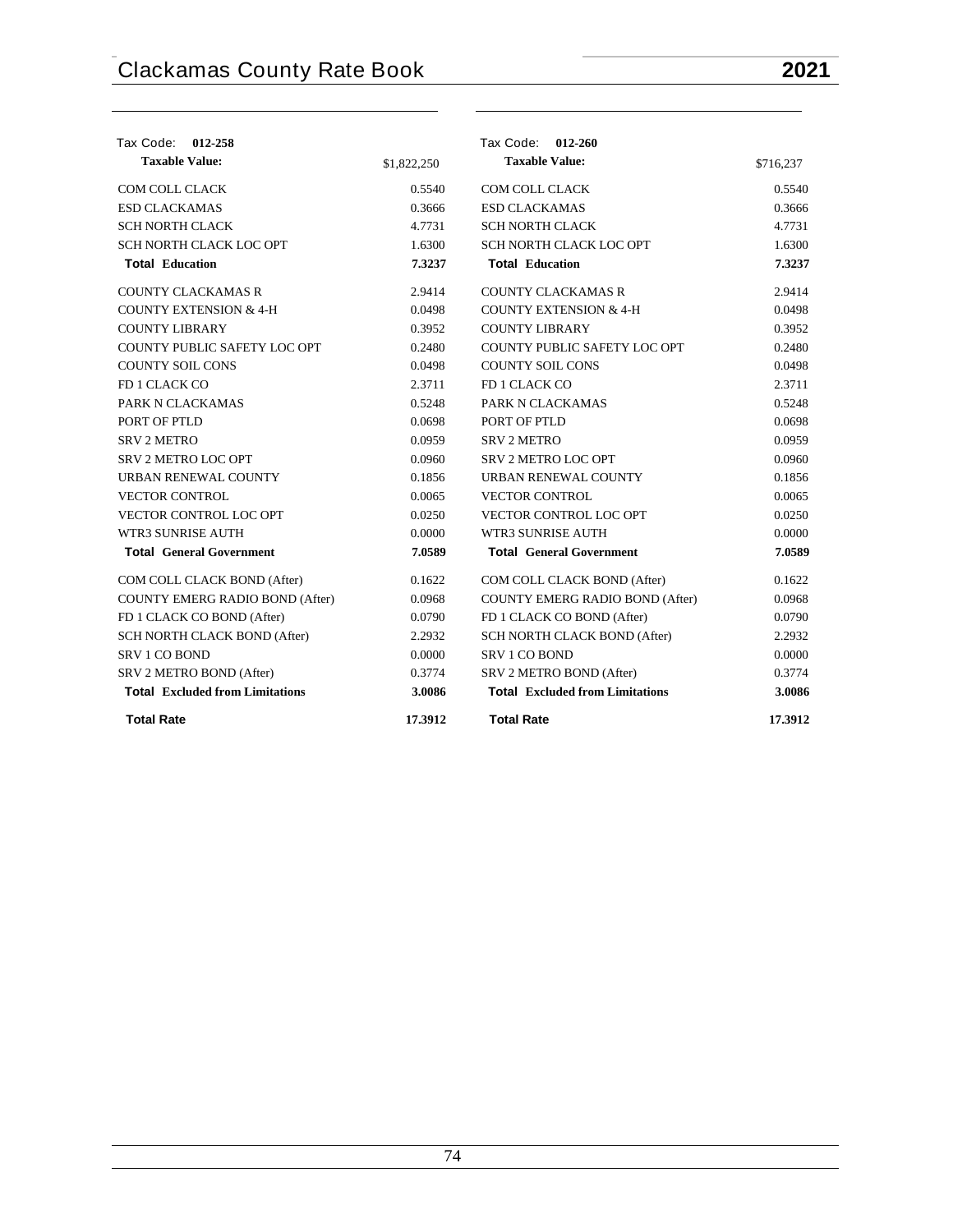| Tax Code: 012-262                      |               | Tax Code: 012-263                      |             |
|----------------------------------------|---------------|----------------------------------------|-------------|
| <b>Taxable Value:</b>                  | \$167,416,435 | <b>Taxable Value:</b>                  | \$3,125,928 |
| COM COLL CLACK                         | 0.5467        | COM COLL CLACK                         | 0.5355      |
| <b>ESD CLACKAMAS</b>                   | 0.3618        | <b>ESD CLACKAMAS</b>                   | 0.3544      |
| <b>SCH NORTH CLACK</b>                 | 4.7088        | <b>SCH NORTH CLACK</b>                 | 4.6114      |
| SCH NORTH CLACK LOC OPT                | 1.6300        | SCH NORTH CLACK LOC OPT                | 1.6300      |
| <b>Total Education</b>                 | 7.2473        | <b>Total Education</b>                 | 7.1313      |
| <b>CITY MILWAUKIE</b>                  | 4.0551        | <b>CITY HAPPY VALLEY</b>               | 0.6494      |
| COUNTY CLACKAMAS C                     | 2.3714        | CITY HAPPY VALLEY LOC OPT              | 1.9200      |
| <b>COUNTY EXTENSION &amp; 4-H</b>      | 0.0492        | COUNTY CLACKAMAS C                     | 2.3254      |
| <b>COUNTY LIBRARY</b>                  | 0.3900        | <b>COUNTY EXTENSION &amp; 4-H</b>      | 0.0482      |
| COUNTY PUBLIC SAFETY LOC OPT           | 0.2480        | <b>COUNTY LIBRARY</b>                  | 0.3824      |
| <b>COUNTY SOIL CONS</b>                | 0.0492        | COUNTY PUBLIC SAFETY LOC OPT           | 0.2480      |
| FD 1 CLACK CO                          | 2.3282        | <b>COUNTY SOIL CONS</b>                | 0.0482      |
| PARK N CLACKAMAS                       | 0.5177        | FD 1 CLACK CO                          | 2.2935      |
| PORT OF PTLD                           | 0.0689        | PORT OF PTLD                           | 0.0676      |
| ROAD DIST 4 MIL                        | 0.0000        | <b>ROAD DIST 11 HV</b>                 | 0.0000      |
| <b>SRV 2 METRO</b>                     | 0.0947        | URBAN RENEWAL COUNTY                   | 0.1374      |
| <b>SRV 2 METRO LOC OPT</b>             | 0.0960        | URBAN RENEWAL HAPPY VALLEY             | 0.3877      |
| URBAN RENEWAL COUNTY                   | 0.1788        | <b>VECTOR CONTROL</b>                  | 0.0063      |
| URBAN RENEWAL MILWAUKIE                | 0.2209        | <b>VECTOR CONTROL LOC OPT</b>          | 0.0250      |
| <b>VECTOR CONTROL</b>                  | 0.0065        | <b>Total General Government</b>        | 8.5391      |
| <b>VECTOR CONTROL LOC OPT</b>          | 0.0250        | COM COLL CLACK BOND (After)            | 0.1622      |
| <b>Total General Government</b>        | 10.6996       | <b>COUNTY EMERG RADIO BOND (After)</b> | 0.0968      |
| CITY MILWAUKIE BOND (After)            | 0.3577        | FD 1 CLACK CO BOND (After)             | 0.0790      |
| COM COLL CLACK BOND (After)            | 0.1622        | SCH NORTH CLACK BOND (After)           | 2.2932      |
| COUNTY EMERG RADIO BOND (After)        | 0.0968        | TRANS TRIMET BOND (AFTER)              | 0.0000      |
| FD 1 CLACK CO BOND (After)             | 0.0790        | <b>Total Excluded from Limitations</b> | 2.6312      |
| <b>SCH NORTH CLACK BOND (After)</b>    | 2.2932        |                                        |             |
| SRV 2 METRO BOND (After)               | 0.3774        | <b>Total Rate</b>                      | 18.3016     |
| TRANS TRIMET BOND (AFTER)              | 0.0000        |                                        |             |
| <b>Total Excluded from Limitations</b> | 3.3663        |                                        |             |
| <b>Total Rate</b>                      | 21.3132       |                                        |             |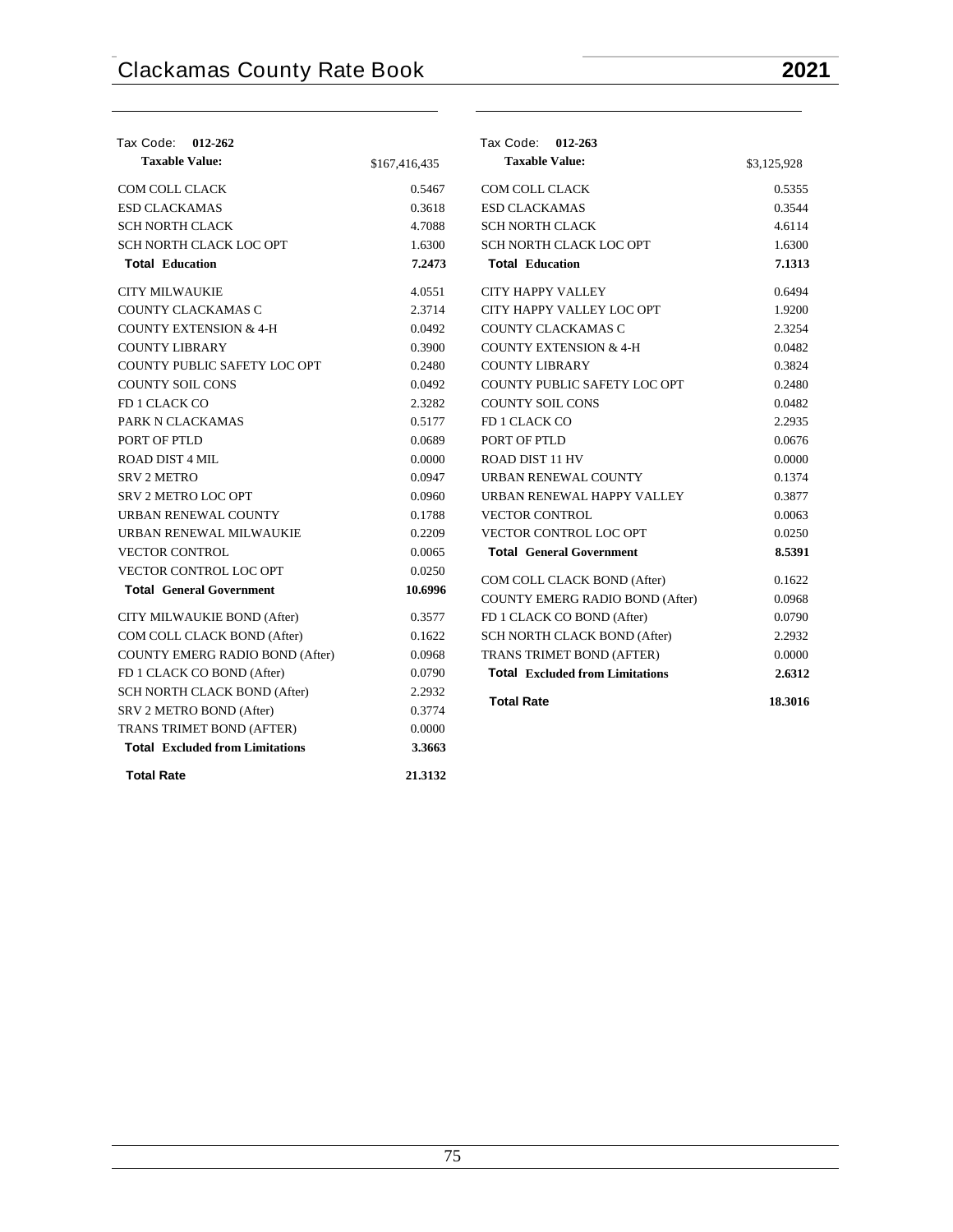| Tax Code:<br>012-266                   |           | Tax Code: 012-268                      |             |
|----------------------------------------|-----------|----------------------------------------|-------------|
| <b>Taxable Value:</b>                  | \$488,088 | <b>Taxable Value:</b>                  | \$1,897,149 |
| COM COLL CLACK                         | 0.5355    | COM COLL CLACK                         | 0.5355      |
| <b>ESD CLACKAMAS</b>                   | 0.3544    | <b>ESD CLACKAMAS</b>                   | 0.3544      |
| <b>SCH NORTH CLACK</b>                 | 4.6114    | <b>SCH NORTH CLACK</b>                 | 4.6114      |
| SCH NORTH CLACK LOC OPT                | 1.6300    | SCH NORTH CLACK LOC OPT                | 1.6300      |
| <b>Total Education</b>                 | 7.1313    | <b>Total Education</b>                 | 7.1313      |
| CITY HAPPY VALLEY                      | 0.6494    | <b>CITY HAPPY VALLEY</b>               | 0.6494      |
| CITY HAPPY VALLEY LOC OPT              | 1.9200    | CITY HAPPY VALLEY LOC OPT              | 1.9200      |
| COUNTY CLACKAMAS C                     | 2.3254    | COUNTY CLACKAMAS C                     | 2.3254      |
| <b>COUNTY EXTENSION &amp; 4-H</b>      | 0.0482    | <b>COUNTY EXTENSION &amp; 4-H</b>      | 0.0482      |
| <b>COUNTY LIBRARY</b>                  | 0.3824    | <b>COUNTY LIBRARY</b>                  | 0.3824      |
| COUNTY PUBLIC SAFETY LOC OPT           | 0.2480    | COUNTY PUBLIC SAFETY LOC OPT           | 0.2480      |
| <b>COUNTY SOIL CONS</b>                | 0.0482    | <b>COUNTY SOIL CONS</b>                | 0.0482      |
| FD 1 CLACK CO                          | 2.2935    | FD 1 CLACK CO                          | 2.2935      |
| PORT OF PTLD                           | 0.0676    | PORT OF PTLD                           | 0.0676      |
| ROAD DIST 11 HV                        | 0.0000    | ROAD DIST 11 HV                        | 0.0000      |
| URBAN RENEWAL COUNTY                   | 0.1374    | <b>SRV 2 METRO</b>                     | 0.0928      |
| URBAN RENEWAL HAPPY VALLEY             | 0.3877    | <b>SRV 2 METRO LOC OPT</b>             | 0.0960      |
| <b>VECTOR CONTROL</b>                  | 0.0063    | URBAN RENEWAL COUNTY                   | 0.1381      |
| VECTOR CONTROL LOC OPT                 | 0.0250    | URBAN RENEWAL HAPPY VALLEY             | 0.3908      |
| WTR3 SUNRISE AUTH                      | 0.0000    | <b>VECTOR CONTROL</b>                  | 0.0063      |
| <b>Total General Government</b>        | 8.5391    | <b>VECTOR CONTROL LOC OPT</b>          | 0.0250      |
|                                        |           | WTR CTL 4 CLACK RIVER                  | 0.0000      |
| COM COLL CLACK BOND (After)            | 0.1622    | <b>Total General Government</b>        | 8.7317      |
| COUNTY EMERG RADIO BOND (After)        | 0.0968    |                                        |             |
| FD 1 CLACK CO BOND (After)             | 0.0790    | COM COLL CLACK BOND (After)            | 0.1622      |
| SCH NORTH CLACK BOND (After)           | 2.2932    | <b>COUNTY EMERG RADIO BOND (After)</b> | 0.0968      |
| TRANS TRIMET BOND (AFTER)              | 0.0000    | FD 1 CLACK CO BOND (After)             | 0.0790      |
| <b>Total Excluded from Limitations</b> | 2.6312    | SCH NORTH CLACK BOND (After)           | 2.2932      |
| <b>Total Rate</b>                      | 18.3016   | <b>SRV 1 CO BOND</b>                   | 0.0000      |
|                                        |           | SRV 2 METRO BOND (After)               | 0.3774      |
|                                        |           | TRANS TRIMET BOND (AFTER)              | 0.0000      |
|                                        |           | <b>Total Excluded from Limitations</b> | 3.0086      |
|                                        |           | <b>Total Rate</b>                      | 18.8716     |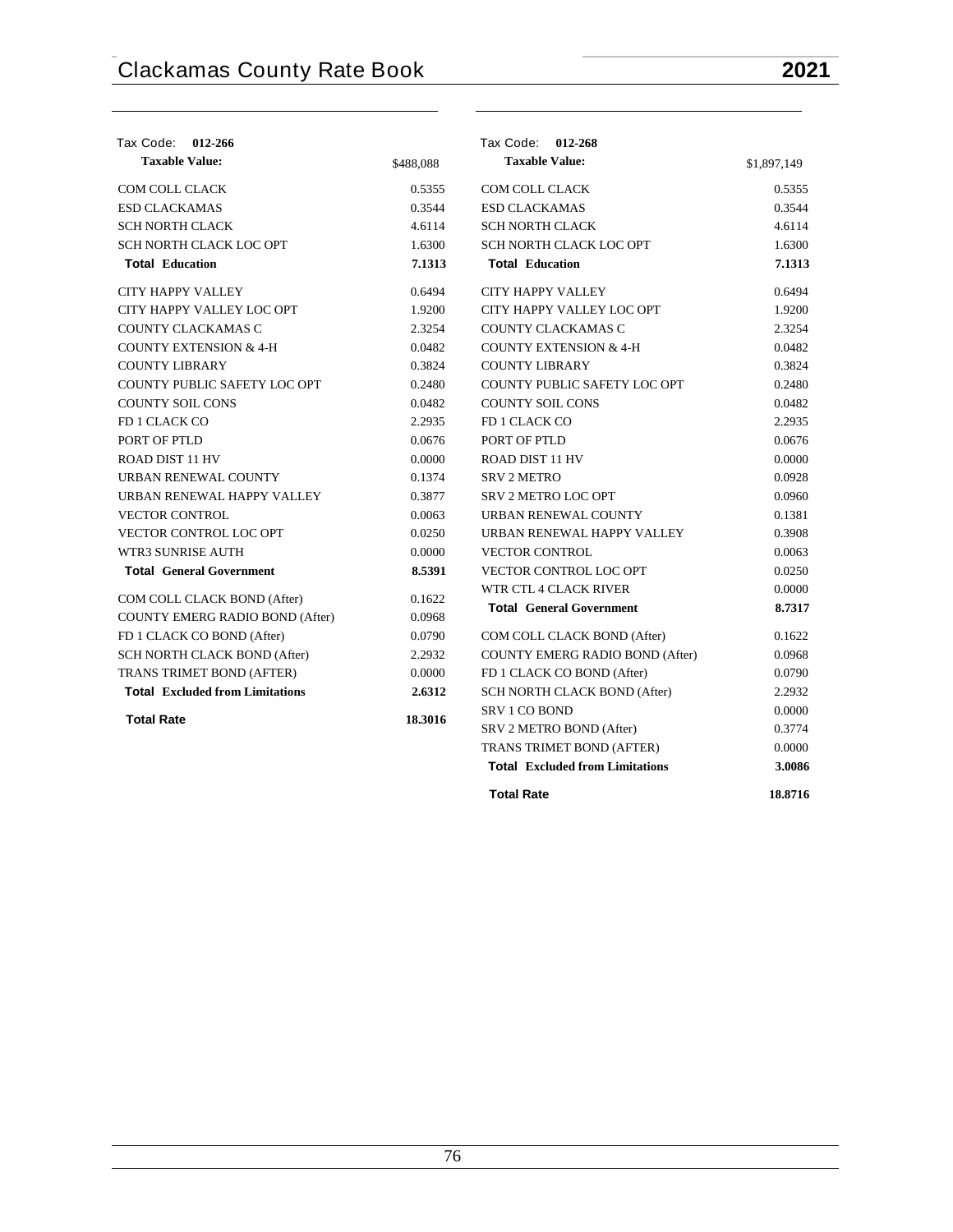| Tax Code: 012-269                      |           | Tax Code: 012-270                      |           |
|----------------------------------------|-----------|----------------------------------------|-----------|
| <b>Taxable Value:</b>                  | \$351,641 | <b>Taxable Value:</b>                  | \$911,653 |
| <b>COM COLL CLACK</b>                  | 0.5355    | <b>COM COLL CLACK</b>                  | 0.5355    |
| <b>ESD CLACKAMAS</b>                   | 0.3544    | <b>ESD CLACKAMAS</b>                   | 0.3544    |
| <b>SCH NORTH CLACK</b>                 | 4.6114    | <b>SCH NORTH CLACK</b>                 | 4.6114    |
| SCH NORTH CLACK LOC OPT                | 1.6300    | SCH NORTH CLACK LOC OPT                | 1.6300    |
| <b>Total Education</b>                 | 7.1313    | <b>Total Education</b>                 | 7.1313    |
| <b>CITY HAPPY VALLEY</b>               | 0.6494    | <b>CITY HAPPY VALLEY</b>               | 0.6494    |
| CITY HAPPY VALLEY LOC OPT              | 1.9200    | CITY HAPPY VALLEY LOC OPT              | 1.9200    |
| <b>COUNTY CLACKAMAS C</b>              | 2.3254    | COUNTY CLACKAMAS C                     | 2.3254    |
| <b>COUNTY EXTENSION &amp; 4-H</b>      | 0.0482    | <b>COUNTY EXTENSION &amp; 4-H</b>      | 0.0482    |
| <b>COUNTY LIBRARY</b>                  | 0.3824    | <b>COUNTY LIBRARY</b>                  | 0.3824    |
| COUNTY PUBLIC SAFETY LOC OPT           | 0.2480    | COUNTY PUBLIC SAFETY LOC OPT           | 0.2480    |
| <b>COUNTY SOIL CONS</b>                | 0.0482    | <b>COUNTY SOIL CONS</b>                | 0.0482    |
| FD 1 CLACK CO                          | 2.2935    | FD 1 CLACK CO                          | 2.2935    |
| PORT OF PTLD                           | 0.0676    | PORT OF PTLD                           | 0.0676    |
| <b>ROAD DIST 11 HV</b>                 | 0.0000    | <b>ROAD DIST 11 HV</b>                 | 0.0000    |
| <b>URBAN RENEWAL COUNTY</b>            | 0.1374    | <b>URBAN RENEWAL COUNTY</b>            | 0.1374    |
| URBAN RENEWAL HAPPY VALLEY             | 0.3877    | URBAN RENEWAL HAPPY VALLEY             | 0.3877    |
| <b>VECTOR CONTROL</b>                  | 0.0063    | <b>VECTOR CONTROL</b>                  | 0.0063    |
| <b>VECTOR CONTROL LOC OPT</b>          | 0.0250    | <b>VECTOR CONTROL LOC OPT</b>          | 0.0250    |
| <b>WTR3 SUNRISE AUTH</b>               | 0.0000    | WTR CTL 4 CLACK RIVER                  | 0.0000    |
| <b>Total General Government</b>        | 8.5391    | <b>Total General Government</b>        | 8.5391    |
| COM COLL CLACK BOND (After)            | 0.1622    | COM COLL CLACK BOND (After)            | 0.1622    |
| <b>COUNTY EMERG RADIO BOND (After)</b> | 0.0968    | COUNTY EMERG RADIO BOND (After)        | 0.0968    |
| FD 1 CLACK CO BOND (After)             | 0.0790    | FD 1 CLACK CO BOND (After)             | 0.0790    |
| SCH NORTH CLACK BOND (After)           | 2.2932    | SCH NORTH CLACK BOND (After)           | 2.2932    |
| <b>SRV 1 CO BOND</b>                   | 0.0000    | <b>SRV 1 CO BOND</b>                   | 0.0000    |
| TRANS TRIMET BOND (AFTER)              | 0.0000    | TRANS TRIMET BOND (AFTER)              | 0.0000    |
| <b>Total Excluded from Limitations</b> | 2.6312    | <b>Total Excluded from Limitations</b> | 2.6312    |
| <b>Total Rate</b>                      | 18.3016   | <b>Total Rate</b>                      | 18.3016   |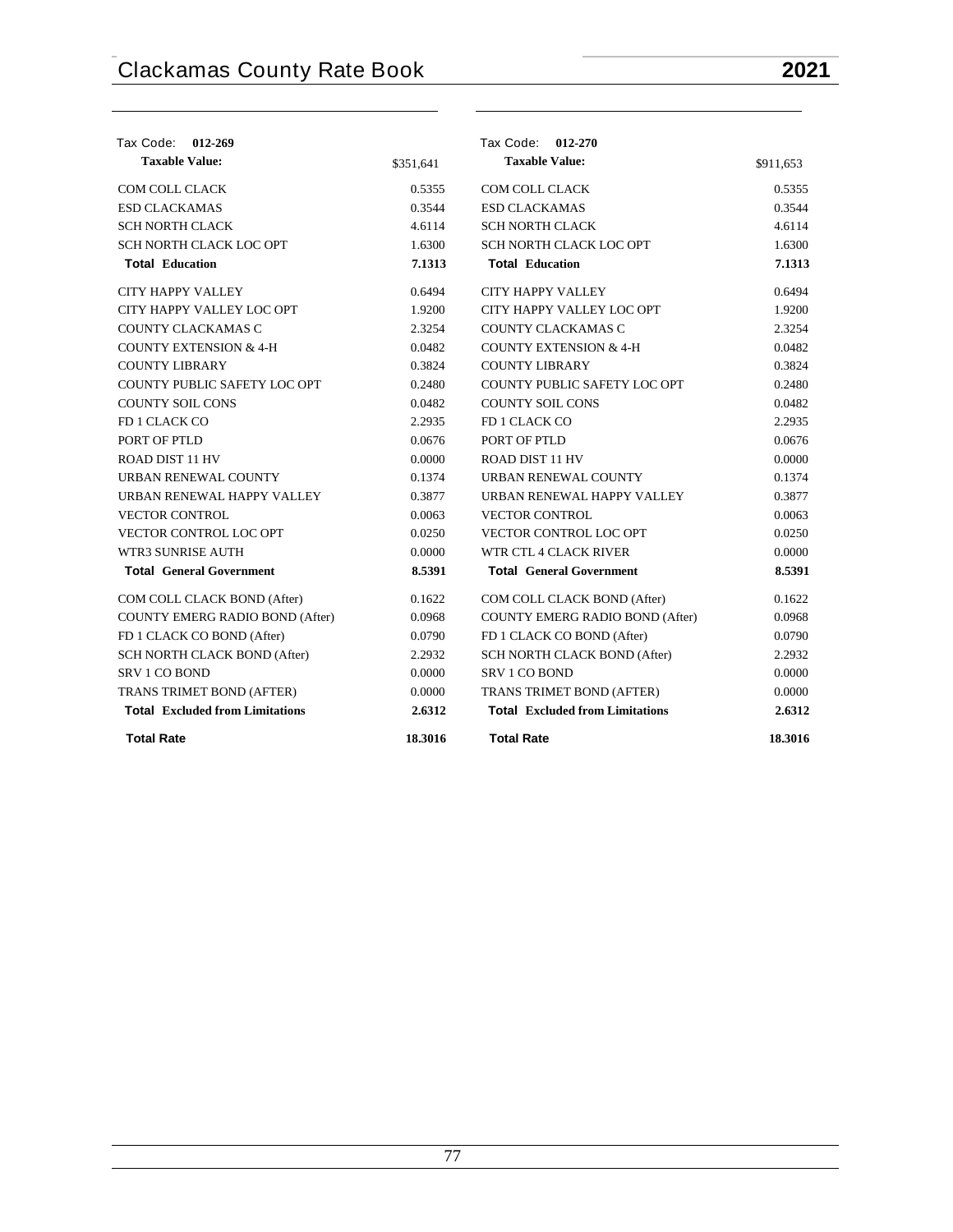| Tax Code: 012-271                      |         | Tax Code: 012-272                      |               |
|----------------------------------------|---------|----------------------------------------|---------------|
| <b>Taxable Value:</b>                  | \$366   | <b>Taxable Value:</b>                  | \$155,710,091 |
| <b>COM COLL CLACK</b>                  | 0.5355  | <b>COM COLL CLACK</b>                  | 0.5355        |
| <b>ESD CLACKAMAS</b>                   | 0.3544  | <b>ESD CLACKAMAS</b>                   | 0.3544        |
| <b>SCH NORTH CLACK</b>                 | 4.6114  | <b>SCH NORTH CLACK</b>                 | 4.6114        |
| SCH NORTH CLACK LOC OPT                | 1.6300  | SCH NORTH CLACK LOC OPT                | 1.6300        |
| <b>Total Education</b>                 | 7.1313  | <b>Total Education</b>                 | 7.1313        |
| <b>COUNTY CLACKAMAS R</b>              | 2.9414  | <b>CITY HAPPY VALLEY</b>               | 0.6494        |
| <b>COUNTY EXTENSION &amp; 4-H</b>      | 0.0482  | CITY HAPPY VALLEY LOC OPT              | 1.9200        |
| <b>COUNTY LIBRARY</b>                  | 0.3824  | COUNTY CLACKAMAS C                     | 2.3254        |
| COUNTY PUBLIC SAFETY LOC OPT           | 0.2480  | <b>COUNTY EXTENSION &amp; 4-H</b>      | 0.0482        |
| <b>COUNTY SOIL CONS</b>                | 0.0482  | <b>COUNTY LIBRARY</b>                  | 0.3824        |
| FD 1 CLACK CO                          | 2.2935  | COUNTY PUBLIC SAFETY LOC OPT           | 0.2480        |
| PORT OF PTLD                           | 0.0676  | <b>COUNTY SOIL CONS</b>                | 0.0482        |
| <b>SRV 2 METRO</b>                     | 0.0928  | FD 1 CLACK CO                          | 2.2935        |
| <b>SRV 2 METRO LOC OPT</b>             | 0.0960  | PORT OF PTLD                           | 0.0676        |
| URBAN RENEWAL COUNTY                   | 0.1722  | <b>ROAD DIST 11 HV</b>                 | 0.0000        |
| URBAN RENEWAL HAPPY VALLEY             | 0.2915  | <b>SRV 2 METRO</b>                     | 0.0928        |
| <b>VECTOR CONTROL</b>                  | 0.0063  | <b>SRV 2 METRO LOC OPT</b>             | 0.0960        |
| VECTOR CONTROL LOC OPT                 | 0.0250  | URBAN RENEWAL COUNTY                   | 0.1381        |
| WTR3 SUNRISE AUTH                      | 0.0000  | URBAN RENEWAL HAPPY VALLEY             | 0.3908        |
| <b>Total General Government</b>        | 6.7131  | <b>VECTOR CONTROL</b>                  | 0.0063        |
| COM COLL CLACK BOND (After)            | 0.1622  | <b>VECTOR CONTROL LOC OPT</b>          | 0.0250        |
| <b>COUNTY EMERG RADIO BOND (After)</b> | 0.0968  | <b>WTR3 SUNRISE AUTH</b>               | 0.0000        |
| FD 1 CLACK CO BOND (After)             | 0.0790  | <b>Total General Government</b>        | 8.7317        |
| SCH NORTH CLACK BOND (After)           | 2.2932  | COM COLL CLACK BOND (After)            | 0.1622        |
| SRV 2 METRO BOND (After)               | 0.3774  | COUNTY EMERG RADIO BOND (After)        | 0.0968        |
| <b>Total Excluded from Limitations</b> | 3.0086  | FD 1 CLACK CO BOND (After)             | 0.0790        |
|                                        |         | SCH NORTH CLACK BOND (After)           | 2.2932        |
| <b>Total Rate</b>                      | 16.8530 | <b>SRV 1 CO BOND</b>                   | 0.0000        |
|                                        |         | SRV 2 METRO BOND (After)               | 0.3774        |
|                                        |         | TRANS TRIMET BOND (AFTER)              | 0.0000        |
|                                        |         | <b>Total Excluded from Limitations</b> | 3.0086        |
|                                        |         | <b>Total Rate</b>                      | 18.8716       |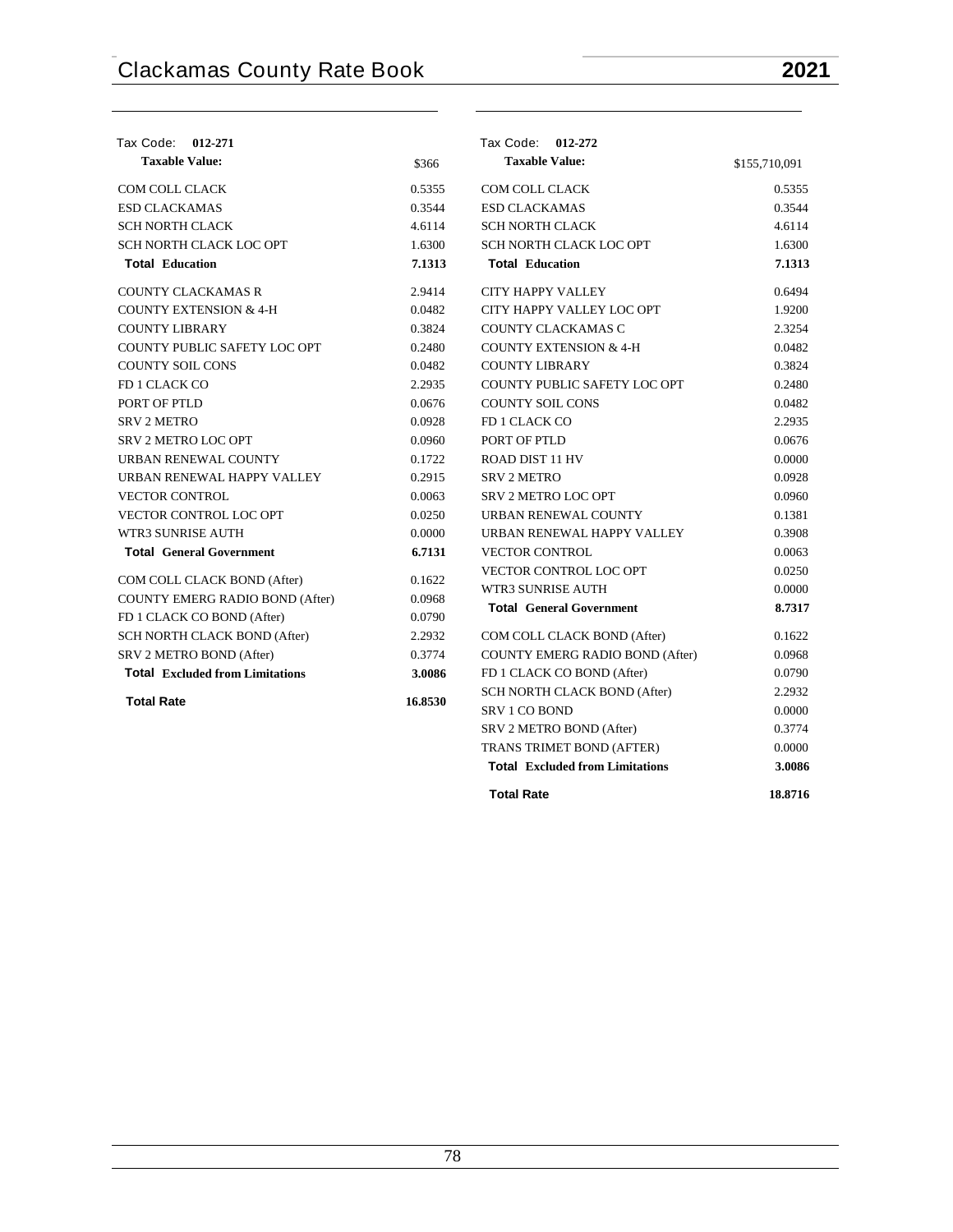| Tax Code: 012-273                                              |              | Tax Code: 012-274                                    |                  |
|----------------------------------------------------------------|--------------|------------------------------------------------------|------------------|
| <b>Taxable Value:</b>                                          | \$82,549,796 | <b>Taxable Value:</b>                                | \$8,812          |
| COM COLL CLACK                                                 | 0.5355       | COM COLL CLACK                                       | 0.5355           |
| <b>ESD CLACKAMAS</b>                                           | 0.3544       | <b>ESD CLACKAMAS</b>                                 | 0.3544           |
| <b>SCH NORTH CLACK</b>                                         | 4.6114       | <b>SCH NORTH CLACK</b>                               | 4.6114           |
| SCH NORTH CLACK LOC OPT                                        | 1.6300       | SCH NORTH CLACK LOC OPT                              | 1.6300           |
| <b>Total Education</b>                                         | 7.1313       | <b>Total Education</b>                               | 7.1313           |
| CITY HAPPY VALLEY                                              | 0.6494       | <b>COUNTY CLACKAMAS R</b>                            | 2.9414           |
| CITY HAPPY VALLEY LOC OPT                                      | 1.9200       | <b>COUNTY EXTENSION &amp; 4-H</b>                    | 0.0482           |
| COUNTY CLACKAMAS C                                             | 2.3254       | <b>COUNTY LIBRARY</b>                                | 0.3824           |
| <b>COUNTY EXTENSION &amp; 4-H</b>                              | 0.0482       | COUNTY PUBLIC SAFETY LOC OPT                         | 0.2480           |
| <b>COUNTY LIBRARY</b>                                          | 0.3824       | <b>COUNTY SOIL CONS</b>                              | 0.0482           |
| COUNTY PUBLIC SAFETY LOC OPT                                   | 0.2480       | FD 1 CLACK CO                                        | 2.2935           |
| <b>COUNTY SOIL CONS</b>                                        | 0.0482       | PORT OF PTLD                                         | 0.0676           |
| FD 1 CLACK CO                                                  | 2.2935       | <b>SRV 2 METRO</b>                                   | 0.0928           |
| PORT OF PTLD                                                   | 0.0676       | SRV 2 METRO LOC OPT                                  | 0.0960           |
| ROAD DIST 11 HV                                                | 0.0000       | URBAN RENEWAL COUNTY                                 | 0.1722           |
| <b>SRV 2 METRO</b>                                             | 0.0928       | URBAN RENEWAL HAPPY VALLEY                           | 0.2915           |
| <b>SRV 2 METRO LOC OPT</b>                                     | 0.0960       | <b>VECTOR CONTROL</b>                                | 0.0063           |
| URBAN RENEWAL COUNTY                                           | 0.1381       | VECTOR CONTROL LOC OPT                               | 0.0250           |
| URBAN RENEWAL HAPPY VALLEY                                     | 0.3908       | WTR3 SUNRISE AUTH                                    | 0.0000           |
| <b>VECTOR CONTROL</b>                                          | 0.0063       | <b>Total General Government</b>                      | 6.7131           |
| VECTOR CONTROL LOC OPT                                         | 0.0250       | COM COLL CLACK BOND (After)                          | 0.1622           |
| <b>WTR3 SUNRISE AUTH</b>                                       | 0.0000       |                                                      |                  |
| <b>Total General Government</b>                                | 8.7317       | <b>COUNTY EMERG RADIO BOND (After)</b>               | 0.0968           |
|                                                                |              | FD 1 CLACK CO BOND (After)                           | 0.0790           |
| COM COLL CLACK BOND (After)<br>COUNTY EMERG RADIO BOND (After) | 0.1622       | SCH NORTH CLACK BOND (After)<br><b>SRV 1 CO BOND</b> | 2.2932<br>0.0000 |
|                                                                | 0.0968       |                                                      |                  |
| FD 1 CLACK CO BOND (After)                                     | 0.0790       | SRV 2 METRO BOND (After)                             | 0.3774           |
| SCH NORTH CLACK BOND (After)                                   | 2.2932       | TRANS TRIMET BOND (AFTER)                            | 0.0000           |
| <b>SRV 1 CO BOND</b>                                           | 0.0000       | <b>Total Excluded from Limitations</b>               | 3.0086           |
| SRV 2 METRO BOND (After)                                       | 0.3774       | <b>Total Rate</b>                                    | 16.8530          |
| <b>Total Excluded from Limitations</b>                         | 3.0086       |                                                      |                  |
| <b>Total Rate</b>                                              | 18.8716      |                                                      |                  |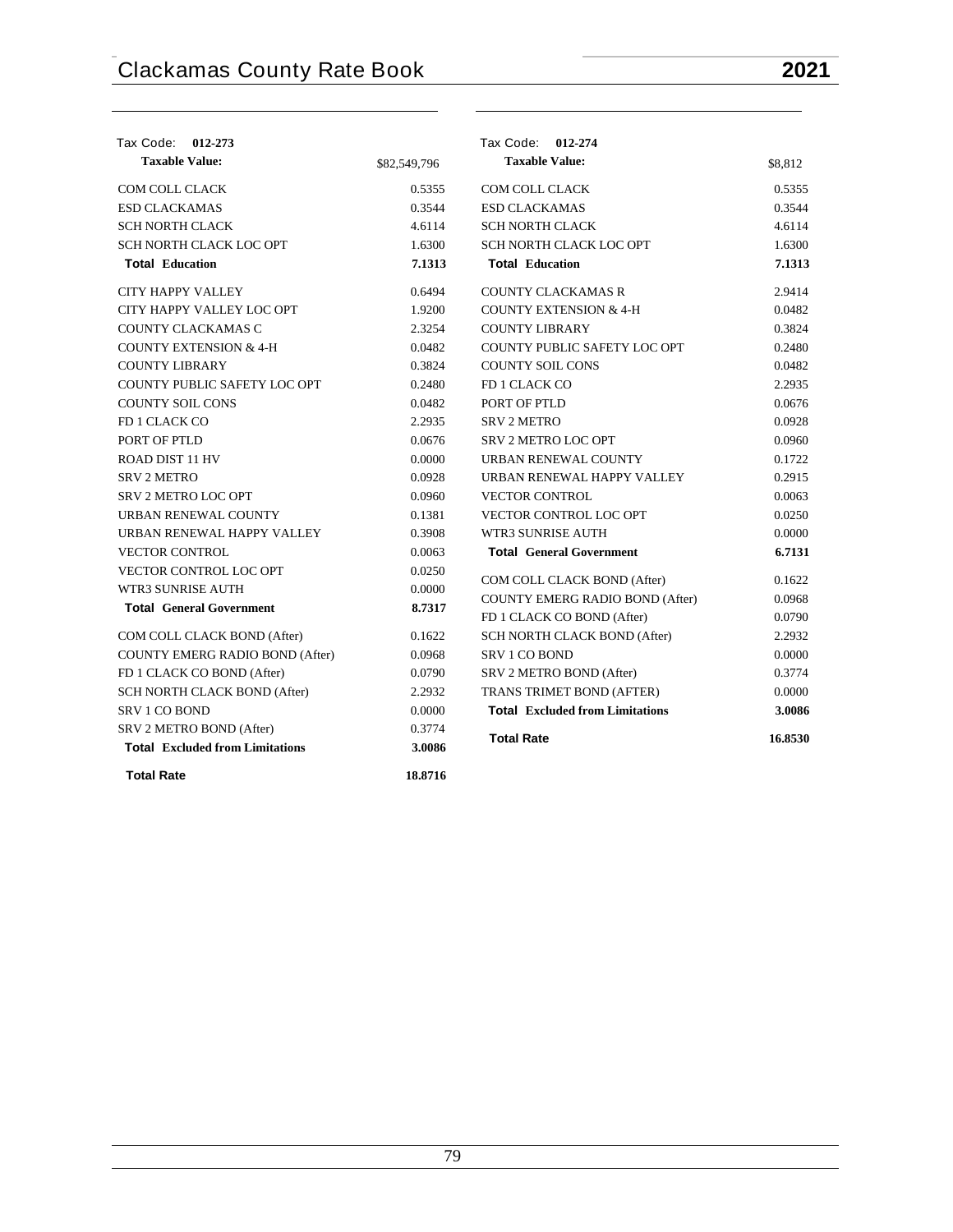| Tax Code: 012-275                      |             | Tax Code: 012-276                      |              |
|----------------------------------------|-------------|----------------------------------------|--------------|
| <b>Taxable Value:</b>                  | \$7,511,953 | <b>Taxable Value:</b>                  | \$25,777,825 |
| COM COLL CLACK                         | 0.5355      | COM COLL CLACK                         | 0.5355       |
| <b>ESD CLACKAMAS</b>                   | 0.3544      | <b>ESD CLACKAMAS</b>                   | 0.3544       |
| <b>SCH NORTH CLACK</b>                 | 4.6114      | <b>SCH NORTH CLACK</b>                 | 4.6114       |
| SCH NORTH CLACK LOC OPT                | 1.6300      | SCH NORTH CLACK LOC OPT                | 1.6300       |
| <b>Total Education</b>                 | 7.1313      | <b>Total Education</b>                 | 7.1313       |
| <b>CITY HAPPY VALLEY</b>               | 0.6494      | <b>CITY HAPPY VALLEY</b>               | 0.6494       |
| CITY HAPPY VALLEY LOC OPT              | 1.9200      | CITY HAPPY VALLEY LOC OPT              | 1.9200       |
| COUNTY CLACKAMAS C                     | 2.3254      | COUNTY CLACKAMAS C                     | 2.3254       |
| <b>COUNTY EXTENSION &amp; 4-H</b>      | 0.0482      | <b>COUNTY EXTENSION &amp; 4-H</b>      | 0.0482       |
| <b>COUNTY LIBRARY</b>                  | 0.3824      | <b>COUNTY LIBRARY</b>                  | 0.3824       |
| COUNTY PUBLIC SAFETY LOC OPT           | 0.2480      | COUNTY PUBLIC SAFETY LOC OPT           | 0.2480       |
| <b>COUNTY SOIL CONS</b>                | 0.0482      | <b>COUNTY SOIL CONS</b>                | 0.0482       |
| FD 1 CLACK CO                          | 2.2935      | FD 1 CLACK CO                          | 2.2935       |
| PORT OF PTLD                           | 0.0676      | PORT OF PTLD                           | 0.0676       |
| ROAD DIST 11 HV                        | 0.0000      | <b>ROAD DIST 11 HV</b>                 | 0.0000       |
| <b>SRV 2 METRO</b>                     | 0.0928      | <b>SRV 2 METRO</b>                     | 0.0928       |
| <b>SRV 2 METRO LOC OPT</b>             | 0.0960      | <b>SRV 2 METRO LOC OPT</b>             | 0.0960       |
| URBAN RENEWAL COUNTY                   | 0.1381      | URBAN RENEWAL COUNTY                   | 0.1381       |
| URBAN RENEWAL HAPPY VALLEY             | 0.3908      | URBAN RENEWAL HAPPY VALLEY             | 0.3908       |
| <b>VECTOR CONTROL</b>                  | 0.0063      | <b>VECTOR CONTROL</b>                  | 0.0063       |
| <b>VECTOR CONTROL LOC OPT</b>          | 0.0250      | <b>VECTOR CONTROL LOC OPT</b>          | 0.0250       |
| WTR3 SUNRISE AUTH                      | 0.0000      | WTR3 SUNRISE AUTH                      | 0.0000       |
| <b>Total General Government</b>        | 8.7317      | <b>Total General Government</b>        | 8.7317       |
| COM COLL CLACK BOND (After)            | 0.1622      | COM COLL CLACK BOND (After)            | 0.1622       |
| <b>COUNTY EMERG RADIO BOND (After)</b> | 0.0968      | <b>COUNTY EMERG RADIO BOND (After)</b> | 0.0968       |
| FD 1 CLACK CO BOND (After)             | 0.0790      | FD 1 CLACK CO BOND (After)             | 0.0790       |
| SCH NORTH CLACK BOND (After)           | 2.2932      | <b>SCH NORTH CLACK BOND (After)</b>    | 2.2932       |
| SRV 2 METRO BOND (After)               | 0.3774      | SRV 2 METRO BOND (After)               | 0.3774       |
| TRANS TRIMET BOND (AFTER)              | 0.0000      | <b>Total Excluded from Limitations</b> | 3.0086       |
| <b>Total Excluded from Limitations</b> | 3.0086      | <b>Total Rate</b>                      | 18.8716      |
| <b>Total Rate</b>                      | 18.8716     |                                        |              |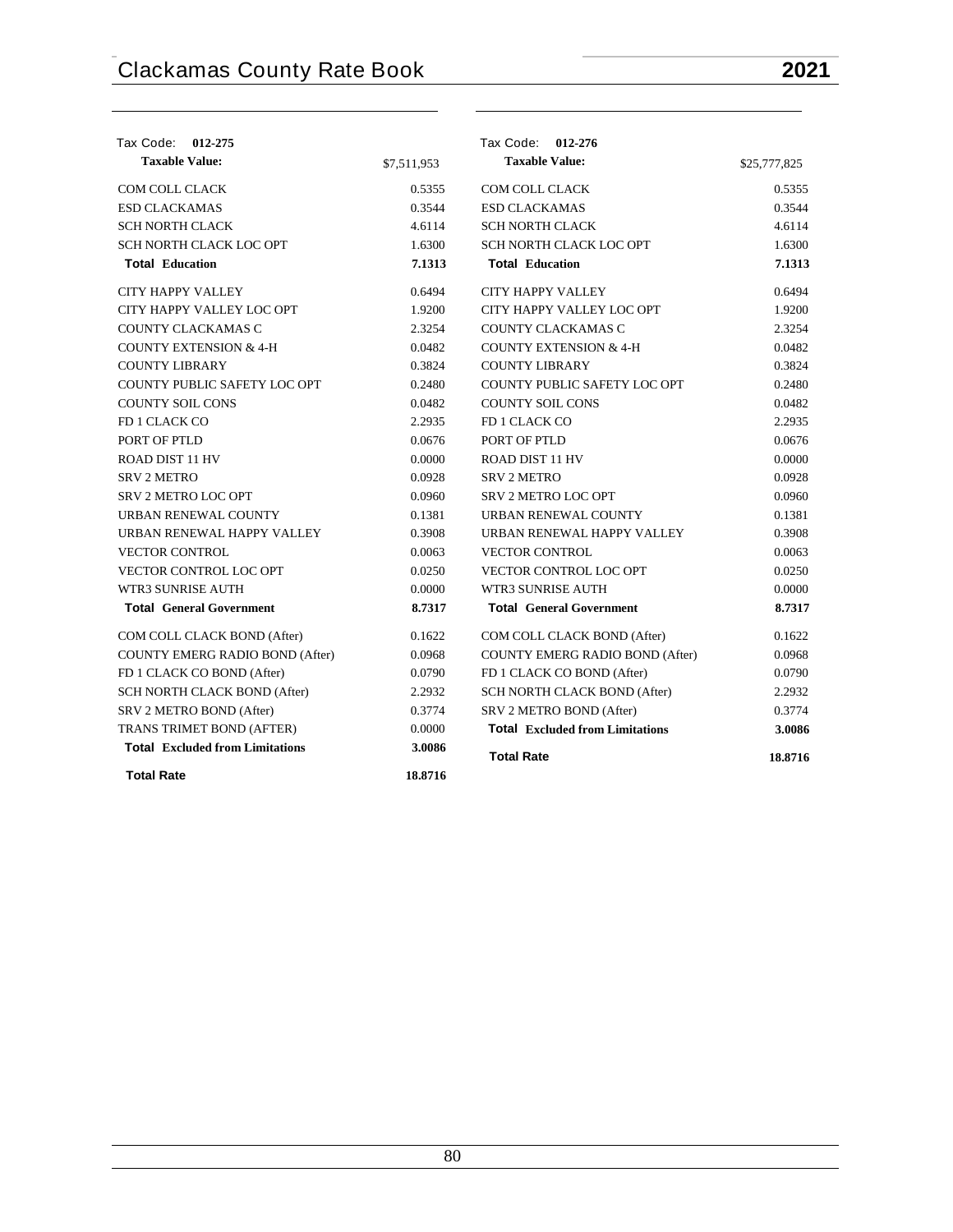| Tax Code: 012-277                      |             | Tax Code: 012-278                      |             |
|----------------------------------------|-------------|----------------------------------------|-------------|
| <b>Taxable Value:</b>                  | \$4,522,063 | <b>Taxable Value:</b>                  | \$8,659,195 |
| COM COLL CLACK                         | 0.5355      | <b>COM COLL CLACK</b>                  | 0.5355      |
| <b>ESD CLACKAMAS</b>                   | 0.3544      | <b>ESD CLACKAMAS</b>                   | 0.3544      |
| <b>SCH NORTH CLACK</b>                 | 4.6114      | <b>SCH NORTH CLACK</b>                 | 4.6114      |
| SCH NORTH CLACK LOC OPT                | 1.6300      | SCH NORTH CLACK LOC OPT                | 1.6300      |
| <b>Total Education</b>                 | 7.1313      | <b>Total Education</b>                 | 7.1313      |
| <b>CITY HAPPY VALLEY</b>               | 0.6494      | <b>CITY HAPPY VALLEY</b>               | 0.6494      |
| CITY HAPPY VALLEY LOC OPT              | 1.9200      | CITY HAPPY VALLEY LOC OPT              | 1.9200      |
| COUNTY CLACKAMAS C                     | 2.3254      | COUNTY CLACKAMAS C                     | 2.3254      |
| <b>COUNTY EXTENSION &amp; 4-H</b>      | 0.0482      | <b>COUNTY EXTENSION &amp; 4-H</b>      | 0.0482      |
| <b>COUNTY LIBRARY</b>                  | 0.3824      | <b>COUNTY LIBRARY</b>                  | 0.3824      |
| COUNTY PUBLIC SAFETY LOC OPT           | 0.2480      | COUNTY PUBLIC SAFETY LOC OPT           | 0.2480      |
| <b>COUNTY SOIL CONS</b>                | 0.0482      | <b>COUNTY SOIL CONS</b>                | 0.0482      |
| FD 1 CLACK CO                          | 2.2935      | FD 1 CLACK CO                          | 2.2935      |
| PORT OF PTLD                           | 0.0676      | PORT OF PTLD                           | 0.0676      |
| ROAD DIST 11 HV                        | 0.0000      | <b>ROAD DIST 11 HV</b>                 | 0.0000      |
| <b>SRV 2 METRO</b>                     | 0.0928      | <b>SRV 2 METRO</b>                     | 0.0928      |
| <b>SRV 2 METRO LOC OPT</b>             | 0.0960      | <b>SRV 2 METRO LOC OPT</b>             | 0.0960      |
| URBAN RENEWAL COUNTY                   | 0.1381      | URBAN RENEWAL COUNTY                   | 0.1381      |
| URBAN RENEWAL HAPPY VALLEY             | 0.3908      | URBAN RENEWAL HAPPY VALLEY             | 0.3908      |
| <b>VECTOR CONTROL</b>                  | 0.0063      | <b>VECTOR CONTROL</b>                  | 0.0063      |
| <b>VECTOR CONTROL LOC OPT</b>          | 0.0250      | VECTOR CONTROL LOC OPT                 | 0.0250      |
| <b>Total General Government</b>        | 8.7317      | <b>Total General Government</b>        | 8.7317      |
| COM COLL CLACK BOND (After)            | 0.1622      | COM COLL CLACK BOND (After)            | 0.1622      |
| COUNTY EMERG RADIO BOND (After)        | 0.0968      | COUNTY EMERG RADIO BOND (After)        | 0.0968      |
| FD 1 CLACK CO BOND (After)             | 0.0790      | FD 1 CLACK CO BOND (After)             | 0.0790      |
| SCH NORTH CLACK BOND (After)           | 2.2932      | SCH NORTH CLACK BOND (After)           | 2.2932      |
| SRV 2 METRO BOND (After)               | 0.3774      | SRV 2 METRO BOND (After)               | 0.3774      |
| TRANS TRIMET BOND (AFTER)              | 0.0000      | <b>Total Excluded from Limitations</b> | 3.0086      |
| <b>Total Excluded from Limitations</b> | 3.0086      | <b>Total Rate</b>                      | 18.8716     |
| <b>Total Rate</b>                      | 18.8716     |                                        |             |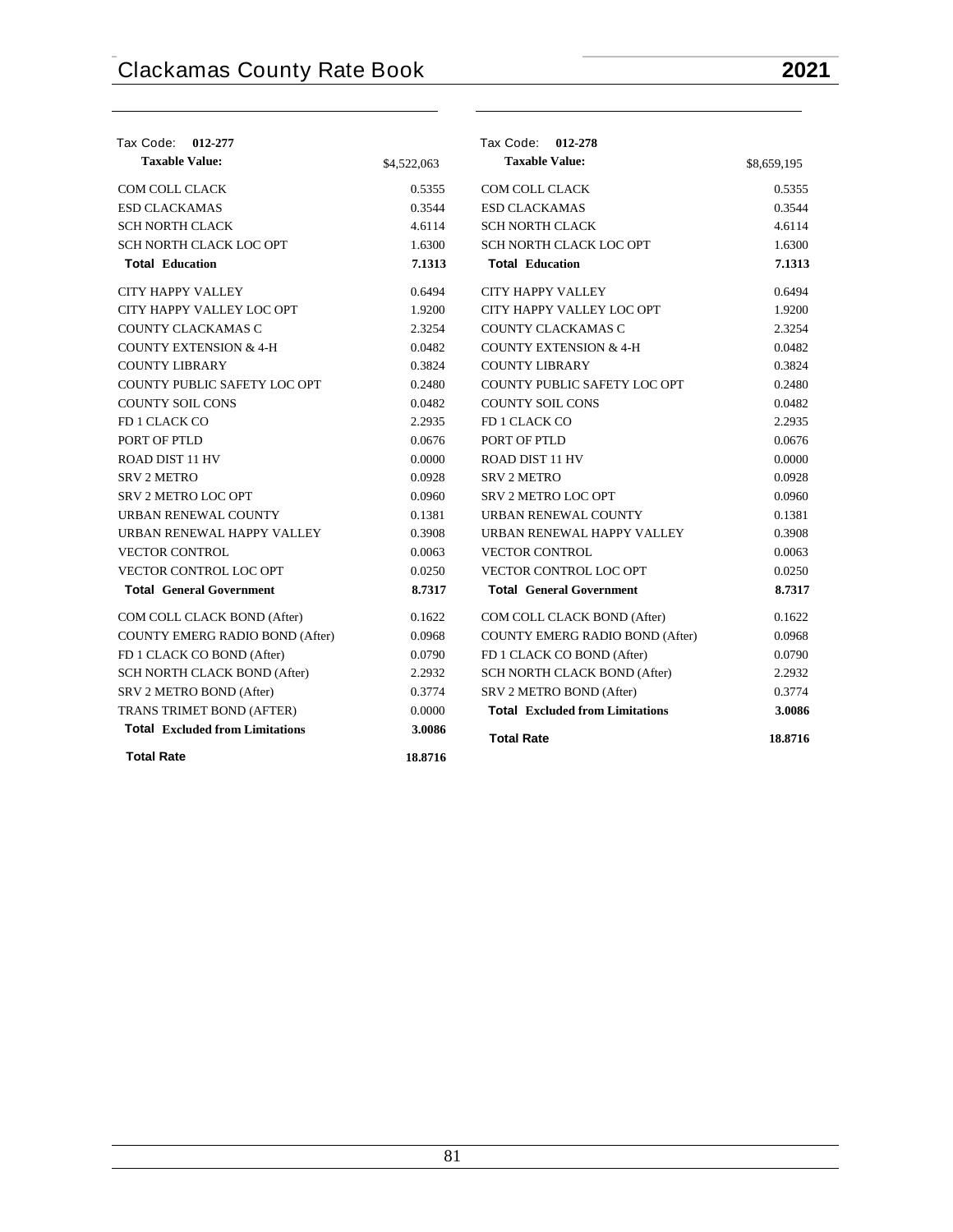| Tax Code:<br>012-279                   |           | Tax Code: 012-280                      |              |
|----------------------------------------|-----------|----------------------------------------|--------------|
| <b>Taxable Value:</b>                  | \$998,441 | <b>Taxable Value:</b>                  | \$15,526,621 |
| <b>COM COLL CLACK</b>                  | 0.5355    | <b>COM COLL CLACK</b>                  | 0.5467       |
| <b>ESD CLACKAMAS</b>                   | 0.3544    | <b>ESD CLACKAMAS</b>                   | 0.3618       |
| <b>SCH NORTH CLACK</b>                 | 4.6114    | <b>SCH NORTH CLACK</b>                 | 4.7088       |
| SCH NORTH CLACK LOC OPT                | 1.6300    | SCH NORTH CLACK LOC OPT                | 1.6300       |
| <b>Total Education</b>                 | 7.1313    | <b>Total Education</b>                 | 7.2473       |
| <b>CITY HAPPY VALLEY</b>               | 0.6494    | CITY MILWAUKIE PHASE IN                | 0.0000       |
| CITY HAPPY VALLEY LOC OPT              | 1.9200    | COUNTY CLACKAMAS C                     | 2.3714       |
| COUNTY CLACKAMAS C                     | 2.3254    | <b>COUNTY EXTENSION &amp; 4-H</b>      | 0.0492       |
| <b>COUNTY EXTENSION &amp; 4-H</b>      | 0.0482    | <b>COUNTY LIBRARY</b>                  | 0.3900       |
| <b>COUNTY LIBRARY</b>                  | 0.3824    | COUNTY PUBLIC SAFETY LOC OPT           | 0.2480       |
| COUNTY PUBLIC SAFETY LOC OPT           | 0.2480    | <b>COUNTY SOIL CONS</b>                | 0.0492       |
| <b>COUNTY SOIL CONS</b>                | 0.0482    | FD 1 CLACK CO                          | 2.3282       |
| FD 1 CLACK CO                          | 2.2935    | PARK N CLACKAMAS                       | 0.5177       |
| PORT OF PTLD                           | 0.0676    | PORT OF PTLD                           | 0.0689       |
| ROAD DIST 11 HV                        | 0.0000    | <b>ROAD DIST 4 MIL</b>                 | 0.0000       |
| <b>SRV 2 METRO</b>                     | 0.0928    | <b>SRV 2 METRO</b>                     | 0.0947       |
| <b>SRV 2 METRO LOC OPT</b>             | 0.0960    | <b>SRV 2 METRO LOC OPT</b>             | 0.0960       |
| URBAN RENEWAL COUNTY                   | 0.1381    | URBAN RENEWAL COUNTY                   | 0.1515       |
| URBAN RENEWAL HAPPY VALLEY             | 0.3908    | URBAN RENEWAL MILWAUKIE                | 0.1666       |
| <b>VECTOR CONTROL</b>                  | 0.0063    | <b>VECTOR CONTROL</b>                  | 0.0065       |
| <b>VECTOR CONTROL LOC OPT</b>          | 0.0250    | VECTOR CONTROL LOC OPT                 | 0.0250       |
| <b>Total General Government</b>        | 8.7317    | <b>Total General Government</b>        | 6.5629       |
| COM COLL CLACK BOND (After)            | 0.1622    | CITY MILWAUKIE BOND (After) PHASE      | 0.0000       |
| <b>COUNTY EMERG RADIO BOND (After)</b> | 0.0968    | COM COLL CLACK BOND (After)            | 0.1622       |
| FD 1 CLACK CO BOND (After)             | 0.0790    | <b>COUNTY EMERG RADIO BOND (After)</b> | 0.0968       |
| SCH NORTH CLACK BOND (After)           | 2.2932    | FD 1 CLACK CO BOND (After)             | 0.0790       |
| SRV 1 CO BOND                          | 0.0000    | SCH NORTH CLACK BOND (After)           | 2.2932       |
| SRV 2 METRO BOND (After)               | 0.3774    | SRV 2 METRO BOND (After)               | 0.3774       |
| TRANS TRIMET BOND (AFTER)              | 0.0000    | TRANS TRIMET BOND (AFTER)              | 0.0000       |
| <b>Total Excluded from Limitations</b> | 3.0086    | <b>WTR2 CLK RVR BOND</b>               | 0.0000       |
| <b>Total Rate</b>                      | 18.8716   | <b>Total Excluded from Limitations</b> | 3.0086       |
|                                        |           | <b>Total Rate</b>                      | 16.8188      |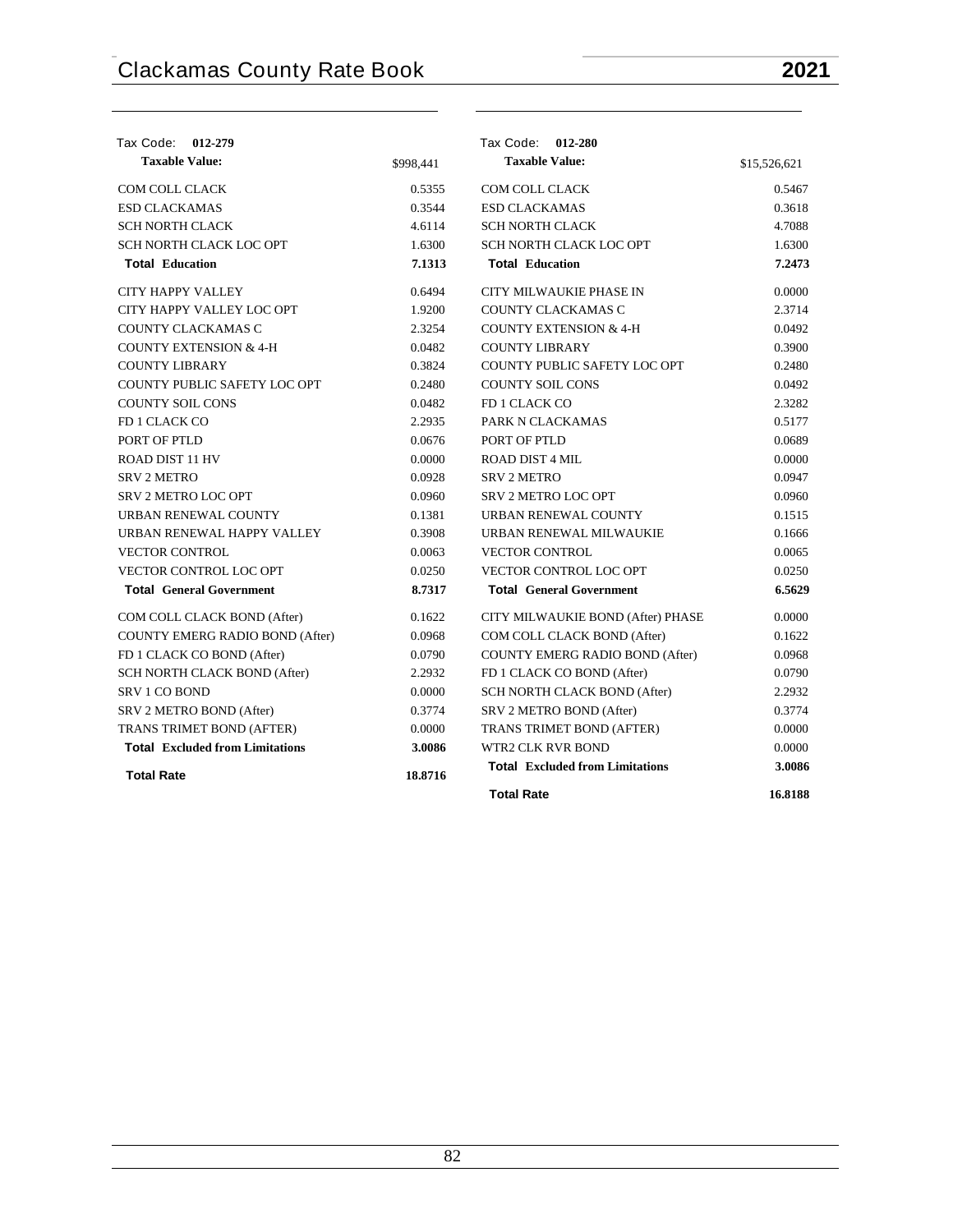| Tax Code: 012-281                          |              |
|--------------------------------------------|--------------|
| <b>Taxable Value:</b>                      | \$0          |
| COM COLL CLACK                             | 0.5467       |
| <b>ESD CLACKAMAS</b>                       | 0.3618       |
| SCH NORTH CLACK                            | 4.7088       |
| SCH NORTH CLACK LOC OPT                    | 1.6300       |
| <b>Total Education</b>                     | 7.2473       |
| <b>CITY MILWAUKIE</b>                      | 4.0551       |
| COUNTY CLACKAMAS C                         | 2.3714       |
| <b>COUNTY EXTENSION &amp; 4-H</b>          | 0.0492       |
| <b>COUNTY LIBRARY</b>                      | 0.3900       |
| COUNTY PUBLIC SAFETY LOC OPT               | 0.2480       |
| <b>COUNTY SOIL CONS</b>                    | 0.0492       |
| PARK N CLACKAMAS                           | 0.5177       |
| PORT OF PTLD                               | 0.0689       |
| <b>ROAD DIST 4 MIL</b>                     | 0.0000       |
| <b>SRV 2 METRO</b>                         | 0.0947       |
| <b>SRV 2 METRO LOC OPT</b>                 | 0.0960       |
| URBAN RENEWAL COUNTY                       | 0.1487       |
| URBAN RENEWAL MILWAUKIE                    | 0.1780       |
| <b>VECTOR CONTROL</b>                      | 0.0065       |
| <b>VECTOR CONTROL LOC OPT</b>              | 0.0250       |
| <b>Total General Government</b>            | 8.2984       |
| CITY MILWAUKIE BOND (After)                | 0.3577       |
| COM COLL CLACK BOND (After)                | 0.1622       |
| COUNTY EMERG RADIO BOND (After)            | 0.0968       |
| <b>SCH NORTH CLACK BOND (After)</b>        | 2.2932       |
| SRV 2 METRO BOND (After)                   | 0.3774       |
| TRANS TRIMET BOND (AFTER)                  | 0.0000       |
| <b>Total Excluded from Limitations</b>     | 3.2873       |
| <b>Total Rate</b>                          | 18.8330      |
|                                            |              |
| Tax Code: 012-282                          |              |
| <b>Taxable Value:</b>                      | \$11,878,341 |
| FD 1 CLACK CO                              | 2.3282       |
| URBAN RENEWAL COUNTY                       | 0.0301       |
| URBAN RENEWAL MILWAUKIE                    | 0.0429       |
| $T_{\text{odd}}$ $\alpha$ $\beta$ $\alpha$ | 0.4012       |

| <b>Total General Government</b>        | 2.4012 |
|----------------------------------------|--------|
| FD 1 CLACK CO BOND (After)             | 0.0790 |
| <b>Total</b> Excluded from Limitations | 0.0790 |
| <b>Total Rate</b>                      | 2.4802 |

| Tax Code: 026-001                      |              |
|----------------------------------------|--------------|
| <b>Taxable Value:</b>                  | \$17,165,591 |
| COM COLL MT HOOD                       | 0.4917       |
| <b>ESD MULTNOMAH</b>                   | 0.4576       |
| <b>SCH GRESHAM/BRLW</b>                | 4.5268       |
| <b>Total Education</b>                 | 5.4761       |
| COUNTY CLACKAMAS R                     | 2.9414       |
| COUNTY EXTENSION & 4-H                 | 0.0498       |
| COUNTY LIBRARY                         | 0.3952       |
| COUNTY PUBLIC SAFETY LOC OPT           | 0.2480       |
| <b>COUNTY SOIL CONS</b>                | 0.0498       |
| FD 1 CLACK CO                          | 2.3711       |
| PORT OF PTLD                           | 0.0698       |
| URBAN RENEWAL COUNTY                   | 0.0682       |
| <b>VECTOR CONTROL</b>                  | 0.0065       |
| <b>VECTOR CONTROL LOC OPT</b>          | 0.0250       |
| <b>Total General Government</b>        | 6.2248       |
| <b>COUNTY EMERG RADIO BOND (After)</b> | 0.0968       |
| FD 1 CLACK CO BOND (After)             | 0.0790       |
| SCH GRESHAM/BRLW BOND (After)          | 2.8889       |
| <b>Total</b> Excluded from Limitations | 3.0647       |
| <b>Total Rate</b>                      | 14.7656      |

| Tax Code: 026-002                      |             |
|----------------------------------------|-------------|
| <b>Taxable Value:</b>                  | \$1,468,682 |
| COM COLL MT HOOD                       | 0.4917      |
| ESD MULTNOMAH                          | 0.4576      |
| <b>SCH GRESHAM/BRLW</b>                | 4.5268      |
| <b>Total Education</b>                 | 5.4761      |
| COUNTY CLACKAMAS R                     | 2.9414      |
| <b>COUNTY EXTENSION &amp; 4-H</b>      | 0.0498      |
| <b>COUNTY LIBRARY</b>                  | 0.3952      |
| COUNTY PUBLIC SAFETY LOC OPT           | 0.2480      |
| <b>COUNTY SOIL CONS</b>                | 0.0498      |
| <b>FD 1 CLACK CO</b>                   | 2.3711      |
| PORT OF PTLD                           | 0.0698      |
| <b>URBAN RENEWAL COUNTY</b>            | 0.0682      |
| <b>VECTOR CONTROL</b>                  | 0.0065      |
| <b>VECTOR CONTROL LOC OPT</b>          | 0.0250      |
| WTR3 SUNRISE AUTH                      | 0.0000      |
| <b>Total General Government</b>        | 6.2248      |
| <b>COUNTY EMERG RADIO BOND (After)</b> | 0.0968      |
| FD 1 CLACK CO BOND (After)             | 0.0790      |
| SCH GRESHAM/BRLW BOND (After)          | 2.8889      |
| <b>Total</b> Excluded from Limitations | 3.0647      |
| <b>Total Rate</b>                      | 14.7656     |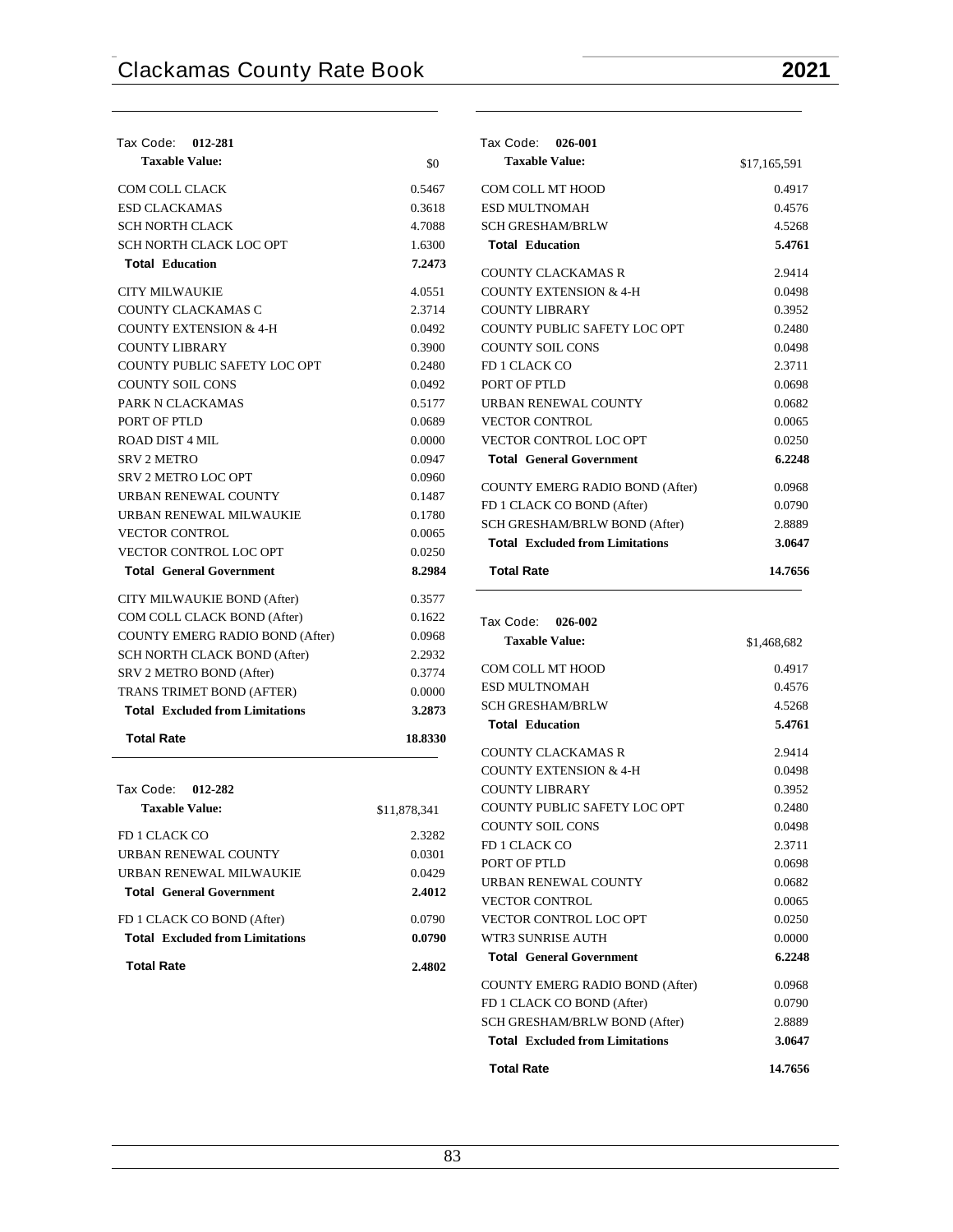$\overline{\phantom{a}}$ 

| Tax Code: 026-008                      |               | Tax Code: 026-009                      |              |
|----------------------------------------|---------------|----------------------------------------|--------------|
| <b>Taxable Value:</b>                  | \$220,827,733 | <b>Taxable Value:</b>                  | \$16,493,077 |
| COM COLL MT HOOD                       | 0.4917        | COM COLL MT HOOD                       | 0.4917       |
| <b>ESD MULTNOMAH</b>                   | 0.4576        | <b>ESD MULTNOMAH</b>                   | 0.4576       |
| <b>SCH GRESHAM/BRLW</b>                | 4.5268        | <b>SCH GRESHAM/BRLW</b>                | 4.5268       |
| <b>Total Education</b>                 | 5.4761        | <b>Total Education</b>                 | 5.4761       |
| <b>COUNTY CLACKAMAS R</b>              | 2.9414        | <b>COUNTY CLACKAMAS R</b>              | 2.9414       |
| <b>COUNTY EXTENSION &amp; 4-H</b>      | 0.0498        | <b>COUNTY EXTENSION &amp; 4-H</b>      | 0.0498       |
| <b>COUNTY LIBRARY</b>                  | 0.3952        | <b>COUNTY LIBRARY</b>                  | 0.3952       |
| COUNTY PUBLIC SAFETY LOC OPT           | 0.2480        | COUNTY PUBLIC SAFETY LOC OPT           | 0.2480       |
| <b>COUNTY SOIL CONS</b>                | 0.0498        | <b>COUNTY SOIL CONS</b>                | 0.0498       |
| FD 1 CLACK CO                          | 2.3711        | FD 1 CLACK CO                          | 2.3711       |
| PORT OF PTLD                           | 0.0698        | PORT OF PTLD                           | 0.0698       |
| <b>SRV 2 METRO</b>                     | 0.0959        | SRV <sub>2</sub> METRO                 | 0.0959       |
| <b>SRV 2 METRO LOC OPT</b>             | 0.0960        | SRV 2 METRO LOC OPT                    | 0.0960       |
| URBAN RENEWAL COUNTY                   | 0.0689        | URBAN RENEWAL COUNTY                   | 0.0689       |
| <b>VECTOR CONTROL</b>                  | 0.0065        | <b>VECTOR CONTROL</b>                  | 0.0065       |
| VECTOR CONTROL LOC OPT                 | 0.0250        | VECTOR CONTROL LOC OPT                 | 0.0250       |
| <b>Total General Government</b>        | 6.4174        | WTR3 SUNRISE AUTH                      | 0.0000       |
| COUNTY EMERG RADIO BOND (After)        | 0.0968        | <b>Total General Government</b>        | 6.4174       |
| FD 1 CLACK CO BOND (After)             | 0.0790        | COUNTY EMERG RADIO BOND (After)        | 0.0968       |
| SCH GRESHAM/BRLW BOND (After)          | 2.8889        | FD 1 CLACK CO BOND (After)             | 0.0790       |
| SRV 2 METRO BOND (After)               | 0.3774        | SCH GRESHAM/BRLW BOND (After)          | 2.8889       |
| <b>Total Excluded from Limitations</b> | 3.4421        | SRV 2 METRO BOND (After)               | 0.3774       |
| <b>Total Rate</b>                      | 15.3356       | <b>Total Excluded from Limitations</b> | 3.4421       |
|                                        |               | <b>Total Rate</b>                      | 15.3356      |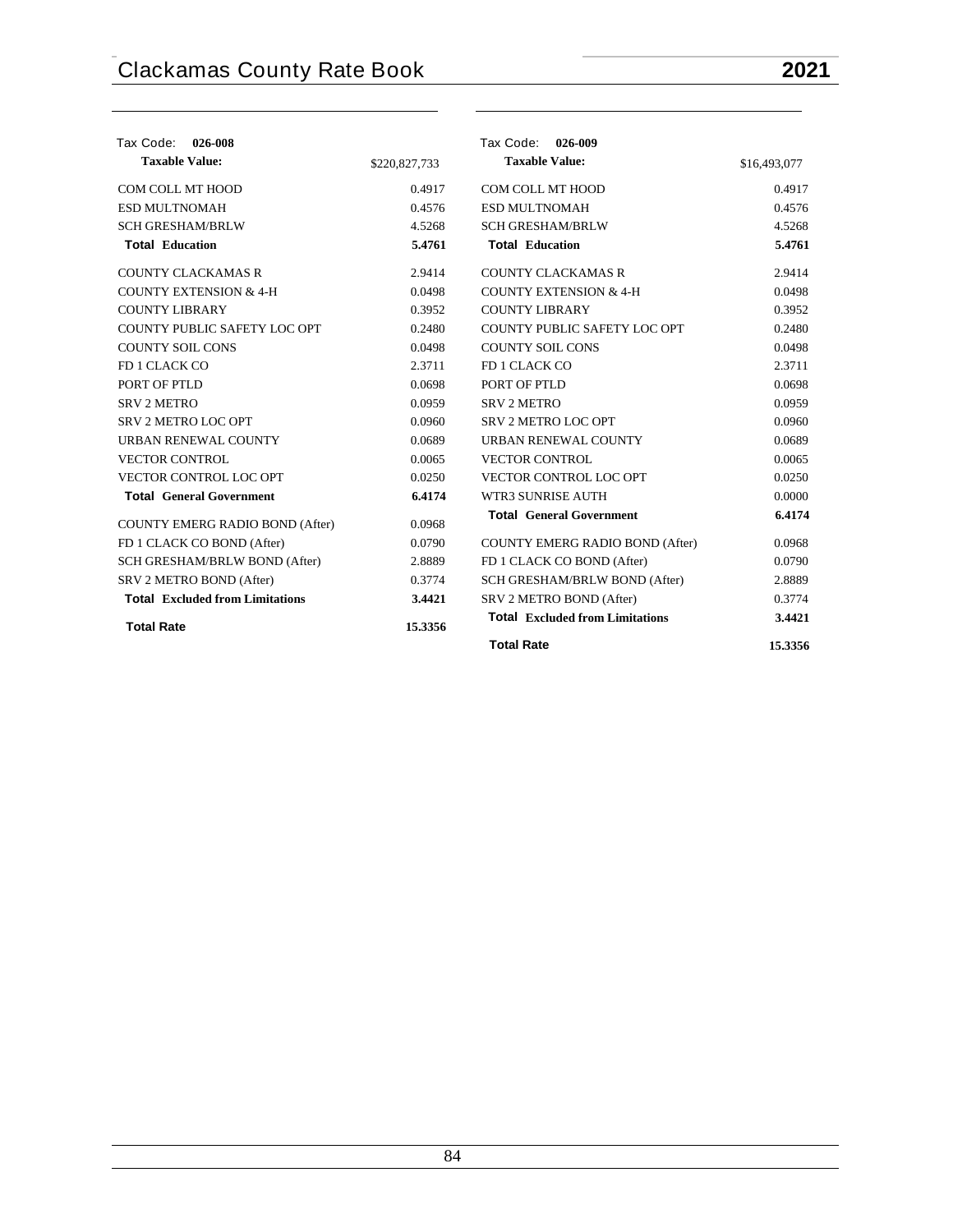$0.5540$ 0.4576 4.5268 **Total Education 5.5384** 2.9414  $0.0498$ 0.3952  $0.2480$ 0.0498  $2.3711$ 0.0698  $0.0724$  $0.0065$  $0.0250$  $0.0000$ **Total General Government 6.2290**  $0.1622$ 0.0968  $0.0790$ 2.8889 **Total Excluded from Limitations 3.2269 Total Rate 14.9943**

| Tax Code:<br>026-010                   |              | Tax Code:<br>026-012                   |           |
|----------------------------------------|--------------|----------------------------------------|-----------|
| <b>Taxable Value:</b>                  | \$55,898,356 | <b>Taxable Value:</b>                  | \$733,981 |
| COM COLL MT HOOD                       | 0.4917       | COM COLL CLACK                         | 0.5540    |
| ESD MULTNOMAH                          | 0.4576       | ESD MULTNOMAH                          | 0.4576    |
| <b>SCH GRESHAM/BRLW</b>                | 4.5268       | <b>SCH GRESHAM/BRLW</b>                | 4.5268    |
| <b>Total Education</b>                 | 5.4761       | <b>Total Education</b>                 | 5.538     |
| <b>COUNTY CLACKAMAS R</b>              | 2.9414       | <b>COUNTY CLACKAMAS R</b>              | 2.9414    |
| <b>COUNTY EXTENSION &amp; 4-H</b>      | 0.0498       | <b>COUNTY EXTENSION &amp; 4-H</b>      | 0.0498    |
| <b>COUNTY LIBRARY</b>                  | 0.3952       | <b>COUNTY LIBRARY</b>                  | 0.3952    |
| COUNTY PUBLIC SAFETY LOC OPT           | 0.2480       | COUNTY PUBLIC SAFETY LOC OPT           | 0.2480    |
| <b>COUNTY SOIL CONS</b>                | 0.0498       | <b>COUNTY SOIL CONS</b>                | 0.0498    |
| FD 1 CLACK CO                          | 2.3711       | FD 1 CLACK CO                          | 2.3711    |
| PORT OF PTLD                           | 0.0698       | PORT OF PTLD                           | 0.0698    |
| SRV 2 METRO                            | 0.0959       | URBAN RENEWAL COUNTY                   | 0.0724    |
| <b>SRV 2 METRO LOC OPT</b>             | 0.0960       | <b>VECTOR CONTROL</b>                  | 0.0065    |
| URBAN RENEWAL COUNTY                   | 0.0689       | VECTOR CONTROL LOC OPT                 | 0.0250    |
| <b>VECTOR CONTROL</b>                  | 0.0065       | WTR3 SUNRISE AUTH                      | 0.0000    |
| VECTOR CONTROL LOC OPT                 | 0.0250       | <b>Total General Government</b>        | 6.229     |
| WTR24 BORING                           | 0.0000       | COM COLL CLACK BOND (After)            | 0.1622    |
| <b>Total General Government</b>        | 6.4174       | COUNTY EMERG RADIO BOND (After)        | 0.0968    |
| COUNTY EMERG RADIO BOND (After)        | 0.0968       | FD 1 CLACK CO BOND (After)             | 0.0790    |
| FD 1 CLACK CO BOND (After)             | 0.0790       | SCH GRESHAM/BRLW BOND (After)          | 2.8889    |
| SCH GRESHAM/BRLW BOND (After)          | 2.8889       | <b>Total Excluded from Limitations</b> | 3.226     |
| SRV 2 METRO BOND (After)               | 0.3774       |                                        |           |
| <b>Total Excluded from Limitations</b> | 3.4421       | <b>Total Rate</b>                      | 14.994    |
| <b>Total Rate</b>                      | 15.3356      |                                        |           |

| Tax Code: 026-013                      |               |
|----------------------------------------|---------------|
| <b>Taxable Value:</b>                  | \$130,700,076 |
| COM COLL MT HOOD                       | 0.4917        |
| <b>ESD MULTNOMAH</b>                   | 0.4576        |
| <b>SCH GRESHAM/BRLW</b>                | 4.5268        |
| <b>Total Education</b>                 | 5.4761        |
| COUNTY CLACKAMAS R                     | 2.9414        |
| <b>COUNTY EXTENSION &amp; 4-H</b>      | 0.0498        |
| COUNTY LIBRARY                         | 0.3952        |
| COUNTY PUBLIC SAFETY LOC OPT           | 0.2480        |
| COUNTY SOIL CONS                       | 0.0498        |
| FD 1 CLACK CO                          | 2.3711        |
| PORT OF PTLD                           | 0.0698        |
| <b>URBAN RENEWAL COUNTY</b>            | 0.0682        |
| <b>VECTOR CONTROL</b>                  | 0.0065        |
| <b>VECTOR CONTROL LOC OPT</b>          | 0.0250        |
| <b>Total General Government</b>        | 6.2248        |
| <b>COUNTY EMERG RADIO BOND (After)</b> | 0.0968        |
| FD 1 CLACK CO BOND (After)             | 0.0790        |
| SCH GRESHAM/BRLW BOND (After)          | 2.8889        |
| <b>Total</b> Excluded from Limitations | 3.0647        |
| <b>Total Rate</b>                      | 14.7656       |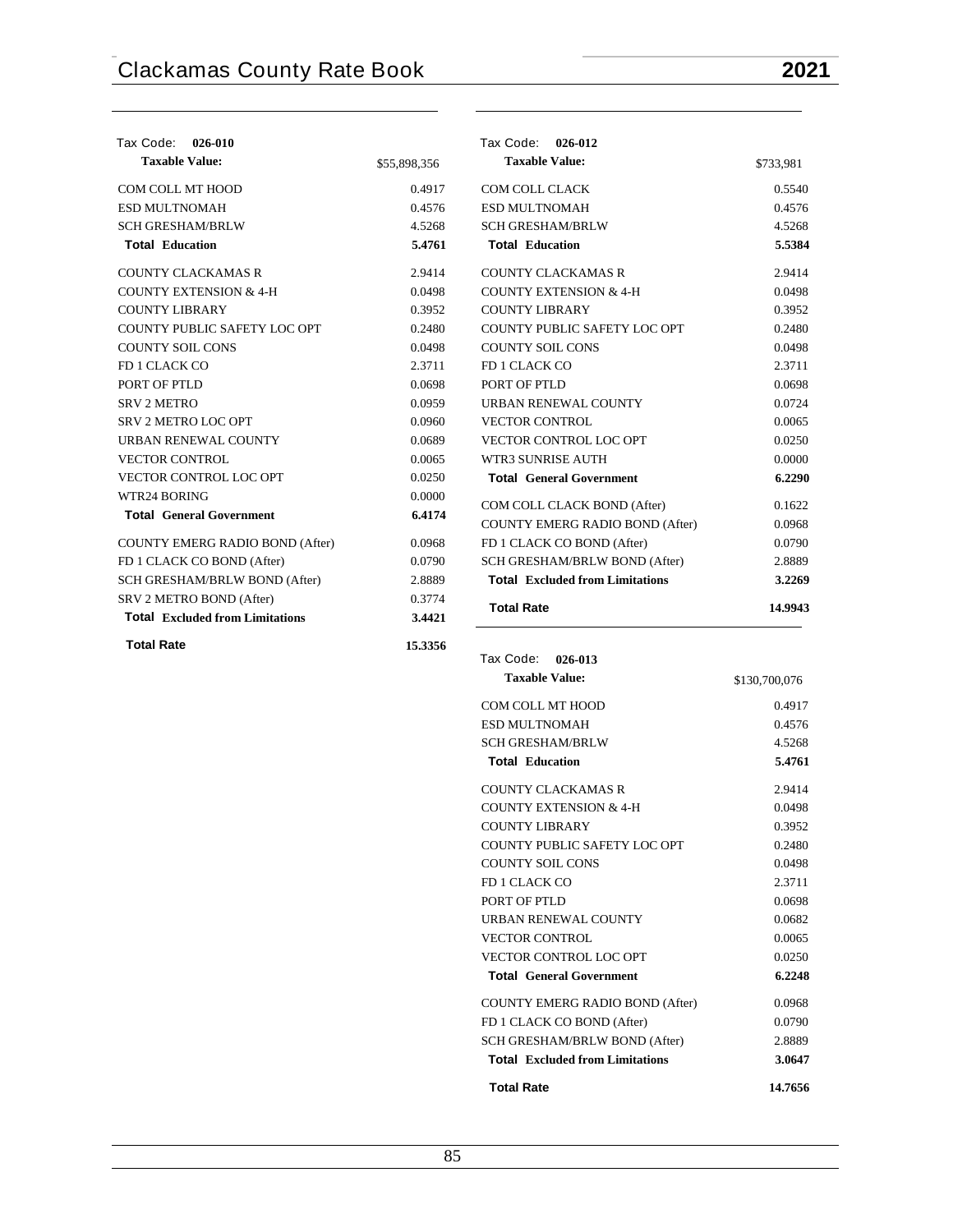| Tax Code: 026-014                      |           |
|----------------------------------------|-----------|
| <b>Taxable Value:</b>                  | \$485,538 |
| COM COLL MT HOOD                       | 0.4917    |
| <b>ESD MULTNOMAH</b>                   | 0.4576    |
| <b>SCH GRESHAM/BRLW</b>                | 4.5268    |
| <b>Total Education</b>                 | 5.4761    |
| <b>COUNTY CLACKAMAS R</b>              | 2.9414    |
| COUNTY EXTENSION & 4-H                 | 0.0498    |
| COUNTY LIBRARY                         | 0.3952    |
| <b>COUNTY PUBLIC SAFETY LOC OPT</b>    | 0.2480    |
| <b>COUNTY SOIL CONS</b>                | 0.0498    |
| FD 1 CLACK CO                          | 2.3711    |
| PORT OF PTLD                           | 0.0698    |
| <b>URBAN RENEWAL COUNTY</b>            | 0.0682    |
| <b>VECTOR CONTROL</b>                  | 0.0065    |
| <b>VECTOR CONTROL LOC OPT</b>          | 0.0250    |
| WTR3 SUNRISE AUTH                      | 0.0000    |
| <b>Total General Government</b>        | 6.2248    |
| <b>COUNTY EMERG RADIO BOND (After)</b> | 0.0968    |
| FD 1 CLACK CO BOND (After)             | 0.0790    |
| SCH GRESHAM/BRLW BOND (After)          | 2.8889    |
| <b>Total</b> Excluded from Limitations | 3.0647    |
| <b>Total Rate</b>                      | 14.7656   |

| Tax Code: 026-020                      |           |
|----------------------------------------|-----------|
| <b>Taxable Value:</b>                  | \$284,705 |
| COM COLL MT HOOD                       | 0.4917    |
| ESD MULTNOMAH                          | 0.4576    |
| <b>SCH GRESHAM/BRLW</b>                | 4.5268    |
| <b>Total Education</b>                 | 5.4761    |
| COUNTY CLACKAMAS R                     | 2.9414    |
| <b>COUNTY EXTENSION &amp; 4-H</b>      | 0.0498    |
| COUNTY LIBRARY                         | 0.3952    |
| COUNTY PUBLIC SAFETY LOC OPT           | 0.2480    |
| <b>COUNTY SOIL CONS</b>                | 0.0498    |
| FD 1 CLACK CO                          | 2.3711    |
| PORT OF PTLD                           | 0.0698    |
| <b>URBAN RENEWAL COUNTY</b>            | 0.0682    |
| <b>VECTOR CONTROL</b>                  | 0.0065    |
| <b>VECTOR CONTROL LOC OPT</b>          | 0.0250    |
| WTR27 PLEASANT HOME                    | 0.0000    |
| <b>Total General Government</b>        | 6.2248    |
| <b>COUNTY EMERG RADIO BOND (After)</b> | 0.0968    |
| FD 1 CLACK CO BOND (After)             | 0.0790    |
| SCH GRESHAM/BRLW BOND (After)          | 2.8889    |
| <b>Total</b> Excluded from Limitations | 3.0647    |
| <b>Total Rate</b>                      | 14.7656   |

| <b>Tax Code:</b> | 026-024 |
|------------------|---------|
|------------------|---------|

| Taxable Value:                         | \$465,381 |
|----------------------------------------|-----------|
| <b>COM COLL MT HOOD</b>                | 0.4917    |
| <b>ESD MULTNOMAH</b>                   | 0.4576    |
| <b>SCH GRESHAM/BRLW</b>                | 4.5268    |
| <b>Total Education</b>                 | 5.4761    |
| <b>COUNTY CLACKAMAS R</b>              | 2.9414    |
| <b>COUNTY EXTENSION &amp; 4-H</b>      | 0.0498    |
| <b>COUNTY LIBRARY</b>                  | 0.3952    |
| COUNTY PUBLIC SAFETY LOC OPT           | 0.2480    |
| <b>COUNTY SOIL CONS</b>                | 0.0498    |
| FD 1 CLACK CO                          | 2.3711    |
| PORT OF PTLD                           | 0.0698    |
| <b>SRV 2 METRO</b>                     | 0.0959    |
| SRV 2 METRO LOC OPT                    | 0.0960    |
| <b>URBAN RENEWAL COUNTY</b>            | 0.0689    |
| <b>VECTOR CONTROL</b>                  | 0.0065    |
| VECTOR CONTROL LOC OPT                 | 0.0250    |
| WTR27 PLEASANT HOME                    | 0.0000    |
| <b>Total General Government</b>        | 6.4174    |
| <b>COUNTY EMERG RADIO BOND (After)</b> | 0.0968    |
| FD 1 CLACK CO BOND (After)             | 0.0790    |
| SCH GRESHAM/BRLW BOND (After)          | 2.8889    |
| SRV 2 METRO BOND (After)               | 0.3774    |
| <b>Total Excluded from Limitations</b> | 3.4421    |
| <b>Total Rate</b>                      | 15.3356   |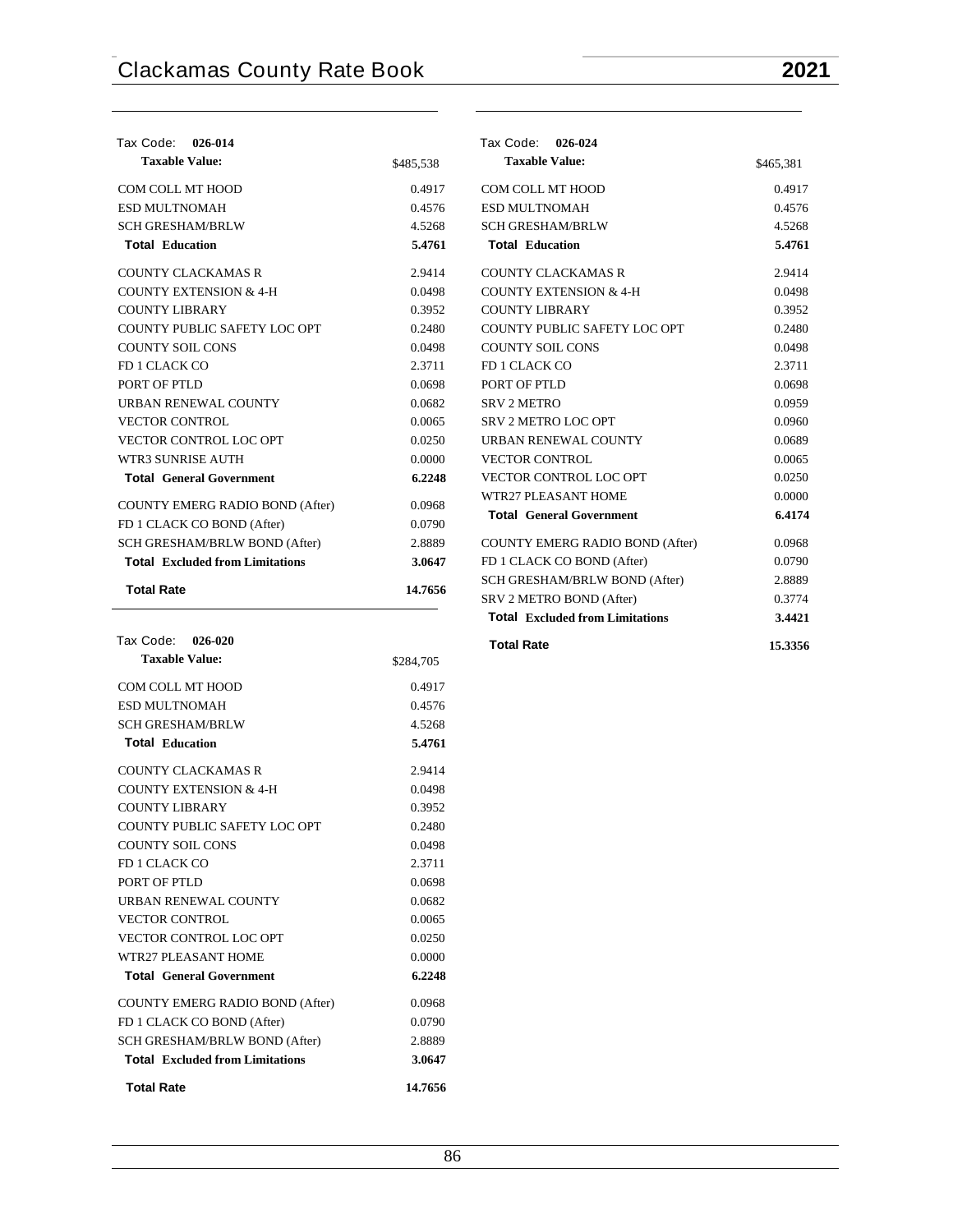| Tax Code: 026-025                      |           |
|----------------------------------------|-----------|
| <b>Taxable Value:</b>                  | \$673,758 |
| COM COLL MT HOOD                       | 0.4917    |
| <b>ESD MULTNOMAH</b>                   | 0.4576    |
| <b>SCH GRESHAM/BRLW</b>                | 4.5268    |
| <b>Total Education</b>                 | 5.4761    |
| <b>CITY DAMASCUS</b>                   | 0.0000    |
| COUNTY CLACKAMAS R                     | 2.9414    |
| <b>COUNTY EXTENSION &amp; 4-H</b>      | 0.0498    |
| <b>COUNTY LIBRARY</b>                  | 0.3952    |
| COUNTY PUBLIC SAFETY LOC OPT           | 0.2480    |
| <b>COUNTY SOIL CONS</b>                | 0.0498    |
| <b>FD 1 CLACK CO</b>                   | 2.3711    |
| PORT OF PTLD                           | 0.0698    |
| <b>URBAN RENEWAL COUNTY</b>            | 0.0682    |
| <b>VECTOR CONTROL</b>                  | 0.0065    |
| <b>VECTOR CONTROL LOC OPT</b>          | 0.0250    |
| <b>Total General Government</b>        | 6.2248    |
| COUNTY EMERG RADIO BOND (After)        | 0.0968    |
| FD 1 CLACK CO BOND (After)             | 0.0790    |
| SCH GRESHAM/BRLW BOND (After)          | 2.8889    |
| <b>Total</b> Excluded from Limitations | 3.0647    |
| <b>Total Rate</b>                      | 14.7656   |

| Tax Code: 026-026                      |              |
|----------------------------------------|--------------|
| <b>Taxable Value:</b>                  | \$29,066,271 |
| COM COLL MT HOOD                       | 0.4917       |
| <b>ESD MULTNOMAH</b>                   | 0.4576       |
| <b>SCH GRESHAM/BRLW</b>                | 4.5268       |
| <b>Total Education</b>                 | 5.4761       |
| <b>CITY DAMASCUS</b>                   | 0.0000       |
| COUNTY CLACKAMAS R                     | 2.9414       |
| COUNTY EXTENSION & 4-H                 | 0.0498       |
| COUNTY LIBRARY                         | 0.3952       |
| COUNTY PUBLIC SAFETY LOC OPT           | 0.2480       |
| <b>COUNTY SOIL CONS</b>                | 0.0498       |
| FD 1 CLACK CO                          | 2.3711       |
| PORT OF PTLD                           | 0.0698       |
| <b>URBAN RENEWAL COUNTY</b>            | 0.0682       |
| <b>VECTOR CONTROL</b>                  | 0.0065       |
| <b>VECTOR CONTROL LOC OPT</b>          | 0.0250       |
| WTR3 SUNRISE AUTH                      | 0.0000       |
| <b>Total General Government</b>        | 6.2248       |
| <b>COUNTY EMERG RADIO BOND (After)</b> | 0.0968       |
| FD 1 CLACK CO BOND (After)             | 0.0790       |
| SCH GRESHAM/BRLW BOND (After)          | 2.8889       |
| <b>Total</b> Excluded from Limitations | 3.0647       |
| <b>Total Rate</b>                      | 14.7656      |

# **Tax Code: 026-027**

| <b>Taxable Value:</b>                  | \$161,477,986 |
|----------------------------------------|---------------|
| COM COLL MT HOOD                       | 0.4917        |
| <b>ESD MULTNOMAH</b>                   | 0.4576        |
| <b>SCH GRESHAM/BRLW</b>                | 4.5268        |
| <b>Total Education</b>                 | 5.4761        |
| <b>CITY DAMASCUS</b>                   | 0.0000        |
| COUNTY CLACKAMAS R                     | 2.9414        |
| <b>COUNTY EXTENSION &amp; 4-H</b>      | 0.0498        |
| <b>COUNTY LIBRARY</b>                  | 0.3952        |
| COUNTY PUBLIC SAFETY LOC OPT           | 0.2480        |
| COUNTY SOIL CONS                       | 0.0498        |
| FD 1 CLACK CO                          | 2.3711        |
| PORT OF PTLD                           | 0.0698        |
| <b>SRV 2 METRO</b>                     | 0.0959        |
| SRV 2 METRO LOC OPT                    | 0.0960        |
| URBAN RENEWAL COUNTY                   | 0.0689        |
| <b>VECTOR CONTROL</b>                  | 0.0065        |
| <b>VECTOR CONTROL LOC OPT</b>          | 0.0250        |
| <b>Total General Government</b>        | 6.4174        |
| COUNTY EMERG RADIO BOND (After)        | 0.0968        |
| FD 1 CLACK CO BOND (After)             | 0.0790        |
| <b>SCH GRESHAM/BRLW BOND (After)</b>   | 2.8889        |
| SRV 2 METRO BOND (After)               | 0.3774        |
| <b>Total Excluded from Limitations</b> | 3.4421        |
| <b>Total Rate</b>                      | 15.3356       |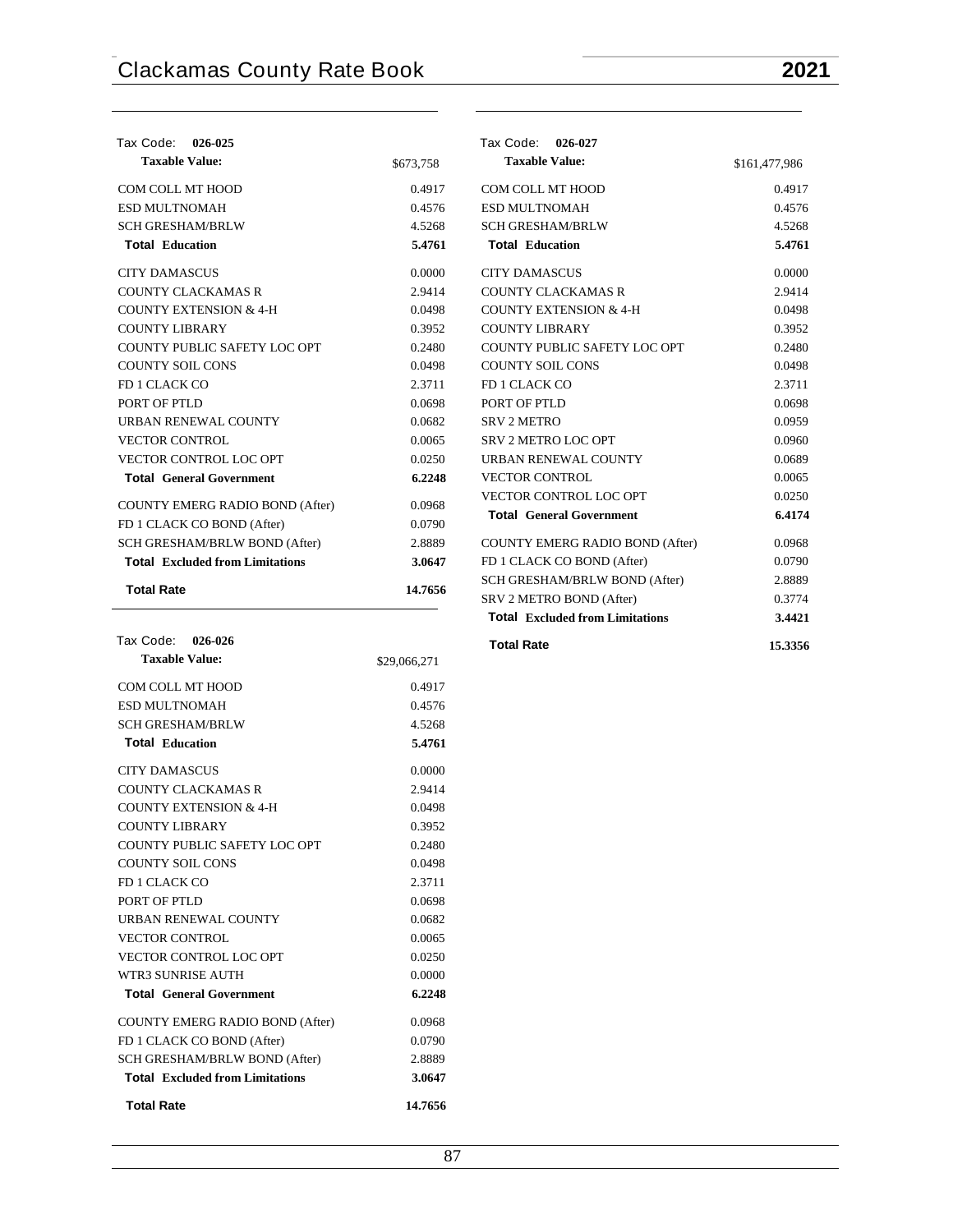| Tax Code:<br>026-028                   |               | Tax Code: 026-029                      |             |
|----------------------------------------|---------------|----------------------------------------|-------------|
| <b>Taxable Value:</b>                  | \$568,894,003 | <b>Taxable Value:</b>                  | \$8,193,390 |
| COM COLL MT HOOD                       | 0.4917        | COM COLL MT HOOD                       | 0.4917      |
| <b>ESD MULTNOMAH</b>                   | 0.4576        | <b>ESD MULTNOMAH</b>                   | 0.4576      |
| <b>SCH GRESHAM/BRLW</b>                | 4.5268        | <b>SCH GRESHAM/BRLW</b>                | 4.5268      |
| <b>Total Education</b>                 | 5.4761        | <b>Total Education</b>                 | 5.4761      |
| <b>CITY DAMASCUS</b>                   | 0.0000        | <b>CITY DAMASCUS</b>                   | 0.0000      |
| <b>COUNTY CLACKAMAS R</b>              | 2.9414        | <b>COUNTY CLACKAMAS R</b>              | 2.9414      |
| <b>COUNTY EXTENSION &amp; 4-H</b>      | 0.0498        | <b>COUNTY EXTENSION &amp; 4-H</b>      | 0.0498      |
| <b>COUNTY LIBRARY</b>                  | 0.3952        | <b>COUNTY LIBRARY</b>                  | 0.3952      |
| COUNTY PUBLIC SAFETY LOC OPT           | 0.2480        | COUNTY PUBLIC SAFETY LOC OPT           | 0.2480      |
| <b>COUNTY SOIL CONS</b>                | 0.0498        | <b>COUNTY SOIL CONS</b>                | 0.0498      |
| FD 1 CLACK CO                          | 2.3711        | FD 1 CLACK CO                          | 2.3711      |
| PORT OF PTLD                           | 0.0698        | PORT OF PTLD                           | 0.0698      |
| <b>SRV 2 METRO</b>                     | 0.0959        | <b>SRV 2 METRO</b>                     | 0.0959      |
| <b>SRV 2 METRO LOC OPT</b>             | 0.0960        | <b>SRV 2 METRO LOC OPT</b>             | 0.0960      |
| URBAN RENEWAL COUNTY                   | 0.0689        | URBAN RENEWAL COUNTY                   | 0.0689      |
| <b>VECTOR CONTROL</b>                  | 0.0065        | <b>VECTOR CONTROL</b>                  | 0.0065      |
| VECTOR CONTROL LOC OPT                 | 0.0250        | VECTOR CONTROL LOC OPT                 | 0.0250      |
| <b>WTR3 SUNRISE AUTH</b>               | 0.0000        | WTR24 BORING                           | 0.0000      |
| <b>Total General Government</b>        | 6.4174        | <b>Total General Government</b>        | 6.4174      |
| COUNTY EMERG RADIO BOND (After)        | 0.0968        | <b>COUNTY EMERG RADIO BOND (After)</b> | 0.0968      |
| FD 1 CLACK CO BOND (After)             | 0.0790        | FD 1 CLACK CO BOND (After)             | 0.0790      |
| SCH GRESHAM/BRLW BOND (After)          | 2.8889        | SCH GRESHAM/BRLW BOND (After)          | 2.8889      |
| SRV 2 METRO BOND (After)               | 0.3774        | SRV 2 METRO BOND (After)               | 0.3774      |
| <b>Total Excluded from Limitations</b> | 3.4421        | <b>Total Excluded from Limitations</b> | 3.4421      |
| <b>Total Rate</b>                      | 15.3356       | <b>Total Rate</b>                      | 15.3356     |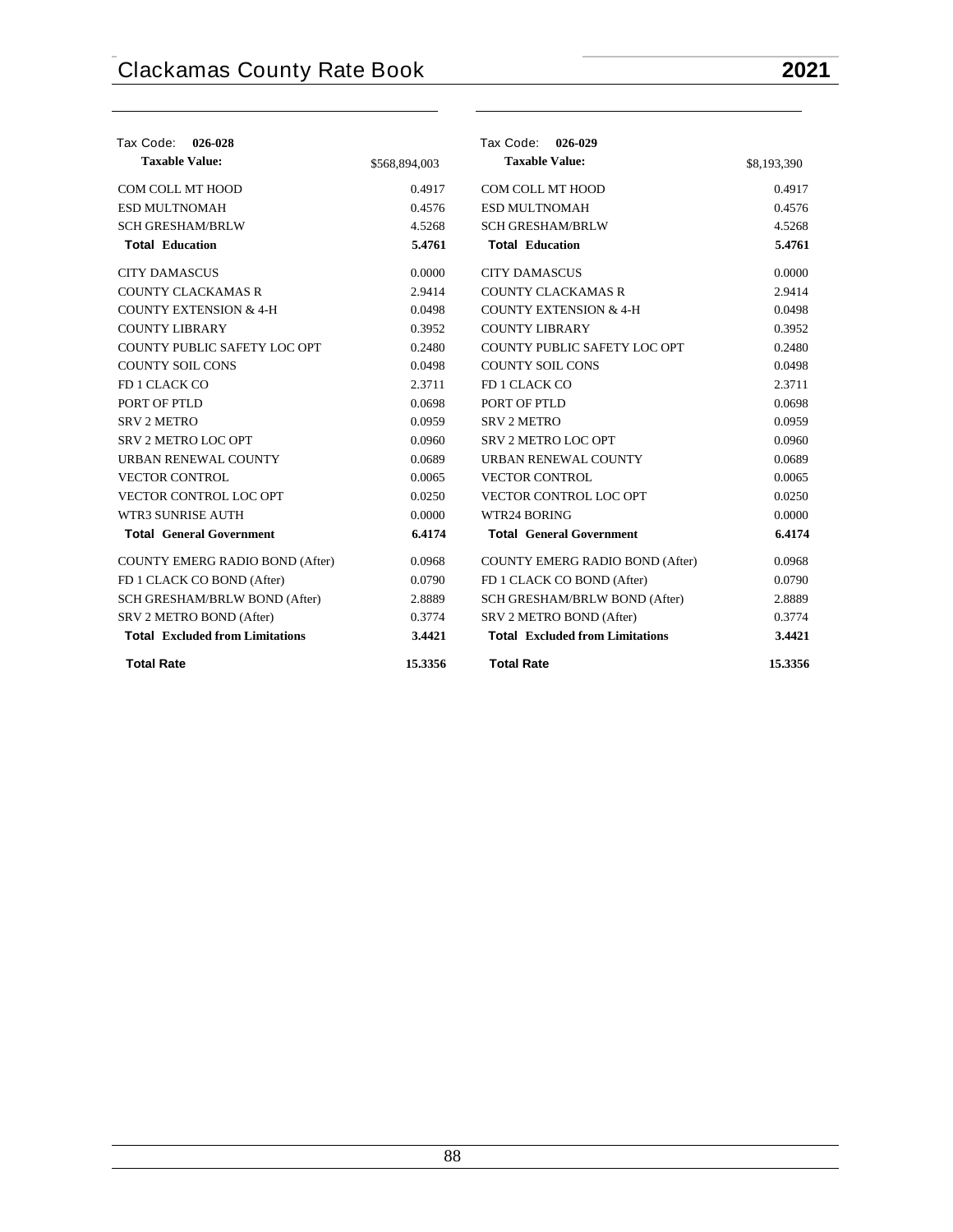| Tax Code: 026-030                      |           | Tax Code: 026-032                      |             |
|----------------------------------------|-----------|----------------------------------------|-------------|
| <b>Taxable Value:</b>                  | \$505,596 | <b>Taxable Value:</b>                  | \$7,268,230 |
| COM COLL CLACK                         | 0.5540    | COM COLL MT HOOD                       | 0.4917      |
| <b>ESD MULTNOMAH</b>                   | 0.4576    | <b>ESD MULTNOMAH</b>                   | 0.4576      |
| <b>SCH GRESHAM/BRLW</b>                | 4.5268    | <b>SCH GRESHAM/BRLW</b>                | 4.5268      |
| <b>Total Education</b>                 | 5.5384    | <b>Total Education</b>                 | 5.4761      |
| <b>CITY DAMASCUS</b>                   | 0.0000    | <b>CITY DAMASCUS</b>                   | 0.0000      |
| <b>COUNTY CLACKAMAS R</b>              | 2.9414    | <b>COUNTY CLACKAMAS R</b>              | 2.9414      |
| <b>COUNTY EXTENSION &amp; 4-H</b>      | 0.0498    | <b>COUNTY EXTENSION &amp; 4-H</b>      | 0.0498      |
| <b>COUNTY LIBRARY</b>                  | 0.3952    | <b>COUNTY LIBRARY</b>                  | 0.3952      |
| COUNTY PUBLIC SAFETY LOC OPT           | 0.2480    | COUNTY PUBLIC SAFETY LOC OPT           | 0.2480      |
| <b>COUNTY SOIL CONS</b>                | 0.0498    | <b>COUNTY SOIL CONS</b>                | 0.0498      |
| FD 1 CLACK CO                          | 2.3711    | FD 1 CLACK CO                          | 2.3711      |
| PORT OF PTLD                           | 0.0698    | PORT OF PTLD                           | 0.0698      |
| URBAN RENEWAL COUNTY                   | 0.0724    | <b>SRV 2 METRO</b>                     | 0.0959      |
| <b>VECTOR CONTROL</b>                  | 0.0065    | <b>SRV 2 METRO LOC OPT</b>             | 0.0960      |
| VECTOR CONTROL LOC OPT                 | 0.0250    | <b>URBAN RENEWAL COUNTY</b>            | 0.0689      |
| WTR3 SUNRISE AUTH                      | 0.0000    | <b>VECTOR CONTROL</b>                  | 0.0065      |
| <b>Total General Government</b>        | 6.2290    | VECTOR CONTROL LOC OPT                 | 0.0250      |
| COM COLL CLACK BOND (After)            | 0.1622    | <b>Total General Government</b>        | 6.4174      |
| COUNTY EMERG RADIO BOND (After)        | 0.0968    | <b>COUNTY EMERG RADIO BOND (After)</b> | 0.0968      |
| FD 1 CLACK CO BOND (After)             | 0.0790    | FD 1 CLACK CO BOND (After)             | 0.0790      |
| SCH GRESHAM/BRLW BOND (After)          | 2.8889    | SCH GRESHAM/BRLW BOND (After)          | 2.8889      |
| <b>Total Excluded from Limitations</b> | 3.2269    | SRV 2 METRO BOND (After)               | 0.3774      |
| <b>Total Rate</b>                      | 14.9943   | <b>Total</b> Excluded from Limitations | 3.4421      |
|                                        |           | <b>Total Rate</b>                      | 15.3356     |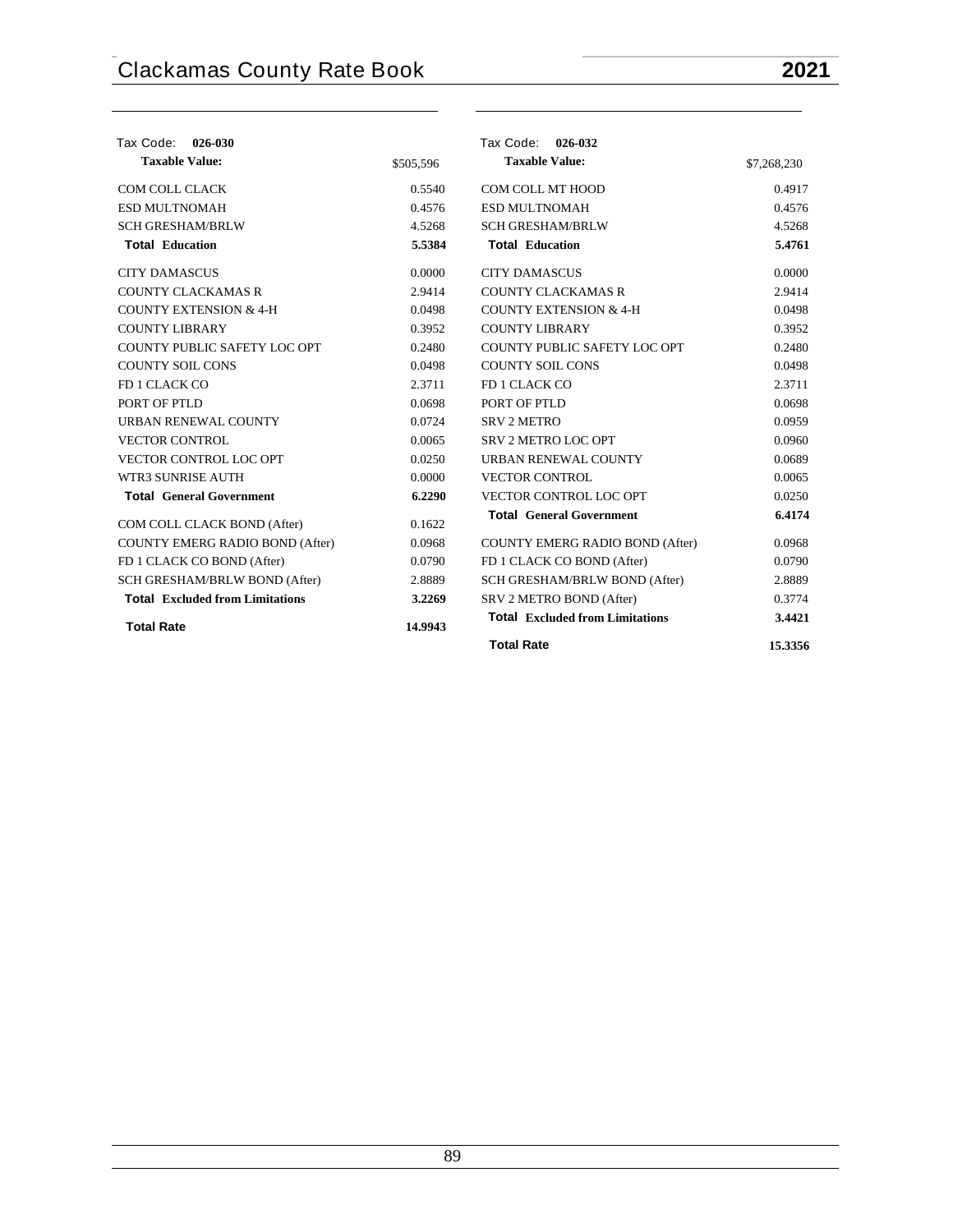| Tax Code: 026-033                      |         | Tax Code: 026-034                      |              |
|----------------------------------------|---------|----------------------------------------|--------------|
| <b>Taxable Value:</b>                  | \$8,000 | <b>Taxable Value:</b>                  | \$15,560,455 |
| COM COLL MT HOOD                       | 0.4917  | COM COLL MT HOOD                       | 0.4858       |
| <b>ESD MULTNOMAH</b>                   | 0.4576  | <b>ESD MULTNOMAH</b>                   | 0.4522       |
| <b>SCH GRESHAM/BRLW</b>                | 4.5268  | <b>SCH GRESHAM/BRLW</b>                | 4.5268       |
| <b>Total Education</b>                 | 5.4761  | <b>Total Education</b>                 | 5.4648       |
| <b>COUNTY CLACKAMAS R</b>              | 2.9414  | <b>CITY HAPPY VALLEY</b>               | 0.6494       |
| <b>COUNTY EXTENSION &amp; 4-H</b>      | 0.0498  | CITY HAPPY VALLEY LOC OPT              | 1.9200       |
| <b>COUNTY LIBRARY</b>                  | 0.3952  | COUNTY CLACKAMAS C                     | 2.3254       |
| COUNTY PUBLIC SAFETY LOC OPT           | 0.2480  | <b>COUNTY EXTENSION &amp; 4-H</b>      | 0.0482       |
| <b>COUNTY SOIL CONS</b>                | 0.0498  | <b>COUNTY LIBRARY</b>                  | 0.3824       |
| FD 1 CLACK CO                          | 2.3711  | COUNTY PUBLIC SAFETY LOC OPT           | 0.2480       |
| PORT OF PTLD                           | 0.0698  | <b>COUNTY SOIL CONS</b>                | 0.0482       |
| URBAN RENEWAL COUNTY                   | 0.0682  | FD 1 CLACK CO                          | 2.2935       |
| <b>VECTOR CONTROL</b>                  | 0.0065  | PORT OF PTLD                           | 0.0676       |
| VECTOR CONTROL LOC OPT                 | 0.0250  | <b>ROAD DIST 11 HV</b>                 | 0.0000       |
| WTR24 BORING                           | 0.0000  | <b>SRV 2 METRO</b>                     | 0.0928       |
| <b>Total General Government</b>        | 6.2248  | <b>SRV 2 METRO LOC OPT</b>             | 0.0960       |
| COUNTY EMERG RADIO BOND (After)        | 0.0968  | URBAN RENEWAL COUNTY                   | 0.0348       |
| FD 1 CLACK CO BOND (After)             | 0.0790  | URBAN RENEWAL HAPPY VALLEY             | 0.2097       |
| SCH GRESHAM/BRLW BOND (After)          | 2.8889  | <b>VECTOR CONTROL</b>                  | 0.0063       |
| <b>Total</b> Excluded from Limitations | 3.0647  | VECTOR CONTROL LOC OPT                 | 0.0250       |
|                                        |         | WTR3 SUNRISE AUTH                      | 0.0000       |
| <b>Total Rate</b>                      | 14.7656 | <b>Total General Government</b>        | 8.4473       |
|                                        |         | COUNTY EMERG RADIO BOND (After)        | 0.0968       |
|                                        |         | FD 1 CLACK CO BOND (After)             | 0.0790       |
|                                        |         | SCH GRESHAM/BRLW BOND (After)          | 2.8889       |
|                                        |         | SRV 2 METRO BOND (After)               | 0.3774       |
|                                        |         | <b>Total Excluded from Limitations</b> | 3.4421       |
|                                        |         | <b>Total Rate</b>                      | 17.3542      |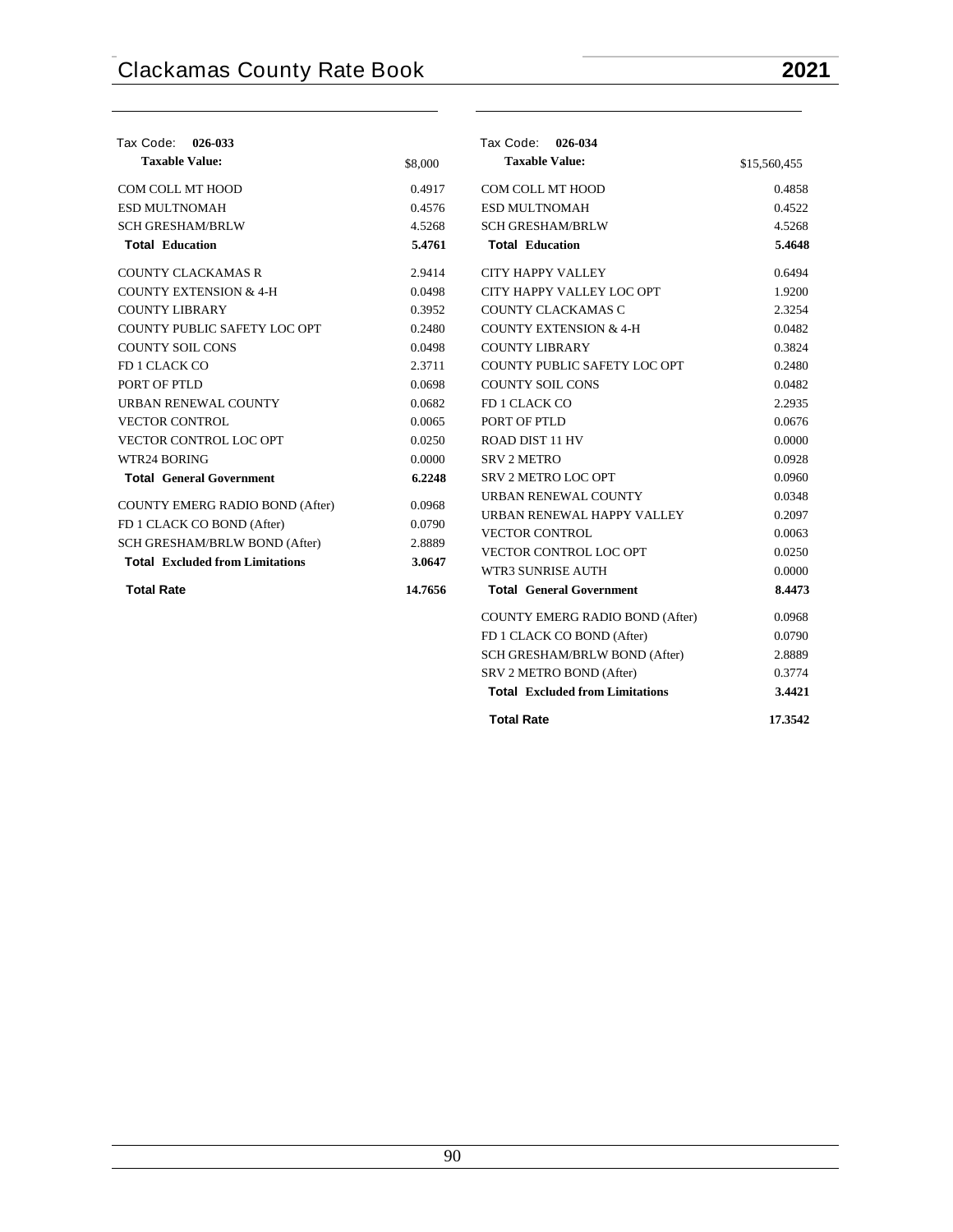| Tax Code: 026-035                      |             | Tax Code: 035-002                      |               |
|----------------------------------------|-------------|----------------------------------------|---------------|
| <b>Taxable Value:</b>                  | \$1,260,046 | <b>Taxable Value:</b>                  | \$666,225,720 |
| COM COLL MT HOOD                       | 0.4858      | <b>COM COLL CLACK</b>                  | 0.5173        |
| <b>ESD MULTNOMAH</b>                   | 0.4522      | <b>ESD CLACKAMAS</b>                   | 0.3423        |
| <b>SCH GRESHAM/BRLW</b>                | 4.5268      | <b>SCH MOL RIVER</b>                   | 4.3903        |
| <b>Total Education</b>                 | 5.4648      | <b>Total Education</b>                 | 5.2499        |
| <b>CITY HAPPY VALLEY</b>               | 0.6494      | <b>CITY MOLALLA</b>                    | 4.9579        |
| CITY HAPPY VALLEY LOC OPT              | 1.9200      | COUNTY CLACKAMAS C                     | 2.2455        |
| COUNTY CLACKAMAS C                     | 2.3254      | <b>COUNTY EXTENSION &amp; 4-H</b>      | 0.0466        |
| <b>COUNTY EXTENSION &amp; 4-H</b>      | 0.0482      | <b>COUNTY LIBRARY</b>                  | 0.3691        |
| <b>COUNTY LIBRARY</b>                  | 0.3824      | COUNTY PUBLIC SAFETY LOC OPT           | 0.2480        |
| COUNTY PUBLIC SAFETY LOC OPT           | 0.2480      | <b>COUNTY SOIL CONS</b>                | 0.0466        |
| <b>COUNTY SOIL CONS</b>                | 0.0482      | FD73 MOLALLA                           | 0.7317        |
| FD 1 CLACK CO                          | 2.2935      | FD73 MOLALLA LOC OPT                   | 0.7600        |
| PORT OF PTLD                           | 0.0676      | PK MOLALLA AQUATIC                     | 0.2709        |
| <b>ROAD DIST 11 HV</b>                 | 0.0000      | PORT OF PTLD                           | 0.0652        |
| <b>SRV 2 METRO</b>                     | 0.0928      | ROAD DIST 10 MOL                       | 0.0000        |
| <b>SRV 2 METRO LOC OPT</b>             | 0.0960      | <b>TRANS S CLACK</b>                   | 0.0000        |
| URBAN RENEWAL COUNTY                   | 0.0348      | URBAN RENEWAL COUNTY                   | 0.0103        |
| URBAN RENEWAL HAPPY VALLEY             | 0.2097      | URBAN RENEWAL MOLALLA                  | 0.9845        |
| <b>VECTOR CONTROL</b>                  | 0.0063      | <b>VECTOR CONTROL</b>                  | 0.0061        |
| VECTOR CONTROL LOC OPT                 | 0.0250      | VECTOR CONTROL LOC OPT                 | 0.0250        |
| <b>Total General Government</b>        | 8.4473      | <b>Total General Government</b>        | 10.7674       |
| <b>COUNTY EMERG RADIO BOND (After)</b> | 0.0968      | COM COLL CLACK BOND (After)            | 0.1622        |
| FD 1 CLACK CO BOND (After)             | 0.0790      | COUNTY EMERG RADIO BOND (After)        | 0.0968        |
| SCH GRESHAM/BRLW BOND (After)          | 2.8889      | FD73 MOLALLA BOND (After)              | 0.2029        |
| SRV 2 METRO BOND (After)               | 0.3774      | <b>Total Excluded from Limitations</b> | 0.4619        |
| <b>Total Excluded from Limitations</b> | 3.4421      | <b>Total Rate</b>                      | 16.4792       |
| <b>Total Rate</b>                      | 17.3542     |                                        |               |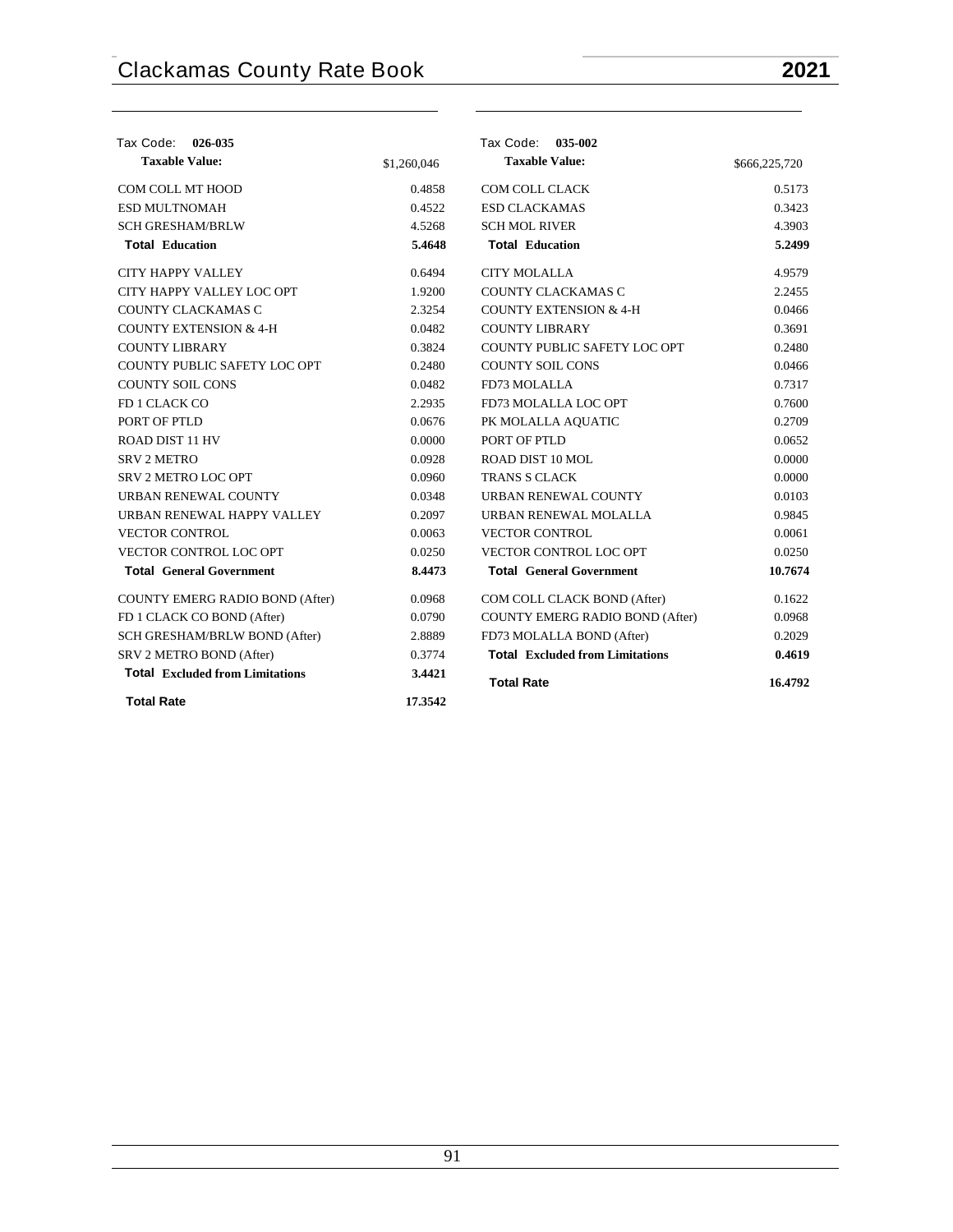| Tax Code:<br>035-004                   |             | Tax Code:<br>035-008                   |             |
|----------------------------------------|-------------|----------------------------------------|-------------|
| <b>Taxable Value:</b>                  | \$3,344,427 | <b>Taxable Value:</b>                  | \$1,462,621 |
| COM COLL CLACK                         | 0.5540      | COM COLL CLACK                         | 0.5540      |
| <b>ESD CLACKAMAS</b>                   | 0.3666      | <b>ESD CLACKAMAS</b>                   | 0.3666      |
| <b>SCH MOL RIVER</b>                   | 4.7001      | <b>SCH MOL RIVER</b>                   | 4.7001      |
| <b>Total Education</b>                 | 5.6207      | <b>Total Education</b>                 | 5.6207      |
| <b>COUNTY CLACKAMAS R</b>              | 2.9414      | <b>COUNTY CLACKAMAS R</b>              | 2.9414      |
| <b>COUNTY EXTENSION &amp; 4-H</b>      | 0.0498      | <b>COUNTY EXTENSION &amp; 4-H</b>      | 0.0498      |
| <b>COUNTY LIBRARY</b>                  | 0.3952      | <b>COUNTY LIBRARY</b>                  | 0.3952      |
| COUNTY PUBLIC SAFETY LOC OPT           | 0.2480      | COUNTY PUBLIC SAFETY LOC OPT           | 0.2480      |
| <b>COUNTY SOIL CONS</b>                | 0.0498      | <b>COUNTY SOIL CONS</b>                | 0.0498      |
| <b>FD 2 SILVERTON</b>                  | 1.0397      | FD73 MOLALLA                           | 0.7833      |
| PK MOLALLA AQUATIC                     | 0.2900      | FD73 MOLALLA LOC OPT                   | 0.7600      |
| PORT OF PTLD                           | 0.0698      | PK MOLALLA AQUATIC                     | 0.2900      |
| URBAN RENEWAL COUNTY                   | 0.0444      | PORT OF PTLD                           | 0.0698      |
| <b>VECTOR CONTROL</b>                  | 0.0065      | URBAN RENEWAL COUNTY                   | 0.0444      |
| VECTOR CONTROL LOC OPT                 | 0.0250      | <b>VECTOR CONTROL</b>                  | 0.0065      |
| <b>Total General Government</b>        | 5.1596      | VECTOR CONTROL LOC OPT                 | 0.0250      |
| COM COLL CLACK BOND (After)            | 0.1622      | <b>Total General Government</b>        | 5.6632      |
| COUNTY EMERG RADIO BOND (After)        | 0.0968      | COM COLL CLACK BOND (After)            | 0.1622      |
| FD 2 SILVERTON BOND (After)            | 0.2111      | <b>COUNTY EMERG RADIO BOND (After)</b> | 0.0968      |
| <b>Total Excluded from Limitations</b> | 0.4701      | FD73 MOLALLA BOND (After)              | 0.2029      |
| <b>Total Rate</b>                      | 11.2504     | <b>Total</b> Excluded from Limitations | 0.4619      |
|                                        |             | <b>Total Rate</b>                      | 11.7458     |

| Tax Code: 035-007                      |               |
|----------------------------------------|---------------|
| <b>Taxable Value:</b>                  | \$363,801,847 |
| COM COLL CLACK                         | 0.5540        |
| <b>ESD CLACKAMAS</b>                   | 0.3666        |
| <b>SCH MOL RIVER</b>                   | 4.7001        |
| <b>Total Education</b>                 | 5.6207        |
| <b>COUNTY CLACKAMAS R</b>              | 2.9414        |
| <b>COUNTY EXTENSION &amp; 4-H</b>      | 0.0498        |
| <b>COUNTY LIBRARY</b>                  | 0.3952        |
| COUNTY PUBLIC SAFETY LOC OPT           | 0.2480        |
| <b>COUNTY SOIL CONS</b>                | 0.0498        |
| FD73 MOLALLA                           | 0.7833        |
| FD73 MOLALLA LOC OPT                   | 0.7600        |
| PK MOLALLA AQUATIC                     | 0.2900        |
| PORT OF PTLD                           | 0.0698        |
| <b>URBAN RENEWAL COUNTY</b>            | 0.0444        |
| <b>VECTOR CONTROL</b>                  | 0.0065        |
| VECTOR CONTROL LOC OPT                 | 0.0250        |
| <b>Total General Government</b>        | 5.6632        |
| COM COLL CLACK BOND (After)            | 0.1622        |
| COUNTY EMERG RADIO BOND (After)        | 0.0968        |
| FD73 MOLALLA BOND (After)              | 0.2029        |
| <b>Total</b> Excluded from Limitations | 0.4619        |
| <b>Total Rate</b>                      | 11.7458       |

| Tax Code: 035-011                      |             |
|----------------------------------------|-------------|
| <b>Taxable Value:</b>                  | \$3,404,998 |
| COM COLL CLACK                         | 0.5540      |
| <b>ESD CLACKAMAS</b>                   | 0.3666      |
| <b>SCH MOL RIVER</b>                   | 4.7001      |
| <b>Total Education</b>                 | 5.6207      |
| COUNTY CLACKAMAS R                     | 2.9414      |
| <b>COUNTY EXTENSION &amp; 4-H</b>      | 0.0498      |
| <b>COUNTY LIBRARY</b>                  | 0.3952      |
| COUNTY PUBLIC SAFETY LOC OPT           | 0.2480      |
| <b>COUNTY SOIL CONS</b>                | 0.0498      |
| <b>FD70 COLTON</b>                     | 1.5601      |
| PK MOLALLA AQUATIC                     | 0.2900      |
| PORT OF PTLD                           | 0.0698      |
| URBAN RENEWAL COUNTY                   | 0.0444      |
| <b>VECTOR CONTROL</b>                  | 0.0065      |
| <b>VECTOR CONTROL LOC OPT</b>          | 0.0250      |
| <b>Total General Government</b>        | 5.6800      |
| COM COLL CLACK BOND (After)            | 0.1622      |
| COUNTY EMERG RADIO BOND (After)        | 0.0968      |
| <b>Total Excluded from Limitations</b> | 0.2590      |

**Total Rate 11.5597**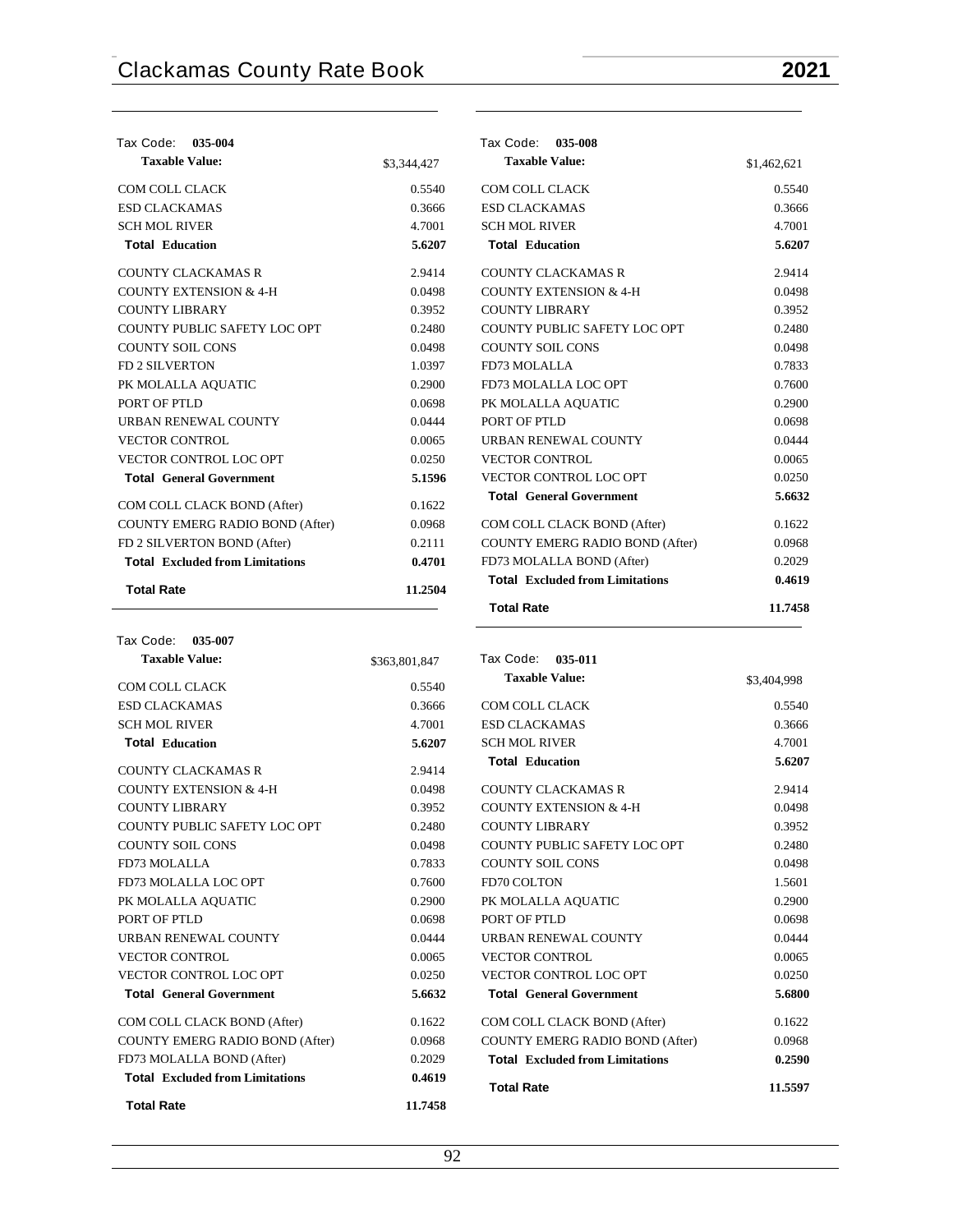| Tax Code: 035-013                      |               | Tax Code: 035-014                      |              |
|----------------------------------------|---------------|----------------------------------------|--------------|
| <b>Taxable Value:</b>                  | \$561,231,881 | <b>Taxable Value:</b>                  | \$10,401,942 |
| COM COLL CLACK                         | 0.5540        | COM COLL CLACK                         | 0.5540       |
| <b>ESD CLACKAMAS</b>                   | 0.3666        | <b>ESD CLACKAMAS</b>                   | 0.3666       |
| <b>SCH MOL RIVER</b>                   | 4.7001        | <b>SCH MOL RIVER</b>                   | 4.7001       |
| <b>Total Education</b>                 | 5.6207        | <b>Total Education</b>                 | 5.6207       |
| <b>COUNTY CLACKAMAS R</b>              | 2.9414        | <b>COUNTY CLACKAMAS R</b>              | 2.9414       |
| <b>COUNTY EXTENSION &amp; 4-H</b>      | 0.0498        | <b>COUNTY EXTENSION &amp; 4-H</b>      | 0.0498       |
| <b>COUNTY LIBRARY</b>                  | 0.3952        | <b>COUNTY LIBRARY</b>                  | 0.3952       |
| COUNTY PUBLIC SAFETY LOC OPT           | 0.2480        | COUNTY PUBLIC SAFETY LOC OPT           | 0.2480       |
| <b>COUNTY SOIL CONS</b>                | 0.0498        | <b>COUNTY SOIL CONS</b>                | 0.0498       |
| FD73 MOLALLA                           | 0.7833        | FD73 MOLALLA                           | 0.7833       |
| FD73 MOLALLA LOC OPT                   | 0.7600        | FD73 MOLALLA LOC OPT                   | 0.7600       |
| PK MOLALLA AQUATIC                     | 0.2900        | PK MOLALLA AQUATIC                     | 0.2900       |
| PORT OF PTLD                           | 0.0698        | PORT OF PTLD                           | 0.0698       |
| <b>TRANS S CLACK</b>                   | 0.0000        | <b>TRANS S CLACK</b>                   | 0.0000       |
| URBAN RENEWAL COUNTY                   | 0.0444        | URBAN RENEWAL COUNTY                   | 0.0444       |
| <b>VECTOR CONTROL</b>                  | 0.0065        | <b>VECTOR CONTROL</b>                  | 0.0065       |
| VECTOR CONTROL LOC OPT                 | 0.0250        | VECTOR CONTROL LOC OPT                 | 0.0250       |
| <b>Total General Government</b>        | 5.6632        | <b>Total General Government</b>        | 5.6632       |
| COM COLL CLACK BOND (After)            | 0.1622        | COM COLL CLACK BOND (After)            | 0.1622       |
| COUNTY EMERG RADIO BOND (After)        | 0.0968        | COUNTY EMERG RADIO BOND (After)        | 0.0968       |
| FD73 MOLALLA BOND (After)              | 0.2029        | FD73 MOLALLA BOND (After)              | 0.2029       |
| <b>Total</b> Excluded from Limitations | 0.4619        | <b>Total</b> Excluded from Limitations | 0.4619       |
| <b>Total Rate</b>                      | 11.7458       | <b>Total Rate</b>                      | 11.7458      |

| Tax Code: 035-015                      |              |
|----------------------------------------|--------------|
| <b>Taxable Value:</b>                  | \$23,476,734 |
| COM COLL CLACK                         | 0.5540       |
| <b>ESD CLACKAMAS</b>                   | 0.3666       |
| <b>SCH MOL RIVER</b>                   | 4.7001       |
| <b>Total Education</b>                 | 5.6207       |
| COUNTY CLACKAMAS R                     | 2.9414       |
| <b>COUNTY EXTENSION &amp; 4-H</b>      | 0.0498       |
| <b>COUNTY LIBRARY</b>                  | 0.3952       |
| COUNTY PUBLIC SAFETY LOC OPT           | 0.2480       |
| <b>COUNTY SOIL CONS</b>                | 0.0498       |
| PK MOLALLA AQUATIC                     | 0.2900       |
| PORT OF PTLD                           | 0.0698       |
| URBAN RENEWAL COUNTY                   | 0.0444       |
| <b>VECTOR CONTROL</b>                  | 0.0065       |
| <b>VECTOR CONTROL LOC OPT</b>          | 0.0250       |
| <b>Total General Government</b>        | 4.1199       |
| COM COLL CLACK BOND (After)            | 0.1622       |
| <b>COUNTY EMERG RADIO BOND (After)</b> | 0.0968       |
| <b>Total</b> Excluded from Limitations | 0.2590       |
| <b>Total Rate</b>                      | 9.9996       |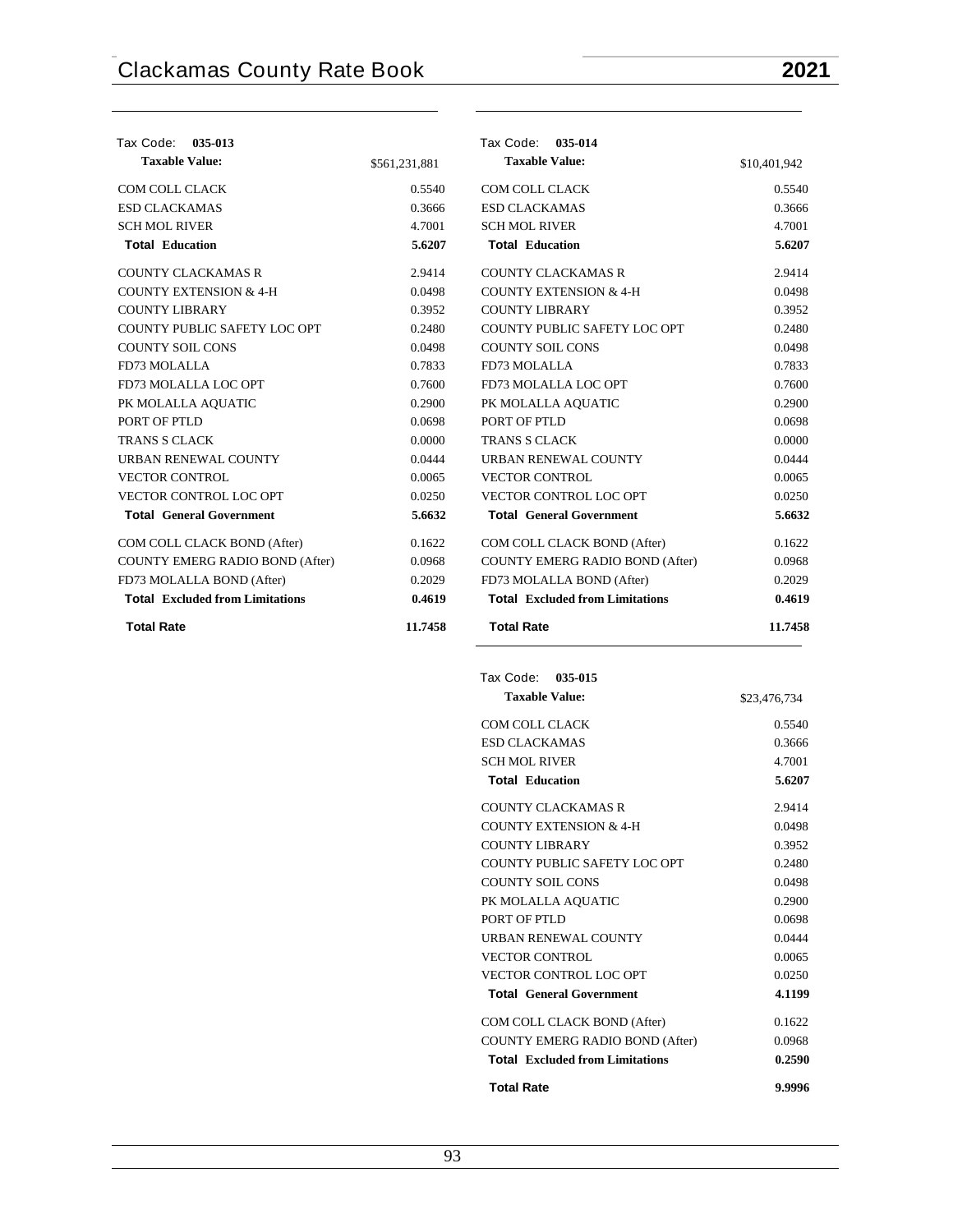| Tax Code: 035-023                      |               |
|----------------------------------------|---------------|
| <b>Taxable Value:</b>                  | \$291,253,532 |
| <b>COM COLL CLACK</b>                  | 0.5540        |
| <b>ESD CLACKAMAS</b>                   | 0.3666        |
| <b>SCH MOL RIVER</b>                   | 4.7001        |
| <b>Total Education</b>                 | 5.6207        |
| <b>COUNTY CLACKAMAS R</b>              | 2.9414        |
| <b>COUNTY EXTENSION &amp; 4-H</b>      | 0.0498        |
| <b>COUNTY LIBRARY</b>                  | 0.3952        |
| COUNTY PUBLIC SAFETY LOC OPT           | 0.2480        |
| <b>COUNTY SOIL CONS</b>                | 0.0498        |
| FD 1 CLACK CO                          | 2.3711        |
| PK MOLALLA AQUATIC                     | 0.2900        |
| PORT OF PTLD                           | 0.0698        |
| <b>URBAN RENEWAL COUNTY</b>            | 0.0745        |
| <b>VECTOR CONTROL</b>                  | 0.0065        |
| <b>VECTOR CONTROL LOC OPT</b>          | 0.0250        |
| <b>Total General Government</b>        | 6.5211        |
| COM COLL CLACK BOND (After)            | 0.1622        |
| COUNTY EMERG RADIO BOND (After)        | 0.0968        |
| FD 1 CLACK CO BOND (After)             | 0.0790        |
| <b>Total</b> Excluded from Limitations | 0.3380        |
| <b>Total Rate</b>                      | 12.4798       |

| Tax Code: 035-024                      |           |
|----------------------------------------|-----------|
| <b>Taxable Value:</b>                  | \$807,812 |
| COM COLL CLACK                         | 0.5540    |
| <b>ESD CLACKAMAS</b>                   | 0.3666    |
| <b>SCH MOL RIVER</b>                   | 4.7001    |
| <b>Total Education</b>                 | 5.6207    |
| <b>COUNTY CLACKAMAS R</b>              | 2.9414    |
| COUNTY EXTENSION & 4-H                 | 0.0498    |
| COUNTY LIBRARY                         | 0.3952    |
| COUNTY PUBLIC SAFETY LOC OPT           | 0.2480    |
| <b>COUNTY SOIL CONS</b>                | 0.0498    |
| PK MOLALLA AQUATIC                     | 0.2900    |
| PORT OF PTLD                           | 0.0698    |
| TRANS S CLACK                          | 0.0000    |
| <b>URBAN RENEWAL COUNTY</b>            | 0.0444    |
| <b>VECTOR CONTROL</b>                  | 0.0065    |
| <b>VECTOR CONTROL LOC OPT</b>          | 0.0250    |
| <b>Total General Government</b>        | 4.1199    |
| COM COLL CLACK BOND (After)            | 0.1622    |
| COUNTY EMERG RADIO BOND (After)        | 0.0968    |
| <b>Total</b> Excluded from Limitations | 0.2590    |
| <b>Total Rate</b>                      | 9.9996    |

| Tax Code: | 035-026 |
|-----------|---------|
|-----------|---------|

| <b>Taxable Value:</b>                  | \$3,294,366 |
|----------------------------------------|-------------|
| <b>COM COLL CLACK</b>                  | 0.5540      |
| <b>ESD CLACKAMAS</b>                   | 0.3666      |
| <b>SCH MOL RIVER</b>                   | 4.7001      |
| <b>Total Education</b>                 | 5.6207      |
| <b>COUNTY CLACKAMAS R</b>              | 2.9414      |
| <b>COUNTY EXTENSION &amp; 4-H</b>      | 0.0498      |
| <b>COUNTY LIBRARY</b>                  | 0.3952      |
| COUNTY PUBLIC SAFETY LOC OPT           | 0.2480      |
| <b>COUNTY SOIL CONS</b>                | 0.0498      |
| FD73 MOLALLA                           | 0.7833      |
| FD73 MOLALLA LOC OPT                   | 0.7600      |
| PK MOLALLA AQUATIC                     | 0.2900      |
| PORT OF PTLD                           | 0.0698      |
| <b>URBAN RENEWAL COUNTY</b>            | 0.0444      |
| <b>VECTOR CONTROL</b>                  | 0.0065      |
| VECTOR CONTROL LOC OPT                 | 0.0250      |
| WTR23 MULINO                           | 1.4774      |
| <b>Total General Government</b>        | 7.1406      |
| COM COLL CLACK BOND (After)            | 0.1622      |
| COUNTY EMERG RADIO BOND (After)        | 0.0968      |
| FD73 MOLALLA BOND (After)              | 0.2029      |
| <b>Total</b> Excluded from Limitations | 0.4619      |
| <b>Total Rate</b>                      | 13.2232     |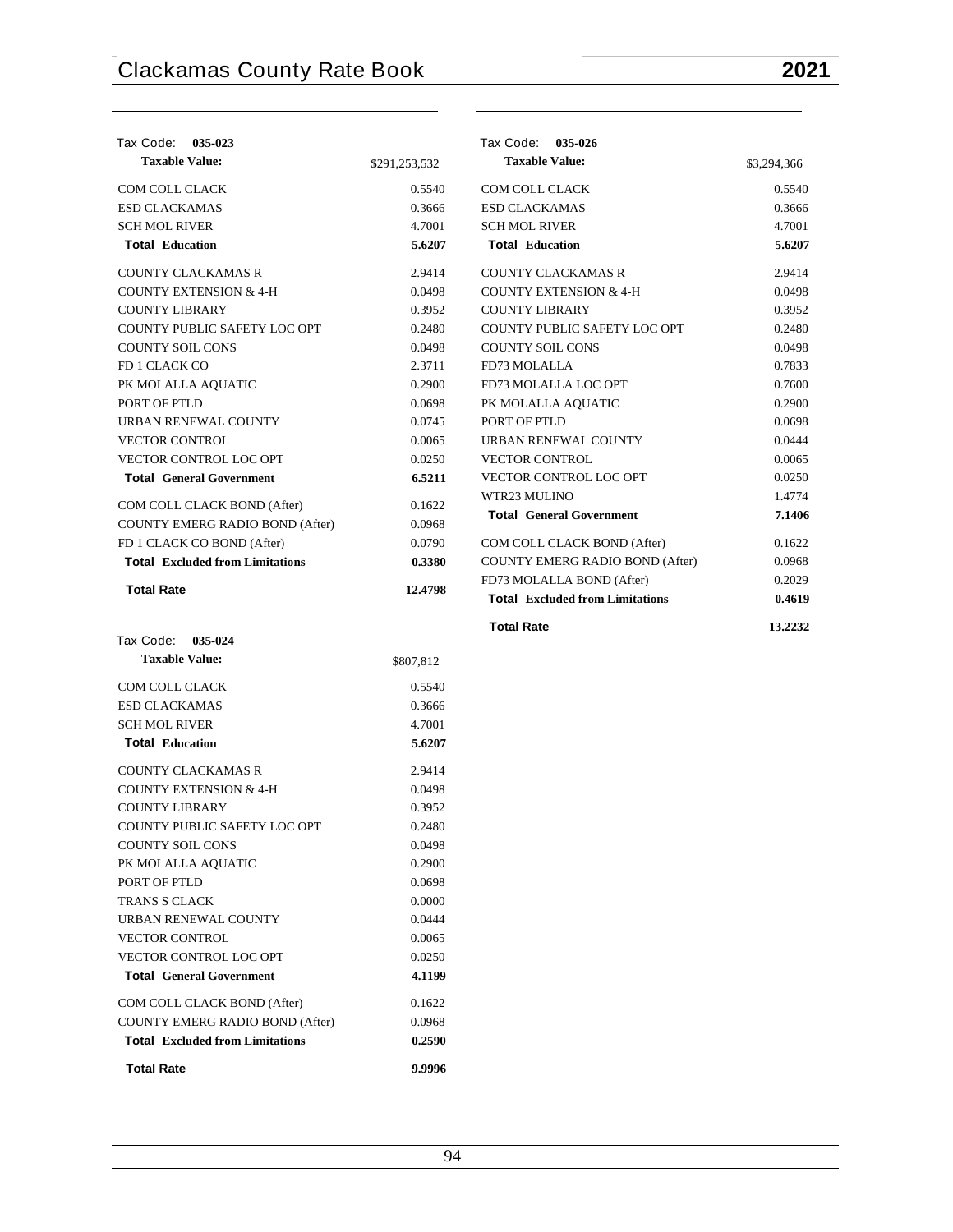| Tax Code: 035-027                      |              | Tax Code: 035-029                      |              |
|----------------------------------------|--------------|----------------------------------------|--------------|
| <b>Taxable Value:</b>                  | \$10,230,921 | <b>Taxable Value:</b>                  | \$75,024,471 |
| COM COLL CLACK                         | 0.5540       | COM COLL CLACK                         | 0.5540       |
| <b>ESD CLACKAMAS</b>                   | 0.3666       | <b>ESD CLACKAMAS</b>                   | 0.3666       |
| <b>SCH MOL RIVER</b>                   | 4.7001       | <b>SCH MOL RIVER</b>                   | 4.7001       |
| <b>Total Education</b>                 | 5.6207       | <b>Total Education</b>                 | 5.6207       |
| <b>COUNTY CLACKAMAS R</b>              | 2.9414       | <b>COUNTY CLACKAMAS R</b>              | 2.9414       |
| <b>COUNTY EXTENSION &amp; 4-H</b>      | 0.0498       | <b>COUNTY EXTENSION &amp; 4-H</b>      | 0.0498       |
| <b>COUNTY LIBRARY</b>                  | 0.3952       | <b>COUNTY LIBRARY</b>                  | 0.3952       |
| COUNTY PUBLIC SAFETY LOC OPT           | 0.2480       | COUNTY PUBLIC SAFETY LOC OPT           | 0.2480       |
| <b>COUNTY SOIL CONS</b>                | 0.0498       | <b>COUNTY SOIL CONS</b>                | 0.0498       |
| FD 1 CLACK CO                          | 2.3711       | FD73 MOLALLA                           | 0.7833       |
| PK MOLALLA AQUATIC                     | 0.2900       | FD73 MOLALLA LOC OPT                   | 0.7600       |
| PORT OF PTLD                           | 0.0698       | PK MOLALLA AQUATIC                     | 0.2900       |
| <b>TRANS S CLACK</b>                   | 0.0000       | PORT OF PTLD                           | 0.0698       |
| URBAN RENEWAL COUNTY                   | 0.0745       | <b>TRANS S CLACK</b>                   | 0.0000       |
| <b>VECTOR CONTROL</b>                  | 0.0065       | <b>URBAN RENEWAL COUNTY</b>            | 0.0444       |
| VECTOR CONTROL LOC OPT                 | 0.0250       | <b>VECTOR CONTROL</b>                  | 0.0065       |
| <b>Total General Government</b>        | 6.5211       | <b>VECTOR CONTROL LOC OPT</b>          | 0.0250       |
| COM COLL CLACK BOND (After)            | 0.1622       | WTR23 MULINO                           | 1.4774       |
| COUNTY EMERG RADIO BOND (After)        | 0.0968       | <b>Total General Government</b>        | 7.1406       |
| FD 1 CLACK CO BOND (After)             | 0.0790       | COM COLL CLACK BOND (After)            | 0.1622       |
| <b>Total Excluded from Limitations</b> | 0.3380       | <b>COUNTY EMERG RADIO BOND (After)</b> | 0.0968       |
|                                        |              | FD73 MOLALLA BOND (After)              | 0.2029       |
| <b>Total Rate</b>                      | 12.4798      | <b>Total</b> Excluded from Limitations | 0.4619       |
|                                        |              | <b>Total Rate</b>                      | 13.2232      |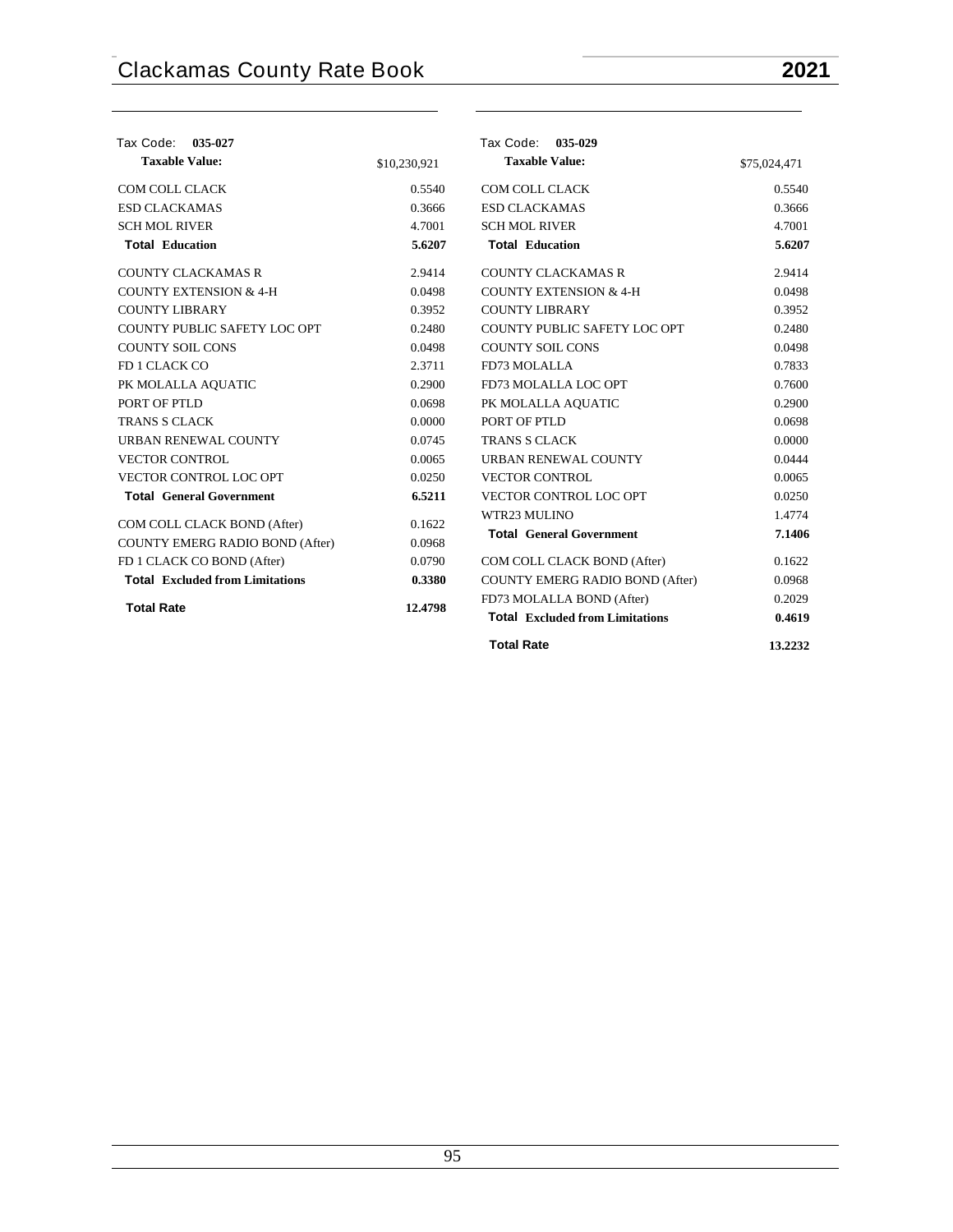| Tax Code: 035-032                      |              | Tax Code: 035-035                      |              |
|----------------------------------------|--------------|----------------------------------------|--------------|
| <b>Taxable Value:</b>                  | \$19,325,004 | <b>Taxable Value:</b>                  | \$11,828,006 |
| COM COLL CLACK                         | 0.5540       | COM COLL CLACK                         | 0.5540       |
| <b>ESD CLACKAMAS</b>                   | 0.3666       | <b>ESD CLACKAMAS</b>                   | 0.3666       |
| <b>SCH MOL RIVER</b>                   | 4.7001       | <b>SCH MOL RIVER</b>                   | 4.7001       |
| <b>Total Education</b>                 | 5.6207       | <b>Total Education</b>                 | 5.6207       |
| <b>COUNTY CLACKAMAS R</b>              | 2.9414       | <b>COUNTY CLACKAMAS R</b>              | 2.9414       |
| <b>COUNTY EXTENSION &amp; 4-H</b>      | 0.0498       | <b>COUNTY EXTENSION &amp; 4-H</b>      | 0.0498       |
| <b>COUNTY LIBRARY</b>                  | 0.3952       | <b>COUNTY LIBRARY</b>                  | 0.3952       |
| COUNTY PUBLIC SAFETY LOC OPT           | 0.2480       | COUNTY PUBLIC SAFETY LOC OPT           | 0.2480       |
| <b>COUNTY SOIL CONS</b>                | 0.0498       | <b>COUNTY SOIL CONS</b>                | 0.0498       |
| <b>FD58 MONITOR</b>                    | 0.5341       | <b>FD58 MONITOR</b>                    | 0.5341       |
| PK MOLALLA AQUATIC                     | 0.2900       | PK MOLALLA AQUATIC                     | 0.2900       |
| PORT OF PTLD                           | 0.0698       | PORT OF PTLD                           | 0.0698       |
| URBAN RENEWAL COUNTY                   | 0.0444       | <b>TRANS S CLACK</b>                   | 0.0000       |
| <b>VECTOR CONTROL</b>                  | 0.0065       | URBAN RENEWAL COUNTY                   | 0.0444       |
| <b>VECTOR CONTROL LOC OPT</b>          | 0.0250       | <b>VECTOR CONTROL</b>                  | 0.0065       |
| <b>Total General Government</b>        | 4.6540       | VECTOR CONTROL LOC OPT                 | 0.0250       |
| COM COLL CLACK BOND (After)            | 0.1622       | <b>Total General Government</b>        | 4.6540       |
| <b>COUNTY EMERG RADIO BOND (After)</b> | 0.0968       | COM COLL CLACK BOND (After)            | 0.1622       |
| <b>Total Excluded from Limitations</b> | 0.2590       | <b>COUNTY EMERG RADIO BOND (After)</b> | 0.0968       |
| <b>Total Rate</b>                      | 10.5337      | <b>Total Excluded from Limitations</b> | 0.2590       |
|                                        |              | <b>Total Rate</b>                      | 10.5337      |

| <b>Taxable Value:</b>                  | \$53,537,020 |
|----------------------------------------|--------------|
| COM COLL CLACK                         | 0.5540       |
| <b>ESD CLACKAMAS</b>                   | 0.3666       |
| <b>SCH MOL RIVER</b>                   | 4.7001       |
| <b>Total Education</b>                 | 5.6207       |
| <b>COUNTY CLACKAMAS R</b>              | 2.9414       |
| <b>COUNTY EXTENSION &amp; 4-H</b>      | 0.0498       |
| <b>COUNTY LIBRARY</b>                  | 0.3952       |
| COUNTY PUBLIC SAFETY LOC OPT           | 0.2480       |
| <b>COUNTY SOIL CONS</b>                | 0.0498       |
| FD62 CANBY                             | 1.5456       |
| FD62 CANBY LOC OPT                     | 0.4500       |
| PK MOLALLA AQUATIC                     | 0.2900       |
| PORT OF PTLD                           | 0.0698       |
| <b>TRANS S CLACK</b>                   | 0.0000       |
| <b>URBAN RENEWAL COUNTY</b>            | 0.0444       |
| <b>VECTOR CONTROL</b>                  | 0.0065       |
| <b>VECTOR CONTROL LOC OPT</b>          | 0.0250       |
| <b>Total General Government</b>        | 6.1155       |
| COM COLL CLACK BOND (After)            | 0.1622       |
| COUNTY EMERG RADIO BOND (After)        | 0.0968       |
| FD62 CANBY BOND (After)                | 0.2300       |
| <b>Total</b> Excluded from Limitations | 0.4890       |
| <b>Total Rate</b>                      | 12.2252      |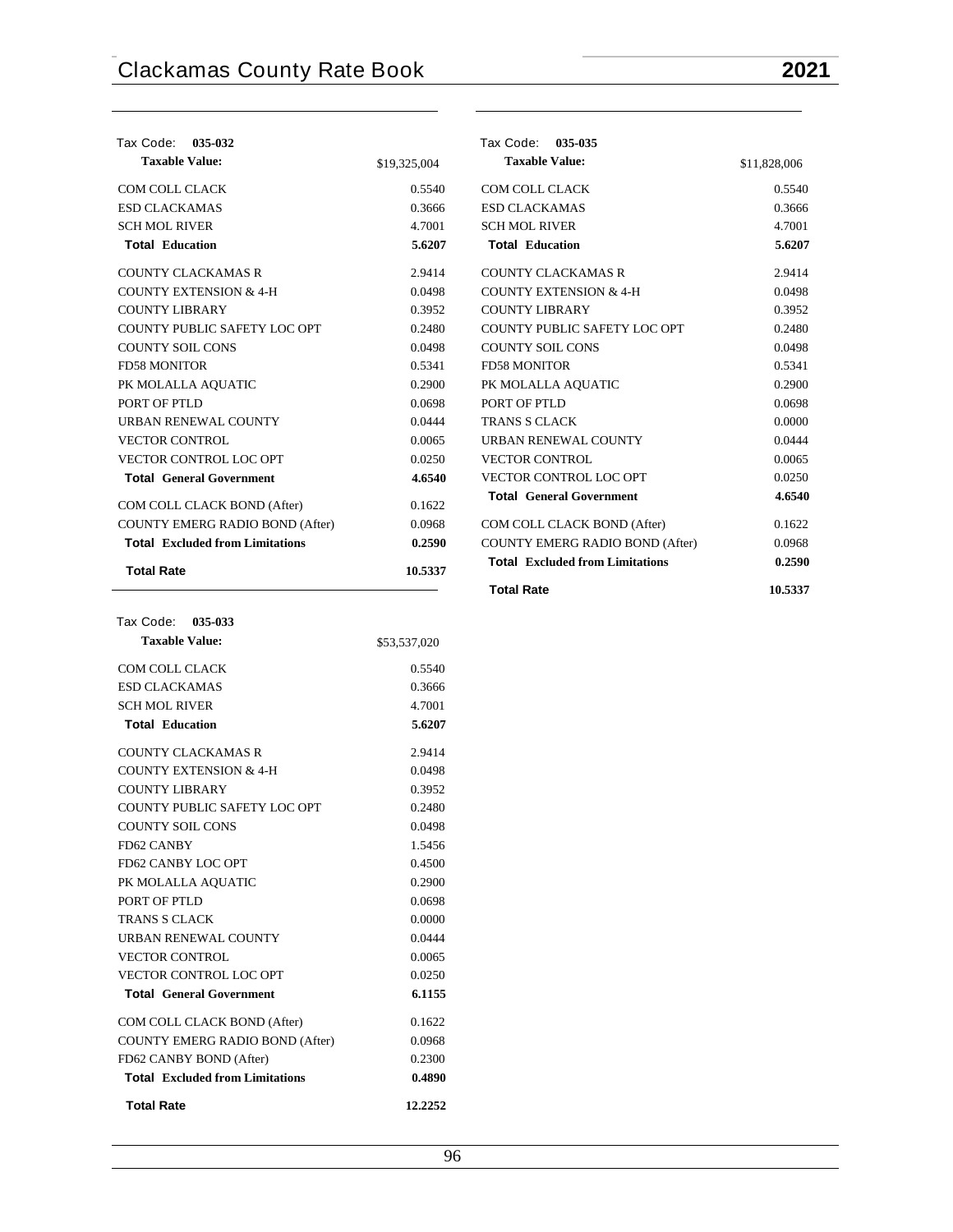| Tax Code: 035-039                      |              | Tax Code: 035-040                      |             |
|----------------------------------------|--------------|----------------------------------------|-------------|
| <b>Taxable Value:</b>                  | \$98,703,731 | <b>Taxable Value:</b>                  | \$1,281,529 |
| <b>COM COLL CLACK</b>                  | 0.5173       | COM COLL CLACK                         | 0.5173      |
| <b>ESD CLACKAMAS</b>                   | 0.3423       | <b>ESD CLACKAMAS</b>                   | 0.3423      |
| <b>SCH MOL RIVER</b>                   | 4.3903       | <b>SCH MOL RIVER</b>                   | 4.3903      |
| <b>Total Education</b>                 | 5.2499       | <b>Total Education</b>                 | 5.2499      |
| <b>CITY MOLALLA</b>                    | 4.9579       | <b>COUNTY CLACKAMAS R</b>              | 2.1333      |
| COUNTY CLACKAMAS C                     | 2.2455       | <b>COUNTY EXTENSION &amp; 4-H</b>      | 0.0466      |
| <b>COUNTY EXTENSION &amp; 4-H</b>      | 0.0466       | <b>COUNTY LIBRARY</b>                  | 0.3691      |
| <b>COUNTY LIBRARY</b>                  | 0.3691       | COUNTY PUBLIC SAFETY LOC OPT           | 0.2480      |
| COUNTY PUBLIC SAFETY LOC OPT           | 0.2480       | <b>COUNTY SOIL CONS</b>                | 0.0466      |
| <b>COUNTY SOIL CONS</b>                | 0.0466       | FD73 MOLALLA                           | 0.7317      |
| FD73 MOLALLA                           | 0.7317       | FD73 MOLALLA LOC OPT                   | 0.7600      |
| FD73 MOLALLA LOC OPT                   | 0.7600       | PK MOLALLA AQUATIC                     | 0.2709      |
| PK MOLALLA AQUATIC                     | 0.2709       | PORT OF PTLD                           | 0.0652      |
| PORT OF PTLD                           | 0.0652       | <b>TRANS S CLACK</b>                   | 0.0000      |
| ROAD DIST 10 MOL                       | 0.0000       | URBAN RENEWAL COUNTY                   | 0.0444      |
| <b>TRANS S CLACK</b>                   | 0.0000       | URBAN RENEWAL MOLALLA                  | 1.2871      |
| URBAN RENEWAL COUNTY                   | 0.0103       | <b>VECTOR CONTROL</b>                  | 0.0061      |
| URBAN RENEWAL MOLALLA                  | 0.9845       | <b>VECTOR CONTROL LOC OPT</b>          | 0.0250      |
| <b>VECTOR CONTROL</b>                  | 0.0061       | <b>Total General Government</b>        | 6.0340      |
| VECTOR CONTROL LOC OPT                 | 0.0250       | COM COLL CLACK BOND (After)            | 0.1622      |
| <b>Total General Government</b>        | 10.7674      | <b>COUNTY EMERG RADIO BOND (After)</b> | 0.0968      |
| COM COLL CLACK BOND (After)            | 0.1622       | FD73 MOLALLA BOND (After)              | 0.2029      |
| COUNTY EMERG RADIO BOND (After)        | 0.0968       | <b>Total</b> Excluded from Limitations | 0.4619      |
| FD73 MOLALLA BOND (After)              | 0.2029       |                                        |             |
| <b>Total Excluded from Limitations</b> | 0.4619       | <b>Total Rate</b>                      | 11.7458     |
| <b>Total Rate</b>                      | 16.4792      |                                        |             |

 **Tax Code: 046-004**

| COM COLL MT HOOD<br><b>ESD CLACKAMAS</b><br><b>SCH OREGON TRL</b><br><b>Total Education</b><br>COUNTY CLACKAMAS R<br><b>COUNTY EXTENSION &amp; 4-H</b><br><b>COUNTY LIBRARY</b><br>COUNTY PUBLIC SAFETY LOC OPT<br><b>COUNTY SOIL CONS</b><br><b>FD72 SANDY</b><br>PORT OF PTLD<br><b>URBAN RENEWAL COUNTY</b><br><b>VECTOR CONTROL</b><br>VECTOR CONTROL LOC OPT<br><b>Total General Government</b><br><b>COUNTY EMERG RADIO BOND (After)</b> | 0.4917<br>0.3666<br>4.6397<br>5.4980 |
|------------------------------------------------------------------------------------------------------------------------------------------------------------------------------------------------------------------------------------------------------------------------------------------------------------------------------------------------------------------------------------------------------------------------------------------------|--------------------------------------|
|                                                                                                                                                                                                                                                                                                                                                                                                                                                |                                      |
|                                                                                                                                                                                                                                                                                                                                                                                                                                                |                                      |
|                                                                                                                                                                                                                                                                                                                                                                                                                                                |                                      |
|                                                                                                                                                                                                                                                                                                                                                                                                                                                |                                      |
|                                                                                                                                                                                                                                                                                                                                                                                                                                                | 2.9414                               |
|                                                                                                                                                                                                                                                                                                                                                                                                                                                | 0.0498                               |
|                                                                                                                                                                                                                                                                                                                                                                                                                                                | 0.3952                               |
|                                                                                                                                                                                                                                                                                                                                                                                                                                                | 0.2480                               |
|                                                                                                                                                                                                                                                                                                                                                                                                                                                | 0.0498                               |
|                                                                                                                                                                                                                                                                                                                                                                                                                                                | 2.1775                               |
|                                                                                                                                                                                                                                                                                                                                                                                                                                                | 0.0698                               |
|                                                                                                                                                                                                                                                                                                                                                                                                                                                | 0.0402                               |
|                                                                                                                                                                                                                                                                                                                                                                                                                                                | 0.0065                               |
|                                                                                                                                                                                                                                                                                                                                                                                                                                                | 0.0250                               |
|                                                                                                                                                                                                                                                                                                                                                                                                                                                | 6.0032                               |
|                                                                                                                                                                                                                                                                                                                                                                                                                                                | 0.0968                               |
| <b>SCH OREGON TRL BOND</b>                                                                                                                                                                                                                                                                                                                                                                                                                     | 1.7766                               |
| <b>Total</b> Excluded from Limitations                                                                                                                                                                                                                                                                                                                                                                                                         | 1.8734                               |
| <b>Total Rate</b><br>13.3746                                                                                                                                                                                                                                                                                                                                                                                                                   |                                      |

**Taxable Value:** \$1,074,104,962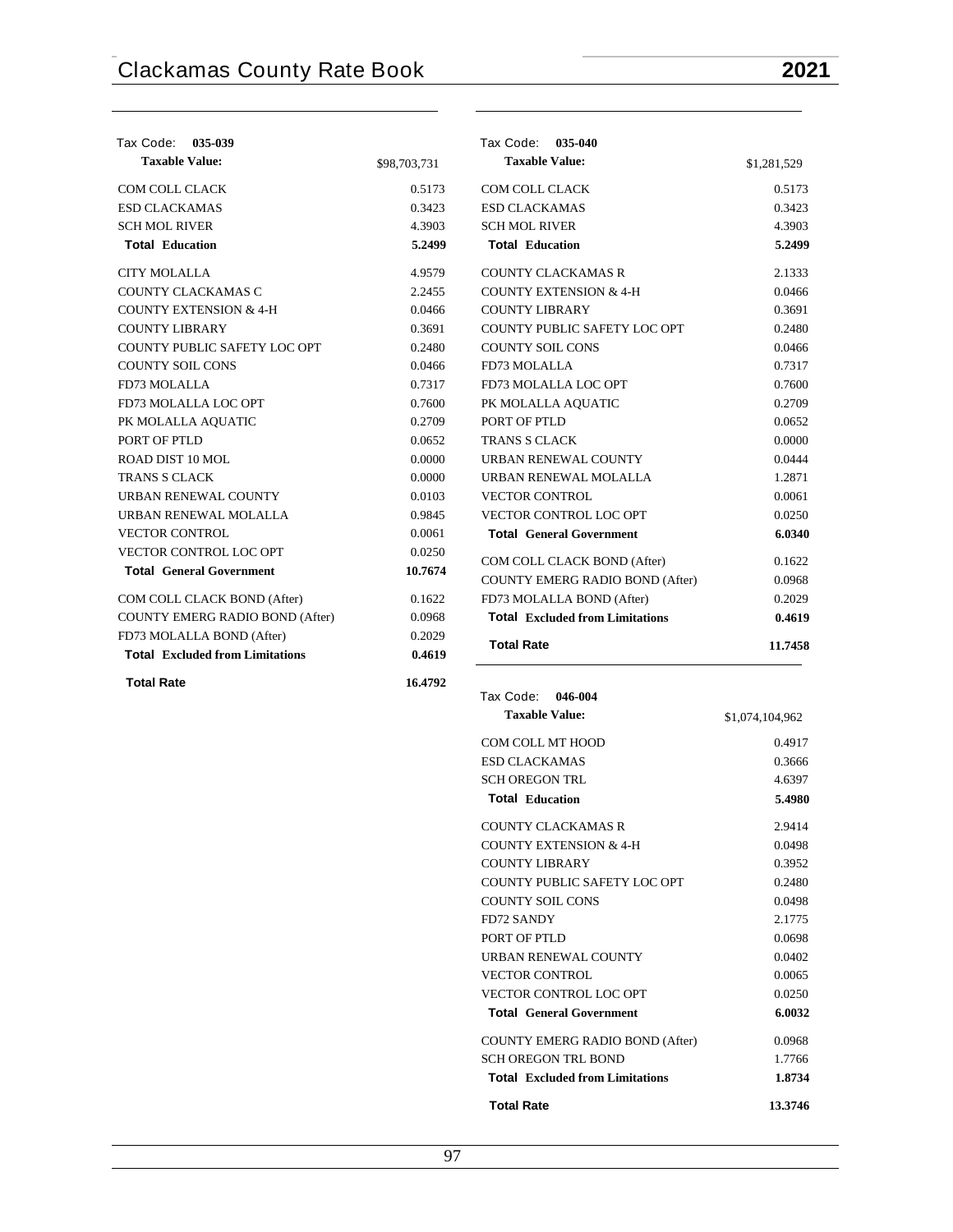| Tax Code:<br>046-012                   |           | Tax Code:<br>046-014                   |              |
|----------------------------------------|-----------|----------------------------------------|--------------|
| <b>Taxable Value:</b>                  | \$688.851 | <b>Taxable Value:</b>                  | \$30,412,789 |
| COM COLL CLACK                         | 0.5540    | COM COLL MT HOOD                       | 0.4917       |
| <b>ESD CLACKAMAS</b>                   | 0.3666    | <b>ESD CLACKAMAS</b>                   | 0.3666       |
| <b>SCH OREGON TRL</b>                  | 4.6397    | <b>SCH OREGON TRL</b>                  | 4.6397       |
| <b>Total Education</b>                 | 5.5603    | <b>Total Education</b>                 | 5.4980       |
| <b>CEMETERY DIST</b>                   | 0.0592    | <b>COUNTY CLACKAMAS R</b>              | 2.9414       |
| <b>COUNTY CLACKAMAS R</b>              | 2.9414    | <b>COUNTY EXTENSION &amp; 4-H</b>      | 0.0498       |
| <b>COUNTY EXTENSION &amp; 4-H</b>      | 0.0498    | <b>COUNTY LIBRARY</b>                  | 0.3952       |
| <b>COUNTY LIBRARY</b>                  | 0.3952    | COUNTY PUBLIC SAFETY LOC OPT           | 0.2480       |
| COUNTY PUBLIC SAFETY LOC OPT           | 0.2480    | <b>COUNTY SOIL CONS</b>                | 0.0498       |
| <b>COUNTY SOIL CONS</b>                | 0.0498    | FD74 HOODLAND                          | 2.6385       |
| PORT OF PTLD                           | 0.0698    | FD74 HOODLAND LOC OPT                  | 0.2500       |
| URBAN RENEWAL COUNTY                   | 0.0444    | PORT OF PTLD                           | 0.0698       |
| <b>VECTOR CONTROL</b>                  | 0.0065    | URBAN RENEWAL COUNTY                   | 0.0402       |
| VECTOR CONTROL LOC OPT                 | 0.0250    | <b>VECTOR CONTROL</b>                  | 0.0065       |
| <b>Total General Government</b>        | 3.8891    | <b>VECTOR CONTROL LOC OPT</b>          | 0.0250       |
| COM COLL CLACK BOND (After)            | 0.1622    | <b>WTR29 ALDR CRK</b>                  | 0.0000       |
| COUNTY EMERG RADIO BOND (After)        | 0.0968    | <b>Total General Government</b>        | 6.7142       |
| <b>SCH OREGON TRL BOND</b>             | 1.7766    | <b>COUNTY EMERG RADIO BOND (After)</b> | 0.0968       |
| <b>Total Excluded from Limitations</b> | 2.0356    | <b>SCH OREGON TRL BOND</b>             | 1.7766       |
| <b>Total Rate</b>                      | 11.4850   | <b>Total</b> Excluded from Limitations | 1.8734       |
|                                        |           | <b>Total Rate</b>                      | 14.0856      |

| Tax Code: 046-013                      |             |                                        |              |
|----------------------------------------|-------------|----------------------------------------|--------------|
| <b>Taxable Value:</b>                  | \$1,767,513 | Tax Code:<br>046-015                   |              |
| COM COLL CLACK                         | 0.5540      | <b>Taxable Value:</b>                  | \$12,033,704 |
| <b>ESD CLACKAMAS</b>                   | 0.3666      | COM COLL MT HOOD                       | 0.4917       |
| <b>SCH OREGON TRL</b>                  | 4.6397      | <b>ESD CLACKAMAS</b>                   | 0.3666       |
| <b>Total Education</b>                 | 5.5603      | <b>SCH OREGON TRL</b>                  | 4.6397       |
| <b>CEMETERY DIST</b>                   | 0.0592      | <b>Total Education</b>                 | 5.4980       |
| <b>COUNTY CLACKAMAS R</b>              | 2.9414      | <b>COUNTY CLACKAMAS R</b>              | 2.9414       |
| <b>COUNTY EXTENSION &amp; 4-H</b>      | 0.0498      | COUNTY EXTENSION & 4-H                 | 0.0498       |
| <b>COUNTY LIBRARY</b>                  | 0.3952      | <b>COUNTY LIBRARY</b>                  | 0.3952       |
| COUNTY PUBLIC SAFETY LOC OPT           | 0.2480      | COUNTY PUBLIC SAFETY LOC OPT           | 0.2480       |
| <b>COUNTY SOIL CONS</b>                | 0.0498      | <b>COUNTY SOIL CONS</b>                | 0.0498       |
| <b>FD72 SANDY</b>                      | 2.1775      | FD74 HOODLAND                          | 2.6385       |
| PORT OF PTLD                           | 0.0698      | FD74 HOODLAND LOC OPT                  | 0.2500       |
| URBAN RENEWAL COUNTY                   | 0.0444      | PORT OF PTLD                           | 0.0698       |
| <b>VECTOR CONTROL</b>                  | 0.0065      | URBAN RENEWAL COUNTY                   | 0.0402       |
| VECTOR CONTROL LOC OPT                 | 0.0250      | <b>VECTOR CONTROL</b>                  | 0.0065       |
| <b>Total General Government</b>        | 6.0666      | VECTOR CONTROL LOC OPT                 | 0.0250       |
| COM COLL CLACK BOND (After)            | 0.1622      | <b>Total General Government</b>        | 6.7142       |
| COUNTY EMERG RADIO BOND (After)        | 0.0968      | COUNTY EMERG RADIO BOND (After)        | 0.0968       |
| <b>SCH OREGON TRL BOND</b>             | 1.7766      | <b>SCH OREGON TRL BOND</b>             | 1.7766       |
| <b>Total Excluded from Limitations</b> | 2.0356      | WTR32 RIVERSIDE BOND                   | 0.0000       |
| <b>Total Rate</b>                      | 13.6625     | <b>Total Excluded from Limitations</b> | 1.8734       |

## **Total Rate 14.0856**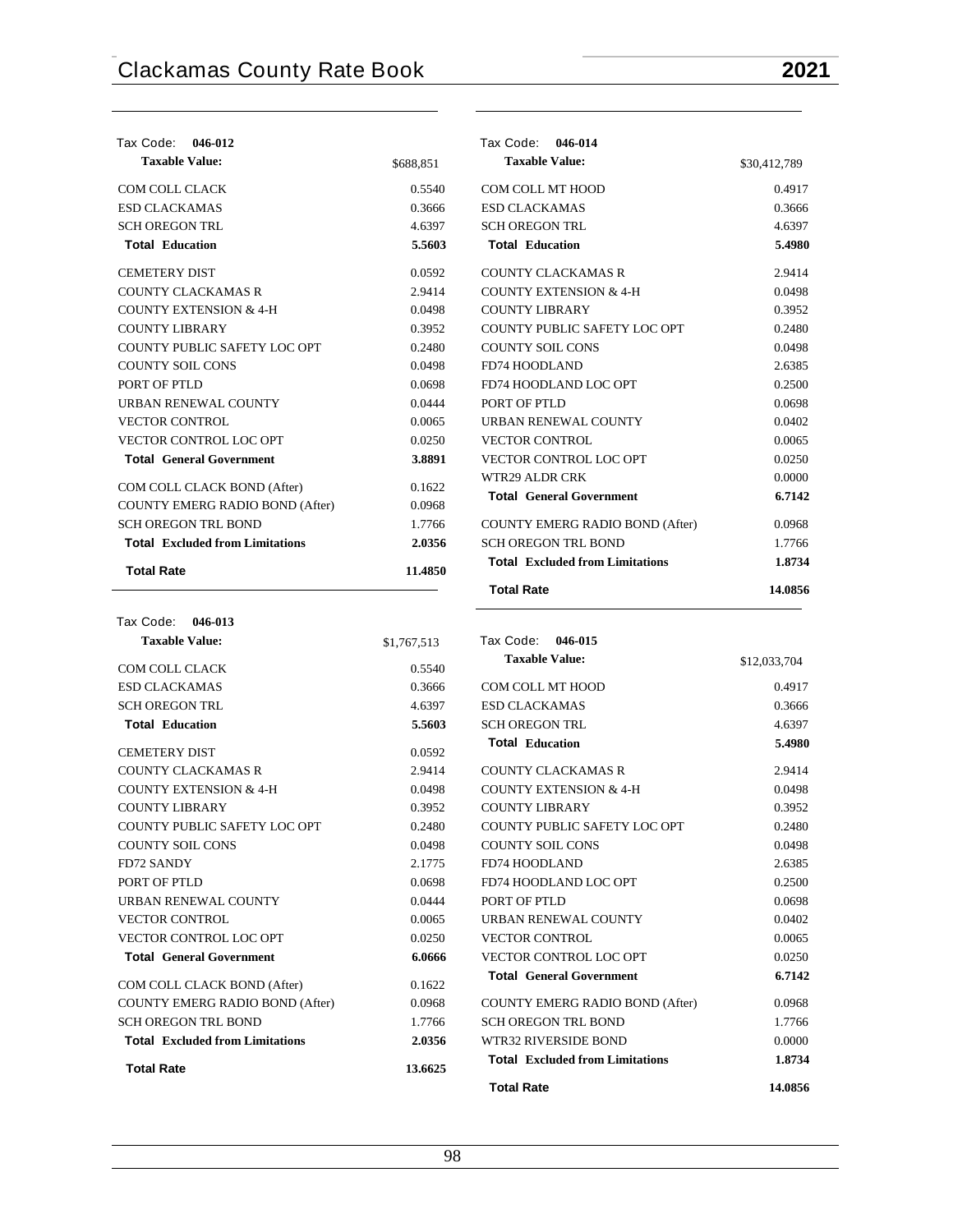| Tax Code: 046-016                      |           | Tax Code: 046-017                      |               |
|----------------------------------------|-----------|----------------------------------------|---------------|
| <b>Taxable Value:</b>                  | \$394,418 | <b>Taxable Value:</b>                  | \$961,387,838 |
| <b>COM COLL CLACK</b>                  | 0.5540    | COM COLL MT HOOD                       | 0.4380        |
| <b>ESD CLACKAMAS</b>                   | 0.3666    | <b>ESD CLACKAMAS</b>                   | 0.3263        |
| <b>SCH OREGON TRL</b>                  | 4.6397    | <b>SCH OREGON TRL</b>                  | 4.1326        |
| <b>Total Education</b>                 | 5.5603    | <b>Total Education</b>                 | 4.8969        |
| <b>CEMETERY DIST</b>                   | 0.0592    | <b>CITY SANDY</b>                      | 3.6654        |
| <b>COUNTY CLACKAMAS R</b>              | 2.9414    | COUNTY CLACKAMAS C                     | 2.1403        |
| <b>COUNTY EXTENSION &amp; 4-H</b>      | 0.0498    | <b>COUNTY EXTENSION &amp; 4-H</b>      | 0.0444        |
| <b>COUNTY LIBRARY</b>                  | 0.3952    | <b>COUNTY LIBRARY</b>                  | 0.3518        |
| COUNTY PUBLIC SAFETY LOC OPT           | 0.2480    | COUNTY PUBLIC SAFETY LOC OPT           | 0.2480        |
| <b>COUNTY SOIL CONS</b>                | 0.0498    | <b>COUNTY SOIL CONS</b>                | 0.0444        |
| FD 1 CLACK CO                          | 2.3711    | <b>FD72 SANDY</b>                      | 1.9389        |
| PORT OF PTLD                           | 0.0698    | PORT OF PTLD                           | 0.0622        |
| URBAN RENEWAL COUNTY                   | 0.0745    | ROAD DIST 6 SAN                        | 0.0000        |
| <b>VECTOR CONTROL</b>                  | 0.0065    | URBAN RENEWAL COUNTY                   | 0.0061        |
| VECTOR CONTROL LOC OPT                 | 0.0250    | URBAN RENEWAL SANDY                    | 1.8195        |
| <b>Total General Government</b>        | 6.2903    | <b>VECTOR CONTROL</b>                  | 0.0058        |
| COM COLL CLACK BOND (After)            | 0.1622    | VECTOR CONTROL LOC OPT                 | 0.0250        |
| COUNTY EMERG RADIO BOND (After)        | 0.0968    | <b>Total General Government</b>        | 10.3518       |
| FD 1 CLACK CO BOND (After)             | 0.0790    | COUNTY EMERG RADIO BOND (After)        | 0.0863        |
| <b>SCH OREGON TRL BOND</b>             | 1.7766    | <b>SCH OREGON TRL BOND</b>             | 1.5824        |
| <b>Total Excluded from Limitations</b> | 2.1146    | <b>Total Excluded from Limitations</b> | 1.6687        |
| <b>Total Rate</b>                      | 13.9652   | <b>Total Rate</b>                      | 16.9174       |

| Tax Code: 046-018                      |               |
|----------------------------------------|---------------|
| <b>Taxable Value:</b>                  | \$239,326,387 |
| COM COLL MT HOOD                       | 0.4917        |
| <b>ESD CLACKAMAS</b>                   | 0.3666        |
| <b>SCH OREGON TRL</b>                  | 4.6397        |
| <b>Total Education</b>                 | 5.4980        |
| <b>COUNTY CLACKAMAS R</b>              | 2.9414        |
| <b>COUNTY EXTENSION &amp; 4-H</b>      | 0.0498        |
| <b>COUNTY LIBRARY</b>                  | 0.3952        |
| COUNTY PUBLIC SAFETY LOC OPT           | 0.2480        |
| <b>COUNTY SOIL CONS</b>                | 0.0498        |
| FD 1 CLACK CO                          | 2.3711        |
| PORT OF PTLD                           | 0.0698        |
| <b>URBAN RENEWAL COUNTY</b>            | 0.0703        |
| <b>VECTOR CONTROL</b>                  | 0.0065        |
| <b>VECTOR CONTROL LOC OPT</b>          | 0.0250        |
| <b>Total General Government</b>        | 6.2269        |
| <b>COUNTY EMERG RADIO BOND (After)</b> | 0.0968        |
| FD 1 CLACK CO BOND (After)             | 0.0790        |
| <b>SCH OREGON TRL BOND</b>             | 1.7766        |
| <b>Total</b> Excluded from Limitations | 1.9524        |
| <b>Total Rate</b>                      | 13.6773       |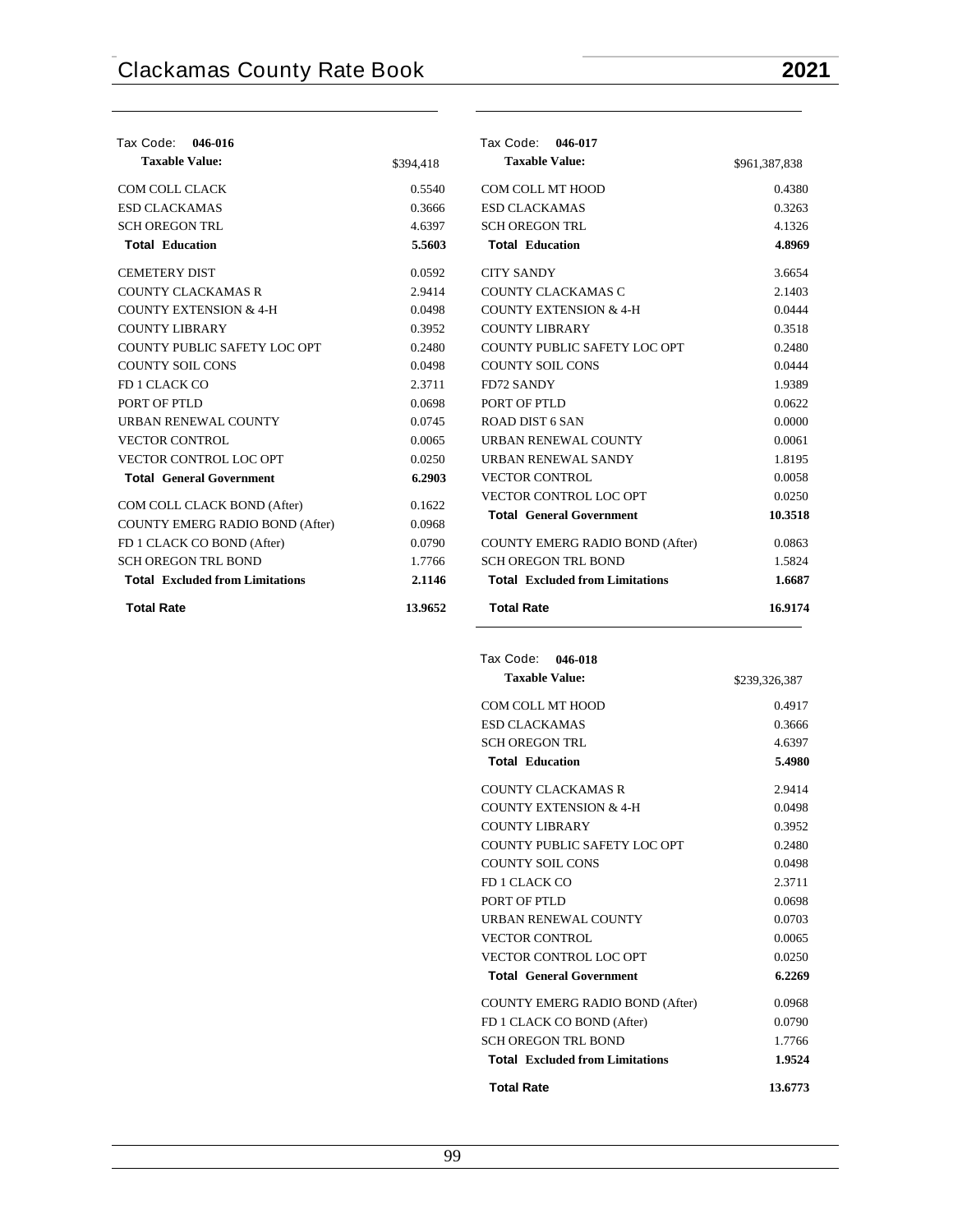| Tax Code: 046-019                      |           |
|----------------------------------------|-----------|
| <b>Taxable Value:</b>                  | \$271,520 |
| COM COLL MT HOOD                       | 0.4917    |
| <b>ESD CLACKAMAS</b>                   | 0.3666    |
| <b>SCH OREGON TRL</b>                  | 4.6397    |
| <b>Total Education</b>                 | 5.4980    |
| COUNTY CLACKAMAS R                     | 2.9414    |
| COUNTY EXTENSION & 4-H                 | 0.0498    |
| COUNTY LIBRARY                         | 0.3952    |
| COUNTY PUBLIC SAFETY LOC OPT           | 0.2480    |
| <b>COUNTY SOIL CONS</b>                | 0.0498    |
| <b>FD72 SANDY</b>                      | 2.1775    |
| PORT OF PTLD                           | 0.0698    |
| <b>URBAN RENEWAL COUNTY</b>            | 0.0402    |
| <b>VECTOR CONTROL</b>                  | 0.0065    |
| <b>VECTOR CONTROL LOC OPT</b>          | 0.0250    |
| <b>Total General Government</b>        | 6.0032    |
| COUNTY EMERG RADIO BOND (After)        | 0.0968    |
| <b>SCH OREGON TRL BOND</b>             | 1.7766    |
| <b>Total</b> Excluded from Limitations | 1.8734    |
| <b>Total Rate</b>                      | 13.3746   |

| Tax Code: 046-021                      |              |
|----------------------------------------|--------------|
| <b>Taxable Value:</b>                  | \$33,167,078 |
| COM COLL MT HOOD                       | 0.4917       |
| <b>ESD CLACKAMAS</b>                   | 0.3666       |
| <b>SCH OREGON TRL</b>                  | 4.6397       |
| <b>Total Education</b>                 | 5.4980       |
| COUNTY CLACKAMAS R                     | 2.9414       |
| <b>COUNTY EXTENSION &amp; 4-H</b>      | 0.0498       |
| COUNTY LIBRARY                         | 0.3952       |
| <b>COUNTY PUBLIC SAFETY LOC OPT</b>    | 0.2480       |
| COUNTY SOIL CONS                       | 0.0498       |
| FD 1 CLACK CO                          | 2.3711       |
| PORT OF PTLD                           | 0.0698       |
| <b>URBAN RENEWAL COUNTY</b>            | 0.0703       |
| <b>VECTOR CONTROL</b>                  | 0.0065       |
| <b>VECTOR CONTROL LOC OPT</b>          | 0.0250       |
| <b>Total General Government</b>        | 6.2269       |
| COUNTY EMERG RADIO BOND (After)        | 0.0968       |
| FD 1 CLACK CO BOND (After)             | 0.0790       |
| <b>SCH OREGON TRL BOND</b>             | 1.7766       |
| <b>Total</b> Excluded from Limitations | 1.9524       |
| <b>Total Rate</b>                      | 13.6773      |

| Tax Code: 046-022                      |         |
|----------------------------------------|---------|
| <b>Taxable Value:</b>                  | \$8,888 |
| COM COLL MT HOOD                       | 0.4917  |
| <b>ESD CLACKAMAS</b>                   | 0.3666  |
| <b>SCH OREGON TRL</b>                  | 4.6397  |
| <b>Total Education</b>                 | 5.4980  |
| <b>COUNTY CLACKAMAS R</b>              | 2.9414  |
| <b>COUNTY EXTENSION &amp; 4-H</b>      | 0.0498  |
| <b>COUNTY LIBRARY</b>                  | 0.3952  |
| COUNTY PUBLIC SAFETY LOC OPT           | 0.2480  |
| COUNTY SOIL CONS                       | 0.0498  |
| FD 1 CLACK CO                          | 2.3711  |
| PORT OF PTLD                           | 0.0698  |
| URBAN RENEWAL COUNTY                   | 0.0703  |
| <b>VECTOR CONTROL</b>                  | 0.0065  |
| VECTOR CONTROL LOC OPT                 | 0.0250  |
| WTR24 BORING                           | 0.0000  |
| <b>Total General Government</b>        | 6.2269  |
| COUNTY EMERG RADIO BOND (After)        | 0.0968  |
| FD 1 CLACK CO BOND (After)             | 0.0790  |
| <b>SCH OREGON TRL BOND</b>             | 1.7766  |
| <b>Total</b> Excluded from Limitations | 1.9524  |
| <b>Total Rate</b>                      | 13.6773 |

| Tax Code: 046-023                      |           |
|----------------------------------------|-----------|
| <b>Taxable Value:</b>                  | \$469,355 |
| COM COLL CLACK                         | 0.5540    |
| <b>ESD CLACKAMAS</b>                   | 0.3666    |
| <b>SCH OREGON TRL</b>                  | 4.6397    |
| <b>Total Education</b>                 | 5.5603    |
| COUNTY CLACKAMAS R                     | 2.9414    |
| <b>COUNTY EXTENSION &amp; 4-H</b>      | 0.0498    |
| <b>COUNTY LIBRARY</b>                  | 0.3952    |
| COUNTY PUBLIC SAFETY LOC OPT           | 0.2480    |
| <b>COUNTY SOIL CONS</b>                | 0.0498    |
| FD 1 CLACK CO                          | 2.3711    |
| PORT OF PTLD                           | 0.0698    |
| URBAN RENEWAL COUNTY                   | 0.0745    |
| <b>VECTOR CONTROL</b>                  | 0.0065    |
| <b>VECTOR CONTROL LOC OPT</b>          | 0.0250    |
| <b>Total General Government</b>        | 6.2311    |
| COM COLL CLACK BOND (After)            | 0.1622    |
| COUNTY EMERG RADIO BOND (After)        | 0.0968    |
| FD 1 CLACK CO BOND (After)             | 0.0790    |
| <b>SCH OREGON TRL BOND</b>             | 1.7766    |
| <b>Total</b> Excluded from Limitations | 2.1146    |
| <b>Total Rate</b>                      | 13.9060   |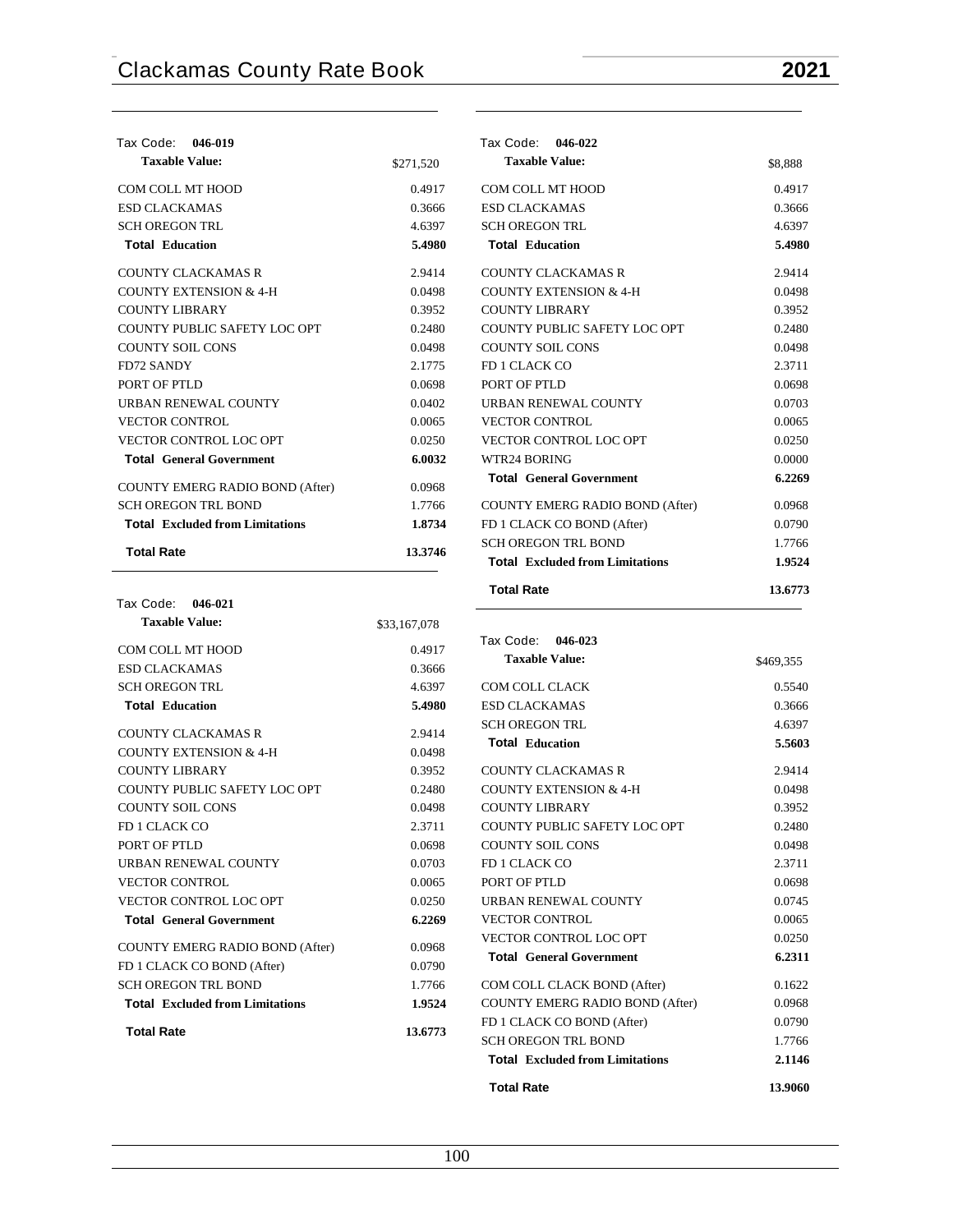| Tax Code: 046-024                      |               | Tax Code: 046-025                      |           |
|----------------------------------------|---------------|----------------------------------------|-----------|
| <b>Taxable Value:</b>                  | \$230,917,624 | <b>Taxable Value:</b>                  | \$368,652 |
| COM COLL MT HOOD                       | 0.4917        | COM COLL MT HOOD                       | 0.4917    |
| <b>ESD CLACKAMAS</b>                   | 0.3666        | <b>ESD CLACKAMAS</b>                   | 0.3666    |
| <b>SCH OREGON TRL</b>                  | 4.6397        | <b>SCH OREGON TRL</b>                  | 4.6397    |
| <b>Total Education</b>                 | 5.4980        | <b>Total Education</b>                 | 5.4980    |
| <b>COUNTY CLACKAMAS R</b>              | 2.9414        | <b>CITY DAMASCUS</b>                   | 0.0000    |
| <b>COUNTY EXTENSION &amp; 4-H</b>      | 0.0498        | <b>COUNTY CLACKAMAS R</b>              | 2.9414    |
| <b>COUNTY LIBRARY</b>                  | 0.3952        | <b>COUNTY EXTENSION &amp; 4-H</b>      | 0.0498    |
| COUNTY PUBLIC SAFETY LOC OPT           | 0.2480        | <b>COUNTY LIBRARY</b>                  | 0.3952    |
| <b>COUNTY SOIL CONS</b>                | 0.0498        | COUNTY PUBLIC SAFETY LOC OPT           | 0.2480    |
| FD 1 CLACK CO                          | 2.3711        | <b>COUNTY SOIL CONS</b>                | 0.0498    |
| PORT OF PTLD                           | 0.0698        | FD 1 CLACK CO                          | 2.3711    |
| <b>SRV 2 METRO</b>                     | 0.0959        | PORT OF PTLD                           | 0.0698    |
| SRV 2 METRO LOC OPT                    | 0.0960        | <b>SRV 2 METRO</b>                     | 0.0959    |
| <b>URBAN RENEWAL COUNTY</b>            | 0.0710        | SRV 2 METRO LOC OPT                    | 0.0960    |
| <b>VECTOR CONTROL</b>                  | 0.0065        | URBAN RENEWAL COUNTY                   | 0.0710    |
| VECTOR CONTROL LOC OPT                 | 0.0250        | <b>VECTOR CONTROL</b>                  | 0.0065    |
| WTR24 BORING                           | 0.0000        | VECTOR CONTROL LOC OPT                 | 0.0250    |
| <b>Total General Government</b>        | 6.4195        | <b>WTR3 SUNRISE AUTH</b>               | 0.0000    |
| COUNTY EMERG RADIO BOND (After)        | 0.0968        | <b>Total General Government</b>        | 6.4195    |
| FD 1 CLACK CO BOND (After)             | 0.0790        | COUNTY EMERG RADIO BOND (After)        | 0.0968    |
| <b>SCH OREGON TRL BOND</b>             | 1.7766        | FD 1 CLACK CO BOND (After)             | 0.0790    |
| SRV 2 METRO BOND (After)               | 0.3774        | <b>SCH OREGON TRL BOND</b>             | 1.7766    |
| <b>Total</b> Excluded from Limitations | 2.3298        | SRV 2 METRO BOND (After)               | 0.3774    |
| <b>Total Rate</b>                      | 14.2473       | <b>Total Excluded from Limitations</b> | 2.3298    |
|                                        |               | <b>Total Rate</b>                      | 14.2473   |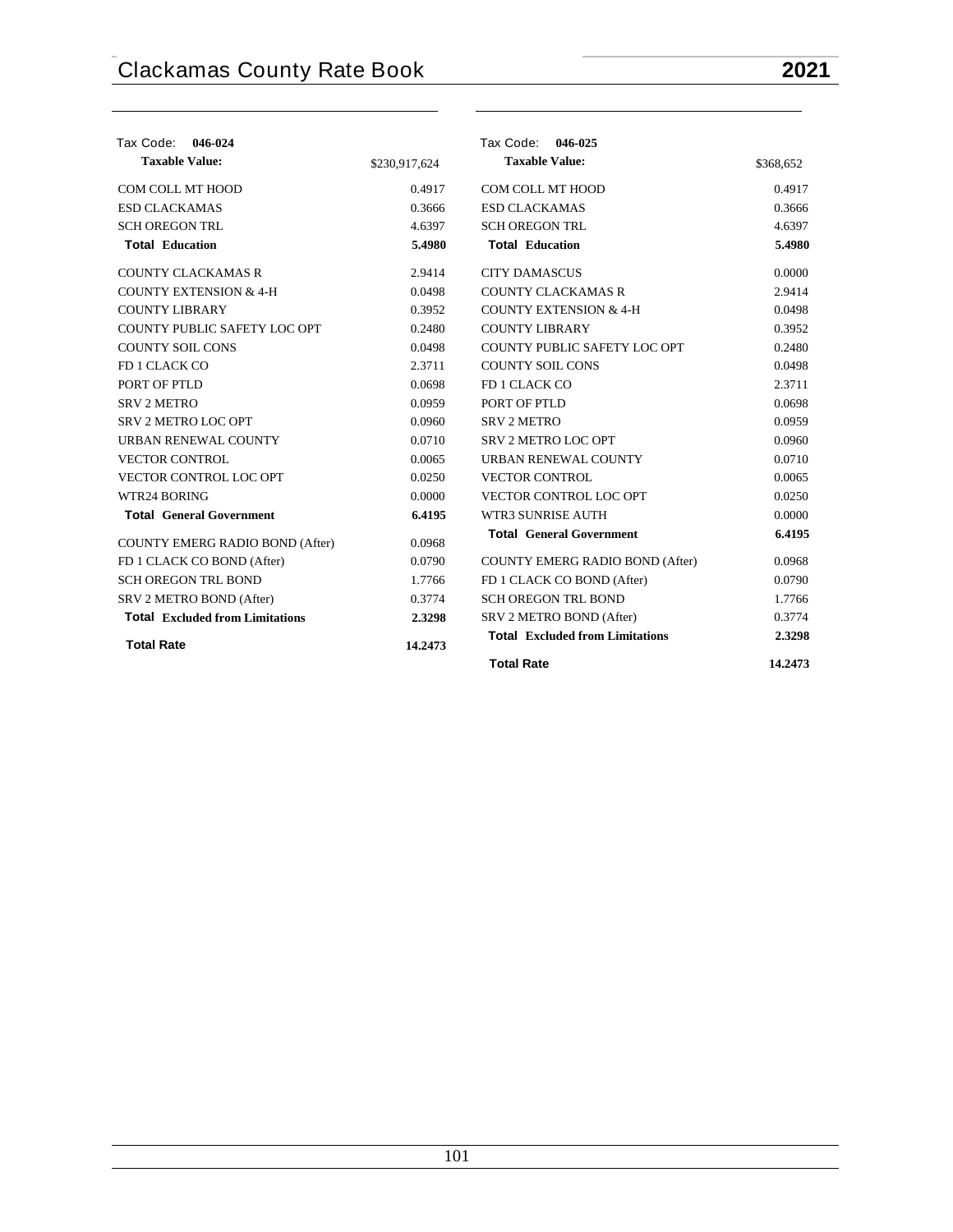| Tax Code: 046-026                      |             | Tax Code: 046-027                      |              |
|----------------------------------------|-------------|----------------------------------------|--------------|
| <b>Taxable Value:</b>                  | \$5,883,134 | <b>Taxable Value:</b>                  | \$23,293,313 |
| COM COLL MT HOOD                       | 0.4917      | COM COLL MT HOOD                       | 0.4917       |
| <b>ESD CLACKAMAS</b>                   | 0.3666      | <b>ESD CLACKAMAS</b>                   | 0.3666       |
| <b>SCH OREGON TRL</b>                  | 4.6397      | <b>SCH OREGON TRL</b>                  | 4.6397       |
| <b>Total Education</b>                 | 5.4980      | <b>Total Education</b>                 | 5.4980       |
| <b>COUNTY CLACKAMAS R</b>              | 2.9414      | <b>COUNTY CLACKAMAS R</b>              | 2.9414       |
| <b>COUNTY EXTENSION &amp; 4-H</b>      | 0.0498      | <b>COUNTY EXTENSION &amp; 4-H</b>      | 0.0498       |
| <b>COUNTY LIBRARY</b>                  | 0.3952      | <b>COUNTY LIBRARY</b>                  | 0.3952       |
| COUNTY PUBLIC SAFETY LOC OPT           | 0.2480      | COUNTY PUBLIC SAFETY LOC OPT           | 0.2480       |
| <b>COUNTY SOIL CONS</b>                | 0.0498      | <b>COUNTY SOIL CONS</b>                | 0.0498       |
| FD 1 CLACK CO                          | 2.3711      | FD 1 CLACK CO                          | 2.3711       |
| PORT OF PTLD                           | 0.0698      | PORT OF PTLD                           | 0.0698       |
| <b>SRV 2 METRO</b>                     | 0.0959      | <b>SRV 2 METRO</b>                     | 0.0959       |
| <b>SRV 2 METRO LOC OPT</b>             | 0.0960      | SRV 2 METRO LOC OPT                    | 0.0960       |
| URBAN RENEWAL COUNTY                   | 0.0710      | URBAN RENEWAL COUNTY                   | 0.0710       |
| <b>VECTOR CONTROL</b>                  | 0.0065      | <b>VECTOR CONTROL</b>                  | 0.0065       |
| VECTOR CONTROL LOC OPT                 | 0.0250      | VECTOR CONTROL LOC OPT                 | 0.0250       |
| <b>Total General Government</b>        | 6.4195      | WTR24 BORING                           | 0.0000       |
| COUNTY EMERG RADIO BOND (After)        | 0.0968      | <b>Total General Government</b>        | 6.4195       |
| FD 1 CLACK CO BOND (After)             | 0.0790      | <b>COUNTY EMERG RADIO BOND (After)</b> | 0.0968       |
| <b>SCH OREGON TRL BOND</b>             | 1.7766      | FD 1 CLACK CO BOND (After)             | 0.0790       |
| SRV 2 METRO BOND (After)               | 0.3774      | <b>SCH OREGON TRL BOND</b>             | 1.7766       |
| <b>Total Excluded from Limitations</b> | 2.3298      | <b>SRV 1 CO BOND</b>                   | 0.0000       |
|                                        |             | SRV 2 METRO BOND (After)               | 0.3774       |
| <b>Total Rate</b>                      | 14.2473     | <b>Total Excluded from Limitations</b> | 2.3298       |
|                                        |             | <b>Total Rate</b>                      | 14.2473      |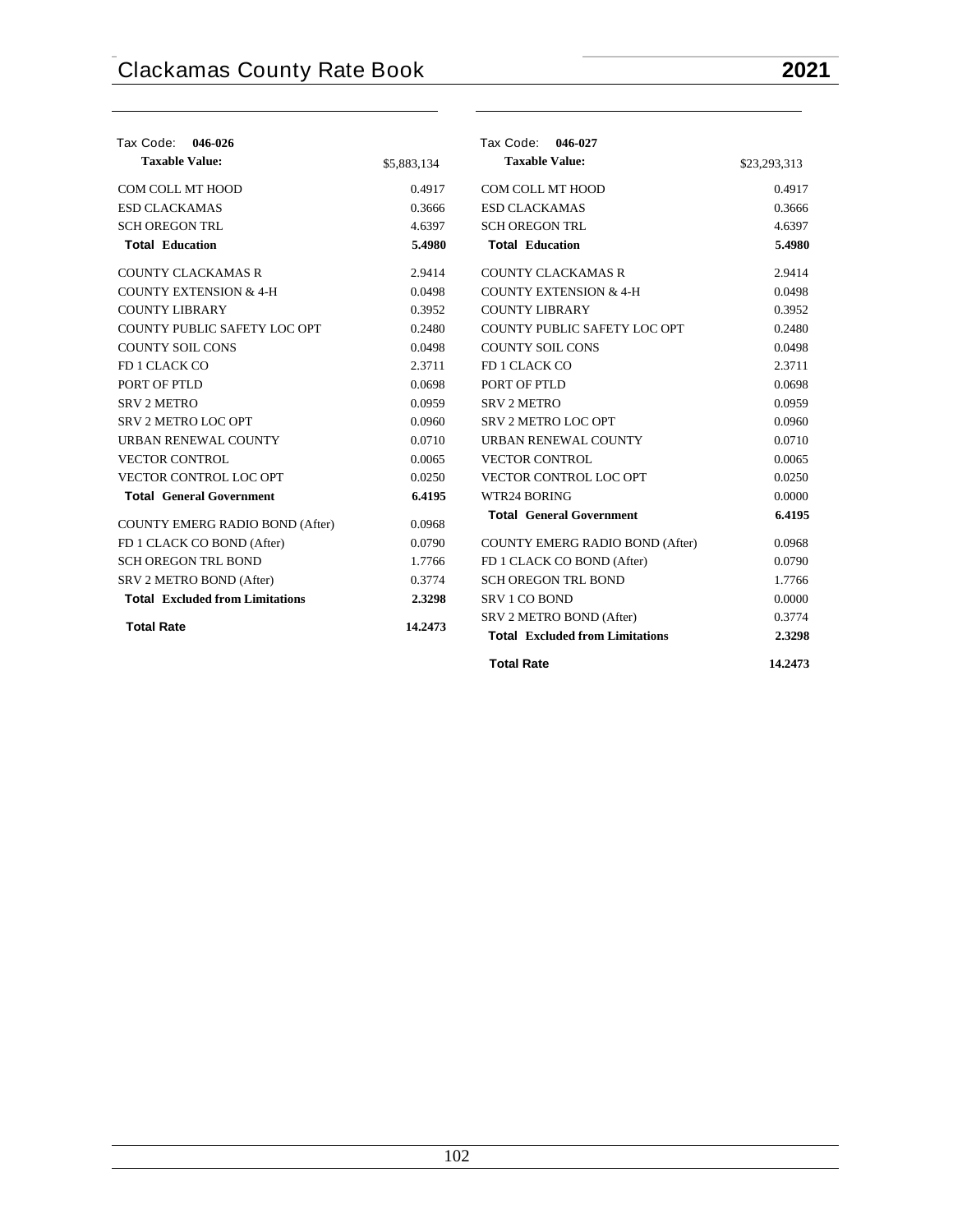| Tax Code: 046-036                      |             |
|----------------------------------------|-------------|
| <b>Taxable Value:</b>                  | \$2,671,596 |
| COM COLL MT HOOD                       | 0.4917      |
| <b>ESD CLACKAMAS</b>                   | 0.3666      |
| <b>SCH OREGON TRL</b>                  | 4.6397      |
| <b>Total Education</b>                 | 5.4980      |
| COUNTY CLACKAMAS R                     | 2.9414      |
| <b>COUNTY EXTENSION &amp; 4-H</b>      | 0.0498      |
| <b>COUNTY LIBRARY</b>                  | 0.3952      |
| COUNTY PUBLIC SAFETY LOC OPT           | 0.2480      |
| COUNTY SOIL CONS                       | 0.0498      |
| <b>FD72 SANDY</b>                      | 2.1775      |
| PORT OF PTLD                           | 0.0698      |
| URBAN RENEWAL COUNTY                   | 0.0402      |
| <b>VECTOR CONTROL</b>                  | 0.0065      |
| VECTOR CONTROL LOC OPT                 | 0.0250      |
| WTR27 PLEASANT HOME                    | 0.0000      |
| <b>Total General Government</b>        | 6.0032      |
| <b>COUNTY EMERG RADIO BOND (After)</b> | 0.0968      |
| <b>SCH OREGON TRL BOND</b>             | 1.7766      |
| <b>Total</b> Excluded from Limitations | 1.8734      |
| <b>Total Rate</b>                      | 13.3746     |

| Tax Code: 046-037                      |             |
|----------------------------------------|-------------|
| <b>Taxable Value:</b>                  | \$8,334,734 |
| COM COLL MT HOOD                       | 0.4917      |
| <b>ESD CLACKAMAS</b>                   | 0.3666      |
| <b>SCH OREGON TRL</b>                  | 4.6397      |
| <b>Total Education</b>                 | 5.4980      |
| COUNTY CLACKAMAS R                     | 2.9414      |
| <b>COUNTY EXTENSION &amp; 4-H</b>      | 0.0498      |
| <b>COUNTY LIBRARY</b>                  | 0.3952      |
| <b>COUNTY PUBLIC SAFETY LOC OPT</b>    | 0.2480      |
| <b>COUNTY SOIL CONS</b>                | 0.0498      |
| <b>FD 1 CLACK CO</b>                   | 2.3711      |
| PORT OF PTLD                           | 0.0698      |
| URBAN RENEWAL COUNTY                   | 0.0703      |
| <b>VECTOR CONTROL</b>                  | 0.0065      |
| <b>VECTOR CONTROL LOC OPT</b>          | 0.0250      |
| WTR27 PLEASANT HOME                    | 0.0000      |
| <b>Total General Government</b>        | 6.2269      |
| <b>COUNTY EMERG RADIO BOND (After)</b> | 0.0968      |
| FD 1 CLACK CO BOND (After)             | 0.0790      |
| <b>SCH OREGON TRL BOND</b>             | 1.7766      |

**Total Excluded from Limitations 1.9524 Total Rate 13.6773**

| Tax Code: 046-039                      |              |
|----------------------------------------|--------------|
| <b>Taxable Value:</b>                  | \$52,964,372 |
| COM COLL MT HOOD                       | 0.4917       |
| <b>ESD CLACKAMAS</b>                   | 0.3666       |
| <b>SCH OREGON TRL</b>                  | 4.6397       |
| <b>Total Education</b>                 | 5.4980       |
| COUNTY CLACKAMAS R                     | 2.9414       |
| <b>COUNTY EXTENSION &amp; 4-H</b>      | 0.0498       |
| COUNTY LIBRARY                         | 0.3952       |
| COUNTY PUBLIC SAFETY LOC OPT           | 0.2480       |
| <b>COUNTY SOIL CONS</b>                | 0.0498       |
| PORT OF PTLD                           | 0.0698       |
| <b>URBAN RENEWAL COUNTY</b>            | 0.0402       |
| <b>VECTOR CONTROL</b>                  | 0.0065       |
| VECTOR CONTROL LOC OPT                 | 0.0250       |
| <b>Total General Government</b>        | 3.8257       |
| <b>COUNTY EMERG RADIO BOND (After)</b> | 0.0968       |
| <b>SCH OREGON TRL BOND</b>             | 1.7766       |
| <b>Total</b> Excluded from Limitations | 1.8734       |
| <b>Total Rate</b>                      | 11.1971      |

## **Tax Code: 046-040 Taxable Value:** \$874,919,113 COM COLL MT HOOD 0.4917 ESD CLACKAMAS 0.3666 SCH OREGON TRL 4.6397 **Total Education 5.4980** COUNTY CLACKAMAS R 2.9414 COUNTY EXTENSION  $& 4-H$  0.0498 COUNTY LIBRARY 0.3952 COUNTY PUBLIC SAFETY LOC OPT 0.2480 COUNTY SOIL CONS 0.0498 FD74 HOODLAND 2.6385 FD74 HOODLAND LOC OPT 0.2500 PORT OF PTLD 0.0698 URBAN RENEWAL COUNTY 0.0402 VECTOR CONTROL 0.0065 VECTOR CONTROL LOC OPT 0.0250 **Total General Government 6.7142** COUNTY EMERG RADIO BOND (After) 0.0968 SCH OREGON TRL BOND 1.7766 **Total Excluded from Limitations 1.8734 Total Rate 14.0856**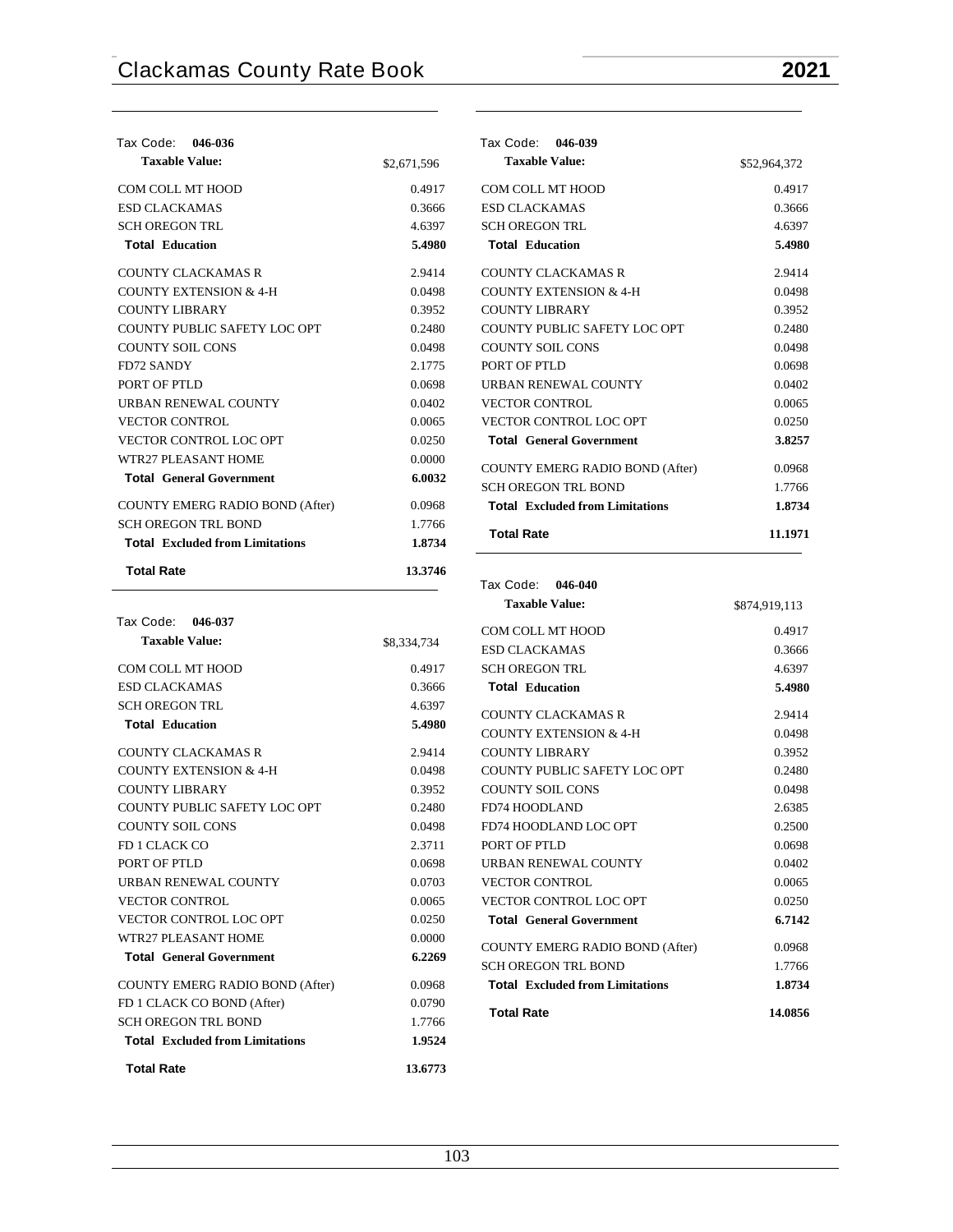**Tax Code: 046-042**

### **Taxable Value:** \$16,089,767 COM COLL MT HOOD 0.4917 ESD CLACKAMAS 0.3666 SCH OREGON TRL 4.6397 **Total Education 5.4980** COUNTY CLACKAMAS R 2.9414 COUNTY EXTENSION  $& 4-H$  0.0498 COUNTY LIBRARY 0.3952 COUNTY PUBLIC SAFETY LOC OPT 0.2480 COUNTY SOIL CONS 0.0498 FD74 HOODLAND 2.6385 FD74 HOODLAND LOC OPT 0.2500 PORT OF PTLD 0.0698 URBAN RENEWAL COUNTY 0.0402 VECTOR CONTROL 0.0065 VECTOR CONTROL LOC OPT 0.0250 **Total General Government 6.7142** COUNTY EMERG RADIO BOND (After) 0.0968 SCH OREGON TRL BOND 1.7766 WTR28 SLPY HOL BOND 0.0000 **Total Excluded from Limitations 1.8734 Total Rate 14.0856 Tax Code: 046-044 Taxable Value:** \$10,999,969 COM COLL MT HOOD 0.4917 ESD CLACKAMAS 0.3666 SCH OREGON TRL 4.6397 **Total Education 5.4980** COUNTY CLACKAMAS R 2.9414 COUNTY EXTENSION  $& 4-H$  0.0498 COUNTY LIBRARY 0.3952 COUNTY PUBLIC SAFETY LOC OPT 0.2480 COUNTY SOIL CONS 0.0498 FD74 HOODLAND 2.6385 FD74 HOODLAND LOC OPT 0.2500 PORT OF PTLD 0.0698 URBAN RENEWAL COUNTY 0.0402 VECTOR CONTROL 0.0065 VECTOR CONTROL LOC OPT 0.0250 **Total General Government 6.7142** COUNTY EMERG RADIO BOND (After) 0.0968 SCH OREGON TRL BOND 1.7766 WTR31 WILDWOOD BOND 0.0000 **Total Excluded from Limitations 1.8734 Total Rate 14.0856**

| Tax Code:<br>046-043                   |              |
|----------------------------------------|--------------|
| <b>Taxable Value:</b>                  | \$19,601,562 |
| COM COLL MT HOOD                       | 0.4917       |
| <b>ESD CLACKAMAS</b>                   | 0.3666       |
| <b>SCH OREGON TRL</b>                  | 4.6397       |
| <b>Total Education</b>                 | 5.4980       |
| <b>COUNTY CLACKAMAS R</b>              | 2.9414       |
| <b>COUNTY EXTENSION &amp; 4-H</b>      | 0.0498       |
| <b>COUNTY LIBRARY</b>                  | 0.3952       |
| COUNTY PUBLIC SAFETY LOC OPT           | 0.2480       |
| <b>COUNTY SOIL CONS</b>                | 0.0498       |
| <b>FD74 HOODLAND</b>                   | 2.6385       |
| FD74 HOODLAND LOC OPT                  | 0.2500       |
| PORT OF PTLD                           | 0.0698       |
| <b>URBAN RENEWAL COUNTY</b>            | 0.0402       |
| <b>VECTOR CONTROL</b>                  | 0.0065       |
| <b>VECTOR CONTROL LOC OPT</b>          | 0.0250       |
| <b>Total General Government</b>        | 6.7142       |
| <b>COUNTY EMERG RADIO BOND (After)</b> | 0.0968       |
| <b>SCH OREGON TRL BOND</b>             | 1.7766       |
| WTR30 CNTRY CL BOND                    | 0.0000       |
| <b>Total</b> Excluded from Limitations | 1.8734       |
| <b>Total Rate</b>                      | 14.0856      |

### **Tax Code: 046-046**

| <b>Taxable Value:</b>                  | \$285,629 |
|----------------------------------------|-----------|
| COM COLL MT HOOD                       | 0.4917    |
| <b>ESD CLACKAMAS</b>                   | 0.3666    |
| <b>SCH OREGON TRL</b>                  | 4.6397    |
| <b>Total Education</b>                 | 5.4980    |
| COUNTY CLACKAMAS R                     | 2.9414    |
| <b>COUNTY EXTENSION &amp; 4-H</b>      | 0.0498    |
| <b>COUNTY LIBRARY</b>                  | 0.3952    |
| COUNTY PUBLIC SAFETY LOC OPT           | 0.2480    |
| <b>COUNTY SOIL CONS</b>                | 0.0498    |
| <b>FD74 HOODLAND</b>                   | 2.6385    |
| FD74 HOODLAND LOC OPT                  | 0.2500    |
| PORT OF PTLD                           | 0.0698    |
| <b>SAN 2 GOVERNMENT CAMP</b>           | 0.2905    |
| URBAN RENEWAL COUNTY                   | 0.0402    |
| <b>VECTOR CONTROL</b>                  | 0.0065    |
| <b>VECTOR CONTROL LOC OPT</b>          | 0.0250    |
| <b>Total General Government</b>        | 7.0047    |
| COUNTY EMERG RADIO BOND (After)        | 0.0968    |
| <b>SCH OREGON TRL BOND</b>             | 1.7766    |
| <b>Total</b> Excluded from Limitations | 1.8734    |
| <b>Total Rate</b>                      | 14.3761   |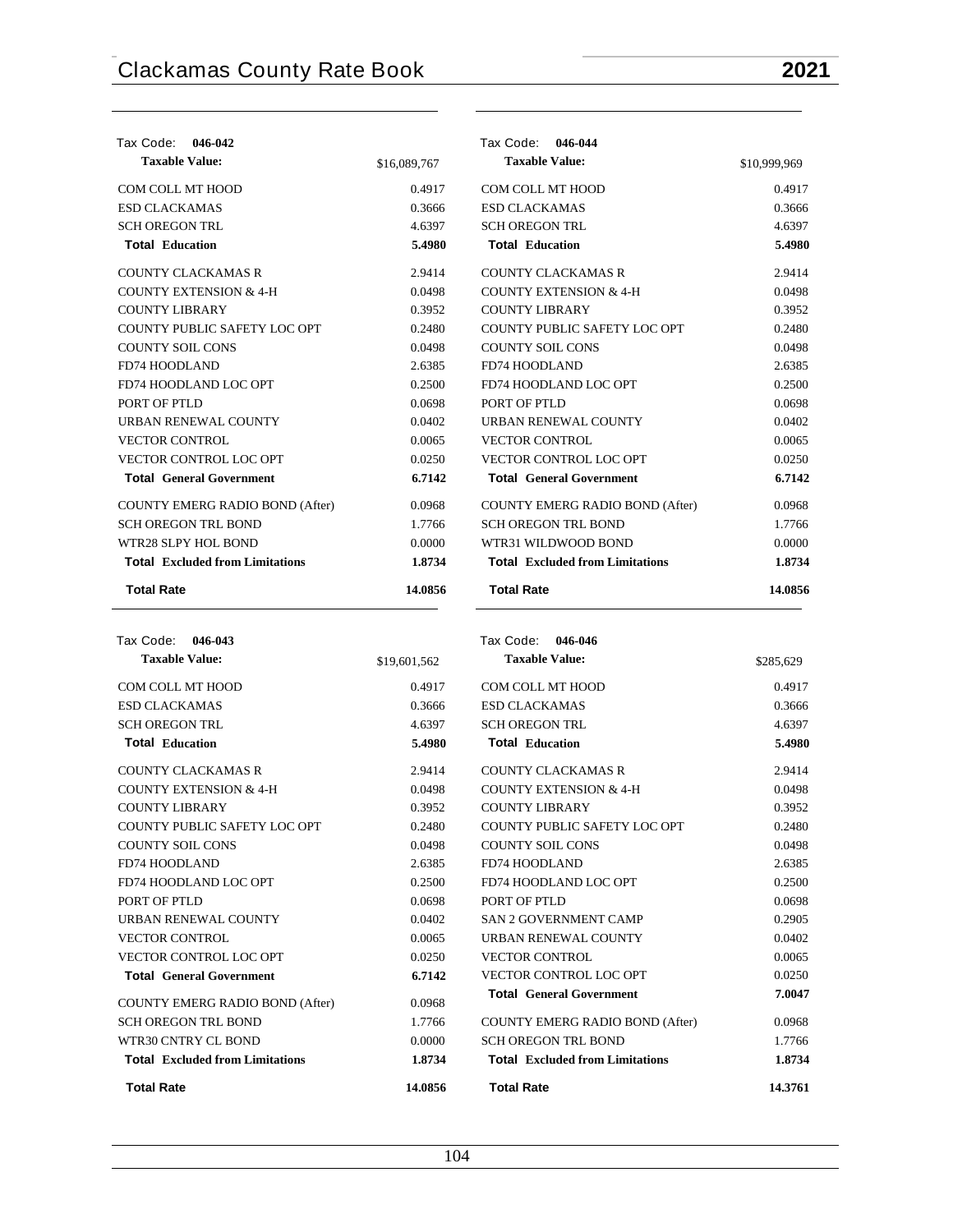**Taxable Value:** \$1,584,132

| Tax Code: 046-048<br><b>Taxable Value:</b> |               | Tax Code: 046-057<br><b>Taxable Value:</b> |
|--------------------------------------------|---------------|--------------------------------------------|
|                                            | \$168,708,520 |                                            |
| COM COLL MT HOOD                           | 0.4380        | COM COLL MT HOOD                           |
| <b>ESD CLACKAMAS</b>                       | 0.3263        | <b>ESD CLACKAMAS</b>                       |
| <b>SCH OREGON TRL</b>                      | 4.1326        | <b>SCH OREGON TRL</b>                      |
| <b>Total Education</b>                     | 4.8969        | <b>Total Education</b>                     |
| <b>CITY SANDY</b>                          | 3.6654        | <b>CITY DAMASCUS</b>                       |
| COUNTY CLACKAMAS C                         | 2.1403        | <b>COUNTY CLACKAMAS R</b>                  |
| <b>COUNTY EXTENSION &amp; 4-H</b>          | 0.0444        | <b>COUNTY EXTENSION &amp; 4-H</b>          |
| <b>COUNTY LIBRARY</b>                      | 0.3518        | <b>COUNTY LIBRARY</b>                      |
| COUNTY PUBLIC SAFETY LOC OPT               | 0.2480        | COUNTY PUBLIC SAFETY LOC OPT               |
| <b>COUNTY SOIL CONS</b>                    | 0.0444        | <b>COUNTY SOIL CONS</b>                    |
| <b>FD72 SANDY</b>                          | 1.9389        | FD 1 CLACK CO                              |
| PORT OF PTLD                               | 0.0622        | PORT OF PTLD                               |
| ROAD DIST 6 SAN                            | 0.0000        | <b>SRV 2 METRO</b>                         |
| URBAN RENEWAL COUNTY                       | 0.0061        | SRV 2 METRO LOC OPT                        |
| <b>URBAN RENEWAL SANDY</b>                 | 1.8195        | URBAN RENEWAL COUNTY                       |
| <b>VECTOR CONTROL</b>                      | 0.0058        | <b>VECTOR CONTROL</b>                      |
| <b>VECTOR CONTROL LOC OPT</b>              | 0.0250        | VECTOR CONTROL LOC OPT                     |
| <b>Total General Government</b>            | 10.3518       | <b>Total General Government</b>            |
| <b>COUNTY EMERG RADIO BOND (After)</b>     | 0.0863        | <b>COUNTY EMERG RADIO BOND (After)</b>     |
| <b>SCH OREGON TRL BOND</b>                 | 1.5824        | FD 1 CLACK CO BOND (After)                 |
| <b>Total</b> Excluded from Limitations     | 1.6687        | <b>SCH OREGON TRL BOND</b>                 |
|                                            |               | SRV 2 METRO BOND (After)                   |
| <b>Total Rate</b>                          | 16.9174       | <b>Total</b> Excluded from Limitations     |

| Tax Code: 046-055                      |         |
|----------------------------------------|---------|
| <b>Taxable Value:</b>                  | \$0     |
| COM COLL MT HOOD                       | 0.4917  |
| <b>ESD CLACKAMAS</b>                   | 0.3666  |
| <b>SCH OREGON TRL</b>                  | 4.6397  |
| <b>Total Education</b>                 | 5.4980  |
| <b>COUNTY CLACKAMAS R</b>              | 2.9414  |
| <b>COUNTY EXTENSION &amp; 4-H</b>      | 0.0498  |
| <b>COUNTY LIBRARY</b>                  | 0.3952  |
| COUNTY PUBLIC SAFETY LOC OPT           | 0.2480  |
| <b>COUNTY SOIL CONS</b>                | 0.0498  |
| PORT OF PTLD                           | 0.0698  |
| <b>SAN 2 GOVERNMENT CAMP</b>           | 0.2905  |
| URBAN RENEWAL COUNTY                   | 0.0402  |
| <b>VECTOR CONTROL</b>                  | 0.0065  |
| VECTOR CONTROL LOC OPT                 | 0.0250  |
| <b>Total General Government</b>        | 4.1162  |
| <b>COUNTY EMERG RADIO BOND (After)</b> | 0.0968  |
| <b>SCH OREGON TRL BOND</b>             | 1.7766  |
| <b>Total</b> Excluded from Limitations | 1.8734  |
| <b>Total Rate</b>                      | 11.4876 |

| <b>Total Rate</b>                      | 14.2473 |
|----------------------------------------|---------|
| <b>Total Excluded from Limitations</b> | 2.3298  |
| SRV 2 METRO BOND (After)               | 0.3774  |
| <b>SCH OREGON TRL BOND</b>             | 1.7766  |
| FD 1 CLACK CO BOND (After)             | 0.0790  |
| COUNTY EMERG RADIO BOND (After)        | 0.0968  |
| <b>Total General Government</b>        | 6.4195  |
| <b>VECTOR CONTROL LOC OPT</b>          | 0.0250  |
| <b>VECTOR CONTROL</b>                  | 0.0065  |
| URBAN RENEWAL COUNTY                   | 0.0710  |
| SRV 2 METRO LOC OPT                    | 0.0960  |
| <b>SRV 2 METRO</b>                     | 0.0959  |
| PORT OF PTLD                           | 0.0698  |
| FD 1 CLACK CO                          | 2.3711  |
| <b>COUNTY SOIL CONS</b>                | 0.0498  |
| COUNTY PUBLIC SAFETY LOC OPT           | 0.2480  |
| <b>COUNTY LIBRARY</b>                  | 0.3952  |
| COUNTY EXTENSION & 4-H                 | 0.0498  |
| <b>COUNTY CLACKAMAS R</b>              | 2.9414  |
| <b>CITY DAMASCUS</b>                   | 0.0000  |
| <b>Total Education</b>                 | 5.4980  |
| <b>SCH OREGON TRL</b>                  | 4.6397  |
| <b>ESD CLACKAMAS</b>                   | 0.3666  |
| COM COLL MT HOOD                       | 0.4917  |

| Tax Code: 046-058                      |           |
|----------------------------------------|-----------|
| <b>Taxable Value:</b>                  | \$117,369 |
| COM COLL MT HOOD                       | 0.4917    |
| ESD CLACKAMAS                          | 0.3666    |
| <b>SCH OREGON TRL</b>                  | 4.6397    |
| <b>Total Education</b>                 | 5.4980    |
| COUNTY CLACKAMAS R                     | 2.9414    |
| <b>COUNTY EXTENSION &amp; 4-H</b>      | 0.0498    |
| <b>COUNTY LIBRARY</b>                  | 0.3952    |
| COUNTY PUBLIC SAFETY LOC OPT           | 0.2480    |
| <b>COUNTY SOIL CONS</b>                | 0.0498    |
| FD69 ESTACADA                          | 2.4029    |
| PORT OF PTLD                           | 0.0698    |
| <b>URBAN RENEWAL COUNTY</b>            | 0.0402    |
| <b>VECTOR CONTROL</b>                  | 0.0065    |
| <b>VECTOR CONTROL LOC OPT</b>          | 0.0250    |
| <b>Total</b> General Government        | 6.2286    |
| COUNTY EMERG RADIO BOND (After)        | 0.0968    |
| <b>SCH OREGON TRL BOND</b>             | 1.7766    |
| <b>Total</b> Excluded from Limitations | 1.8734    |
| <b>Total Rate</b>                      | 13.6000   |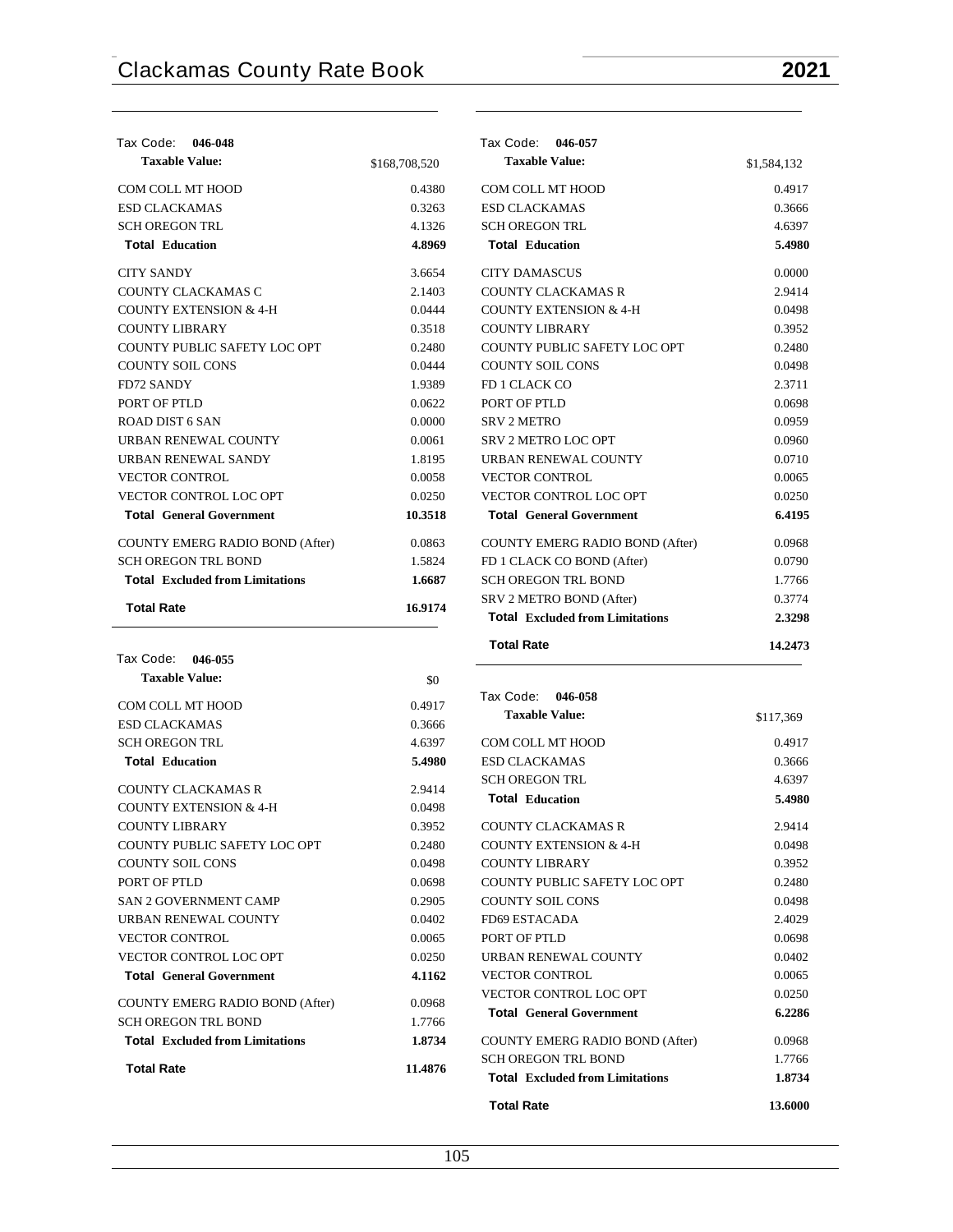| Tax Code: 046-061                      |           | Tax Code: 046-064                      |           |
|----------------------------------------|-----------|----------------------------------------|-----------|
| <b>Taxable Value:</b>                  | \$103,007 | <b>Taxable Value:</b>                  | \$164,525 |
| <b>COM COLL CLACK</b>                  | 0.5540    | COM COLL CLACK                         | 0.5540    |
| <b>ESD CLACKAMAS</b>                   | 0.3666    | <b>ESD CLACKAMAS</b>                   | 0.3666    |
| <b>SCH OREGON TRL</b>                  | 4.6397    | <b>SCH OREGON TRL</b>                  | 4.6397    |
| <b>Total Education</b>                 | 5.5603    | <b>Total Education</b>                 | 5.5603    |
| <b>COUNTY CLACKAMAS R</b>              | 2.9414    | <b>COUNTY CLACKAMAS R</b>              | 2.9414    |
| <b>COUNTY EXTENSION &amp; 4-H</b>      | 0.0498    | <b>COUNTY EXTENSION &amp; 4-H</b>      | 0.0498    |
| <b>COUNTY LIBRARY</b>                  | 0.3952    | <b>COUNTY LIBRARY</b>                  | 0.3952    |
| COUNTY PUBLIC SAFETY LOC OPT           | 0.2480    | COUNTY PUBLIC SAFETY LOC OPT           | 0.2480    |
| <b>COUNTY SOIL CONS</b>                | 0.0498    | <b>COUNTY SOIL CONS</b>                | 0.0498    |
| FD 1 CLACK CO                          | 2.3711    | FD 1 CLACK CO                          | 2.3711    |
| PORT OF PTLD                           | 0.0698    | PORT OF PTLD                           | 0.0698    |
| URBAN RENEWAL COUNTY                   | 0.0745    | URBAN RENEWAL COUNTY                   | 0.0745    |
| <b>VECTOR CONTROL</b>                  | 0.0065    | <b>VECTOR CONTROL</b>                  | 0.0065    |
| <b>VECTOR CONTROL LOC OPT</b>          | 0.0250    | <b>VECTOR CONTROL LOC OPT</b>          | 0.0250    |
| WTR24 BORING                           | 0.0000    | WTR24 BORING                           | 0.0000    |
| <b>Total General Government</b>        | 6.2311    | <b>Total General Government</b>        | 6.2311    |
| COM COLL CLACK BOND (After)            | 0.1622    | COM COLL CLACK BOND (After)            | 0.1622    |
| COUNTY EMERG RADIO BOND (After)        | 0.0968    | COUNTY EMERG RADIO BOND (After)        | 0.0968    |
| FD 1 CLACK CO BOND (After)             | 0.0790    | FD 1 CLACK CO BOND (After)             | 0.0790    |
| <b>SCH OREGON TRL BOND</b>             | 1.7766    | <b>SCH OREGON TRL BOND</b>             | 1.7766    |
| <b>Total Excluded from Limitations</b> | 2.1146    | <b>Total Excluded from Limitations</b> | 2.1146    |
| <b>Total Rate</b>                      | 13.9060   | <b>Total Rate</b>                      | 13.9060   |

| Tax Code: 046-063                      |              |
|----------------------------------------|--------------|
| <b>Taxable Value:</b>                  | \$29,071,844 |
| COM COLL MT HOOD                       | 0.4917       |
| <b>ESD CLACKAMAS</b>                   | 0.3666       |
| <b>SCH OREGON TRL</b>                  | 4.6397       |
| <b>Total Education</b>                 | 5.4980       |
| COUNTY CLACKAMAS R                     | 2.9414       |
| <b>COUNTY EXTENSION &amp; 4-H</b>      | 0.0498       |
| <b>COUNTY LIBRARY</b>                  | 0.3952       |
| COUNTY PUBLIC SAFETY LOC OPT           | 0.2480       |
| <b>COUNTY SOIL CONS</b>                | 0.0498       |
| FD 1 CLACK CO                          | 2.3711       |
| PORT OF PTLD                           | 0.0698       |
| <b>URBAN RENEWAL COUNTY</b>            | 0.0703       |
| <b>VECTOR CONTROL</b>                  | 0.0065       |
| VECTOR CONTROL LOC OPT                 | 0.0250       |
| WTR24 BORING                           | 0.0000       |
| <b>Total General Government</b>        | 6.2269       |
| COUNTY EMERG RADIO BOND (After)        | 0.0968       |
| FD 1 CLACK CO BOND (After)             | 0.0790       |
| <b>SCH OREGON TRL BOND</b>             | 1.7766       |
| <b>Total</b> Excluded from Limitations | 1.9524       |
| <b>Total Rate</b>                      | 13.6773      |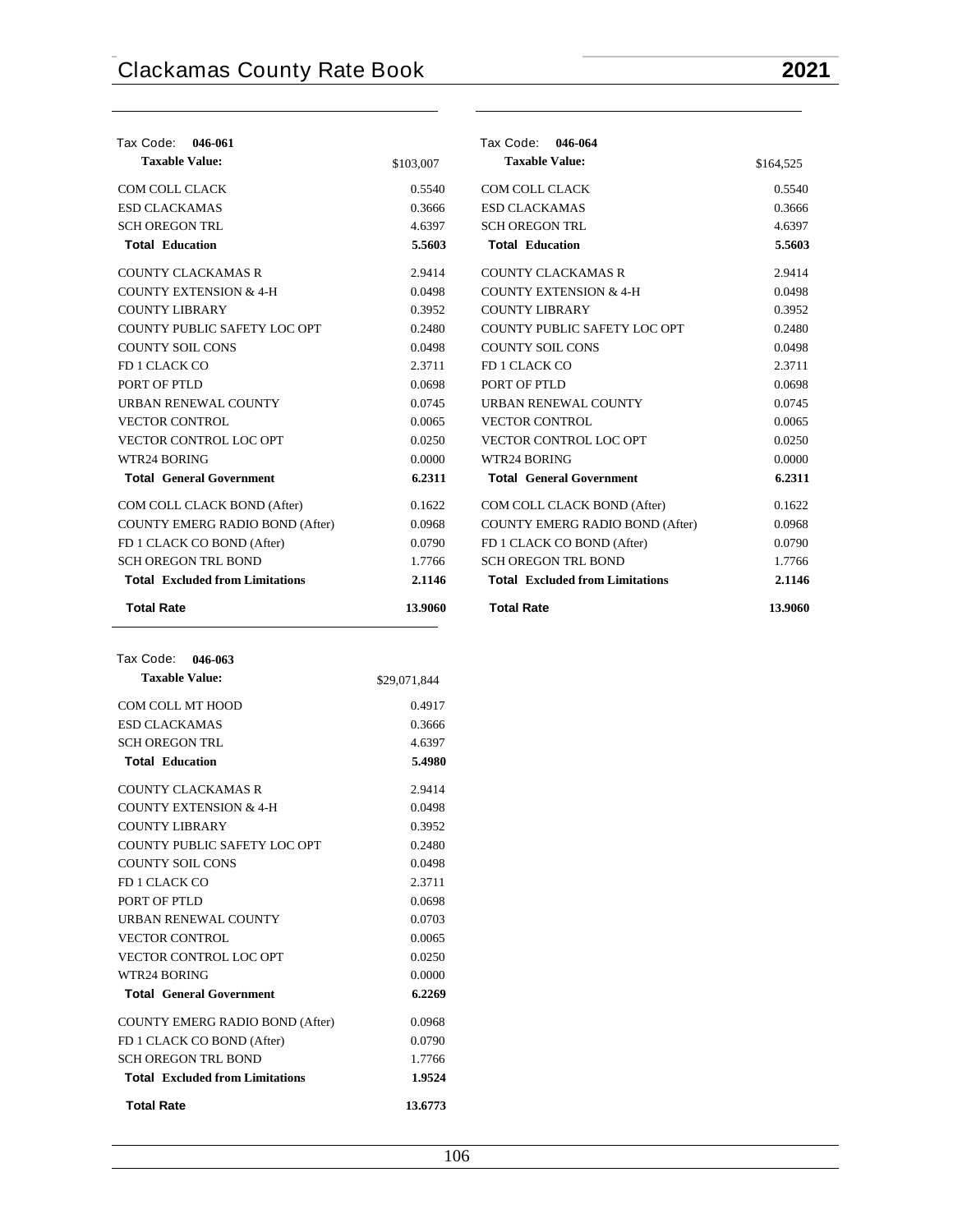| Tax Code: 046-065                      |               | Tax Code:<br>046-067                   |             |
|----------------------------------------|---------------|----------------------------------------|-------------|
| <b>Taxable Value:</b>                  | \$229,895,406 | <b>Taxable Value:</b>                  | \$3,435,383 |
| COM COLL MT HOOD                       | 0.4917        | COM COLL MT HOOD                       | 0.4380      |
| <b>ESD CLACKAMAS</b>                   | 0.3666        | <b>ESD CLACKAMAS</b>                   | 0.3263      |
| <b>SCH OREGON TRL</b>                  | 4.6397        | <b>SCH OREGON TRL</b>                  | 4.1326      |
| <b>Total Education</b>                 | 5.4980        | <b>Total Education</b>                 | 4.8969      |
| <b>COUNTY CLACKAMAS R</b>              | 2.9414        | <b>CITY SANDY</b>                      | 3.6654      |
| <b>COUNTY EXTENSION &amp; 4-H</b>      | 0.0498        | COUNTY CLACKAMAS C                     | 2.1403      |
| <b>COUNTY LIBRARY</b>                  | 0.3952        | <b>COUNTY EXTENSION &amp; 4-H</b>      | 0.0444      |
| COUNTY PUBLIC SAFETY LOC OPT           | 0.2480        | <b>COUNTY LIBRARY</b>                  | 0.3518      |
| <b>COUNTY SOIL CONS</b>                | 0.0498        | COUNTY PUBLIC SAFETY LOC OPT           | 0.2480      |
| <b>FD74 HOODLAND</b>                   | 2.6385        | <b>COUNTY SOIL CONS</b>                | 0.0444      |
| FD74 HOODLAND LOC OPT                  | 0.2500        | <b>FD72 SANDY</b>                      | 1.9389      |
| PORT OF PTLD                           | 0.0698        | PORT OF PTLD                           | 0.0622      |
| ROAD DIST 19 GC                        | 0.4003        | <b>ROAD DIST 6 SAN</b>                 | 0.0000      |
| <b>SAN 2 GOVERNMENT CAMP</b>           | 0.2905        | URBAN RENEWAL COUNTY                   | 0.0061      |
| URBAN RENEWAL COUNTY                   | 0.0402        | URBAN RENEWAL SANDY                    | 1.8195      |
| <b>VECTOR CONTROL</b>                  | 0.0065        | <b>VECTOR CONTROL</b>                  | 0.0058      |
| <b>VECTOR CONTROL LOC OPT</b>          | 0.0250        | VECTOR CONTROL LOC OPT                 | 0.0250      |
| <b>Total General Government</b>        | 7.4050        | <b>Total General Government</b>        | 10.3518     |
| COUNTY EMERG RADIO BOND (After)        | 0.0968        | COUNTY EMERG RADIO BOND (After)        | 0.0863      |
| <b>SCH OREGON TRL BOND</b>             | 1.7766        | <b>SCH OREGON TRL BOND</b>             | 1.5824      |
| <b>Total Excluded from Limitations</b> | 1.8734        | <b>Total Excluded from Limitations</b> | 1.6687      |
| <b>Total Rate</b>                      | 14.7764       | <b>Total Rate</b>                      | 16.9174     |

| <b>Taxable Value:</b>                  | \$0     |
|----------------------------------------|---------|
| COM COLL MT HOOD                       | 0.4917  |
| <b>ESD CLACKAMAS</b>                   | 0.3666  |
| <b>SCH OREGON TRL</b>                  | 4.6397  |
| <b>Total Education</b>                 | 5.4980  |
| COUNTY CLACKAMAS R                     | 2.9414  |
| <b>COUNTY EXTENSION &amp; 4-H</b>      | 0.0498  |
| <b>COUNTY LIBRARY</b>                  | 0.3952  |
| COUNTY PUBLIC SAFETY LOC OPT           | 0.2480  |
| COUNTY SOIL CONS                       | 0.0498  |
| PORT OF PTLD                           | 0.0698  |
| ROAD DIST 19 GC                        | 0.4003  |
| <b>SAN 2 GOVERNMENT CAMP</b>           | 0.2905  |
| <b>URBAN RENEWAL COUNTY</b>            | 0.0402  |
| <b>VECTOR CONTROL</b>                  | 0.0065  |
| <b>VECTOR CONTROL LOC OPT</b>          | 0.0250  |
| <b>Total General Government</b>        | 4.5165  |
| <b>COUNTY EMERG RADIO BOND (After)</b> | 0.0968  |
| <b>SCH OREGON TRL BOND</b>             | 1.7766  |
| <b>Total</b> Excluded from Limitations | 1.8734  |
| <b>Total Rate</b>                      | 11.8879 |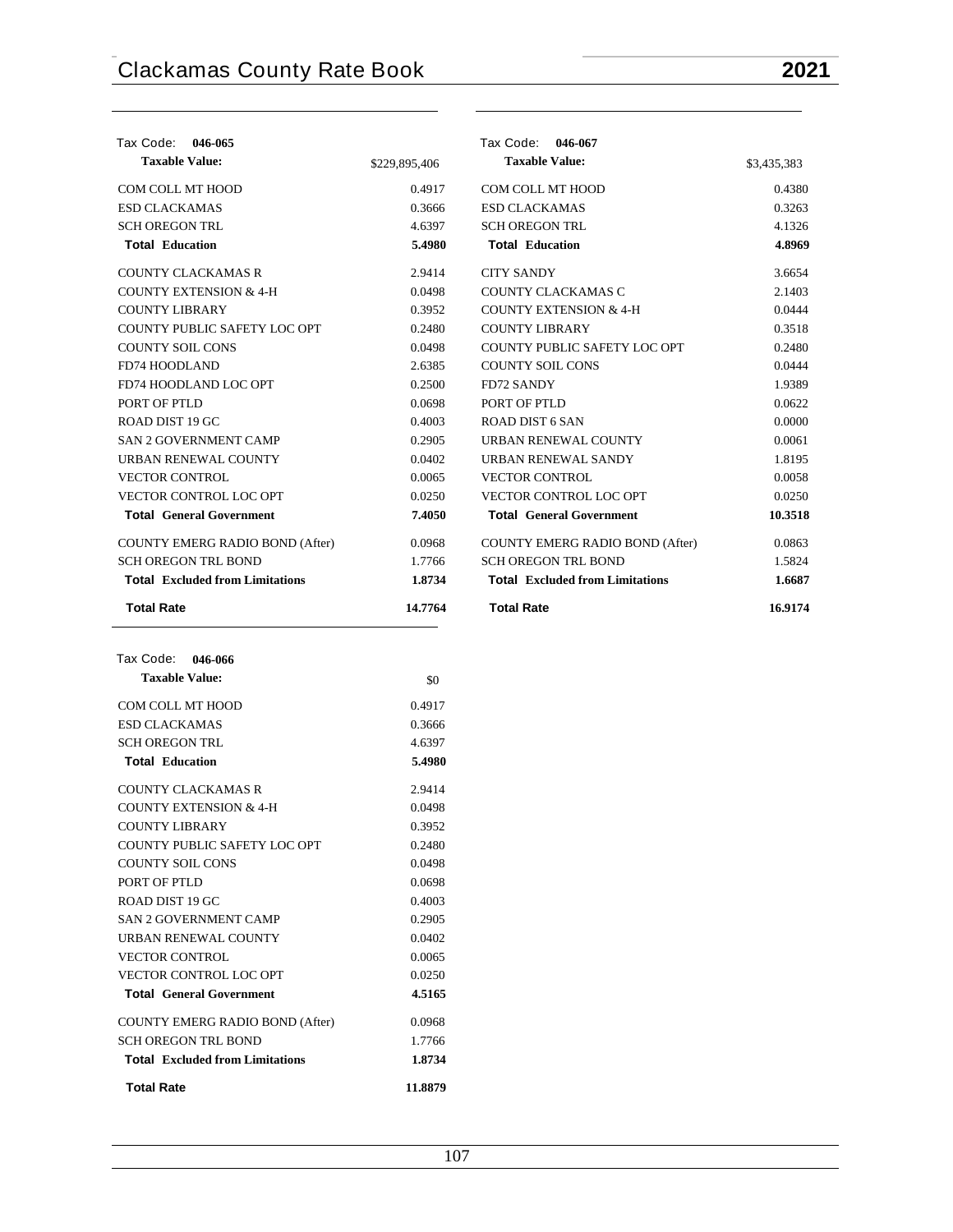| Tax Code: 046-068                      |             |
|----------------------------------------|-------------|
| <b>Taxable Value:</b>                  | \$2,677,978 |
| COM COLL MT HOOD                       | 0.4380      |
| <b>ESD CLACKAMAS</b>                   | 0.3263      |
| <b>SCH OREGON TRL</b>                  | 4.1326      |
| <b>Total Education</b>                 | 4.8969      |
| <b>CITY SANDY</b>                      | 3.6654      |
| COUNTY CLACKAMAS C                     | 2.1403      |
| <b>COUNTY EXTENSION &amp; 4-H</b>      | 0.0444      |
| COUNTY LIBRARY                         | 0.3518      |
| COUNTY PUBLIC SAFETY LOC OPT           | 0.2480      |
| <b>COUNTY SOIL CONS</b>                | 0.0444      |
| FD 1 CLACK CO                          | 2.3711      |
| PORT OF PTLD                           | 0.0622      |
| ROAD DIST 6 SAN                        | 0.0000      |
| <b>URBAN RENEWAL COUNTY</b>            | 0.0362      |
| <b>URBAN RENEWAL SANDY</b>             | 1.5809      |
| <b>VECTOR CONTROL</b>                  | 0.0058      |
| VECTOR CONTROL LOC OPT                 | 0.0250      |
| <b>Total General Government</b>        | 10.5755     |
| COUNTY EMERG RADIO BOND (After)        | 0.0863      |
| FD 1 CLACK CO BOND (After)             | 0.0790      |
| <b>SCH OREGON TRL BOND</b>             | 1.5824      |
| <b>Total</b> Excluded from Limitations | 1.7477      |
| <b>Total Rate</b>                      | 17.2201     |

| Tax Code: 053-002                      |              |
|----------------------------------------|--------------|
| <b>Taxable Value:</b>                  | \$30,410,804 |
| COM COLL CLACK                         | 0.5540       |
| <b>ESD CLACKAMAS</b>                   | 0.3666       |
| <b>SCH COLTON</b>                      | 4.9801       |
| <b>Total Education</b>                 | 5.9007       |
| <b>COUNTY CLACKAMAS R</b>              | 2.9414       |
| <b>COUNTY EXTENSION &amp; 4-H</b>      | 0.0498       |
| COUNTY LIBRARY                         | 0.3952       |
| COUNTY PUBLIC SAFETY LOC OPT           | 0.2480       |
| <b>COUNTY SOIL CONS</b>                | 0.0498       |
| PORT OF PTLD                           | 0.0698       |
| URBAN RENEWAL COUNTY                   | 0.0444       |
| <b>VECTOR CONTROL</b>                  | 0.0065       |
| <b>VECTOR CONTROL LOC OPT</b>          | 0.0250       |
| <b>Total General Government</b>        | 3.8299       |
| COM COLL CLACK BOND (After)            | 0.1622       |
| <b>COUNTY EMERG RADIO BOND (After)</b> | 0.0968       |
| SCH COLTON BOND (After)                | 0.3520       |
| <b>Total</b> Excluded from Limitations | 0.6110       |
| <b>Total Rate</b>                      | 10.3416      |

| Tax Code: 053-005                      |              |
|----------------------------------------|--------------|
| <b>Taxable Value:</b>                  | \$73,863,511 |
| COM COLL CLACK                         | 0.5540       |
| <b>ESD CLACKAMAS</b>                   | 0.3666       |
| <b>SCH COLTON</b>                      | 4.9801       |
| <b>Total Education</b>                 | 5.9007       |
| <b>COUNTY CLACKAMAS R</b>              | 2.9414       |
| <b>COUNTY EXTENSION &amp; 4-H</b>      | 0.0498       |
| COUNTY LIBRARY                         | 0.3952       |
| COUNTY PUBLIC SAFETY LOC OPT           | 0.2480       |
| <b>COUNTY SOIL CONS</b>                | 0.0498       |
| FD 1 CLACK CO                          | 2.3711       |
| PORT OF PTLD                           | 0.0698       |
| <b>URBAN RENEWAL COUNTY</b>            | 0.0745       |
| <b>VECTOR CONTROL</b>                  | 0.0065       |
| <b>VECTOR CONTROL LOC OPT</b>          | 0.0250       |
| <b>Total General Government</b>        | 6.2311       |
| COM COLL CLACK BOND (After)            | 0.1622       |
| COUNTY EMERG RADIO BOND (After)        | 0.0968       |
| FD 1 CLACK CO BOND (After)             | 0.0790       |
| <b>SCH COLTON BOND (After)</b>         | 0.3520       |
| <b>Total Excluded from Limitations</b> | 0.6900       |
| <b>Total Rate</b>                      | 12.8218      |

 **Tax Code: 053-006**

| <b>Taxable Value:</b>                  | \$137,617,070 |
|----------------------------------------|---------------|
| <b>COM COLL CLACK</b>                  | 0.5540        |
| <b>ESD CLACKAMAS</b>                   | 0.3666        |
| <b>SCH COLTON</b>                      | 4.9801        |
| <b>Total Education</b>                 | 5.9007        |
| <b>COUNTY CLACKAMAS R</b>              | 2.9414        |
| <b>COUNTY EXTENSION &amp; 4-H</b>      | 0.0498        |
| <b>COUNTY LIBRARY</b>                  | 0.3952        |
| COUNTY PUBLIC SAFETY LOC OPT           | 0.2480        |
| <b>COUNTY SOIL CONS</b>                | 0.0498        |
| <b>FD70 COLTON</b>                     | 1.5601        |
| PORT OF PTLD                           | 0.0698        |
| <b>URBAN RENEWAL COUNTY</b>            | 0.0444        |
| <b>VECTOR CONTROL</b>                  | 0.0065        |
| <b>VECTOR CONTROL LOC OPT</b>          | 0.0250        |
| <b>Total General Government</b>        | 5.3900        |
| COM COLL CLACK BOND (After)            | 0.1622        |
| COUNTY EMERG RADIO BOND (After)        | 0.0968        |
| <b>SCH COLTON BOND (After)</b>         | 0.3520        |
| WTR11 COLTON BOND                      | 0.0000        |
| <b>Total</b> Excluded from Limitations | 0.6110        |
| <b>Total Rate</b>                      | 11.9017       |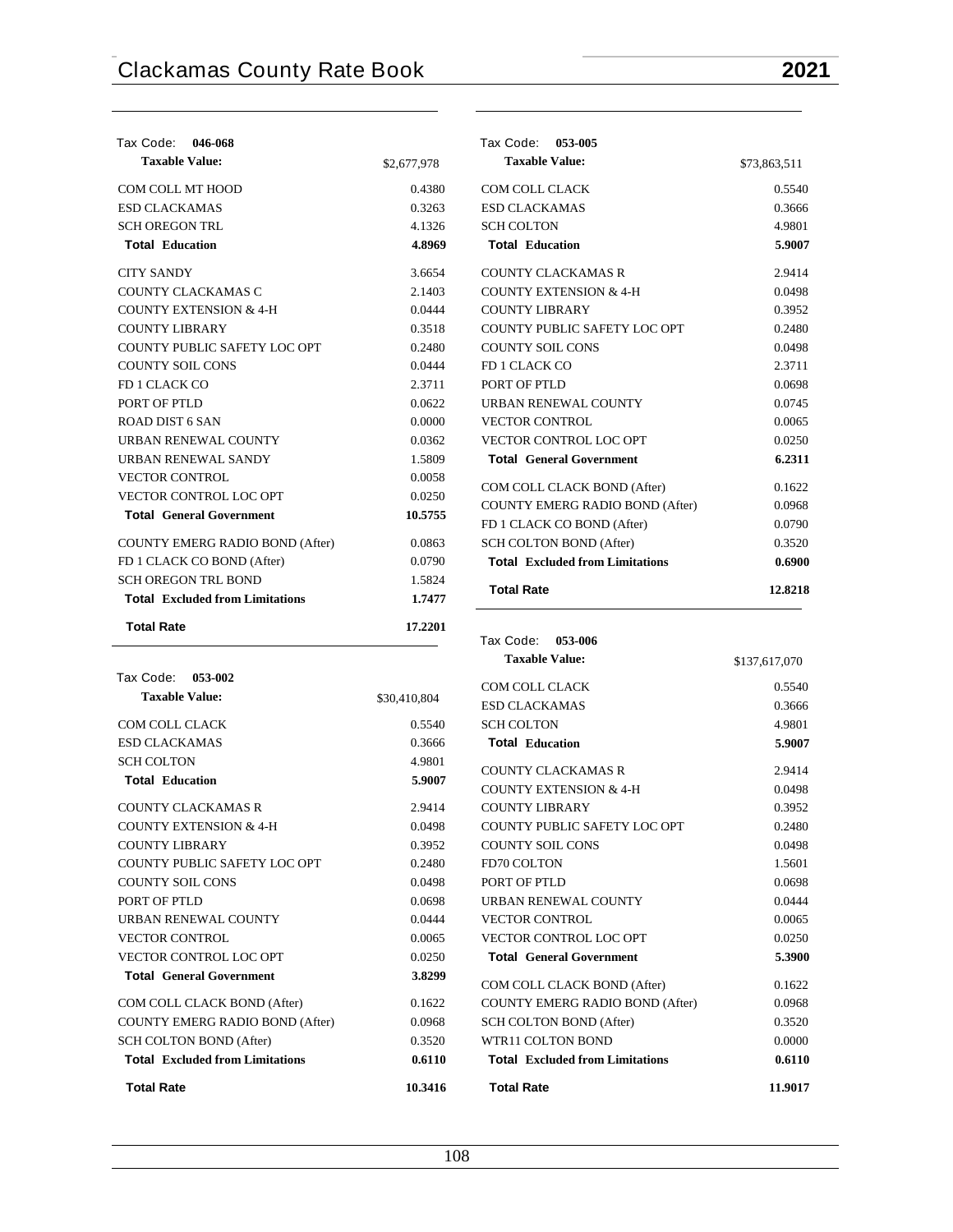| Tax Code: 053-007                      |               |
|----------------------------------------|---------------|
| <b>Taxable Value:</b>                  | \$174,506,369 |
| COM COLL CLACK                         | 0.5540        |
| <b>ESD CLACKAMAS</b>                   | 0.3666        |
| <b>SCH COLTON</b>                      | 4.9801        |
| <b>Total Education</b>                 | 5.9007        |
| <b>COUNTY CLACKAMAS R</b>              | 2.9414        |
| <b>COUNTY EXTENSION &amp; 4-H</b>      | 0.0498        |
| COUNTY LIBRARY                         | 0.3952        |
| COUNTY PUBLIC SAFETY LOC OPT           | 0.2480        |
| <b>COUNTY SOIL CONS</b>                | 0.0498        |
| <b>FD70 COLTON</b>                     | 1.5601        |
| PORT OF PTLD                           | 0.0698        |
| <b>URBAN RENEWAL COUNTY</b>            | 0.0444        |
| <b>VECTOR CONTROL</b>                  | 0.0065        |
| <b>VECTOR CONTROL LOC OPT</b>          | 0.0250        |
| <b>Total General Government</b>        | 5.3900        |
| COM COLL CLACK BOND (After)            | 0.1622        |
| COUNTY EMERG RADIO BOND (After)        | 0.0968        |
| <b>SCH COLTON BOND (After)</b>         | 0.3520        |
| <b>Total</b> Excluded from Limitations | 0.6110        |
| <b>Total Rate</b>                      | 11.9017       |

| Tax Code: 053-008                      |           |
|----------------------------------------|-----------|
| <b>Taxable Value:</b>                  | \$172,776 |
| COM COLL CLACK                         | 0.5540    |
| <b>ESD CLACKAMAS</b>                   | 0.3666    |
| <b>SCH COLTON</b>                      | 4.9801    |
| <b>Total Education</b>                 | 5.9007    |
| COUNTY CLACKAMAS R                     | 2.9414    |
| <b>COUNTY EXTENSION &amp; 4-H</b>      | 0.0498    |
| <b>COUNTY LIBRARY</b>                  | 0.3952    |
| <b>COUNTY PUBLIC SAFETY LOC OPT</b>    | 0.2480    |
| <b>COUNTY SOIL CONS</b>                | 0.0498    |
| FD69 ESTACADA                          | 2.4029    |
| PORT OF PTLD                           | 0.0698    |
| URBAN RENEWAL COUNTY                   | 0.0444    |
| <b>VECTOR CONTROL</b>                  | 0.0065    |
| <b>VECTOR CONTROL LOC OPT</b>          | 0.0250    |
| <b>Total General Government</b>        | 6.2328    |
| COM COLL CLACK BOND (After)            | 0.1622    |
| <b>COUNTY EMERG RADIO BOND (After)</b> | 0.0968    |
| <b>SCH COLTON BOND (After)</b>         | 0.3520    |
| <b>Total</b> Excluded from Limitations | 0.6110    |
| <b>Total Rate</b>                      | 12.7445   |

| Tax Code: 053-009                      |              |
|----------------------------------------|--------------|
| <b>Taxable Value:</b>                  | \$26,874,894 |
| COM COLL CLACK                         | 0.5540       |
| <b>ESD CLACKAMAS</b>                   | 0.3666       |
| <b>SCH COLTON</b>                      | 4.9801       |
| <b>Total Education</b>                 | 5.9007       |
| <b>COUNTY CLACKAMAS R</b>              | 2.9414       |
| <b>COUNTY EXTENSION &amp; 4-H</b>      | 0.0498       |
| <b>COUNTY LIBRARY</b>                  | 0.3952       |
| COUNTY PUBLIC SAFETY LOC OPT           | 0.2480       |
| <b>COUNTY SOIL CONS</b>                | 0.0498       |
| FD73 MOLALLA                           | 0.7833       |
| FD73 MOLALLA LOC OPT                   | 0.7600       |
| PORT OF PTLD                           | 0.0698       |
| <b>URBAN RENEWAL COUNTY</b>            | 0.0444       |
| <b>VECTOR CONTROL</b>                  | 0.0065       |
| VECTOR CONTROL LOC OPT                 | 0.0250       |
| <b>Total General Government</b>        | 5.3732       |
| COM COLL CLACK BOND (After)            | 0.1622       |
| <b>COUNTY EMERG RADIO BOND (After)</b> | 0.0968       |
| FD73 MOLALLA BOND (After)              | 0.2029       |
| <b>SCH COLTON BOND (After)</b>         | 0.3520       |
| <b>Total</b> Excluded from Limitations | 0.8139       |
| <b>Total Rate</b>                      | 12.0878      |

| Tax Code: 062-001                      |             |
|----------------------------------------|-------------|
| <b>Taxable Value:</b>                  | \$1,983,364 |
| COM COLL CLACK                         | 0.5540      |
| ESD CLACKAMAS                          | 0.3666      |
| <b>SCH OREGON CITY</b>                 | 4.9629      |
| <b>Total Education</b>                 | 5.8835      |
| COUNTY CLACKAMAS R                     | 2.9414      |
| COUNTY EXTENSION & 4-H                 | 0.0498      |
| COUNTY LIBRARY                         | 0.3952      |
| COUNTY PUBLIC SAFETY LOC OPT           | 0.2480      |
| <b>COUNTY SOIL CONS</b>                | 0.0498      |
| PORT OF PTLD                           | 0.0698      |
| URBAN RENEWAL COUNTY                   | 0.0444      |
| <b>VECTOR CONTROL</b>                  | 0.0065      |
| <b>VECTOR CONTROL LOC OPT</b>          | 0.0250      |
| <b>Total General Government</b>        | 3.8299      |
| COM COLL CLACK BOND (After)            | 0.1622      |
| <b>COUNTY EMERG RADIO BOND (After)</b> | 0.0968      |
| SCH OREGON CITY BOND (After)           | 1.2033      |
| <b>Total</b> Excluded from Limitations | 1.4623      |
| <b>Total Rate</b>                      | 11.1757     |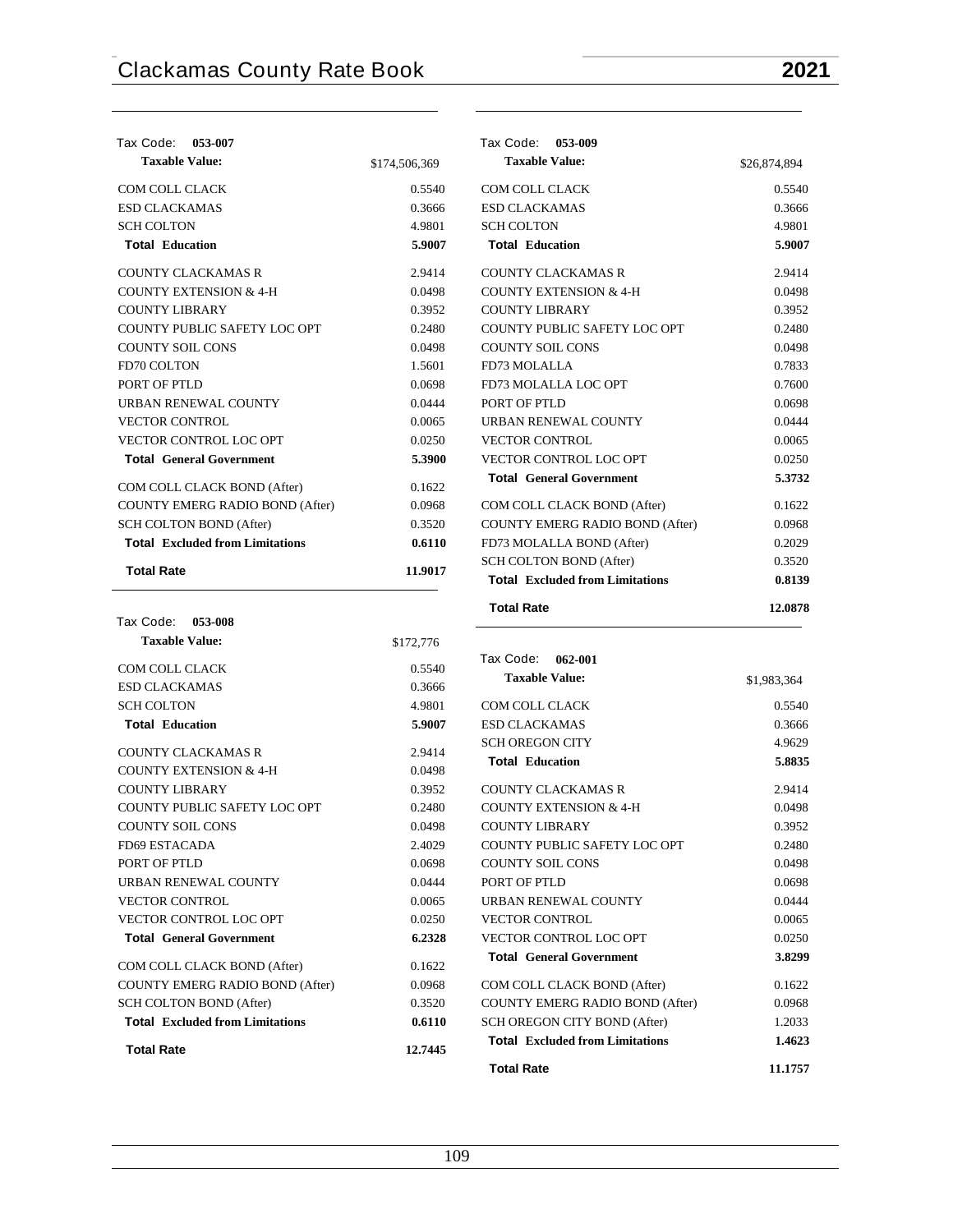| Tax Code:<br>062-002                   |                 |
|----------------------------------------|-----------------|
| <b>Taxable Value:</b>                  | \$2,097,289,589 |
| <b>COM COLL CLACK</b>                  | 0.5227          |
| <b>ESD CLACKAMAS</b>                   | 0.3459          |
| <b>SCHOREGON CITY</b>                  | 4.6838          |
| <b>Total Education</b>                 | 5.5524          |
| <b>CITY OREGON CITY</b>                | 4.1611          |
| COUNTY CLACKAMAS C                     | 2.2679          |
| <b>COUNTY EXTENSION &amp; 4-H</b>      | 0.0470          |
| <b>COUNTY LIBRARY</b>                  | 0.3729          |
| COUNTY PUBLIC SAFETY LOC OPT           | 0.2480          |
| COUNTY SOIL CONS                       | 0.0470          |
| <b>FD 1 CLACK CO</b>                   | 2.2361          |
| PORT OF PTLD                           | 0.0659          |
| ROAD DIST 1 OC                         | 0.0000          |
| <b>SRV 2 METRO</b>                     | 0.0905          |
| <b>SRV 2 METRO LOC OPT</b>             | 0.0960          |
| URBAN RENEWAL COUNTY                   | 0.0411          |
| URBAN RENEWAL OREGON CITY              | 0.8867          |
| <b>VECTOR CONTROL</b>                  | 0.0062          |
| VECTOR CONTROL LOC OPT                 | 0.0250          |
| <b>Total General Government</b>        | 10.5914         |
| COM COLL CLACK BOND (After)            | 0.1622          |
| COUNTY EMERG RADIO BOND (After)        | 0.0968          |
| FD 1 CLACK CO BOND (After)             | 0.0790          |
| SCH OREGON CITY BOND (After)           | 1.2033          |
| SRV 2 METRO BOND (After)               | 0.3774          |
| <b>SRV 4 TRICITY BOND</b>              | 0.0000          |
| <b>Total Excluded from Limitations</b> | 1.9187          |
| <b>Total Rate</b>                      | 18.0625         |

| Tax Code: 062-003                      |               |
|----------------------------------------|---------------|
| <b>Taxable Value:</b>                  | \$115,018,983 |
| COM COLL CLACK                         | 0.5540        |
| <b>ESD CLACKAMAS</b>                   | 0.3666        |
| <b>SCH OREGON CITY</b>                 | 4.9629        |
| <b>Total Education</b>                 | 5.8835        |
| COUNTY CLACKAMAS R                     | 2.9414        |
| <b>COUNTY EXTENSION &amp; 4-H</b>      | 0.0498        |
| <b>COUNTY LIBRARY</b>                  | 0.3952        |
| COUNTY PUBLIC SAFETY LOC OPT           | 0.2480        |
| <b>COUNTY SOIL CONS</b>                | 0.0498        |
| FD 1 CLACK CO                          | 2.3711        |
| PORT OF PTLD                           | 0.0698        |
| <b>URBAN RENEWAL COUNTY</b>            | 0.0745        |
| <b>VECTOR CONTROL</b>                  | 0.0065        |
| <b>VECTOR CONTROL LOC OPT</b>          | 0.0250        |
| <b>Total General Government</b>        | 6.2311        |
| COM COLL CLACK BOND (After)            | 0.1622        |
| <b>COUNTY EMERG RADIO BOND (After)</b> | 0.0968        |
| FD 1 CLACK CO BOND (After)             | 0.0790        |
| <b>SCH OREGON CITY BOND (After)</b>    | 1.2033        |
| <b>Total</b> Excluded from Limitations | 1.5413        |
| <b>Total Rate</b>                      | 13.6559       |

| Tax Code: 062-004                      |               |
|----------------------------------------|---------------|
| <b>Taxable Value:</b>                  | \$471,307,894 |
| COM COLL CLACK                         | 0.5540        |
| <b>ESD CLACKAMAS</b>                   | 0.3666        |
| <b>SCH OREGON CITY</b>                 | 4.9629        |
| <b>Total Education</b>                 | 5.8835        |
| <b>COUNTY CLACKAMAS R</b>              | 2.9414        |
| <b>COUNTY EXTENSION &amp; 4-H</b>      | 0.0498        |
| <b>COUNTY LIBRARY</b>                  | 0.3952        |
| COUNTY PUBLIC SAFETY LOC OPT           | 0.2480        |
| <b>COUNTY SOIL CONS</b>                | 0.0498        |
| FD 1 CLACK CO                          | 2.3711        |
| PORT OF PTLD                           | 0.0698        |
| <b>URBAN RENEWAL COUNTY</b>            | 0.0745        |
| <b>VECTOR CONTROL</b>                  | 0.0065        |
| <b>VECTOR CONTROL LOC OPT</b>          | 0.0250        |
| <b>Total General Government</b>        | 6.2311        |
| COM COLL CLACK BOND (After)            | 0.1622        |
| <b>COUNTY EMERG RADIO BOND (After)</b> | 0.0968        |
| FD 1 CLACK CO BOND (After)             | 0.0790        |
| SCH OREGON CITY BOND (After)           | 1.2033        |
| <b>Total Excluded from Limitations</b> | 1.5413        |
| <b>Total Rate</b>                      | 13.6559       |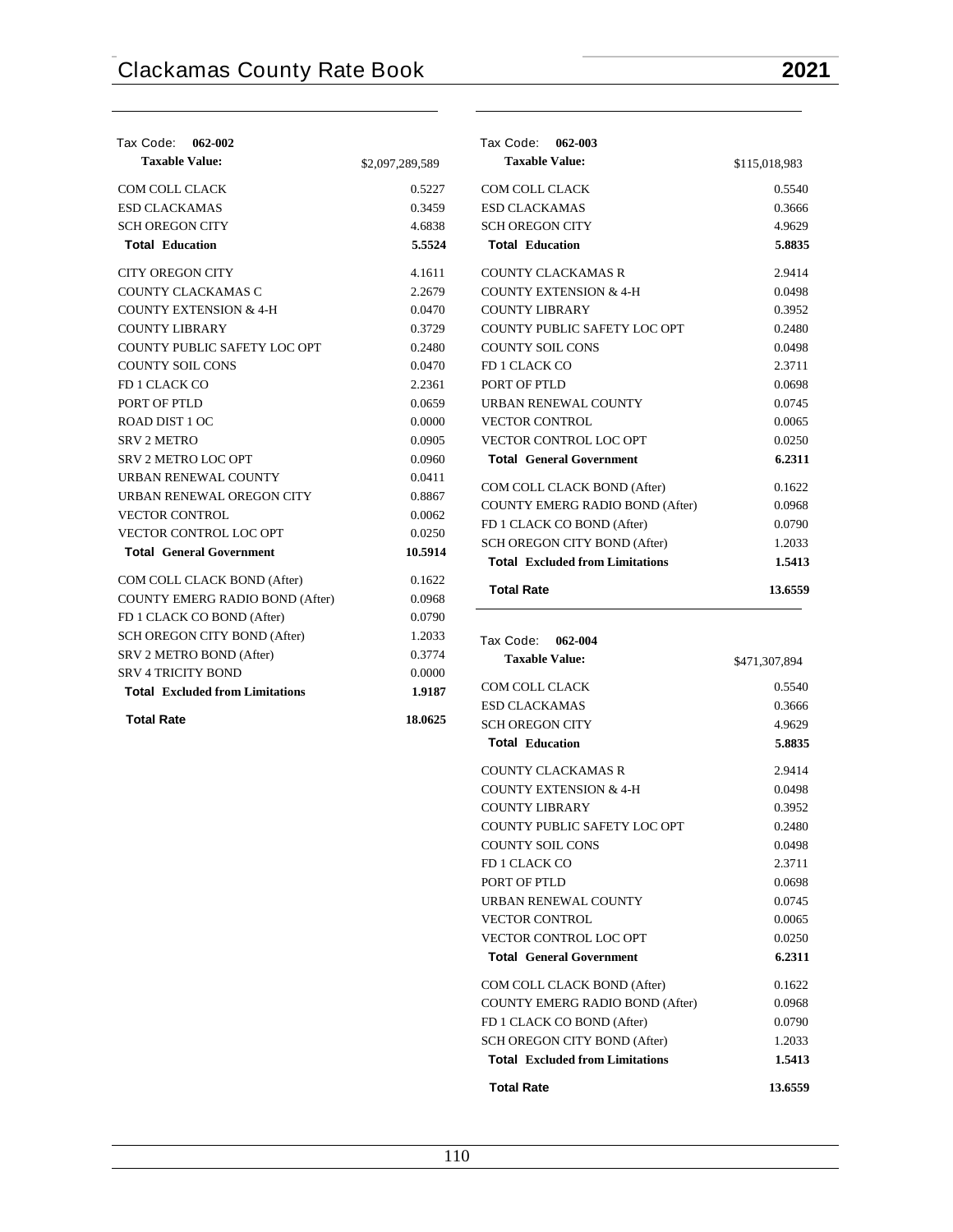| Tax Code: 062-011                                                  |               | Tax Code: 062-014                      |               |
|--------------------------------------------------------------------|---------------|----------------------------------------|---------------|
| <b>Taxable Value:</b>                                              | \$526,002,369 | <b>Taxable Value:</b>                  | \$612,908,799 |
| COM COLL CLACK                                                     | 0.5540        | COM COLL CLACK                         | 0.5540        |
| <b>ESD CLACKAMAS</b>                                               | 0.3666        | <b>ESD CLACKAMAS</b>                   | 0.3666        |
| <b>SCH OREGON CITY</b>                                             | 4.9629        | <b>SCH OREGON CITY</b>                 | 4.9629        |
| <b>Total Education</b>                                             | 5.8835        | <b>Total Education</b>                 | 5.8835        |
| <b>COUNTY CLACKAMAS R</b>                                          | 2.9414        | <b>COUNTY CLACKAMAS R</b>              | 2.9414        |
| <b>COUNTY EXTENSION &amp; 4-H</b>                                  | 0.0498        | <b>COUNTY EXTENSION &amp; 4-H</b>      | 0.0498        |
| <b>COUNTY LAW ENHANCED</b>                                         | 0.7004        | <b>COUNTY LIBRARY</b>                  | 0.3952        |
| <b>COUNTY LIBRARY</b>                                              | 0.3952        | COUNTY PUBLIC SAFETY LOC OPT           | 0.2480        |
| COUNTY PUBLIC SAFETY LOC OPT                                       | 0.2480        | <b>COUNTY SOIL CONS</b>                | 0.0498        |
| <b>COUNTY SOIL CONS</b>                                            | 0.0498        | FD 1 CLACK CO                          | 2.3711        |
| FD 1 CLACK CO                                                      | 2.3711        | PORT OF PTLD                           | 0.0698        |
| PARK N CLACKAMAS                                                   | 0.5248        | URBAN RENEWAL COUNTY                   | 0.0745        |
| PORT OF PTLD                                                       | 0.0698        | <b>VECTOR CONTROL</b>                  | 0.0065        |
| <b>SRV 2 METRO</b>                                                 | 0.0959        | VECTOR CONTROL LOC OPT                 | 0.0250        |
| <b>SRV 2 METRO LOC OPT</b>                                         | 0.0960        | <b>Total General Government</b>        | 6.2311        |
| URBAN RENEWAL COUNTY                                               | 0.1080        | COM COLL CLACK BOND (After)            | 0.1622        |
| <b>VECTOR CONTROL</b>                                              | 0.0065        | <b>COUNTY EMERG RADIO BOND (After)</b> | 0.0968        |
| VECTOR CONTROL LOC OPT                                             | 0.0250        | FD 1 CLACK CO BOND (After)             | 0.0790        |
| <b>Total General Government</b>                                    | 7.6817        | SCH OREGON CITY BOND (After)           | 1.2033        |
| COM COLL CLACK BOND (After)                                        | 0.1622        | WTR2 CLK RVR BOND                      | 0.0000        |
| <b>COUNTY EMERG RADIO BOND (After)</b>                             | 0.0968        | <b>Total Excluded from Limitations</b> | 1.5413        |
| FD 1 CLACK CO BOND (After)                                         | 0.0790        |                                        |               |
| SCH OREGON CITY BOND (After)                                       | 1.2033        | <b>Total Rate</b>                      | 13.6559       |
|                                                                    |               |                                        |               |
| SRV 2 METRO BOND (After)<br><b>Total Excluded from Limitations</b> | 0.3774        |                                        |               |
|                                                                    | 1.9187        |                                        |               |
| <b>Total Rate</b>                                                  | 15.4839       |                                        |               |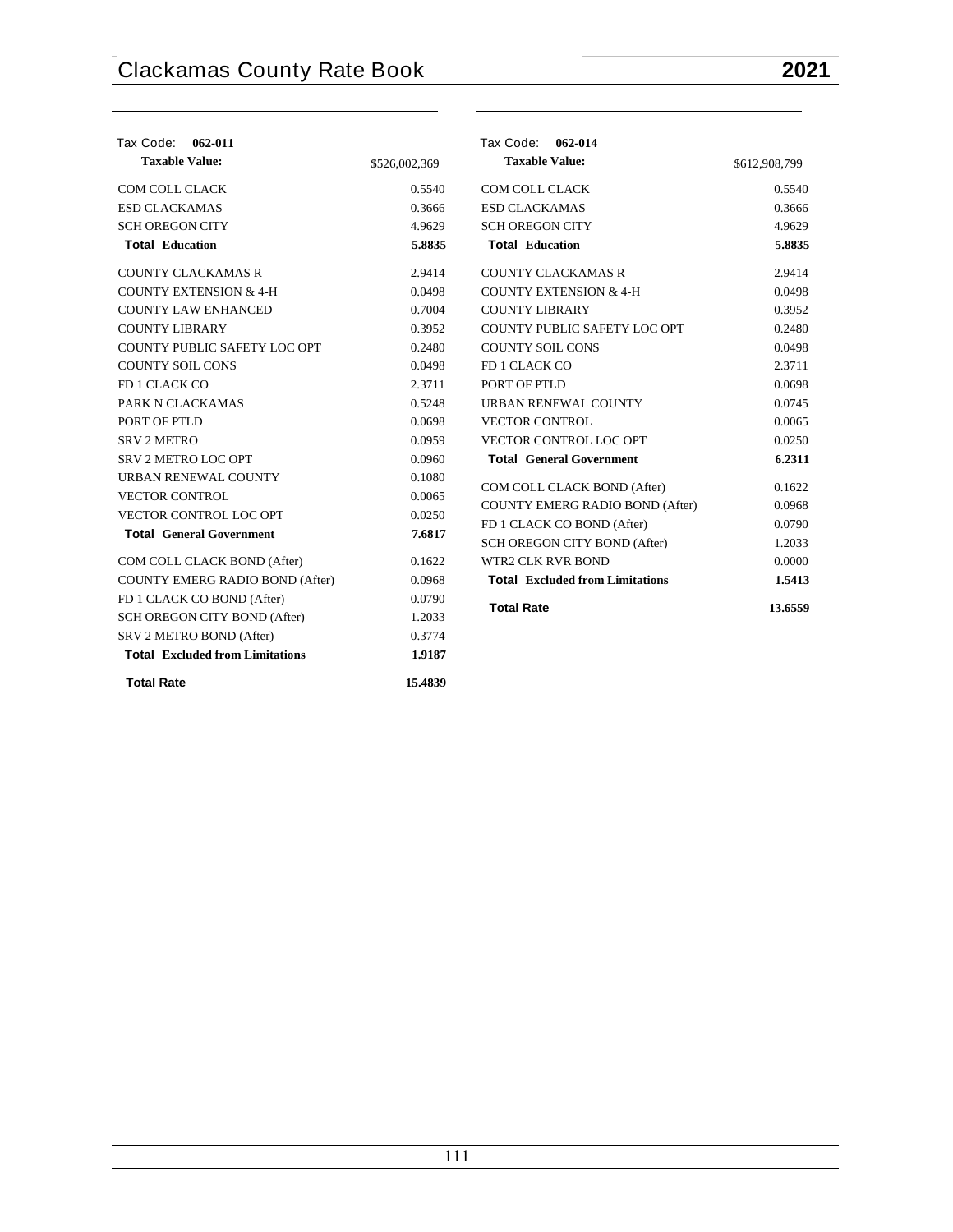| Tax Code: 062-018                      |             | Tax Code: 062-021                      |           |
|----------------------------------------|-------------|----------------------------------------|-----------|
| <b>Taxable Value:</b>                  | \$1,495,910 | <b>Taxable Value:</b>                  | \$320,484 |
| <b>COM COLL CLACK</b>                  | 0.5540      | COM COLL CLACK                         | 0.5540    |
| <b>ESD CLACKAMAS</b>                   | 0.3666      | <b>ESD CLACKAMAS</b>                   | 0.3666    |
| <b>SCH OREGON CITY</b>                 | 4.9629      | <b>SCH OREGON CITY</b>                 | 4.9629    |
| <b>Total Education</b>                 | 5.8835      | <b>Total Education</b>                 | 5.8835    |
| <b>COUNTY CLACKAMAS R</b>              | 2.9414      | <b>COUNTY CLACKAMAS R</b>              | 2.9414    |
| <b>COUNTY EXTENSION &amp; 4-H</b>      | 0.0498      | <b>COUNTY EXTENSION &amp; 4-H</b>      | 0.0498    |
| <b>COUNTY LAW ENHANCED</b>             | 0.7004      | <b>COUNTY LIBRARY</b>                  | 0.3952    |
| <b>COUNTY LIBRARY</b>                  | 0.3952      | COUNTY PUBLIC SAFETY LOC OPT           | 0.2480    |
| COUNTY PUBLIC SAFETY LOC OPT           | 0.2480      | <b>COUNTY SOIL CONS</b>                | 0.0498    |
| <b>COUNTY SOIL CONS</b>                | 0.0498      | FD73 MOLALLA                           | 0.7833    |
| FD 1 CLACK CO                          | 2.3711      | FD73 MOLALLA LOC OPT                   | 0.7600    |
| PORT OF PTLD                           | 0.0698      | PORT OF PTLD                           | 0.0698    |
| <b>SRV 2 METRO</b>                     | 0.0959      | <b>URBAN RENEWAL COUNTY</b>            | 0.0444    |
| <b>SRV 2 METRO LOC OPT</b>             | 0.0960      | <b>VECTOR CONTROL</b>                  | 0.0065    |
| URBAN RENEWAL COUNTY                   | 0.0946      | VECTOR CONTROL LOC OPT                 | 0.0250    |
| <b>VECTOR CONTROL</b>                  | 0.0065      | <b>Total General Government</b>        | 5.3732    |
| VECTOR CONTROL LOC OPT                 | 0.0250      | COM COLL CLACK BOND (After)            | 0.1622    |
| <b>Total General Government</b>        | 7.1435      | COUNTY EMERG RADIO BOND (After)        | 0.0968    |
| COM COLL CLACK BOND (After)            | 0.1622      | FD73 MOLALLA BOND (After)              | 0.2029    |
| COUNTY EMERG RADIO BOND (After)        | 0.0968      | <b>SCH OREGON CITY BOND (After)</b>    | 1.2033    |
| FD 1 CLACK CO BOND (After)             | 0.0790      | <b>Total</b> Excluded from Limitations | 1.6652    |
| SCH OREGON CITY BOND (After)           | 1.2033      |                                        |           |
| SRV 2 METRO BOND (After)               | 0.3774      | <b>Total Rate</b>                      | 12.9219   |
| <b>Total Excluded from Limitations</b> | 1.9187      |                                        |           |
| <b>Total Rate</b>                      | 14.9457     |                                        |           |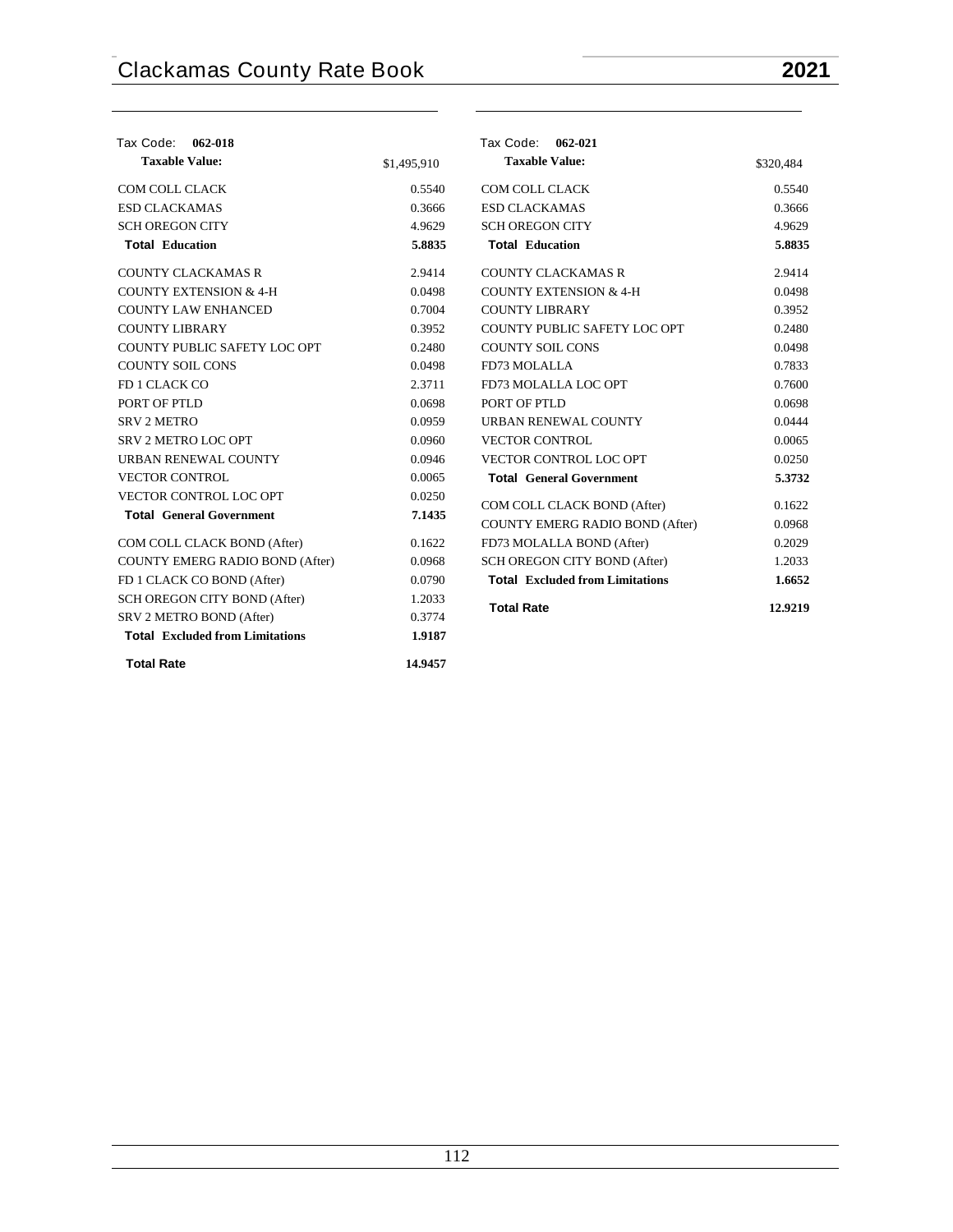| Tax Code:<br>062-022                   |              | Tax Code: 062-026                                          |              |
|----------------------------------------|--------------|------------------------------------------------------------|--------------|
| <b>Taxable Value:</b>                  | \$17,577,573 | <b>Taxable Value:</b>                                      | \$37,419,193 |
| COM COLL CLACK                         | 0.5142       | COM COLL CLACK                                             | 0.5540       |
| <b>ESD CLACKAMAS</b>                   | 0.3403       | <b>ESD CLACKAMAS</b>                                       | 0.3666       |
| <b>SCH OREGON CITY</b>                 | 4.9572       | <b>SCH OREGON CITY</b>                                     | 4.9629       |
| <b>Total Education</b>                 | 5.8117       | <b>Total Education</b>                                     | 5.8835       |
| <b>CITY GLADSTONE</b>                  | 4.4732       | <b>COUNTY CLACKAMAS R</b>                                  | 2.9414       |
| CITY GLADSTONE LOC OPT                 | 0.9900       | <b>COUNTY EXTENSION &amp; 4-H</b>                          | 0.0498       |
| COUNTY CLACKAMAS C                     | 2.2314       | <b>COUNTY LIBRARY</b>                                      | 0.3952       |
| <b>COUNTY EXTENSION &amp; 4-H</b>      | 0.0463       | COUNTY PUBLIC SAFETY LOC OPT                               | 0.2480       |
| <b>COUNTY LIBRARY</b>                  | 0.3669       | <b>COUNTY SOIL CONS</b>                                    | 0.0498       |
| COUNTY PUBLIC SAFETY LOC OPT           | 0.2480       | FD 1 CLACK CO                                              | 2.3711       |
| <b>COUNTY SOIL CONS</b>                | 0.0463       | PORT OF PTLD                                               | 0.0698       |
| PORT OF PTLD                           | 0.0648       | URBAN RENEWAL COUNTY                                       | 0.0745       |
| ROAD DIST 5 GLD                        | 0.0000       | <b>VECTOR CONTROL</b>                                      | 0.0065       |
| <b>SRV 2 METRO</b>                     | 0.0890       | VECTOR CONTROL LOC OPT                                     | 0.0250       |
| SRV 2 METRO LOC OPT                    | 0.0960       | WTR CTL 4 CLACK RIVER                                      | 0.0000       |
| URBAN RENEWAL COUNTY                   | 0.0110       | <b>Total General Government</b>                            | 6.2311       |
| URBAN RENEWAL GLADSTONE                | 0.6353       |                                                            | 0.1622       |
| <b>VECTOR CONTROL</b>                  | 0.0061       | COM COLL CLACK BOND (After)                                | 0.0968       |
| VECTOR CONTROL LOC OPT                 | 0.0250       | <b>COUNTY EMERG RADIO BOND (After)</b>                     | 0.0790       |
| <b>Total General Government</b>        | 9.3293       | FD 1 CLACK CO BOND (After)<br>SCH OREGON CITY BOND (After) | 1.2033       |
| COM COLL CLACK BOND (After)            | 0.1622       | <b>Total Excluded from Limitations</b>                     | 1.5413       |
|                                        |              |                                                            |              |
| COUNTY EMERG RADIO BOND (After)        | 0.0968       | <b>Total Rate</b>                                          | 13.6559      |
| SCH OREGON CITY BOND (After)           | 1.2033       |                                                            |              |
| SRV 2 METRO BOND (After)               | 0.3774       |                                                            |              |
| <b>Total Excluded from Limitations</b> | 1.8397       |                                                            |              |
| <b>Total Rate</b>                      | 16.9807      |                                                            |              |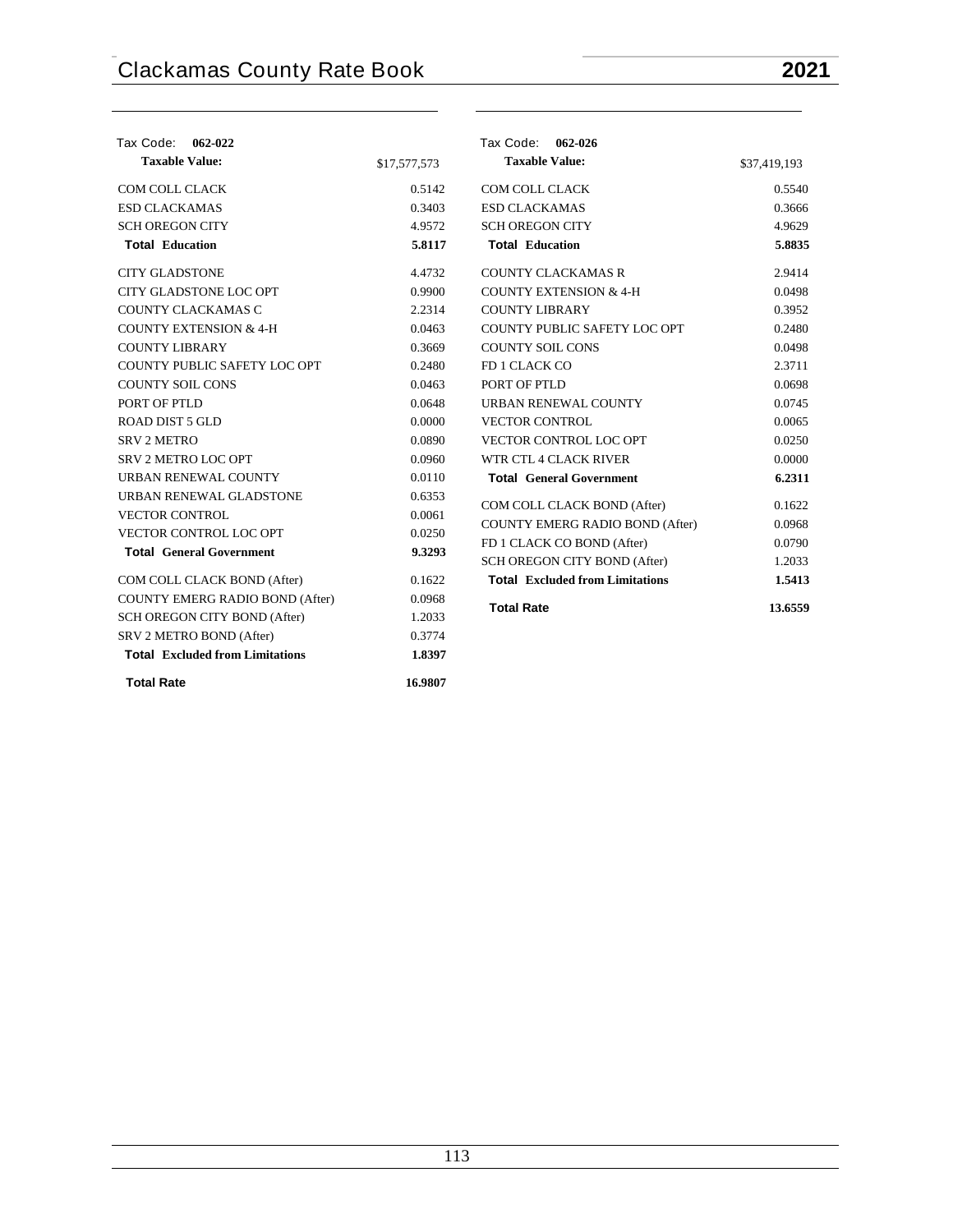| Tax Code: 062-031                      |             | Tax Code: 062-033                      |              |
|----------------------------------------|-------------|----------------------------------------|--------------|
| <b>Taxable Value:</b>                  | \$7,366,692 | <b>Taxable Value:</b>                  | \$74,096,778 |
| COM COLL CLACK                         | 0.5540      | COM COLL CLACK                         | 0.5540       |
| <b>ESD CLACKAMAS</b>                   | 0.3666      | <b>ESD CLACKAMAS</b>                   | 0.3666       |
| <b>SCH OREGON CITY</b>                 | 4.9629      | <b>SCH OREGON CITY</b>                 | 4.9629       |
| <b>Total Education</b>                 | 5.8835      | <b>Total Education</b>                 | 5.8835       |
| <b>COUNTY CLACKAMAS R</b>              | 2.9414      | <b>COUNTY CLACKAMAS R</b>              | 2.9414       |
| <b>COUNTY EXTENSION &amp; 4-H</b>      | 0.0498      | <b>COUNTY EXTENSION &amp; 4-H</b>      | 0.0498       |
| <b>COUNTY LIBRARY</b>                  | 0.3952      | <b>COUNTY LIBRARY</b>                  | 0.3952       |
| COUNTY PUBLIC SAFETY LOC OPT           | 0.2480      | COUNTY PUBLIC SAFETY LOC OPT           | 0.2480       |
| <b>COUNTY SOIL CONS</b>                | 0.0498      | <b>COUNTY SOIL CONS</b>                | 0.0498       |
| FD 1 CLACK CO                          | 2.3711      | FD 1 CLACK CO                          | 2.3711       |
| PORT OF PTLD                           | 0.0698      | PORT OF PTLD                           | 0.0698       |
| <b>SRV 2 METRO</b>                     | 0.0959      | <b>SRV 2 METRO</b>                     | 0.0959       |
| <b>SRV 2 METRO LOC OPT</b>             | 0.0960      | SRV 2 METRO LOC OPT                    | 0.0960       |
| URBAN RENEWAL COUNTY                   | 0.0752      | URBAN RENEWAL COUNTY                   | 0.0752       |
| <b>VECTOR CONTROL</b>                  | 0.0065      | <b>VECTOR CONTROL</b>                  | 0.0065       |
| VECTOR CONTROL LOC OPT                 | 0.0250      | VECTOR CONTROL LOC OPT                 | 0.0250       |
| <b>Total General Government</b>        | 6.4237      | <b>Total General Government</b>        | 6.4237       |
| COM COLL CLACK BOND (After)            | 0.1622      | COM COLL CLACK BOND (After)            | 0.1622       |
| <b>COUNTY EMERG RADIO BOND (After)</b> | 0.0968      | COUNTY EMERG RADIO BOND (After)        | 0.0968       |
| FD 1 CLACK CO BOND (After)             | 0.0790      | FD 1 CLACK CO BOND (After)             | 0.0790       |
| SCH OREGON CITY BOND (After)           | 1.2033      | SCH OREGON CITY BOND (After)           | 1.2033       |
| SRV 2 METRO BOND (After)               | 0.3774      | SRV 2 METRO BOND (After)               | 0.3774       |
| <b>Total</b> Excluded from Limitations | 1.9187      | <b>WTR2 CLK RVR BOND</b>               | 0.0000       |
| <b>Total Rate</b>                      | 14.2259     | <b>Total Excluded from Limitations</b> | 1.9187       |
|                                        |             | <b>Total Rate</b>                      | 14.2259      |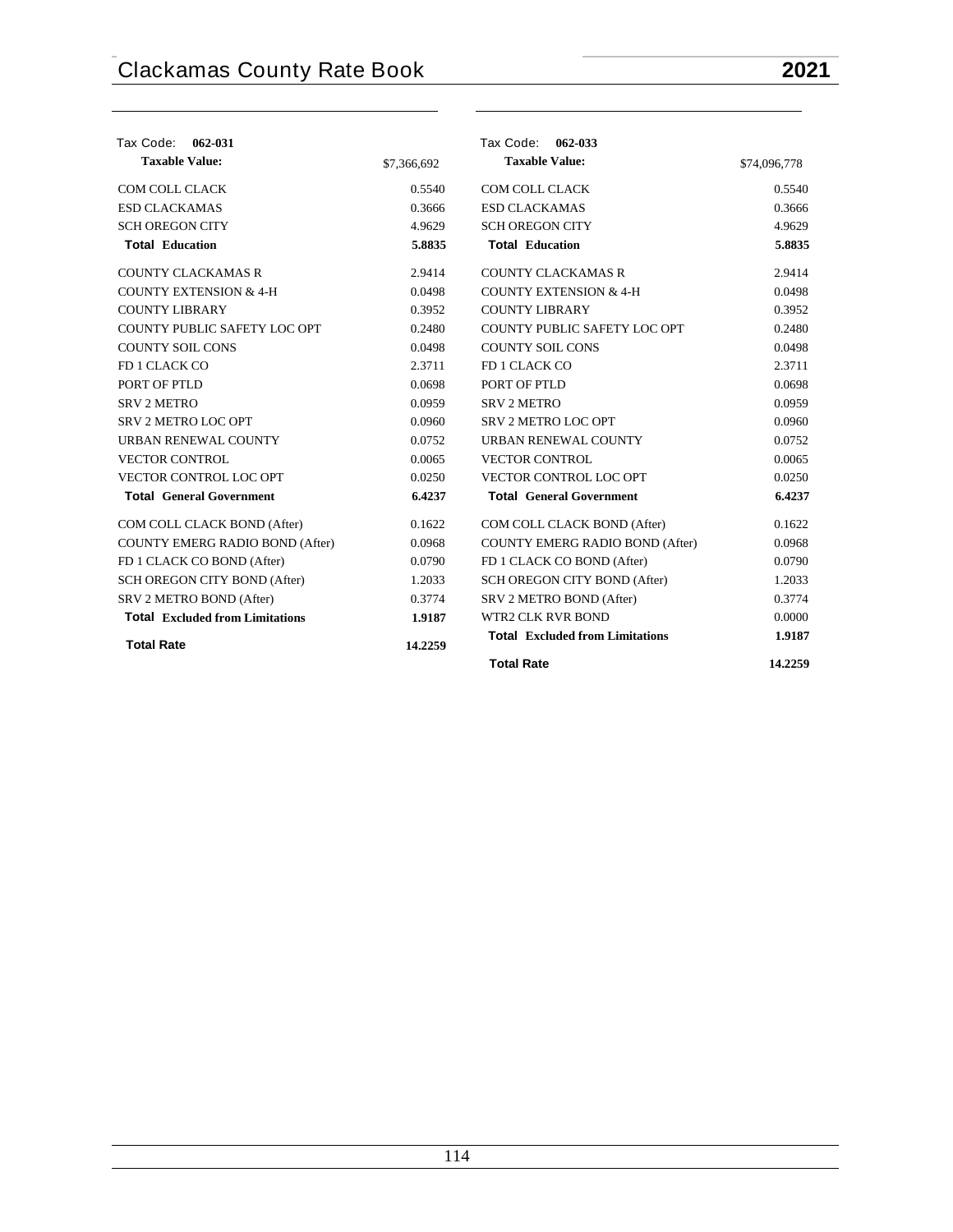| Tax Code: 062-050                      |             | Tax Code: 062-051                                          |                  |
|----------------------------------------|-------------|------------------------------------------------------------|------------------|
| <b>Taxable Value:</b>                  | \$8,485,668 | <b>Taxable Value:</b>                                      | \$1,228,688      |
| COM COLL CLACK                         | 0.5142      | COM COLL CLACK                                             | 0.5540           |
| <b>ESD CLACKAMAS</b>                   | 0.3403      | <b>ESD CLACKAMAS</b>                                       | 0.3666           |
| <b>SCHOREGON CITY</b>                  | 4.9572      | <b>SCH OREGON CITY</b>                                     | 4.9629           |
| <b>Total Education</b>                 | 5.8117      | <b>Total Education</b>                                     | 5.8835           |
| <b>CITY GLADSTONE</b>                  | 4.4732      | <b>COUNTY CLACKAMAS R</b>                                  | 2.9414           |
| <b>CITY GLADSTONE LOC OPT</b>          | 0.9900      | <b>COUNTY EXTENSION &amp; 4-H</b>                          | 0.0498           |
| <b>COUNTY CLACKAMAS C</b>              | 2.2314      | <b>COUNTY LIBRARY</b>                                      | 0.3952           |
| <b>COUNTY EXTENSION &amp; 4-H</b>      | 0.0463      | COUNTY PUBLIC SAFETY LOC OPT                               | 0.2480           |
| <b>COUNTY LIBRARY</b>                  | 0.3669      | <b>COUNTY SOIL CONS</b>                                    | 0.0498           |
| COUNTY PUBLIC SAFETY LOC OPT           | 0.2480      | FD 1 CLACK CO                                              | 2.3711           |
| <b>COUNTY SOIL CONS</b>                | 0.0463      | PORT OF PTLD                                               | 0.0698           |
| PORT OF PTLD                           | 0.0648      | <b>REC CANBY AREA PARKS</b>                                | 0.0000           |
| <b>ROAD DIST 5 GLD</b>                 | 0.0000      | URBAN RENEWAL COUNTY                                       | 0.0745           |
| <b>SRV 2 METRO</b>                     | 0.0890      | <b>VECTOR CONTROL</b>                                      | 0.0065           |
| SRV 2 METRO LOC OPT                    | 0.0960      | VECTOR CONTROL LOC OPT                                     | 0.0250           |
| URBAN RENEWAL COUNTY                   | 0.0110      | <b>Total General Government</b>                            | 6.2311           |
| URBAN RENEWAL GLADSTONE                | 0.6353      | COM COLL CLACK BOND (After)                                | 0.1622           |
| <b>VECTOR CONTROL</b>                  | 0.0061      | <b>COUNTY EMERG RADIO BOND (After)</b>                     | 0.0968           |
| VECTOR CONTROL LOC OPT                 | 0.0250      |                                                            |                  |
| <b>Total General Government</b>        | 9.3293      | FD 1 CLACK CO BOND (After)<br>SCH OREGON CITY BOND (After) | 0.0790<br>1.2033 |
| COM COLL CLACK BOND (After)            | 0.1622      | <b>Total Excluded from Limitations</b>                     | 1.5413           |
| COUNTY EMERG RADIO BOND (After)        | 0.0968      |                                                            |                  |
| SCH OREGON CITY BOND (After)           | 1.2033      | <b>Total Rate</b>                                          | 13.6559          |
| SRV 2 METRO BOND (After)               | 0.3774      |                                                            |                  |
| <b>SRV 4 TRICITY BOND</b>              | 0.0000      |                                                            |                  |
| <b>Total Excluded from Limitations</b> | 1.8397      |                                                            |                  |
| <b>Total Rate</b>                      | 16.9807     |                                                            |                  |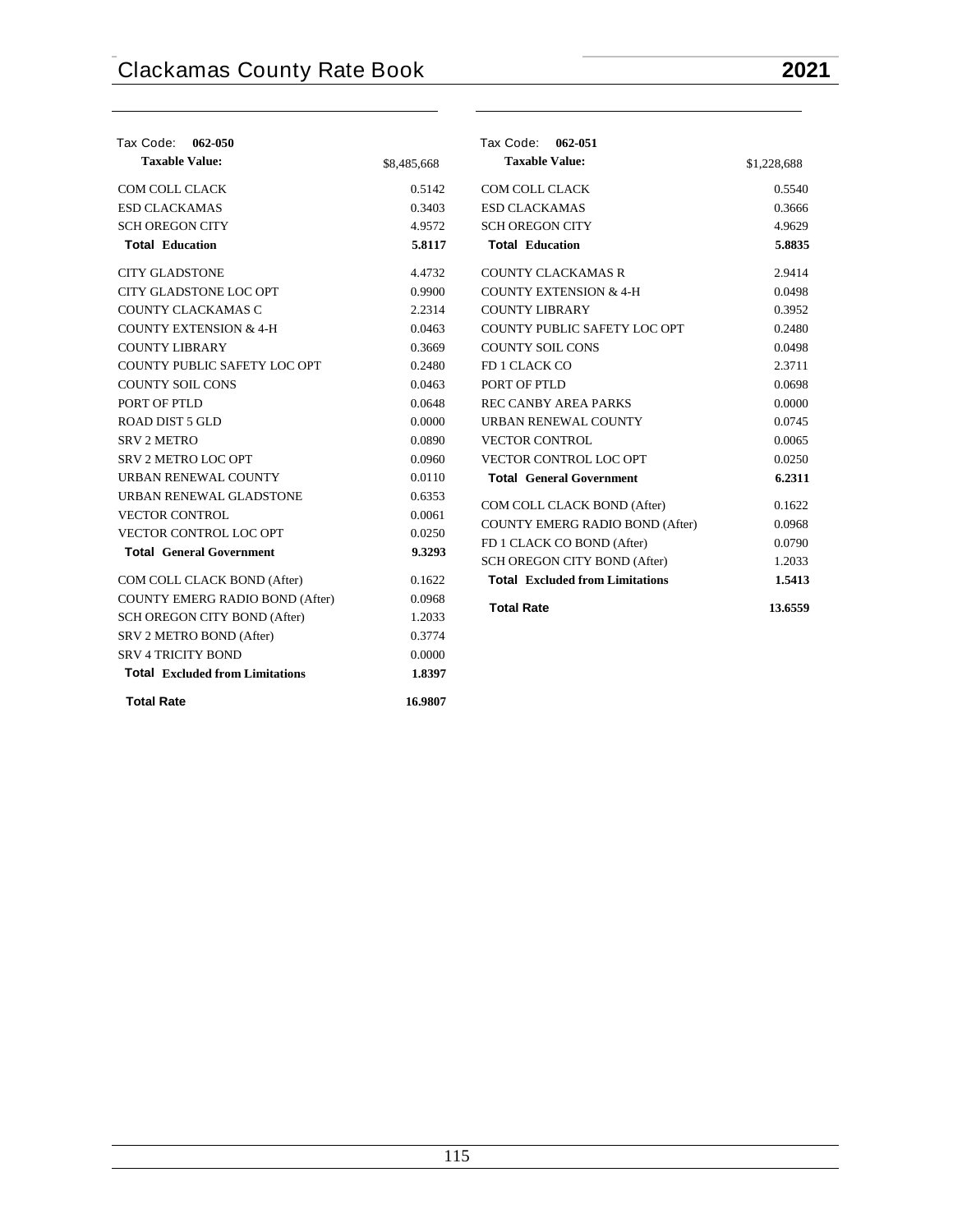| Tax Code: 062-053                      |           | Tax Code: 062-054                      |              |
|----------------------------------------|-----------|----------------------------------------|--------------|
| <b>Taxable Value:</b>                  | \$320,275 | <b>Taxable Value:</b>                  | \$46,775,748 |
| COM COLL CLACK                         | 0.5540    | COM COLL CLACK                         | 0.5540       |
| <b>ESD CLACKAMAS</b>                   | 0.3666    | <b>ESD CLACKAMAS</b>                   | 0.3666       |
| <b>SCH OREGON CITY</b>                 | 4.9629    | <b>SCH OREGON CITY</b>                 | 4.9629       |
| <b>Total Education</b>                 | 5.8835    | <b>Total Education</b>                 | 5.8835       |
| <b>COUNTY CLACKAMAS R</b>              | 2.9414    | <b>COUNTY CLACKAMAS R</b>              | 2.9414       |
| <b>COUNTY EXTENSION &amp; 4-H</b>      | 0.0498    | <b>COUNTY EXTENSION &amp; 4-H</b>      | 0.0498       |
| <b>COUNTY LAW ENHANCED</b>             | 0.7004    | <b>COUNTY LAW ENHANCED</b>             | 0.7004       |
| <b>COUNTY LIBRARY</b>                  | 0.3952    | <b>COUNTY LIBRARY</b>                  | 0.3952       |
| COUNTY PUBLIC SAFETY LOC OPT           | 0.2480    | COUNTY PUBLIC SAFETY LOC OPT           | 0.2480       |
| <b>COUNTY SOIL CONS</b>                | 0.0498    | <b>COUNTY SOIL CONS</b>                | 0.0498       |
| FD 1 CLACK CO                          | 2.3711    | FD 1 CLACK CO                          | 2.3711       |
| PORT OF PTLD                           | 0.0698    | PORT OF PTLD                           | 0.0698       |
| <b>SRV 2 METRO</b>                     | 0.0959    | <b>SRV 2 METRO</b>                     | 0.0959       |
| SRV 2 METRO LOC OPT                    | 0.0960    | SRV 2 METRO LOC OPT                    | 0.0960       |
| URBAN RENEWAL COUNTY                   | 0.0946    | URBAN RENEWAL COUNTY                   | 0.0946       |
| <b>VECTOR CONTROL</b>                  | 0.0065    | <b>VECTOR CONTROL</b>                  | 0.0065       |
| VECTOR CONTROL LOC OPT                 | 0.0250    | VECTOR CONTROL LOC OPT                 | 0.0250       |
| <b>Total General Government</b>        | 7.1435    | <b>Total General Government</b>        | 7.1435       |
| COM COLL CLACK BOND (After)            | 0.1622    | COM COLL CLACK BOND (After)            | 0.1622       |
| COUNTY EMERG RADIO BOND (After)        | 0.0968    | COUNTY EMERG RADIO BOND (After)        | 0.0968       |
| FD 1 CLACK CO BOND (After)             | 0.0790    | FD 1 CLACK CO BOND (After)             | 0.0790       |
| SCH OREGON CITY BOND (After)           | 1.2033    | SCH OREGON CITY BOND (After)           | 1.2033       |
| SRV 2 METRO BOND (After)               | 0.3774    | SRV 2 METRO BOND (After)               | 0.3774       |
| <b>SRV 4 TRICITY BOND</b>              | 0.0000    | <b>SRV 4 TRICITY BOND</b>              | 0.0000       |
| <b>Total Excluded from Limitations</b> | 1.9187    | <b>WTR2 CLK RVR BOND</b>               | 0.0000       |
| <b>Total Rate</b>                      | 14.9457   | <b>Total Excluded from Limitations</b> | 1.9187       |
|                                        |           | <b>Total Rate</b>                      | 14.9457      |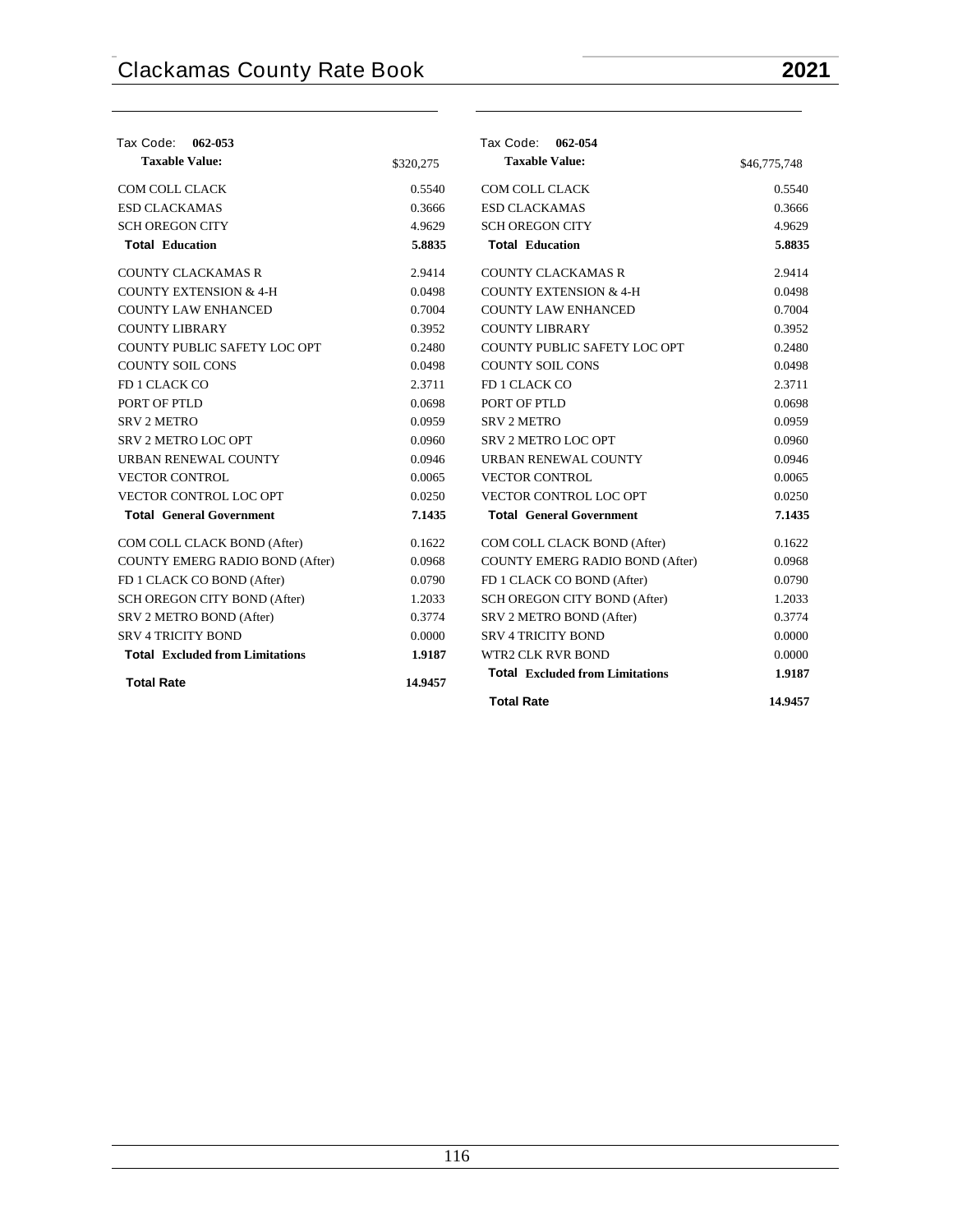| Tax Code: 062-057                                              |               | Tax Code: 062-062                                          |              |
|----------------------------------------------------------------|---------------|------------------------------------------------------------|--------------|
| <b>Taxable Value:</b>                                          | \$258,154,080 | <b>Taxable Value:</b>                                      | \$19,237,473 |
| COM COLL CLACK                                                 | 0.5227        | COM COLL CLACK                                             | 0.5540       |
| <b>ESD CLACKAMAS</b>                                           | 0.3459        | <b>ESD CLACKAMAS</b>                                       | 0.3666       |
| <b>SCH OREGON CITY</b>                                         | 4.6838        | <b>SCH OREGON CITY</b>                                     | 4.9629       |
| <b>Total Education</b>                                         | 5.5524        | <b>Total Education</b>                                     | 5.8835       |
| <b>CITY OREGON CITY</b>                                        | 4.1611        | <b>COUNTY CLACKAMAS R</b>                                  | 2.9414       |
| COUNTY CLACKAMAS C                                             | 2.2679        | <b>COUNTY EXTENSION &amp; 4-H</b>                          | 0.0498       |
| <b>COUNTY EXTENSION &amp; 4-H</b>                              | 0.0470        | <b>COUNTY LIBRARY</b>                                      | 0.3952       |
| <b>COUNTY LIBRARY</b>                                          | 0.3729        | COUNTY PUBLIC SAFETY LOC OPT                               | 0.2480       |
| COUNTY PUBLIC SAFETY LOC OPT                                   | 0.2480        | <b>COUNTY SOIL CONS</b>                                    | 0.0498       |
| <b>COUNTY SOIL CONS</b>                                        | 0.0470        | FD 1 CLACK CO                                              | 2.3711       |
| FD 1 CLACK CO                                                  | 2.2361        | PORT OF PTLD                                               | 0.0698       |
| PORT OF PTLD                                                   | 0.0659        | <b>TRANS S CLACK</b>                                       | 0.0000       |
| ROAD DIST 1 OC                                                 | 0.0000        | URBAN RENEWAL COUNTY                                       | 0.0745       |
| <b>SRV 2 METRO</b>                                             | 0.0905        | <b>VECTOR CONTROL</b>                                      | 0.0065       |
| <b>SRV 2 METRO LOC OPT</b>                                     | 0.0960        | VECTOR CONTROL LOC OPT                                     | 0.0250       |
| URBAN RENEWAL COUNTY                                           | 0.0411        | <b>Total General Government</b>                            | 6.2311       |
| URBAN RENEWAL OREGON CITY                                      | 0.8867        | COM COLL CLACK BOND (After)                                | 0.1622       |
| <b>VECTOR CONTROL</b>                                          | 0.0062        | COUNTY EMERG RADIO BOND (After)                            | 0.0968       |
| VECTOR CONTROL LOC OPT                                         | 0.0250        |                                                            | 0.0790       |
| <b>Total General Government</b>                                | 10.5914       | FD 1 CLACK CO BOND (After)<br>SCH OREGON CITY BOND (After) | 1.2033       |
|                                                                | 0.1622        | <b>Total Excluded from Limitations</b>                     | 1.5413       |
| COM COLL CLACK BOND (After)<br>COUNTY EMERG RADIO BOND (After) | 0.0968        |                                                            |              |
|                                                                |               | <b>Total Rate</b>                                          | 13.6559      |
| FD 1 CLACK CO BOND (After)                                     | 0.0790        |                                                            |              |
| SCH OREGON CITY BOND (After)                                   | 1.2033        |                                                            |              |
| SRV 2 METRO BOND (After)                                       | 0.3774        |                                                            |              |
| <b>SRV 4 TRICITY BOND</b>                                      | 0.0000        |                                                            |              |
| <b>Total Excluded from Limitations</b>                         | 1.9187        |                                                            |              |
| <b>Total Rate</b>                                              | 18.0625       |                                                            |              |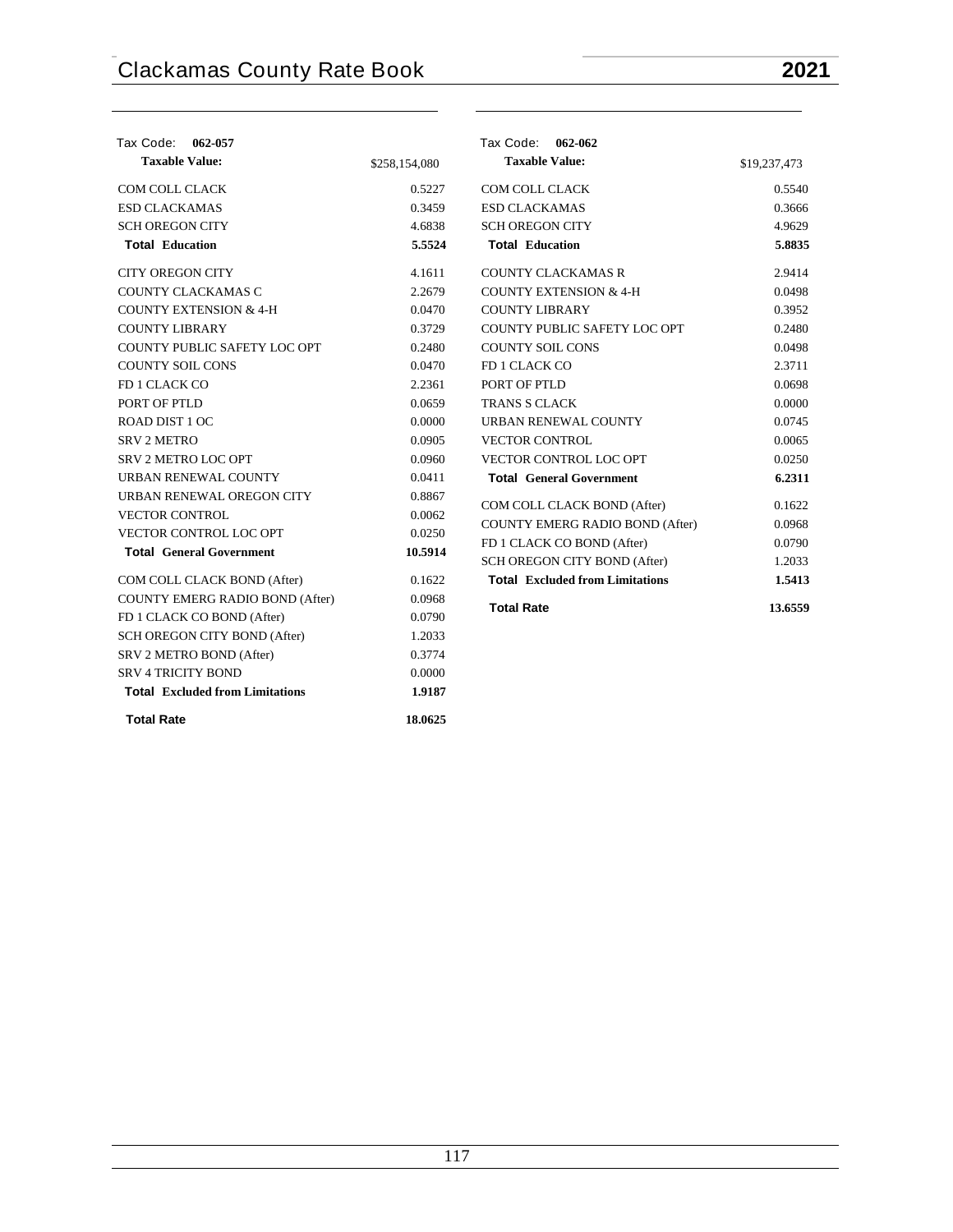| Tax Code: 062-063                      |              | Tax Code: 062-064                      |                 |
|----------------------------------------|--------------|----------------------------------------|-----------------|
| <b>Taxable Value:</b>                  | \$28,284,105 | <b>Taxable Value:</b>                  | \$1,312,260,610 |
| <b>COM COLL CLACK</b>                  | 0.5540       | <b>COM COLL CLACK</b>                  | 0.5227          |
| <b>ESD CLACKAMAS</b>                   | 0.3666       | <b>ESD CLACKAMAS</b>                   | 0.3459          |
| <b>SCH OREGON CITY</b>                 | 4.9629       | <b>SCH OREGON CITY</b>                 | 4.6838          |
| <b>Total Education</b>                 | 5.8835       | <b>Total Education</b>                 | 5.5524          |
| <b>COUNTY CLACKAMAS R</b>              | 2.9414       | <b>CITY OREGON CITY</b>                | 4.1611          |
| <b>COUNTY EXTENSION &amp; 4-H</b>      | 0.0498       | COUNTY CLACKAMAS C                     | 2.2679          |
| <b>COUNTY LIBRARY</b>                  | 0.3952       | <b>COUNTY EXTENSION &amp; 4-H</b>      | 0.0470          |
| COUNTY PUBLIC SAFETY LOC OPT           | 0.2480       | <b>COUNTY LIBRARY</b>                  | 0.3729          |
| <b>COUNTY SOIL CONS</b>                | 0.0498       | COUNTY PUBLIC SAFETY LOC OPT           | 0.2480          |
| FD 1 CLACK CO                          | 2.3711       | <b>COUNTY SOIL CONS</b>                | 0.0470          |
| PORT OF PTLD                           | 0.0698       | FD 1 CLACK CO                          | 2.2361          |
| <b>TRANS S CLACK</b>                   | 0.0000       | PORT OF PTLD                           | 0.0659          |
| URBAN RENEWAL COUNTY                   | 0.0745       | ROAD DIST 1 OC                         | 0.0000          |
| <b>VECTOR CONTROL</b>                  | 0.0065       | <b>SRV 2 METRO</b>                     | 0.0905          |
| VECTOR CONTROL LOC OPT                 | 0.0250       | SRV 2 METRO LOC OPT                    | 0.0960          |
| <b>Total General Government</b>        | 6.2311       | URBAN RENEWAL COUNTY                   | 0.0411          |
| COM COLL CLACK BOND (After)            | 0.1622       | URBAN RENEWAL OREGON CITY              | 0.8867          |
| COUNTY EMERG RADIO BOND (After)        | 0.0968       | VECTOR CONTROL                         | 0.0062          |
| FD 1 CLACK CO BOND (After)             | 0.0790       | VECTOR CONTROL LOC OPT                 | 0.0250          |
| SCH OREGON CITY BOND (After)           | 1.2033       | <b>Total General Government</b>        | 10.5914         |
| <b>WTR2 CLK RVR BOND</b>               | 0.0000       | COM COLL CLACK BOND (After)            | 0.1622          |
| <b>Total Excluded from Limitations</b> | 1.5413       | COUNTY EMERG RADIO BOND (After)        | 0.0968          |
|                                        |              | FD 1 CLACK CO BOND (After)             | 0.0790          |
| <b>Total Rate</b>                      | 13.6559      | SCH OREGON CITY BOND (After)           | 1.2033          |
|                                        |              | SRV 2 METRO BOND (After)               | 0.3774          |
|                                        |              | <b>SRV 4 TRICITY BOND</b>              | 0.0000          |
|                                        |              | <b>WTR2 CLK RVR BOND</b>               | 0.0000          |
|                                        |              | <b>Total Excluded from Limitations</b> | 1.9187          |
|                                        |              | <b>Total Rate</b>                      | 18.0625         |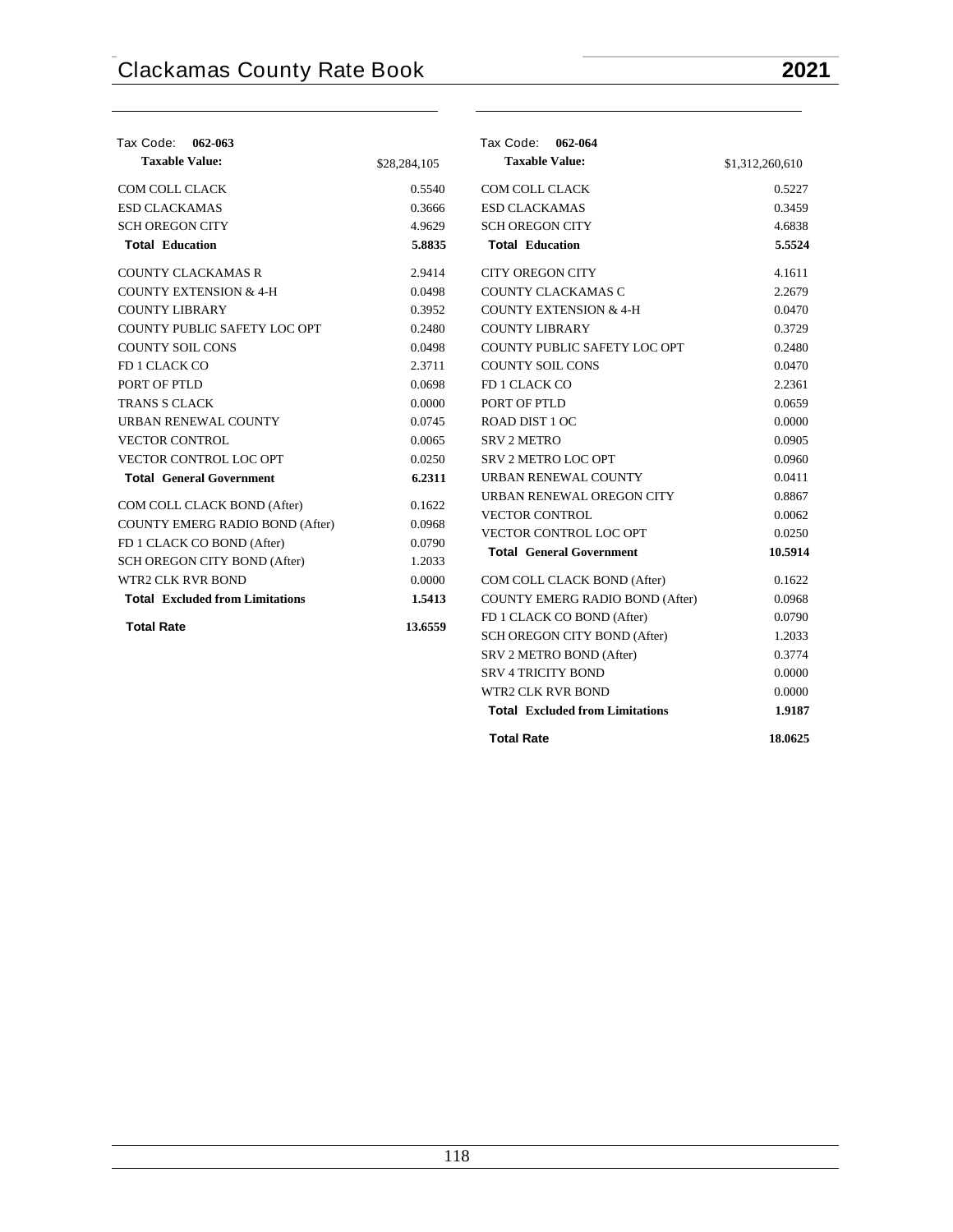| Tax Code:<br>062-070                   |               | Tax Code: 062-071                      |           |
|----------------------------------------|---------------|----------------------------------------|-----------|
| <b>Taxable Value:</b>                  | \$750,045,378 | <b>Taxable Value:</b>                  | \$710,461 |
| COM COLL CLACK                         | 0.5540        | COM COLL CLACK                         | 0.5540    |
| <b>ESD CLACKAMAS</b>                   | 0.3666        | <b>ESD CLACKAMAS</b>                   | 0.3666    |
| <b>SCH OREGON CITY</b>                 | 4.9629        | <b>SCH OREGON CITY</b>                 | 4.9629    |
| <b>Total Education</b>                 | 5.8835        | <b>Total Education</b>                 | 5.8835    |
| <b>COUNTY CLACKAMAS R</b>              | 2.9414        | <b>COUNTY CLACKAMAS R</b>              | 2.9414    |
| <b>COUNTY EXTENSION &amp; 4-H</b>      | 0.0498        | <b>COUNTY EXTENSION &amp; 4-H</b>      | 0.0498    |
| <b>COUNTY LIBRARY</b>                  | 0.3952        | <b>COUNTY LIBRARY</b>                  | 0.3952    |
| COUNTY PUBLIC SAFETY LOC OPT           | 0.2480        | COUNTY PUBLIC SAFETY LOC OPT           | 0.2480    |
| <b>COUNTY SOIL CONS</b>                | 0.0498        | <b>COUNTY SOIL CONS</b>                | 0.0498    |
| FD 1 CLACK CO                          | 2.3711        | FD 1 CLACK CO                          | 2.3711    |
| PORT OF PTLD                           | 0.0698        | PORT OF PTLD                           | 0.0698    |
| URBAN RENEWAL COUNTY                   | 0.0745        | <b>REC CANBY AREA PARKS</b>            | 0.0000    |
| <b>VECTOR CONTROL</b>                  | 0.0065        | URBAN RENEWAL COUNTY                   | 0.0745    |
| <b>VECTOR CONTROL LOC OPT</b>          | 0.0250        | <b>VECTOR CONTROL</b>                  | 0.0065    |
| <b>Total General Government</b>        | 6.2311        | <b>VECTOR CONTROL LOC OPT</b>          | 0.0250    |
| COM COLL CLACK BOND (After)            | 0.1622        | <b>Total General Government</b>        | 6.2311    |
| COUNTY EMERG RADIO BOND (After)        | 0.0968        | COM COLL CLACK BOND (After)            | 0.1622    |
| FD 1 CLACK CO BOND (After)             | 0.0790        | COUNTY EMERG RADIO BOND (After)        | 0.0968    |
| SCH OREGON CITY BOND (After)           | 1.2033        | FD 1 CLACK CO BOND (After)             | 0.0790    |
| WTR2 CLK RVR BOND                      | 0.0000        | SCH OREGON CITY BOND (After)           | 1.2033    |
| <b>Total Excluded from Limitations</b> | 1.5413        | <b>Total Excluded from Limitations</b> | 1.5413    |
| <b>Total Rate</b>                      | 13.6559       | <b>Total Rate</b>                      | 13.6559   |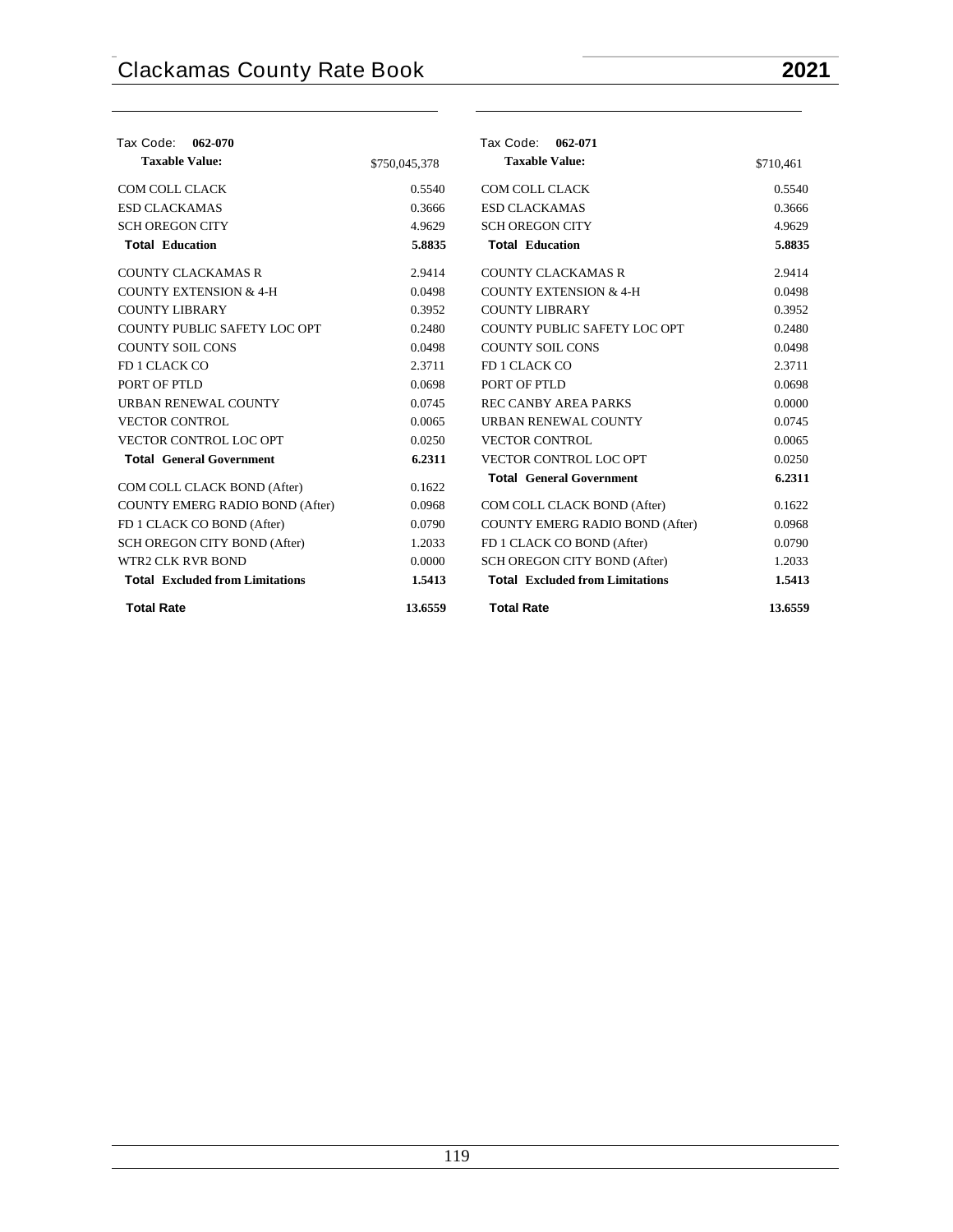| Tax Code:<br>062-072                   |             | Tax Code: 062-073                      |             |
|----------------------------------------|-------------|----------------------------------------|-------------|
| <b>Taxable Value:</b>                  | \$2,378,835 | <b>Taxable Value:</b>                  | \$7,027,565 |
| COM COLL CLACK                         | 0.5142      | COM COLL CLACK                         | 0.5142      |
| <b>ESD CLACKAMAS</b>                   | 0.3403      | <b>ESD CLACKAMAS</b>                   | 0.3403      |
| <b>SCH OREGON CITY</b>                 | 4.9572      | <b>SCH OREGON CITY</b>                 | 4.9572      |
| <b>Total Education</b>                 | 5.8117      | <b>Total Education</b>                 | 5.8117      |
| <b>CITY GLADSTONE</b>                  | 4.4732      | <b>CITY GLADSTONE</b>                  | 4.4732      |
| CITY GLADSTONE LOC OPT                 | 0.9900      | CITY GLADSTONE LOC OPT                 | 0.9900      |
| COUNTY CLACKAMAS C                     | 2.2314      | COUNTY CLACKAMAS C                     | 2.2314      |
| <b>COUNTY EXTENSION &amp; 4-H</b>      | 0.0463      | <b>COUNTY EXTENSION &amp; 4-H</b>      | 0.0463      |
| <b>COUNTY LIBRARY</b>                  | 0.3669      | <b>COUNTY LIBRARY</b>                  | 0.3669      |
| COUNTY PUBLIC SAFETY LOC OPT           | 0.2480      | COUNTY PUBLIC SAFETY LOC OPT           | 0.2480      |
| <b>COUNTY SOIL CONS</b>                | 0.0463      | <b>COUNTY SOIL CONS</b>                | 0.0463      |
| PORT OF PTLD                           | 0.0648      | PORT OF PTLD                           | 0.0648      |
| ROAD DIST 5 GLD                        | 0.0000      | ROAD DIST 5 GLD                        | 0.0000      |
| <b>SRV 2 METRO</b>                     | 0.0890      | <b>SRV 2 METRO</b>                     | 0.0890      |
| <b>SRV 2 METRO LOC OPT</b>             | 0.0960      | <b>SRV 2 METRO LOC OPT</b>             | 0.0960      |
| URBAN RENEWAL COUNTY                   | 0.0110      | URBAN RENEWAL COUNTY                   | 0.0110      |
| URBAN RENEWAL GLADSTONE                | 0.6353      | URBAN RENEWAL GLADSTONE                | 0.6353      |
| <b>VECTOR CONTROL</b>                  | 0.0061      | <b>VECTOR CONTROL</b>                  | 0.0061      |
| VECTOR CONTROL LOC OPT                 | 0.0250      | VECTOR CONTROL LOC OPT                 | 0.0250      |
| <b>Total General Government</b>        | 9.3293      | <b>Total General Government</b>        | 9.3293      |
| COM COLL CLACK BOND (After)            | 0.1622      | COM COLL CLACK BOND (After)            | 0.1622      |
| <b>COUNTY EMERG RADIO BOND (After)</b> | 0.0968      | COUNTY EMERG RADIO BOND (After)        | 0.0968      |
| SCH OREGON CITY BOND (After)           | 1.2033      | SCH OREGON CITY BOND (After)           | 1.2033      |
| SRV 2 METRO BOND (After)               | 0.3774      | SRV 2 METRO BOND (After)               | 0.3774      |
| <b>Total Excluded from Limitations</b> | 1.8397      | <b>Total Excluded from Limitations</b> | 1.8397      |
| <b>Total Rate</b>                      | 16.9807     | <b>Total Rate</b>                      | 16.9807     |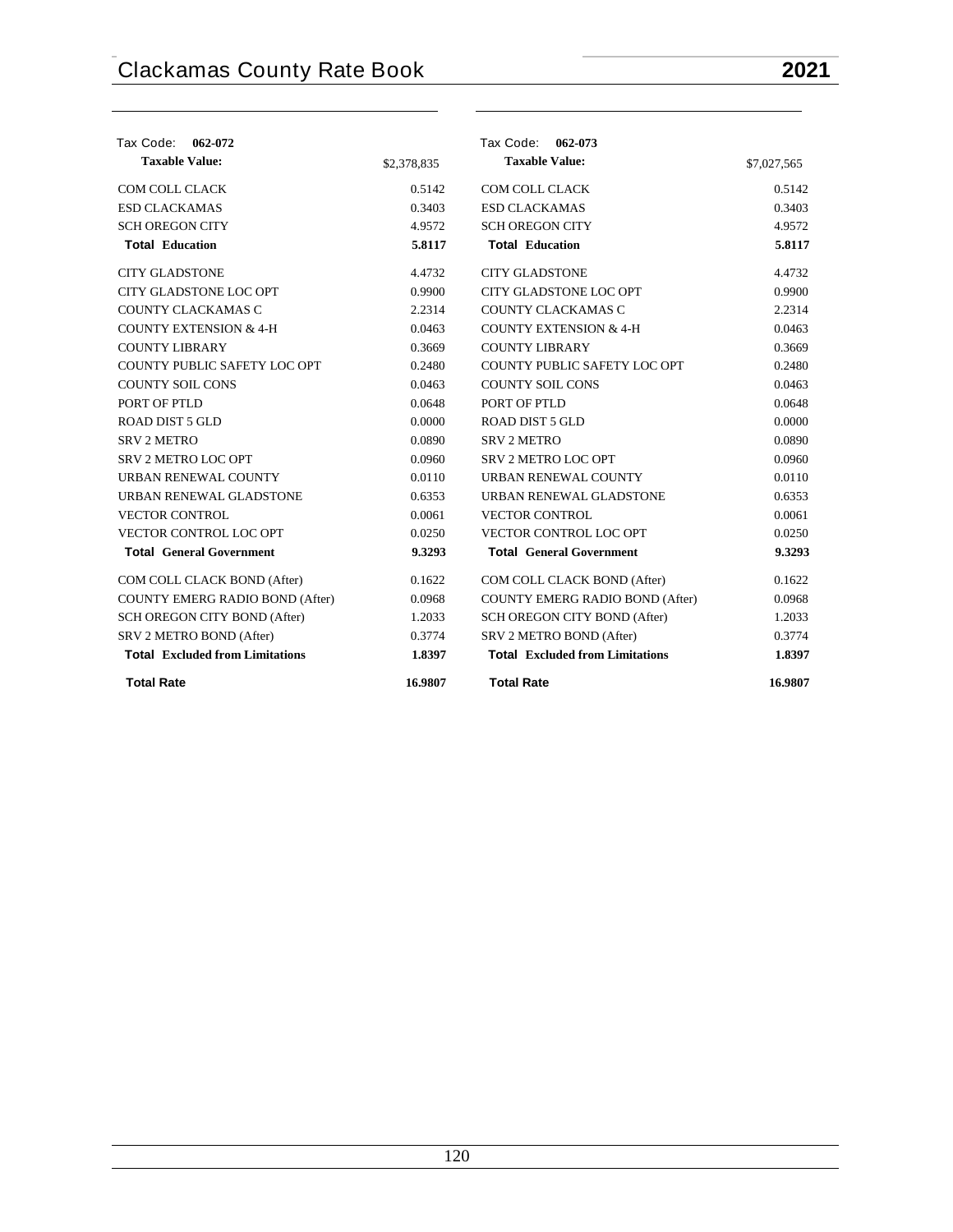| Tax Code:<br>062-074                   |             | Tax Code:<br>062-079                   |           |
|----------------------------------------|-------------|----------------------------------------|-----------|
| <b>Taxable Value:</b>                  | \$8,429,664 | <b>Taxable Value:</b>                  | \$684,394 |
| <b>COM COLL CLACK</b>                  | 0.5540      | COM COLL CLACK                         | 0.5540    |
| <b>ESD CLACKAMAS</b>                   | 0.3666      | <b>ESD CLACKAMAS</b>                   | 0.3666    |
| <b>SCH OREGON CITY</b>                 | 4.9629      | <b>SCH OREGON CITY</b>                 | 4.9629    |
| <b>Total Education</b>                 | 5.8835      | <b>Total Education</b>                 | 5.8835    |
| <b>COUNTY CLACKAMAS R</b>              | 2.9414      | <b>CEMETERY DIST</b>                   | 0.0592    |
| <b>COUNTY EXTENSION &amp; 4-H</b>      | 0.0498      | <b>COUNTY CLACKAMAS R</b>              | 2.9414    |
| <b>COUNTY LIBRARY</b>                  | 0.3952      | <b>COUNTY EXTENSION &amp; 4-H</b>      | 0.0498    |
| COUNTY PUBLIC SAFETY LOC OPT           | 0.2480      | <b>COUNTY LIBRARY</b>                  | 0.3952    |
| <b>COUNTY SOIL CONS</b>                | 0.0498      | COUNTY PUBLIC SAFETY LOC OPT           | 0.2480    |
| FD69 ESTACADA                          | 2.4029      | <b>COUNTY SOIL CONS</b>                | 0.0498    |
| PORT OF PTLD                           | 0.0698      | <b>FD69 ESTACADA</b>                   | 2.4029    |
| URBAN RENEWAL COUNTY                   | 0.0444      | PORT OF PTLD                           | 0.0698    |
| <b>VECTOR CONTROL</b>                  | 0.0065      | <b>URBAN RENEWAL COUNTY</b>            | 0.0444    |
| <b>VECTOR CONTROL LOC OPT</b>          | 0.0250      | <b>VECTOR CONTROL</b>                  | 0.0065    |
| <b>Total General Government</b>        | 6.2328      | VECTOR CONTROL LOC OPT                 | 0.0250    |
| COM COLL CLACK BOND (After)            | 0.1622      | <b>Total General Government</b>        | 6.2920    |
| <b>COUNTY EMERG RADIO BOND (After)</b> | 0.0968      | COM COLL CLACK BOND (After)            | 0.1622    |
| SCH OREGON CITY BOND (After)           | 1.2033      | <b>COUNTY EMERG RADIO BOND (After)</b> | 0.0968    |
| <b>Total Excluded from Limitations</b> | 1.4623      | SCH OREGON CITY BOND (After)           | 1.2033    |
| <b>Total Rate</b>                      | 13.5786     | <b>Total Excluded from Limitations</b> | 1.4623    |
|                                        |             | <b>Total Rate</b>                      | 13.6378   |

| Tax Code: 062-077                      |             |                                        |             |
|----------------------------------------|-------------|----------------------------------------|-------------|
| <b>Taxable Value:</b>                  | \$2,689,672 | Tax Code:<br>062-080                   |             |
| COM COLL CLACK                         | 0.5540      | <b>Taxable Value:</b>                  | \$1,627,367 |
| <b>ESD CLACKAMAS</b>                   | 0.3666      | COM COLL CLACK                         | 0.5540      |
| <b>SCH OREGON CITY</b>                 | 4.9629      | <b>ESD CLACKAMAS</b>                   | 0.3666      |
| <b>Total Education</b>                 | 5.8835      | <b>SCH OREGON CITY</b>                 | 4.9629      |
| <b>COUNTY CLACKAMAS R</b>              | 2.9414      | <b>Total Education</b>                 | 5.8835      |
| <b>COUNTY EXTENSION &amp; 4-H</b>      | 0.0498      | <b>COUNTY CLACKAMAS R</b>              | 2.9414      |
| <b>COUNTY LIBRARY</b>                  | 0.3952      | <b>COUNTY EXTENSION &amp; 4-H</b>      | 0.0498      |
| COUNTY PUBLIC SAFETY LOC OPT           | 0.2480      | <b>COUNTY LIBRARY</b>                  | 0.3952      |
| <b>COUNTY SOIL CONS</b>                | 0.0498      | COUNTY PUBLIC SAFETY LOC OPT           | 0.2480      |
| FD69 ESTACADA                          | 2.4029      | <b>COUNTY SOIL CONS</b>                | 0.0498      |
| PORT OF PTLD                           | 0.0698      | FD69 ESTACADA                          | 2.4029      |
| URBAN RENEWAL COUNTY                   | 0.0444      | PORT OF PTLD                           | 0.0698      |
| <b>VECTOR CONTROL</b>                  | 0.0065      | URBAN RENEWAL COUNTY                   | 0.0444      |
| <b>VECTOR CONTROL LOC OPT</b>          | 0.0250      | <b>VECTOR CONTROL</b>                  | 0.0065      |
| WTR CTL 3 CLACK BEND                   | 0.0000      | VECTOR CONTROL LOC OPT                 | 0.0250      |
| <b>Total General Government</b>        | 6.2328      | WTR CTL 3 CLACK BEND                   | 0.0000      |
| COM COLL CLACK BOND (After)            | 0.1622      | <b>Total General Government</b>        | 6.2328      |
| COUNTY EMERG RADIO BOND (After)        | 0.0968      | COM COLL CLACK BOND (After)            | 0.1622      |
| SCH OREGON CITY BOND (After)           | 1.2033      | <b>COUNTY EMERG RADIO BOND (After)</b> | 0.0968      |
| <b>Total</b> Excluded from Limitations | 1.4623      | SCH OREGON CITY BOND (After)           | 1.2033      |
| <b>Total Rate</b>                      | 13.5786     | <b>Total</b> Excluded from Limitations | 1.4623      |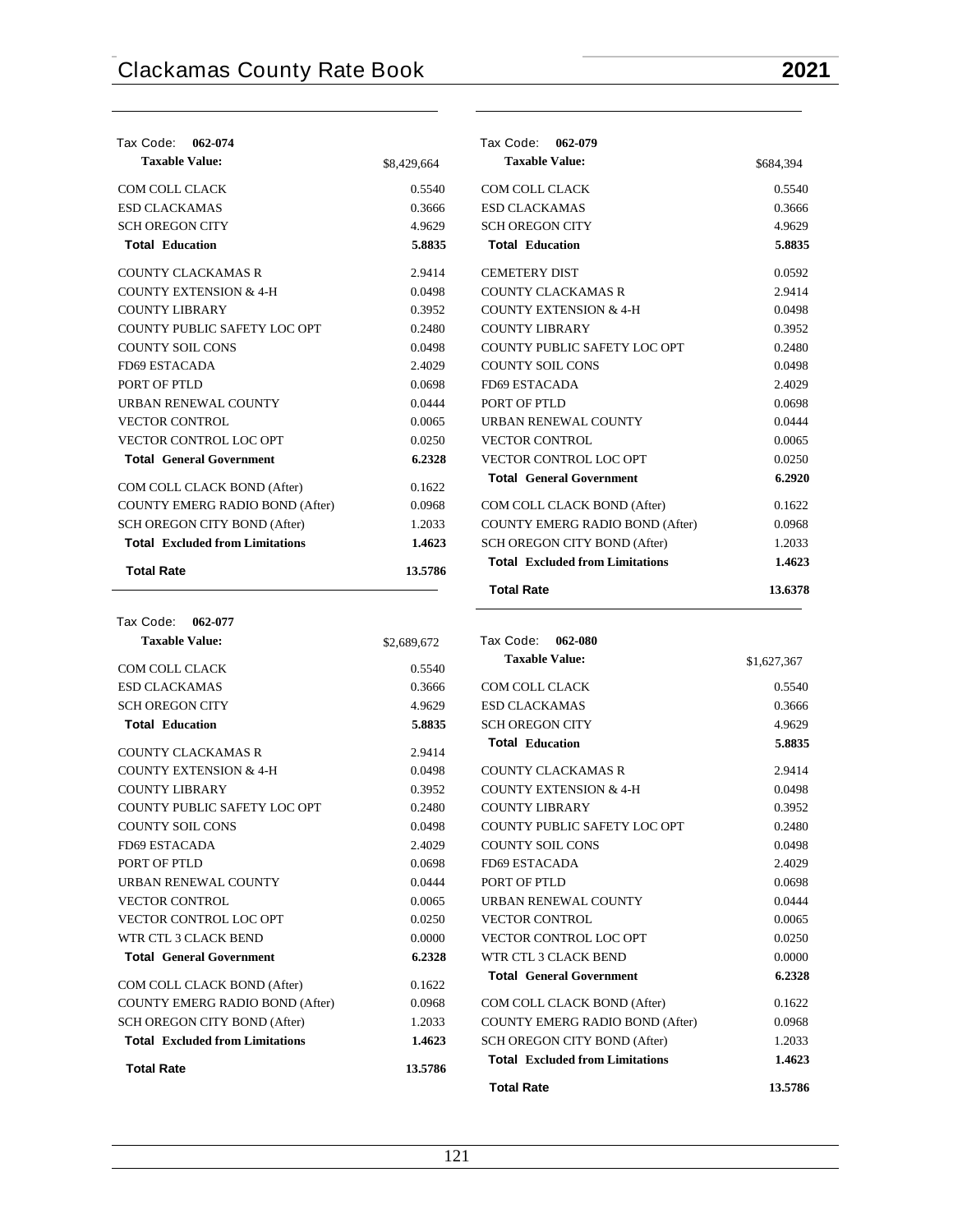| Tax Code: 062-082                      |             | Tax Code: 062-083                      |              |
|----------------------------------------|-------------|----------------------------------------|--------------|
| <b>Taxable Value:</b>                  | \$7,138,457 | <b>Taxable Value:</b>                  | \$23,240,634 |
| COM COLL CLACK                         | 0.5540      | COM COLL CLACK                         | 0.5540       |
| <b>ESD CLACKAMAS</b>                   | 0.3666      | <b>ESD CLACKAMAS</b>                   | 0.3666       |
| <b>SCH OREGON CITY</b>                 | 4.9629      | <b>SCH OREGON CITY</b>                 | 4.9629       |
| <b>Total Education</b>                 | 5.8835      | <b>Total Education</b>                 | 5.8835       |
| <b>COUNTY CLACKAMAS R</b>              | 2.9414      | <b>COUNTY CLACKAMAS R</b>              | 2.9414       |
| <b>COUNTY EXTENSION &amp; 4-H</b>      | 0.0498      | <b>COUNTY EXTENSION &amp; 4-H</b>      | 0.0498       |
| <b>COUNTY LAW ENHANCED</b>             | 0.7004      | <b>COUNTY LAW ENHANCED</b>             | 0.7004       |
| <b>COUNTY LIBRARY</b>                  | 0.3952      | <b>COUNTY LIBRARY</b>                  | 0.3952       |
| COUNTY PUBLIC SAFETY LOC OPT           | 0.2480      | COUNTY PUBLIC SAFETY LOC OPT           | 0.2480       |
| <b>COUNTY SOIL CONS</b>                | 0.0498      | <b>COUNTY SOIL CONS</b>                | 0.0498       |
| FD 1 CLACK CO                          | 2.3711      | FD 1 CLACK CO                          | 2.3711       |
| PORT OF PTLD                           | 0.0698      | PORT OF PTLD                           | 0.0698       |
| URBAN RENEWAL COUNTY                   | 0.0939      | <b>SRV 2 METRO</b>                     | 0.0959       |
| <b>VECTOR CONTROL</b>                  | 0.0065      | SRV 2 METRO LOC OPT                    | 0.0960       |
| VECTOR CONTROL LOC OPT                 | 0.0250      | URBAN RENEWAL COUNTY                   | 0.0946       |
| <b>Total General Government</b>        | 6.9509      | <b>VECTOR CONTROL</b>                  | 0.0065       |
| COM COLL CLACK BOND (After)            | 0.1622      | VECTOR CONTROL LOC OPT                 | 0.0250       |
| COUNTY EMERG RADIO BOND (After)        | 0.0968      | <b>Total General Government</b>        | 7.1435       |
| FD 1 CLACK CO BOND (After)             | 0.0790      | COM COLL CLACK BOND (After)            | 0.1622       |
| SCH OREGON CITY BOND (After)           | 1.2033      | <b>COUNTY EMERG RADIO BOND (After)</b> | 0.0968       |
| WTR2 CLK RVR BOND                      | 0.0000      | FD 1 CLACK CO BOND (After)             | 0.0790       |
| <b>Total</b> Excluded from Limitations | 1.5413      | SCH OREGON CITY BOND (After)           | 1.2033       |
|                                        |             | SRV 2 METRO BOND (After)               | 0.3774       |
| <b>Total Rate</b>                      | 14.3757     | <b>Total Excluded from Limitations</b> | 1.9187       |
|                                        |             | <b>Total Rate</b>                      | 14.9457      |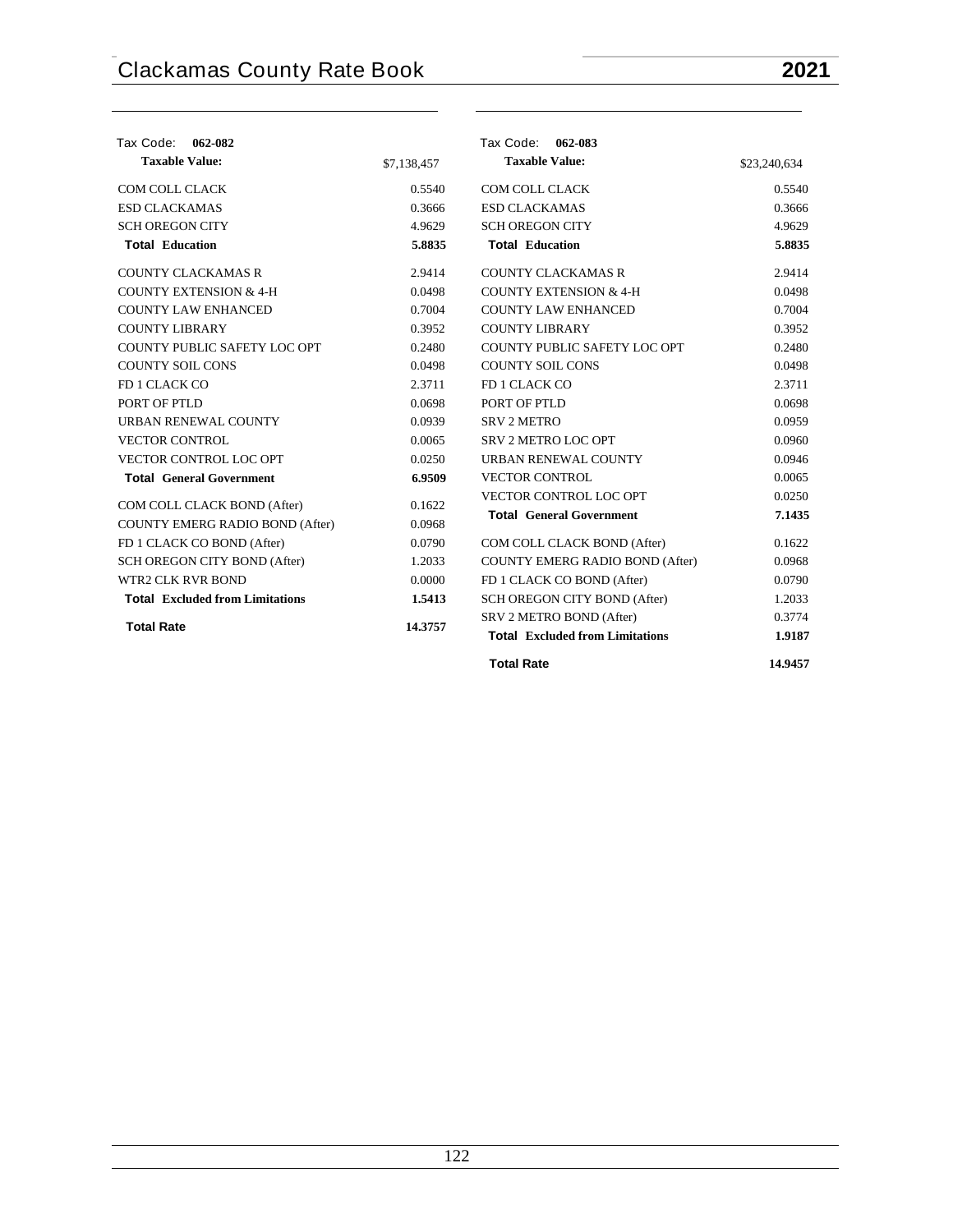| Tax Code: 062-084                      |               | Tax Code: 062-088                      |             |
|----------------------------------------|---------------|----------------------------------------|-------------|
| <b>Taxable Value:</b>                  | \$108,428,526 | <b>Taxable Value:</b>                  | \$5,304,181 |
| COM COLL CLACK                         | 0.5540        | COM COLL CLACK                         | 0.5227      |
| <b>ESD CLACKAMAS</b>                   | 0.3666        | <b>ESD CLACKAMAS</b>                   | 0.3459      |
| <b>SCH OREGON CITY</b>                 | 4.9629        | <b>SCH OREGON CITY</b>                 | 4.6838      |
| <b>Total Education</b>                 | 5.8835        | <b>Total Education</b>                 | 5.5524      |
| <b>COUNTY CLACKAMAS R</b>              | 2.9414        | <b>CITY OREGON CITY</b>                | 4.1611      |
| <b>COUNTY EXTENSION &amp; 4-H</b>      | 0.0498        | COUNTY CLACKAMAS C                     | 2.2679      |
| <b>COUNTY LAW ENHANCED</b>             | 0.7004        | <b>COUNTY EXTENSION &amp; 4-H</b>      | 0.0470      |
| <b>COUNTY LIBRARY</b>                  | 0.3952        | <b>COUNTY LIBRARY</b>                  | 0.3729      |
| COUNTY PUBLIC SAFETY LOC OPT           | 0.2480        | COUNTY PUBLIC SAFETY LOC OPT           | 0.2480      |
| <b>COUNTY SOIL CONS</b>                | 0.0498        | <b>COUNTY SOIL CONS</b>                | 0.0470      |
| FD 1 CLACK CO                          | 2.3711        | FD 1 CLACK CO                          | 2.2361      |
| PORT OF PTLD                           | 0.0698        | PORT OF PTLD                           | 0.0659      |
| <b>SRV 2 METRO</b>                     | 0.0959        | ROAD DIST 1 OC                         | 0.0000      |
| SRV 2 METRO LOC OPT                    | 0.0960        | <b>SRV 2 METRO</b>                     | 0.0905      |
| URBAN RENEWAL COUNTY                   | 0.0946        | SRV 2 METRO LOC OPT                    | 0.0960      |
| <b>VECTOR CONTROL</b>                  | 0.0065        | URBAN RENEWAL COUNTY                   | 0.0411      |
| VECTOR CONTROL LOC OPT                 | 0.0250        | URBAN RENEWAL OREGON CITY              | 0.8867      |
| <b>Total General Government</b>        | 7.1435        | <b>VECTOR CONTROL</b>                  | 0.0062      |
|                                        |               | VECTOR CONTROL LOC OPT                 | 0.0250      |
| COM COLL CLACK BOND (After)            | 0.1622        | <b>Total General Government</b>        | 10.5914     |
| COUNTY EMERG RADIO BOND (After)        | 0.0968        |                                        |             |
| FD 1 CLACK CO BOND (After)             | 0.0790        | COM COLL CLACK BOND (After)            | 0.1622      |
| SCH OREGON CITY BOND (After)           | 1.2033        | COUNTY EMERG RADIO BOND (After)        | 0.0968      |
| SRV 2 METRO BOND (After)               | 0.3774        | FD 1 CLACK CO BOND (After)             | 0.0790      |
| <b>WTR2 CLK RVR BOND</b>               | 0.0000        | SCH OREGON CITY BOND (After)           | 1.2033      |
| <b>Total Excluded from Limitations</b> | 1.9187        | SRV 2 METRO BOND (After)               | 0.3774      |
| <b>Total Rate</b>                      | 14.9457       | WTR2 CLK RVR BOND                      | 0.0000      |
|                                        |               | <b>Total Excluded from Limitations</b> | 1.9187      |
|                                        |               | <b>Total Rate</b>                      | 18.0625     |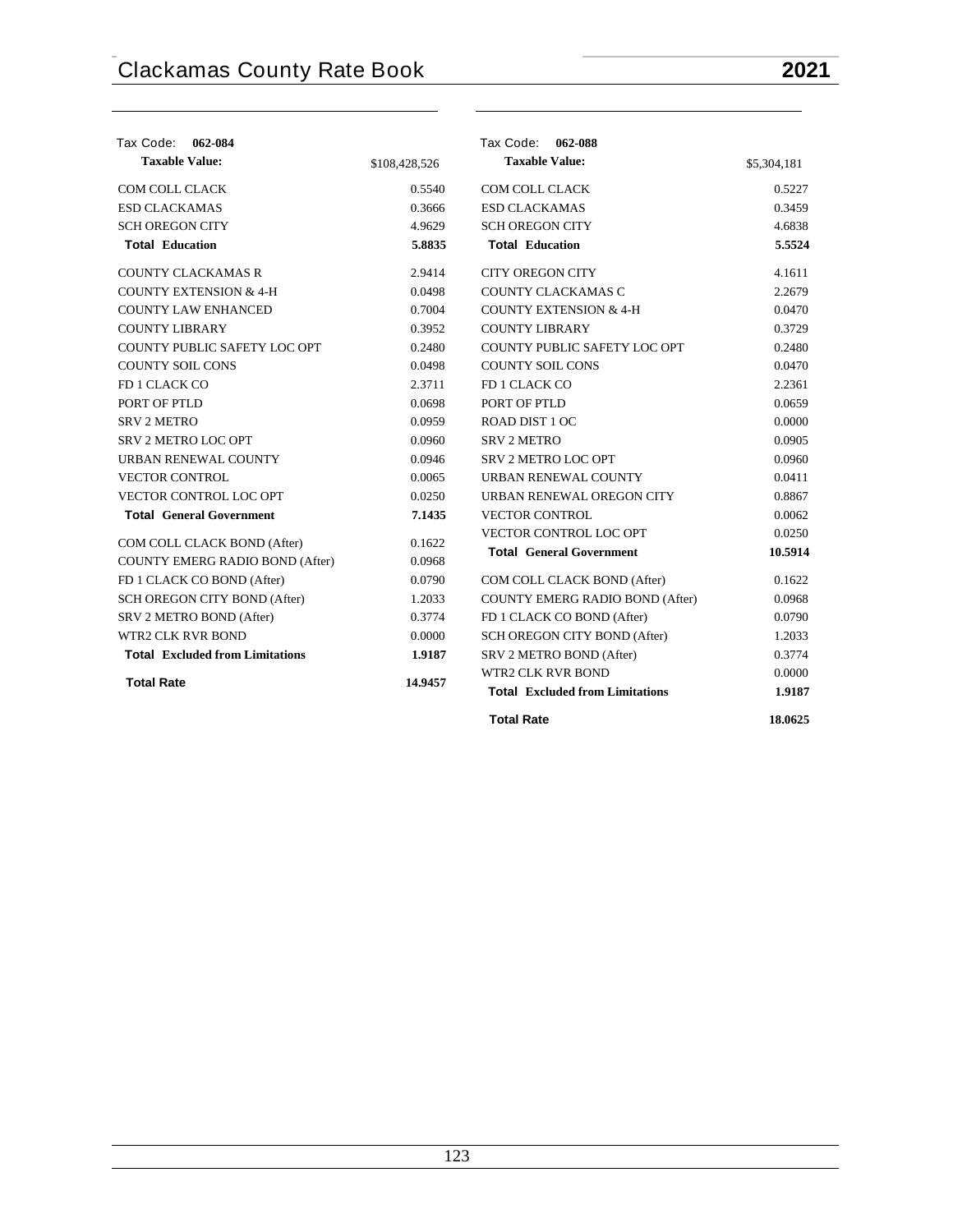| Tax Code: 062-092                      |              | Tax Code: 062-093                      |             |
|----------------------------------------|--------------|----------------------------------------|-------------|
| <b>Taxable Value:</b>                  | \$12,956,091 | <b>Taxable Value:</b>                  | \$4,137,021 |
| COM COLL CLACK                         | 0.5227       | COM COLL CLACK                         | 0.5540      |
| <b>ESD CLACKAMAS</b>                   | 0.3459       | <b>ESD CLACKAMAS</b>                   | 0.3666      |
| <b>SCH OREGON CITY</b>                 | 4.6838       | <b>SCH OREGON CITY</b>                 | 4.9629      |
| <b>Total Education</b>                 | 5.5524       | <b>Total Education</b>                 | 5.8835      |
| <b>CITY OREGON CITY</b>                | 4.1611       | <b>COUNTY CLACKAMAS R</b>              | 2.9414      |
| COUNTY CLACKAMAS C                     | 2.2679       | <b>COUNTY EXTENSION &amp; 4-H</b>      | 0.0498      |
| <b>COUNTY EXTENSION &amp; 4-H</b>      | 0.0470       | <b>COUNTY LAW ENHANCED</b>             | 0.7004      |
| <b>COUNTY LIBRARY</b>                  | 0.3729       | <b>COUNTY LIBRARY</b>                  | 0.3952      |
| COUNTY PUBLIC SAFETY LOC OPT           | 0.2480       | COUNTY PUBLIC SAFETY LOC OPT           | 0.2480      |
| <b>COUNTY SOIL CONS</b>                | 0.0470       | <b>COUNTY SOIL CONS</b>                | 0.0498      |
| FD 1 CLACK CO                          | 2.2361       | FD 1 CLACK CO                          | 2.3711      |
| PORT OF PTLD                           | 0.0659       | PORT OF PTLD                           | 0.0698      |
| ROAD DIST 1 OC                         | 0.0000       | <b>SRV 2 METRO</b>                     | 0.0959      |
| <b>SRV 2 METRO</b>                     | 0.0905       | SRV 2 METRO LOC OPT                    | 0.0960      |
| SRV 2 METRO LOC OPT                    | 0.0960       | URBAN RENEWAL COUNTY                   | 0.0946      |
| URBAN RENEWAL COUNTY                   | 0.0411       | <b>VECTOR CONTROL</b>                  | 0.0065      |
| URBAN RENEWAL OREGON CITY              | 0.8867       | VECTOR CONTROL LOC OPT                 | 0.0250      |
| <b>VECTOR CONTROL</b>                  | 0.0062       | <b>Total General Government</b>        | 7.1435      |
| VECTOR CONTROL LOC OPT                 | 0.0250       | COM COLL CLACK BOND (After)            | 0.1622      |
| <b>Total General Government</b>        | 10.5914      | <b>COUNTY EMERG RADIO BOND (After)</b> | 0.0968      |
| COM COLL CLACK BOND (After)            | 0.1622       | FD 1 CLACK CO BOND (After)             | 0.0790      |
| COUNTY EMERG RADIO BOND (After)        | 0.0968       | SCH OREGON CITY BOND (After)           | 1.2033      |
| FD 1 CLACK CO BOND (After)             | 0.0790       | SRV 2 METRO BOND (After)               | 0.3774      |
| SCH OREGON CITY BOND (After)           | 1.2033       | <b>Total</b> Excluded from Limitations | 1.9187      |
| SRV 2 METRO BOND (After)               | 0.3774       |                                        |             |
| <b>Total Excluded from Limitations</b> | 1.9187       | <b>Total Rate</b>                      | 14.9457     |
| <b>Total Rate</b>                      | 18.0625      |                                        |             |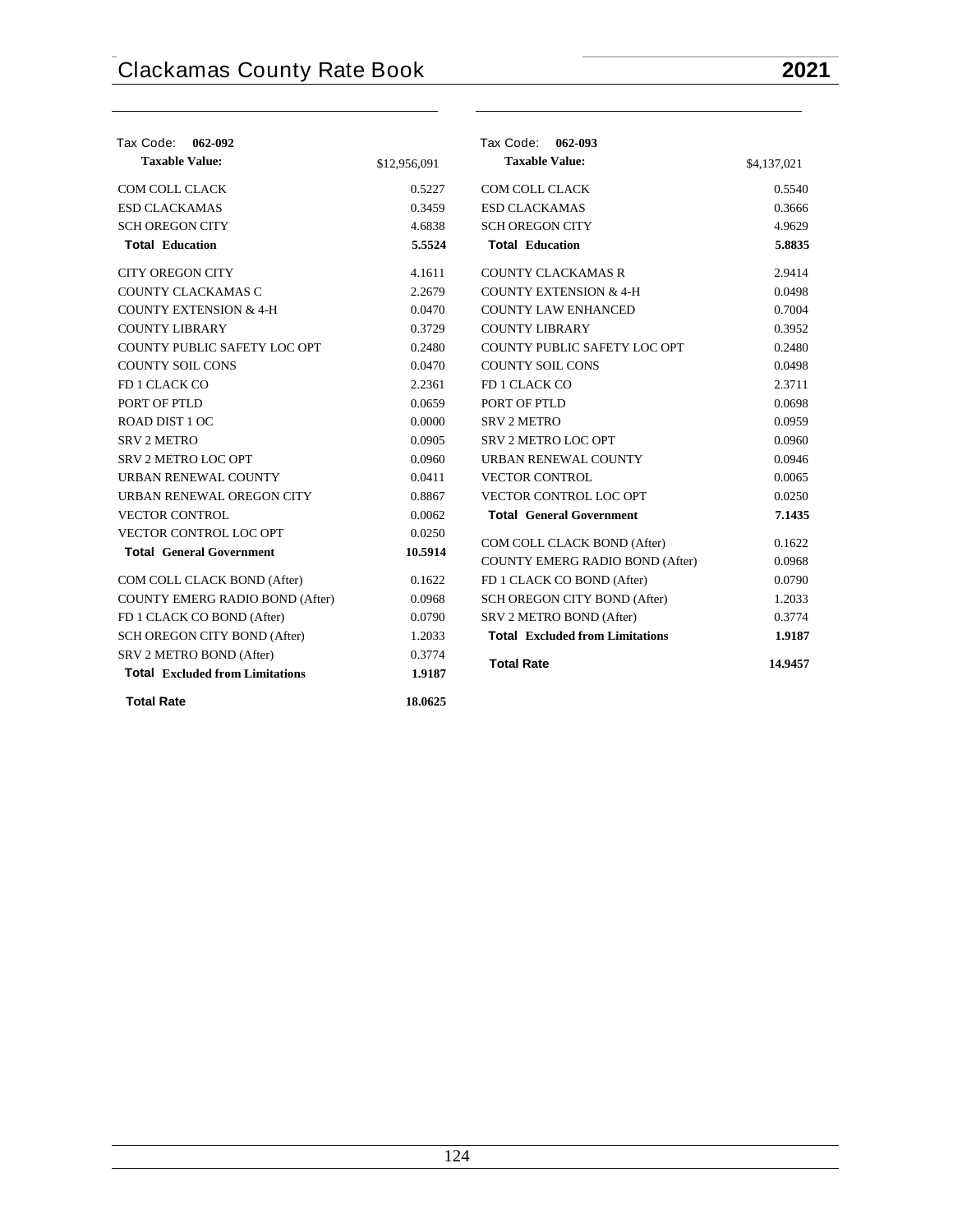| Tax Code:<br>062-097                                           |           | Tax Code: 062-100                      |                  |
|----------------------------------------------------------------|-----------|----------------------------------------|------------------|
| <b>Taxable Value:</b>                                          | \$342,069 | <b>Taxable Value:</b>                  | \$41,000         |
| COM COLL CLACK                                                 | 0.5540    | COM COLL CLACK                         | 0.5142           |
| <b>ESD CLACKAMAS</b>                                           | 0.3666    | <b>ESD CLACKAMAS</b>                   | 0.3403           |
| <b>SCH OREGON CITY</b>                                         | 4.9629    | <b>SCH OREGON CITY</b>                 | 4.9572           |
| <b>Total Education</b>                                         | 5.8835    | <b>Total Education</b>                 | 5.8117           |
| <b>COUNTY CLACKAMAS R</b>                                      | 2.9414    | <b>CITY GLADSTONE</b>                  | 4.4732           |
| <b>COUNTY EXTENSION &amp; 4-H</b>                              | 0.0498    | CITY GLADSTONE LOC OPT                 | 0.9900           |
| <b>COUNTY LIBRARY</b>                                          | 0.3952    | COUNTY CLACKAMAS C                     | 2.2314           |
| COUNTY PUBLIC SAFETY LOC OPT                                   | 0.2480    | <b>COUNTY EXTENSION &amp; 4-H</b>      | 0.0463           |
| <b>COUNTY SOIL CONS</b>                                        | 0.0498    | <b>COUNTY LIBRARY</b>                  | 0.3669           |
| FD 1 CLACK CO                                                  | 2.3711    | COUNTY PUBLIC SAFETY LOC OPT           | 0.2480           |
| PORT OF PTLD                                                   | 0.0698    | <b>COUNTY SOIL CONS</b>                | 0.0463           |
| <b>SRV 2 METRO</b>                                             | 0.0959    | PORT OF PTLD                           | 0.0648           |
| <b>SRV 2 METRO LOC OPT</b>                                     | 0.0960    | <b>ROAD DIST 5 GLD</b>                 | 0.0000           |
| URBAN RENEWAL COUNTY                                           | 0.0752    | <b>SRV 2 METRO</b>                     | 0.0890           |
| <b>VECTOR CONTROL</b>                                          | 0.0065    | <b>SRV 2 METRO LOC OPT</b>             | 0.0960           |
| VECTOR CONTROL LOC OPT                                         | 0.0250    | <b>URBAN RENEWAL COUNTY</b>            | 0.0110           |
| <b>Total General Government</b>                                | 6.4237    | URBAN RENEWAL GLADSTONE                | 0.6353           |
|                                                                | 0.1622    | <b>VECTOR CONTROL</b>                  | 0.0061           |
| COM COLL CLACK BOND (After)<br>COUNTY EMERG RADIO BOND (After) | 0.0968    | VECTOR CONTROL LOC OPT                 | 0.0250           |
| FD 1 CLACK CO BOND (After)                                     | 0.0790    | <b>Total General Government</b>        | 9.3293           |
| SCH OREGON CITY BOND (After)                                   | 1.2033    | COM COLL CLACK BOND (After)            | 0.1622           |
| SRV 2 METRO BOND (After)                                       | 0.3774    | COUNTY EMERG RADIO BOND (After)        | 0.0968           |
| <b>SRV 4 TRICITY BOND</b>                                      | 0.0000    |                                        | 1.2033           |
| <b>WTR2 CLK RVR BOND</b>                                       |           | SCH OREGON CITY BOND (After)           |                  |
|                                                                | 0.0000    | SRV 2 METRO BOND (After)               | 0.3774<br>1.8397 |
| <b>Total Excluded from Limitations</b>                         | 1.9187    | <b>Total Excluded from Limitations</b> |                  |
| <b>Total Rate</b>                                              | 14.2259   | <b>Total Rate</b>                      | 16.9807          |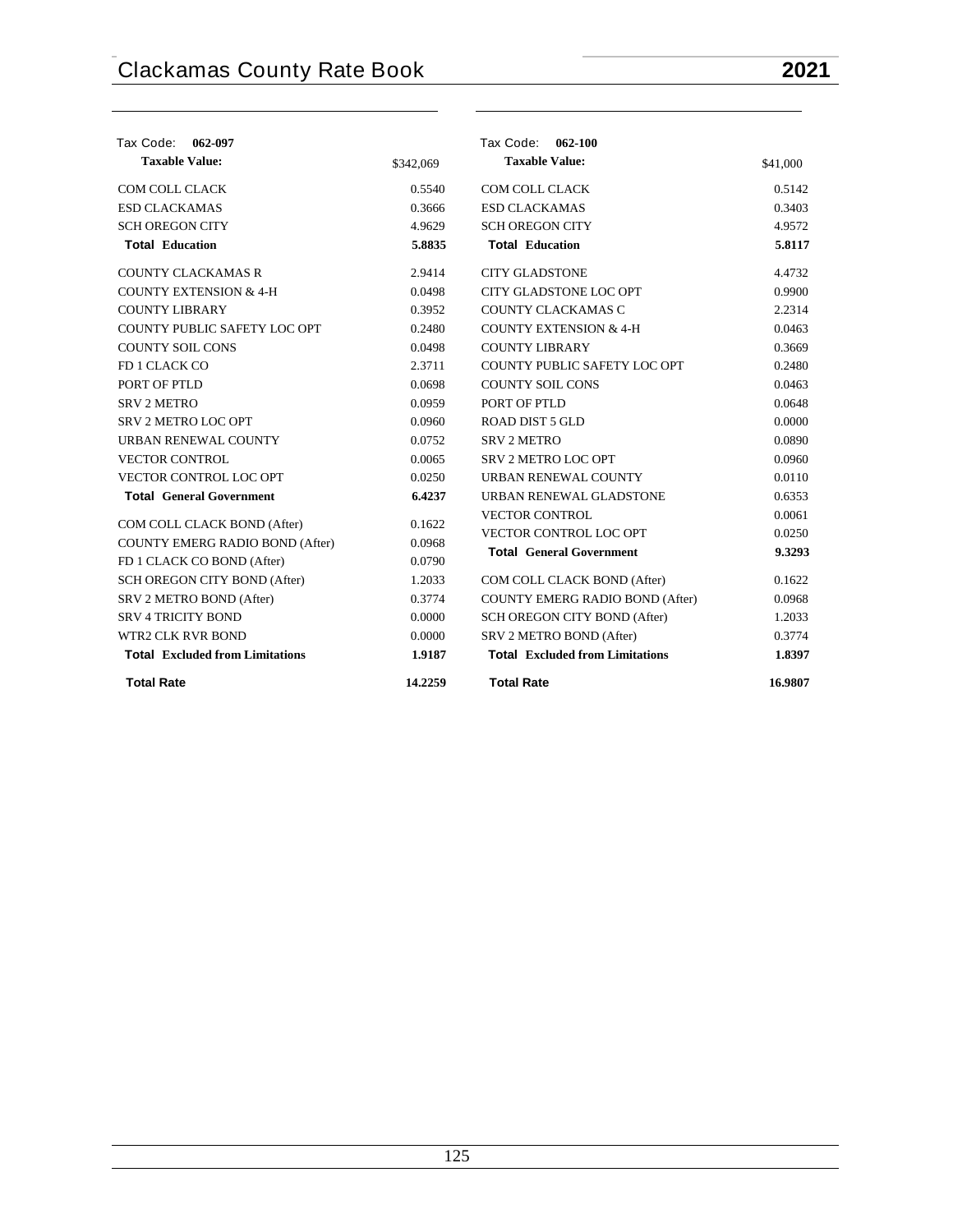| Tax Code: 062-101                      |             | Tax Code: 062-102                      |             |
|----------------------------------------|-------------|----------------------------------------|-------------|
| <b>Taxable Value:</b>                  | \$1,614,480 | <b>Taxable Value:</b>                  | \$1,433,433 |
| COM COLL CLACK                         | 0.5227      | COM COLL CLACK                         | 0.5227      |
| <b>ESD CLACKAMAS</b>                   | 0.3459      | <b>ESD CLACKAMAS</b>                   | 0.3459      |
| <b>SCH OREGON CITY</b>                 | 4.6838      | <b>SCH OREGON CITY</b>                 | 4.6838      |
| <b>Total Education</b>                 | 5.5524      | <b>Total Education</b>                 | 5.5524      |
| <b>CITY OREGON CITY</b>                | 4.1611      | <b>CITY OREGON CITY</b>                | 4.1611      |
| COUNTY CLACKAMAS C                     | 2.2679      | COUNTY CLACKAMAS C                     | 2.2679      |
| <b>COUNTY EXTENSION &amp; 4-H</b>      | 0.0470      | <b>COUNTY EXTENSION &amp; 4-H</b>      | 0.0470      |
| <b>COUNTY LIBRARY</b>                  | 0.3729      | <b>COUNTY LIBRARY</b>                  | 0.3729      |
| COUNTY PUBLIC SAFETY LOC OPT           | 0.2480      | COUNTY PUBLIC SAFETY LOC OPT           | 0.2480      |
| <b>COUNTY SOIL CONS</b>                | 0.0470      | <b>COUNTY SOIL CONS</b>                | 0.0470      |
| FD 1 CLACK CO                          | 2.2361      | FD 1 CLACK CO                          | 2.2361      |
| PORT OF PTLD                           | 0.0659      | PORT OF PTLD                           | 0.0659      |
| ROAD DIST 1 OC                         | 0.0000      | ROAD DIST 1 OC                         | 0.0000      |
| URBAN RENEWAL COUNTY                   | 0.0404      | URBAN RENEWAL COUNTY                   | 0.0404      |
| URBAN RENEWAL OREGON CITY              | 0.8813      | URBAN RENEWAL OREGON CITY              | 0.8813      |
| <b>VECTOR CONTROL</b>                  | 0.0062      | <b>VECTOR CONTROL</b>                  | 0.0062      |
| VECTOR CONTROL LOC OPT                 | 0.0250      | VECTOR CONTROL LOC OPT                 | 0.0250      |
| <b>Total General Government</b>        | 10.3988     | <b>Total General Government</b>        | 10.3988     |
| COM COLL CLACK BOND (After)            | 0.1622      | COM COLL CLACK BOND (After)            | 0.1622      |
| COUNTY EMERG RADIO BOND (After)        | 0.0968      | <b>COUNTY EMERG RADIO BOND (After)</b> | 0.0968      |
| FD 1 CLACK CO BOND (After)             | 0.0790      | FD 1 CLACK CO BOND (After)             | 0.0790      |
| SCH OREGON CITY BOND (After)           | 1.2033      | <b>SCH OREGON CITY BOND (After)</b>    | 1.2033      |
| <b>Total</b> Excluded from Limitations | 1.5413      | WTR2 CLK RVR BOND                      | 0.0000      |
| <b>Total Rate</b>                      | 17.4925     | <b>Total Excluded from Limitations</b> | 1.5413      |
|                                        |             | <b>Total Rate</b>                      | 17.4925     |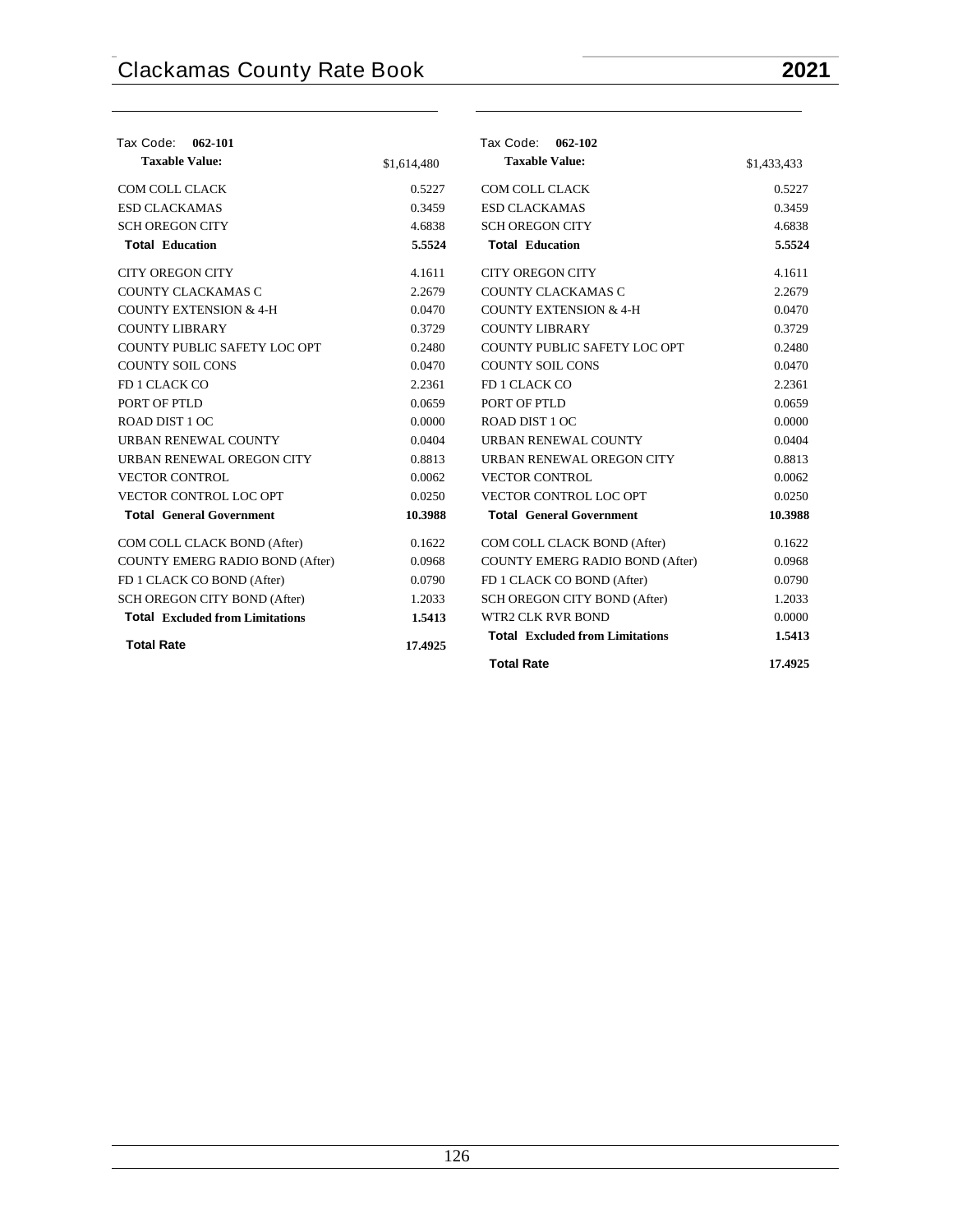| Tax Code: 067-002                      |              |
|----------------------------------------|--------------|
| <b>Taxable Value:</b>                  | \$65,413,318 |
| COM COLL CLACK                         | 0.5540       |
| <b>ESD WILLAMETTE</b>                  | 0.2967       |
| <b>SCH SILVER FALLS</b>                | 4.5458       |
| <b>Total Education</b>                 | 5.3965       |
| COUNTY CLACKAMAS R                     | 2.9414       |
| <b>COUNTY EXTENSION &amp; 4-H</b>      | 0.0498       |
| COUNTY LIBRARY                         | 0.3952       |
| COUNTY PUBLIC SAFETY LOC OPT           | 0.2480       |
| <b>COUNTY SOIL CONS</b>                | 0.0498       |
| <b>FD58 MONITOR</b>                    | 0.5341       |
| PORT OF PTLD                           | 0.0698       |
| <b>URBAN RENEWAL COUNTY</b>            | 0.0423       |
| <b>VECTOR CONTROL</b>                  | 0.0065       |
| <b>VECTOR CONTROL LOC OPT</b>          | 0.0250       |
| <b>Total General Government</b>        | 4.3619       |
| COM COLL CLACK BOND (After)            | 0.1622       |
| <b>COUNTY EMERG RADIO BOND (After)</b> | 0.0968       |
| SCH SILVER FALLS BOND (After)          | 2.0340       |
| <b>Total</b> Excluded from Limitations | 2.2930       |
| <b>Total Rate</b>                      | 12.0514      |

| Tax Code: 067-003                      |              |
|----------------------------------------|--------------|
| <b>Taxable Value:</b>                  | \$72,853,150 |
| COM COLL CLACK                         | 0.5540       |
| <b>ESD WILLAMETTE</b>                  | 0.2967       |
| <b>SCH SILVER FALLS</b>                | 4.5458       |
| <b>Total Education</b>                 | 5.3965       |
| <b>COUNTY CLACKAMAS R</b>              | 2.9414       |
| <b>COUNTY EXTENSION &amp; 4-H</b>      | 0.0498       |
| COUNTY LIBRARY                         | 0.3952       |
| <b>COUNTY PUBLIC SAFETY LOC OPT</b>    | 0.2480       |
| <b>COUNTY SOIL CONS</b>                | 0.0498       |
| <b>FD 2 SILVERTON</b>                  | 1.0397       |
| PORT OF PTLD                           | 0.0698       |
| <b>URBAN RENEWAL COUNTY</b>            | 0.0423       |
| <b>VECTOR CONTROL</b>                  | 0.0065       |
| <b>VECTOR CONTROL LOC OPT</b>          | 0.0250       |
| <b>Total General Government</b>        | 4.8675       |
| COM COLL CLACK BOND (After)            | 0.1622       |
| COUNTY EMERG RADIO BOND (After)        | 0.0968       |
| FD 2 SILVERTON BOND (After)            | 0.2111       |
| <b>SCH SILVER FALLS BOND (After)</b>   | 2.0340       |
| <b>Total Excluded from Limitations</b> | 2.5041       |
| <b>Total Rate</b>                      | 12.7681      |

| Tax Code:<br>067-005                   |              |
|----------------------------------------|--------------|
| <b>Taxable Value:</b>                  | \$53,010,288 |
| <b>COM COLL CLACK</b>                  | 0.5540       |
| <b>ESD WILLAMETTE</b>                  | 0.2967       |
| <b>SCH SILVER FALLS</b>                | 4.5458       |
| <b>Total Education</b>                 | 5.3965       |
| COUNTY CLACKAMAS R                     | 2.9414       |
| <b>COUNTY EXTENSION &amp; 4-H</b>      | 0.0498       |
| <b>COUNTY LIBRARY</b>                  | 0.3952       |
| COUNTY PUBLIC SAFETY LOC OPT           | 0.2480       |
| <b>COUNTY SOIL CONS</b>                | 0.0498       |
| FD73 MOLALLA                           | 0.7833       |
| FD73 MOLALLA LOC OPT                   | 0.7600       |
| PORT OF PTLD                           | 0.0698       |
| <b>URBAN RENEWAL COUNTY</b>            | 0.0423       |
| <b>VECTOR CONTROL</b>                  | 0.0065       |
| <b>VECTOR CONTROL LOC OPT</b>          | 0.0250       |
| <b>Total General Government</b>        | 5.3711       |
| COM COLL CLACK BOND (After)            | 0.1622       |
| <b>COUNTY EMERG RADIO BOND (After)</b> | 0.0968       |
| FD73 MOLALLA BOND (After)              | 0.2029       |
| <b>SCH SILVER FALLS BOND (After)</b>   | 2.0340       |
| <b>Total</b> Excluded from Limitations | 2.4959       |
| <b>Total Rate</b>                      | 13.2635      |

| Tax Code: 067-008                      |             |
|----------------------------------------|-------------|
| <b>Taxable Value:</b>                  | \$3,506,351 |
| COM COLL CLACK                         | 0.5540      |
| <b>ESD WILLAMETTE</b>                  | 0.2967      |
| <b>SCH SILVER FALLS</b>                | 4.5458      |
| <b>Total Education</b>                 | 5.3965      |
| COUNTY CLACKAMAS R                     | 2.9414      |
| <b>COUNTY EXTENSION &amp; 4-H</b>      | 0.0498      |
| COUNTY LIBRARY                         | 0.3952      |
| COUNTY PUBLIC SAFETY LOC OPT           | 0.2480      |
| <b>COUNTY SOIL CONS</b>                | 0.0498      |
| PORT OF PTLD                           | 0.0698      |
| URBAN RENEWAL COUNTY                   | 0.0423      |
| <b>VECTOR CONTROL</b>                  | 0.0065      |
| VECTOR CONTROL LOC OPT                 | 0.0250      |
| <b>Total General Government</b>        | 3.8278      |
| COM COLL CLACK BOND (After)            | 0.1622      |
| COUNTY EMERG RADIO BOND (After)        | 0.0968      |
| <b>SCH SILVER FALLS BOND (After)</b>   | 2.0340      |
| <b>Total</b> Excluded from Limitations | 2.2930      |
| <b>Total Rate</b>                      | 11.5173     |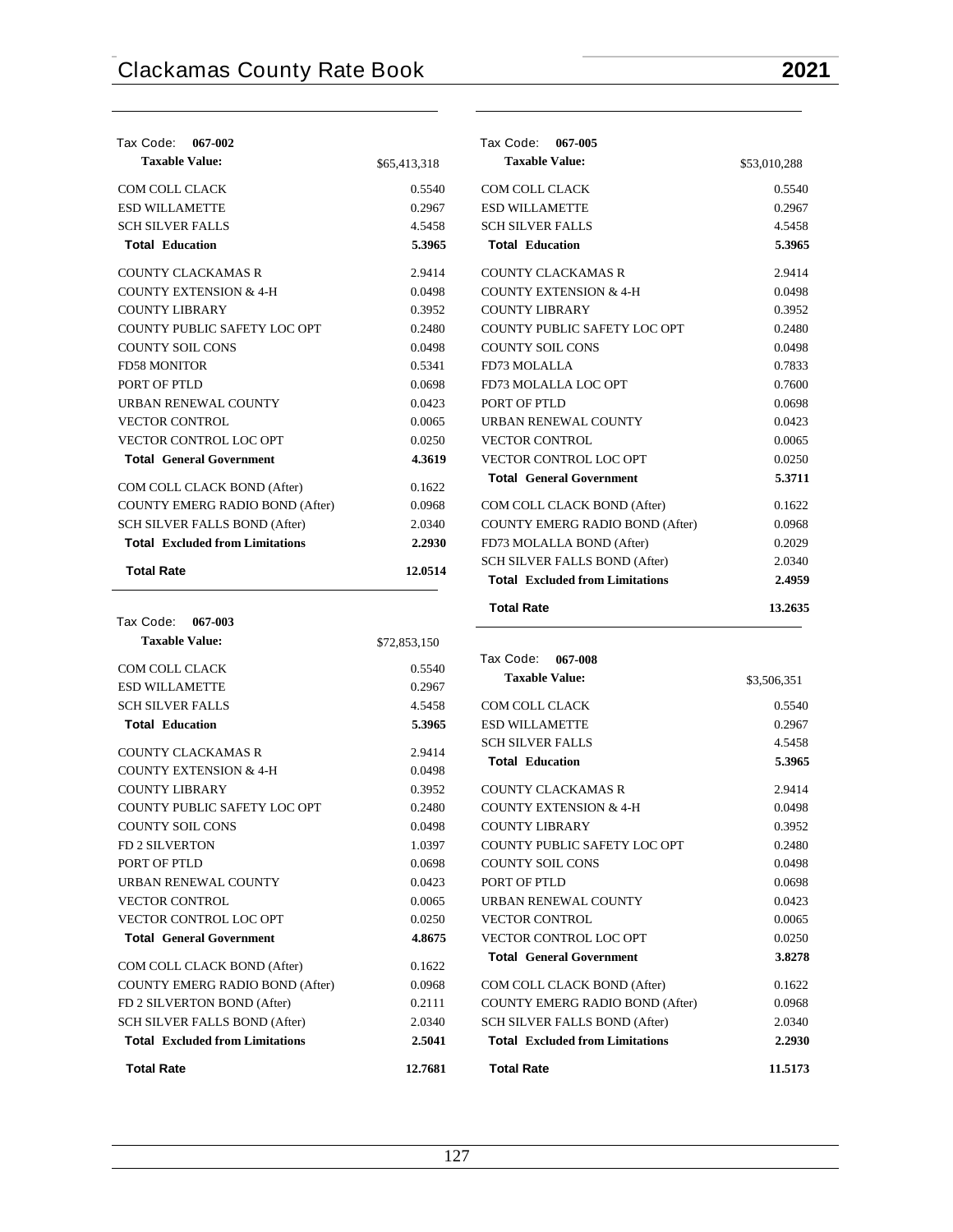| Tax Code: 086-002<br><b>Taxable Value:</b> | \$1,657,836,444 | Tax Code: 086-003<br><b>Taxable Value:</b>                       | \$61,429,790     |
|--------------------------------------------|-----------------|------------------------------------------------------------------|------------------|
| COM COLL CLACK                             | 0.4755          | COM COLL CLACK                                                   | 0.5540           |
| <b>ESD CLACKAMAS</b>                       | 0.3148          | <b>ESD CLACKAMAS</b>                                             | 0.3666           |
| <b>SCH CANBY</b>                           | 3.9327          | <b>SCH CANBY</b>                                                 | 4.5765           |
| <b>Total Education</b>                     | 4.7230          | <b>Total Education</b>                                           | 5.4971           |
| <b>CITY CANBY</b>                          | 3.0115          | <b>COUNTY CLACKAMAS R</b>                                        | 2.9414           |
| CITY CANBY LOC OPT                         | 0.4900          | COUNTY EXTENSION & 4-H                                           | 0.0498           |
| COUNTY CLACKAMAS C                         | 2.0743          | <b>COUNTY LIBRARY</b>                                            | 0.3952           |
| <b>COUNTY EXTENSION &amp; 4-H</b>          | 0.0428          | COUNTY PUBLIC SAFETY LOC OPT                                     | 0.2480           |
| <b>COUNTY LIBRARY</b>                      | 0.3393          | COUNTY SOIL CONS                                                 | 0.0498           |
| COUNTY PUBLIC SAFETY LOC OPT               | 0.2480          | FD 1 CLACK CO                                                    | 2.3711           |
| <b>COUNTY SOIL CONS</b>                    | 0.0428          | PORT OF PTLD                                                     | 0.0698           |
| FD62 CANBY                                 | 1.3282          | <b>REC CANBY AREA PARKS</b>                                      | 0.0000           |
| FD62 CANBY LOC OPT                         | 0.4500          | URBAN RENEWAL COUNTY                                             | 0.0745           |
| PORT OF PTLD                               | 0.0600          | <b>VECTOR CONTROL</b>                                            | 0.0065           |
| <b>REC CANBY AREA PARKS</b>                | 0.0000          | VECTOR CONTROL LOC OPT                                           | 0.0250           |
| ROAD DIST 8 CAN                            | 0.0000          | <b>Total General Government</b>                                  | 6.2311           |
| URBAN RENEWAL CANBY                        | 2.2207          | COM COLL CLACK BOND (After)                                      | 0.1622           |
| URBAN RENEWAL COUNTY                       | 0.0103          | COUNTY EMERG RADIO BOND (After)                                  | 0.0968           |
| <b>VECTOR CONTROL</b>                      | 0.0056          |                                                                  | 0.0790           |
| VECTOR CONTROL LOC OPT                     | 0.0250          | FD 1 CLACK CO BOND (After)                                       |                  |
| <b>Total General Government</b>            | 10.3485         | SCH CANBY BOND (After)<br><b>Total Excluded from Limitations</b> | 1.9483<br>2.2863 |
| COM COLL CLACK BOND (After)                | 0.1394          |                                                                  |                  |
| COUNTY EMERG RADIO BOND (After)            | 0.0832          | <b>Total Rate</b>                                                | 14.0145          |
| FD62 CANBY BOND (After)                    | 0.1977          |                                                                  |                  |
| SCH CANBY BOND (After)                     | 1.6743          |                                                                  |                  |
| <b>Total Excluded from Limitations</b>     | 2.0946          |                                                                  |                  |
| <b>Total Rate</b>                          | 17.1661         |                                                                  |                  |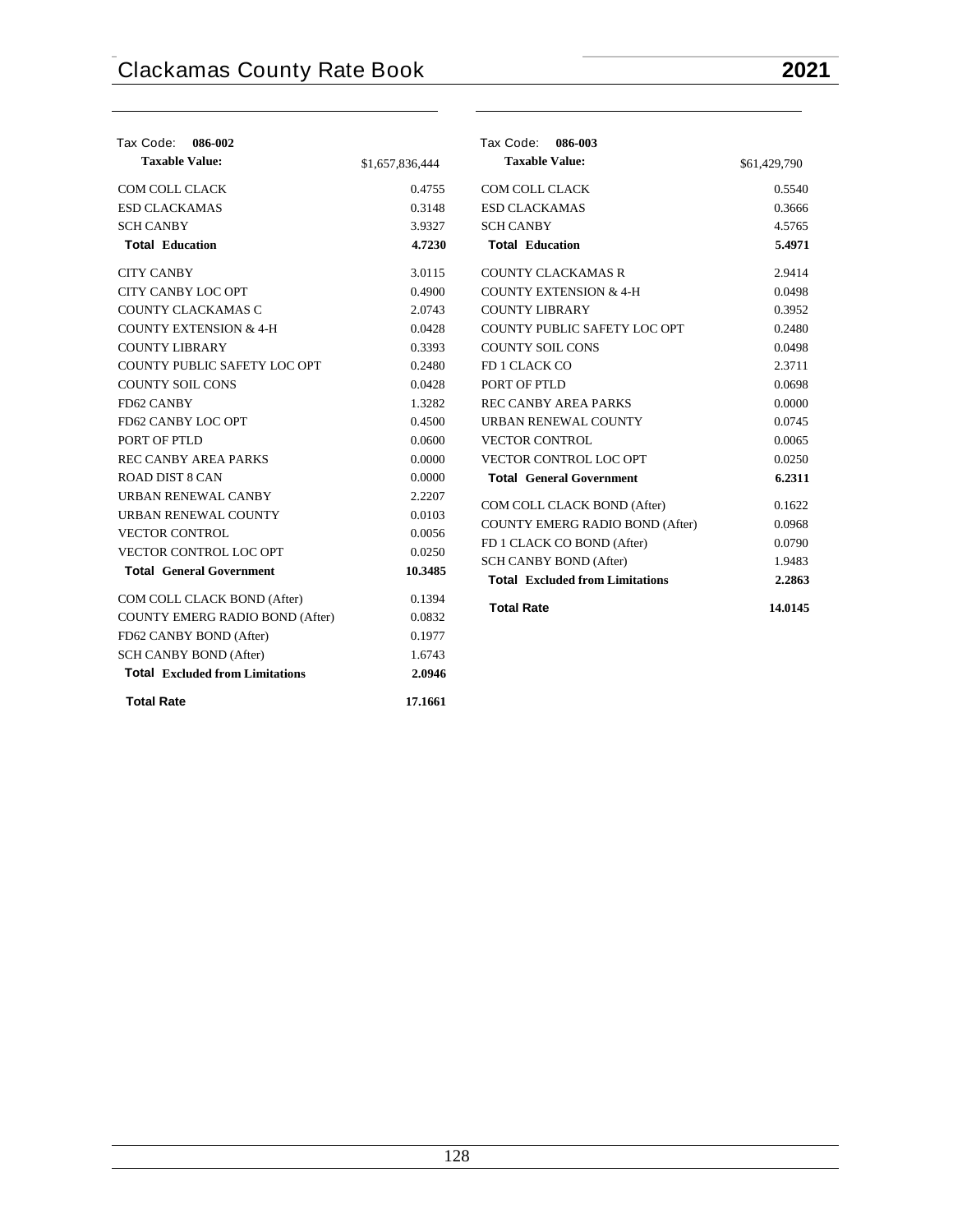| Tax Code:<br>086-005                   |             | Tax Code:<br>086-006                   |               |
|----------------------------------------|-------------|----------------------------------------|---------------|
| <b>Taxable Value:</b>                  | \$3,396,100 | <b>Taxable Value:</b>                  | \$306,131,470 |
| <b>COM COLL CLACK</b>                  | 0.5540      | COM COLL CLACK                         | 0.5540        |
| <b>ESD CLACKAMAS</b>                   | 0.3666      | <b>ESD CLACKAMAS</b>                   | 0.3666        |
| <b>SCH CANBY</b>                       | 4.5765      | <b>SCH CANBY</b>                       | 4.5765        |
| <b>Total Education</b>                 | 5.4971      | <b>Total Education</b>                 | 5.4971        |
| <b>COUNTY CLACKAMAS R</b>              | 2.9414      | <b>COUNTY CLACKAMAS R</b>              | 2.9414        |
| <b>COUNTY EXTENSION &amp; 4-H</b>      | 0.0498      | <b>COUNTY EXTENSION &amp; 4-H</b>      | 0.0498        |
| <b>COUNTY LIBRARY</b>                  | 0.3952      | <b>COUNTY LIBRARY</b>                  | 0.3952        |
| COUNTY PUBLIC SAFETY LOC OPT           | 0.2480      | COUNTY PUBLIC SAFETY LOC OPT           | 0.2480        |
| <b>COUNTY SOIL CONS</b>                | 0.0498      | <b>COUNTY SOIL CONS</b>                | 0.0498        |
| FD62 CANBY                             | 1.5456      | FD63 AURORA                            | 0.8443        |
| FD62 CANBY LOC OPT                     | 0.4500      | FD63 AURORA LOC OPT                    | 0.9900        |
| PORT OF PTLD                           | 0.0698      | PORT OF PTLD                           | 0.0698        |
| <b>RECCANBY AREA PARKS</b>             | 0.0000      | <b>REC CANBY AREA PARKS</b>            | 0.0000        |
| URBAN RENEWAL COUNTY                   | 0.0444      | URBAN RENEWAL COUNTY                   | 0.0444        |
| <b>VECTOR CONTROL</b>                  | 0.0065      | <b>VECTOR CONTROL</b>                  | 0.0065        |
| <b>VECTOR CONTROL LOC OPT</b>          | 0.0250      | <b>VECTOR CONTROL LOC OPT</b>          | 0.0250        |
| <b>Total General Government</b>        | 5.8255      | <b>Total General Government</b>        | 5.6642        |
| COM COLL CLACK BOND (After)            | 0.1622      | COM COLL CLACK BOND (After)            | 0.1622        |
| <b>COUNTY EMERG RADIO BOND (After)</b> | 0.0968      | <b>COUNTY EMERG RADIO BOND (After)</b> | 0.0968        |
| FD62 CANBY BOND (After)                | 0.2300      | <b>SCH CANBY BOND (After)</b>          | 1.9483        |
| <b>SCH CANBY BOND (After)</b>          | 1.9483      | <b>Total</b> Excluded from Limitations | 2.2073        |
| <b>Total Excluded from Limitations</b> | 2.4373      | <b>Total Rate</b>                      | 13.3686       |
| <b>Total Rate</b>                      | 13.7599     |                                        |               |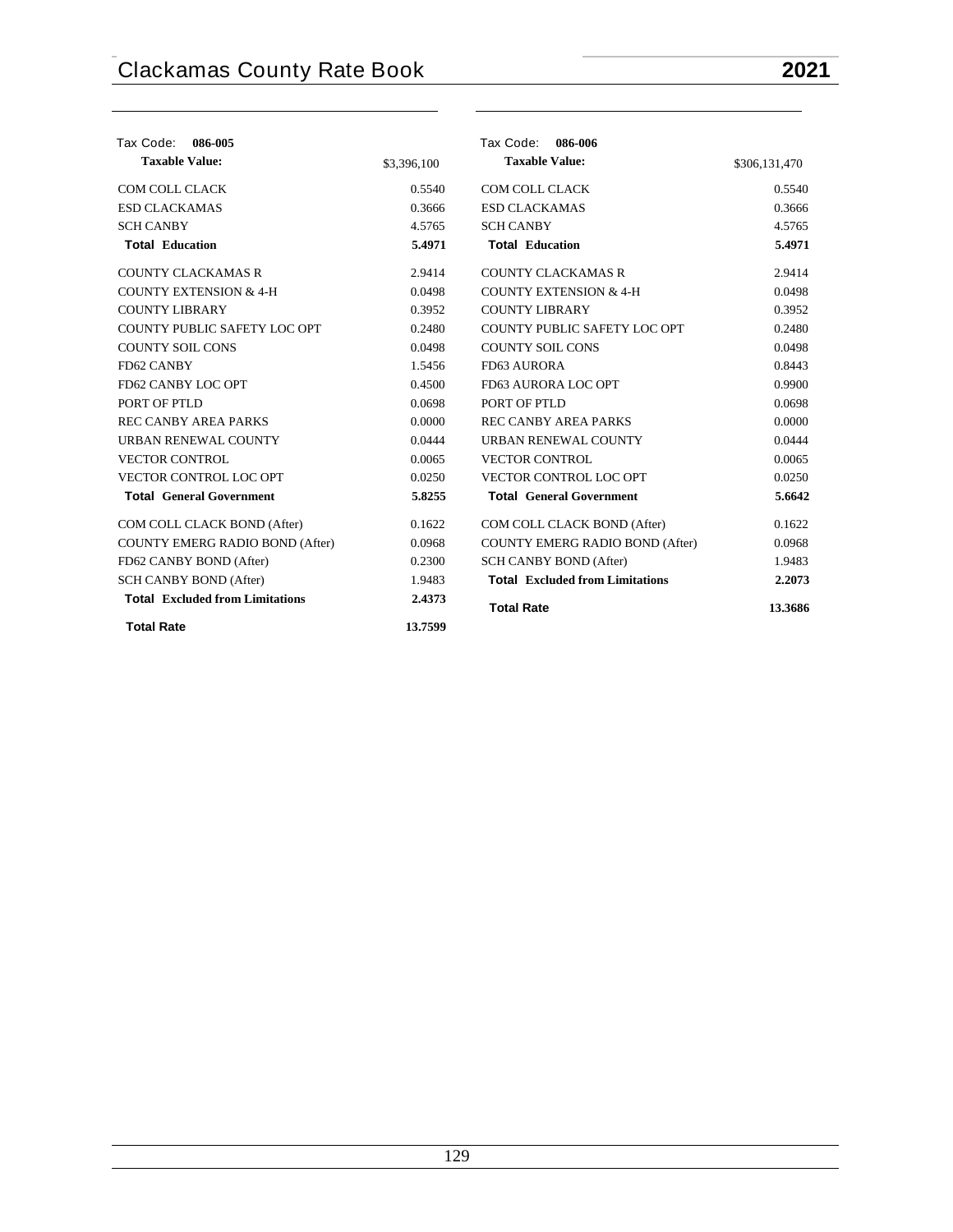| Tax Code:<br>086-007                   |           | Tax Code: 086-009                      |              |
|----------------------------------------|-----------|----------------------------------------|--------------|
| <b>Taxable Value:</b>                  | \$674,946 | <b>Taxable Value:</b>                  | \$11,525,134 |
| COM COLL CLACK                         | 0.5540    | COM COLL CLACK                         | 0.5540       |
| <b>ESD CLACKAMAS</b>                   | 0.3666    | <b>ESD CLACKAMAS</b>                   | 0.3666       |
| <b>SCH CANBY</b>                       | 4.5765    | <b>SCH CANBY</b>                       | 4.5765       |
| <b>Total Education</b>                 | 5.4971    | <b>Total Education</b>                 | 5.4971       |
| <b>COUNTY CLACKAMAS R</b>              | 2.9414    | <b>CITY BARLOW</b>                     | 0.5894       |
| <b>COUNTY EXTENSION &amp; 4-H</b>      | 0.0498    | <b>COUNTY CLACKAMAS R</b>              | 2.9414       |
| <b>COUNTY LIBRARY</b>                  | 0.3952    | COUNTY EXTENSION & 4-H                 | 0.0498       |
| COUNTY PUBLIC SAFETY LOC OPT           | 0.2480    | <b>COUNTY LIBRARY</b>                  | 0.3952       |
| <b>COUNTY SOIL CONS</b>                | 0.0498    | COUNTY PUBLIC SAFETY LOC OPT           | 0.2480       |
| FD 1 CLACK CO                          | 2.3711    | <b>COUNTY SOIL CONS</b>                | 0.0498       |
| PORT OF PTLD                           | 0.0698    | FD62 CANBY                             | 1.5456       |
| <b>REC CANBY AREA PARKS</b>            | 0.0000    | FD62 CANBY LOC OPT                     | 0.4500       |
| <b>URBAN RENEWAL COUNTY</b>            | 0.0745    | PORT OF PTLD                           | 0.0698       |
| <b>VECTOR CONTROL</b>                  | 0.0065    | <b>REC CANBY AREA PARKS</b>            | 0.0000       |
| VECTOR CONTROL LOC OPT                 | 0.0250    | <b>ROAD DIST 9 BAR</b>                 | 0.0000       |
| <b>Total General Government</b>        | 6.2311    | URBAN RENEWAL COUNTY                   | 0.0444       |
| COM COLL CLACK BOND (After)            | 0.1622    | <b>VECTOR CONTROL</b>                  | 0.0065       |
| <b>COUNTY EMERG RADIO BOND (After)</b> | 0.0968    | VECTOR CONTROL LOC OPT                 | 0.0250       |
| FD 1 CLACK CO BOND (After)             | 0.0790    | <b>Total General Government</b>        | 6.4149       |
| <b>SCH CANBY BOND (After)</b>          | 1.9483    | COM COLL CLACK BOND (After)            | 0.1622       |
| WTR2 CLK RVR BOND                      | 0.0000    | COUNTY EMERG RADIO BOND (After)        | 0.0968       |
| <b>Total Excluded from Limitations</b> | 2.2863    | FD62 CANBY BOND (After)                | 0.2300       |
|                                        |           | <b>SCH CANBY BOND (After)</b>          | 1.9483       |
| <b>Total Rate</b>                      | 14.0145   | <b>Total Excluded from Limitations</b> | 2.4373       |
|                                        |           | <b>Total Rate</b>                      | 14.3493      |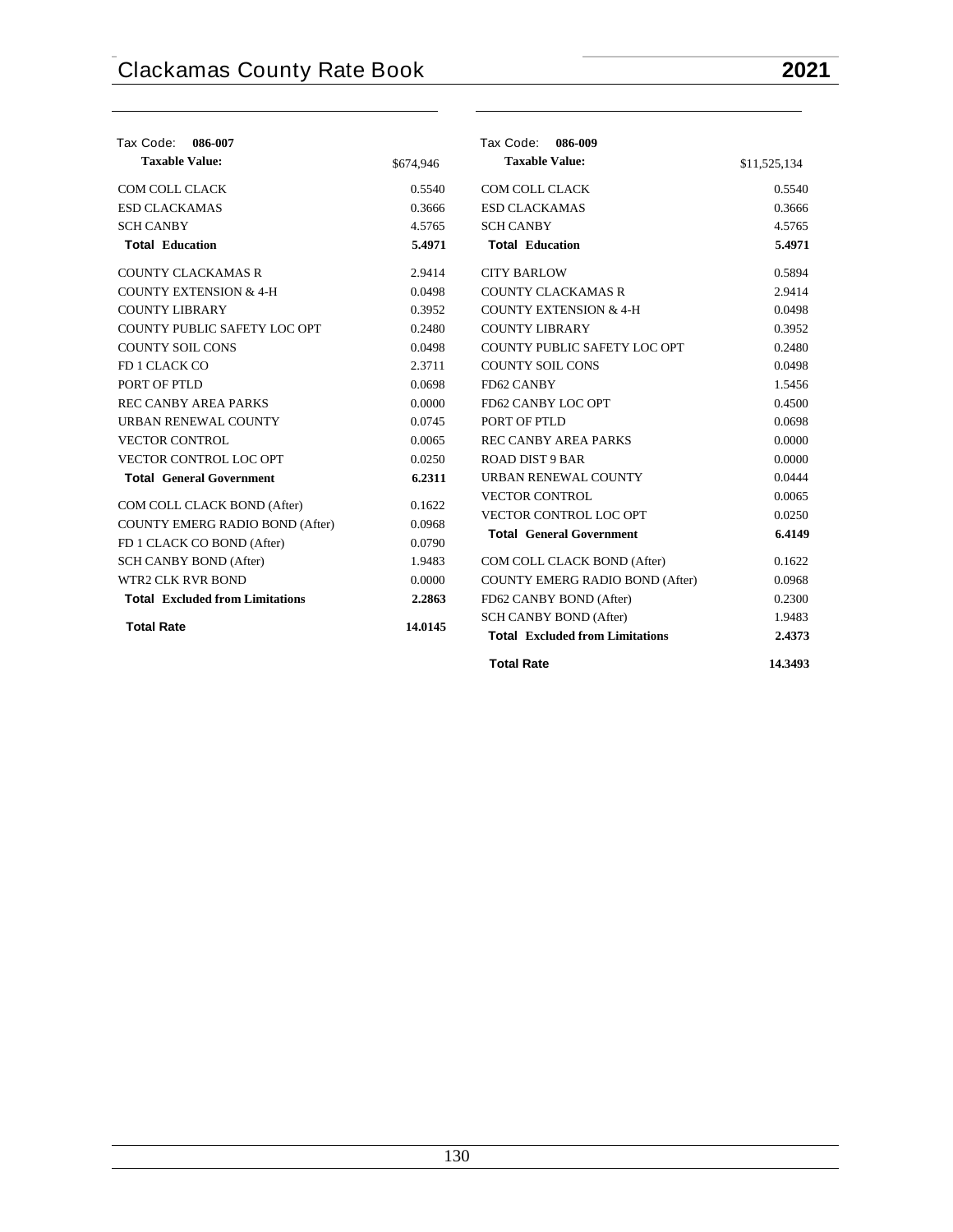| Tax Code:<br>086-013                   |             | Tax Code: 086-014                                                  |               |
|----------------------------------------|-------------|--------------------------------------------------------------------|---------------|
| <b>Taxable Value:</b>                  | \$4,610,555 | <b>Taxable Value:</b>                                              | \$549,914,528 |
| <b>COM COLL CLACK</b>                  | 0.5540      | <b>COM COLL CLACK</b>                                              | 0.4540        |
| <b>ESD CLACKAMAS</b>                   | 0.3666      | <b>ESD CLACKAMAS</b>                                               | 0.3022        |
| <b>SCH CANBY</b>                       | 4.5765      | <b>SCH CANBY</b>                                                   | 4.5765        |
| <b>Total Education</b>                 | 5.4971      | <b>Total Education</b>                                             | 5.3327        |
| <b>COUNTY CLACKAMAS R</b>              | 2.9414      | <b>CITY WILSONVILLE</b>                                            | 2.0919        |
| <b>COUNTY EXTENSION &amp; 4-H</b>      | 0.0498      | COUNTY CLACKAMAS C                                                 | 1.9720        |
| <b>COUNTY LIBRARY</b>                  | 0.3952      | <b>COUNTY EXTENSION &amp; 4-H</b>                                  | 0.0410        |
| COUNTY PUBLIC SAFETY LOC OPT           | 0.2480      | <b>COUNTY LIBRARY</b>                                              | 0.3240        |
| <b>COUNTY SOIL CONS</b>                | 0.0498      | COUNTY PUBLIC SAFETY LOC OPT                                       | 0.2480        |
| FD62 CANBY                             | 1.5456      | <b>COUNTY SOIL CONS</b>                                            | 0.0410        |
| FD62 CANBY LOC OPT                     | 0.4500      | FD64 TVF&R                                                         | 1.2644        |
| PORT OF PTLD                           | 0.0698      | FD64 TVF&R LOC OPT                                                 | 0.4500        |
| <b>TRANS S CLACK</b>                   | 0.0000      | PORT OF PTLD                                                       | 0.0580        |
| URBAN RENEWAL COUNTY                   | 0.0444      | <b>ROAD DIST 15 WILS</b>                                           | 0.0000        |
| <b>VECTOR CONTROL</b>                  | 0.0065      | <b>SRV 2 METRO</b>                                                 | 0.0796        |
| VECTOR CONTROL LOC OPT                 | 0.0250      | SRV 2 METRO LOC OPT                                                | 0.0960        |
| <b>Total General Government</b>        | 5.8255      | URBAN RENEWAL COUNTY                                               | 0.0110        |
| COM COLL CLACK BOND (After)            | 0.1622      | URBAN RENEWAL WILSONVILLE                                          | 1.4030        |
| COUNTY EMERG RADIO BOND (After)        | 0.0968      | <b>VECTOR CONTROL</b>                                              | 0.0054        |
| FD62 CANBY BOND (After)                | 0.2300      | VECTOR CONTROL LOC OPT                                             | 0.0250        |
| <b>SCH CANBY BOND (After)</b>          | 1.9483      | <b>Total General Government</b>                                    | 8.1103        |
| <b>Total Excluded from Limitations</b> | 2.4373      | COM COLL CLACK BOND (After)                                        | 0.1622        |
|                                        |             | COUNTY EMERG RADIO BOND (After)                                    | 0.0968        |
| <b>Total Rate</b>                      | 13.7599     | FD64 TVF&R BOND (After)                                            | 0.1411        |
|                                        |             |                                                                    | 1.9483        |
|                                        |             | SCH CANBY BOND (After)                                             | 0.3774        |
|                                        |             | SRV 2 METRO BOND (After)<br><b>Total Excluded from Limitations</b> | 2.7258        |
|                                        |             |                                                                    |               |

| <b>Total Rate</b> | 16.1688 |
|-------------------|---------|
|                   |         |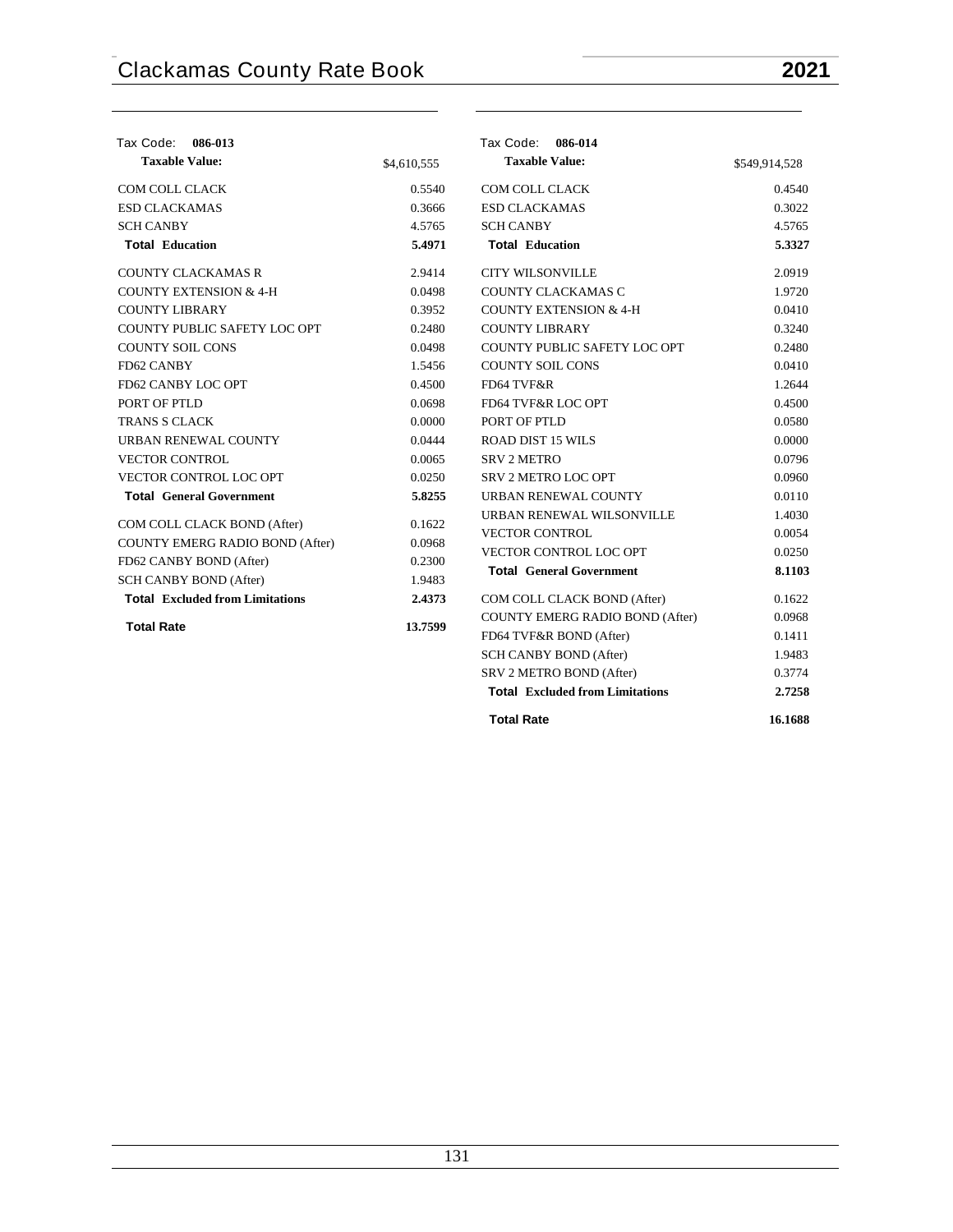| Tax Code:<br>086-015                   |             | Tax Code: 086-017                      |               |
|----------------------------------------|-------------|----------------------------------------|---------------|
| <b>Taxable Value:</b>                  | \$2,267,999 | <b>Taxable Value:</b>                  | \$274,425,817 |
| COM COLL CLACK                         | 0.5540      | COM COLL CLACK                         | 0.5540        |
| <b>ESD CLACKAMAS</b>                   | 0.3666      | <b>ESD CLACKAMAS</b>                   | 0.3666        |
| <b>SCH CANBY</b>                       | 4.5765      | <b>SCH CANBY</b>                       | 4.5765        |
| <b>Total Education</b>                 | 5.4971      | <b>Total Education</b>                 | 5.4971        |
| <b>COUNTY CLACKAMAS R</b>              | 2.9414      | <b>COUNTY CLACKAMAS R</b>              | 2.9414        |
| <b>COUNTY EXTENSION &amp; 4-H</b>      | 0.0498      | <b>COUNTY EXTENSION &amp; 4-H</b>      | 0.0498        |
| <b>COUNTY LIBRARY</b>                  | 0.3952      | <b>COUNTY LIBRARY</b>                  | 0.3952        |
| COUNTY PUBLIC SAFETY LOC OPT           | 0.2480      | COUNTY PUBLIC SAFETY LOC OPT           | 0.2480        |
| <b>COUNTY SOIL CONS</b>                | 0.0498      | <b>COUNTY SOIL CONS</b>                | 0.0498        |
| FD73 MOLALLA                           | 0.7833      | FD62 CANBY                             | 1.5456        |
| FD73 MOLALLA LOC OPT                   | 0.7600      | FD62 CANBY LOC OPT                     | 0.4500        |
| PORT OF PTLD                           | 0.0698      | PORT OF PTLD                           | 0.0698        |
| <b>TRANS S CLACK</b>                   | 0.0000      | <b>REC CANBY AREA PARKS</b>            | 0.0000        |
| <b>URBAN RENEWAL COUNTY</b>            | 0.0444      | <b>TRANS S CLACK</b>                   | 0.0000        |
| <b>VECTOR CONTROL</b>                  | 0.0065      | URBAN RENEWAL COUNTY                   | 0.0444        |
| <b>VECTOR CONTROL LOC OPT</b>          | 0.0250      | <b>VECTOR CONTROL</b>                  | 0.0065        |
| <b>Total General Government</b>        | 5.3732      | <b>VECTOR CONTROL LOC OPT</b>          | 0.0250        |
| COM COLL CLACK BOND (After)            | 0.1622      | <b>Total General Government</b>        | 5.8255        |
| COUNTY EMERG RADIO BOND (After)        | 0.0968      | COM COLL CLACK BOND (After)            | 0.1622        |
| FD73 MOLALLA BOND (After)              | 0.2029      | COUNTY EMERG RADIO BOND (After)        | 0.0968        |
| <b>SCH CANBY BOND (After)</b>          | 1.9483      | FD62 CANBY BOND (After)                | 0.2300        |
| <b>Total Excluded from Limitations</b> | 2.4102      | SCH CANBY BOND (After)                 | 1.9483        |
| <b>Total Rate</b>                      | 13.2805     | <b>Total Excluded from Limitations</b> | 2.4373        |
|                                        |             | <b>Total Rate</b>                      | 13.7599       |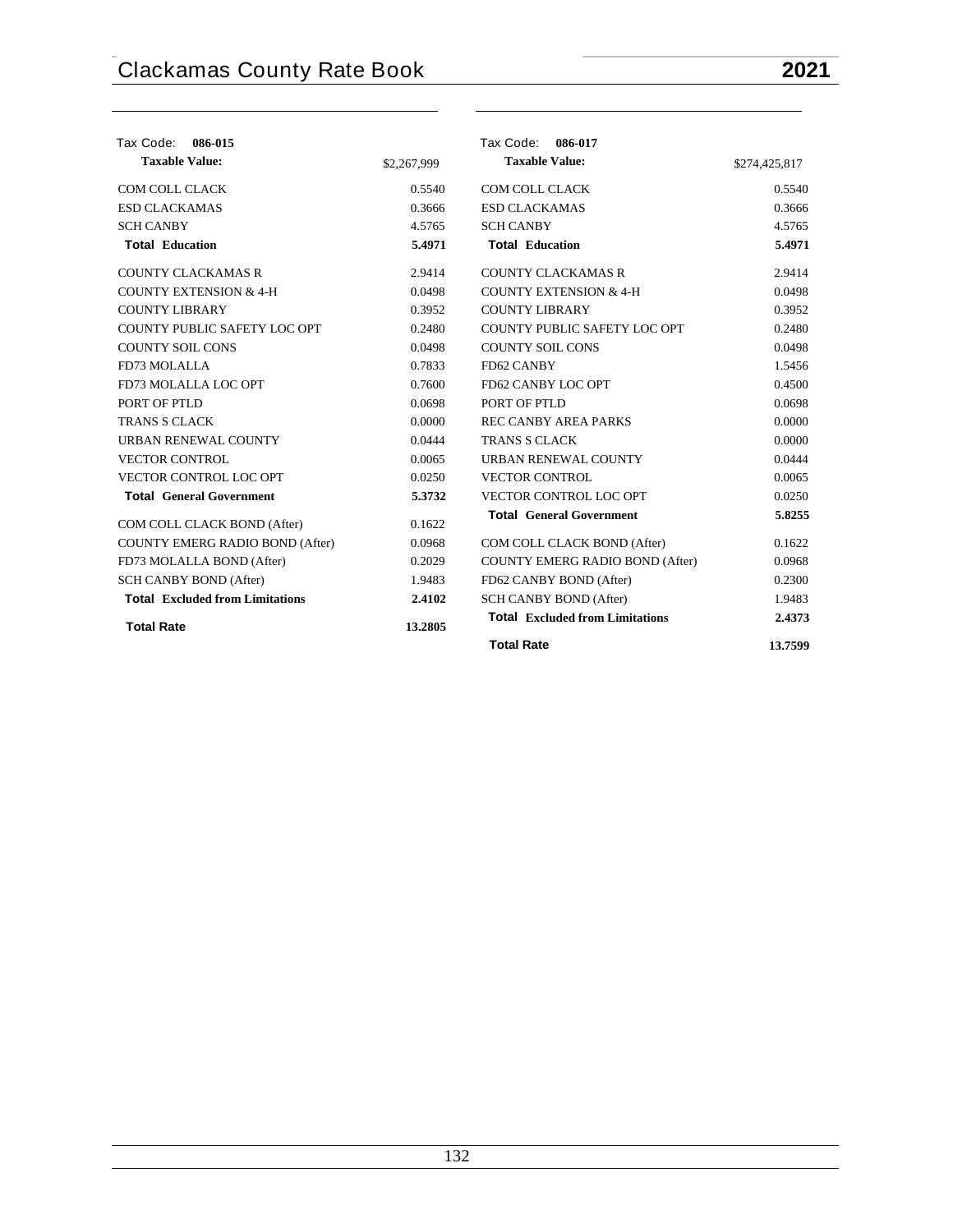## **Tax Code: 086-019 Taxable Value:** \$2,879,152 COM COLL CLACK 0.5540 ESD CLACKAMAS 0.3666 SCH CANBY 4.5765 **Total Education 5.4971** COUNTY CLACKAMAS R 2.9414 COUNTY EXTENSION  $& 4-H$  0.0498 COUNTY LIBRARY 0.3952 COUNTY PUBLIC SAFETY LOC OPT 0.2480 COUNTY SOIL CONS 0.0498 FD 1 CLACK CO 2.3711 PORT OF PTLD 0.0698 REC CANBY AREA PARKS 0.0000 URBAN RENEWAL COUNTY 0.0745 VECTOR CONTROL 0.0065 VECTOR CONTROL LOC OPT 0.0250 **Total General Government 6.2311** COM COLL CLACK BOND (After) 0.1622 COUNTY EMERG RADIO BOND (After) 0.0968 FD 1 CLACK CO BOND (After) 0.0790 SCH CANBY BOND (After) 1.9483 **Total Excluded from Limitations 2.2863 Total Rate 14.0145 Tax Code: 086-020 Taxable Value:** \$360,709,464 COM COLL CLACK 0.5540 ESD CLACKAMAS 0.3666 SCH CANBY 4.5765 **Total Education 5.4971** COUNTY CLACKAMAS R 2.9414 COUNTY EXTENSION  $& 4-H$  0.0498 COUNTY LIBRARY 0.3952 COUNTY PUBLIC SAFETY LOC OPT 0.2480 COUNTY SOIL CONS 0.0498 FD62 CANBY 1.5456 FD62 CANBY LOC OPT 0.4500 PORT OF PTLD 0.0698 REC CANBY AREA PARKS 0.0000 URBAN RENEWAL COUNTY 0.0444 VECTOR CONTROL 0.0065 VECTOR CONTROL LOC OPT 0.0250 **Total General Government 5.8255** COM COLL CLACK BOND (After) 0.1622 COUNTY EMERG RADIO BOND (After) 0.0968 FD62 CANBY BOND (After) 0.2300 SCH CANBY BOND (After) 1.9483 **Total Excluded from Limitations 2.4373 Total Rate 13.7599**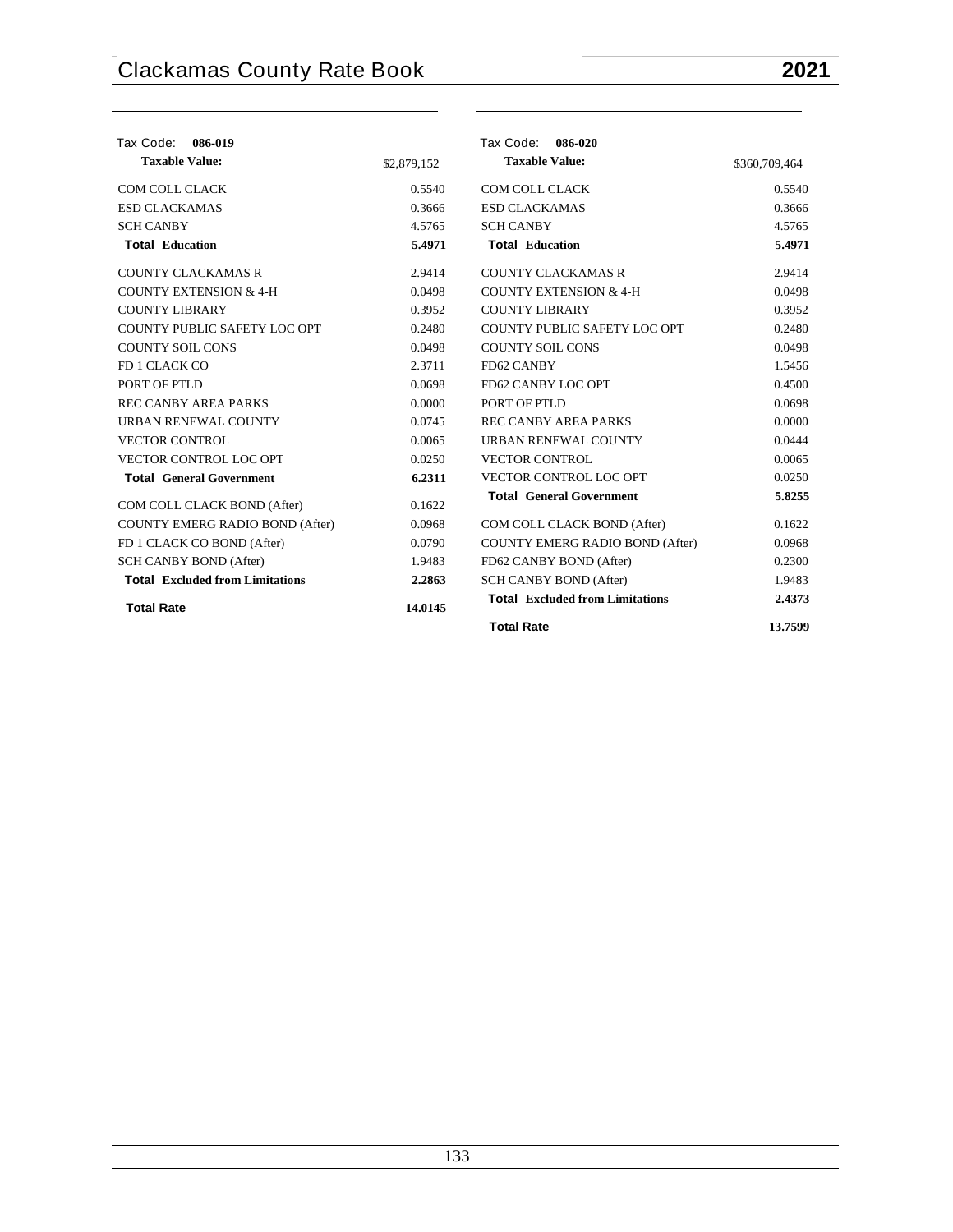| Tax Code:<br>086-024                   |               | Tax Code: 086-026                      |             |
|----------------------------------------|---------------|----------------------------------------|-------------|
| <b>Taxable Value:</b>                  | \$156,410,330 | <b>Taxable Value:</b>                  | \$1,550,233 |
| COM COLL CLACK                         | 0.5540        | COM COLL CLACK                         | 0.5540      |
| <b>ESD CLACKAMAS</b>                   | 0.3666        | <b>ESD CLACKAMAS</b>                   | 0.3666      |
| <b>SCH CANBY</b>                       | 4.5765        | <b>SCH CANBY</b>                       | 4.5765      |
| <b>Total Education</b>                 | 5.4971        | <b>Total Education</b>                 | 5.4971      |
| <b>COUNTY CLACKAMAS R</b>              | 2.9414        | <b>COUNTY CLACKAMAS R</b>              | 2.9414      |
| <b>COUNTY EXTENSION &amp; 4-H</b>      | 0.0498        | <b>COUNTY EXTENSION &amp; 4-H</b>      | 0.0498      |
| <b>COUNTY LIBRARY</b>                  | 0.3952        | <b>COUNTY LIBRARY</b>                  | 0.3952      |
| COUNTY PUBLIC SAFETY LOC OPT           | 0.2480        | COUNTY PUBLIC SAFETY LOC OPT           | 0.2480      |
| <b>COUNTY SOIL CONS</b>                | 0.0498        | <b>COUNTY SOIL CONS</b>                | 0.0498      |
| FD 1 CLACK CO                          | 2.3711        | FD 1 CLACK CO                          | 2.3711      |
| PORT OF PTLD                           | 0.0698        | PORT OF PTLD                           | 0.0698      |
| <b>REC CANBY AREA PARKS</b>            | 0.0000        | URBAN RENEWAL COUNTY                   | 0.0745      |
| URBAN RENEWAL COUNTY                   | 0.0745        | <b>VECTOR CONTROL</b>                  | 0.0065      |
| <b>VECTOR CONTROL</b>                  | 0.0065        | VECTOR CONTROL LOC OPT                 | 0.0250      |
| VECTOR CONTROL LOC OPT                 | 0.0250        | <b>Total General Government</b>        | 6.2311      |
| <b>Total General Government</b>        | 6.2311        | COM COLL CLACK BOND (After)            | 0.1622      |
| COM COLL CLACK BOND (After)            | 0.1622        | COUNTY EMERG RADIO BOND (After)        | 0.0968      |
| COUNTY EMERG RADIO BOND (After)        | 0.0968        | FD 1 CLACK CO BOND (After)             | 0.0790      |
| FD 1 CLACK CO BOND (After)             | 0.0790        | <b>SCH CANBY BOND (After)</b>          | 1.9483      |
| SCH CANBY BOND (After)                 | 1.9483        | <b>Total Excluded from Limitations</b> | 2.2863      |
| <b>WTR2 CLK RVR BOND</b>               | 0.0000        |                                        |             |
| <b>Total</b> Excluded from Limitations | 2.2863        | <b>Total Rate</b>                      | 14.0145     |
| <b>Total Rate</b>                      | 14.0145       |                                        |             |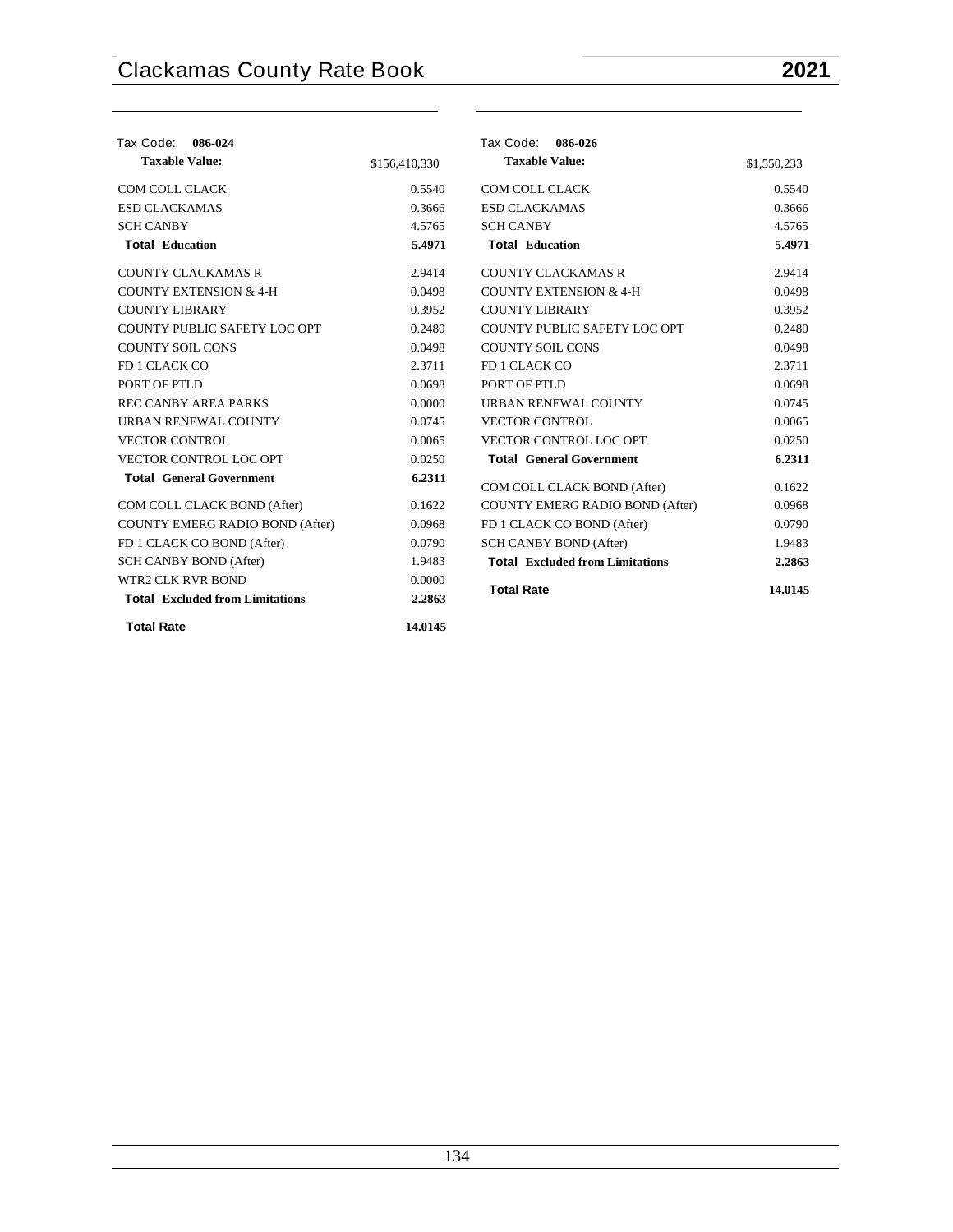## **Tax Code: 086-027 Taxable Value:** \$1,011,021 COM COLL CLACK 0.5540 ESD CLACKAMAS 0.3666 SCH CANBY 4.5765 **Total Education 5.4971** COUNTY CLACKAMAS R 2.9414 COUNTY EXTENSION  $& 4-H$  0.0498 COUNTY LIBRARY 0.3952 COUNTY PUBLIC SAFETY LOC OPT 0.2480 COUNTY SOIL CONS 0.0498 FD73 MOLALLA 0.7833 FD73 MOLALLA LOC OPT 0.7600 PORT OF PTLD 0.0698 REC CANBY AREA PARKS 0.0000 TRANS S CLACK 0.0000 URBAN RENEWAL COUNTY 0.0444 VECTOR CONTROL 0.0065 VECTOR CONTROL LOC OPT 0.0250 **Total General Government 5.3732** COM COLL CLACK BOND (After) 0.1622 COUNTY EMERG RADIO BOND (After) 0.0968 FD73 MOLALLA BOND (After) 0.2029 SCH CANBY BOND (After) 1.9483  **Tax Code: 086-028 Taxable Value:** \$116,786,906 COM COLL CLACK 0.5540 ESD CLACKAMAS 0.3666 SCH CANBY 4.5765 **Total Education 5.4971** COUNTY CLACKAMAS R 2.9414 COUNTY EXTENSION  $& 4-H$  0.0498 COUNTY LIBRARY 0.3952 COUNTY PUBLIC SAFETY LOC OPT 0.2480 COUNTY SOIL CONS 0.0498 FD 1 CLACK CO 2.3711 PORT OF PTLD 0.0698 REC CANBY AREA PARKS 0.0000 TRANS S CLACK 0.0000 URBAN RENEWAL COUNTY 0.0745 VECTOR CONTROL 0.0065 VECTOR CONTROL LOC OPT 0.0250 **Total General Government 6.2311** COM COLL CLACK BOND (After) 0.1622 COUNTY EMERG RADIO BOND (After) 0.0968 FD 1 CLACK CO BOND (After) 0.0790 SCH CANBY BOND (After) 1.9483 **Total Excluded from Limitations 2.2863**

**Total Excluded from Limitations 2.4102 Total Rate 14.0145**

**Total Rate 13.2805**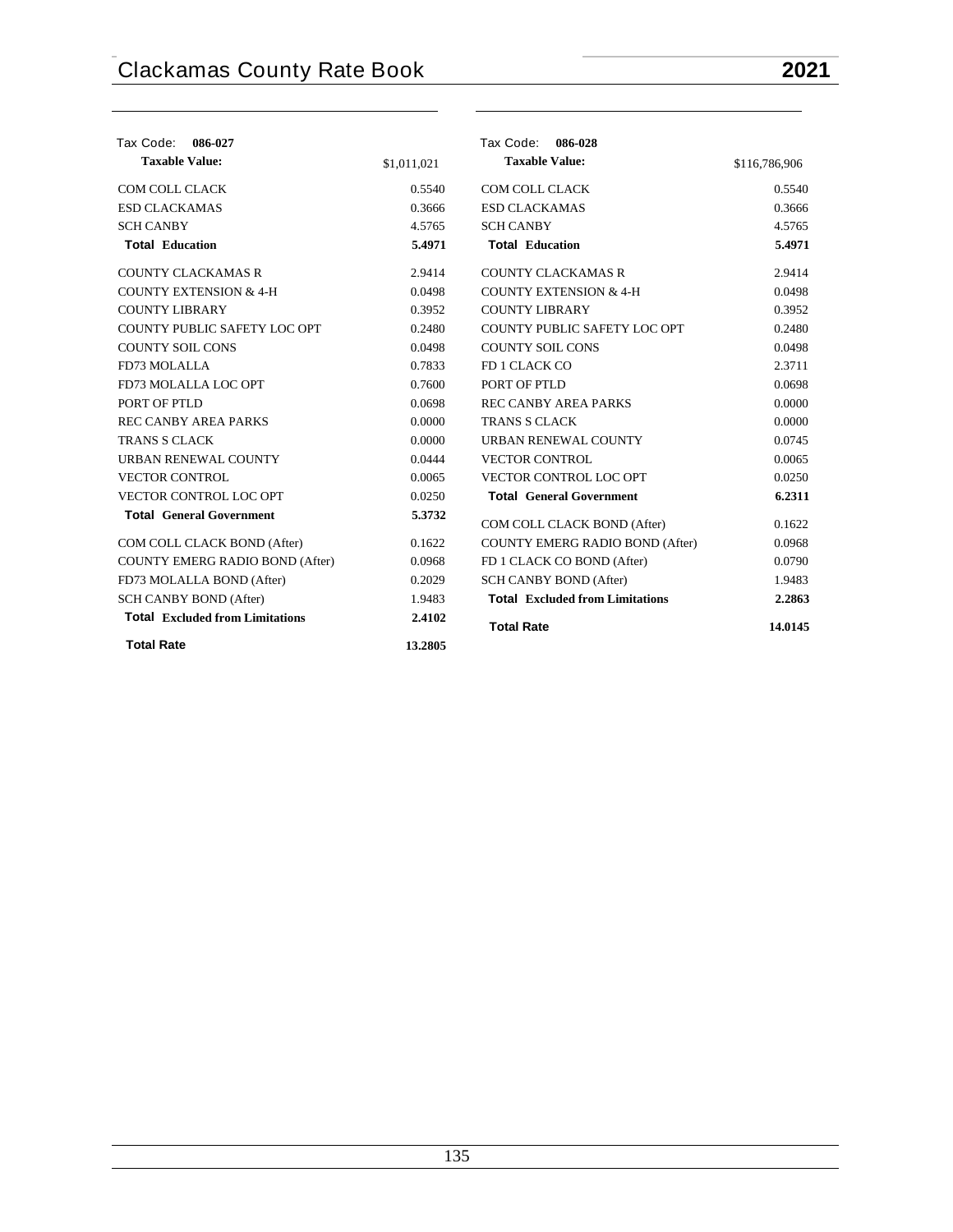| Tax Code: 086-029                      |              | Tax Code:<br>086-030                   |               |
|----------------------------------------|--------------|----------------------------------------|---------------|
| <b>Taxable Value:</b>                  | \$27,258,119 | <b>Taxable Value:</b>                  | \$5,672,641   |
| COM COLL CLACK                         | 0.5540       | COM COLL CLACK                         | 0.5540        |
| <b>ESD CLACKAMAS</b>                   | 0.3666       | <b>ESD CLACKAMAS</b>                   | 0.3666        |
| <b>SCH CANBY</b>                       | 4.5765       | <b>SCH CANBY</b>                       | 4.5765        |
| <b>Total Education</b>                 | 5.4971       | <b>Total Education</b>                 | 5.4971        |
| <b>COUNTY CLACKAMAS R</b>              | 2.9414       | <b>COUNTY CLACKAMAS R</b>              | 2.9414        |
| <b>COUNTY EXTENSION &amp; 4-H</b>      | 0.0498       | <b>COUNTY EXTENSION &amp; 4-H</b>      | 0.0498        |
| <b>COUNTY LIBRARY</b>                  | 0.3952       | <b>COUNTY LIBRARY</b>                  | 0.3952        |
| COUNTY PUBLIC SAFETY LOC OPT           | 0.2480       | COUNTY PUBLIC SAFETY LOC OPT           | 0.2480        |
| <b>COUNTY SOIL CONS</b>                | 0.0498       | <b>COUNTY SOIL CONS</b>                | 0.0498        |
| FD 1 CLACK CO                          | 2.3711       | FD 1 CLACK CO                          | 2.3711        |
| PORT OF PTLD                           | 0.0698       | PORT OF PTLD                           | 0.0698        |
| <b>REC CANBY AREA PARKS</b>            | 0.0000       | <b>TRANS S CLACK</b>                   | 0.0000        |
| <b>TRANS S CLACK</b>                   | 0.0000       | URBAN RENEWAL COUNTY                   | 0.0745        |
| URBAN RENEWAL COUNTY                   | 0.0745       | <b>VECTOR CONTROL</b>                  | 0.0065        |
| <b>VECTOR CONTROL</b>                  | 0.0065       | VECTOR CONTROL LOC OPT                 | 0.0250        |
| VECTOR CONTROL LOC OPT                 | 0.0250       | <b>Total General Government</b>        | 6.2311        |
| <b>Total General Government</b>        | 6.2311       | COM COLL CLACK BOND (After)            | 0.1622        |
| COM COLL CLACK BOND (After)            | 0.1622       | <b>COUNTY EMERG RADIO BOND (After)</b> | 0.0968        |
| COUNTY EMERG RADIO BOND (After)        | 0.0968       | FD 1 CLACK CO BOND (After)             | 0.0790        |
| FD 1 CLACK CO BOND (After)             | 0.0790       | <b>SCH CANBY BOND (After)</b>          | 1.9483        |
| SCH CANBY BOND (After)                 | 1.9483       | <b>Total Excluded from Limitations</b> | 2.2863        |
| <b>WTR2 CLK RVR BOND</b>               | 0.0000       |                                        |               |
| <b>Total Excluded from Limitations</b> | 2.2863       | <b>Total Rate</b>                      | 14.0145       |
| <b>Total Rate</b>                      | 14.0145      |                                        |               |
|                                        |              | Tax Code:<br>086-031                   |               |
|                                        |              | <b>Taxable Value:</b>                  | \$131,364,965 |
|                                        |              | <b>COM COLL CLACK</b>                  | 0.5540        |

ESD CLACKAMAS 0.3666 SCH CANBY 4.5765 **Total Education 5.4971** COUNTY CLACKAMAS R 2.9414 COUNTY EXTENSION  $& 4-H$  0.0498 COUNTY LIBRARY 0.3952 COUNTY PUBLIC SAFETY LOC OPT 0.2480 COUNTY SOIL CONS 0.0498 FD58 MONITOR 0.5341 PORT OF PTLD 0.0698 REC CANBY AREA PARKS 0.0000 URBAN RENEWAL COUNTY 0.0444 VECTOR CONTROL 0.0065 VECTOR CONTROL LOC OPT 0.0250 **Total General Government 4.3640** COM COLL CLACK BOND (After) 0.1622 COUNTY EMERG RADIO BOND (After) 0.0968 SCH CANBY BOND (After) 1.9483 **Total Excluded from Limitations 2.2073 Total Rate 12.0684**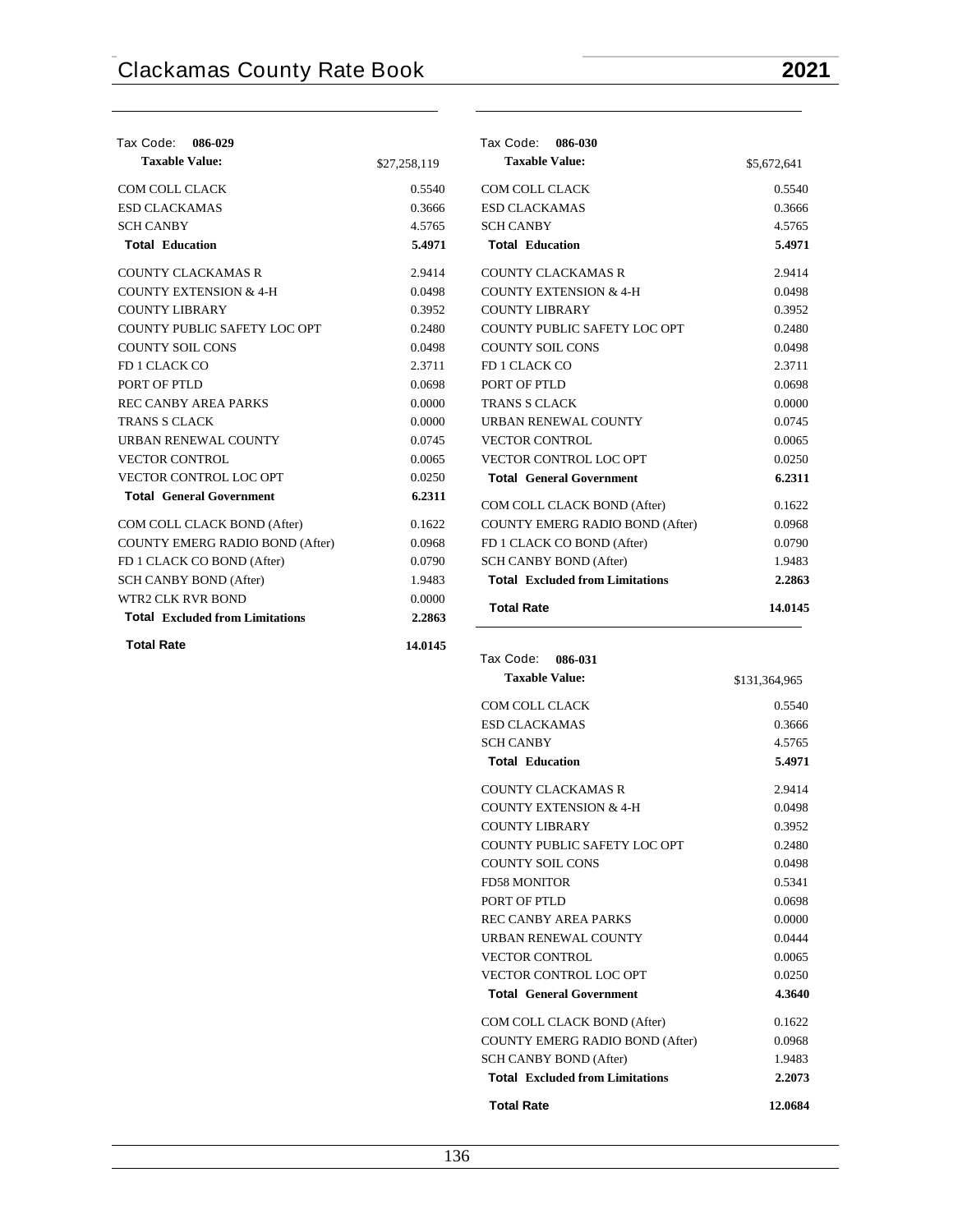| Tax Code: 086-036                      |              | Tax Code: 086-039                      |           |
|----------------------------------------|--------------|----------------------------------------|-----------|
| <b>Taxable Value:</b>                  | \$47,070,163 | <b>Taxable Value:</b>                  | \$884,880 |
| COM COLL CLACK                         | 0.5540       | <b>COM COLL CLACK</b>                  | 0.4540    |
| <b>ESD CLACKAMAS</b>                   | 0.3666       | <b>ESD CLACKAMAS</b>                   | 0.3022    |
| <b>SCH CANBY</b>                       | 4.5765       | <b>SCH CANBY</b>                       | 4.5765    |
| <b>Total Education</b>                 | 5.4971       | <b>Total Education</b>                 | 5.3327    |
| <b>COUNTY CLACKAMAS R</b>              | 2.9414       | <b>CITY WILSONVILLE</b>                | 2.0919    |
| <b>COUNTY EXTENSION &amp; 4-H</b>      | 0.0498       | COUNTY CLACKAMAS C                     | 1.9720    |
| <b>COUNTY LIBRARY</b>                  | 0.3952       | <b>COUNTY EXTENSION &amp; 4-H</b>      | 0.0410    |
| COUNTY PUBLIC SAFETY LOC OPT           | 0.2480       | <b>COUNTY LIBRARY</b>                  | 0.3240    |
| <b>COUNTY SOIL CONS</b>                | 0.0498       | COUNTY PUBLIC SAFETY LOC OPT           | 0.2480    |
| <b>FD58 MONITOR</b>                    | 0.5341       | <b>COUNTY SOIL CONS</b>                | 0.0410    |
| PORT OF PTLD                           | 0.0698       | FD64 TVF&R                             | 1.2644    |
| <b>REC CANBY AREA PARKS</b>            | 0.0000       | FD64 TVF&R LOC OPT                     | 0.4500    |
| <b>TRANS S CLACK</b>                   | 0.0000       | PORT OF PTLD                           | 0.0580    |
| URBAN RENEWAL COUNTY                   | 0.0444       | REC CANBY AREA PARKS                   | 0.0000    |
| <b>VECTOR CONTROL</b>                  | 0.0065       | <b>ROAD DIST 15 WILS</b>               | 0.0000    |
| VECTOR CONTROL LOC OPT                 | 0.0250       | <b>SRV 2 METRO</b>                     | 0.0796    |
| <b>Total General Government</b>        | 4.3640       | SRV 2 METRO LOC OPT                    | 0.0960    |
| COM COLL CLACK BOND (After)            | 0.1622       | URBAN RENEWAL COUNTY                   | 0.0110    |
| COUNTY EMERG RADIO BOND (After)        | 0.0968       | URBAN RENEWAL WILSONVILLE              | 1.4030    |
| SCH CANBY BOND (After)                 | 1.9483       | <b>VECTOR CONTROL</b>                  | 0.0054    |
| <b>Total Excluded from Limitations</b> | 2.2073       | VECTOR CONTROL LOC OPT                 | 0.0250    |
|                                        |              | <b>Total General Government</b>        | 8.1103    |
| <b>Total Rate</b>                      | 12.0684      | COM COLL CLACK BOND (After)            | 0.1622    |
|                                        |              | COUNTY EMERG RADIO BOND (After)        | 0.0968    |
|                                        |              | FD64 TVF&R BOND (After)                | 0.1411    |
|                                        |              | SCH CANBY BOND (After)                 | 1.9483    |
|                                        |              | SRV 2 METRO BOND (After)               | 0.3774    |
|                                        |              | <b>Total Excluded from Limitations</b> | 2.7258    |
|                                        |              | <b>Total Rate</b>                      | 16.1688   |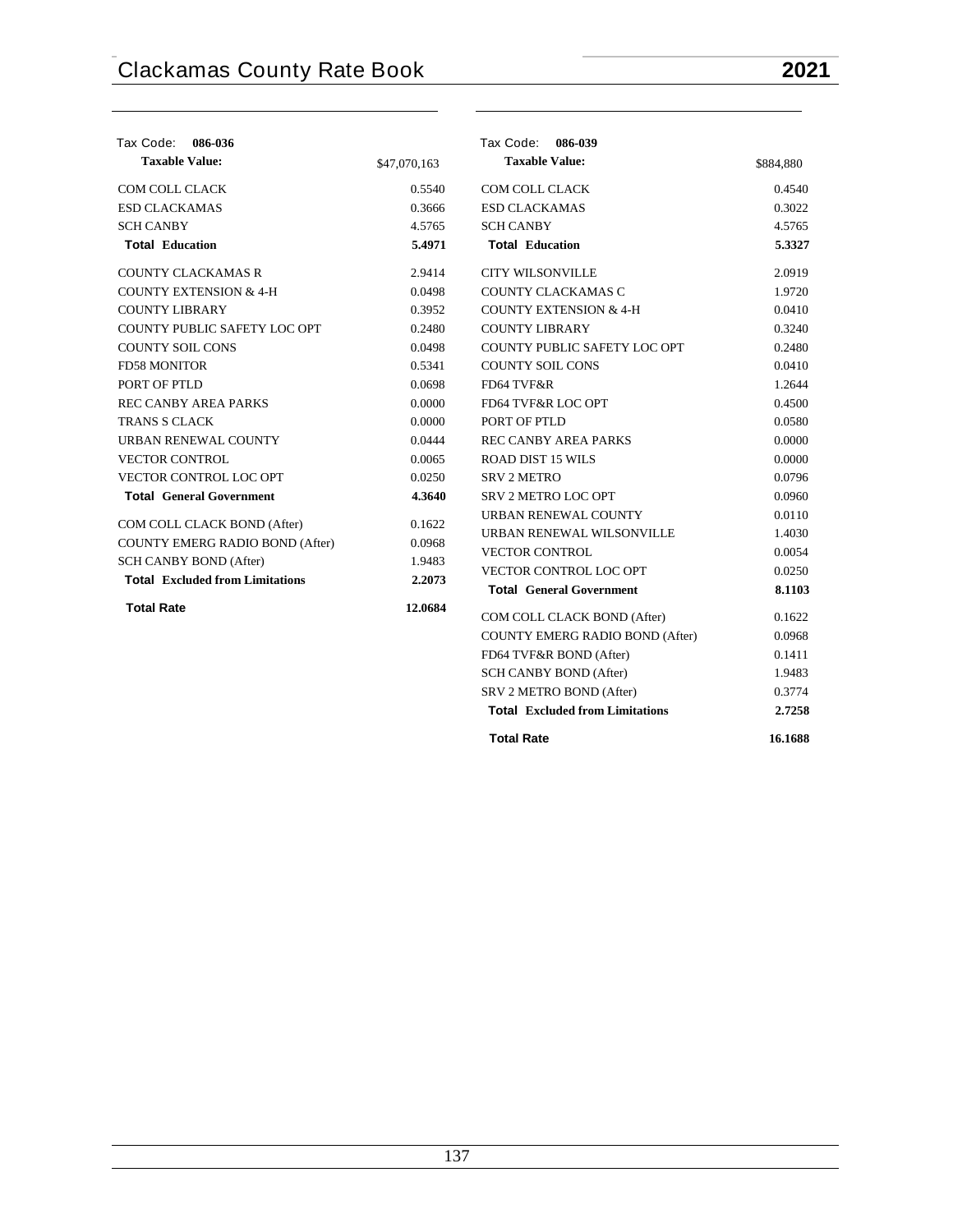| Tax Code: 086-042<br><b>Taxable Value:</b> | \$338,425,234 | Tax Code: 086-043<br><b>Taxable Value:</b>                        | \$12,136,910 |
|--------------------------------------------|---------------|-------------------------------------------------------------------|--------------|
|                                            |               |                                                                   |              |
| COM COLL CLACK                             | 0.4755        | COM COLL CLACK                                                    | 0.4755       |
| <b>ESD CLACKAMAS</b>                       | 0.3148        | <b>ESD CLACKAMAS</b>                                              | 0.3148       |
| <b>SCH CANBY</b>                           | 3.9327        | <b>SCH CANBY</b>                                                  | 3.9327       |
| <b>Total Education</b>                     | 4.7230        | <b>Total Education</b>                                            | 4.7230       |
| <b>CITY CANBY</b>                          | 3.0115        | <b>COUNTY CLACKAMAS R</b>                                         | 0.6144       |
| <b>CITY CANBY LOC OPT</b>                  | 0.4900        | <b>COUNTY EXTENSION &amp; 4-H</b>                                 | 0.0428       |
| <b>COUNTY CLACKAMAS C</b>                  | 2.0743        | <b>COUNTY LIBRARY</b>                                             | 0.3393       |
| <b>COUNTY EXTENSION &amp; 4-H</b>          | 0.0428        | COUNTY PUBLIC SAFETY LOC OPT                                      | 0.2480       |
| <b>COUNTY LIBRARY</b>                      | 0.3393        | <b>COUNTY SOIL CONS</b>                                           | 0.0428       |
| COUNTY PUBLIC SAFETY LOC OPT               | 0.2480        | FD62 CANBY                                                        | 1.3282       |
| <b>COUNTY SOIL CONS</b>                    | 0.0428        | FD62 CANBY LOC OPT                                                | 0.4500       |
| FD62 CANBY                                 | 1.3282        | PORT OF PTLD                                                      | 0.0600       |
| FD62 CANBY LOC OPT                         | 0.4500        | <b>REC CANBY AREA PARKS</b>                                       | 0.0000       |
| PORT OF PTLD                               | 0.0600        | URBAN RENEWAL CANBY                                               | 3.7418       |
| <b>REC CANBY AREA PARKS</b>                | 0.0000        | URBAN RENEWAL COUNTY                                              | 0.0444       |
| <b>ROAD DIST 8 CAN</b>                     | 0.0000        | <b>VECTOR CONTROL</b>                                             | 0.0056       |
| <b>URBAN RENEWAL CANBY</b>                 | 2.2207        | VECTOR CONTROL LOC OPT                                            | 0.0250       |
| URBAN RENEWAL COUNTY                       | 0.0103        | <b>Total General Government</b>                                   | 6.9423       |
| <b>VECTOR CONTROL</b>                      | 0.0056        |                                                                   | 0.1394       |
| VECTOR CONTROL LOC OPT                     | 0.0250        | COM COLL CLACK BOND (After)                                       | 0.0832       |
| <b>Total General Government</b>            | 10.3485       | <b>COUNTY EMERG RADIO BOND (After)</b><br>FD62 CANBY BOND (After) | 0.1977       |
| COM COLL CLACK BOND (After)                | 0.1394        | SCH CANBY BOND (After)                                            | 1.6743       |
| COUNTY EMERG RADIO BOND (After)            | 0.0832        | <b>Total Excluded from Limitations</b>                            | 2.0946       |
| FD62 CANBY BOND (After)                    | 0.1977        |                                                                   |              |
| SCH CANBY BOND (After)                     | 1.6743        | <b>Total Rate</b>                                                 | 13.7599      |
| <b>Total Excluded from Limitations</b>     | 2.0946        |                                                                   |              |
| <b>Total Rate</b>                          | 17.1661       |                                                                   |              |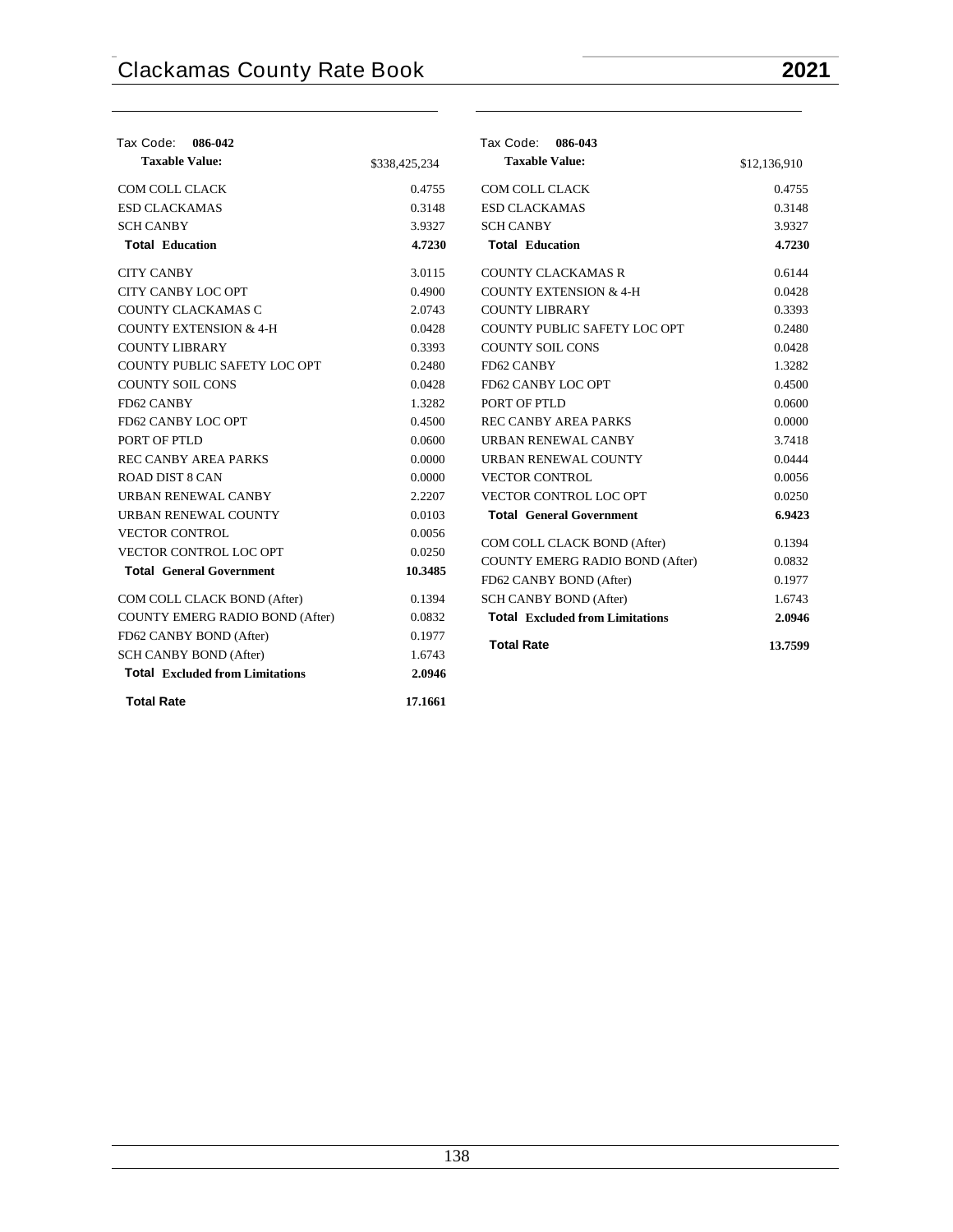| Tax Code:<br>086-045                   |         | Tax Code: 086-046                                                       |                  |
|----------------------------------------|---------|-------------------------------------------------------------------------|------------------|
| <b>Taxable Value:</b>                  | \$2,000 | <b>Taxable Value:</b>                                                   | \$20,288         |
| COM COLL CLACK                         | 0.4755  | COM COLL CLACK                                                          | 0.4755           |
| <b>ESD CLACKAMAS</b>                   | 0.3148  | <b>ESD CLACKAMAS</b>                                                    | 0.3148           |
| <b>SCH CANBY</b>                       | 3.9327  | <b>SCH CANBY</b>                                                        | 3.9327           |
| <b>Total Education</b>                 | 4.7230  | <b>Total Education</b>                                                  | 4.7230           |
| <b>COUNTY CLACKAMAS R</b>              | 0.6144  | <b>CITY CANBY</b>                                                       | 3.0115           |
| <b>COUNTY EXTENSION &amp; 4-H</b>      | 0.0428  | <b>CITY CANBY LOC OPT</b>                                               | 0.4900           |
| <b>COUNTY LIBRARY</b>                  | 0.3393  | COUNTY CLACKAMAS C                                                      | 2.0743           |
| COUNTY PUBLIC SAFETY LOC OPT           | 0.2480  | <b>COUNTY EXTENSION &amp; 4-H</b>                                       | 0.0428           |
| <b>COUNTY SOIL CONS</b>                | 0.0428  | <b>COUNTY LIBRARY</b>                                                   | 0.3393           |
| FD62 CANBY                             | 1.3282  | COUNTY PUBLIC SAFETY LOC OPT                                            | 0.2480           |
| FD62 CANBY LOC OPT                     | 0.4500  | <b>COUNTY SOIL CONS</b>                                                 | 0.0428           |
| PORT OF PTLD                           | 0.0600  | FD62 CANBY                                                              | 1.3282           |
| <b>REC CANBY AREA PARKS</b>            | 0.0000  | FD62 CANBY LOC OPT                                                      | 0.4500           |
| URBAN RENEWAL CANBY                    | 3.7418  | PORT OF PTLD                                                            | 0.0600           |
| URBAN RENEWAL COUNTY                   | 0.0444  | <b>REC CANBY AREA PARKS</b>                                             | 0.0000           |
| <b>VECTOR CONTROL</b>                  | 0.0056  | <b>ROAD DIST 8 CAN</b>                                                  | 0.0000           |
| VECTOR CONTROL LOC OPT                 | 0.0250  | URBAN RENEWAL CANBY                                                     | 2.2207           |
| <b>Total General Government</b>        | 6.9423  | URBAN RENEWAL COUNTY                                                    | 0.0103           |
| COM COLL CLACK BOND (After)            | 0.1394  | <b>VECTOR CONTROL</b>                                                   | 0.0056           |
|                                        | 0.0832  | VECTOR CONTROL LOC OPT                                                  | 0.0250           |
| COUNTY EMERG RADIO BOND (After)        |         | <b>Total General Government</b>                                         | 10.3485          |
| FD62 CANBY BOND (After)                | 0.1977  |                                                                         |                  |
| <b>SCH CANBY BOND (After)</b>          | 1.6743  | COM COLL CLACK BOND (After)                                             | 0.1394           |
| <b>Total Excluded from Limitations</b> | 2.0946  | COUNTY EMERG RADIO BOND (After)                                         | 0.0832           |
| <b>Total Rate</b>                      | 13.7599 | FD62 CANBY BOND (After)                                                 | 0.1977           |
|                                        |         | <b>SCH CANBY BOND (After)</b><br><b>Total Excluded from Limitations</b> | 1.6743<br>2.0946 |

**Total Rate 17.1661**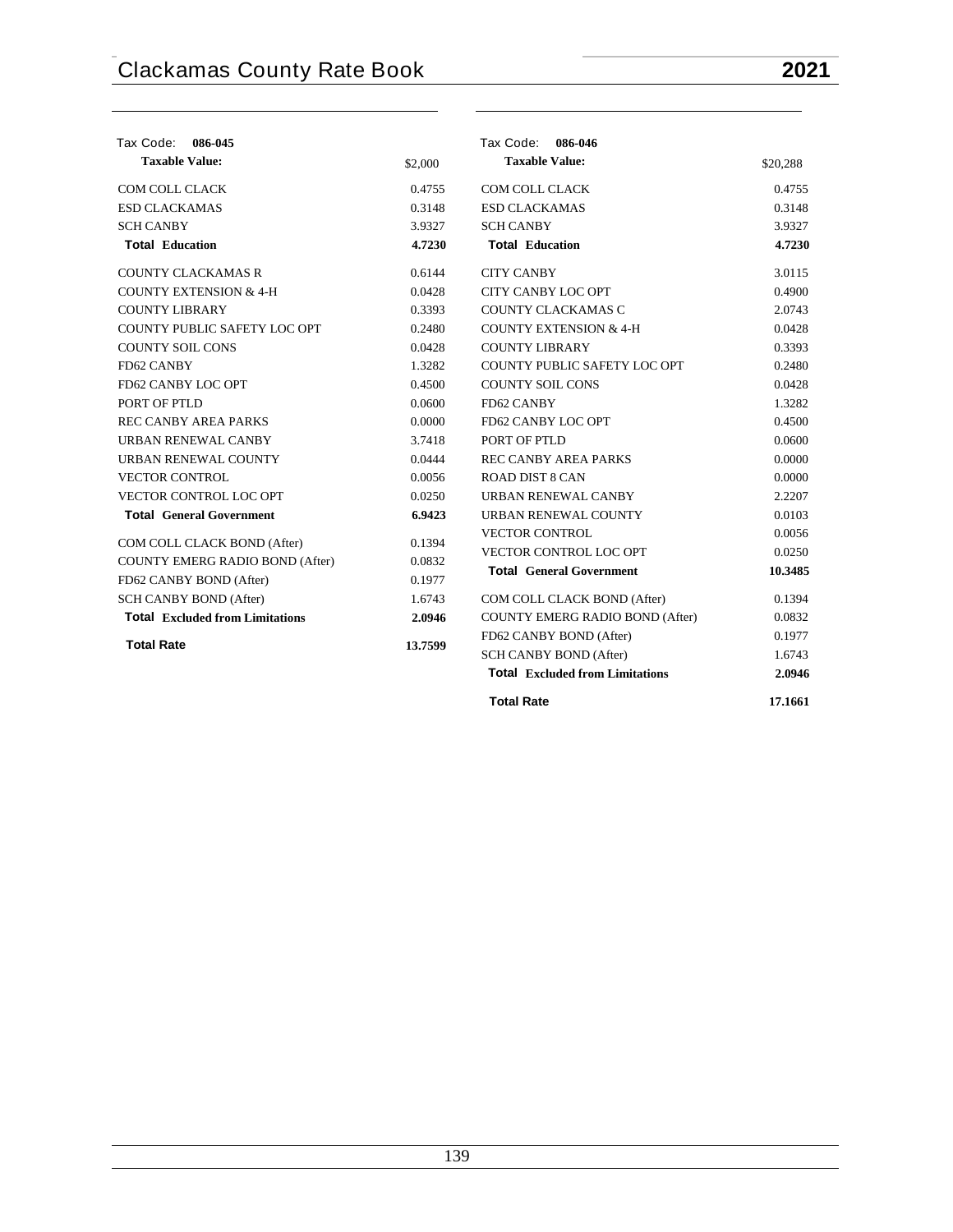| Tax Code: 086-047                      |           | Tax Code: 086-048                      |              |
|----------------------------------------|-----------|----------------------------------------|--------------|
| <b>Taxable Value:</b>                  | \$191,000 | <b>Taxable Value:</b>                  | \$11,028,077 |
| COM COLL CLACK                         | 0.4755    | COM COLL CLACK                         | 0.5540       |
| <b>ESD CLACKAMAS</b>                   | 0.3148    | <b>ESD CLACKAMAS</b>                   | 0.3666       |
| <b>SCH CANBY</b>                       | 3.9327    | <b>SCH CANBY</b>                       | 4.5765       |
| <b>Total Education</b>                 | 4.7230    | <b>Total Education</b>                 | 5.4971       |
| <b>CITY CANBY</b>                      | 3.0115    | <b>COUNTY CLACKAMAS R</b>              | 2.9414       |
| CITY CANBY LOC OPT                     | 0.4900    | <b>COUNTY EXTENSION &amp; 4-H</b>      | 0.0498       |
| COUNTY CLACKAMAS C                     | 2.0743    | <b>COUNTY LIBRARY</b>                  | 0.3952       |
| <b>COUNTY EXTENSION &amp; 4-H</b>      | 0.0428    | COUNTY PUBLIC SAFETY LOC OPT           | 0.2480       |
| <b>COUNTY LIBRARY</b>                  | 0.3393    | <b>COUNTY SOIL CONS</b>                | 0.0498       |
| COUNTY PUBLIC SAFETY LOC OPT           | 0.2480    | FD62 CANBY                             | 1.5456       |
| <b>COUNTY SOIL CONS</b>                | 0.0428    | FD62 CANBY LOC OPT                     | 0.4500       |
| FD62 CANBY                             | 1.3282    | PORT OF PTLD                           | 0.0698       |
| FD62 CANBY LOC OPT                     | 0.4500    | <b>REC CANBY AREA PARKS</b>            | 0.0000       |
| PORT OF PTLD                           | 0.0600    | URBAN RENEWAL COUNTY                   | 0.0444       |
| <b>REC CANBY AREA PARKS</b>            | 0.0000    | <b>VECTOR CONTROL</b>                  | 0.0065       |
| <b>ROAD DIST 8 CAN</b>                 | 0.0000    | VECTOR CONTROL LOC OPT                 | 0.0250       |
| URBAN RENEWAL CANBY                    | 2.2207    | <b>Total General Government</b>        | 5.8255       |
| URBAN RENEWAL COUNTY                   | 0.0103    | COM COLL CLACK BOND (After)            | 0.1622       |
| <b>VECTOR CONTROL</b>                  | 0.0056    | <b>COUNTY EMERG RADIO BOND (After)</b> | 0.0968       |
| VECTOR CONTROL LOC OPT                 | 0.0250    | FD62 CANBY BOND (After)                | 0.2300       |
| <b>Total General Government</b>        | 10.3485   | SCH CANBY BOND (After)                 | 1.9483       |
| COM COLL CLACK BOND (After)            | 0.1394    | <b>WTR2 CLK RVR BOND</b>               | 0.0000       |
| <b>COUNTY EMERG RADIO BOND (After)</b> | 0.0832    | <b>Total Excluded from Limitations</b> | 2.4373       |
| FD62 CANBY BOND (After)                | 0.1977    |                                        |              |
| <b>SCH CANBY BOND (After)</b>          | 1.6743    | <b>Total Rate</b>                      | 13.7599      |
| <b>Total Excluded from Limitations</b> | 2.0946    |                                        |              |
| <b>Total Rate</b>                      | 17.1661   |                                        |              |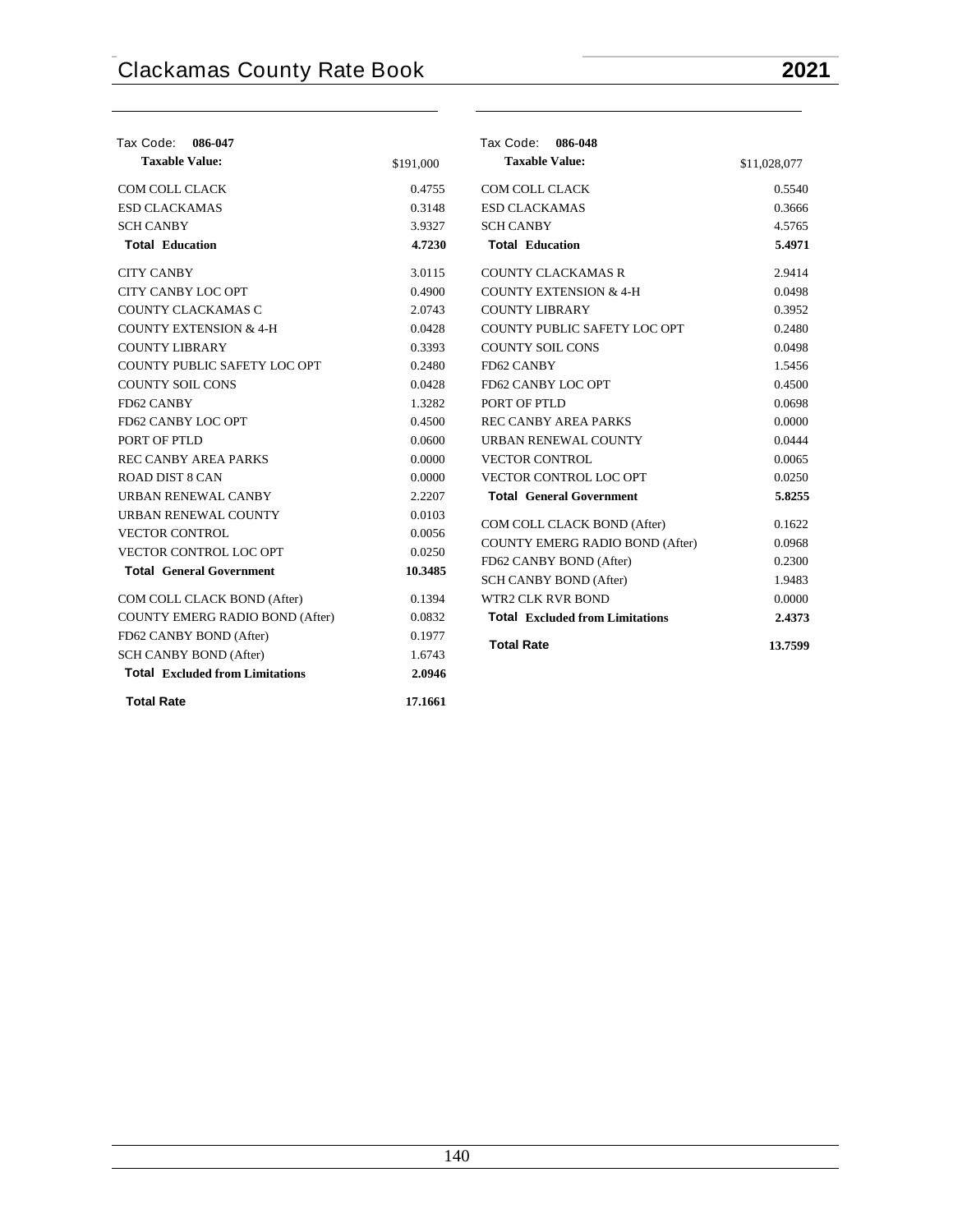$0.5540$ 0.3666 4.1476 **Total Education 5.0682** 0.0592 2.9414  $0.0498$  $0.3952$  $0.2480$  $0.0498$  $2.3711$ 0.0698  $0.0745$  $0.0065$  $0.0250$ **Total General Government 6.2903**  $0.1622$ 0.0968  $0.0790$ 1.3977 **Total Excluded from Limitations 1.7357 Total Rate 13.0942**

| Tax Code:<br>108-002                   |               | Tax Code:<br>108-003                   |               |
|----------------------------------------|---------------|----------------------------------------|---------------|
| <b>Taxable Value:</b>                  | \$421,541,639 | <b>Taxable Value:</b>                  | \$193,526,295 |
| COM COLL CLACK                         | 0.5166        | COM COLL CLACK                         | 0.554         |
| <b>ESD CLACKAMAS</b>                   | 0.3419        | <b>ESD CLACKAMAS</b>                   | 0.366         |
| <b>SCH ESTACADA</b>                    | 3.8697        | <b>SCH ESTACADA</b>                    | 4.147         |
| <b>Total Education</b>                 | 4.7282        | <b>Total Education</b>                 | 5.068         |
| <b>CEMETERY DIST</b>                   | 0.0553        | <b>CEMETERY DIST</b>                   | 0.0592        |
| <b>CITY ESTACADA</b>                   | 2.4957        | <b>COUNTY CLACKAMAS R</b>              | 2.9414        |
| <b>COUNTY CLACKAMAS R</b>              | 2.7420        | <b>COUNTY EXTENSION &amp; 4-H</b>      | 0.0498        |
| <b>COUNTY EXTENSION &amp; 4-H</b>      | 0.0465        | <b>COUNTY LIBRARY</b>                  | 0.3952        |
| <b>COUNTY LIBRARY</b>                  | 0.3686        | COUNTY PUBLIC SAFETY LOC OPT           | 0.2480        |
| COUNTY PUBLIC SAFETY LOC OPT           | 0.2480        | <b>COUNTY SOIL CONS</b>                | 0.0498        |
| <b>COUNTY SOIL CONS</b>                | 0.0465        | FD 1 CLACK CO                          | 2.371         |
| FD69 ESTACADA                          | 2.2419        | PORT OF PTLD                           | 0.0698        |
| PORT OF PTLD                           | 0.0652        | URBAN RENEWAL COUNTY                   | 0.074         |
| <b>ROAD DIST 7 EST</b>                 | 0.0000        | <b>VECTOR CONTROL</b>                  | 0.0065        |
| URBAN RENEWAL COUNTY                   | 0.0444        | <b>VECTOR CONTROL LOC OPT</b>          | 0.0250        |
| URBAN RENEWAL ESTACADA                 | 1.0273        | <b>Total General Government</b>        | 6.290         |
| <b>VECTOR CONTROL</b>                  | 0.0061        | COM COLL CLACK BOND (After)            | 0.1622        |
| VECTOR CONTROL LOC OPT                 | 0.0250        | <b>COUNTY EMERG RADIO BOND (After)</b> | 0.0968        |
| <b>Total General Government</b>        | 9.4125        | FD 1 CLACK CO BOND (After)             | 0.079         |
| <b>CITY ESTACADA BOND</b>              | 0.1685        | <b>SCH ESTACADA BOND</b>               | 1.397         |
| COM COLL CLACK BOND (After)            | 0.1622        | <b>Total Excluded from Limitations</b> | 1.735         |
| COUNTY EMERG RADIO BOND (After)        | 0.0968        |                                        |               |
| <b>SCH ESTACADA BOND</b>               | 1.3041        | <b>Total Rate</b>                      | 13.094        |
| <b>Total Excluded from Limitations</b> | 1.7316        |                                        |               |
|                                        |               |                                        |               |
| <b>Total Rate</b>                      | 15.8723       | Tax Code:<br>108-008                   |               |

| <b>Taxable Value:</b>                  | \$130,164 |
|----------------------------------------|-----------|
| COM COLL CLACK                         | 0.5540    |
| <b>ESD CLACKAMAS</b>                   | 0.3666    |
| <b>SCH ESTACADA</b>                    | 4.1476    |
| <b>Total Education</b>                 | 5.0682    |
| <b>CEMETERY DIST</b>                   | 0.0592    |
| <b>COUNTY CLACKAMAS R</b>              | 2.9414    |
| <b>COUNTY EXTENSION &amp; 4-H</b>      | 0.0498    |
| <b>COUNTY LIBRARY</b>                  | 0.3952    |
| COUNTY PUBLIC SAFETY LOC OPT           | 0.2480    |
| <b>COUNTY SOIL CONS</b>                | 0.0498    |
| <b>FD72 SANDY</b>                      | 2.1775    |
| PORT OF PTLD                           | 0.0698    |
| <b>URBAN RENEWAL COUNTY</b>            | 0.0444    |
| <b>VECTOR CONTROL</b>                  | 0.0065    |
| <b>VECTOR CONTROL LOC OPT</b>          | 0.0250    |
| <b>Total General Government</b>        | 6.0666    |
| COM COLL CLACK BOND (After)            | 0.1622    |
| COUNTY EMERG RADIO BOND (After)        | 0.0968    |
| <b>SCH ESTACADA BOND</b>               | 1.3977    |
| <b>Total</b> Excluded from Limitations | 1.6567    |
| <b>Total Rate</b>                      | 12.7915   |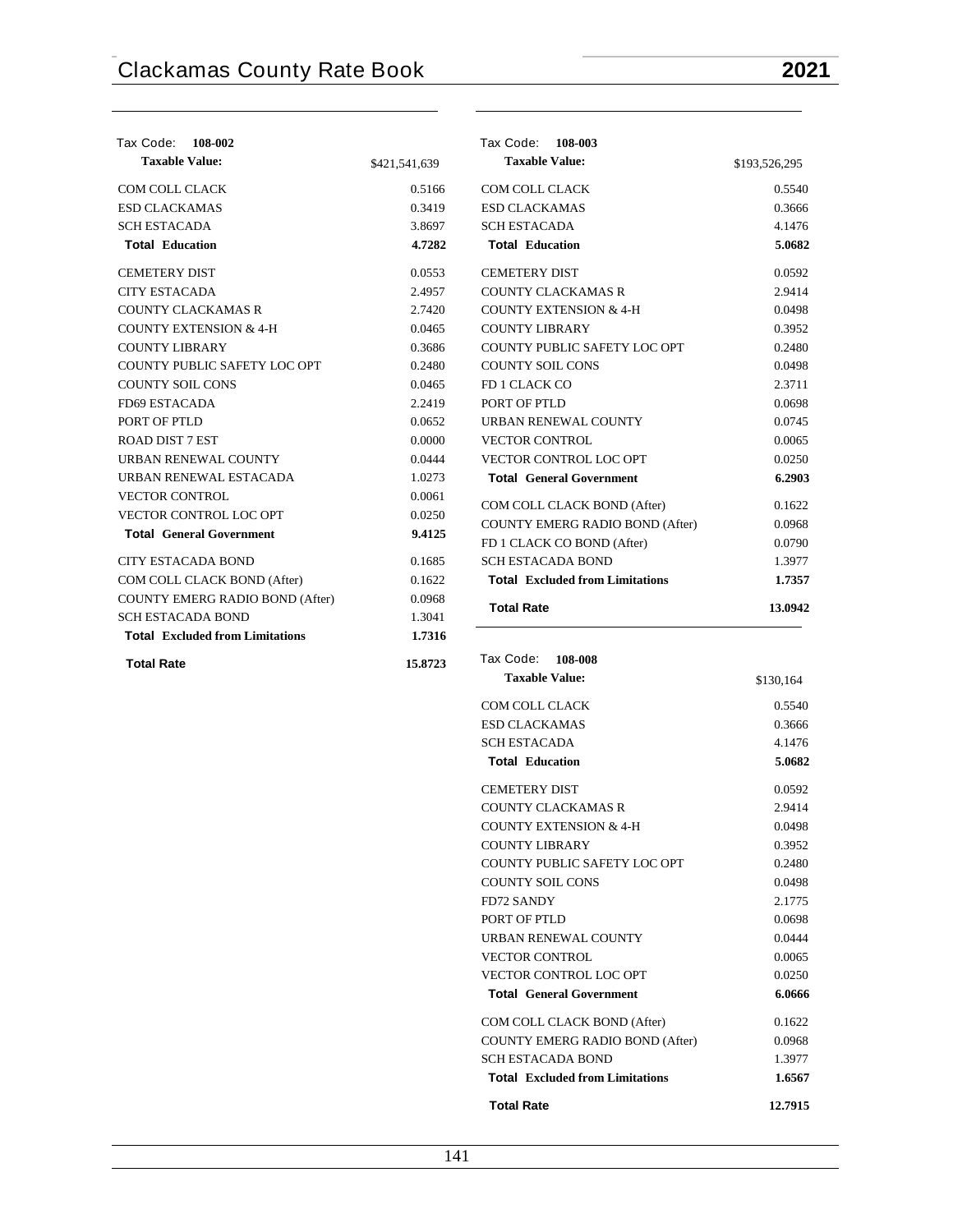| Tax Code:<br>108-009                   |              | Tax Code: 108-012                      |             |
|----------------------------------------|--------------|----------------------------------------|-------------|
| <b>Taxable Value:</b>                  | \$76,123,807 | <b>Taxable Value:</b>                  | \$3,044,248 |
| COM COLL CLACK                         | 0.5540       | <b>COM COLL CLACK</b>                  | 0.5540      |
| <b>ESD CLACKAMAS</b>                   | 0.3666       | <b>ESD CLACKAMAS</b>                   | 0.3666      |
| <b>SCH ESTACADA</b>                    | 4.1476       | <b>SCH ESTACADA</b>                    | 4.1476      |
| <b>Total Education</b>                 | 5.0682       | <b>Total Education</b>                 | 5.0682      |
| <b>COUNTY CLACKAMAS R</b>              | 2.9414       | <b>CITY DAMASCUS</b>                   | 0.0000      |
| <b>COUNTY EXTENSION &amp; 4-H</b>      | 0.0498       | <b>COUNTY CLACKAMAS R</b>              | 2.9414      |
| <b>COUNTY LIBRARY</b>                  | 0.3952       | <b>COUNTY EXTENSION &amp; 4-H</b>      | 0.0498      |
| COUNTY PUBLIC SAFETY LOC OPT           | 0.2480       | <b>COUNTY LIBRARY</b>                  | 0.3952      |
| <b>COUNTY SOIL CONS</b>                | 0.0498       | COUNTY PUBLIC SAFETY LOC OPT           | 0.2480      |
| FD 1 CLACK CO                          | 2.3711       | <b>COUNTY SOIL CONS</b>                | 0.0498      |
| PORT OF PTLD                           | 0.0698       | FD 1 CLACK CO                          | 2.3711      |
| <b>URBAN RENEWAL COUNTY</b>            | 0.0745       | PORT OF PTLD                           | 0.0698      |
| <b>VECTOR CONTROL</b>                  | 0.0065       | <b>URBAN RENEWAL COUNTY</b>            | 0.0745      |
| VECTOR CONTROL LOC OPT                 | 0.0250       | <b>VECTOR CONTROL</b>                  | 0.0065      |
| <b>Total General Government</b>        | 6.2311       | VECTOR CONTROL LOC OPT                 | 0.0250      |
| COM COLL CLACK BOND (After)            | 0.1622       | WTR3 SUNRISE AUTH                      | 0.0000      |
| COUNTY EMERG RADIO BOND (After)        | 0.0968       | <b>Total General Government</b>        | 6.2311      |
| FD 1 CLACK CO BOND (After)             | 0.0790       | COM COLL CLACK BOND (After)            | 0.1622      |
| <b>SCH ESTACADA BOND</b>               | 1.3977       | COUNTY EMERG RADIO BOND (After)        | 0.0968      |
| <b>Total Excluded from Limitations</b> | 1.7357       | FD 1 CLACK CO BOND (After)             | 0.0790      |
|                                        |              | <b>SCH ESTACADA BOND</b>               | 1.3977      |
| <b>Total Rate</b>                      | 13.0350      | <b>Total Excluded from Limitations</b> | 1.7357      |
|                                        |              | <b>Total Rate</b>                      | 13.0350     |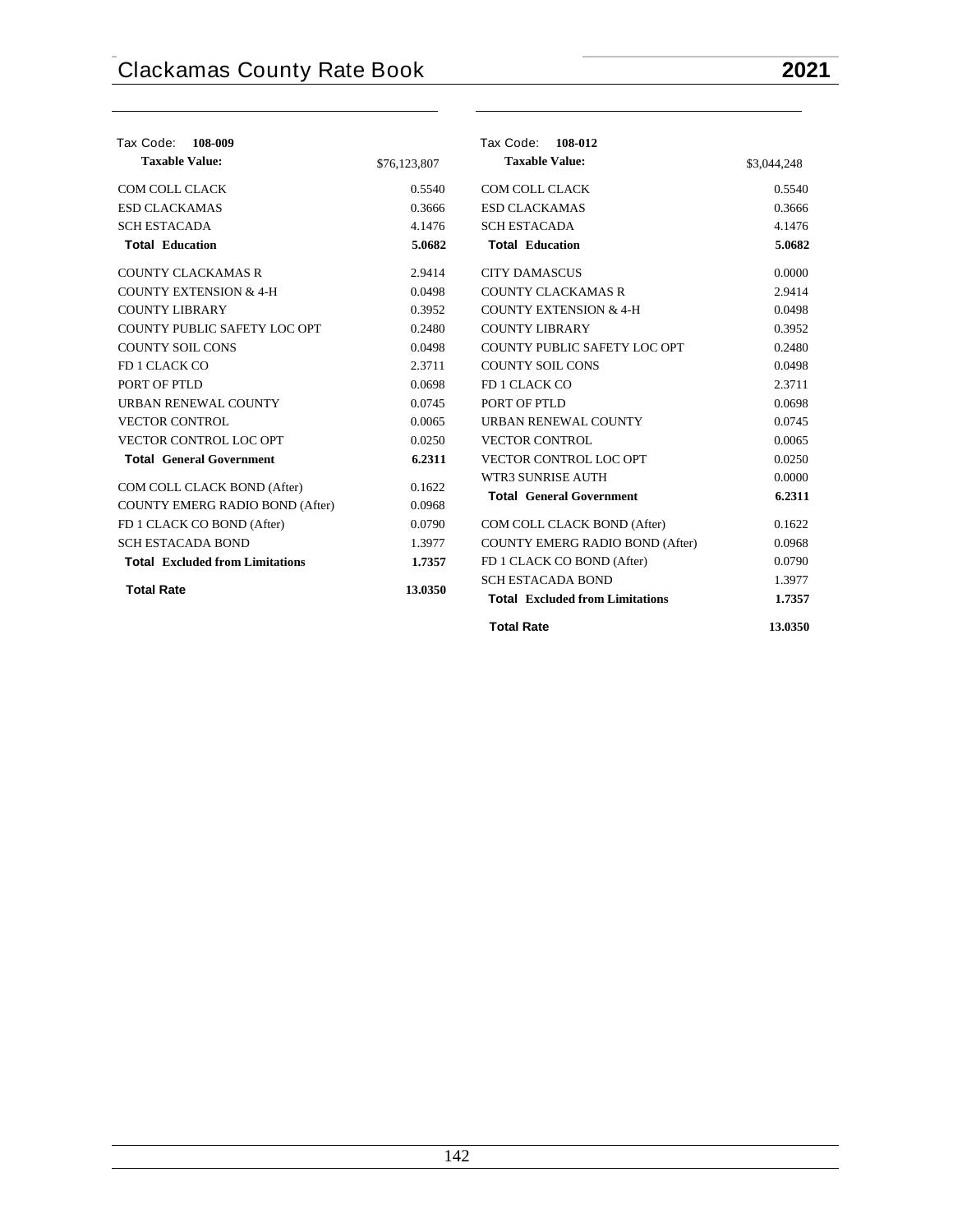| Tax Code:<br>108-014                   |              | Tax Code: 108-016                      |             |
|----------------------------------------|--------------|----------------------------------------|-------------|
| <b>Taxable Value:</b>                  | \$37,887,222 | <b>Taxable Value:</b>                  | \$2,885,531 |
| COM COLL CLACK                         | 0.5540       | COM COLL CLACK                         | 0.5540      |
| <b>ESD CLACKAMAS</b>                   | 0.3666       | <b>ESD CLACKAMAS</b>                   | 0.3666      |
| <b>SCH ESTACADA</b>                    | 4.1476       | <b>SCH ESTACADA</b>                    | 4.1476      |
| <b>Total Education</b>                 | 5.0682       | <b>Total Education</b>                 | 5.0682      |
| <b>CEMETERY DIST</b>                   | 0.0592       | <b>COUNTY CLACKAMAS R</b>              | 2.9414      |
| <b>COUNTY CLACKAMAS R</b>              | 2.9414       | <b>COUNTY EXTENSION &amp; 4-H</b>      | 0.0498      |
| <b>COUNTY EXTENSION &amp; 4-H</b>      | 0.0498       | <b>COUNTY LIBRARY</b>                  | 0.3952      |
| <b>COUNTY LIBRARY</b>                  | 0.3952       | COUNTY PUBLIC SAFETY LOC OPT           | 0.2480      |
| COUNTY PUBLIC SAFETY LOC OPT           | 0.2480       | <b>COUNTY SOIL CONS</b>                | 0.0498      |
| <b>COUNTY SOIL CONS</b>                | 0.0498       | FD 1 CLACK CO                          | 2.3711      |
| FD69 ESTACADA                          | 2.4029       | PORT OF PTLD                           | 0.0698      |
| PORT OF PTLD                           | 0.0698       | <b>URBAN RENEWAL COUNTY</b>            | 0.0745      |
| <b>URBAN RENEWAL COUNTY</b>            | 0.0444       | <b>VECTOR CONTROL</b>                  | 0.0065      |
| <b>VECTOR CONTROL</b>                  | 0.0065       | VECTOR CONTROL LOC OPT                 | 0.0250      |
| VECTOR CONTROL LOC OPT                 | 0.0250       | WTR CTL 4 CLACK RIVER                  | 0.0000      |
| WTR CTL 3 CLACK BEND                   | 0.0000       | <b>Total General Government</b>        | 6.2311      |
| <b>Total General Government</b>        | 6.2920       | COM COLL CLACK BOND (After)            | 0.1622      |
| COM COLL CLACK BOND (After)            | 0.1622       | COUNTY EMERG RADIO BOND (After)        | 0.0968      |
| <b>COUNTY EMERG RADIO BOND (After)</b> | 0.0968       | FD 1 CLACK CO BOND (After)             | 0.0790      |
| <b>SCH ESTACADA BOND</b>               | 1.3977       | <b>SCH ESTACADA BOND</b>               | 1.3977      |
| <b>Total Excluded from Limitations</b> | 1.6567       | <b>Total Excluded from Limitations</b> | 1.7357      |
| <b>Total Rate</b>                      | 13.0169      | <b>Total Rate</b>                      | 13.0350     |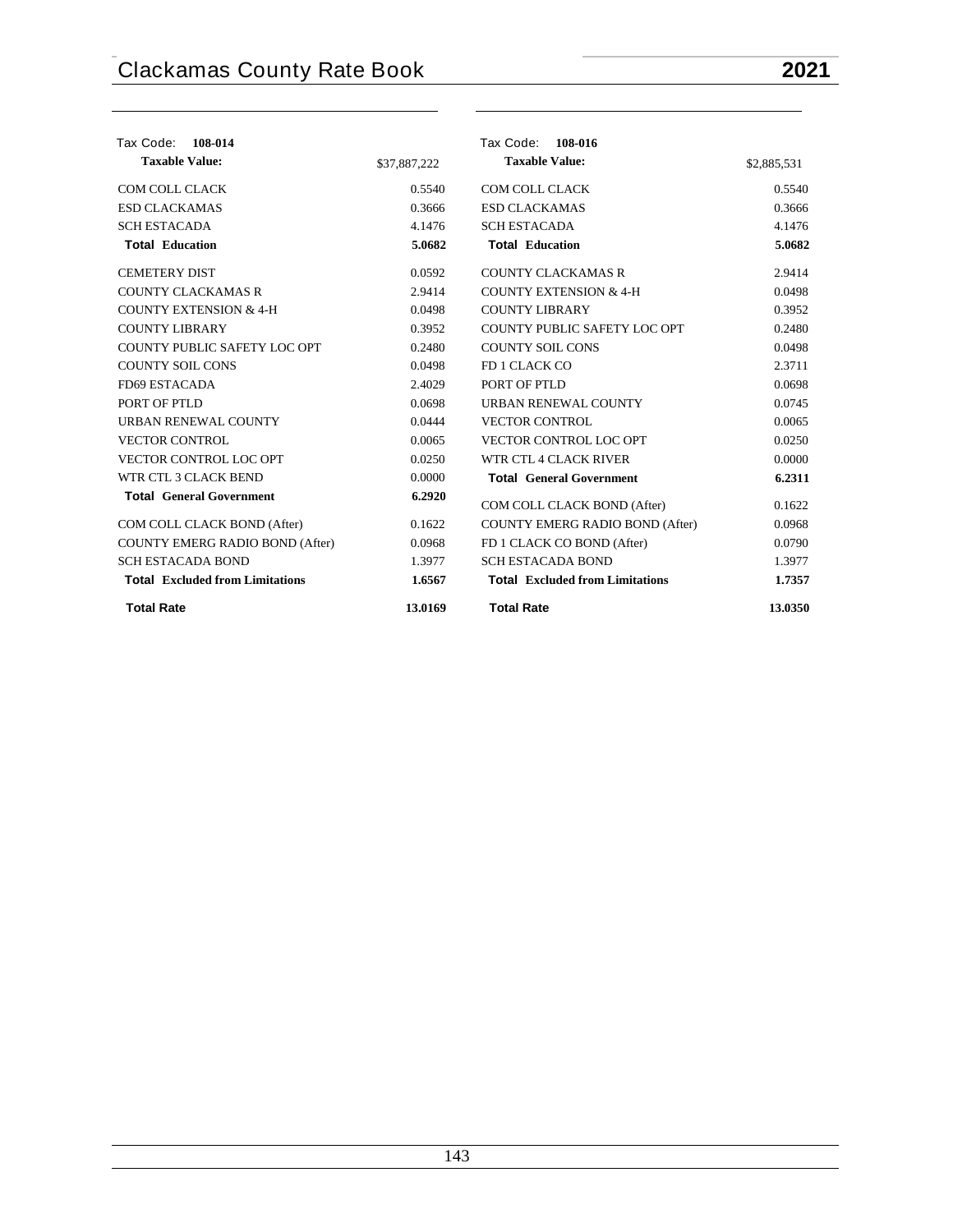| Tax Code: 108-022                      |              | Tax Code: 108-024                      |         |
|----------------------------------------|--------------|----------------------------------------|---------|
| <b>Taxable Value:</b>                  | \$39,751,689 | <b>Taxable Value:</b>                  | \$761   |
| COM COLL CLACK                         | 0.5540       | COM COLL CLACK                         | 0.5540  |
| <b>ESD CLACKAMAS</b>                   | 0.3666       | <b>ESD CLACKAMAS</b>                   | 0.3666  |
| <b>SCH ESTACADA</b>                    | 4.1476       | <b>SCH ESTACADA</b>                    | 4.1476  |
| <b>Total Education</b>                 | 5.0682       | <b>Total Education</b>                 | 5.0682  |
| <b>CEMETERY DIST</b>                   | 0.0592       | <b>CEMETERY DIST</b>                   | 0.0592  |
| <b>COUNTY CLACKAMAS R</b>              | 2.9414       | <b>COUNTY CLACKAMAS R</b>              | 2.9414  |
| <b>COUNTY EXTENSION &amp; 4-H</b>      | 0.0498       | <b>COUNTY EXTENSION &amp; 4-H</b>      | 0.0498  |
| <b>COUNTY LIBRARY</b>                  | 0.3952       | <b>COUNTY LIBRARY</b>                  | 0.3952  |
| COUNTY PUBLIC SAFETY LOC OPT           | 0.2480       | COUNTY PUBLIC SAFETY LOC OPT           | 0.2480  |
| <b>COUNTY SOIL CONS</b>                | 0.0498       | <b>COUNTY SOIL CONS</b>                | 0.0498  |
| FD 1 CLACK CO                          | 2.3711       | FD69 ESTACADA                          | 2.4029  |
| PORT OF PTLD                           | 0.0698       | PORT OF PTLD                           | 0.0698  |
| URBAN RENEWAL COUNTY                   | 0.0745       | URBAN RENEWAL COUNTY                   | 0.0444  |
| <b>VECTOR CONTROL</b>                  | 0.0065       | <b>VECTOR CONTROL</b>                  | 0.0065  |
| VECTOR CONTROL LOC OPT                 | 0.0250       | VECTOR CONTROL LOC OPT                 | 0.0250  |
| <b>Total General Government</b>        | 6.2903       | WTR CTL 3 CLACK BEND                   | 0.0000  |
| COM COLL CLACK BOND (After)            | 0.1622       | <b>Total General Government</b>        | 6.2920  |
| COUNTY EMERG RADIO BOND (After)        | 0.0968       | COM COLL CLACK BOND (After)            | 0.1622  |
| FD 1 CLACK CO BOND (After)             | 0.0790       | <b>COUNTY EMERG RADIO BOND (After)</b> | 0.0968  |
| <b>SCH ESTACADA BOND</b>               | 1.3977       | <b>SCH ESTACADA BOND</b>               | 1.3977  |
| <b>Total Excluded from Limitations</b> | 1.7357       | <b>Total Excluded from Limitations</b> | 1.6567  |
| <b>Total Rate</b>                      | 13.0942      | <b>Total Rate</b>                      | 13.0169 |

| Tax Code: 108-023                      |               |
|----------------------------------------|---------------|
| <b>Taxable Value:</b>                  | \$394,963,591 |
| COM COLL CLACK                         | 0.5540        |
| <b>ESD CLACKAMAS</b>                   | 0.3666        |
| <b>SCH ESTACADA</b>                    | 4.1476        |
| <b>Total Education</b>                 | 5.0682        |
| <b>CEMETERY DIST</b>                   | 0.0592        |
| COUNTY CLACKAMAS R                     | 2.9414        |
| <b>COUNTY EXTENSION &amp; 4-H</b>      | 0.0498        |
| <b>COUNTY LIBRARY</b>                  | 0.3952        |
| COUNTY PUBLIC SAFETY LOC OPT           | 0.2480        |
| <b>COUNTY SOIL CONS</b>                | 0.0498        |
| FD69 ESTACADA                          | 2.4029        |
| PORT OF PTLD                           | 0.0698        |
| <b>URBAN RENEWAL COUNTY</b>            | 0.0444        |
| <b>VECTOR CONTROL</b>                  | 0.0065        |
| <b>VECTOR CONTROL LOC OPT</b>          | 0.0250        |
| <b>Total General Government</b>        | 6.2920        |
| COM COLL CLACK BOND (After)            | 0.1622        |
| <b>COUNTY EMERG RADIO BOND (After)</b> | 0.0968        |
| <b>SCH ESTACADA BOND</b>               | 1.3977        |
| <b>Total</b> Excluded from Limitations | 1.6567        |
| <b>Total Rate</b>                      | 13.0169       |

| Tax Code: 108-025        |                                        |          |
|--------------------------|----------------------------------------|----------|
| <b>Taxable Value:</b>    |                                        | \$59,800 |
| <b>COM COLL CLACK</b>    |                                        | 0.5540   |
| <b>ESD JEFFERSON</b>     |                                        | 0.2398   |
| <b>SCH ESTACADA</b>      |                                        | 4.1476   |
| <b>Total Education</b>   |                                        | 4.9414   |
|                          | COUNTY CLACKAMAS R                     | 2.9414   |
|                          | COUNTY EXTENSION & 4-H                 | 0.0498   |
| <b>COUNTY LIBRARY</b>    |                                        | 0.3952   |
|                          | COUNTY PUBLIC SAFETY LOC OPT           | 0.2480   |
| COUNTY SOIL CONS         |                                        | 0.0498   |
| PORT OF PTLD             |                                        | 0.0698   |
|                          | <b>URBAN RENEWAL COUNTY</b>            | 0.0423   |
| <b>VECTOR CONTROL</b>    |                                        | 0.0065   |
|                          | <b>VECTOR CONTROL LOC OPT</b>          | 0.0250   |
|                          | <b>Total General Government</b>        | 3.8278   |
|                          | COM COLL CLACK BOND (After)            | 0.1622   |
|                          | <b>COUNTY EMERG RADIO BOND (After)</b> | 0.0968   |
| <b>SCH ESTACADA BOND</b> |                                        | 1.3977   |
|                          | <b>Total</b> Excluded from Limitations | 1.6567   |
| <b>Total Rate</b>        |                                        | 10.4259  |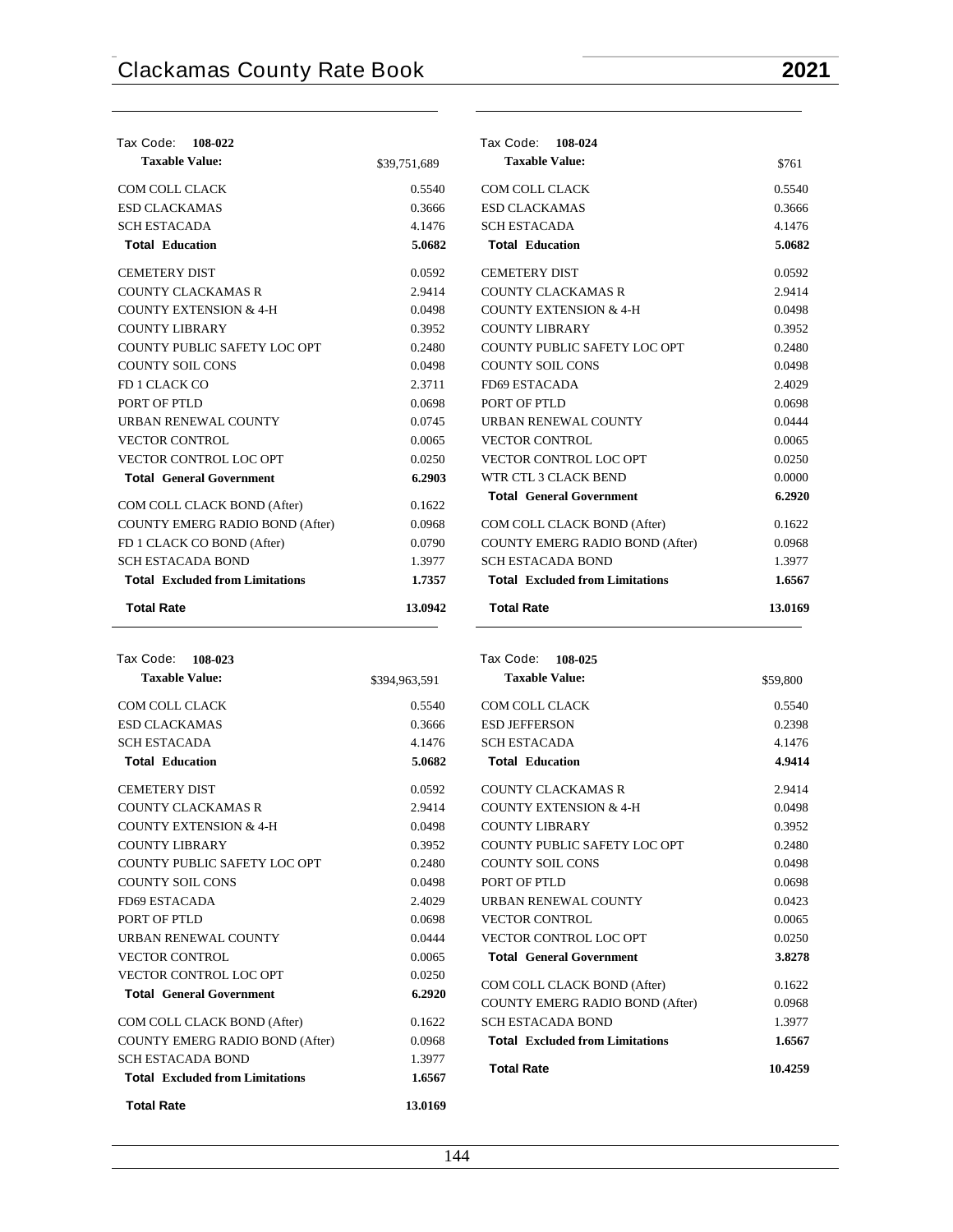$0.5540$ 0.3666

**Total Education 5.0682** 0.0592 2.9414  $0.0498$ 0.3952  $0.2480$ 0.0498 2.4029 0.0698  $0.0444$ 0.0065  $0.0250$ **Total General Government 6.2920**  $0.1622$ 0.0968 1.3977 **Total Excluded from Limitations 1.6567 Total Rate 13.0169**

| Tax Code:<br>108-026                   |             | Tax Code:<br>108-028                   |               |
|----------------------------------------|-------------|----------------------------------------|---------------|
| <b>Taxable Value:</b>                  | \$5,549,209 | <b>Taxable Value:</b>                  | \$660,076,291 |
| COM COLL CLACK                         | 0.5540      | <b>COM COLL CLACK</b>                  | 0.5540        |
| <b>ESD CLACKAMAS</b>                   | 0.3666      | <b>ESD CLACKAMAS</b>                   | 0.3666        |
| <b>SCH ESTACADA</b>                    | 4.1476      | <b>SCH ESTACADA</b>                    | 4.1476        |
| <b>Total Education</b>                 | 5.0682      | <b>Total Education</b>                 | 5.0682        |
| <b>CITY DAMASCUS</b>                   | 0.0000      | <b>CEMETERY DIST</b>                   | 0.0592        |
| <b>COUNTY CLACKAMAS R</b>              | 2.9414      | <b>COUNTY CLACKAMAS R</b>              | 2.9414        |
| <b>COUNTY EXTENSION &amp; 4-H</b>      | 0.0498      | <b>COUNTY EXTENSION &amp; 4-H</b>      | 0.0498        |
| <b>COUNTY LIBRARY</b>                  | 0.3952      | <b>COUNTY LIBRARY</b>                  | 0.3952        |
| COUNTY PUBLIC SAFETY LOC OPT           | 0.2480      | COUNTY PUBLIC SAFETY LOC OPT           | 0.2480        |
| <b>COUNTY SOIL CONS</b>                | 0.0498      | <b>COUNTY SOIL CONS</b>                | 0.0498        |
| FD 1 CLACK CO                          | 2.3711      | FD69 ESTACADA                          | 2.4029        |
| PORT OF PTLD                           | 0.0698      | PORT OF PTLD                           | 0.0698        |
| URBAN RENEWAL COUNTY                   | 0.0745      | URBAN RENEWAL COUNTY                   | 0.0444        |
| <b>VECTOR CONTROL</b>                  | 0.0065      | <b>VECTOR CONTROL</b>                  | 0.0065        |
| <b>VECTOR CONTROL LOC OPT</b>          | 0.0250      | VECTOR CONTROL LOC OPT                 | 0.0250        |
| <b>Total General Government</b>        | 6.2311      | <b>Total General Government</b>        | 6.2920        |
| COM COLL CLACK BOND (After)            | 0.1622      | COM COLL CLACK BOND (After)            | 0.1622        |
| <b>COUNTY EMERG RADIO BOND (After)</b> | 0.0968      | <b>COUNTY EMERG RADIO BOND (After)</b> | 0.0968        |
| FD 1 CLACK CO BOND (After)             | 0.0790      | <b>SCH ESTACADA BOND</b>               | 1.3977        |
| <b>SCH ESTACADA BOND</b>               | 1.3977      | <b>Total Excluded from Limitations</b> | 1.6567        |
| <b>Total Excluded from Limitations</b> | 1.7357      | <b>Total Rate</b>                      | 13.0169       |
| <b>Total Rate</b>                      | 13.0350     |                                        |               |
|                                        |             | Tax Code:<br>108-030                   |               |
| Tax Code:<br>108-027                   |             | <b>Taxable Value:</b>                  | \$88,022,178  |

| <b>Taxable Value:</b>                  | \$9,583,571 |
|----------------------------------------|-------------|
| COM COLL CLACK                         | 0.5540      |
| <b>ESD CLACKAMAS</b>                   | 0.3666      |
| <b>SCH ESTACADA</b>                    | 4.1476      |
| <b>Total Education</b>                 | 5.0682      |
| <b>CEMETERY DIST</b>                   | 0.0592      |
| <b>COUNTY CLACKAMAS R</b>              | 2.9414      |
| COUNTY EXTENSION & 4-H                 | 0.0498      |
| COUNTY LIBRARY                         | 0.3952      |
| COUNTY PUBLIC SAFETY LOC OPT           | 0.2480      |
| <b>COUNTY SOIL CONS</b>                | 0.0498      |
| PORT OF PTLD                           | 0.0698      |
| URBAN RENEWAL COUNTY                   | 0.0444      |
| <b>VECTOR CONTROL</b>                  | 0.0065      |
| <b>VECTOR CONTROL LOC OPT</b>          | 0.0250      |
| <b>Total General Government</b>        | 3.8891      |
| COM COLL CLACK BOND (After)            | 0.1622      |
| <b>COUNTY EMERG RADIO BOND (After)</b> | 0.0968      |
| <b>SCH ESTACADA BOND</b>               | 1.3977      |
| <b>Total</b> Excluded from Limitations | 1.6567      |
| <b>Total Rate</b>                      | 10.6140     |

| <b>Taxable Value:</b>                  | \$88,022,178 |
|----------------------------------------|--------------|
| COM COLL CLACK                         | 0.5540       |
| <b>ESD CLACKAMAS</b>                   | 0.3666       |
| <b>SCH ESTACADA</b>                    | 4.1476       |
| <b>Total Education</b>                 | 5.0682       |
| COUNTY CLACKAMAS R                     | 2.9414       |
| <b>COUNTY EXTENSION &amp; 4-H</b>      | 0.0498       |
| <b>COUNTY LIBRARY</b>                  | 0.3952       |
| COUNTY PUBLIC SAFETY LOC OPT           | 0.2480       |
| <b>COUNTY SOIL CONS</b>                | 0.0498       |
| PORT OF PTLD                           | 0.0698       |
| URBAN RENEWAL COUNTY                   | 0.0444       |
| <b>VECTOR CONTROL</b>                  | 0.0065       |
| <b>VECTOR CONTROL LOC OPT</b>          | 0.0250       |
| <b>Total General Government</b>        | 3.8299       |
| COM COLL CLACK BOND (After)            | 0.1622       |
| <b>COUNTY EMERG RADIO BOND (After)</b> | 0.0968       |
| <b>SCH ESTACADA BOND</b>               | 1.3977       |
| <b>Total Excluded from Limitations</b> | 1.6567       |
| <b>Total Rate</b>                      | 10.5548      |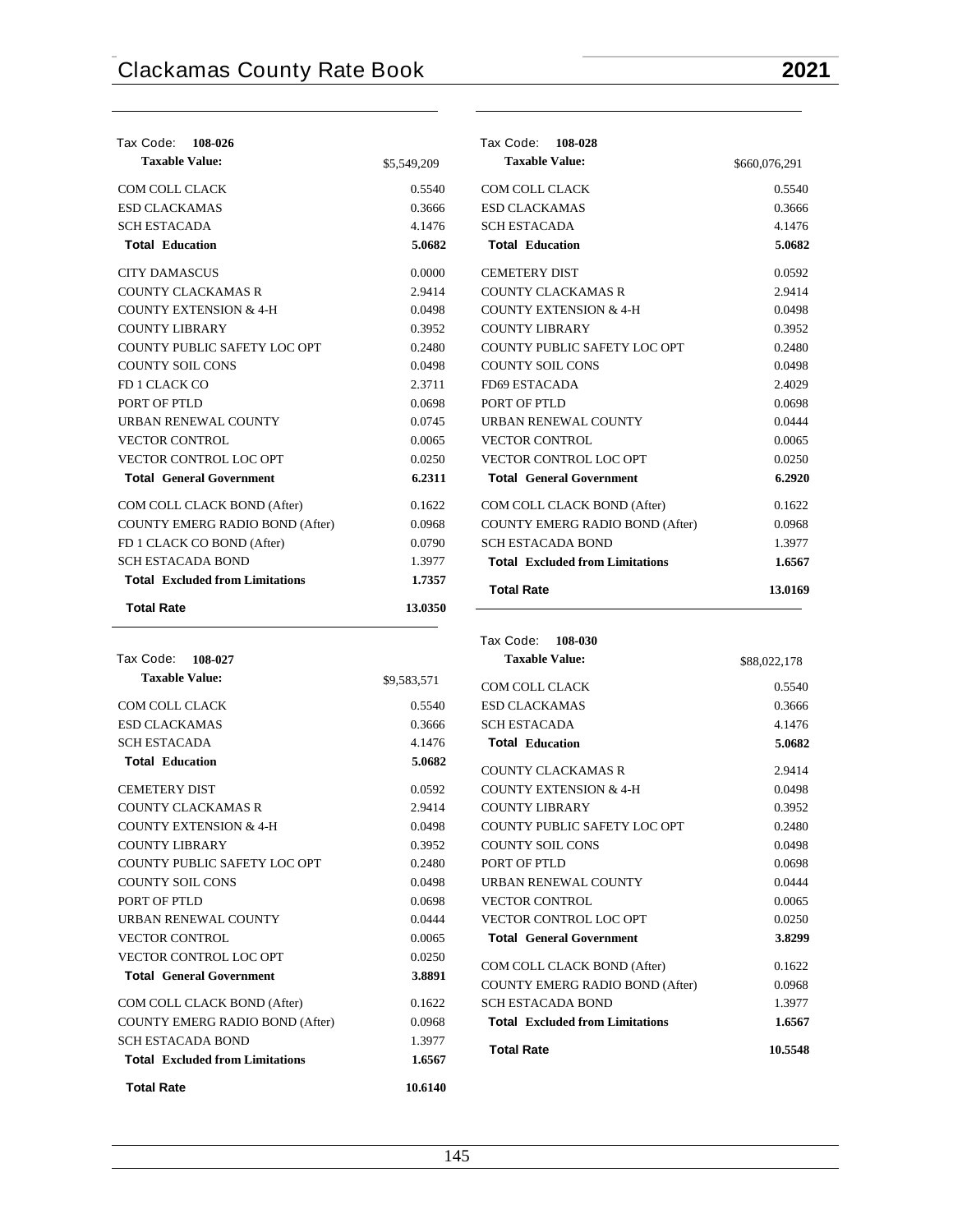| Tax Code: 108-031                      |              | Tax Code: 108-032                      |                  |
|----------------------------------------|--------------|----------------------------------------|------------------|
| <b>Taxable Value:</b>                  | \$53,308,330 | <b>Taxable Value:</b>                  | \$3,246          |
| COM COLL CLACK                         | 0.5166       | COM COLL CLACK                         | 0.5540           |
| <b>ESD CLACKAMAS</b>                   | 0.3419       | <b>ESD CLACKAMAS</b>                   | 0.3666           |
| <b>SCH ESTACADA</b>                    | 3.8697       | <b>SCH ESTACADA</b>                    | 4.1476           |
| <b>Total Education</b>                 | 4.7282       | <b>Total Education</b>                 | 5.0682           |
| <b>CEMETERY DIST</b>                   | 0.0553       | <b>COUNTY CLACKAMAS R</b>              | 2.9414           |
| <b>CITY ESTACADA</b>                   | 2.4957       | <b>COUNTY EXTENSION &amp; 4-H</b>      | 0.0498           |
| <b>COUNTY CLACKAMAS R</b>              | 2.7420       | <b>COUNTY LIBRARY</b>                  | 0.3952           |
| <b>COUNTY EXTENSION &amp; 4-H</b>      | 0.0465       | COUNTY PUBLIC SAFETY LOC OPT           | 0.2480           |
| <b>COUNTY LIBRARY</b>                  | 0.3686       | <b>COUNTY SOIL CONS</b>                | 0.0498           |
| COUNTY PUBLIC SAFETY LOC OPT           | 0.2480       | FD 1 CLACK CO                          | 2.3711           |
| <b>COUNTY SOIL CONS</b>                | 0.0465       | PORT OF PTLD                           | 0.0698           |
| FD69 ESTACADA                          | 2.2419       | URBAN RENEWAL COUNTY                   | 0.0745           |
| PORT OF PTLD                           | 0.0652       | <b>VECTOR CONTROL</b>                  | 0.0065           |
| <b>ROAD DIST 7 EST</b>                 | 0.0000       | VECTOR CONTROL LOC OPT                 | 0.0250           |
| URBAN RENEWAL COUNTY                   | 0.0444       | WTR24 BORING                           | 0.0000           |
| URBAN RENEWAL ESTACADA                 | 1.0273       | <b>Total General Government</b>        | 6.2311           |
| <b>VECTOR CONTROL</b>                  | 0.0061       | COM COLL CLACK BOND (After)            | 0.1622           |
| <b>VECTOR CONTROL LOC OPT</b>          | 0.0250       | <b>COUNTY EMERG RADIO BOND (After)</b> | 0.0968           |
| <b>Total General Government</b>        | 9.4125       | FD 1 CLACK CO BOND (After)             |                  |
| <b>CITY ESTACADA BOND</b>              | 0.1685       | <b>SCH ESTACADA BOND</b>               | 0.0790<br>1.3977 |
|                                        |              |                                        |                  |
| COM COLL CLACK BOND (After)            | 0.1622       | <b>Total Excluded from Limitations</b> | 1.7357           |
| COUNTY EMERG RADIO BOND (After)        | 0.0968       | <b>Total Rate</b>                      | 13.0350          |
| <b>SCH ESTACADA BOND</b>               | 1.3041       |                                        |                  |
| <b>Total Excluded from Limitations</b> | 1.7316       |                                        |                  |
| <b>Total Rate</b>                      | 15.8723      |                                        |                  |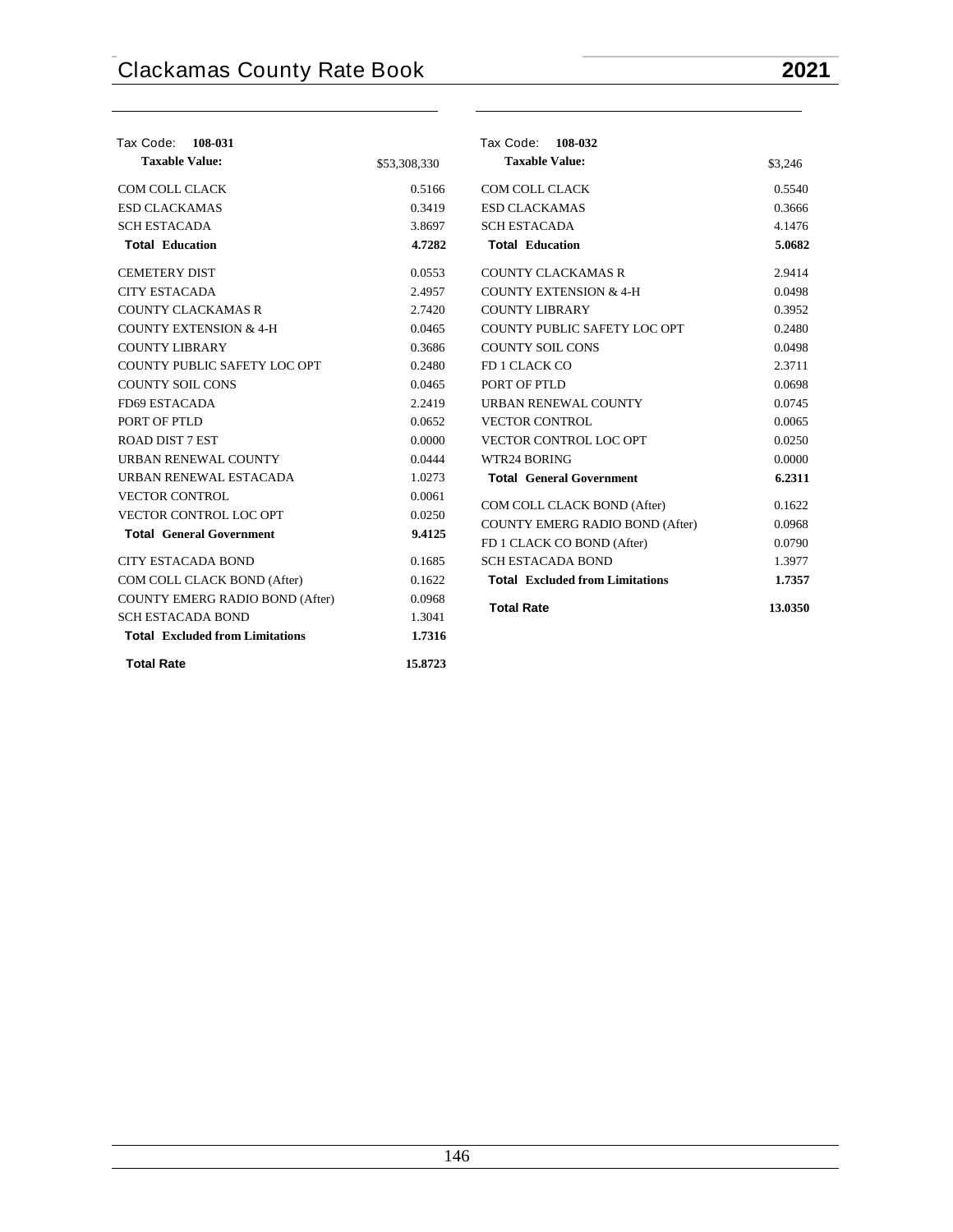| Tax Code: 115-002                      |               | Tax Code: 115-010                      |              |
|----------------------------------------|---------------|----------------------------------------|--------------|
| <b>Taxable Value:</b>                  | \$145,614,221 | <b>Taxable Value:</b>                  | \$19,857,692 |
| COM COLL CLACK                         | 0.5142        | <b>COM COLL CLACK</b>                  | 0.5540       |
| <b>ESD CLACKAMAS</b>                   | 0.3403        | <b>ESD CLACKAMAS</b>                   | 0.3666       |
| <b>SCH GLADSTONE</b>                   | 4.4915        | <b>SCH GLADSTONE</b>                   | 4.8650       |
| <b>Total Education</b>                 | 5.3460        | <b>Total Education</b>                 | 5.7856       |
| <b>CITY GLADSTONE</b>                  | 4.4732        | <b>COUNTY CLACKAMAS R</b>              | 2.9414       |
| <b>CITY GLADSTONE LOC OPT</b>          | 0.9900        | <b>COUNTY EXTENSION &amp; 4-H</b>      | 0.0498       |
| COUNTY CLACKAMAS C                     | 2.2314        | <b>COUNTY LAW ENHANCED</b>             | 0.7004       |
| <b>COUNTY EXTENSION &amp; 4-H</b>      | 0.0463        | <b>COUNTY LIBRARY</b>                  | 0.3952       |
| <b>COUNTY LIBRARY</b>                  | 0.3669        | COUNTY PUBLIC SAFETY LOC OPT           | 0.2480       |
| COUNTY PUBLIC SAFETY LOC OPT           | 0.2480        | <b>COUNTY SOIL CONS</b>                | 0.0498       |
| <b>COUNTY SOIL CONS</b>                | 0.0463        | FD 1 CLACK CO                          | 2.3711       |
| PORT OF PTLD                           | 0.0648        | PARK N CLACKAMAS                       | 0.5248       |
| <b>ROAD DIST 5 GLD</b>                 | 0.0000        | PORT OF PTLD                           | 0.0698       |
| <b>SRV 2 METRO</b>                     | 0.0890        | <b>SRV 2 METRO</b>                     | 0.0959       |
| <b>SRV 2 METRO LOC OPT</b>             | 0.0960        | <b>SRV 2 METRO LOC OPT</b>             | 0.0960       |
| URBAN RENEWAL COUNTY                   | 0.0110        | URBAN RENEWAL COUNTY                   | 0.1080       |
| URBAN RENEWAL GLADSTONE                | 1.0031        | <b>VECTOR CONTROL</b>                  | 0.0065       |
| <b>VECTOR CONTROL</b>                  | 0.0061        | VECTOR CONTROL LOC OPT                 | 0.0250       |
| VECTOR CONTROL LOC OPT                 | 0.0250        | <b>Total General Government</b>        | 7.6817       |
| <b>Total General Government</b>        | 9.6971        | COM COLL CLACK BOND (After)            | 0.1622       |
| COM COLL CLACK BOND (After)            | 0.1622        | COUNTY EMERG RADIO BOND (After)        | 0.0968       |
| COUNTY EMERG RADIO BOND (After)        | 0.0968        | FD 1 CLACK CO BOND (After)             | 0.0790       |
| SCH GLADSTONE BOND (After)             | 4.0713        | SCH GLADSTONE BOND (After)             | 4.0713       |
| SRV 2 METRO BOND (After)               | 0.3774        | SRV 2 METRO BOND (After)               | 0.3774       |
| <b>Total Excluded from Limitations</b> | 4.7077        | <b>Total</b> Excluded from Limitations | 4.7867       |
| <b>Total Rate</b>                      | 19.7508       | <b>Total Rate</b>                      | 18.2540      |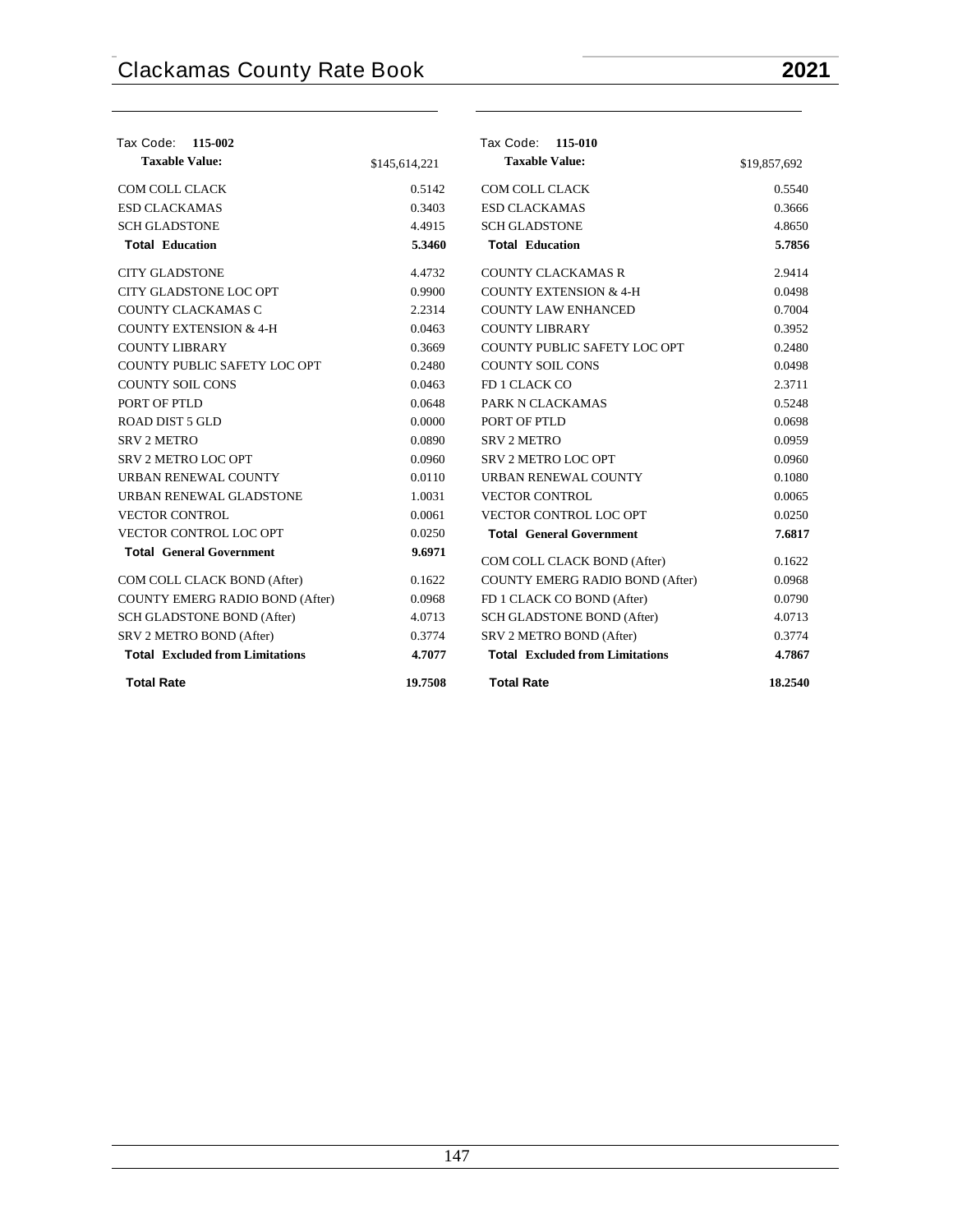| Tax Code: 115-013                      |             | Tax Code: 115-022                      |              |
|----------------------------------------|-------------|----------------------------------------|--------------|
| <b>Taxable Value:</b>                  | \$2,911,406 | <b>Taxable Value:</b>                  | \$31,366,125 |
| COM COLL CLACK                         | 0.5540      | COM COLL CLACK                         | 0.5540       |
| <b>ESD CLACKAMAS</b>                   | 0.3666      | <b>ESD CLACKAMAS</b>                   | 0.3666       |
| <b>SCH GLADSTONE</b>                   | 4.8650      | <b>SCH GLADSTONE</b>                   | 4.8650       |
| <b>Total Education</b>                 | 5.7856      | <b>Total Education</b>                 | 5.7856       |
| <b>COUNTY CLACKAMAS R</b>              | 2.9414      | <b>COUNTY CLACKAMAS R</b>              | 2.9414       |
| <b>COUNTY EXTENSION &amp; 4-H</b>      | 0.0498      | <b>COUNTY EXTENSION &amp; 4-H</b>      | 0.0498       |
| <b>COUNTY LAW ENHANCED</b>             | 0.7004      | <b>COUNTY LAW ENHANCED</b>             | 0.7004       |
| <b>COUNTY LIBRARY</b>                  | 0.3952      | <b>COUNTY LIBRARY</b>                  | 0.3952       |
| COUNTY PUBLIC SAFETY LOC OPT           | 0.2480      | <b>COUNTY PUBLIC SAFETY LOC OPT</b>    | 0.2480       |
| <b>COUNTY SOIL CONS</b>                | 0.0498      | <b>COUNTY SOIL CONS</b>                | 0.0498       |
| FD 1 CLACK CO                          | 2.3711      | FD 1 CLACK CO                          | 2.3711       |
| PARK N CLACKAMAS                       | 0.5248      | PARK N CLACKAMAS                       | 0.5248       |
| PORT OF PTLD                           | 0.0698      | PORT OF PTLD                           | 0.0698       |
| <b>SRV 2 METRO</b>                     | 0.0959      | <b>SRV 2 METRO</b>                     | 0.0959       |
| <b>SRV 2 METRO LOC OPT</b>             | 0.0960      | <b>SRV 2 METRO LOC OPT</b>             | 0.0960       |
| URBAN RENEWAL COUNTY                   | 0.1080      | URBAN RENEWAL COUNTY                   | 0.1080       |
| <b>VECTOR CONTROL</b>                  | 0.0065      | <b>VECTOR CONTROL</b>                  | 0.0065       |
| VECTOR CONTROL LOC OPT                 | 0.0250      | VECTOR CONTROL LOC OPT                 | 0.0250       |
| <b>Total General Government</b>        | 7.6817      | <b>Total General Government</b>        | 7.6817       |
| COM COLL CLACK BOND (After)            | 0.1622      | COM COLL CLACK BOND (After)            | 0.1622       |
| COUNTY EMERG RADIO BOND (After)        | 0.0968      | COUNTY EMERG RADIO BOND (After)        | 0.0968       |
| FD 1 CLACK CO BOND (After)             | 0.0790      | FD 1 CLACK CO BOND (After)             | 0.0790       |
| SCH GLADSTONE BOND (After)             | 4.0713      | SCH GLADSTONE BOND (After)             | 4.0713       |
| SRV 2 METRO BOND (After)               | 0.3774      | SRV 1 CO BOND                          | 0.0000       |
| <b>Total Excluded from Limitations</b> | 4.7867      | SRV 2 METRO BOND (After)               | 0.3774       |
|                                        |             | <b>WTR2 CLK RVR BOND</b>               | 0.0000       |
| <b>Total Rate</b>                      | 18.2540     | <b>Total Excluded from Limitations</b> | 4.7867       |
|                                        |             | <b>Total Rate</b>                      | 18.2540      |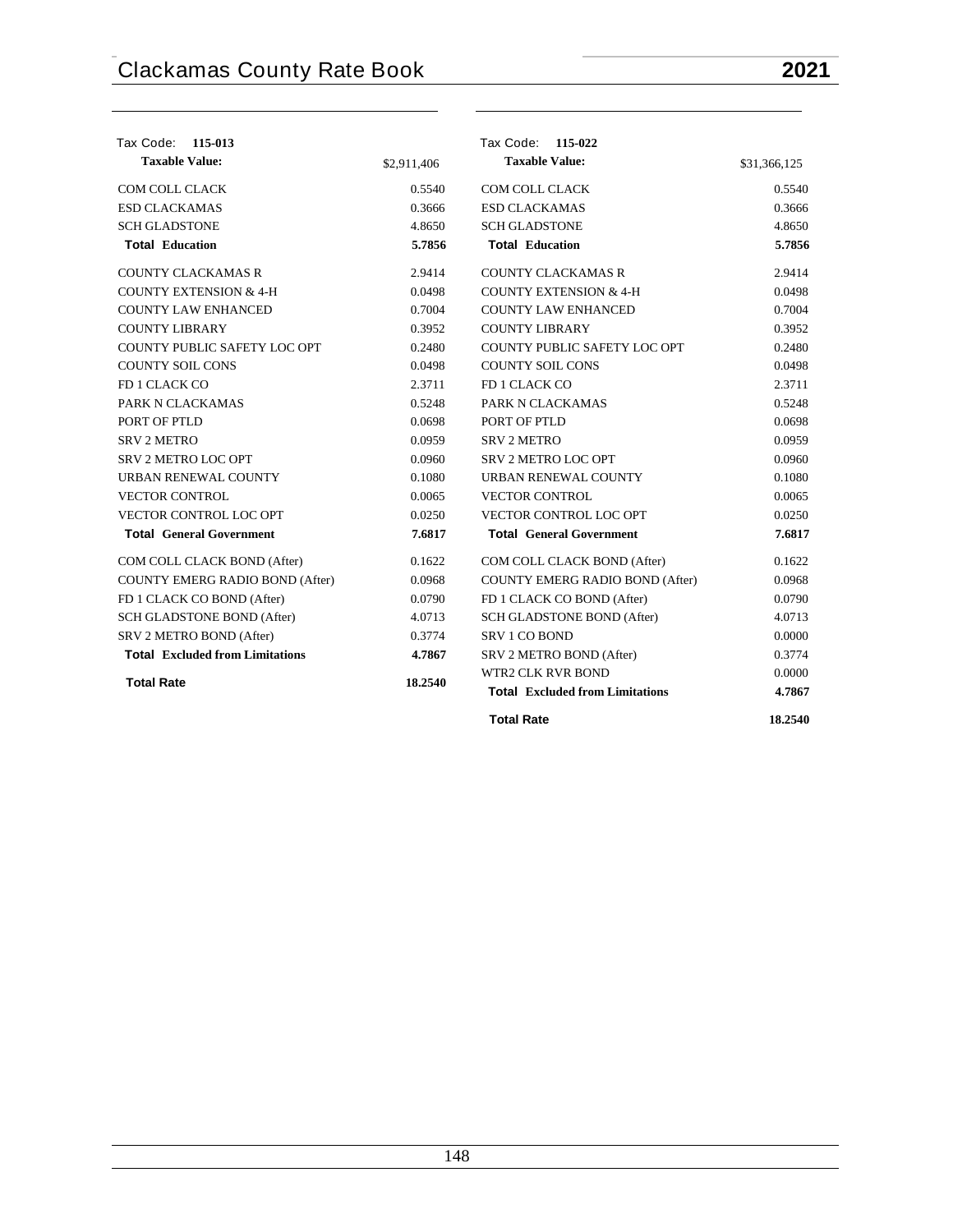## **Tax Code: 115-039 Taxable Value:** \$30,669,686 COM COLL CLACK 0.5142 ESD CLACKAMAS 0.3403 SCH GLADSTONE 4.4915 **Total Education 5.3460** CITY GLADSTONE 4.4732 CITY GLADSTONE LOC OPT 0.9900 COUNTY CLACKAMAS C 2.2314 COUNTY EXTENSION  $& 4-H$  0.0463 COUNTY LIBRARY 0.3669 COUNTY PUBLIC SAFETY LOC OPT 0.2480 COUNTY SOIL CONS 0.0463 PORT OF PTLD 0.0648  $\begin{tabular}{c} \bf ROAD DIST 5 GLD \end{tabular} \begin{tabular}{c} \bf 0.0000 \end{tabular}$  $S$ RV 2 METRO  $0.0890$ SRV 2 METRO LOC OPT 0.0960 URBAN RENEWAL COUNTY 0.0110 URBAN RENEWAL GLADSTONE 1.0031 VECTOR CONTROL 0.0061 VECTOR CONTROL LOC OPT 0.0250 **Total General Government 9.6971** COM COLL CLACK BOND (After) 0.1622 COUNTY EMERG RADIO BOND (After) 0.0968 SCH GLADSTONE BOND (After) 4.0713 SRV 2 METRO BOND (After) 0.3774 **Total Excluded from Limitations 4.7077 Total Rate 19.7508 Tax Code: 115-040 Taxable Value:** \$730,913,572 COM COLL CLACK 0.5142 ESD CLACKAMAS 0.3403 SCH GLADSTONE 4.4915 **Total Education 5.3460** CITY GLADSTONE 4.4732 CITY GLADSTONE LOC OPT 0.9900 COUNTY CLACKAMAS C 2.2314 COUNTY EXTENSION  $& 4-H$  0.0463 COUNTY LIBRARY 0.3669 COUNTY PUBLIC SAFETY LOC OPT 0.2480 COUNTY SOIL CONS 0.0463 PORT OF PTLD 0.0648  $\begin{tabular}{c} \bf ROAD DIST 5 GLD \end{tabular} \begin{tabular}{c} \bf 0.0000 \end{tabular}$ SRV 2 METRO 0.0890 SRV 2 METRO LOC OPT 0.0960 URBAN RENEWAL COUNTY 0.0110 URBAN RENEWAL GLADSTONE 1.0031 VECTOR CONTROL 0.0061 VECTOR CONTROL LOC OPT 0.0250 **Total General Government 9.6971** COM COLL CLACK BOND (After) 0.1622 COUNTY EMERG RADIO BOND (After) 0.0968 SCH GLADSTONE BOND (After) 4.0713 SRV 2 METRO BOND (After) 0.3774 SRV 4 TRICITY BOND 0.0000 **Total Excluded from Limitations 4.7077 Total Rate 19.7508**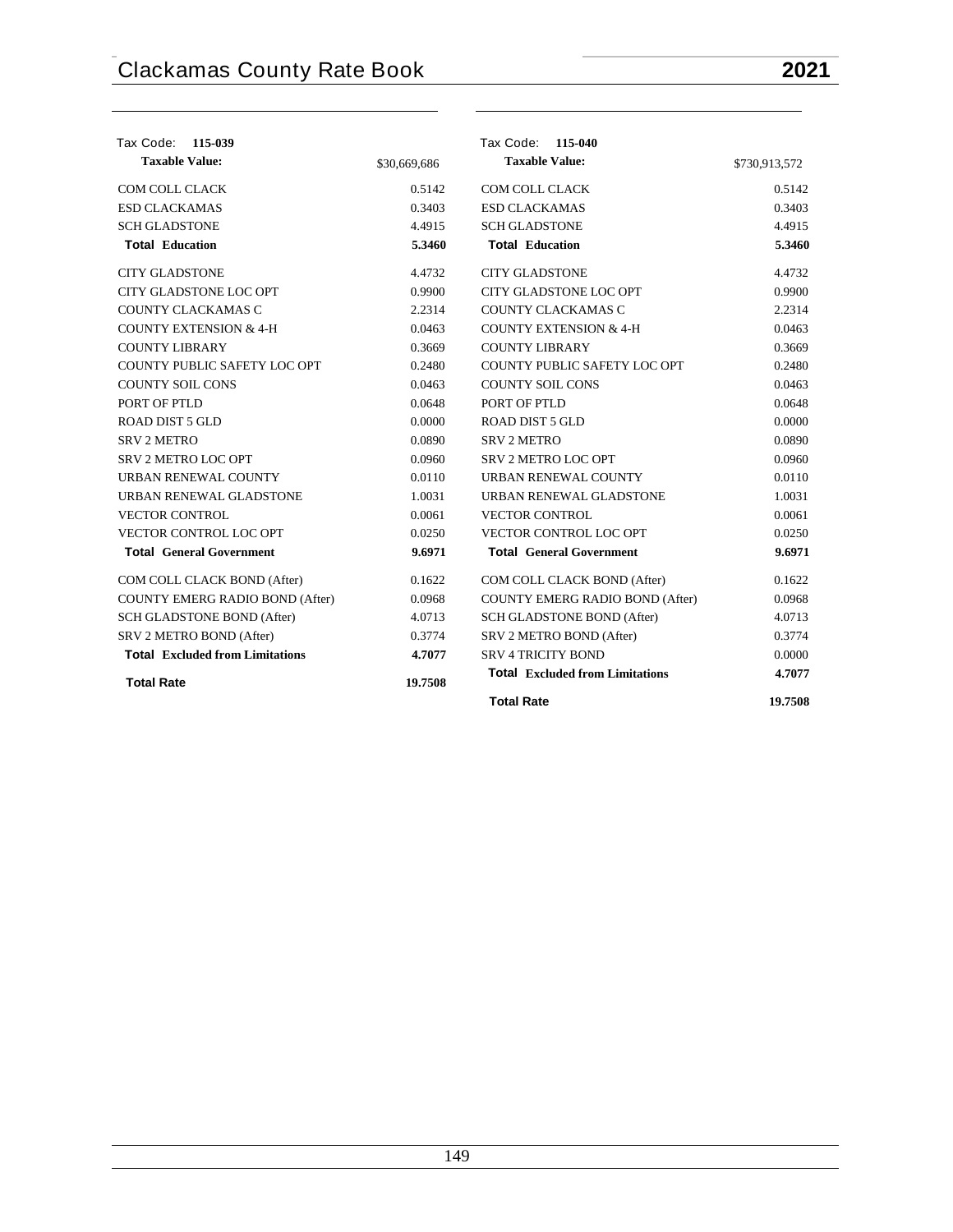| Tax Code: 115-045                      |              | Tax Code: 115-046                      |          |
|----------------------------------------|--------------|----------------------------------------|----------|
| <b>Taxable Value:</b>                  | \$85,207,529 | <b>Taxable Value:</b>                  | \$29,000 |
| COM COLL CLACK                         | 0.5142       | COM COLL CLACK                         | 0.5142   |
| <b>ESD CLACKAMAS</b>                   | 0.3403       | <b>ESD CLACKAMAS</b>                   | 0.3403   |
| <b>SCH GLADSTONE</b>                   | 4.4915       | <b>SCH GLADSTONE</b>                   | 4.4915   |
| <b>Total Education</b>                 | 5.3460       | <b>Total Education</b>                 | 5.3460   |
| <b>CITY GLADSTONE</b>                  | 4.4732       | <b>CITY GLADSTONE</b>                  | 4.4732   |
| CITY GLADSTONE LOC OPT                 | 0.9900       | CITY GLADSTONE LOC OPT                 | 0.9900   |
| <b>COUNTY CLACKAMAS C</b>              | 2.2314       | COUNTY CLACKAMAS C                     | 2.2314   |
| <b>COUNTY EXTENSION &amp; 4-H</b>      | 0.0463       | <b>COUNTY EXTENSION &amp; 4-H</b>      | 0.0463   |
| <b>COUNTY LIBRARY</b>                  | 0.3669       | <b>COUNTY LIBRARY</b>                  | 0.3669   |
| COUNTY PUBLIC SAFETY LOC OPT           | 0.2480       | COUNTY PUBLIC SAFETY LOC OPT           | 0.2480   |
| <b>COUNTY SOIL CONS</b>                | 0.0463       | <b>COUNTY SOIL CONS</b>                | 0.0463   |
| PORT OF PTLD                           | 0.0648       | PORT OF PTLD                           | 0.0648   |
| ROAD DIST 5 GLD                        | 0.0000       | ROAD DIST 5 GLD                        | 0.0000   |
| <b>SRV 2 METRO</b>                     | 0.0890       | <b>SRV 2 METRO</b>                     | 0.0890   |
| <b>SRV 2 METRO LOC OPT</b>             | 0.0960       | SRV 2 METRO LOC OPT                    | 0.0960   |
| URBAN RENEWAL COUNTY                   | 0.0110       | URBAN RENEWAL COUNTY                   | 0.0110   |
| URBAN RENEWAL GLADSTONE                | 1.0031       | URBAN RENEWAL GLADSTONE                | 1.0031   |
| <b>VECTOR CONTROL</b>                  | 0.0061       | <b>VECTOR CONTROL</b>                  | 0.0061   |
| VECTOR CONTROL LOC OPT                 | 0.0250       | VECTOR CONTROL LOC OPT                 | 0.0250   |
| <b>Total General Government</b>        | 9.6971       | <b>Total General Government</b>        | 9.6971   |
| COM COLL CLACK BOND (After)            | 0.1622       | COM COLL CLACK BOND (After)            | 0.1622   |
| <b>COUNTY EMERG RADIO BOND (After)</b> | 0.0968       | COUNTY EMERG RADIO BOND (After)        | 0.0968   |
| SCH GLADSTONE BOND (After)             | 4.0713       | SCH GLADSTONE BOND (After)             | 4.0713   |
| SRV 2 METRO BOND (After)               | 0.3774       | SRV 2 METRO BOND (After)               | 0.3774   |
| <b>SRV 4 TRICITY BOND</b>              | 0.0000       | <b>Total</b> Excluded from Limitations | 4.7077   |
| <b>Total Excluded from Limitations</b> | 4.7077       | <b>Total Rate</b>                      | 19.7508  |
| <b>Total Rate</b>                      | 19.7508      |                                        |          |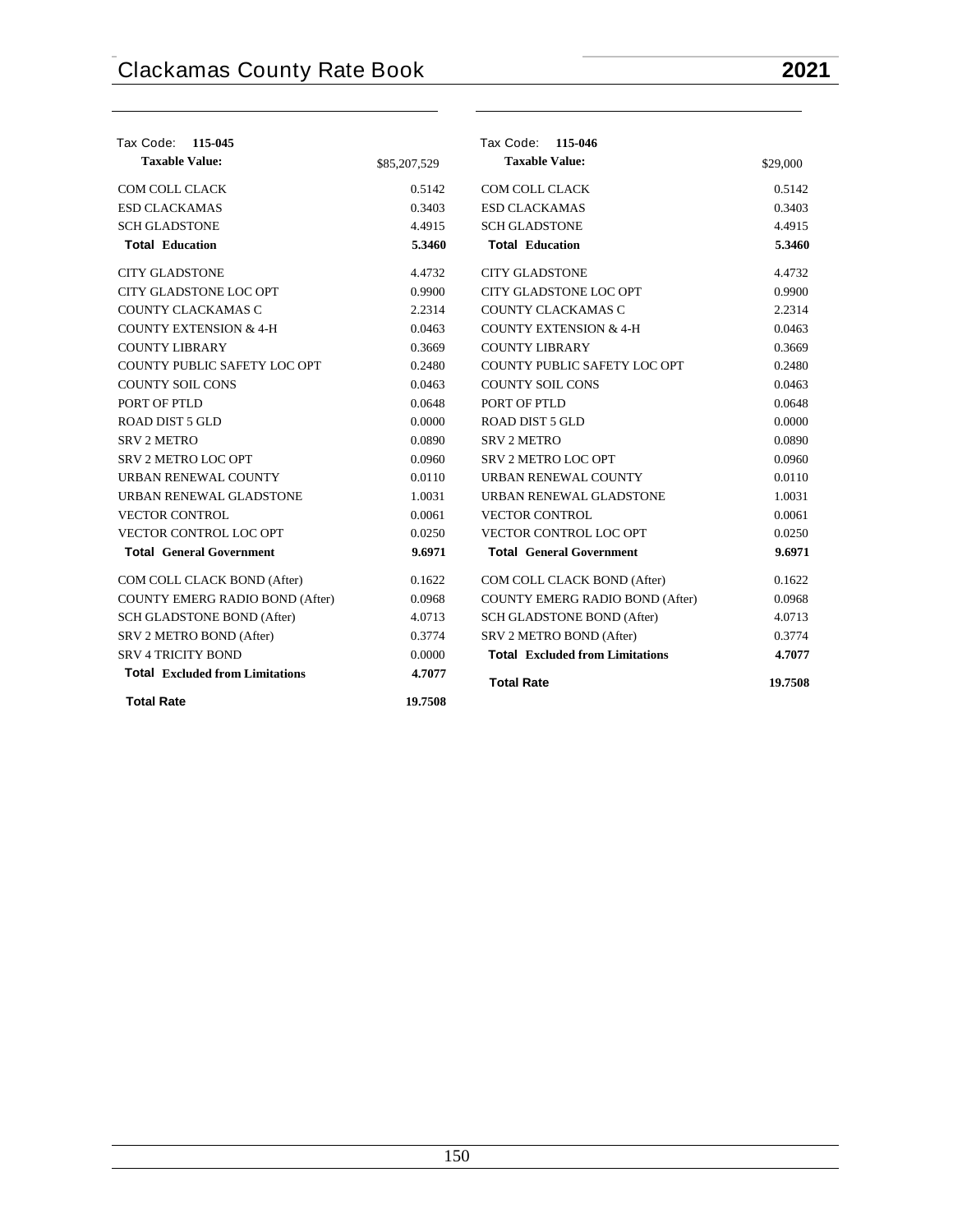| Tax Code: 115-047                      |          | Tax Code: 115-048                      |             |
|----------------------------------------|----------|----------------------------------------|-------------|
| <b>Taxable Value:</b>                  | \$26,000 | <b>Taxable Value:</b>                  | \$5,294,954 |
| COM COLL CLACK                         | 0.5142   | COM COLL CLACK                         | 0.5142      |
| <b>ESD CLACKAMAS</b>                   | 0.3403   | <b>ESD CLACKAMAS</b>                   | 0.3403      |
| <b>SCH GLADSTONE</b>                   | 4.4915   | <b>SCH GLADSTONE</b>                   | 4.4915      |
| <b>Total Education</b>                 | 5.3460   | <b>Total Education</b>                 | 5.3460      |
| <b>CITY GLADSTONE</b>                  | 4.4732   | <b>CITY GLADSTONE</b>                  | 4.4732      |
| CITY GLADSTONE LOC OPT                 | 0.9900   | CITY GLADSTONE LOC OPT                 | 0.9900      |
| COUNTY CLACKAMAS C                     | 2.2314   | COUNTY CLACKAMAS C                     | 2.2314      |
| <b>COUNTY EXTENSION &amp; 4-H</b>      | 0.0463   | <b>COUNTY EXTENSION &amp; 4-H</b>      | 0.0463      |
| <b>COUNTY LIBRARY</b>                  | 0.3669   | <b>COUNTY LIBRARY</b>                  | 0.3669      |
| COUNTY PUBLIC SAFETY LOC OPT           | 0.2480   | COUNTY PUBLIC SAFETY LOC OPT           | 0.2480      |
| <b>COUNTY SOIL CONS</b>                | 0.0463   | <b>COUNTY SOIL CONS</b>                | 0.0463      |
| PORT OF PTLD                           | 0.0648   | PORT OF PTLD                           | 0.0648      |
| <b>ROAD DIST 5 GLD</b>                 | 0.0000   | ROAD DIST 5 GLD                        | 0.0000      |
| <b>SRV 2 METRO</b>                     | 0.0890   | <b>SRV 2 METRO</b>                     | 0.0890      |
| SRV 2 METRO LOC OPT                    | 0.0960   | SRV 2 METRO LOC OPT                    | 0.0960      |
| URBAN RENEWAL COUNTY                   | 0.0110   | <b>URBAN RENEWAL COUNTY</b>            | 0.0110      |
| URBAN RENEWAL GLADSTONE                | 1.0031   | URBAN RENEWAL GLADSTONE                | 1.0031      |
| <b>VECTOR CONTROL</b>                  | 0.0061   | <b>VECTOR CONTROL</b>                  | 0.0061      |
| VECTOR CONTROL LOC OPT                 | 0.0250   | VECTOR CONTROL LOC OPT                 | 0.0250      |
| <b>Total General Government</b>        | 9.6971   | <b>Total General Government</b>        | 9.6971      |
| COM COLL CLACK BOND (After)            | 0.1622   | COM COLL CLACK BOND (After)            | 0.1622      |
| COUNTY EMERG RADIO BOND (After)        | 0.0968   | COUNTY EMERG RADIO BOND (After)        | 0.0968      |
| SCH GLADSTONE BOND (After)             | 4.0713   | SCH GLADSTONE BOND (After)             | 4.0713      |
| SRV 1 CO BOND                          | 0.0000   | SRV 2 METRO BOND (After)               | 0.3774      |
| SRV 2 METRO BOND (After)               | 0.3774   | <b>Total Excluded from Limitations</b> | 4.7077      |
| <b>Total Excluded from Limitations</b> | 4.7077   | <b>Total Rate</b>                      | 19.7508     |
| <b>Total Rate</b>                      | 19.7508  |                                        |             |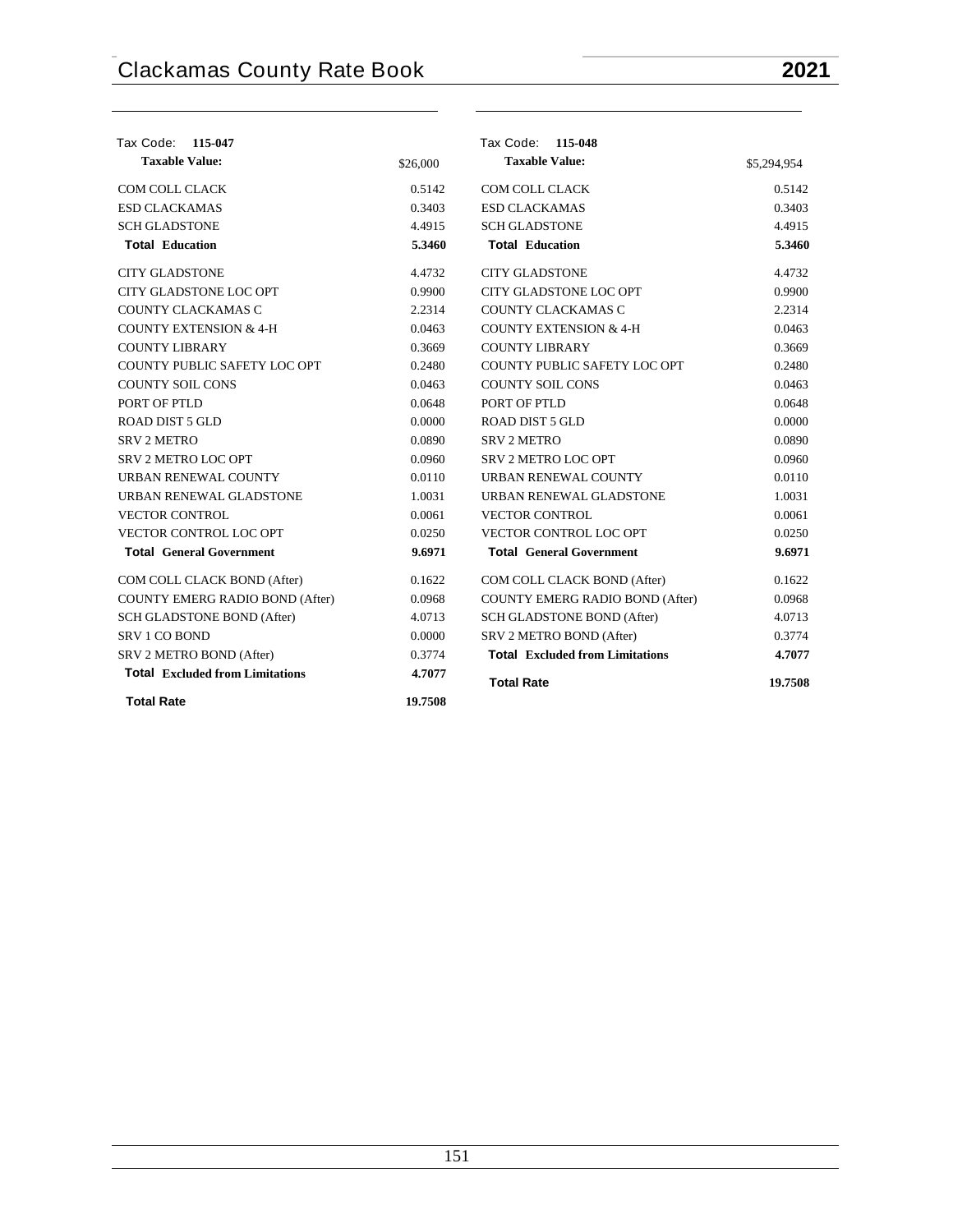| Tax Code: 115-050                      |           | Tax Code: 115-051                      |           |
|----------------------------------------|-----------|----------------------------------------|-----------|
| <b>Taxable Value:</b>                  | \$405,000 | <b>Taxable Value:</b>                  | \$371,033 |
| COM COLL CLACK                         | 0.5142    | <b>COM COLL CLACK</b>                  | 0.5540    |
| <b>ESD CLACKAMAS</b>                   | 0.3403    | <b>ESD CLACKAMAS</b>                   | 0.3666    |
| <b>SCH GLADSTONE</b>                   | 4.4915    | <b>SCH GLADSTONE</b>                   | 4.8650    |
| <b>Total Education</b>                 | 5.3460    | <b>Total Education</b>                 | 5.7856    |
| <b>CITY GLADSTONE</b>                  | 4.4732    | <b>COUNTY CLACKAMAS R</b>              | 2.9414    |
| CITY GLADSTONE LOC OPT                 | 0.9900    | <b>COUNTY EXTENSION &amp; 4-H</b>      | 0.0498    |
| COUNTY CLACKAMAS C                     | 2.2314    | <b>COUNTY LAW ENHANCED</b>             | 0.7004    |
| <b>COUNTY EXTENSION &amp; 4-H</b>      | 0.0463    | <b>COUNTY LIBRARY</b>                  | 0.3952    |
| <b>COUNTY LIBRARY</b>                  | 0.3669    | COUNTY PUBLIC SAFETY LOC OPT           | 0.2480    |
| COUNTY PUBLIC SAFETY LOC OPT           | 0.2480    | <b>COUNTY SOIL CONS</b>                | 0.0498    |
| <b>COUNTY SOIL CONS</b>                | 0.0463    | FD 1 CLACK CO                          | 2.3711    |
| PORT OF PTLD                           | 0.0648    | PARK N CLACKAMAS                       | 0.5248    |
| ROAD DIST 5 GLD                        | 0.0000    | PORT OF PTLD                           | 0.0698    |
| <b>SRV 2 METRO</b>                     | 0.0890    | <b>SRV 2 METRO</b>                     | 0.0959    |
| <b>SRV 2 METRO LOC OPT</b>             | 0.0960    | <b>SRV 2 METRO LOC OPT</b>             | 0.0960    |
| URBAN RENEWAL COUNTY                   | 0.0110    | URBAN RENEWAL COUNTY                   | 0.1080    |
| URBAN RENEWAL GLADSTONE                | 1.0031    | <b>VECTOR CONTROL</b>                  | 0.0065    |
| <b>VECTOR CONTROL</b>                  | 0.0061    | VECTOR CONTROL LOC OPT                 | 0.0250    |
| VECTOR CONTROL LOC OPT                 | 0.0250    | <b>Total General Government</b>        | 7.6817    |
| <b>Total General Government</b>        | 9.6971    | COM COLL CLACK BOND (After)            | 0.1622    |
| COM COLL CLACK BOND (After)            | 0.1622    | COUNTY EMERG RADIO BOND (After)        | 0.0968    |
| COUNTY EMERG RADIO BOND (After)        | 0.0968    | FD 1 CLACK CO BOND (After)             | 0.0790    |
| SCH GLADSTONE BOND (After)             | 4.0713    | SCH GLADSTONE BOND (After)             | 4.0713    |
| SRV 2 METRO BOND (After)               | 0.3774    | SRV 2 METRO BOND (After)               | 0.3774    |
| <b>SRV 4 TRICITY BOND</b>              | 0.0000    | <b>SRV 4 TRICITY BOND</b>              | 0.0000    |
| <b>Total Excluded from Limitations</b> | 4.7077    | <b>Total Excluded from Limitations</b> | 4.7867    |
| <b>Total Rate</b>                      | 19.7508   | <b>Total Rate</b>                      | 18.2540   |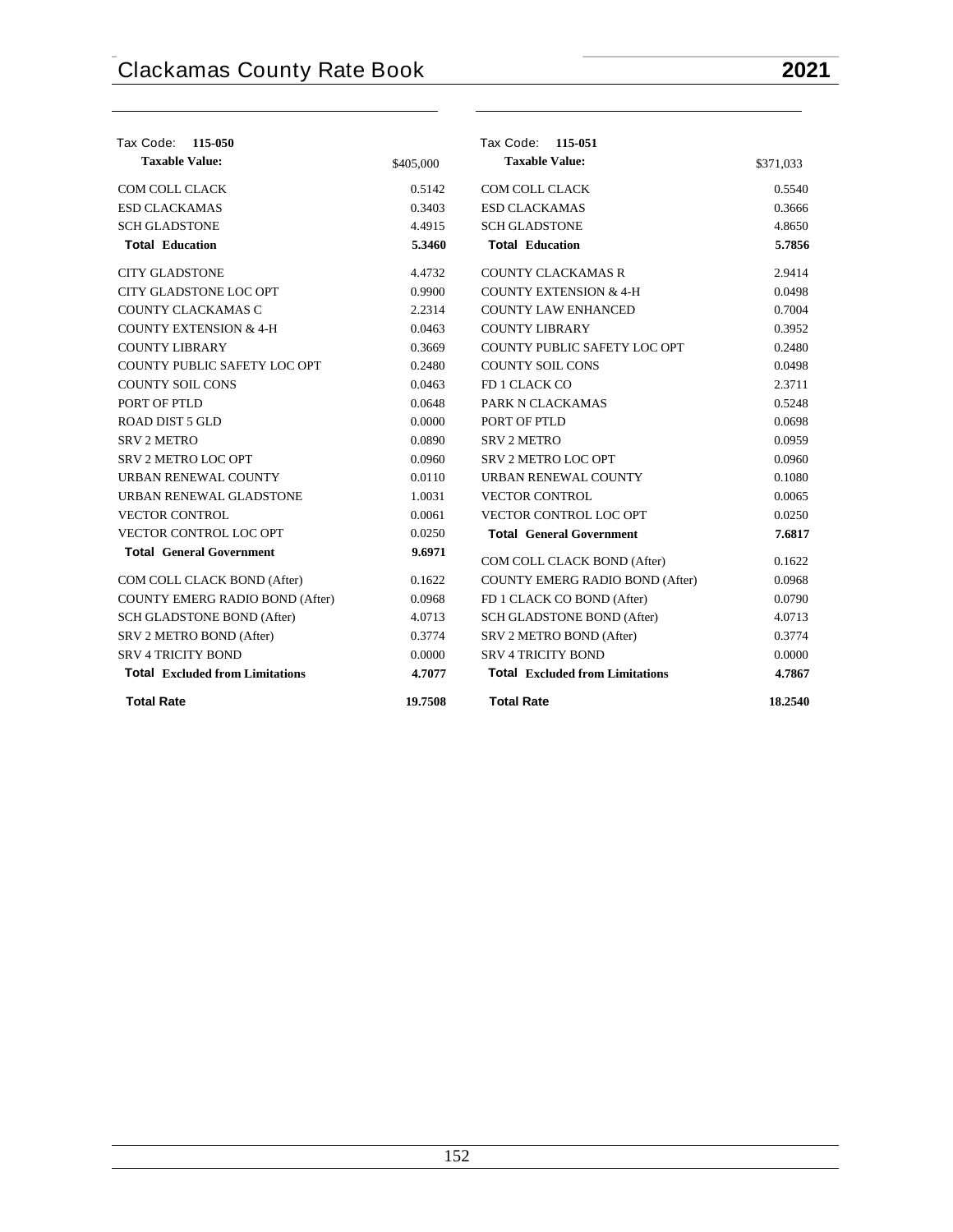| Tax Code:<br>115-052                   |          | Tax Code: 115-053                      |           |
|----------------------------------------|----------|----------------------------------------|-----------|
| <b>Taxable Value:</b>                  | \$38,000 | <b>Taxable Value:</b>                  | \$393,887 |
| COM COLL CLACK                         | 0.5142   | COM COLL CLACK                         | 0.5142    |
| <b>ESD CLACKAMAS</b>                   | 0.3403   | <b>ESD CLACKAMAS</b>                   | 0.3403    |
| <b>SCH GLADSTONE</b>                   | 4.4915   | <b>SCH GLADSTONE</b>                   | 4.4915    |
| <b>Total Education</b>                 | 5.3460   | <b>Total Education</b>                 | 5.3460    |
| <b>CITY GLADSTONE</b>                  | 4.4732   | <b>CITY GLADSTONE</b>                  | 4.4732    |
| CITY GLADSTONE LOC OPT                 | 0.9900   | CITY GLADSTONE LOC OPT                 | 0.9900    |
| COUNTY CLACKAMAS C                     | 2.2314   | COUNTY CLACKAMAS C                     | 2.2314    |
| <b>COUNTY EXTENSION &amp; 4-H</b>      | 0.0463   | <b>COUNTY EXTENSION &amp; 4-H</b>      | 0.0463    |
| <b>COUNTY LIBRARY</b>                  | 0.3669   | <b>COUNTY LIBRARY</b>                  | 0.3669    |
| COUNTY PUBLIC SAFETY LOC OPT           | 0.2480   | COUNTY PUBLIC SAFETY LOC OPT           | 0.2480    |
| <b>COUNTY SOIL CONS</b>                | 0.0463   | <b>COUNTY SOIL CONS</b>                | 0.0463    |
| PORT OF PTLD                           | 0.0648   | PORT OF PTLD                           | 0.0648    |
| <b>ROAD DIST 5 GLD</b>                 | 0.0000   | <b>ROAD DIST 5 GLD</b>                 | 0.0000    |
| <b>SRV 2 METRO</b>                     | 0.0890   | <b>SRV 2 METRO</b>                     | 0.0890    |
| <b>SRV 2 METRO LOC OPT</b>             | 0.0960   | SRV 2 METRO LOC OPT                    | 0.0960    |
| URBAN RENEWAL COUNTY                   | 0.0110   | URBAN RENEWAL COUNTY                   | 0.0110    |
| URBAN RENEWAL GLADSTONE                | 1.0031   | URBAN RENEWAL GLADSTONE                | 1.0031    |
| <b>VECTOR CONTROL</b>                  | 0.0061   | <b>VECTOR CONTROL</b>                  | 0.0061    |
| VECTOR CONTROL LOC OPT                 | 0.0250   | VECTOR CONTROL LOC OPT                 | 0.0250    |
| <b>Total General Government</b>        | 9.6971   | <b>Total General Government</b>        | 9.6971    |
| COM COLL CLACK BOND (After)            | 0.1622   | COM COLL CLACK BOND (After)            | 0.1622    |
| COUNTY EMERG RADIO BOND (After)        | 0.0968   | COUNTY EMERG RADIO BOND (After)        | 0.0968    |
| SCH GLADSTONE BOND (After)             | 4.0713   | SCH GLADSTONE BOND (After)             | 4.0713    |
| SRV 2 METRO BOND (After)               | 0.3774   | SRV 2 METRO BOND (After)               | 0.3774    |
| <b>Total</b> Excluded from Limitations | 4.7077   | <b>SRV 4 TRICITY BOND</b>              | 0.0000    |
| <b>Total Rate</b>                      | 19.7508  | <b>Total Excluded from Limitations</b> | 4.7077    |
|                                        |          | <b>Total Rate</b>                      | 19.7508   |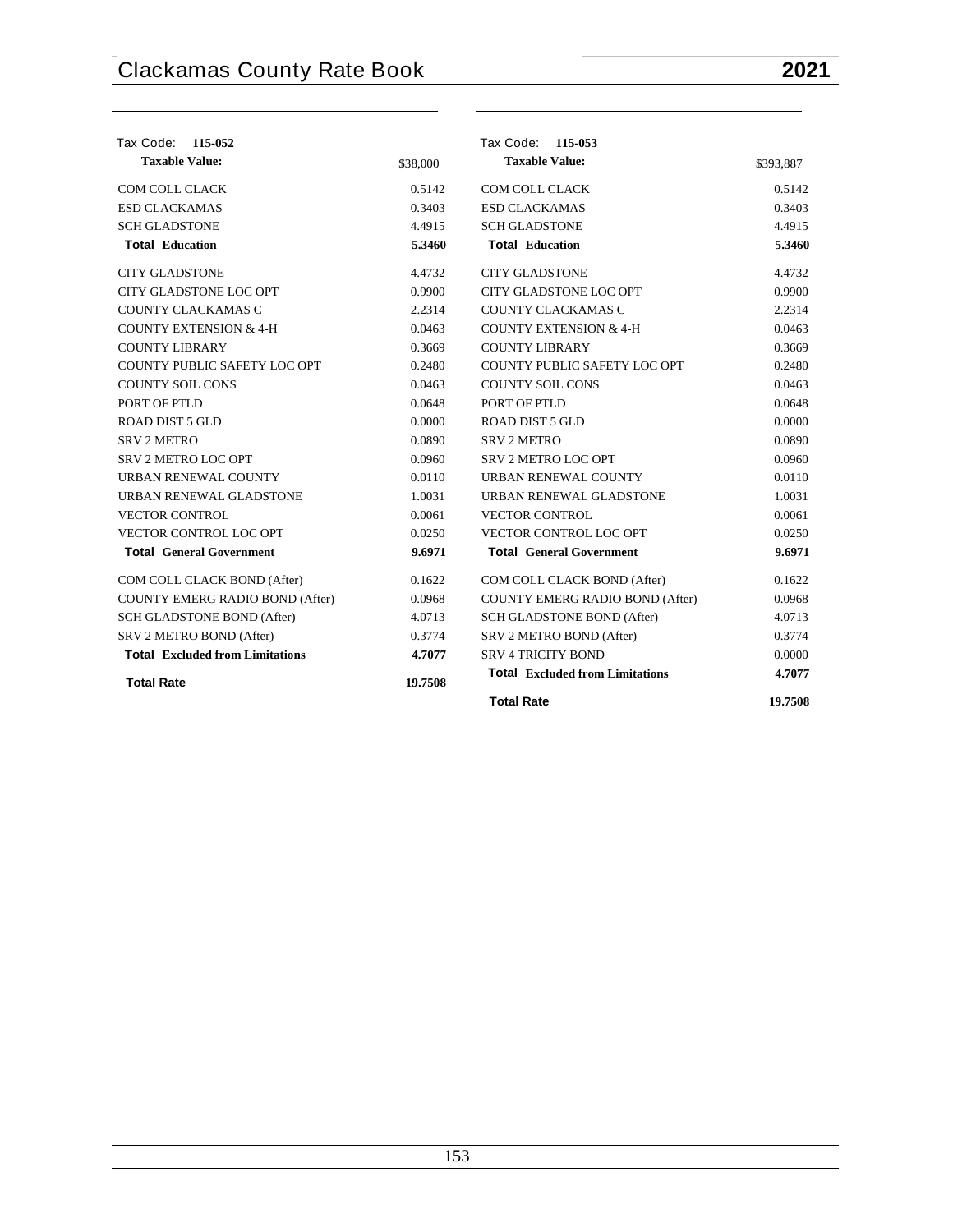| Tax Code:<br>302-005                   |              | Tax Code: 302-011                      |           |
|----------------------------------------|--------------|----------------------------------------|-----------|
| <b>Taxable Value:</b>                  | \$23,323,545 | <b>Taxable Value:</b>                  | \$785,945 |
| COM COLL MT HOOD                       | 0.4917       | COM COLL MT HOOD                       | 0.4917    |
| <b>ESD MULTNOMAH</b>                   | 0.4576       | <b>ESD MULTNOMAH</b>                   | 0.4576    |
| <b>SCH CENTENNIAL</b>                  | 4.7448       | <b>SCH CENTENNIAL</b>                  | 4.7448    |
| <b>Total Education</b>                 | 5.6941       | <b>Total Education</b>                 | 5.6941    |
| <b>COUNTY CLACKAMAS R</b>              | 2.9414       | <b>COUNTY CLACKAMAS R</b>              | 2.9414    |
| <b>COUNTY EXTENSION &amp; 4-H</b>      | 0.0498       | <b>COUNTY EXTENSION &amp; 4-H</b>      | 0.0498    |
| <b>COUNTY LIBRARY</b>                  | 0.3952       | <b>COUNTY LIBRARY</b>                  | 0.3952    |
| COUNTY PUBLIC SAFETY LOC OPT           | 0.2480       | COUNTY PUBLIC SAFETY LOC OPT           | 0.2480    |
| <b>COUNTY SOIL CONS</b>                | 0.0498       | <b>COUNTY SOIL CONS</b>                | 0.0498    |
| FD 1 CLACK CO                          | 2.3711       | FD 1 CLACK CO                          | 2.3711    |
| PORT OF PTLD                           | 0.0698       | PORT OF PTLD                           | 0.0698    |
| <b>SRV 2 METRO</b>                     | 0.0959       | <b>SRV 2 METRO</b>                     | 0.0959    |
| <b>SRV 2 METRO LOC OPT</b>             | 0.0960       | <b>SRV 2 METRO LOC OPT</b>             | 0.0960    |
| URBAN RENEWAL COUNTY                   | 0.0689       | URBAN RENEWAL COUNTY                   | 0.0689    |
| <b>VECTOR CONTROL</b>                  | 0.0065       | <b>VECTOR CONTROL</b>                  | 0.0065    |
| VECTOR CONTROL LOC OPT                 | 0.0250       | VECTOR CONTROL LOC OPT                 | 0.0250    |
| <b>Total General Government</b>        | 6.4174       | WTR3 SUNRISE AUTH                      | 0.0000    |
| COUNTY EMERG RADIO BOND (After)        | 0.0968       | <b>Total General Government</b>        | 6.4174    |
| FD 1 CLACK CO BOND (After)             | 0.0790       | <b>COUNTY EMERG RADIO BOND (After)</b> | 0.0968    |
| SCH CENTENNIAL BOND (After)            | 1.5106       | FD 1 CLACK CO BOND (After)             | 0.0790    |
| SRV 2 METRO BOND (After)               | 0.3774       | SCH CENTENNIAL BOND (After)            | 1.5106    |
| <b>Total</b> Excluded from Limitations | 2.0638       | SRV 2 METRO BOND (After)               | 0.3774    |
| <b>Total Rate</b>                      | 14.1753      | <b>Total</b> Excluded from Limitations | 2.0638    |
|                                        |              | <b>Total Rate</b>                      | 14.1753   |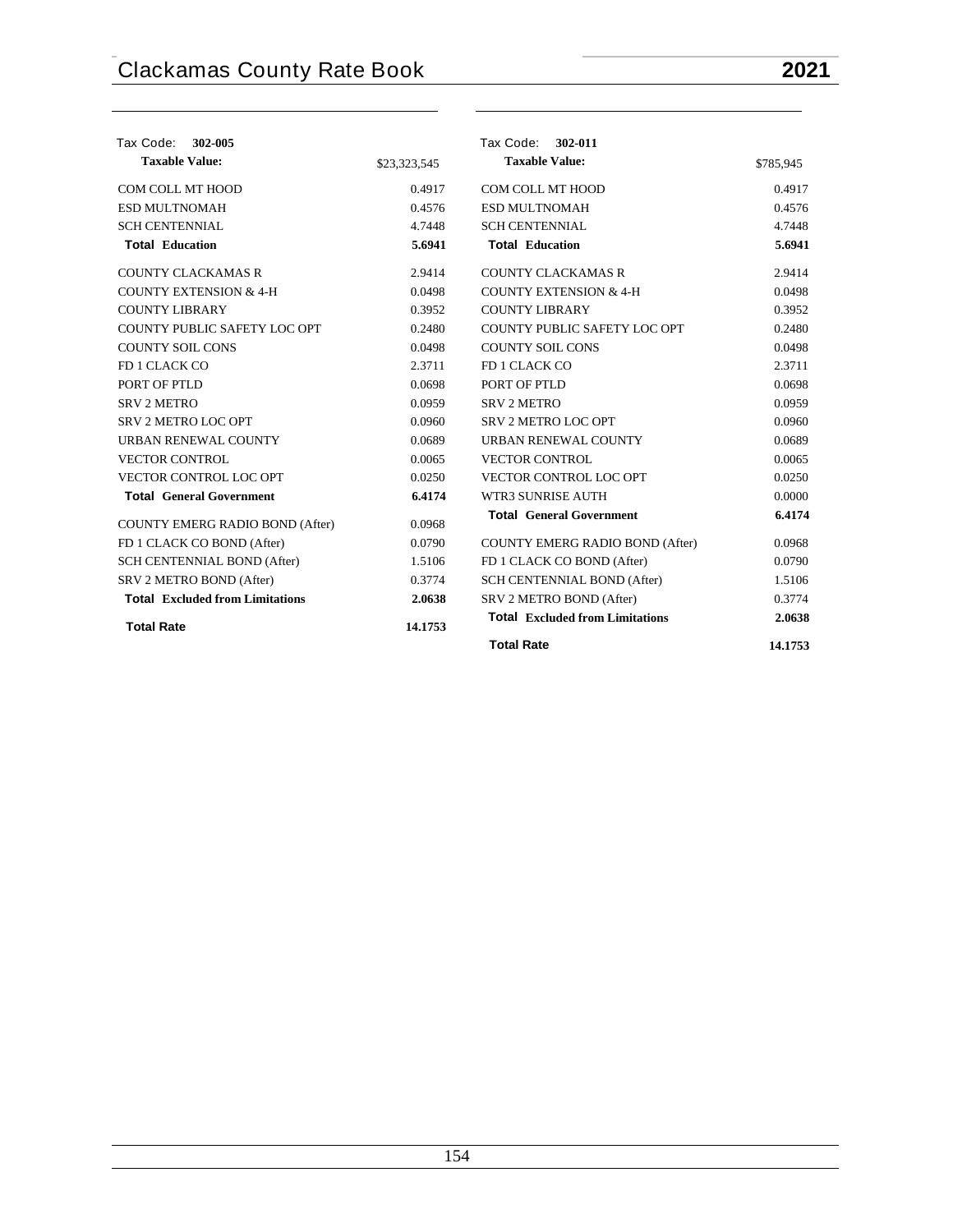| Tax Code: 302-013                      |          | Tax Code: 302-014                      |              |
|----------------------------------------|----------|----------------------------------------|--------------|
| <b>Taxable Value:</b>                  | \$82,000 | <b>Taxable Value:</b>                  | \$49,086,898 |
| COM COLL MT HOOD                       | 0.4654   | COM COLL MT HOOD                       | 0.4917       |
| <b>ESD MULTNOMAH</b>                   | 0.4178   | <b>ESD MULTNOMAH</b>                   | 0.4576       |
| <b>SCH CENTENNIAL</b>                  | 4.7410   | <b>SCH CENTENNIAL</b>                  | 4.7448       |
| <b>Total Education</b>                 | 5.6242   | <b>Total Education</b>                 | 5.6941       |
| <b>CITY PORTLAND</b>                   | 4.1719   | <b>CITY DAMASCUS</b>                   | 0.0000       |
| CITY PORTLAND LOC OPT                  | 1.2026   | <b>COUNTY CLACKAMAS R</b>              | 2.9414       |
| <b>CITY PTLD FIRE/POLICE PENSION</b>   | 2.7426   | <b>COUNTY EXTENSION &amp; 4-H</b>      | 0.0498       |
| COUNTY CLACKAMAS C                     | 2.4031   | <b>COUNTY LIBRARY</b>                  | 0.3952       |
| <b>COUNTY EXTENSION &amp; 4-H</b>      | 0.0498   | COUNTY PUBLIC SAFETY LOC OPT           | 0.2480       |
| <b>COUNTY LIBRARY</b>                  | 0.3952   | <b>COUNTY SOIL CONS</b>                | 0.0498       |
| <b>COUNTY PUBLIC SAFETY LOC OPT</b>    | 0.2480   | FD 1 CLACK CO                          | 2.3711       |
| <b>COUNTY SOIL CONS</b>                | 0.0498   | PORT OF PTLD                           | 0.0698       |
| PORT OF PTLD                           | 0.0639   | <b>SRV 2 METRO</b>                     | 0.0959       |
| ROAD DIST 12 PTD                       | 0.0000   | <b>SRV 2 METRO LOC OPT</b>             | 0.0960       |
| <b>SRV 2 METRO</b>                     | 0.0877   | URBAN RENEWAL COUNTY                   | 0.0689       |
| SRV 2 METRO LOC OPT                    | 0.0960   | <b>VECTOR CONTROL</b>                  | 0.0065       |
| UR PORTLAND SP                         | 0.1961   | VECTOR CONTROL LOC OPT                 | 0.0250       |
| URBAN RENEWAL COUNTY                   | 0.0110   | WTR3 SUNRISE AUTH                      | 0.0000       |
| URBAN RENEWAL PORTLAND                 | 0.7856   | <b>Total General Government</b>        | 6.4174       |
| <b>VECTOR CONTROL</b>                  | 0.0065   | COUNTY EMERG RADIO BOND (After)        | 0.0968       |
| VECTOR CONTROL LOC OPT                 | 0.0250   | FD 1 CLACK CO BOND (After)             | 0.0790       |
| <b>Total General Government</b>        | 12.5348  | SCH CENTENNIAL BOND (After)            | 1.5106       |
| <b>CITY PORTLAND BOND</b>              | 0.0274   | SRV 2 METRO BOND (After)               | 0.3774       |
| CITY PORTLAND BOND (After)             | 0.3363   | <b>Total Excluded from Limitations</b> | 2.0638       |
| COUNTY EMERG RADIO BOND (After)        | 0.0968   |                                        |              |
| SCH CENTENNIAL BOND (After)            | 1.5106   | <b>Total Rate</b>                      | 14.1753      |
| SRV 2 METRO BOND (After)               | 0.3592   |                                        |              |
| <b>Total Excluded from Limitations</b> | 2.3303   |                                        |              |
| <b>Total Rate</b>                      | 20.4893  |                                        |              |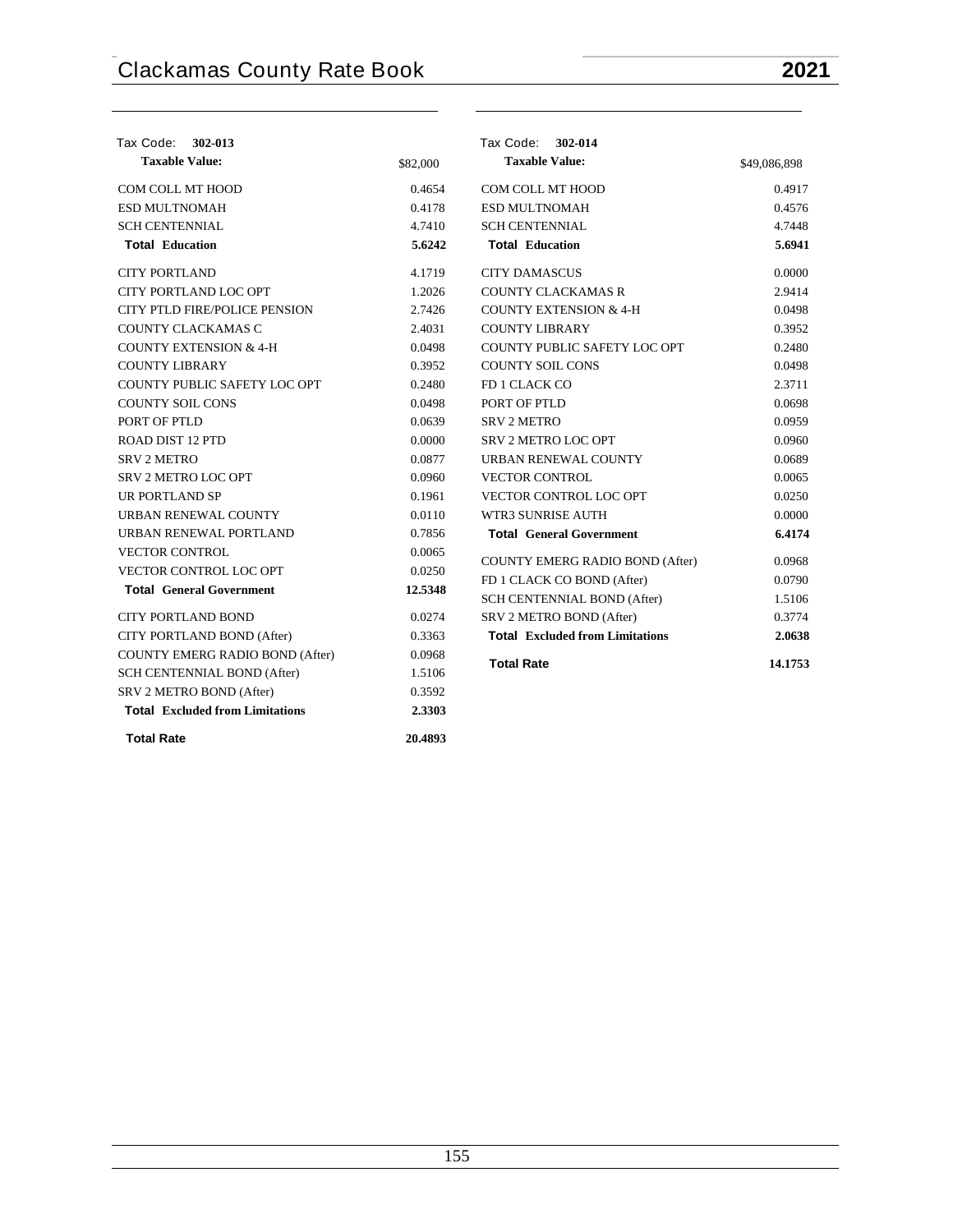| Tax Code: 302-015                      |              | Tax Code: 302-016                      |         |
|----------------------------------------|--------------|----------------------------------------|---------|
| <b>Taxable Value:</b>                  | \$67,010,596 | <b>Taxable Value:</b>                  | \$0     |
| COM COLL MT HOOD                       | 0.4858       | <b>COM COLL MT HOOD</b>                | 0.4858  |
| <b>ESD MULTNOMAH</b>                   | 0.4522       | ESD MULTNOMAH                          | 0.4522  |
| <b>SCH CENTENNIAL</b>                  | 4.6806       | <b>SCH CENTENNIAL</b>                  | 4.6806  |
| <b>Total Education</b>                 | 5.6186       | <b>Total Education</b>                 | 5.6186  |
| <b>CITY HAPPY VALLEY</b>               | 0.6494       | <b>CITY HAPPY VALLEY</b>               | 0.6494  |
| CITY HAPPY VALLEY LOC OPT              | 1.9200       | CITY HAPPY VALLEY LOC OPT              | 1.9200  |
| COUNTY CLACKAMAS C                     | 2.3254       | COUNTY CLACKAMAS C                     | 2.3254  |
| <b>COUNTY EXTENSION &amp; 4-H</b>      | 0.0482       | <b>COUNTY EXTENSION &amp; 4-H</b>      | 0.0482  |
| <b>COUNTY LIBRARY</b>                  | 0.3824       | <b>COUNTY LIBRARY</b>                  | 0.3824  |
| COUNTY PUBLIC SAFETY LOC OPT           | 0.2480       | COUNTY PUBLIC SAFETY LOC OPT           | 0.2480  |
| <b>COUNTY SOIL CONS</b>                | 0.0482       | <b>COUNTY SOIL CONS</b>                | 0.0482  |
| FD 1 CLACK CO                          | 2.2935       | FD 1 CLACK CO                          | 2.2935  |
| PORT OF PTLD                           | 0.0676       | PORT OF PTLD                           | 0.0676  |
| ROAD DIST 11 HV                        | 0.0000       | <b>ROAD DIST 11 HV</b>                 | 0.0000  |
| <b>SRV 2 METRO</b>                     | 0.0928       | <b>SRV 2 METRO</b>                     | 0.0928  |
| SRV 2 METRO LOC OPT                    | 0.0960       | SRV 2 METRO LOC OPT                    | 0.0960  |
| URBAN RENEWAL COUNTY                   | 0.0348       | URBAN RENEWAL COUNTY                   | 0.0348  |
| URBAN RENEWAL HAPPY VALLEY             | 0.2739       | URBAN RENEWAL HAPPY VALLEY             | 0.2739  |
| <b>VECTOR CONTROL</b>                  | 0.0063       | <b>VECTOR CONTROL</b>                  | 0.0063  |
| VECTOR CONTROL LOC OPT                 | 0.0250       | VECTOR CONTROL LOC OPT                 | 0.0250  |
| <b>WTR3 SUNRISE AUTH</b>               | 0.0000       | <b>Total General Government</b>        | 8.5115  |
| <b>Total General Government</b>        | 8.5115       | COUNTY EMERG RADIO BOND (After)        | 0.0968  |
| <b>COUNTY EMERG RADIO BOND (After)</b> | 0.0968       | FD 1 CLACK CO BOND (After)             | 0.0790  |
| FD 1 CLACK CO BOND (After)             | 0.0790       | SCH CENTENNIAL BOND (After)            | 1.5106  |
| SCH CENTENNIAL BOND (After)            | 1.5106       | <b>SRV 1 CO BOND</b>                   | 0.0000  |
| SRV 1 CO BOND                          | 0.0000       | SRV 2 METRO BOND (After)               | 0.3774  |
| SRV 2 METRO BOND (After)               | 0.3774       | <b>Total Excluded from Limitations</b> | 2.0638  |
| <b>Total Excluded from Limitations</b> | 2.0638       | <b>Total Rate</b>                      | 16.1939 |
| <b>Total Rate</b>                      | 16.1939      |                                        |         |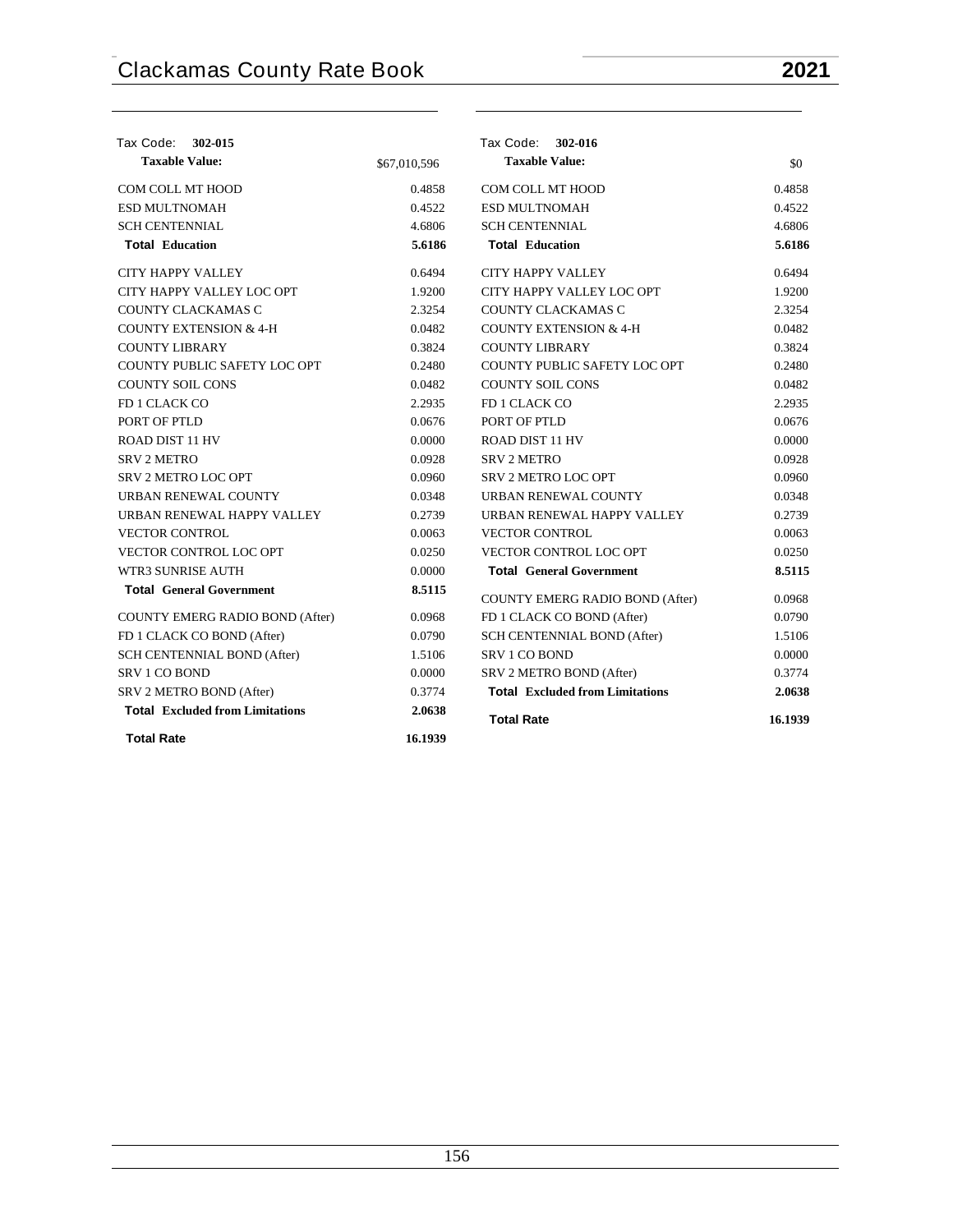|              | Tax Code: 302-020                               |                                                                                                                                                                                |
|--------------|-------------------------------------------------|--------------------------------------------------------------------------------------------------------------------------------------------------------------------------------|
| \$73,240,811 | <b>Taxable Value:</b>                           | \$9,548,881                                                                                                                                                                    |
| 0.4917       | COM COLL MT HOOD                                | 0.4858                                                                                                                                                                         |
| 0.4576       | ESD MULTNOMAH                                   | 0.4522                                                                                                                                                                         |
| 4.7448       | <b>SCH CENTENNIAL</b>                           | 4.6806                                                                                                                                                                         |
| 5.6941       | <b>Total Education</b>                          | 5.6186                                                                                                                                                                         |
| 0.0000       | <b>CITY HAPPY VALLEY</b>                        | 0.6494                                                                                                                                                                         |
| 2.9414       | CITY HAPPY VALLEY LOC OPT                       | 1.9200                                                                                                                                                                         |
| 0.0498       | COUNTY CLACKAMAS C                              | 2.3254                                                                                                                                                                         |
| 0.3952       | <b>COUNTY EXTENSION &amp; 4-H</b>               | 0.0482                                                                                                                                                                         |
| 0.2480       | <b>COUNTY LIBRARY</b>                           | 0.3824                                                                                                                                                                         |
| 0.0498       | COUNTY PUBLIC SAFETY LOC OPT                    | 0.2480                                                                                                                                                                         |
| 2.3711       | <b>COUNTY SOIL CONS</b>                         | 0.0482                                                                                                                                                                         |
| 0.0698       | FD 1 CLACK CO                                   | 2.2935                                                                                                                                                                         |
| 0.0959       | PORT OF PTLD                                    | 0.0676                                                                                                                                                                         |
| 0.0960       | <b>ROAD DIST 11 HV</b>                          | 0.0000                                                                                                                                                                         |
| 0.0689       | <b>SRV 2 METRO</b>                              | 0.0928                                                                                                                                                                         |
| 0.0065       | <b>SRV 2 METRO LOC OPT</b>                      | 0.0960                                                                                                                                                                         |
| 0.0250       | URBAN RENEWAL COUNTY                            | 0.0348                                                                                                                                                                         |
| 6.4174       | URBAN RENEWAL HAPPY VALLEY                      | 0.2739                                                                                                                                                                         |
| 0.0968       | <b>VECTOR CONTROL</b>                           | 0.0063                                                                                                                                                                         |
|              |                                                 | 0.0250                                                                                                                                                                         |
|              |                                                 | 0.0000                                                                                                                                                                         |
|              | <b>Total General Government</b>                 | 8.5115                                                                                                                                                                         |
|              |                                                 | 0.0968                                                                                                                                                                         |
|              |                                                 | 0.0790                                                                                                                                                                         |
|              |                                                 | 1.5106                                                                                                                                                                         |
|              |                                                 | 0.3774                                                                                                                                                                         |
|              | <b>Total Excluded from Limitations</b>          | 2.0638                                                                                                                                                                         |
|              | 0.0790<br>1.5106<br>0.3774<br>2.0638<br>14.1753 | VECTOR CONTROL LOC OPT<br>WTR3 SUNRISE AUTH<br><b>COUNTY EMERG RADIO BOND (After)</b><br>FD 1 CLACK CO BOND (After)<br>SCH CENTENNIAL BOND (After)<br>SRV 2 METRO BOND (After) |

| <b>Total Rate</b> | 16.1939 |
|-------------------|---------|
|                   |         |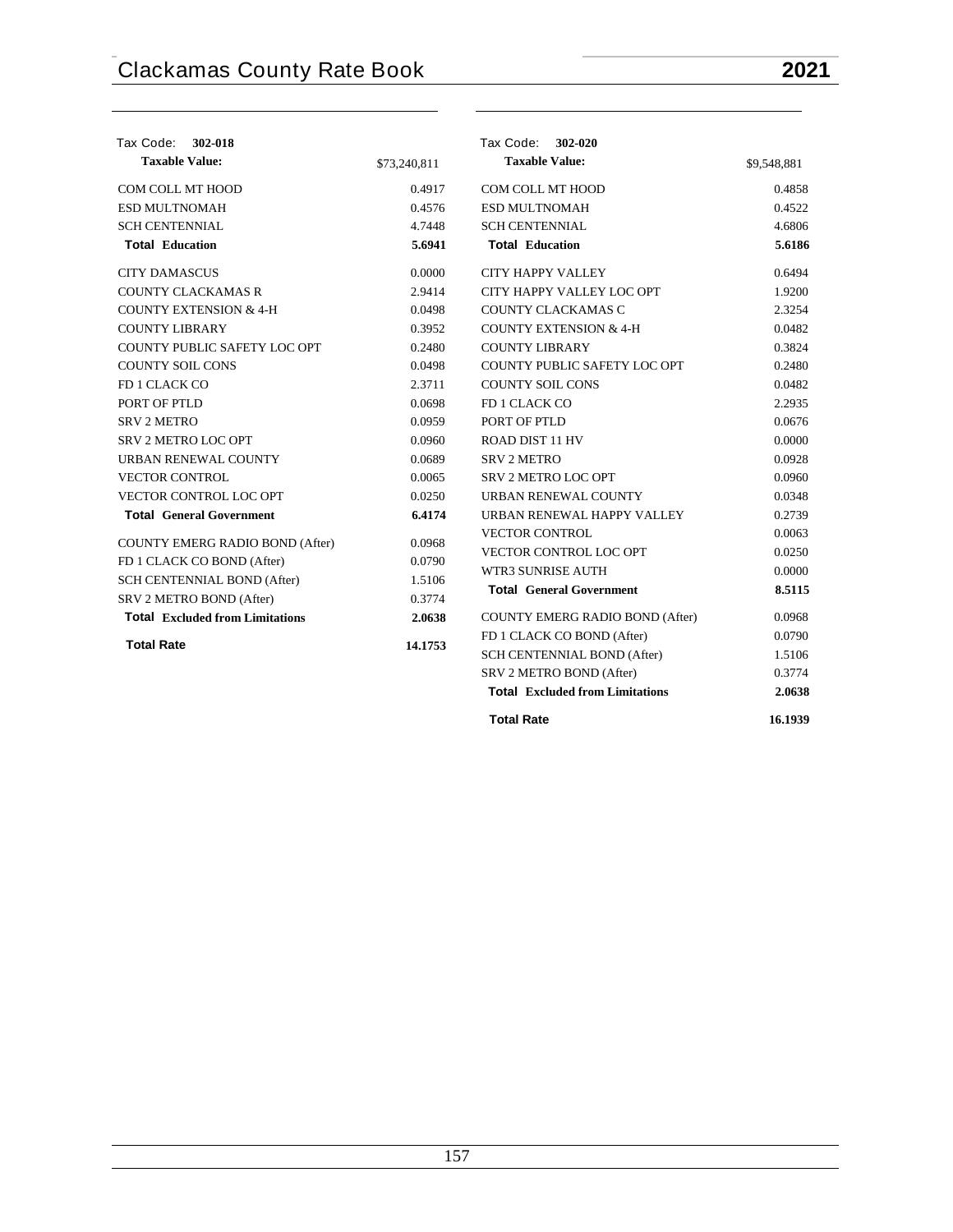| Tax Code:<br>302-021                   |              | Tax Code: 302-025                      |             |
|----------------------------------------|--------------|----------------------------------------|-------------|
| <b>Taxable Value:</b>                  | \$37,637,295 | <b>Taxable Value:</b>                  | \$1,270,660 |
| COM COLL MT HOOD                       | 0.4858       | COM COLL MT HOOD                       | 0.4858      |
| ESD MULTNOMAH                          | 0.4522       | ESD MULTNOMAH                          | 0.4522      |
| <b>SCH CENTENNIAL</b>                  | 4.6806       | <b>SCH CENTENNIAL</b>                  | 4.6806      |
| <b>Total Education</b>                 | 5.6186       | <b>Total Education</b>                 | 5.6186      |
| CITY HAPPY VALLEY                      | 0.6494       | <b>CITY HAPPY VALLEY</b>               | 0.6494      |
| CITY HAPPY VALLEY LOC OPT              | 1.9200       | CITY HAPPY VALLEY LOC OPT              | 1.9200      |
| COUNTY CLACKAMAS C                     | 2.3254       | COUNTY CLACKAMAS C                     | 2.3254      |
| <b>COUNTY EXTENSION &amp; 4-H</b>      | 0.0482       | <b>COUNTY EXTENSION &amp; 4-H</b>      | 0.0482      |
| <b>COUNTY LIBRARY</b>                  | 0.3824       | <b>COUNTY LIBRARY</b>                  | 0.3824      |
| COUNTY PUBLIC SAFETY LOC OPT           | 0.2480       | COUNTY PUBLIC SAFETY LOC OPT           | 0.2480      |
| <b>COUNTY SOIL CONS</b>                | 0.0482       | <b>COUNTY SOIL CONS</b>                | 0.0482      |
| FD 1 CLACK CO                          | 2.2935       | FD 1 CLACK CO                          | 2.2935      |
| PORT OF PTLD                           | 0.0676       | PORT OF PTLD                           | 0.0676      |
| <b>ROAD DIST 11 HV</b>                 | 0.0000       | <b>ROAD DIST 11 HV</b>                 | 0.0000      |
| <b>SRV 2 METRO</b>                     | 0.0928       | <b>SRV 2 METRO</b>                     | 0.0928      |
| SRV 2 METRO LOC OPT                    | 0.0960       | SRV 2 METRO LOC OPT                    | 0.0960      |
| URBAN RENEWAL COUNTY                   | 0.0348       | URBAN RENEWAL COUNTY                   | 0.0348      |
| URBAN RENEWAL HAPPY VALLEY             | 0.2739       | URBAN RENEWAL HAPPY VALLEY             | 0.2739      |
| <b>VECTOR CONTROL</b>                  | 0.0063       | <b>VECTOR CONTROL</b>                  | 0.0063      |
| VECTOR CONTROL LOC OPT                 | 0.0250       | VECTOR CONTROL LOC OPT                 | 0.0250      |
| <b>Total General Government</b>        | 8.5115       | WTR3 SUNRISE AUTH                      | 0.0000      |
| COUNTY EMERG RADIO BOND (After)        | 0.0968       | <b>Total General Government</b>        | 8.5115      |
| FD 1 CLACK CO BOND (After)             | 0.0790       | COUNTY EMERG RADIO BOND (After)        | 0.0968      |
| SCH CENTENNIAL BOND (After)            | 1.5106       | FD 1 CLACK CO BOND (After)             | 0.0790      |
| SRV 2 METRO BOND (After)               | 0.3774       | SCH CENTENNIAL BOND (After)            | 1.5106      |
| <b>Total Excluded from Limitations</b> | 2.0638       | SRV 1 CO BOND                          | 0.0000      |
|                                        |              | SRV 2 METRO BOND (After)               | 0.3774      |
| <b>Total Rate</b>                      | 16.1939      | <b>Total Excluded from Limitations</b> | 2.0638      |
|                                        |              | <b>Total Rate</b>                      | 16.1939     |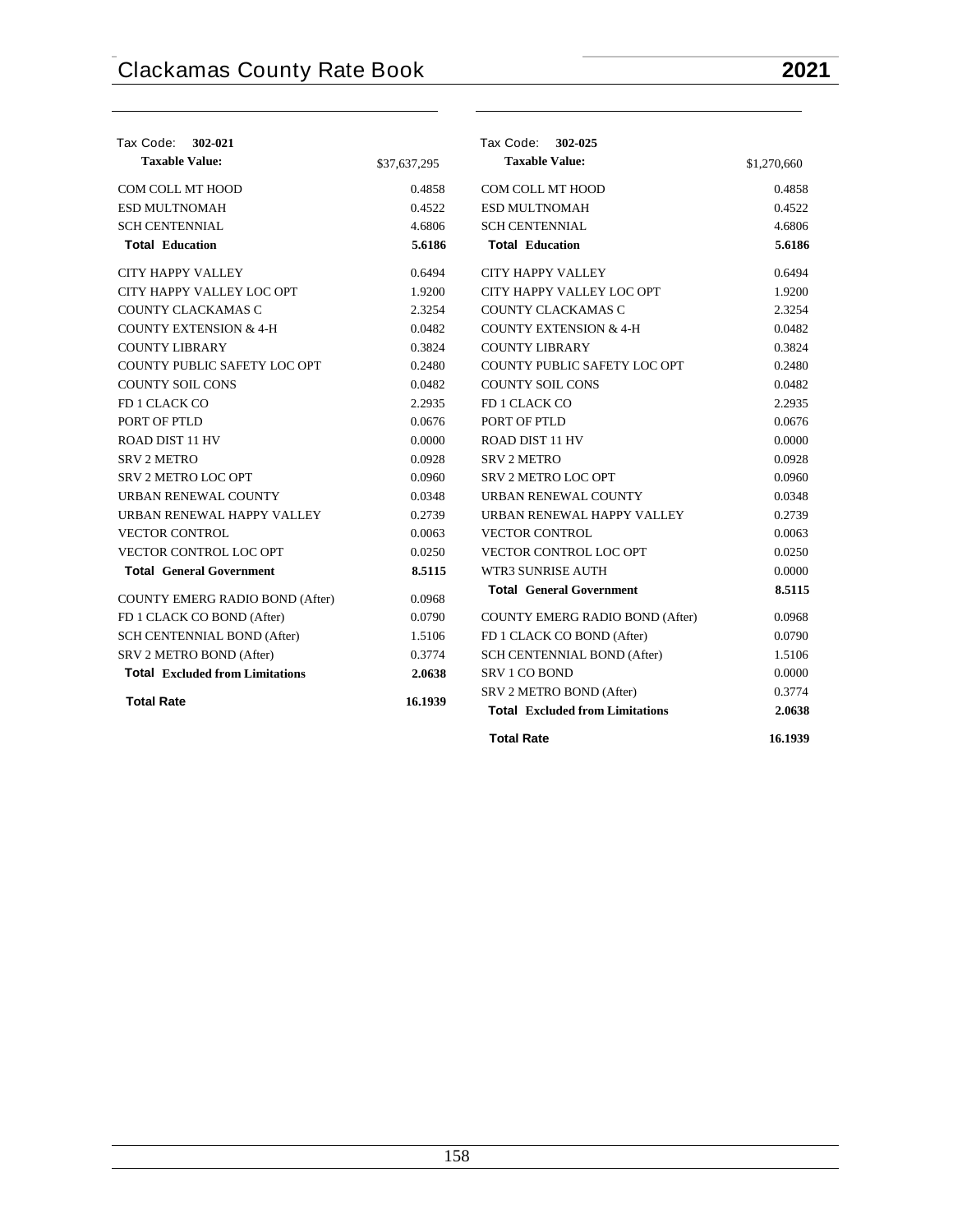| Tax Code: 302-026                      |          | Tax Code: 302-027                      |              |
|----------------------------------------|----------|----------------------------------------|--------------|
| <b>Taxable Value:</b>                  | \$51.848 | <b>Taxable Value:</b>                  | \$16,415,238 |
| COM COLL MT HOOD                       | 0.4858   | COM COLL MT HOOD                       | 0.4858       |
| <b>ESD MULTNOMAH</b>                   | 0.4522   | <b>ESD MULTNOMAH</b>                   | 0.4522       |
| <b>SCH CENTENNIAL</b>                  | 4.6806   | <b>SCH CENTENNIAL</b>                  | 4.6806       |
| <b>Total Education</b>                 | 5.6186   | <b>Total Education</b>                 | 5.6186       |
| <b>CITY HAPPY VALLEY</b>               | 0.6494   | <b>CITY HAPPY VALLEY</b>               | 0.6494       |
| CITY HAPPY VALLEY LOC OPT              | 1.9200   | CITY HAPPY VALLEY LOC OPT              | 1.9200       |
| <b>COUNTY CLACKAMAS C</b>              | 2.3254   | COUNTY CLACKAMAS C                     | 2.3254       |
| <b>COUNTY EXTENSION &amp; 4-H</b>      | 0.0482   | <b>COUNTY EXTENSION &amp; 4-H</b>      | 0.0482       |
| <b>COUNTY LIBRARY</b>                  | 0.3824   | <b>COUNTY LIBRARY</b>                  | 0.3824       |
| COUNTY PUBLIC SAFETY LOC OPT           | 0.2480   | COUNTY PUBLIC SAFETY LOC OPT           | 0.2480       |
| <b>COUNTY SOIL CONS</b>                | 0.0482   | <b>COUNTY SOIL CONS</b>                | 0.0482       |
| FD 1 CLACK CO                          | 2.2935   | FD 1 CLACK CO                          | 2.2935       |
| PORT OF PTLD                           | 0.0676   | PORT OF PTLD                           | 0.0676       |
| <b>ROAD DIST 11 HV</b>                 | 0.0000   | <b>ROAD DIST 11 HV</b>                 | 0.0000       |
| <b>SRV 2 METRO</b>                     | 0.0928   | <b>SRV 2 METRO</b>                     | 0.0928       |
| SRV 2 METRO LOC OPT                    | 0.0960   | SRV 2 METRO LOC OPT                    | 0.0960       |
| URBAN RENEWAL COUNTY                   | 0.0348   | URBAN RENEWAL COUNTY                   | 0.0348       |
| URBAN RENEWAL HAPPY VALLEY             | 0.2739   | URBAN RENEWAL HAPPY VALLEY             | 0.2739       |
| <b>VECTOR CONTROL</b>                  | 0.0063   | <b>VECTOR CONTROL</b>                  | 0.0063       |
| VECTOR CONTROL LOC OPT                 | 0.0250   | VECTOR CONTROL LOC OPT                 | 0.0250       |
| <b>WTR3 SUNRISE AUTH</b>               | 0.0000   | <b>Total General Government</b>        | 8.5115       |
| <b>Total General Government</b>        | 8.5115   | <b>COUNTY EMERG RADIO BOND (After)</b> | 0.0968       |
| <b>COUNTY EMERG RADIO BOND (After)</b> | 0.0968   | FD 1 CLACK CO BOND (After)             | 0.0790       |
| FD 1 CLACK CO BOND (After)             | 0.0790   | SCH CENTENNIAL BOND (After)            | 1.5106       |
| SCH CENTENNIAL BOND (After)            | 1.5106   | SRV 2 METRO BOND (After)               | 0.3774       |
| SRV 2 METRO BOND (After)               | 0.3774   | <b>Total Excluded from Limitations</b> | 2.0638       |
| <b>Total Excluded from Limitations</b> | 2.0638   | <b>Total Rate</b>                      | 16.1939      |
| <b>Total Rate</b>                      | 16.1939  |                                        |              |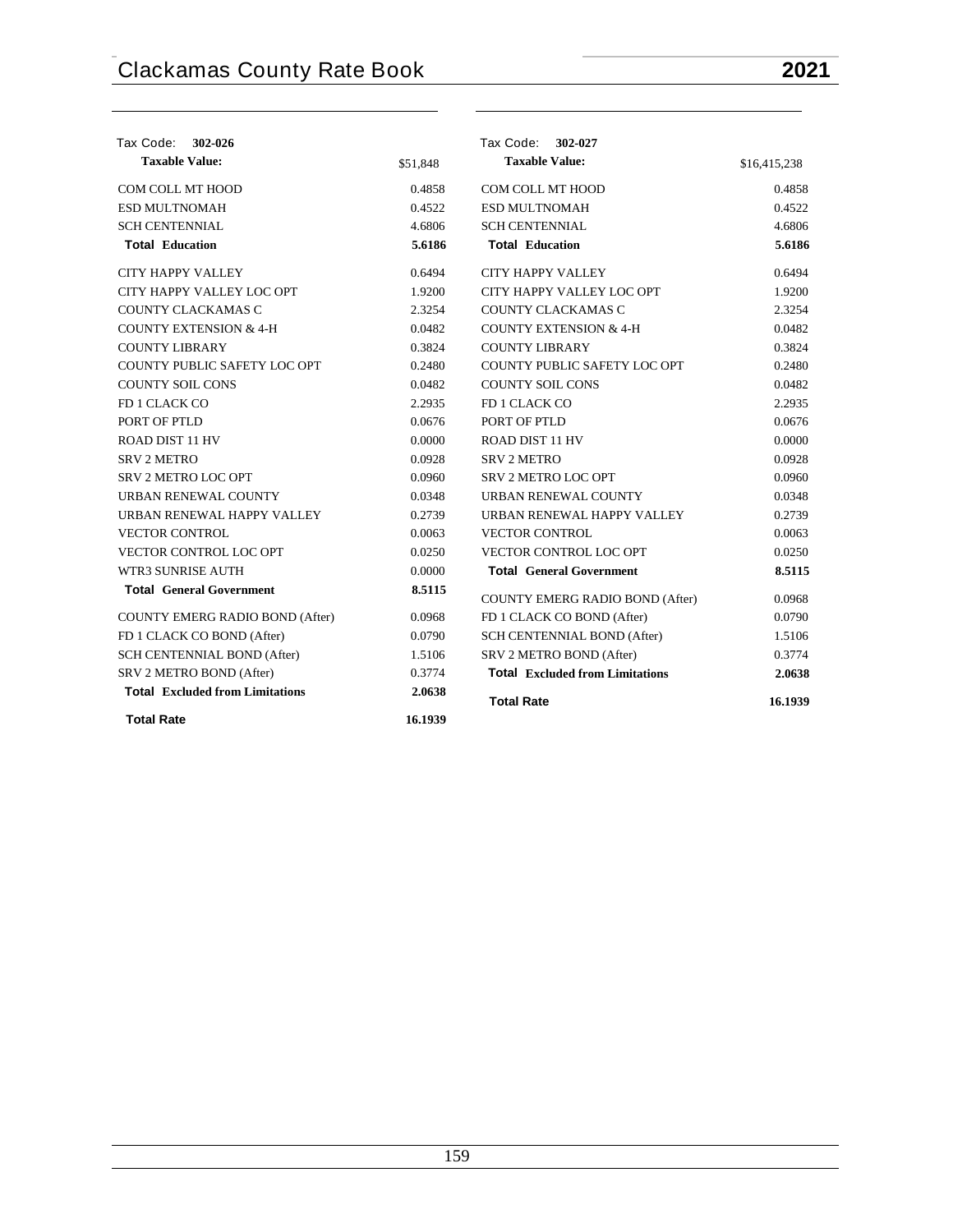| <b>Tax Code:</b><br>304-001            |             | Tax Code: 304-003                      |           |
|----------------------------------------|-------------|----------------------------------------|-----------|
| <b>Taxable Value:</b>                  | \$2,003,717 | <b>Taxable Value:</b>                  | \$354,315 |
| <b>COM COLL CLACK</b>                  | 0.5540      | <b>COM COLL CLACK</b>                  | 0.5540    |
| <b>ESD NW REGIONAL</b>                 | 0.1538      | <b>ESD NW REGIONAL</b>                 | 0.1538    |
| <b>SCH TIGARD/TUAL</b>                 | 4.9892      | <b>SCH TIGARD/TUAL</b>                 | 4.9892    |
| <b>SCH TIGARD/TUAL LOC OPT</b>         | 1.0000      | SCH TIGARD/TUAL LOC OPT                | 1.0000    |
| <b>Total Education</b>                 | 6.6970      | <b>Total Education</b>                 | 6.6970    |
| <b>COUNTY CLACKAMAS R</b>              | 2.9414      | <b>COUNTY CLACKAMAS R</b>              | 2.9414    |
| <b>COUNTY EXTENSION &amp; 4-H</b>      | 0.0498      | <b>COUNTY EXTENSION &amp; 4-H</b>      | 0.0498    |
| <b>COUNTY LIBRARY</b>                  | 0.3952      | <b>COUNTY LAW ENHANCED</b>             | 0.7004    |
| COUNTY PUBLIC SAFETY LOC OPT           | 0.2480      | <b>COUNTY LIBRARY</b>                  | 0.3952    |
| <b>COUNTY SOIL CONS</b>                | 0.0498      | COUNTY PUBLIC SAFETY LOC OPT           | 0.2480    |
| FD64 TVF&R                             | 1.5252      | <b>COUNTY SOIL CONS</b>                | 0.0498    |
| FD64 TVF&R LOC OPT                     | 0.4500      | FD64 TVF&R                             | 1.5252    |
| PK TIG/TUAL AOUATIC                    | 0.0900      | FD64 TVF&R LOC OPT                     | 0.4500    |
| PORT OF PTLD                           | 0.0698      | PK TIG/TUAL AQUATIC                    | 0.0900    |
| <b>SRV 2 METRO</b>                     | 0.0959      | PORT OF PTLD                           | 0.0698    |
| SRV 2 METRO LOC OPT                    | 0.0960      | <b>SRV 2 METRO</b>                     | 0.0959    |
| URBAN RENEWAL COUNTY                   | 0.0430      | <b>SRV 2 METRO LOC OPT</b>             | 0.0960    |
| <b>VECTOR CONTROL</b>                  | 0.0065      | URBAN RENEWAL COUNTY                   | 0.0624    |
| VECTOR CONTROL LOC OPT                 | 0.0250      | <b>VECTOR CONTROL</b>                  | 0.0065    |
| <b>Total General Government</b>        | 6.0856      | VECTOR CONTROL LOC OPT                 | 0.0250    |
| COM COLL CLACK BOND (After)            | 0.1622      | <b>Total General Government</b>        | 6.8054    |
| COUNTY EMERG RADIO BOND (After)        | 0.0968      | COM COLL CLACK BOND (After)            | 0.1622    |
| FD64 TVF&R BOND (After)                | 0.1411      | COUNTY EMERG RADIO BOND (After)        | 0.0968    |
| SCH TIGARD/TUAL BOND (After)           | 1.7949      | FD64 TVF&R BOND (After)                | 0.1411    |
| SRV 2 METRO BOND (After)               | 0.3774      | SCH TIGARD/TUAL BOND (After)           | 1.7949    |
| <b>Total Excluded from Limitations</b> | 2.5724      | SRV 2 METRO BOND (After)               | 0.3774    |
| <b>Total Rate</b>                      | 15.3550     | <b>Total Excluded from Limitations</b> | 2.5724    |
|                                        |             | <b>Total Rate</b>                      | 16.0748   |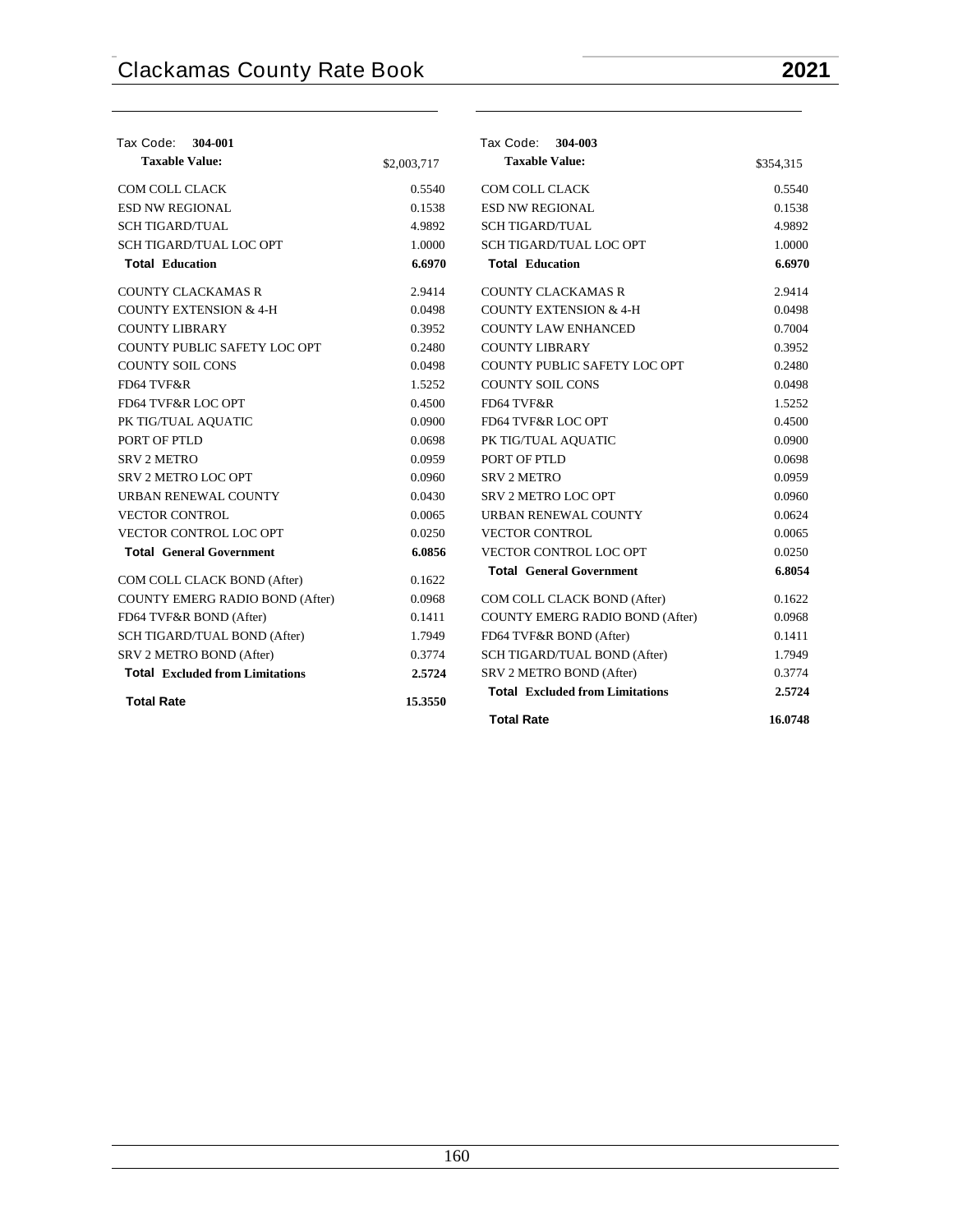| Tax Code:<br>304-004                   |               | Tax Code:<br>305-001                   |               |
|----------------------------------------|---------------|----------------------------------------|---------------|
| <b>Taxable Value:</b>                  | \$376,818,595 | <b>Taxable Value:</b>                  | \$293,714,258 |
| COM COLL CLACK                         | 0.5540        | COM COLL CLACK                         | 0.5540        |
| <b>ESD NW REGIONAL</b>                 | 0.1538        | <b>ESD NW REGIONAL</b>                 | 0.1538        |
| <b>SCH TIGARD/TUAL</b>                 | 4.9892        | <b>SCH SHERWOOD</b>                    | 4.8123        |
| SCH TIGARD/TUAL LOC OPT                | 1.0000        | <b>Total Education</b>                 | 5.5201        |
| <b>Total Education</b>                 | 6.6970        | <b>COUNTY CLACKAMAS R</b>              | 2.9414        |
| <b>CITY TUALATIN</b>                   | 2.2665        | <b>COUNTY EXTENSION &amp; 4-H</b>      | 0.0498        |
| COUNTY CLACKAMAS C                     | 2.4031        | <b>COUNTY LIBRARY</b>                  | 0.3952        |
| <b>COUNTY EXTENSION &amp; 4-H</b>      | 0.0498        | COUNTY PUBLIC SAFETY LOC OPT           | 0.2480        |
| <b>COUNTY LIBRARY</b>                  | 0.3952        | <b>COUNTY SOIL CONS</b>                | 0.0498        |
| COUNTY PUBLIC SAFETY LOC OPT           | 0.2480        | FD64 TVF&R                             | 1.5252        |
| <b>COUNTY SOIL CONS</b>                | 0.0498        | FD64 TVF&R LOC OPT                     | 0.4500        |
| FD64 TVF&R                             | 1.5252        | PORT OF PTLD                           | 0.0698        |
| FD64 TVF&R LOC OPT                     | 0.4500        | URBAN RENEWAL COUNTY                   | 0.0423        |
| PK TIG/TUAL AQUATIC                    | 0.0900        | <b>VECTOR CONTROL</b>                  | 0.0065        |
| PORT OF PTLD                           | 0.0698        | <b>VECTOR CONTROL LOC OPT</b>          | 0.0250        |
| <b>ROAD DIST 14 TUA</b>                | 0.0000        | <b>Total General Government</b>        | 5.8030        |
| <b>SRV 2 METRO</b>                     | 0.0959        | COM COLL CLACK BOND (After)            | 0.1622        |
| SRV 2 METRO LOC OPT                    | 0.0960        | <b>COUNTY EMERG RADIO BOND (After)</b> | 0.0968        |
| URBAN RENEWAL COUNTY                   | 0.0089        | FD64 TVF&R BOND (After)                | 0.1411        |
| <b>VECTOR CONTROL</b>                  | 0.0065        | SCH SHERWOOD BOND (After)              | 3.7189        |
| VECTOR CONTROL LOC OPT                 | 0.0250        | <b>Total Excluded from Limitations</b> | 4.1190        |
| <b>Total General Government</b>        | 7.7797        |                                        |               |
| CITY TUALATIN BOND (after)             | 0.5980        | <b>Total Rate</b>                      | 15.4421       |
| COM COLL CLACK BOND (After)            | 0.1622        |                                        |               |
| COUNTY EMERG RADIO BOND (After)        | 0.0968        |                                        |               |
| FD64 TVF&R BOND (After)                | 0.1411        |                                        |               |
| SCH TIGARD/TUAL BOND (After)           | 1.7949        |                                        |               |
| SRV 2 METRO BOND (After)               | 0.3774        |                                        |               |
| <b>SRV CLEAN WATER BOND</b>            | 0.0000        |                                        |               |
| <b>Total Excluded from Limitations</b> | 3.1704        |                                        |               |
| <b>Total Rate</b>                      | 17.6471       |                                        |               |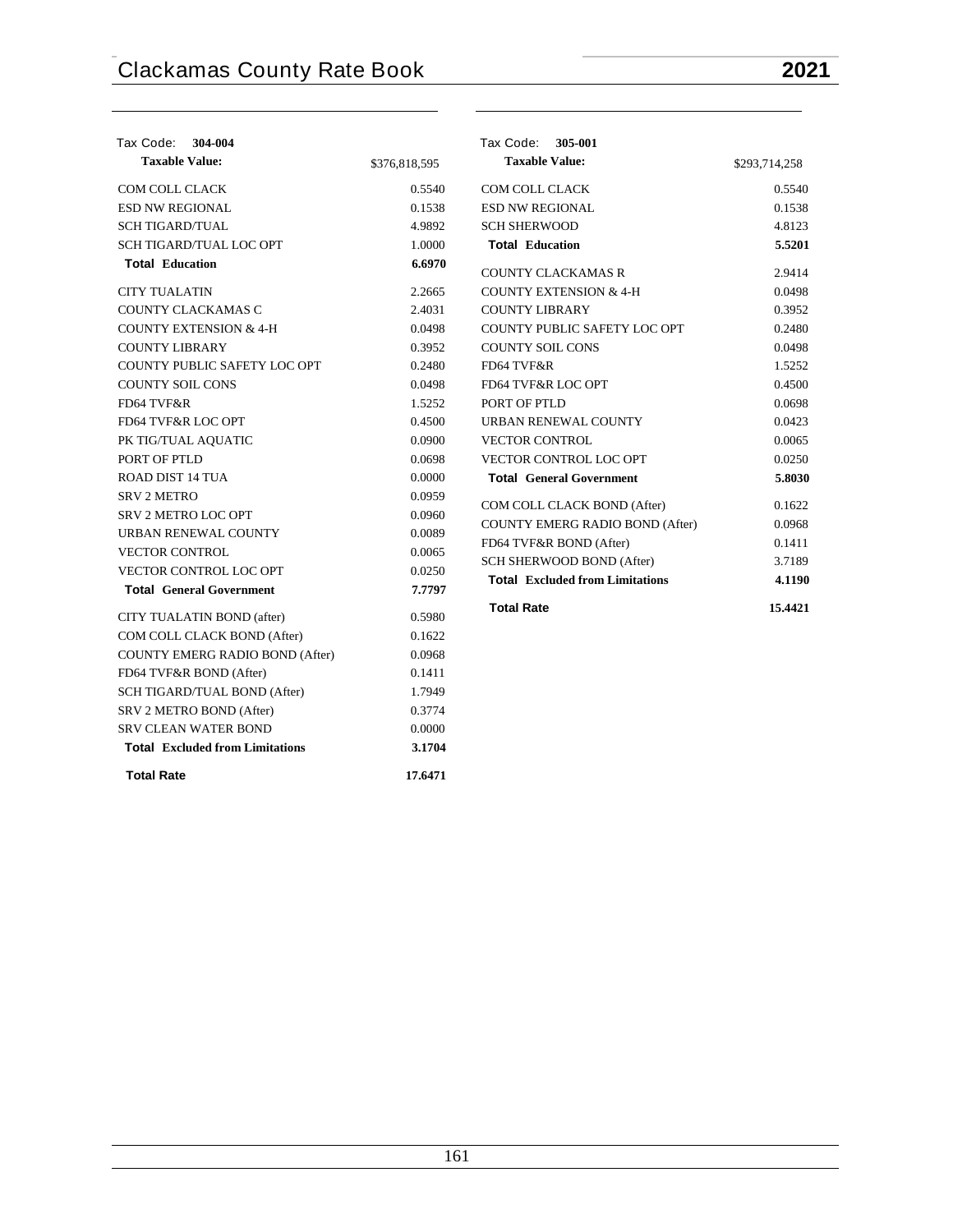| Tax Code: 305-010                      |           | Tax Code: 306-001                                                 |                  |
|----------------------------------------|-----------|-------------------------------------------------------------------|------------------|
| <b>Taxable Value:</b>                  | \$174,997 | <b>Taxable Value:</b>                                             | \$86,805,446     |
| COM COLL CLACK                         | 0.4540    | COM COLL CLACK                                                    | 0.5540           |
| ESD NW REGIONAL                        | 0.1379    | <b>ESD WILLAMETTE</b>                                             | 0.2967           |
| <b>SCH SHERWOOD</b>                    | 4.3581    | <b>SCH NEWBERG</b>                                                | 4.6616           |
| <b>Total Education</b>                 | 4.9500    | <b>Total Education</b>                                            | 5.5123           |
| <b>CITY WILSONVILLE</b>                | 2.0919    | <b>COUNTY CLACKAMAS R</b>                                         | 2.9414           |
| COUNTY CLACKAMAS C                     | 1.9720    | <b>COUNTY EXTENSION &amp; 4-H</b>                                 | 0.0498           |
| <b>COUNTY EXTENSION &amp; 4-H</b>      | 0.0410    | <b>COUNTY LIBRARY</b>                                             | 0.3952           |
| <b>COUNTY LIBRARY</b>                  | 0.3240    | COUNTY PUBLIC SAFETY LOC OPT                                      | 0.2480           |
| COUNTY PUBLIC SAFETY LOC OPT           | 0.2480    | <b>COUNTY SOIL CONS</b>                                           | 0.0498           |
| <b>COUNTY SOIL CONS</b>                | 0.0410    | FD64 TVF&R                                                        | 1.5252           |
| FD64 TVF&R                             | 1.2644    | FD64 TVF&R LOC OPT                                                | 0.4500           |
| FD64 TVF&R LOC OPT                     | 0.4500    | PORT OF PTLD                                                      | 0.0698           |
| PORT OF PTLD                           | 0.0580    | URBAN RENEWAL COUNTY                                              | 0.0423           |
| <b>ROAD DIST 15 WILS</b>               | 0.0000    | <b>VECTOR CONTROL</b>                                             | 0.0065           |
| SRV <sub>2</sub> METRO                 | 0.0796    | VECTOR CONTROL LOC OPT                                            | 0.0250           |
| <b>SRV 2 METRO LOC OPT</b>             | 0.0960    | <b>Total General Government</b>                                   | 5.8030           |
| URBAN RENEWAL COUNTY                   | 0.0089    |                                                                   | 0.1622           |
| URBAN RENEWAL WILSONVILLE              | 1.8087    | COM COLL CLACK BOND (After)                                       |                  |
| <b>VECTOR CONTROL</b>                  | 0.0054    | <b>COUNTY EMERG RADIO BOND (After)</b>                            | 0.0968           |
| VECTOR CONTROL LOC OPT                 | 0.0250    | FD64 TVF&R BOND (After)                                           | 0.1411<br>1.5337 |
| <b>Total General Government</b>        | 8.5139    | <b>SCH NEWBERG BOND</b><br><b>Total Excluded from Limitations</b> | 1.9338           |
| COM COLL CLACK BOND (After)            | 0.1622    |                                                                   |                  |
| COUNTY EMERG RADIO BOND (After)        | 0.0968    | <b>Total Rate</b>                                                 | 13.2491          |
| FD64 TVF&R BOND (After)                | 0.1411    |                                                                   |                  |
| SCH SHERWOOD BOND (After)              | 3.7189    |                                                                   |                  |
| SRV 2 METRO BOND (After)               | 0.3774    |                                                                   |                  |
| <b>Total Excluded from Limitations</b> | 4.4964    |                                                                   |                  |
| <b>Total Rate</b>                      | 17.9603   |                                                                   |                  |